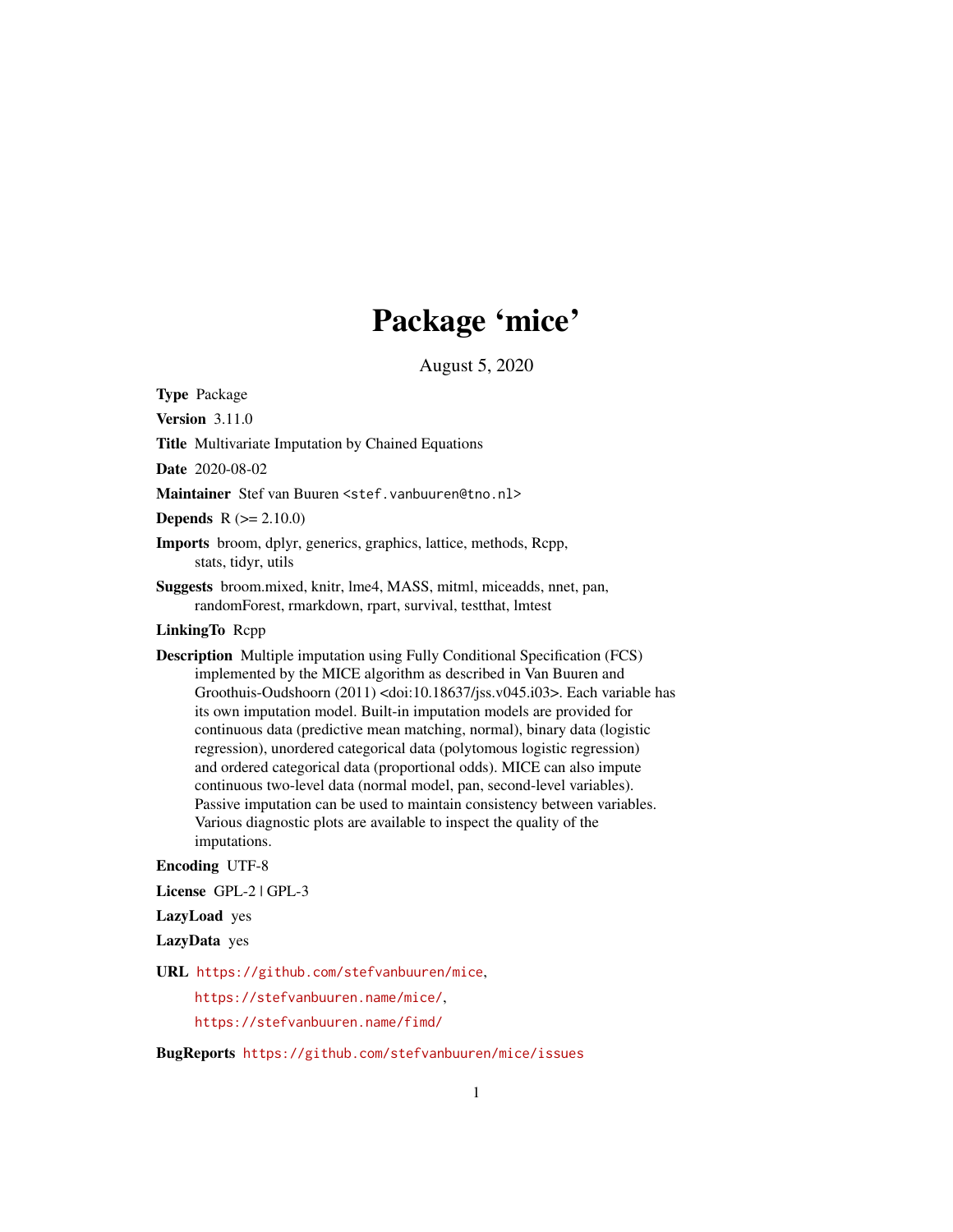# RoxygenNote 7.1.1

# NeedsCompilation yes

Author Stef van Buuren [aut, cre], Karin Groothuis-Oudshoorn [aut], Gerko Vink [ctb], Rianne Schouten [ctb], Alexander Robitzsch [ctb], Lisa Doove [ctb], Shahab Jolani [ctb], Margarita Moreno-Betancur [ctb], Ian White [ctb], Philipp Gaffert [ctb], Florian Meinfelder [ctb], Bernie Gray [ctb], Vincent Arel-Bundock [ctb]

Repository CRAN

Date/Publication 2020-08-05 16:50:02 UTC

# R topics documented:

|         | 5  |
|---------|----|
|         | 6  |
|         | 10 |
|         | 11 |
| as.mids | 11 |
|         | 13 |
|         | 14 |
|         | 15 |
|         | 16 |
|         | 18 |
|         | 19 |
|         | 22 |
| cc      | 24 |
| cci.    | 25 |
|         | 26 |
|         | 27 |
| D1      | 29 |
|         | 30 |
|         | 31 |
|         | 32 |
|         | 35 |
|         | 36 |
|         | 37 |
|         | 38 |
| fdgs    | 40 |
| fico    | 41 |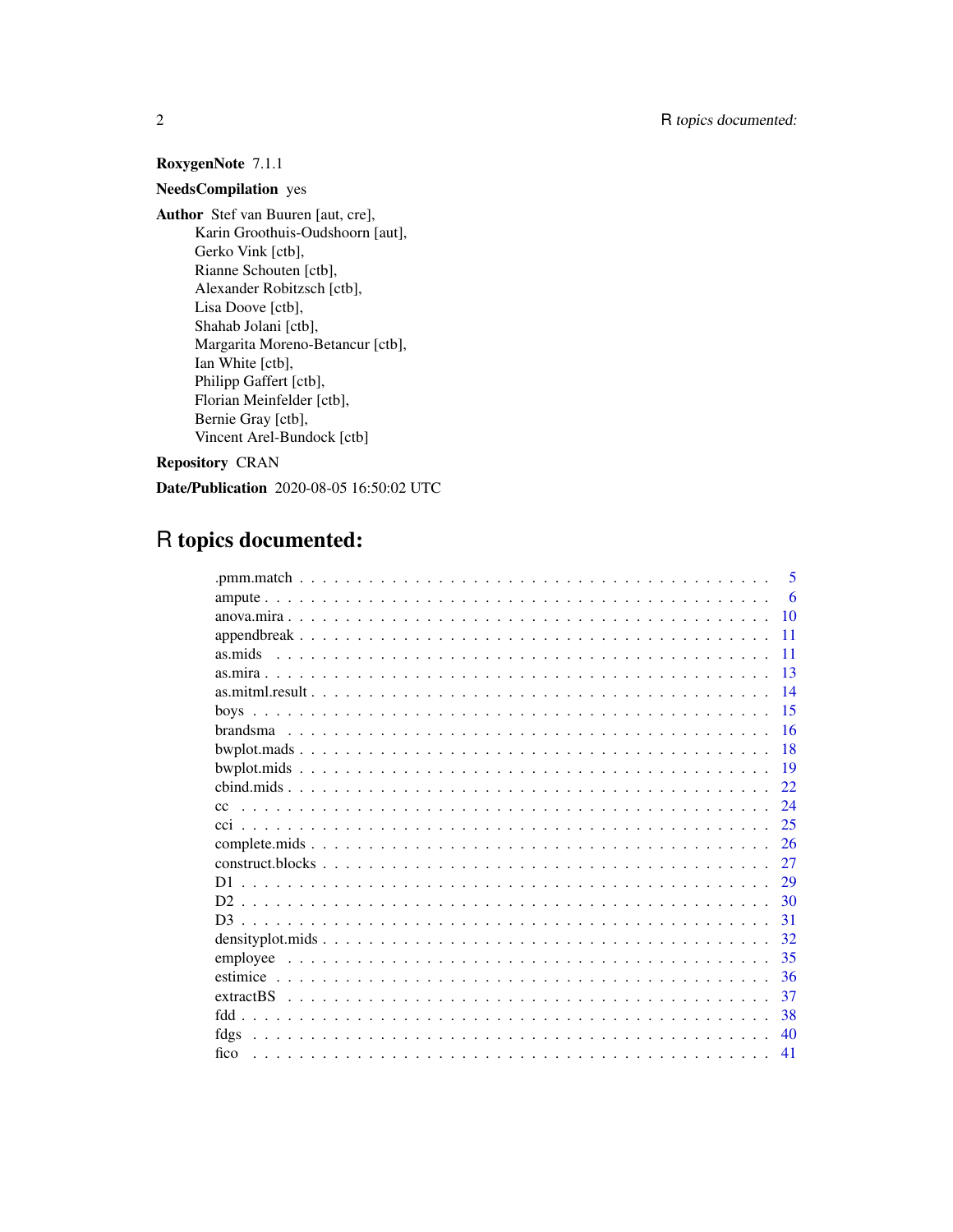|                      | 42 |
|----------------------|----|
| flux                 | 43 |
|                      | 45 |
|                      | 46 |
|                      | 47 |
|                      | 48 |
|                      | 49 |
| ic                   | 50 |
|                      | 51 |
|                      | 51 |
|                      | 52 |
|                      | 52 |
|                      | 53 |
|                      | 53 |
|                      | 54 |
|                      | 54 |
|                      | 56 |
|                      | 57 |
|                      | 58 |
|                      | 59 |
|                      | 60 |
|                      | 61 |
|                      | 62 |
|                      | 62 |
|                      | 63 |
|                      | 64 |
|                      | 65 |
|                      | 66 |
|                      | 67 |
|                      | 69 |
|                      | 75 |
|                      | 77 |
|                      | 78 |
|                      | 79 |
|                      | 82 |
|                      | 83 |
|                      | 86 |
|                      | 89 |
|                      | 90 |
|                      | 92 |
|                      | 94 |
|                      | 95 |
|                      | 96 |
|                      | 97 |
|                      |    |
|                      |    |
|                      |    |
| mice.impute.norm.nob |    |
|                      |    |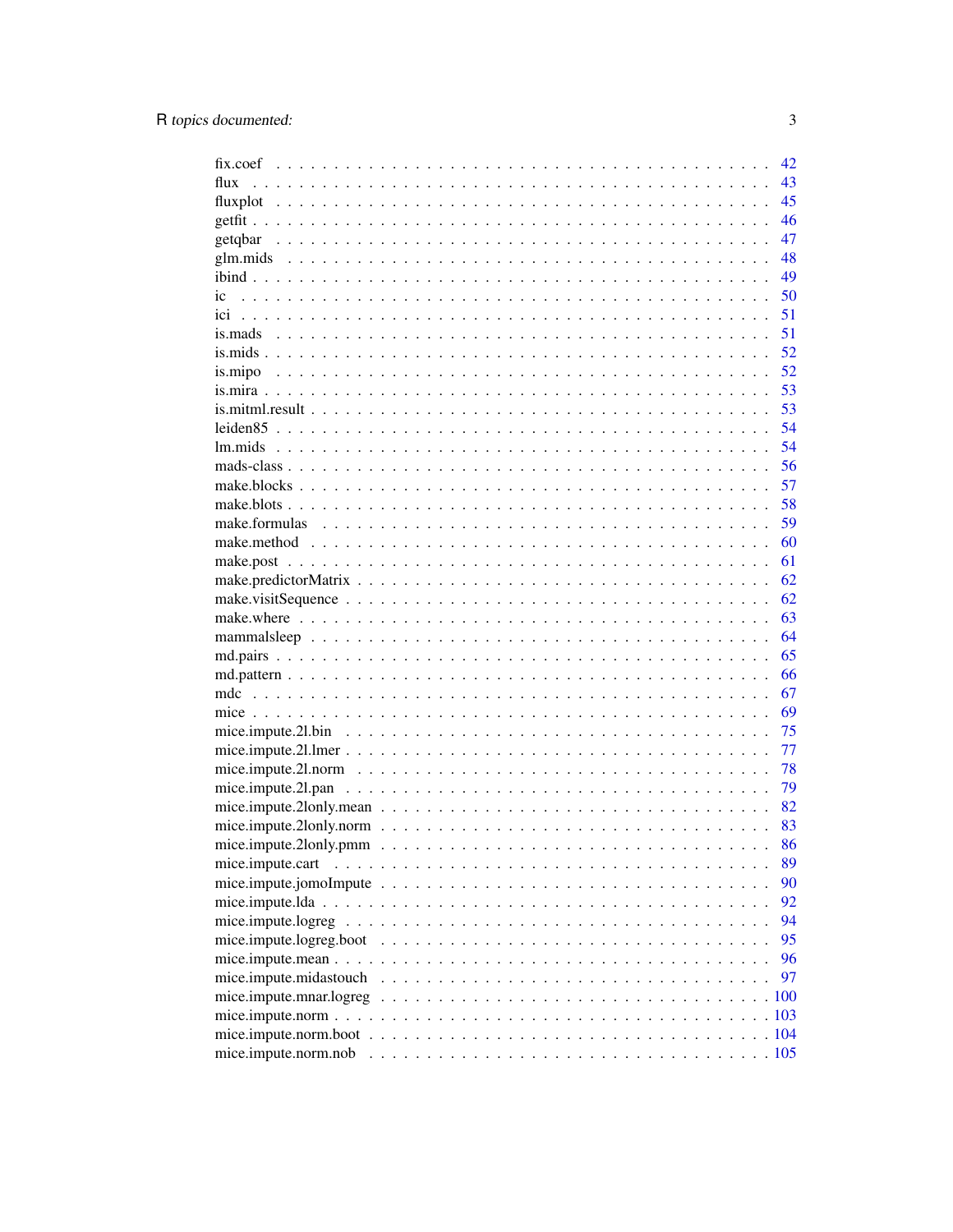| selfreport |  |
|------------|--|
|            |  |
|            |  |
|            |  |
|            |  |
|            |  |
| tbc        |  |
|            |  |
|            |  |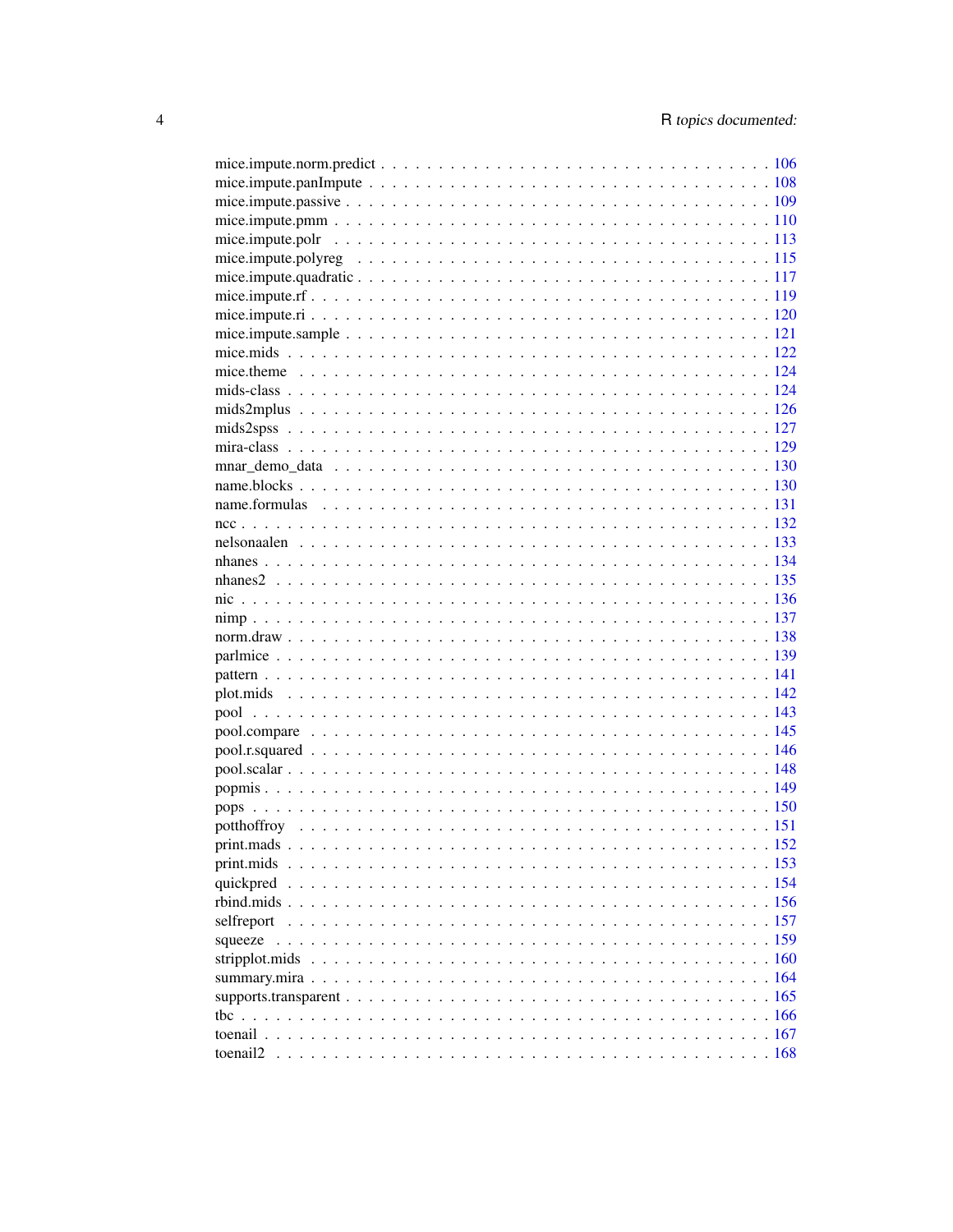# <span id="page-4-0"></span>.pmm.match 5

|  |  |  |  |  |  |  |  |  |  |  |  |  |  |  |  |  |  |  |  |  | 178 |
|--|--|--|--|--|--|--|--|--|--|--|--|--|--|--|--|--|--|--|--|--|-----|
|  |  |  |  |  |  |  |  |  |  |  |  |  |  |  |  |  |  |  |  |  |     |
|  |  |  |  |  |  |  |  |  |  |  |  |  |  |  |  |  |  |  |  |  |     |
|  |  |  |  |  |  |  |  |  |  |  |  |  |  |  |  |  |  |  |  |  |     |
|  |  |  |  |  |  |  |  |  |  |  |  |  |  |  |  |  |  |  |  |  |     |
|  |  |  |  |  |  |  |  |  |  |  |  |  |  |  |  |  |  |  |  |  |     |
|  |  |  |  |  |  |  |  |  |  |  |  |  |  |  |  |  |  |  |  |  |     |
|  |  |  |  |  |  |  |  |  |  |  |  |  |  |  |  |  |  |  |  |  |     |

.pmm.match *Finds an imputed value from matches in the predictive metric (deprecated)*

# Description

This function finds matches among the observed data in the predictive mean metric. It selects the donors closest matches, randomly samples one of the donors, and returns the observed value of the match.

### Usage

.pmm.match(z, yhat = yhat,  $y = y$ , donors = 5, ...)

# Arguments

| yhat<br>A vector of length (yhat) elements containing the observed outcome<br>y<br>donors<br>version 2.19, based on simulation work by Tim Morris (UCL).<br>Other parameters (not used).<br>. | z | A scalar containing the predicted value for the current case to be imputed.                                                                                                                                                                      |
|-----------------------------------------------------------------------------------------------------------------------------------------------------------------------------------------------|---|--------------------------------------------------------------------------------------------------------------------------------------------------------------------------------------------------------------------------------------------------|
|                                                                                                                                                                                               |   | A vector containing the predicted values for all cases with an observed outcome.                                                                                                                                                                 |
|                                                                                                                                                                                               |   |                                                                                                                                                                                                                                                  |
|                                                                                                                                                                                               |   | The size of the donor pool among which a draw is made. The default is donors<br>$=$ 5. Setting donors $=$ 1 always selects the closest match. Values between 3<br>and 10 provide the best results. Note: This setting was changed from 3 to 5 in |
|                                                                                                                                                                                               |   |                                                                                                                                                                                                                                                  |

# Details

This function is included for backward compatibility. It was used up to mice 2.21. The current mice.impute.pmm() function calls the faster C function matcher instead of .pmm.match().

# Value

A scalar containing the observed value of the selected donor.

# Author(s)

Stef van Buuren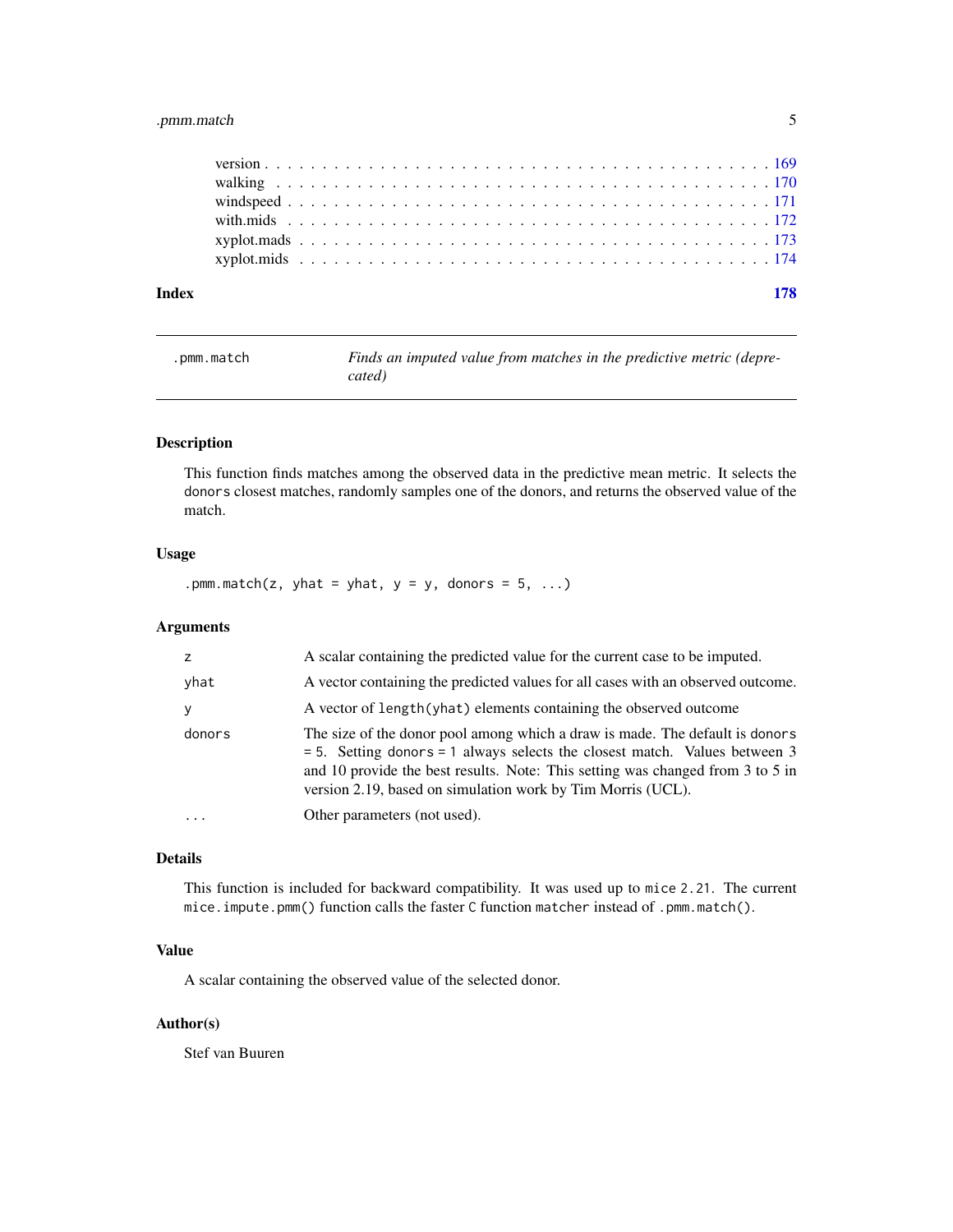# <span id="page-5-0"></span>References

Schenker N \& Taylor JMG (1996) Partially parametric techniques for multiple imputation. *Computational Statistics and Data Analysis*, 22, 425-446.

Little RJA (1988) Missing-data adjustments in large surveys (with discussion). *Journal of Business Economics and Statistics*, 6, 287-301.

<span id="page-5-1"></span>ampute *Generate Missing Data for Simulation Purposes*

# Description

This function generates multivariate missing data in a MCAR, MAR or MNAR manner. Imputation of data sets containing missing values can be performed with [mice](#page-68-1).

# Usage

```
ampute(
  data,
 prop = 0.5,
 patterns = NULL,
  freq = NULL,mech = "MAR",weights = NULL,
  std = TRUE,cont = TRUE,type = NULL,
  odds = NULL,
 bycases = TRUE,
  run = TRUE)
```
# Arguments

| data     | A complete data matrix or dataframe. Values should be numeric. Categorical<br>variables should have been transformed to dummies.                                                                                                                                                                                                                                                                                                                                                                                                                                  |
|----------|-------------------------------------------------------------------------------------------------------------------------------------------------------------------------------------------------------------------------------------------------------------------------------------------------------------------------------------------------------------------------------------------------------------------------------------------------------------------------------------------------------------------------------------------------------------------|
| prop     | A scalar specifying the proportion of missingness. Should be a value between 0<br>and 1. Default is a missingness proportion of 0.5.                                                                                                                                                                                                                                                                                                                                                                                                                              |
| patterns | A matrix or data frame of size #patterns by #variables where $\theta$ indicates that<br>a variable should have missing values and 1 indicates that a variable should<br>remain complete. The user may specify as many patterns as desired. One pat-<br>tern (a vector) is possible as well. Default is a square matrix of size #vari-<br>ables where each pattern has missingness on one variable only (created with<br>ampute.default.patterns). After the amputation procedure, md.pattern<br>can be used to investigate the missing data patterns in the data. |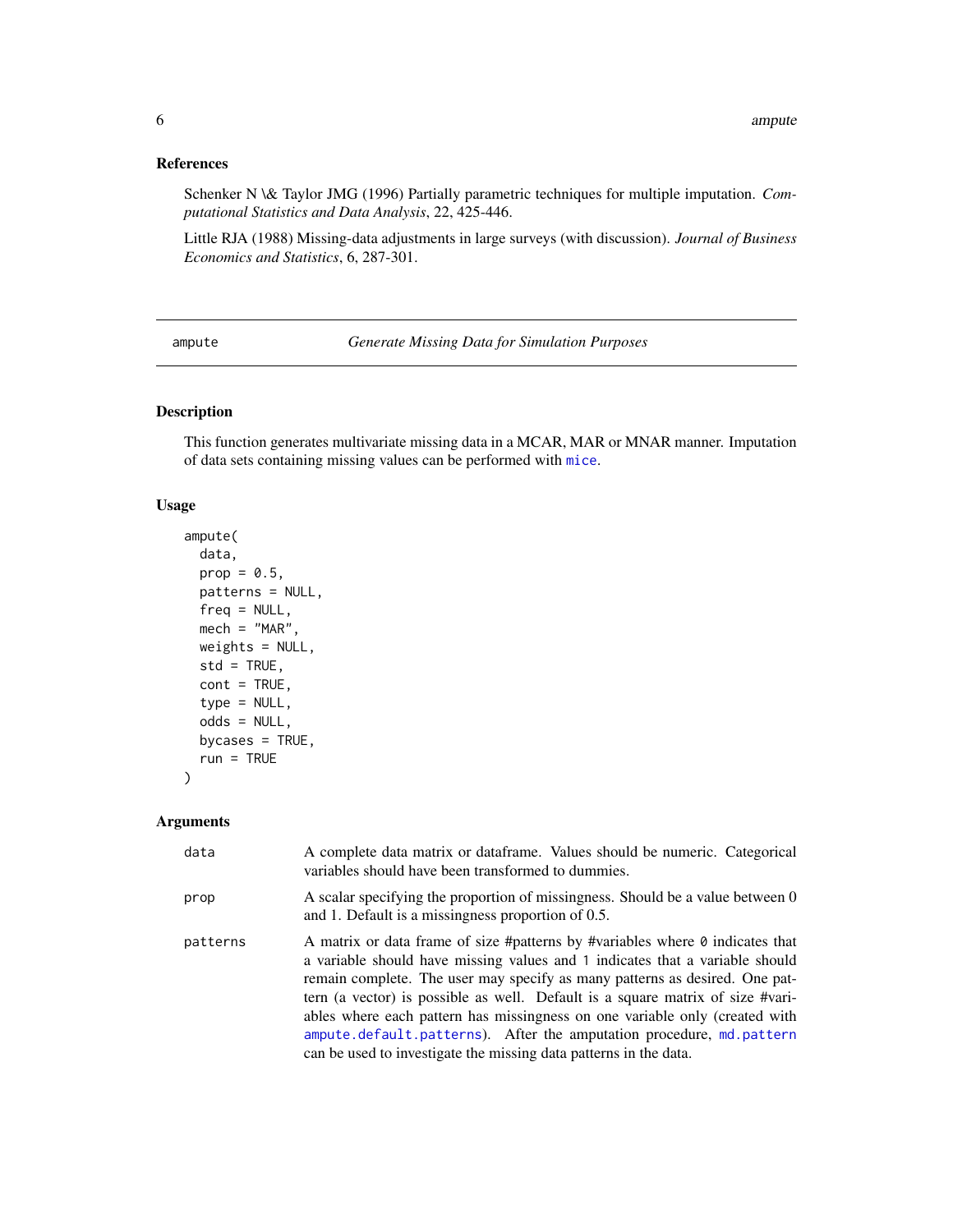| freq    | A vector of length #patterns containing the relative frequency with which the<br>patterns should occur. For example, for three missing data patterns, the vector<br>could be $c(0.4, 0.4, 0.2)$ , meaning that of all cases with missing values, 40<br>percent should have pattern 1, 40 percent pattern 2 and 20 percent pattern 3.<br>The vector should sum to 1. Default is an equal probability for each pattern,<br>created with ampute.default.freq.                                                                                                                                                                                                                                                                                                                                                                                                              |
|---------|-------------------------------------------------------------------------------------------------------------------------------------------------------------------------------------------------------------------------------------------------------------------------------------------------------------------------------------------------------------------------------------------------------------------------------------------------------------------------------------------------------------------------------------------------------------------------------------------------------------------------------------------------------------------------------------------------------------------------------------------------------------------------------------------------------------------------------------------------------------------------|
| mech    | A string specifying the missingness mechanism, either "MCAR" (Missing Com-<br>pletely At Random), "MAR" (Missing At Random) or "MNAR" (Missing Not<br>At Random). Default is a MAR missingness mechanism.                                                                                                                                                                                                                                                                                                                                                                                                                                                                                                                                                                                                                                                               |
| weights | A matrix or data frame of size #patterns by #variables. The matrix contains<br>the weights that will be used to calculate the weighted sum scores. For a MAR<br>mechanism, the weights of the variables that will be made incomplete should be<br>zero. For a MNAR mechanism, these weights could have any possible value.<br>Furthermore, the weights may differ between patterns and between variables.<br>They may be negative as well. Within each pattern, the relative size of the values<br>are of importance. The default weights matrix is made with ampute.default.weights<br>and returns a matrix with equal weights for all variables. In case of MAR, vari-<br>ables that will be amputed will be weighted with 0. For MNAR, variables that<br>will be observed will be weighted with 0. If the mechanism is MCAR, the<br>weights matrix will not be used. |
| std     | Logical. Whether the weighted sum scores should be calculated with standard-<br>ized data or with non-standardized data. The latter is especially advised when<br>making use of train and test sets in order to prevent leakage.                                                                                                                                                                                                                                                                                                                                                                                                                                                                                                                                                                                                                                        |
| cont    | Logical. Whether the probabilities should be based on a continuous or a dis-<br>crete distribution. If TRUE, the probabilities of being missing are based on a<br>continuous logistic distribution function. ampute.continuous will be used to<br>calculate and assign the probabilities. These probabilities will then be based on<br>the argument type. If FALSE, the probabilities of being missing are based on a<br>discrete distribution (ampute.discrete) based on the odds argument. Default<br>is TRUE.                                                                                                                                                                                                                                                                                                                                                        |
| type    | A string or vector of strings containing the type of missingness for each pattern.<br>Either "LEFT", "MID", "TAIL" or '"RIGHT". If a single missingness type is<br>given, all patterns will be created with the same type. If the missingness types<br>should differ between patterns, a vector of missingness types should be given.<br>Default is RIGHT for all patterns and is the result of ampute.default.type.                                                                                                                                                                                                                                                                                                                                                                                                                                                    |
| odds    | A matrix where #patterns defines the #rows. Each row should contain the odds<br>of being missing for the corresponding pattern. The number of odds values<br>defines in how many quantiles the sum scores will be divided. The odds values<br>are relative probabilities: a quantile with odds value 4 will have a probability of<br>being missing that is four times higher than a quantile with odds 1. The number<br>of quantiles may differ between the patterns, specify NA for cells remaining<br>empty. Default is 4 quantiles with odds values 1, 2, 3 and 4 and is created by<br>ampute.default.odds.                                                                                                                                                                                                                                                          |
| bycases | Logical. If TRUE, the proportion of missingness is defined in terms of cases.<br>If FALSE, the proportion of missingness is defined in terms of cells. Default is<br>TRUE.                                                                                                                                                                                                                                                                                                                                                                                                                                                                                                                                                                                                                                                                                              |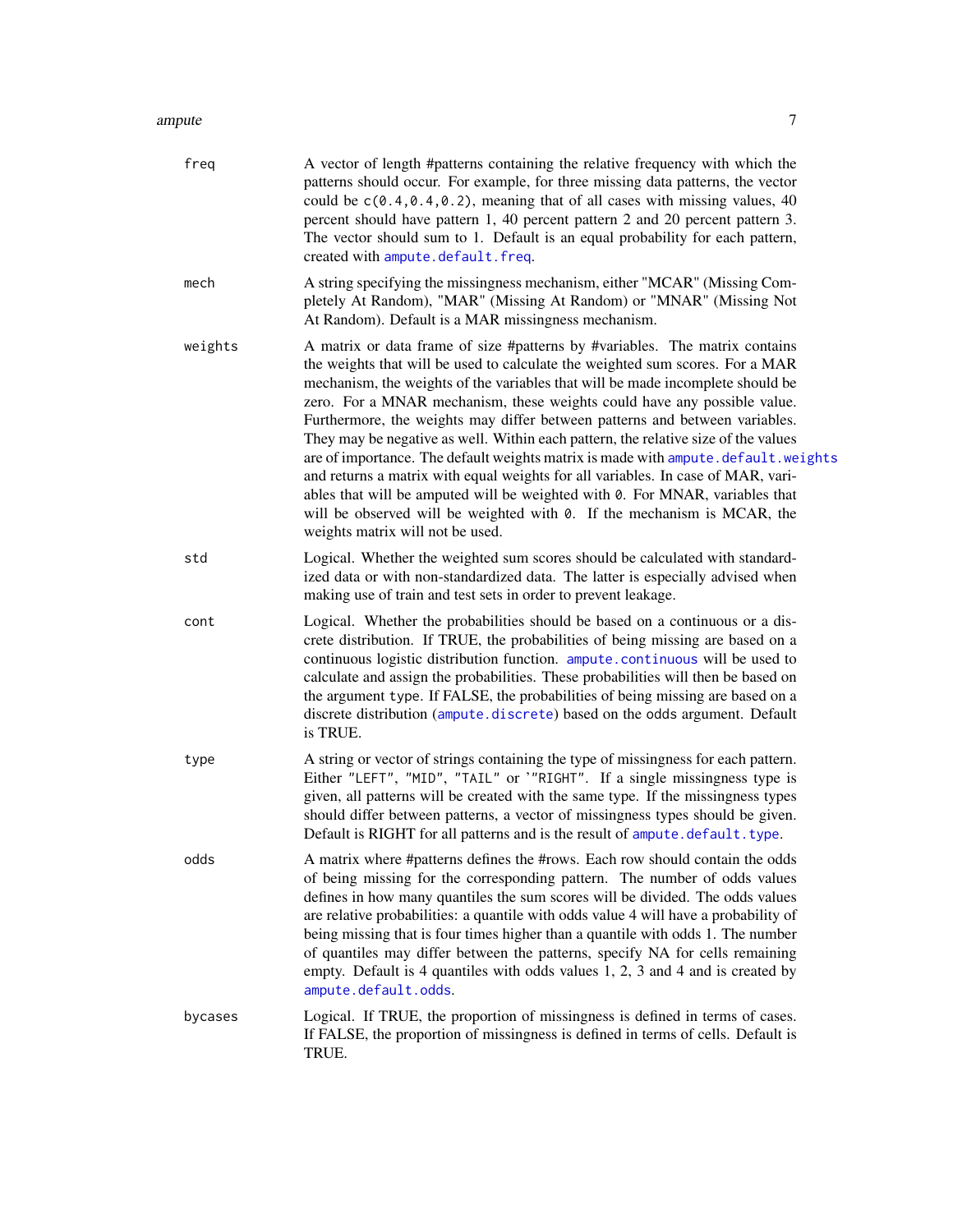run Logical. If TRUE, the amputations are implemented. If FALSE, the return object will contain everything except for the amputed data set.

#### **Details**

This function generates missing values in complete data sets. Amputation of complete data sets is useful for the evaluation of imputation techniques, such as multiple imputation (performed with function [mice](#page-68-1) in this package).

The vignette [Generate missing values with ampute](https://rianneschouten.github.io/mice_ampute/vignette/ampute.html) shows an extensive example of how ampute can be used. For the amputation methodology underlying ampute, we refer to [Schouten, Lugtig and](https://www.tandfonline.com/doi/full/10.1080/00949655.2018.1491577) [Vink, 2018.](https://www.tandfonline.com/doi/full/10.1080/00949655.2018.1491577)

Until recently, univariate amputation procedures were used to generate missing data in complete, simulated data sets. With this approach, variables are made incomplete one variable at a time. When more than one variable needs to be amputed, the procedure is repeated multiple times.

With the univariate approach, it is difficult to relate the missingness on one variable to the missingness on another variable. A multivariate amputation procedure solves this issue and moreover, it does justice to the multivariate nature of data sets. Hence, ampute is developed to perform multivariate amputation.

The idea behind the function is the specification of several missingness patterns. Each pattern is a combination of variables with and without missing values (denoted by 0 and 1 respectively). For example, one might want to create two missingness patterns on a data set with four variables. The patterns could be something like:  $0, 0, 1, 1$  and  $1, 0, 1, 0$ . Each combination of zeros and ones may occur.

Furthermore, the researcher specifies the proportion of missingness, either the proportion of missing cases or the proportion of missing cells, and the relative frequency each pattern occurs. Consequently, the data is split into multiple subsets, one subset per pattern. Now, each case is candidate for a certain missingness pattern, but whether the case will have missing values eventually depends on other specifications.

The first of these specifications is the missing mechanism. There are three possible mechanisms: the missingness depends completely on chance (MCAR), the missingness depends on the values of the observed variables (i.e. the variables that remain complete) (MAR) or on the values of the variables that will be made incomplete (MNAR). For a discussion on how missingness mechanisms are related to the observed data, we refer to [Schouten and Vink, 2018.](https://journals.sagepub.com/doi/10.1177/0049124118799376)

When the user specifies the missingness mechanism to be "MCAR", the candidates have an equal probability of becoming incomplete. For a "MAR" or "MNAR" mechanism, weighted sum scores are calculated. These scores are a linear combination of the variables.

In order to calculate the weighted sum scores, the data is standardized. For this reason, the data has to be numeric. Second, for each case, the values in the data set are multiplied with the weights, specified by argument weights. These weighted scores will be summed, resulting in a weighted sum score for each case.

The weights may differ between patterns and they may be negative or zero as well. Naturally, in case of a MAR mechanism, the weights corresponding to the variables that will be made incomplete, have a 0. Note that this may be different for each pattern. In case of MNAR missingness, especially the weights of the variables that will be made incomplete are of importance. However, the other variables may be weighted as well.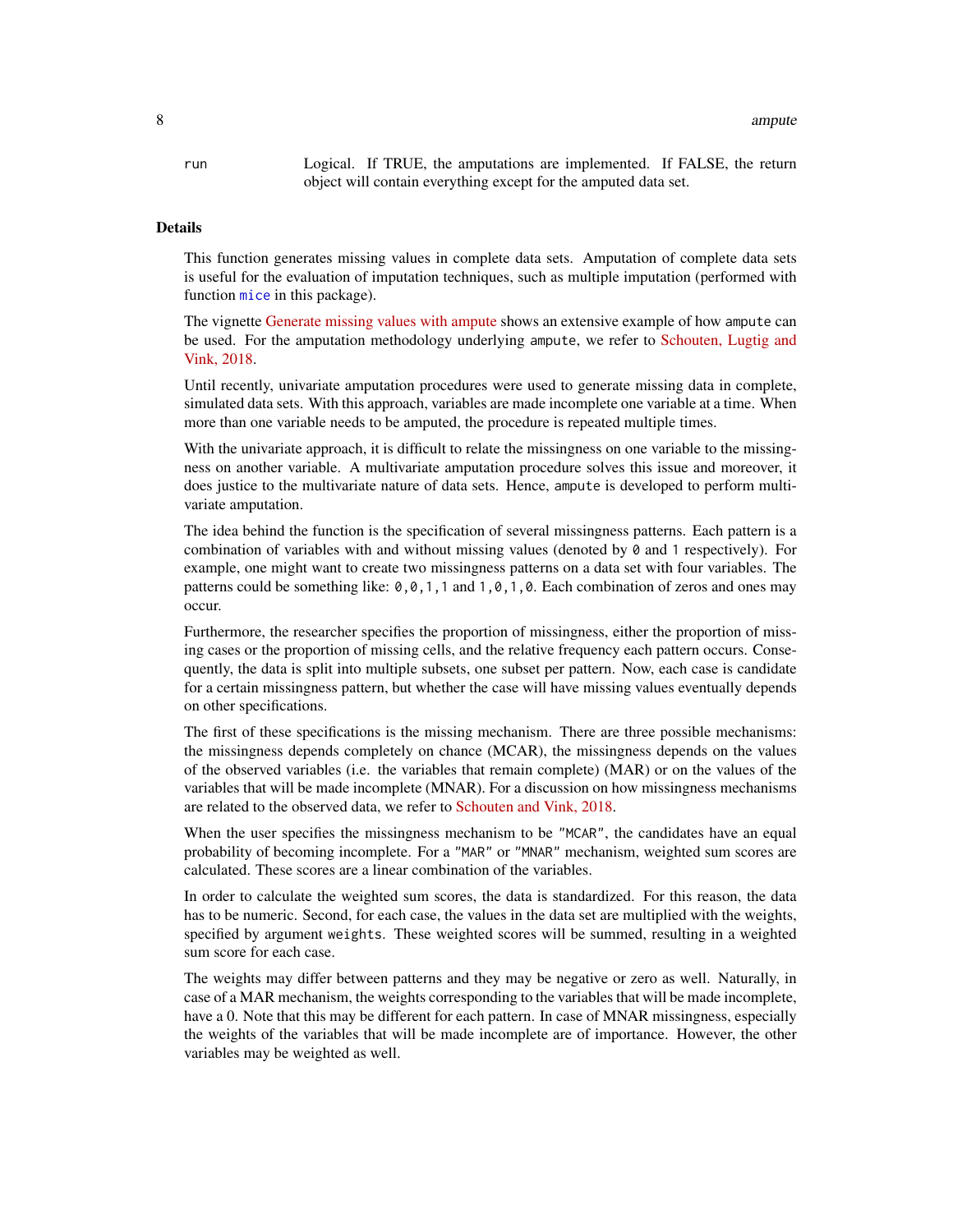#### ampute the contract of the contract of the contract of the contract of the contract of the contract of the contract of the contract of the contract of the contract of the contract of the contract of the contract of the con

It is the relative difference between the weights that will result in an effect in the sum scores. For example, for the first missing data pattern mentioned above, the weights for the third and fourth variables could be set to 2 and 4. However, weight values of 0.2 and 0.4 will have the exact same effect on the weighted sum score: the fourth variable is weighted twice as much as variable 3.

Based on the weighted sum scores, either a discrete or continuous distribution of probabilities is used to calculate whether a candidate will have missing values.

For a discrete distribution of probabilities, the weighted sum scores are divided into subgroups of equal size (quantiles). Thereafter, the user specifies for each subgroup the odds of being missing. Both the number of subgroups and the odds values are important for the generation of missing data. For example, for a RIGHT-like mechanism, scoring in one of the higher quantiles should have high missingness odds, whereas for a MID-like mechanism, the central groups should have higher odds. Again, not the size of the odds values are of importance, but the relative distance between the values.

The continuous distributions of probabilities are based on the logistic distribution function. The user can specify the type of missingness, which, again, may differ between patterns.

For an example and more explanation about how the arguments interact with each other, we gladly refer to the vignette [Generate missing values with ampute.](https://rianneschouten.github.io/mice_ampute/vignette/ampute.html) The amputation methodology is published in [Schouten, Lugtig and Vink, 2018.](https://www.tandfonline.com/doi/full/10.1080/00949655.2018.1491577)

#### Value

Returns an S3 object of class [mads-class](#page-55-1) (multivariate amputed data set)

#### Author(s)

Rianne Schouten [aut, cre], Gerko Vink [aut], Peter Lugtig [ctb], 2016

# References

Brand, J.P.L. (1999) *Development, implementation and evaluation of multiple imputation strategies for the statistical analysis of incomplete data sets.* pp. 110-113. Dissertation. Rotterdam: Erasmus University.

Schouten, R.M., Lugtig, P and Vink, G. (2018) [Generating missing values for simulation purposes:](https://www.tandfonline.com/doi/full/10.1080/00949655.2018.1491577) [A multivariate amputation procedure.](https://www.tandfonline.com/doi/full/10.1080/00949655.2018.1491577) *Journal of Statistical Computation and Simulation*, 88(15): 1909-1930. DOI: 10.1080/00949655.2018.1491577.

Schouten, R.M. and Vink, G. (2018) [The Dance of the Mechanisms: How Observed Information](https://journals.sagepub.com/doi/full/10.1177/0049124118799376) [Influences the Validity of Missingness Assumptions.](https://journals.sagepub.com/doi/full/10.1177/0049124118799376) *Sociological Methods and Research*, DOI: 10.1177/0049124118799376.

Van Buuren, S., Brand, J.P.L., Groothuis-Oudshoorn, C.G.M., Rubin, D.B. (2006) [Fully conditional](https://www.tandfonline.com/doi/abs/10.1080/10629360600810434) [specification in multivariate imputation.](https://www.tandfonline.com/doi/abs/10.1080/10629360600810434) *Journal of Statistical Computation and Simulation*, 76(12): 1049-1064.

Van Buuren, S. (2018) *[Flexible Imputation of Missing Data. Second Edition.](https://stefvanbuuren.name/fimd/sec-FCS.html#sec:MICE)* Chapman & Hall/CRC. Boca Raton, FL.

Vink, G. (2016) Towards a standardized evaluation of multiple imputation. routines.

# See Also

[mads-class](#page-55-1), [bwplot](#page-18-1), [xyplot](#page-173-1), [mice](#page-68-1)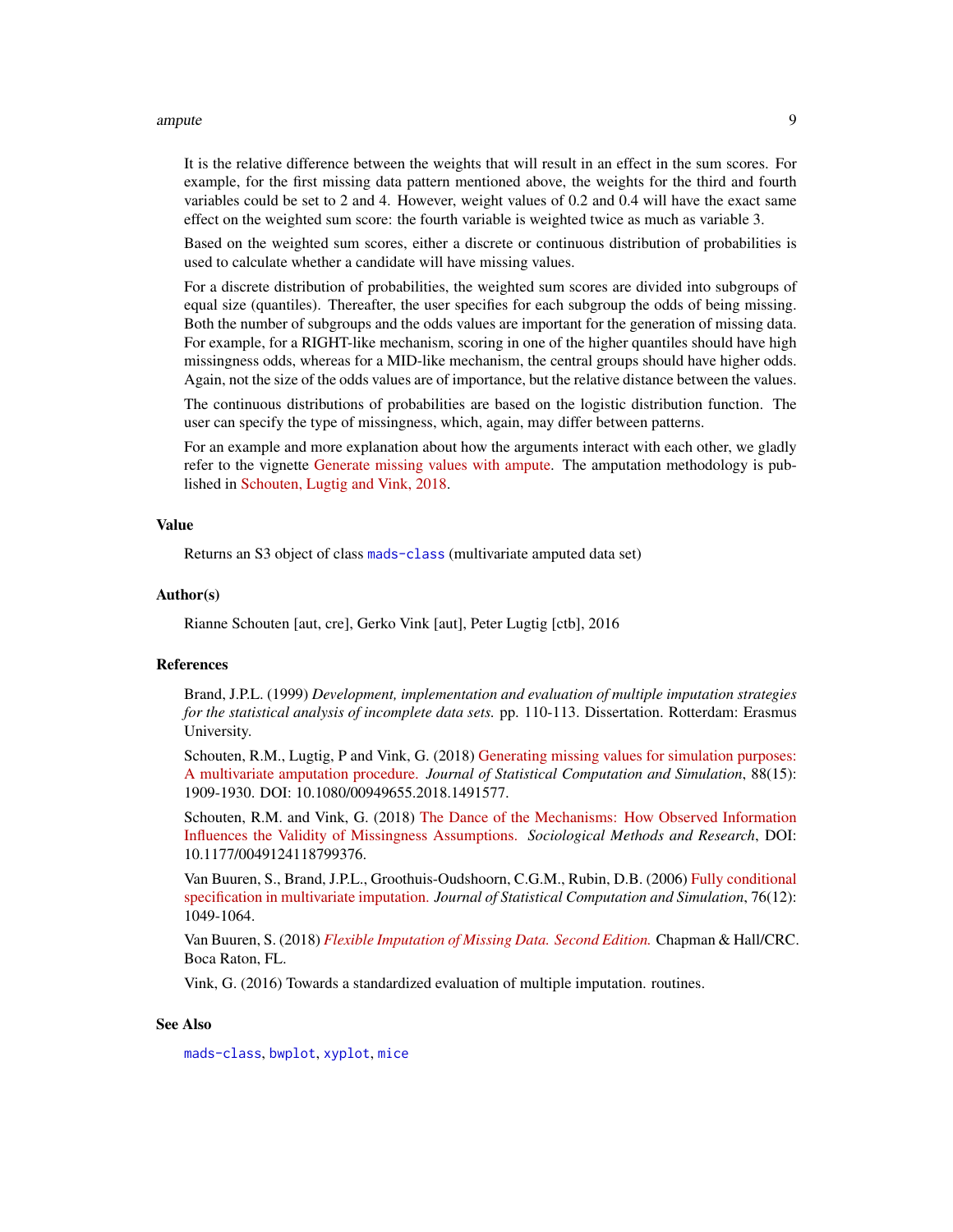# Examples

```
# start with a complete data set
compl_boys <- cc(boys)[1:3]
# Perform amputation with default settings
mads_boys <- ampute(data = compl_boys)
mads_boys$amp
# Change default matrices as desired
my_patterns <- mads_boys$patterns
my_patterns[1:3, 2] <- 0
my_weights <- mads_boys$weights
my\_weights[2, 1] <- 2
my_weights[3, 1] <- 0.5
# Rerun amputation
my_mads_boys <- ampute(data = compl_boys, patterns = my_patterns, freq =
c(0.3, 0.3, 0.4), weights = my_weights, type = c("RIGHT", "TAIL", "LEFT"))my_mads_boys$amp
```
anova.mira *Compare several nested models*

# Description

Compare several nested models

# Usage

```
## S3 method for class 'mira'
anova(object, \dots, method = "D1", use = "wald")
```
# Arguments

| object    | Two or more objects of class mira                                                  |
|-----------|------------------------------------------------------------------------------------|
| $\ddotsc$ | Other parameters passed down to $D1()$ , $D2()$ , $D3()$ and $m$ itml::testModels. |
| method    | Either $"D1"$ . $"D2"$ or $"D3"$                                                   |
| use       | An character indicating the test statistic                                         |

#### Value

Object of class mice.anova

<span id="page-9-0"></span>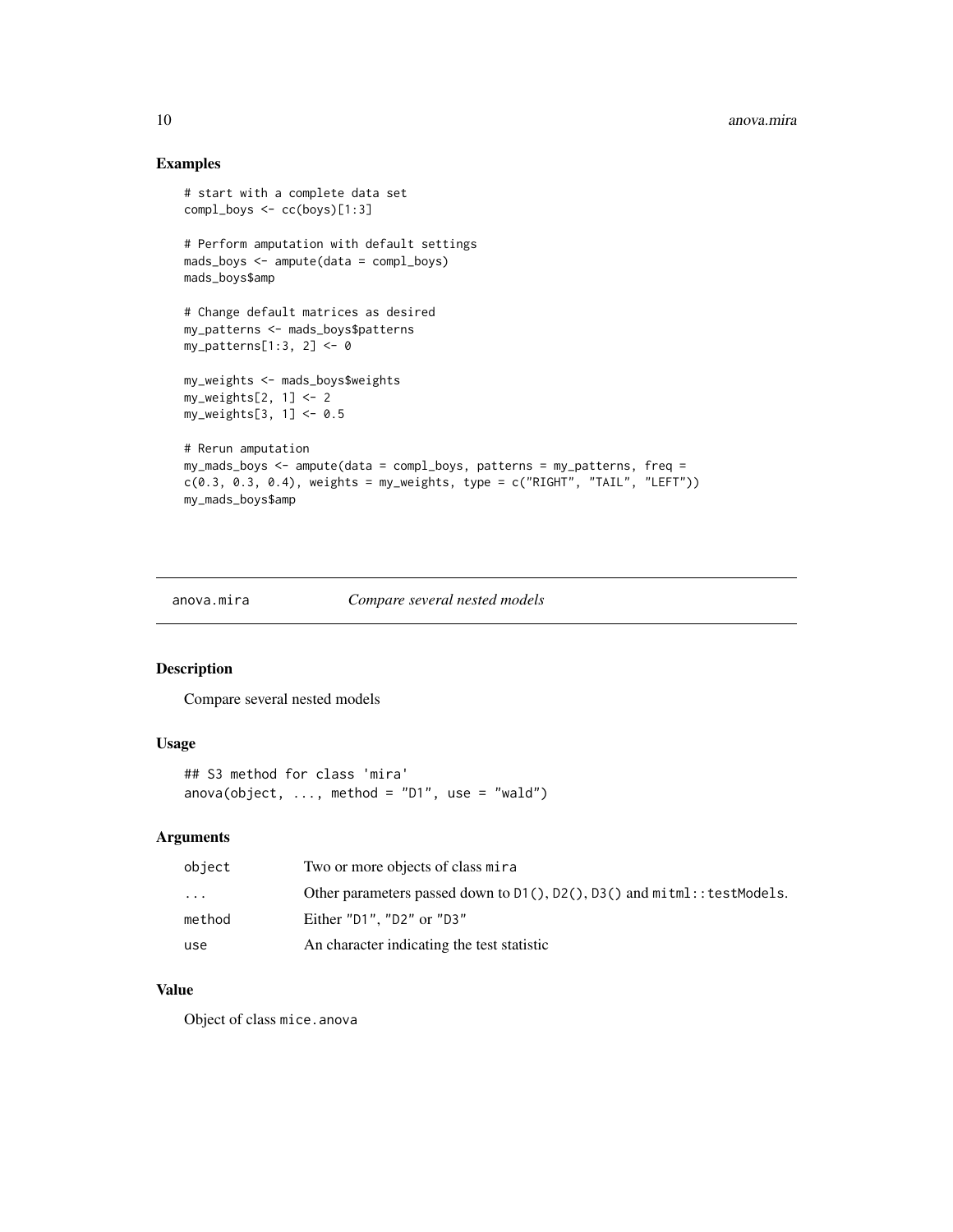<span id="page-10-0"></span>

# Description

A custom function to insert rows in long data with new pseudo-observations that are being done on the specified break ages. There should be a column called first in data with logical data that codes whether the current row is the first for subject id. Furthermore, the function assumes that columns age, occ, hgt.z, wgt.z and bmi.z are available. This function is used on the tbc data in FIMD chapter 9. Check that out to see it in action.

#### Usage

```
appendbreak(data, brk, warp.model = warp.model, id = NULL, typ = "pred")
```
#### Arguments

| data       | A data frame in the long long format                   |
|------------|--------------------------------------------------------|
| brk        | A vector of break ages                                 |
| warp.model | A time warping model                                   |
| id         | The subject identifier                                 |
| typ        | Label to signal that this is a newly added observation |

#### Value

A long data frame with additional rows for the break ages

as.mids *Converts an multiply imputed dataset (long format) into a* mids *object*

# Description

This function converts imputed data stored in long format into an object of class mids. The original incomplete dataset needs to be available so that we know where the missing data are. The function is useful to convert back operations applied to the imputed data back in a mids object. It may also be used to store multiply imputed data sets from other software into the format used by mice.

#### Usage

```
as.mids(long, where = NULL, .imp = ".imp", .id = ".id")
```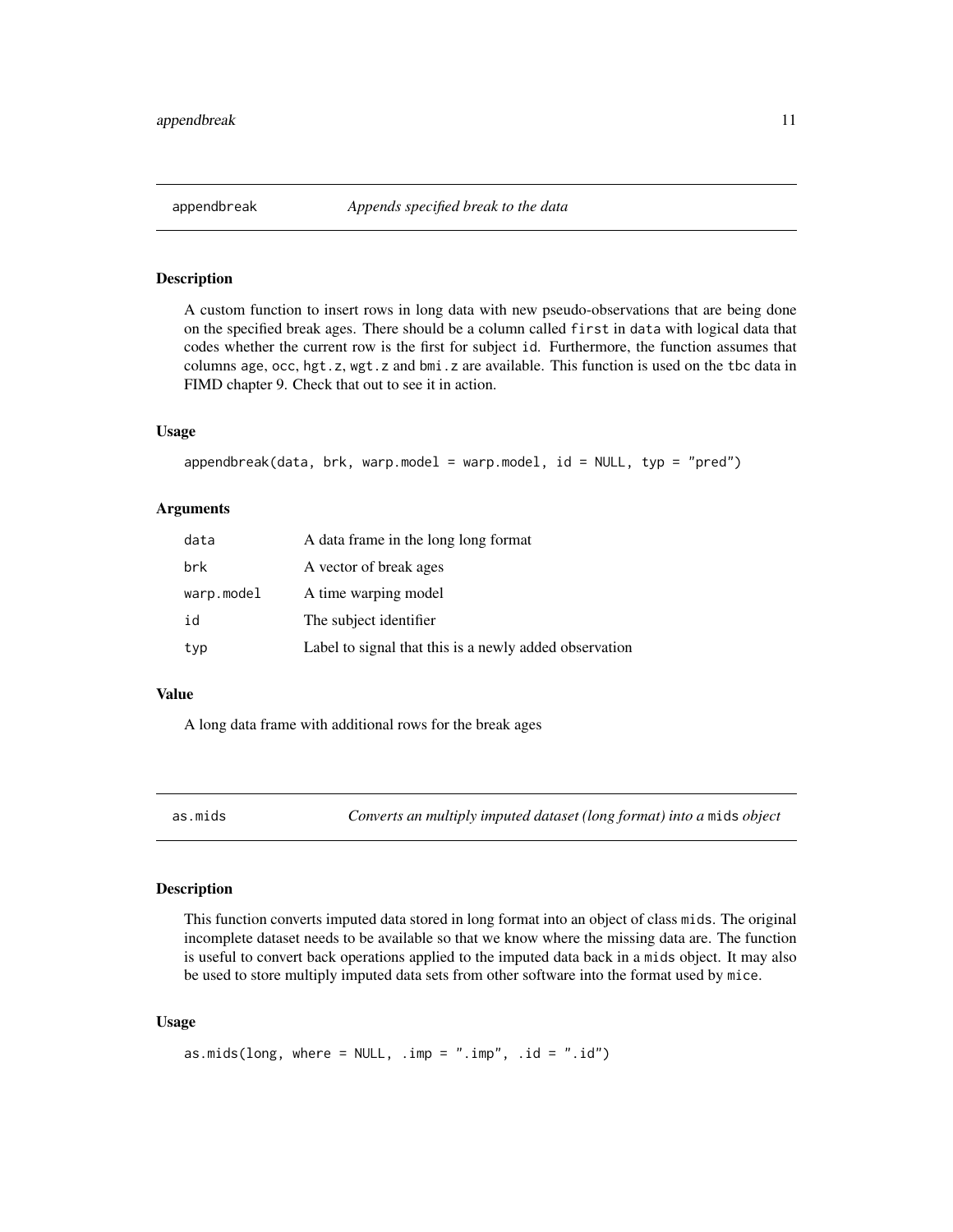# Arguments

| long  | A multiply imputed data set in long format, for example produced by a call to<br>$complete(, action='long', include = TRUE), or by other software.$                                                                                                                                                                                                     |
|-------|---------------------------------------------------------------------------------------------------------------------------------------------------------------------------------------------------------------------------------------------------------------------------------------------------------------------------------------------------------|
| where | A data frame or matrix with logicals of the same dimensions as data indicat-<br>ing where in the data the imputations should be created. The default, where =<br>is na(data), specifies that the missing data should be imputed. The where<br>argument may be used to overimpute observed data, or to skip imputations for<br>selected missing values.  |
| .imp  | An optional column number or column name in long, indicating the imputation<br>index. The values are assumed to be consecutive integers between 0 and m.<br>Values 1 through m correspond to the imputation index, value $\theta$ indicates the<br>original data (with missings). By default, the procedure will search for a variable<br>named ".imp". |
| .id   | An optional column number or column name in long, indicating the subject<br>identification. If not specified, then the function searches for a variable named<br>". id". If this variable is found, the values in the column will define the row<br>names in the data element of the resulting mids object.                                             |

# Value

An object of class mids

# Note

The function expects the input data long to be sorted by imputation number (variable ".imp" by default), and in the same sequence within each imputation block.

#### Author(s)

Gerko Vink

```
# impute the nhanes dataset
imp <- mice(nhanes, print = FALSE)
# extract the data in long format
X \leq complete(imp, action = "long", include = TRUE)
# create dataset with .imp variable as numeric
X2 \leftarrow X
```

```
# nhanes example without .id
test1 \leq as.mids(X)
is.mids(test1)
identical(complete(test1, action = "long", include = TRUE), X)
# nhanes example without .id where .imp is numeric
test2 \leq -as.mids(X2)is.mids(test2)
identical(complete(test2, action = "long", include = TRUE), X)
```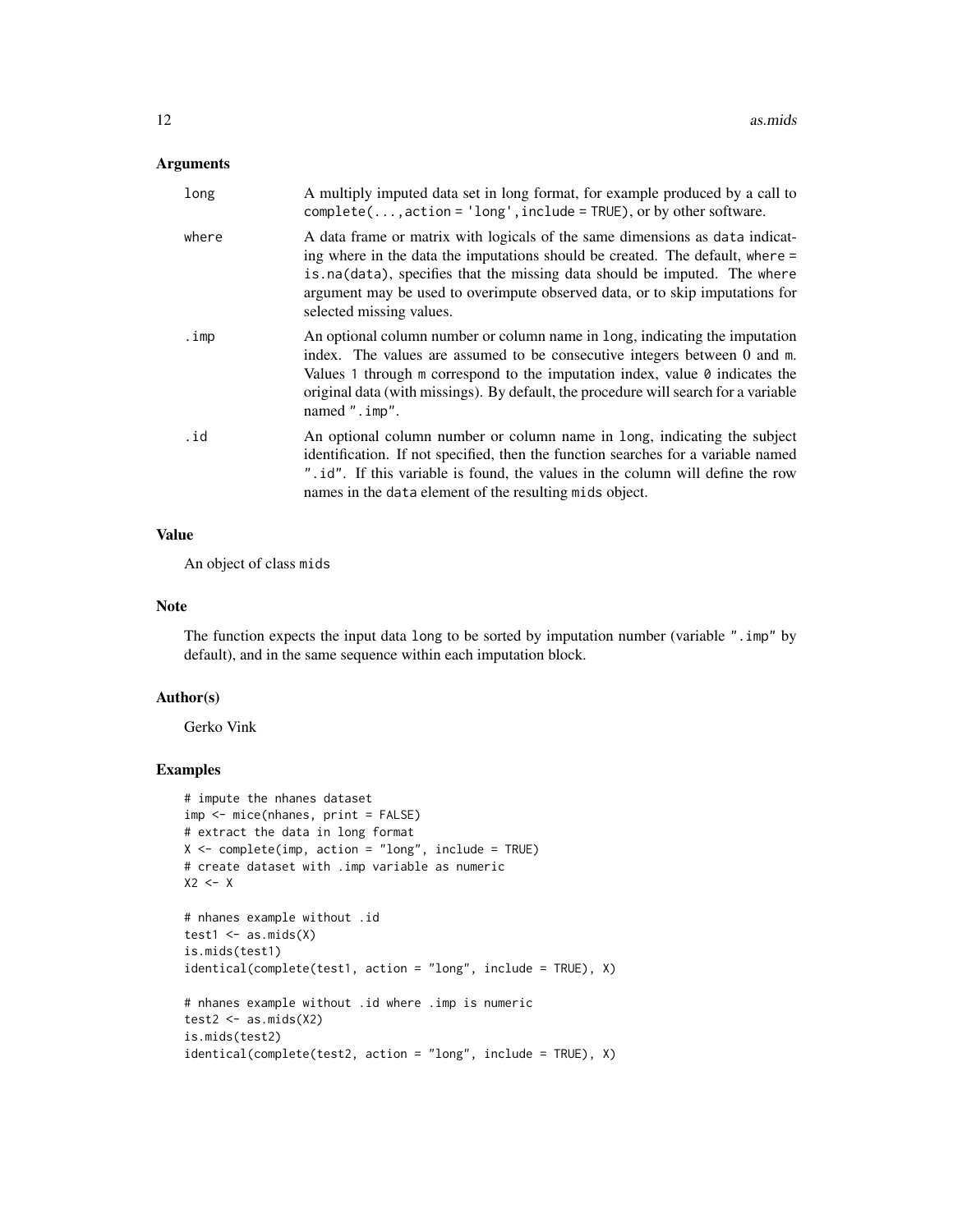#### <span id="page-12-0"></span>as.mira 13

```
# nhanes example, where we explicitly specify .id as column 2
test3 \leq as.mids(X, .id = ".id")
is.mids(test3)
identical(complete(test3, action = "long", include = TRUE), X)
# nhanes example with .id where .imp is numeric
test4 \leftarrow as.mids(X2, .id = 2)
is.mids(test4)
identical(complete(test4, action = "long", include = TRUE), X)
# example without an .id variable
# variable .id not preserved
X3 \leq X[\ , -2]test5 \leq -as.mids(X3)is.mids(test5)
identical(complete(test5, action = "long", include = TRUE)[, -2], X[, -2])
# as() syntax has fewer options
test7 \leq as(X, "mids")
test8 <- as(X2, "mids")
test9 <- as(X2[, -2], "mids")rev \leftarrow \text{ncol}(X):1test10 <- as(X[, rev], "mids")# where argument copies also observed data into $imp element
where \leq matrix(TRUE, nrow = nrow(nhanes), ncol = ncol(nhanes))
colnames(where) <- colnames(nhanes)
test11 \leq as.mids(X, where = where)
identical(complete(test11, action = "long", include = TRUE), X)
```
as.mira *Create a* mira *object from repeated analyses*

## Description

The as.mira() function takes the results of repeated complete-data analysis stored as a list, and turns it into a mira object that can be pooled.

#### Usage

as.mira(fitlist)

# Arguments

fitlist A list containing \$m\$ fitted analysis objects

#### Value

An S3 object of class mira.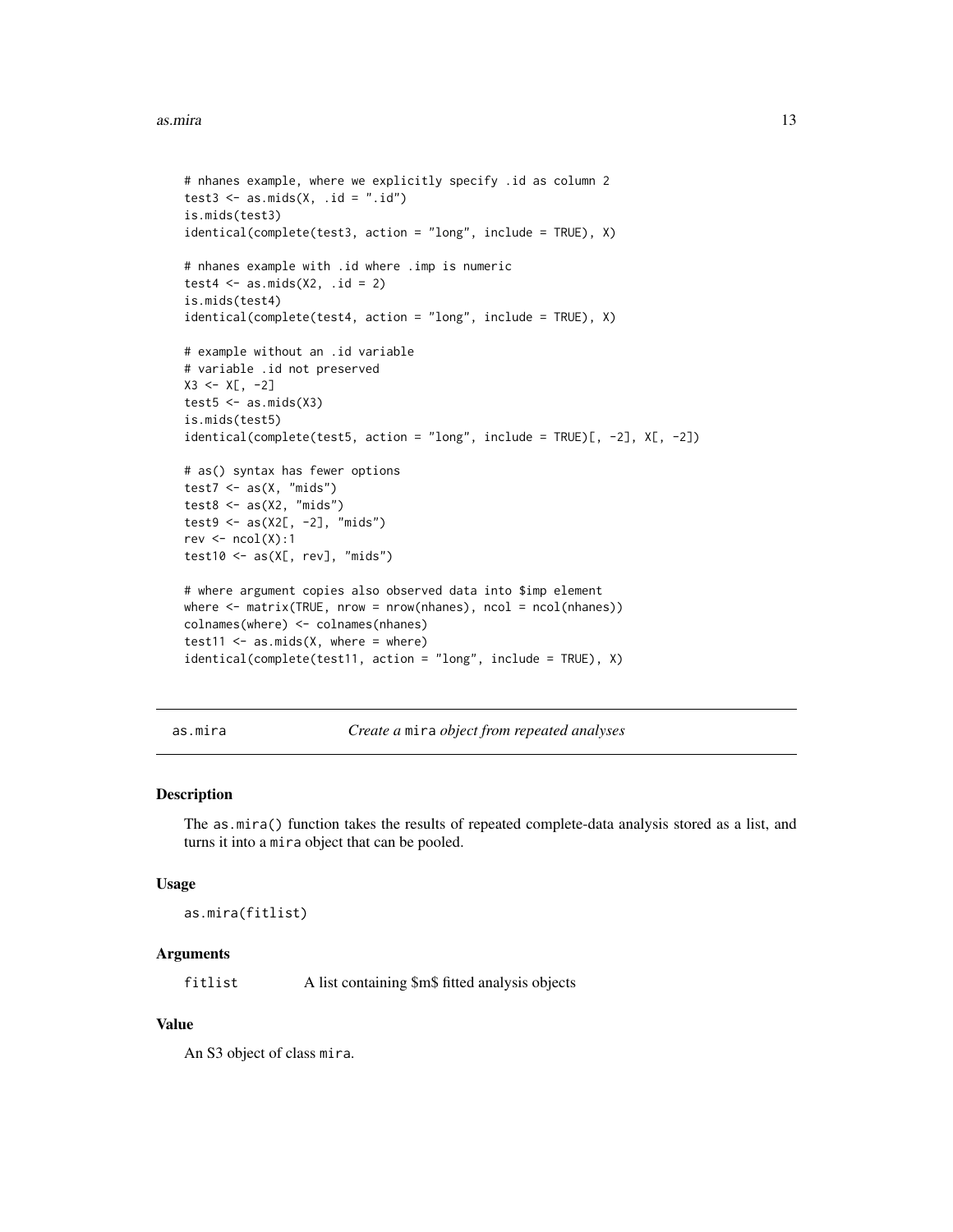# <span id="page-13-0"></span>Author(s)

Stef van Buuren

# See Also

[mira](#page-128-1)

# as.mitml.result *Converts into a* mitml.result *object*

# Description

The as.mitml.result() function takes the results of repeated complete-data analysis stored as a list, and turns it into an object of class mitml.result.

# Usage

as.mitml.result(x)

# Arguments

x An object of class mira

# Value

An S3 object of class mitml.result, a list containing \$m\$ fitted analysis objects.

# Author(s)

Stef van Buuren

# See Also

[with.mitml.list](#page-0-0)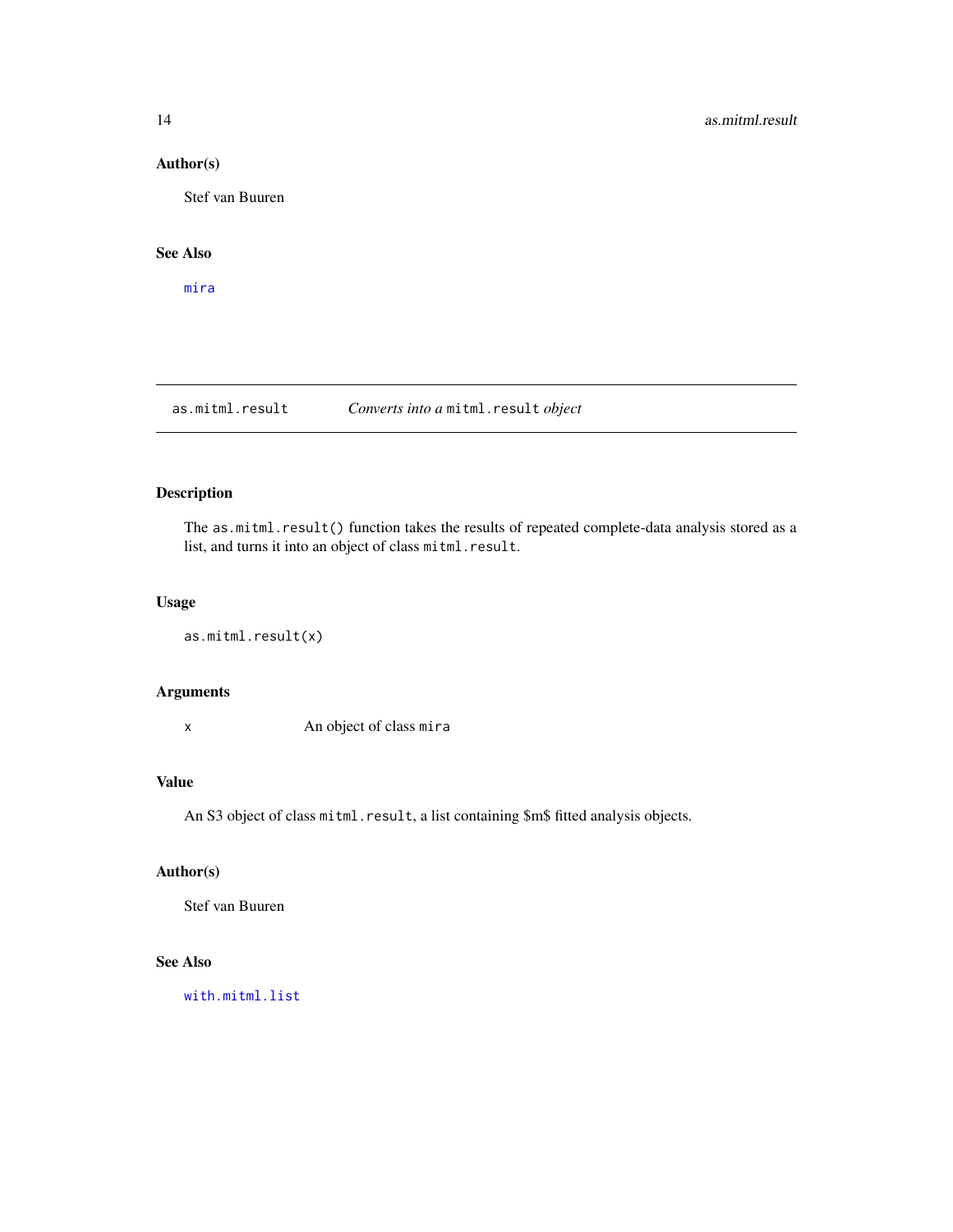<span id="page-14-0"></span>

# Description

Height, weight, head circumference and puberty of 748 Dutch boys.

#### Format

A data frame with 748 rows on the following 9 variables:

age Decimal age (0-21 years)

hgt Height (cm)

wgt Weight (kg)

bmi Body mass index

hc Head circumference (cm)

gen Genital Tanner stage (G1-G5)

phb Pubic hair (Tanner P1-P6)

tv Testicular volume (ml)

reg Region (north, east, west, south, city)

# Details

Random sample of 10% from the cross-sectional data used to construct the Dutch growth references 1997. Variables gen and phb are ordered factors. reg is a factor.

#### Source

Fredriks, A.M., van Buuren, S., Burgmeijer, R.J., Meulmeester JF, Beuker, R.J., Brugman, E., Roede, M.J., Verloove-Vanhorick, S.P., Wit, J.M. (2000) Continuing positive secular growth change in The Netherlands 1955-1997. *Pediatric Research*, 47, 316-323.

Fredriks, A.M., van Buuren, S., Wit, J.M., Verloove-Vanhorick, S.P. (2000). Body index measurements in 1996-7 compared with 1980. *Archives of Disease in Childhood*, 82, 107-112.

# Examples

```
# create two imputed data sets
imp <- mice(boys, m=1, maxit=2)
z <- complete(imp, 1)
# create imputations for age <8yrs
plot(z$age, z$gen, col=mdc(1:2)[1+is.na(boys$gen)],
xlab = "Age (years)", ylab = "Tanner Stage Genital")
```
# figure to show that the default imputation method does not impute BMI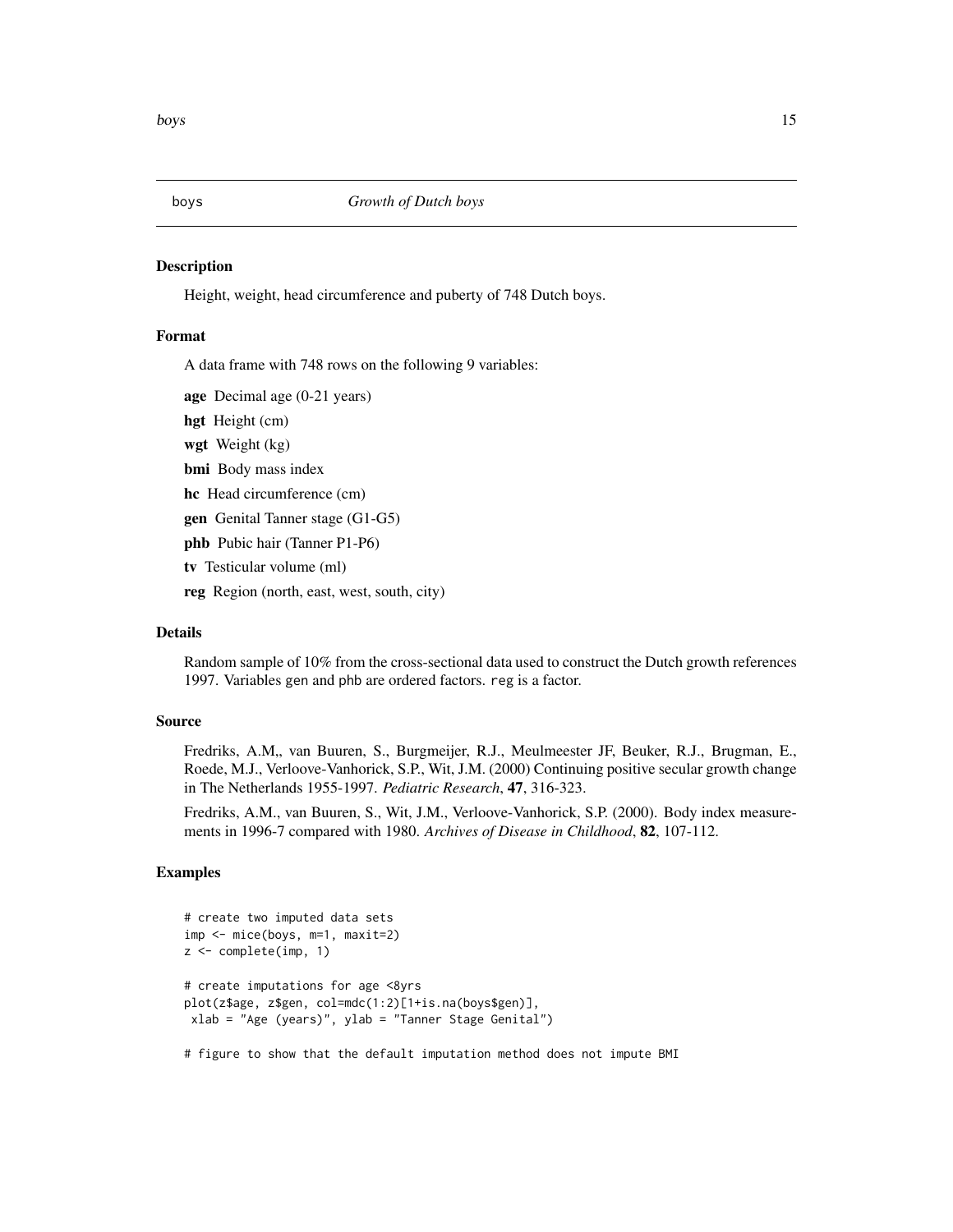#### <span id="page-15-0"></span>16 brandsma

```
# consistently
plot(z$bmi,z$wgt/(z$hgt/100)^2, col=mdc(1:2)[1+is.na(boys$bmi)],
xlab = "Imputed BMI", ylab="Calculated BMI")
# also, BMI distributions are somewhat different
oldpar \leq par(mfrow=c(1,2))
MASS::truehist(z$bmi[!is.na(boys$bmi)],h=1,xlim=c(10,30),ymax=0.25,
col=mdc(1),xlab="BMI observed")
MASS::truehist(z$bmi[is.na(boys$bmi)],h=1,xlim=c(10,30),ymax=0.25,
col=mdc(2),xlab="BMI imputed")
par(oldpar)
# repair the inconsistency problem by passive imputation
meth <- imp$meth
meth["bmi"] <- "~I(wgt/(hgt/100)^2)"
pred <- imp$predictorMatrix
pred["hgt","bmi"] <- 0
pred["wgt","bmi"] <- 0
imp2 <- mice(boys, m=1, maxit=2, meth=meth, pred=pred)
z2 <- complete(imp2, 1)
# show that new imputations are consistent
plot(z2$bmi,z2$wgt/(z2$hgt/100)^2, col=mdc(1:2)[1+is.na(boys$bmi)],
ylab="Calculated BMI")
# and compare distributions
oldpar <- par(mfrow=c(1,2))
MASS::truehist(z2$bmi[!is.na(boys$bmi)],h=1,xlim=c(10,30),ymax=0.25,col=mdc(1),
xlab="BMI observed")
MASS::truehist(z2$bmi[is.na(boys$bmi)],h=1,xlim=c(10,30),ymax=0.25,col=mdc(2),
xlab="BMI imputed")
par(oldpar)
```
brandsma *Brandsma school data used Snijders and Bosker (2012)*

# Description

Dataset with raw data from Snijders and Bosker (2012) containing data from 4106 pupils attending 216 schools. This dataset includes all pupils and schools with missing data.

#### Format

brandsma is a data frame with 4106 rows and 14 columns:

- sch School number
- pup Pupil ID
- iqv IQ verbal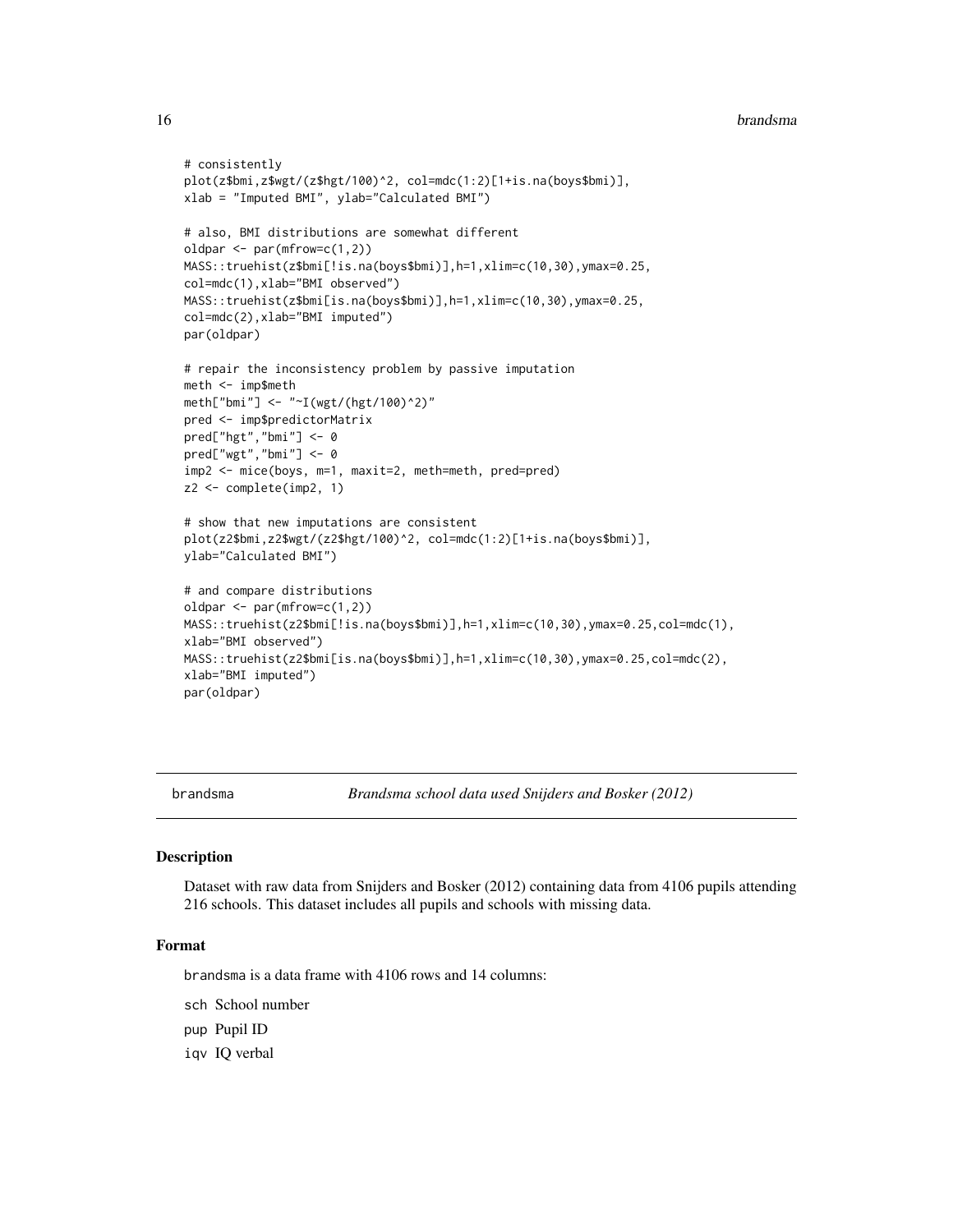#### brandsma 17

- iqp IQ performal
- sex Sex of pupil
- ses SES score of pupil
- min Minority member 0/1
- rpg Number of repeated groups, 0, 1, 2
- lpr language score PRE
- lpo language score POST
- apr Arithmetic score PRE
- apo Arithmetic score POST
- den Denomination classification 1-4 at school level
- ssi School SES indicator at school level

# Note

This dataset is constructed from the raw data. There are a few differences with the data set used in Chapter 4 and 5 of Snijders and Bosker:

- 1. All schools are included, including the five school with missing values on langpost.
- 2. Missing denomina codes are left as missing.
- 3. Aggregates are undefined in the presence of missing data in the underlying values. Variables ses, iqv and iqp are in their original scale, and not globally centered. No aggregate variables at the school level are included.
- 4. There is a wider selection of original variables. Note however that the source data contain an even wider set of variables.

#### Source

Constructed from MLbook\_2nded\_total\_4106-99.sav from [https://www.stats.ox.ac.uk/~sni](https://www.stats.ox.ac.uk/~snijders/mlbook.htm)jders/ [mlbook.htm](https://www.stats.ox.ac.uk/~snijders/mlbook.htm) by function data-raw/R/brandsma.R

# References

Brandsma, HP and Knuver, JWM (1989), Effects of school and classroom characteristics on pupil progress in language and arithmetic. International Journal of Educational Research, 13(7), 777 - 788.

Snijders, TAB and Bosker RJ (2012). Multilevel Analysis, 2nd Ed. Sage, Los Angeles, 2012.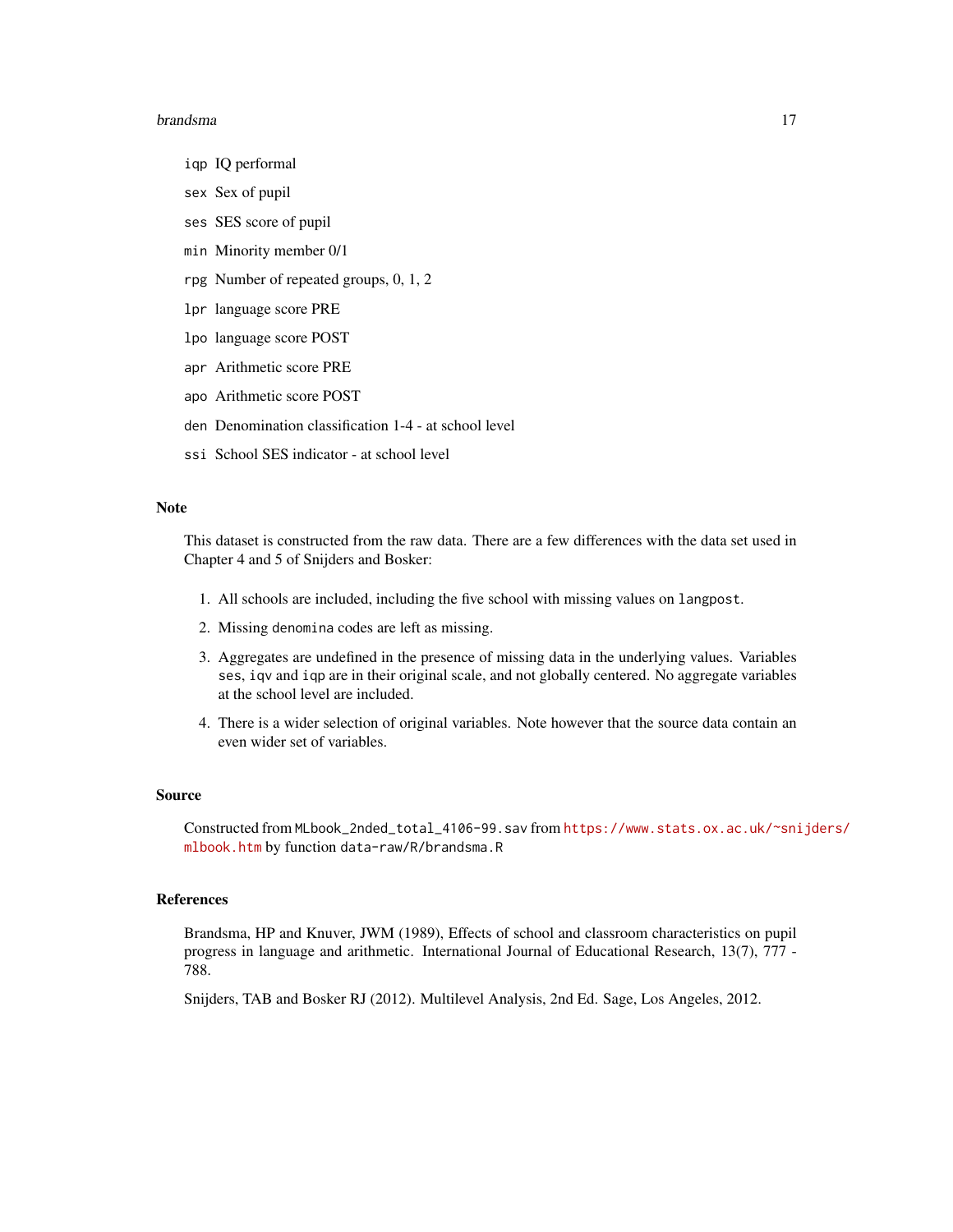<span id="page-17-0"></span>

# Description

Plotting method to investigate the result of function [ampute](#page-5-1). the relation between the data variables and the amputed data. The function does not show which data is amputed. It does show how the amputed values are related to the variable values.

# Usage

```
## S3 method for class 'mads'
bwplot(
  x,
  data,
 which.pat = NULL,
  standardized = TRUE,
  descriptives = TRUE,
  layout = NULL,
  ...
)
```
# Arguments

| x            | A mads (mads-class) object, typically created by ampute.                                                                                                                                                                                                                                                                                                                       |
|--------------|--------------------------------------------------------------------------------------------------------------------------------------------------------------------------------------------------------------------------------------------------------------------------------------------------------------------------------------------------------------------------------|
| data         | A string or vector of variable names that needs to be plotted. As a default, all<br>variables will be plotted.                                                                                                                                                                                                                                                                 |
| which.pat    | A scalar or vector indicating which patterns need to be plotted. As a default, all<br>patterns are plotted.                                                                                                                                                                                                                                                                    |
| standardized | Logical. Whether the box-and-whisker plots need to be created from standard-<br>ized data or not. Default is TRUE.                                                                                                                                                                                                                                                             |
| descriptives | Logical. Whether the mean, variance and n of the variables need to be printed.<br>This is useful to examine the effect of the amputation. Default is TRUE.                                                                                                                                                                                                                     |
| layout       | A vector of two values indicating how the boxplots of one pattern should be<br>divided over the plot. For example, $c(2,3)$ indicates that the boxplots of six<br>variables need to be placed on 3 rows and 2 columns. Default is 1 row and an<br>amount of columns equal to #variables. Note that for more than 6 variables,<br>multiple plots will be created automatically. |
| .            | Not used, but for consistency with generic                                                                                                                                                                                                                                                                                                                                     |

#### Value

A list containing the box-and-whisker plots. Note that a new pattern will always be shown in a new plot.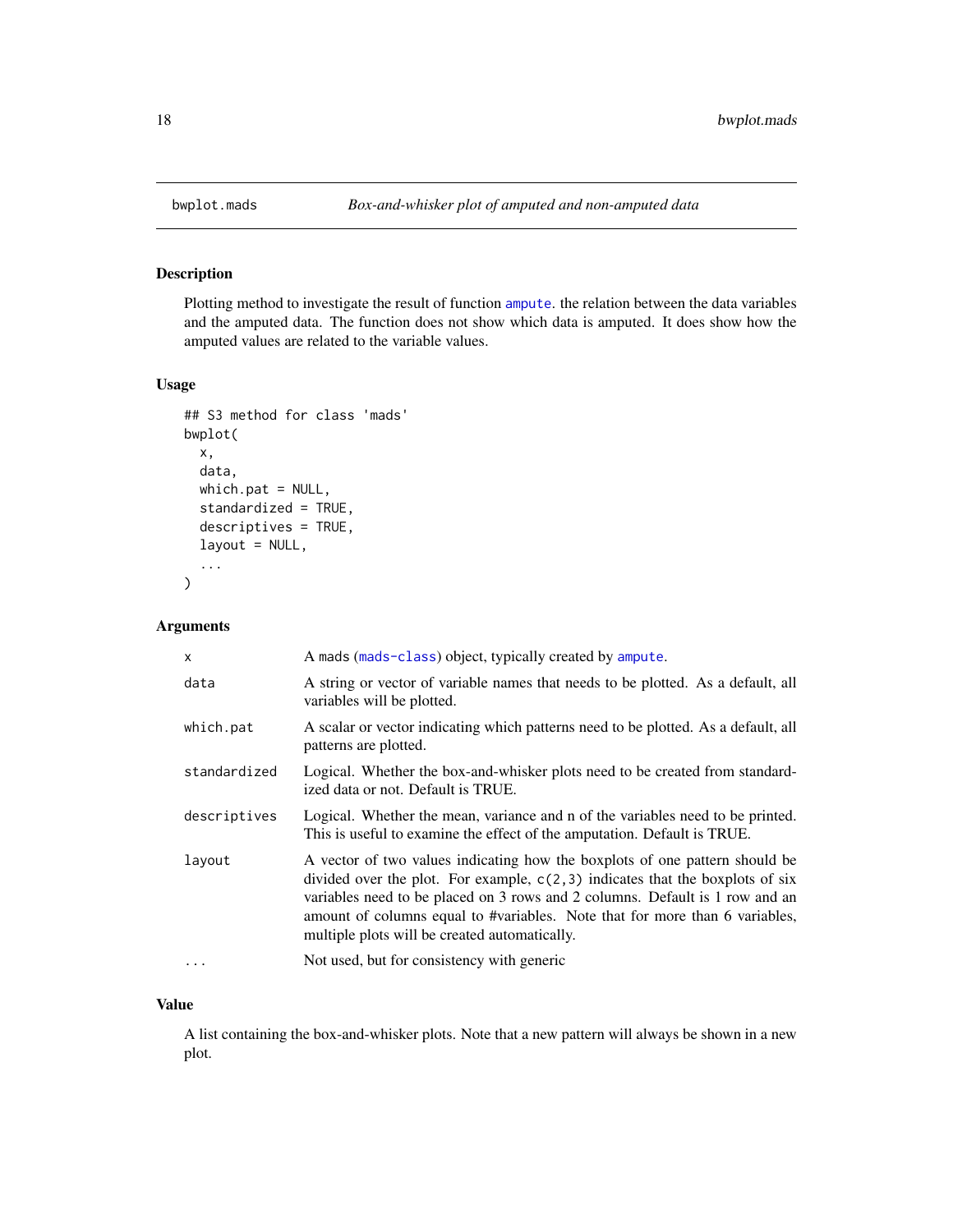# <span id="page-18-0"></span>bwplot.mids 19

# Note

The mads object contains all the information you need to make any desired plots. Check [mads-class](#page-55-1) or the vignette *Multivariate Amputation using Ampute* to understand the contents of class object mads.

# Author(s)

Rianne Schouten, 2016

# See Also

[ampute](#page-5-1), [bwplot](#page-18-1), [Lattice](#page-0-0) for an overview of the package, [mads-class](#page-55-1)

bwplot.mids *Box-and-whisker plot of observed and imputed data*

#### <span id="page-18-1"></span>Description

Plotting methods for imputed data using lattice. bwplot produces box-and-whisker plots. The function automatically separates the observed and imputed data. The functions extend the usual features of lattice.

# Usage

```
## S3 method for class 'mids'
bwplot(
  x,
 data,
 na.groups = NULL,
 groups = NULL,
 as.table = TRUE,
  theme = mice. theme(),mayreplicate = TRUE,
  allow.multiple = TRUE,
  outer = TRUE,
  drop.unused.levels = lattice::lattice.getOption("drop.unused.levels"),
  ...,
  subscripts = TRUE,
  subset = TRUE\mathcal{L}
```
#### Arguments

x A mids object, typically created by mice() or mice.mids().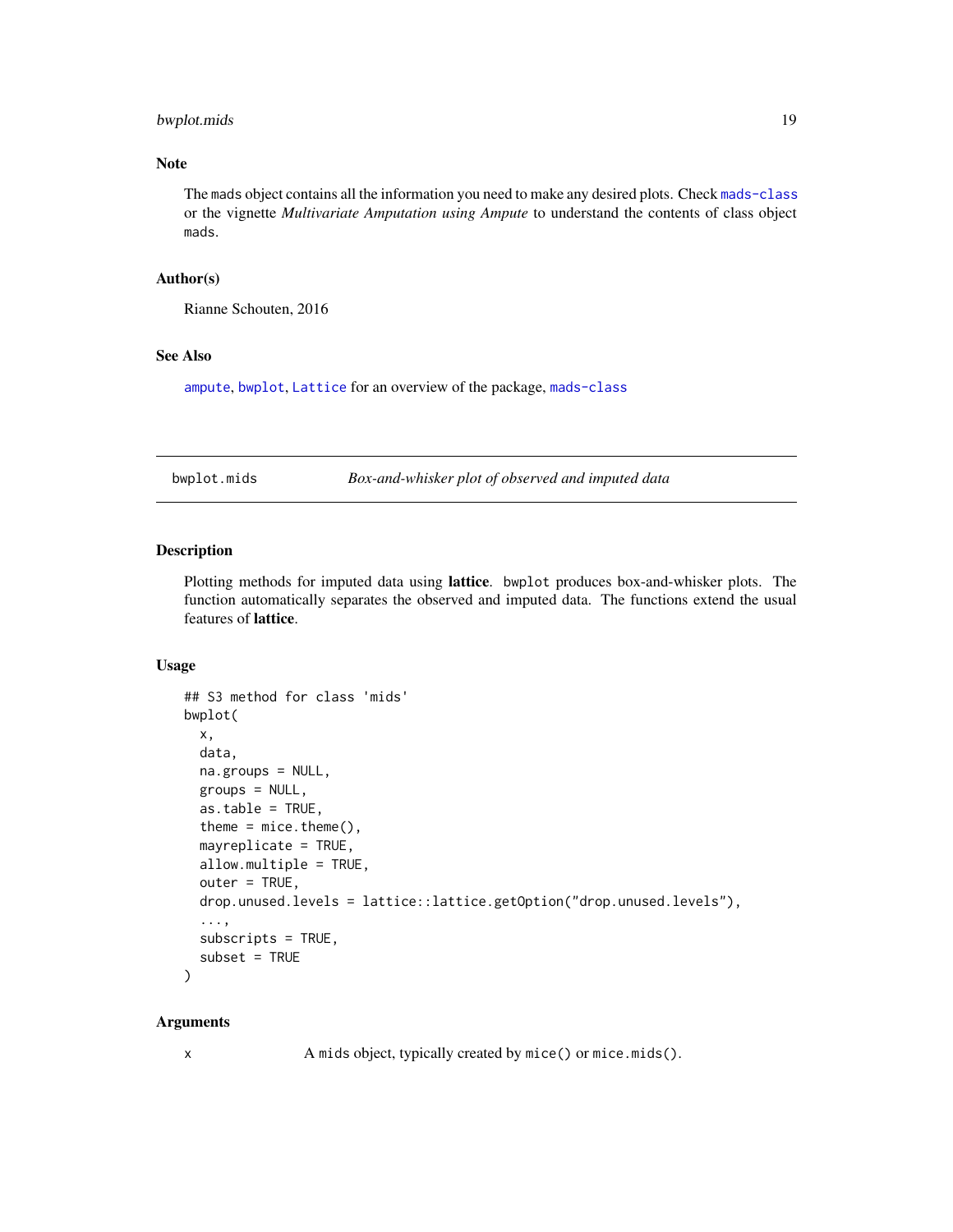| data           | Formula that selects the data to be plotted. This argument follows the <b>lattice</b><br>rules for <i>formulas</i> , describing the primary variables (used for the per-panel dis-<br>play) and the optional conditioning variables (which define the subsets plotted<br>in different panels) to be used in the plot.<br>The formula is evaluated on the complete data set in the long form. Legal vari-<br>able names for the formula include names (x\$data) plus the two administrative<br>factors . imp and . id.                                                                                                                                                                                                                                                               |
|----------------|-------------------------------------------------------------------------------------------------------------------------------------------------------------------------------------------------------------------------------------------------------------------------------------------------------------------------------------------------------------------------------------------------------------------------------------------------------------------------------------------------------------------------------------------------------------------------------------------------------------------------------------------------------------------------------------------------------------------------------------------------------------------------------------|
|                | <b>Extended formula interface:</b> The primary variable terms (both the LHS y and<br>RHS x) may consist of multiple terms separated by a '+' sign, e.g., $y1 + y2$<br>$\sim$ x   a $\star$ b. This formula would be taken to mean that the user wants to plot<br>both y1 ~ x   a * b and y2 ~ x   a * b, but with the y1 ~ x and y2 ~ x in separate<br>panels. This behavior differs from standard lattice. Only combine terms of the<br>same type, i.e. only factors or only numerical variables. Mixing numerical and<br>categorical data occasionally produces odds labeling of vertical axis.<br>For convenience, in stripplot() and bwplot the formula $y^*$ imp may be ab-<br>breviated as y. This applies only to a single y, and does not (yet) work for<br>$y1+y2$ ~. imp. |
| na.groups      | An expression evaluating to a logical vector indicating which two groups are<br>distinguished (e.g. using different colors) in the display. The environment in<br>which this expression is evaluated in the response indicator is . na(x\$data).<br>The default na.group = NULL contrasts the observed and missing data in the<br>LHS y variable of the display, i.e. groups created by $is$ $na(y)$ . The expression<br>y creates the groups according to is.na(y). The expression $y1$ & $y2$ creates<br>groups by is.na(y1) & is.na(y2), and y1   y2 creates groups as is.na(y1)  <br>is.na $(y2)$ , and so on.                                                                                                                                                                  |
| groups         | This is the usual groups arguments in lattice. It differs from na. groups because<br>it evaluates in the completed data data. frame(complete(x,"long", inc=TRUE))<br>(as usual), whereas na. groups evaluates in the response indicator. See xyplot<br>for more details. When both na. groups and groups are specified, na. groups<br>takes precedence, and groups is ignored.                                                                                                                                                                                                                                                                                                                                                                                                      |
| as.table       | See xyplot.                                                                                                                                                                                                                                                                                                                                                                                                                                                                                                                                                                                                                                                                                                                                                                         |
| theme          | A named list containing the graphical parameters. The default function mice. theme<br>produces a short list of default colors, line width, and so on. The extensive list<br>may be obtained from trellis.par.get(). Global graphical parameters like<br>col or cex in high-level calls are still honored, so first experiment with the<br>global parameters. Many setting consists of a pair. For example, mice. theme<br>defines two symbol colors. The first is for the observed data, the second for the<br>imputed data. The theme settings only exist during the call, and do not affect<br>the trellis graphical parameters.                                                                                                                                                  |
| mayreplicate   | A logical indicating whether color, line widths, and so on, may be replicated.<br>The graphical functions attempt to choose "intelligent" graphical parameters.<br>For example, the same color can be replicated for different element, e.g. use all<br>reds for the imputed data. Replication may be switched off by setting the flag to<br>FALSE, in order to allow the user to gain full control.                                                                                                                                                                                                                                                                                                                                                                                |
| allow.multiple | See xyplot.                                                                                                                                                                                                                                                                                                                                                                                                                                                                                                                                                                                                                                                                                                                                                                         |
| outer          | See xyplot.                                                                                                                                                                                                                                                                                                                                                                                                                                                                                                                                                                                                                                                                                                                                                                         |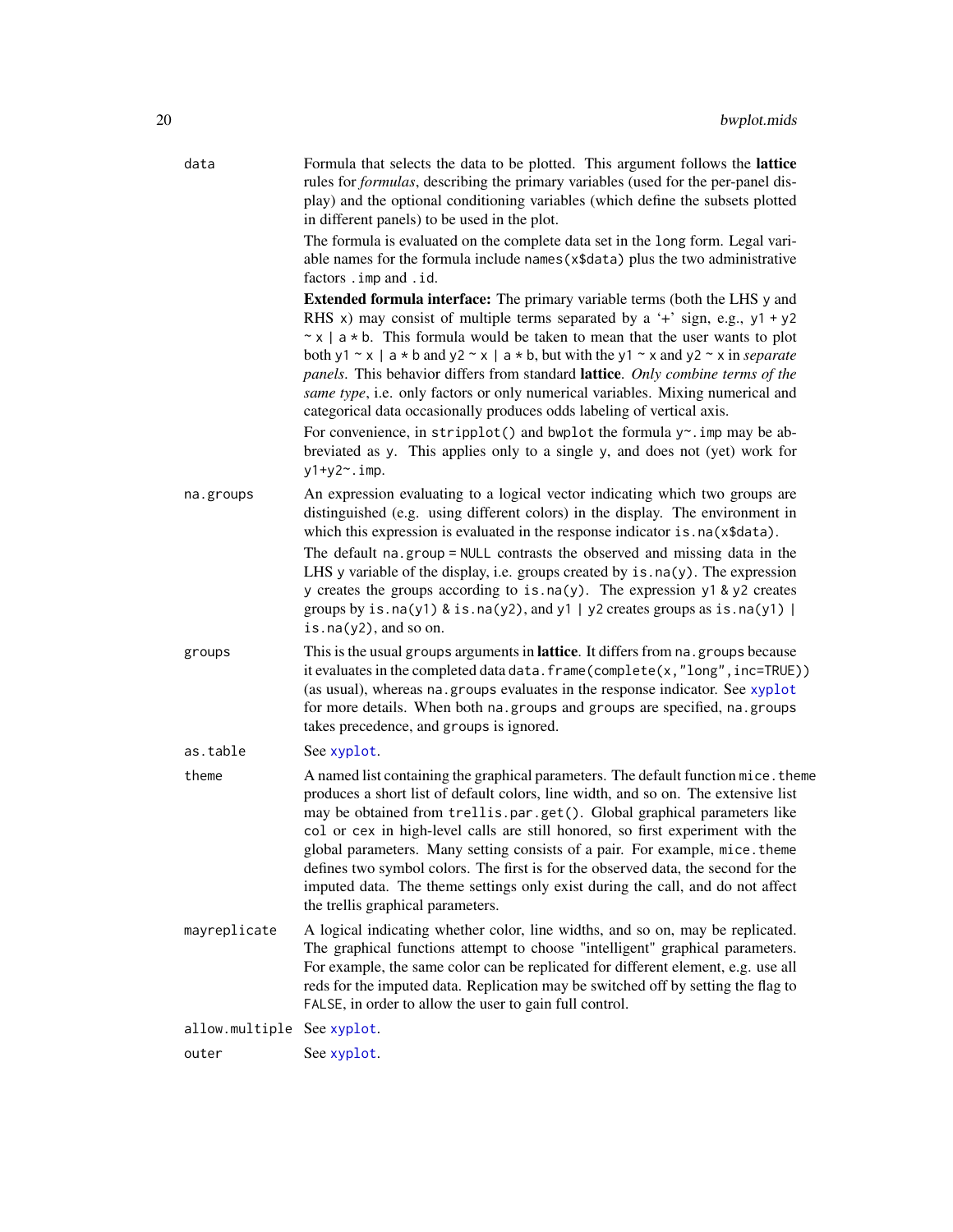#### bwplot.mids 21

| drop.unused.levels |                                                                                                                                             |
|--------------------|---------------------------------------------------------------------------------------------------------------------------------------------|
|                    | See xyplot.                                                                                                                                 |
| $\ddotsc$          | Further arguments, usually not directly processed by the high-level functions<br>documented here, but instead passed on to other functions. |
| subscripts         | See xyplot.                                                                                                                                 |
| subset             | See xyplot.                                                                                                                                 |

#### Details

The argument na.groups may be used to specify (combinations of) missingness in any of the variables. The argument groups can be used to specify groups based on the variable values themselves. Only one of both may be active at the same time. When both are specified, na.groups takes precedence over groups.

Use the subset and na.groups together to plots parts of the data. For example, select the first imputed data set by by subset=.imp==1.

Graphical parameters like col, pch and cex can be specified in the arguments list to alter the plotting symbols. If length(col)==2, the color specification to define the observed and missing groups. col[1] is the color of the 'observed' data, col[2] is the color of the missing or imputed data. A convenient color choice is col=mdc(1:2), a transparent blue color for the observed data, and a transparent red color for the imputed data. A good choice is  $col = mc(1:2)$ ,  $pch = 20$ ,  $cex = 1.5$ . These choices can be set for the duration of the session by running mice. theme $()$ .

# Value

The high-level functions documented here, as well as other high-level Lattice functions, return an object of class "trellis". The [update](#page-0-0) method can be used to subsequently update components of the object, and the [print](#page-0-0) method (usually called by default) will plot it on an appropriate plotting device.

#### Note

The first two arguments (x and data) are reversed compared to the standard Trellis syntax implemented in lattice. This reversal was necessary in order to benefit from automatic method dispatch.

In mice the argument  $x$  is always a mids object, whereas in lattice the argument  $x$  is always a formula.

In **mice** the argument data is always a formula object, whereas in **lattice** the argument data is usually a data frame.

All other arguments have identical interpretation.

#### Author(s)

Stef van Buuren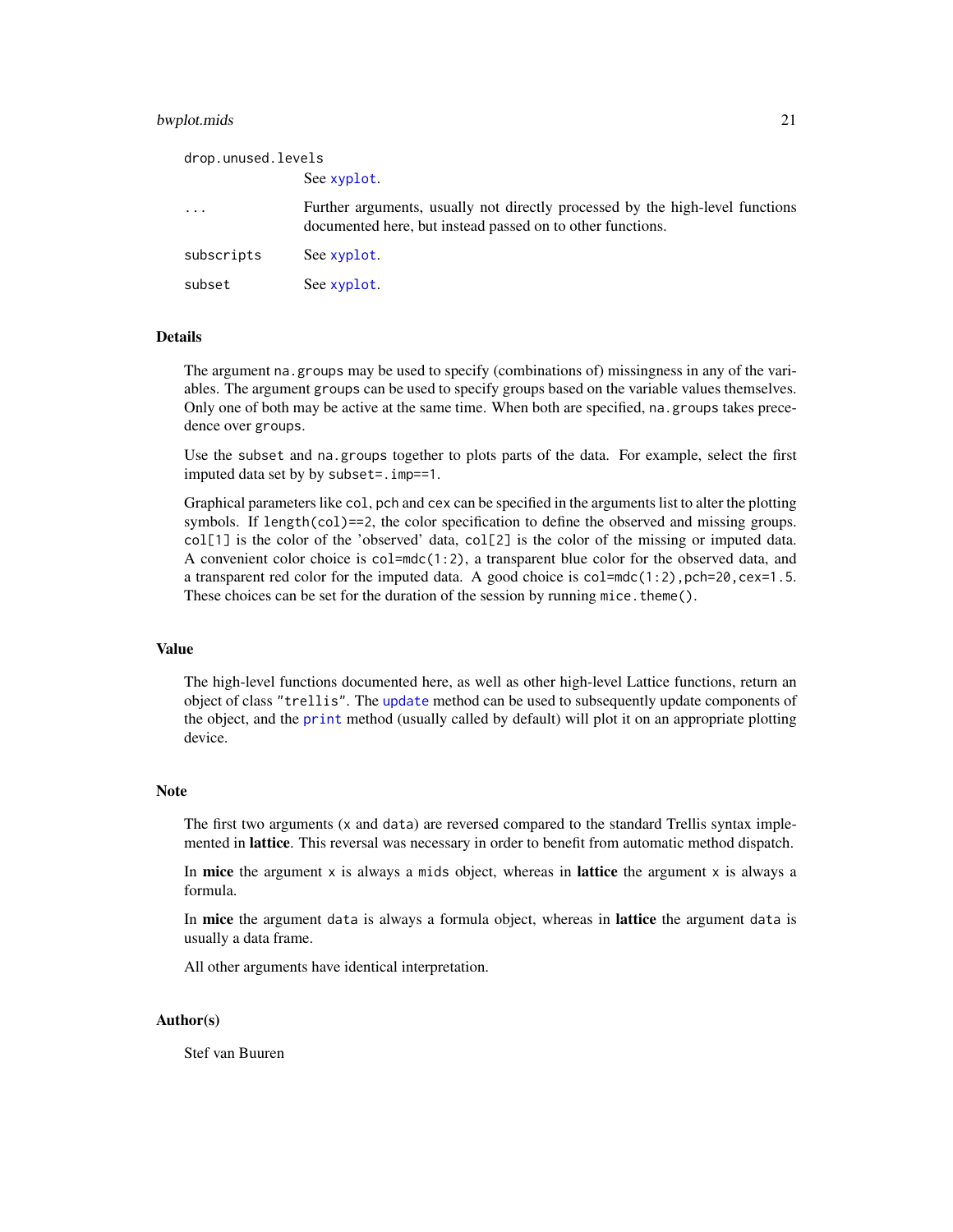#### References

Sarkar, Deepayan (2008) *Lattice: Multivariate Data Visualization with R*, Springer.

van Buuren S and Groothuis-Oudshoorn K (2011). mice: Multivariate Imputation by Chained Equations in R. *Journal of Statistical Software*, 45(3), 1-67. [https://www.jstatsoft.org/v45/](https://www.jstatsoft.org/v45/i03/) [i03/](https://www.jstatsoft.org/v45/i03/)

# See Also

[mice](#page-68-1), [xyplot](#page-173-1), [densityplot](#page-31-1), [stripplot](#page-159-1), [lattice](#page-0-0) for an overview of the package, as well as [bwplot](#page-18-1), [panel.bwplot](#page-0-0), [print.trellis](#page-0-0), [trellis.par.set](#page-0-0)

# Examples

```
imp <- mice(boys, maxit=1)
```
### box-and-whisker plot per imputation of all numerical variables bwplot(imp)

### tv (testicular volume), conditional on region bwplot(imp, tv~.imp|reg)

```
### same data, organized in a different way
bwplot(imp, tv~reg|.imp, theme=list())
```
cbind.mids *Combine* mids *objects by columns*

#### Description

This function combines two mids objects columnwise into a single object of class mids, or combines a single mids object with a vector, matrix, factor or data.frame columnwise into a mids object.

#### Usage

cbind.mids(x,  $y = NULL, ...$ )

# Arguments

|                         | A mids object.                                                                              |
|-------------------------|---------------------------------------------------------------------------------------------|
|                         | A mids object, or a data. frame, matrix, factor or vector.                                  |
| $\cdot$ $\cdot$ $\cdot$ | Additional data. frame, matrix, vector or factor. These can be given as<br>named arguments. |

<span id="page-21-0"></span>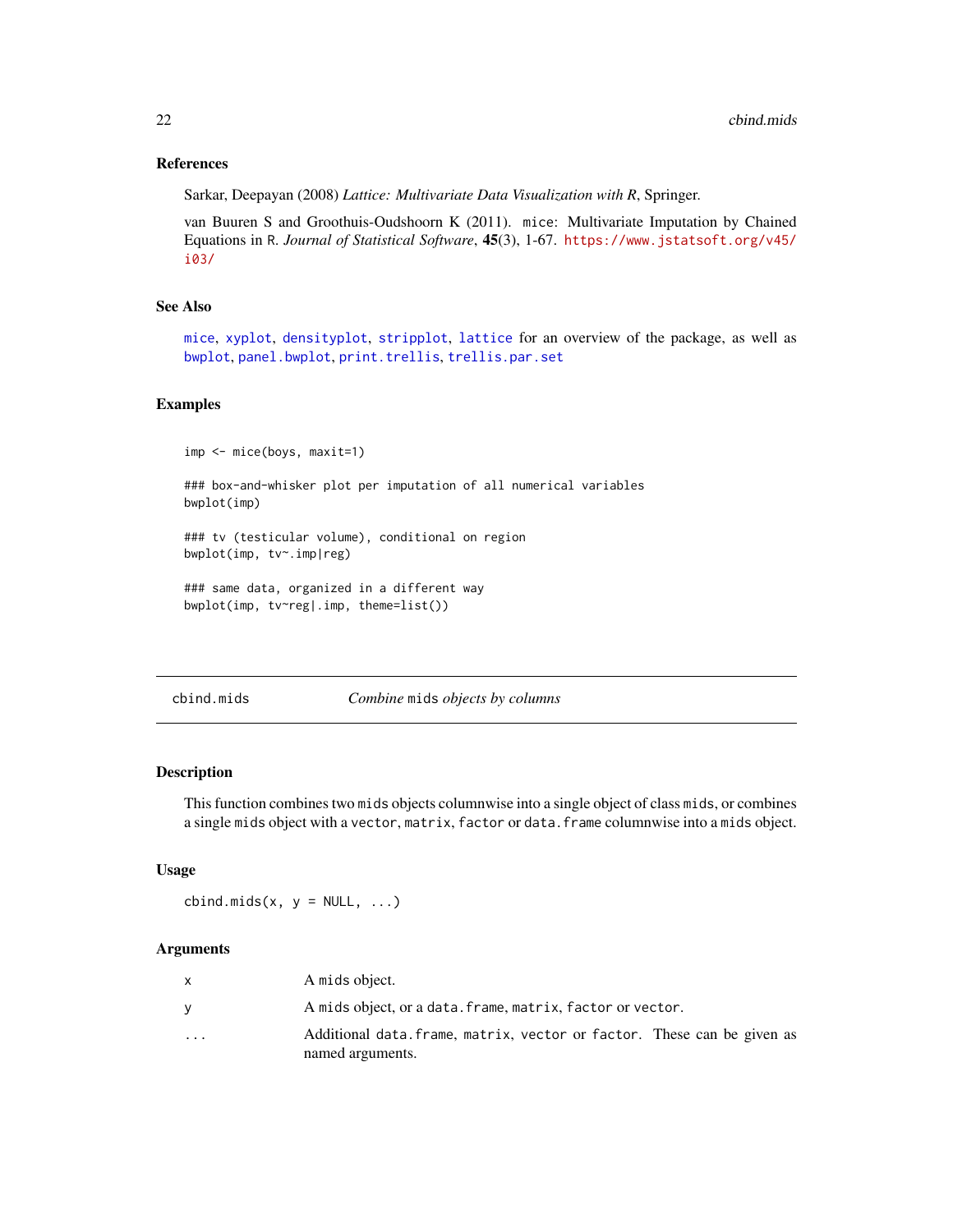#### cbind.mids 23

# Details

*Pre-requisites:* If y is a mids-object, the rows of x\$data and y\$data should match, as well as the number of imputations (m). Other y are transformed into a data. frame whose rows should match with x\$data.

The function renames any duplicated variable or block names by appending ".1", ".2" to duplicated names.

# Value

An S3 object of class mids

# Note

The function constructs the elements of the new mids object as follows:

| data            | Columnwise combination of the data in x and y            |
|-----------------|----------------------------------------------------------|
| imp             | Combines the imputed values from x and y                 |
| m               | Taken from x\$m                                          |
| where           | Columnwise combination of x\$where and y\$where          |
| blocks          | Combines x\$blocks and y\$blocks                         |
| call            | Vector, call[1] creates x, call[2] is call to cbind.mids |
| nmis            | Equals c(x\$nmis, y\$nmis)                               |
| method          | Combines x\$method and y\$method                         |
| predictorMatrix | Combination with zeroes on the off-diagonal blocks       |
| visitSequence   | Combined as c(x\$visitSequence, y\$visitSequence)        |
| formulas        | Combined as c(x\$formulas, y\$formulas)                  |
| post            | Combined as $c(x\$ text{post}, y\text{post})             |
| blots           | Combined as c(x\$blots, y\$blots)                        |
| seed            | Taken from x\$seed                                       |
| iteration       | Taken from x\$iteration                                  |
| lastSeedValue   | Taken from x\$lastSeedValue                              |
| chainMean       | Combined from x\$chainMean and y\$chainMean              |
| chainVar        | Combined from x\$chainVar and y\$chainVar                |
| loggedEvents    | Taken from x\$loggedEvents                               |
| version         | Current package version                                  |
| date            | Current date                                             |

# Author(s)

Karin Groothuis-Oudshoorn, Stef van Buuren

# See Also

[cbind](#page-0-0), [rbind.mids](#page-155-1), [ibind](#page-48-1), [mids](#page-123-1)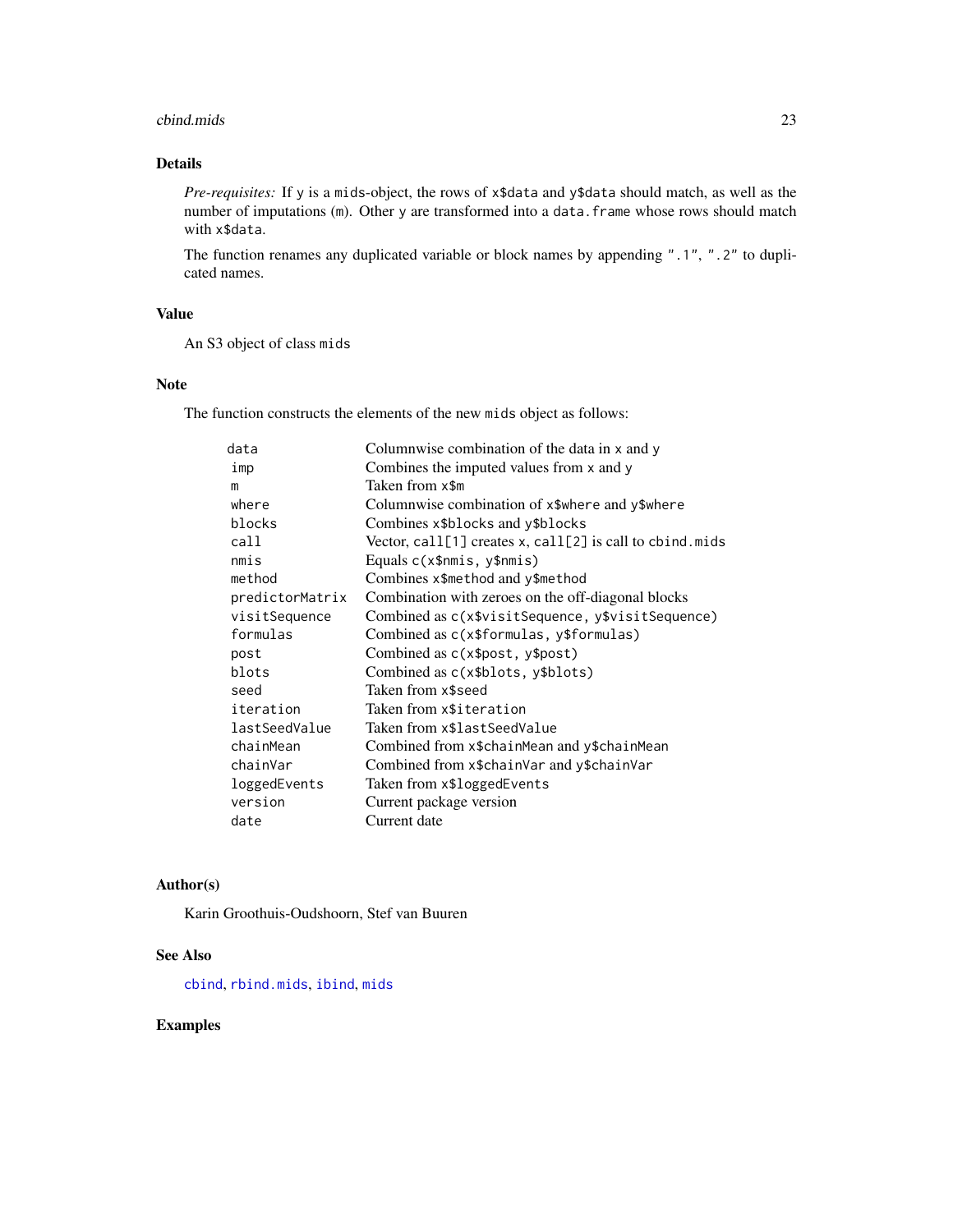```
# impute four variables at once (default)
imp \leq mice(nhanes, m = 1, maxit = 1, print = FALSE)imp$predictorMatrix
# impute two by two
data1 <- nhanes[, c("age", "bmi")]
data2 <- nhanes[, c("hyp", "chl")]
imp1 < - mice(data1, m = 2, maxit = 1, print = FALSE)
imp2 \leq mice(data2, m = 2, maxit = 1, print = FALSE)# Append two solutions
imp12 <- cbind(imp1, imp2)
# This is a different imputation model
imp12$predictorMatrix
# Append the other way around
imp21 <- cbind(imp2, imp1)
imp21$predictorMatrix
# Append 'forgotten' variable chl
data3 \leq nhanes[, 1:3]
imp3 < - mice(data3, maxit = 1, m = 2, print = FALSE)
imp4 <- cbind(imp3, chl = nhanes$chl)
# Of course, chl was not imputed
head(complete(imp4))
# Combine mids object with data frame
imp5 <- cbind(imp3, nhanes2)
head(complete(imp5))
```
<span id="page-23-1"></span>cc *Select complete cases*

# Description

Extracts the complete cases, also known as *listwise deletion*.  $cc(x)$  is similar to na.omit(x), but returns an object of the same class as the input data. Dimensions are not dropped. For extracting incomplete cases, use [ici](#page-50-1).

# Usage

 $cc(x)$ 

#### Arguments

x An R object. Methods are available for classes mids, data.frame and matrix. Also, x could be a vector.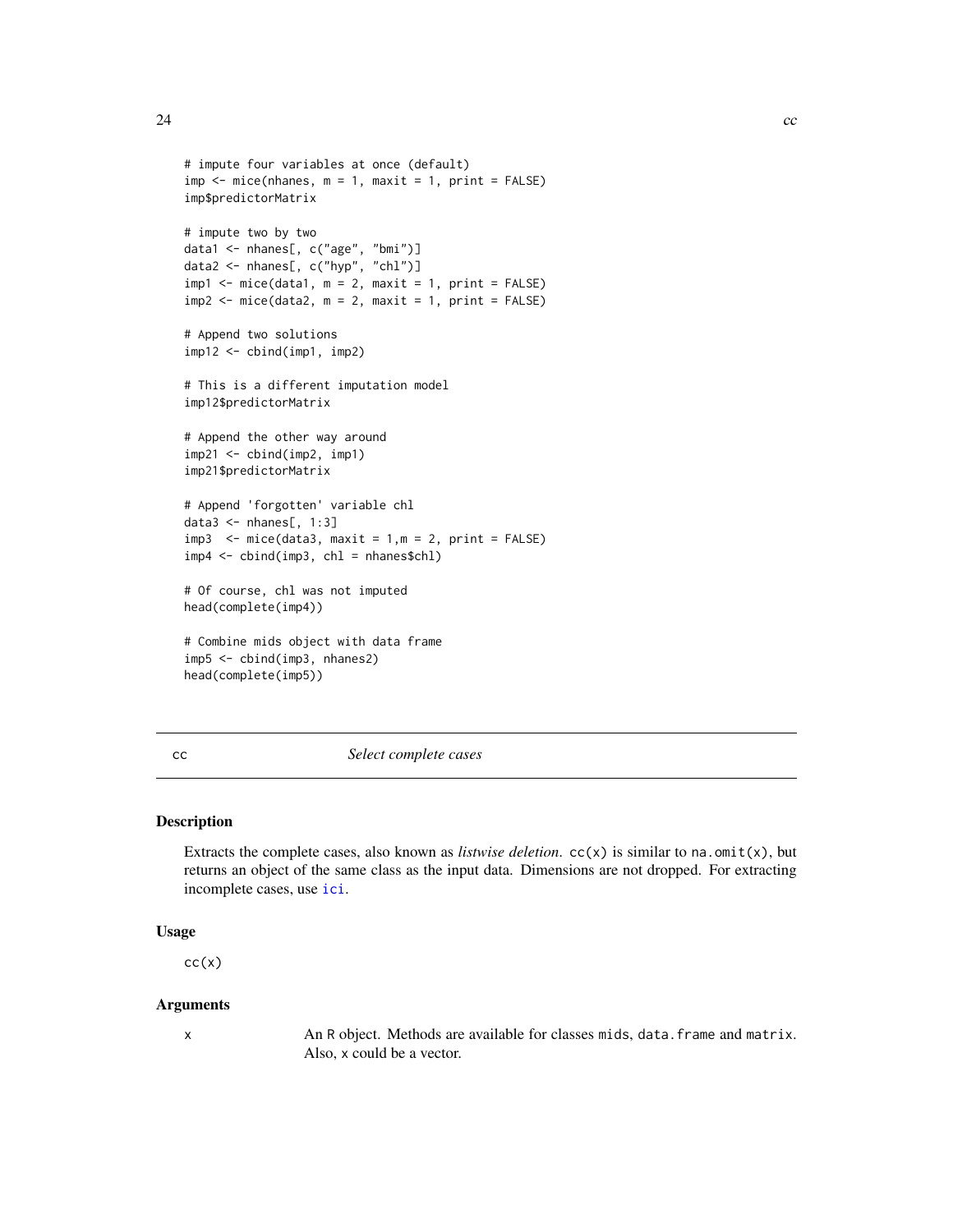# <span id="page-24-0"></span>Value

A vector, matrix or data. frame containing the data of the complete cases.

# Author(s)

Stef van Buuren, 2017.

# See Also

[na.omit](#page-0-0), [cci](#page-24-1), [ici](#page-50-1)

# Examples

```
# cc(nhanes) # get the 13 complete cases
# cc(nhanes$bmi) # extract complete bmi
```
# <span id="page-24-1"></span>cci *Complete case indicator*

# Description

The complete case indicator is useful for extracting the subset of complete cases. The function  $cci(x)$  calls complete.cases(x). The companion function  $ici()$  selects the incomplete cases.

#### Usage

cci(x)

# Arguments

x An R object. Currently supported are methods for the following classes: mids.

# Value

Logical vector indicating the complete cases.

# Author(s)

Stef van Buuren, 2017.

#### See Also

[complete.cases](#page-0-0), [ici](#page-50-1), [cc](#page-23-1)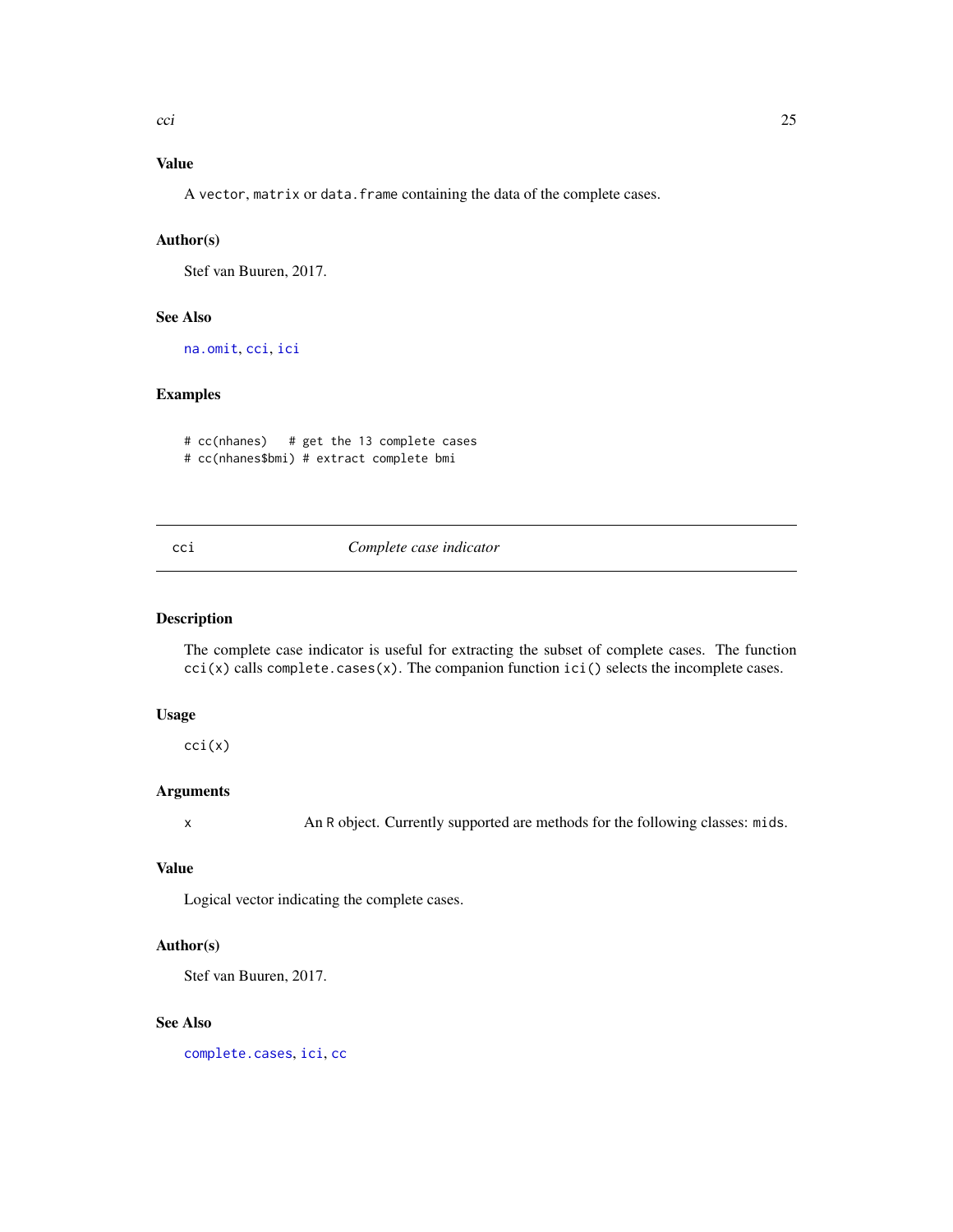# Examples

```
cci(nhanes) # indicator for 13 complete cases
cci(mice(nhanes, maxit = 0))
f \leq cci(nhanes[,c("bmi","hyp")]) # complete data for bmi and hyp
nhanes[f,] # obtain all data from those with complete bmi and hyp
```
complete.mids *Extracts the completed data from a* mids *object*

#### Description

Takes an object of class mids, fills in the missing data, and returns the completed data in a specified format.

#### Usage

```
## S3 method for class 'mids'
complete(data, action = 1L, include = FALSE, mild = FALSE, ...)
```
#### Arguments

| data    | An object of class mids as created by the function mice().                                                                                                                                                                                                                                                                                                                                                                         |
|---------|------------------------------------------------------------------------------------------------------------------------------------------------------------------------------------------------------------------------------------------------------------------------------------------------------------------------------------------------------------------------------------------------------------------------------------|
| action  | A numeric vector or a keyword. Numeric values between 1 and data\$m re-<br>turn the data with imputation number action filled in. The value of action =<br>If of return the original data, with missing values. action can also be one of the<br>following keywords: "all", "long", "broad" and "repeated". See the De-<br>tails section for the interpretation. The default is action = 1L returns the first<br>imputed data set. |
| include | A logical to indicate whether the original data with the missing values should be<br>included.                                                                                                                                                                                                                                                                                                                                     |
| mild    | A logical indicating whether the return value should always be an object of class<br>mild. Setting mild = TRUE overrides action keywords "long", "broad" and<br>"repeated". The default is FALSE.                                                                                                                                                                                                                                  |
|         | Additional arguments. Not used.                                                                                                                                                                                                                                                                                                                                                                                                    |

#### Details

The argument action can be length-1 character, which is matched to one of the following keywords:

- "all" produces a mild object of imputed data sets. When include = TRUE, then the original data are appended as the first list element;
- "long" produces a data set where imputed data sets are stacked vertically. The columns are added: 1) .imp, integer, referring the imputation number, and 2) .id, character, the row names of data\$data;
- "stacked" same as "long" but without the two additional columns;
- "broad" produces a data set with where imputed data sets are stacked horizontally. Columns are ordered as in the original data. The imputation number is appended to each column name;
- "repeated" same as "broad", but with columns in a different order.

<span id="page-25-0"></span>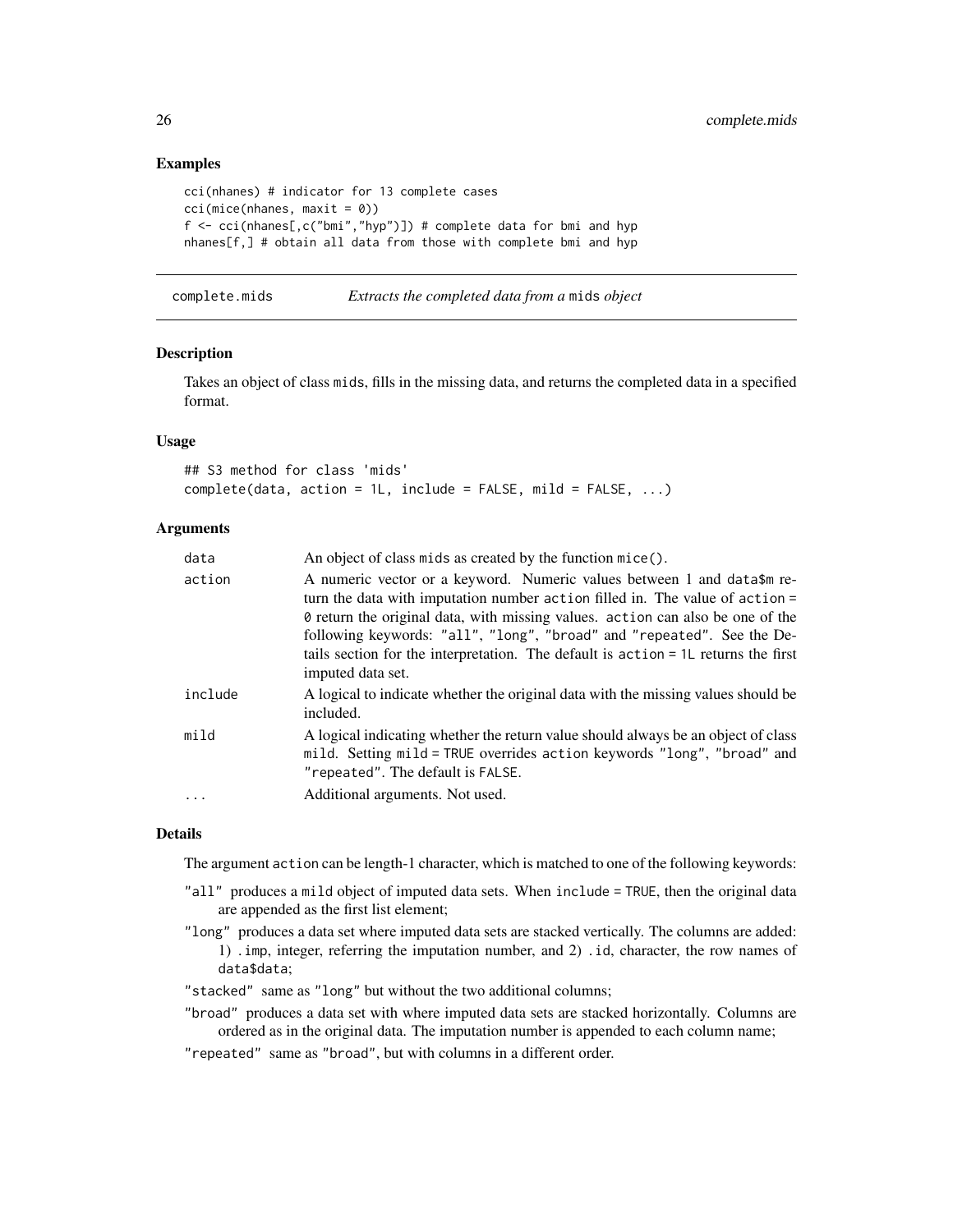# <span id="page-26-0"></span>construct.blocks 27

# Value

Complete data set with missing values replaced by imputations. A data. frame, or a list of data frames of class mild.

# Note

Technical note: mice 3.7.5 renamed the complete() function to complete.mids() and exported it as an S3 method of the generic tidyr::complete(). Name clashes between mice::complete() and tidyr::complete() should no longer occur.

# See Also

[mice](#page-68-1), [mids](#page-123-1)

```
# obtain first imputed data set
sum(is.na(nhanes2))
imp <- mice(nhanes2, print = FALSE, maxit = 1)
dat <- complete(imp)
sum(is.na(dat))
# obtain stacked third and fifth imputation
dat <- complete(imp, c(3, 5))
# obtain all datasets, with additional identifiers
head(complete(imp, "long"))
# same, but now as list, mild object
dslist <- complete(imp, "all")
length(dslist)
# same, but also include the original data
dslist <- complete(imp, "all", include = TRUE)
length(dslist)
# select original + 3 + 5, store as mild
dslist \leq complete(imp, c(0, 3, 5), mild = TRUE)
names(dslist)
```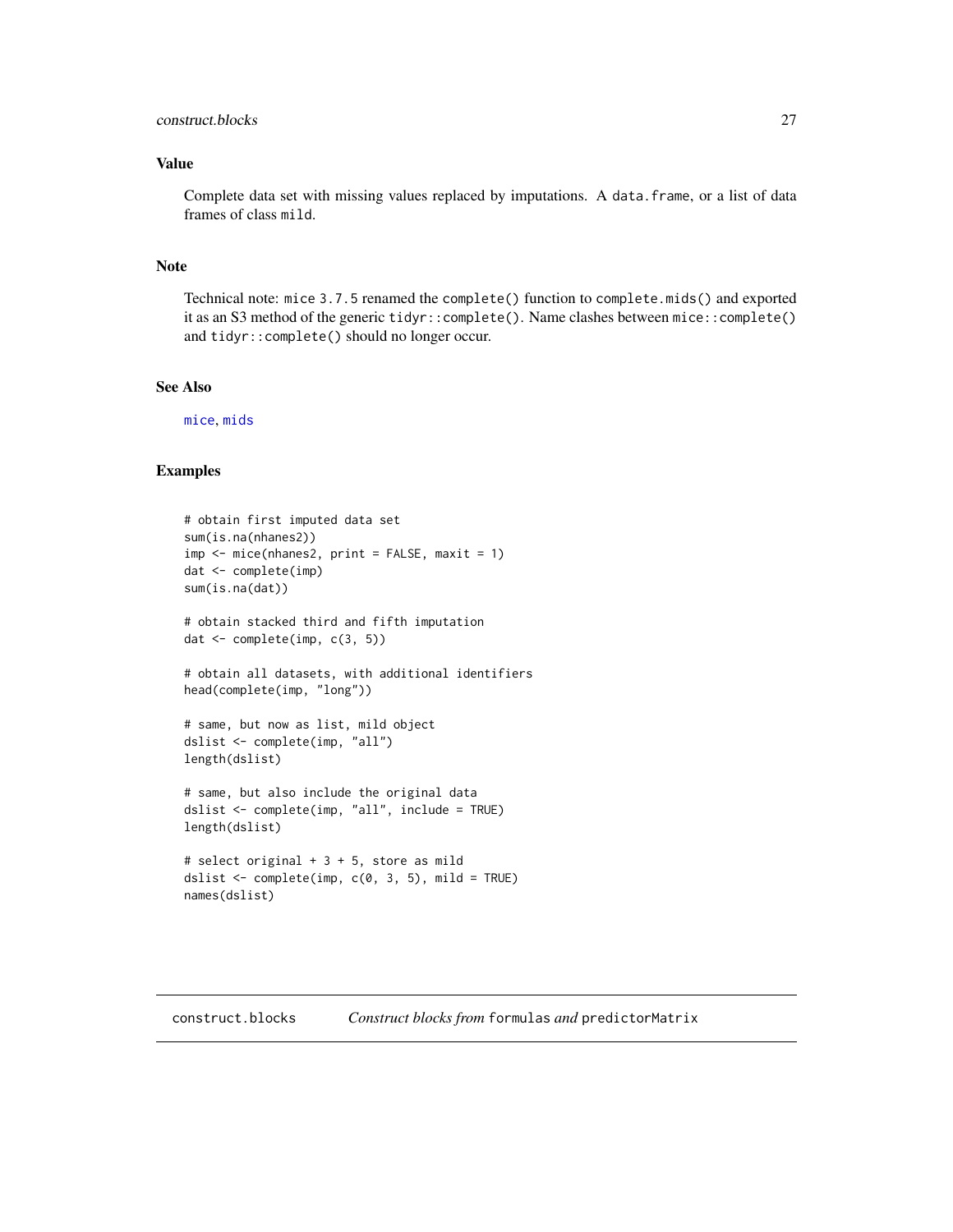#### Description

This helper function attempts to find blocks of variables in the specification of the formulas and/or predictorMatrix objects. Blocks specified by formulas may consist of multiple variables. Blocks specified by predictorMatrix are assumed to consist of single variables. Any duplicates in names are removed, and the formula specification is preferred. predictorMatrix and formulas. When both arguments specify models for the same block, the model for the predictMatrix is removed, and priority is given to the specification given in formulas.

# Usage

```
construct.blocks(formulas = NULL, predictorMatrix = NULL)
```
# Arguments

formulas A named list of formula's, or expressions that can be converted into formula's by as.formula. List elements correspond to blocks. The block to which the list element applies is identified by its name, so list names must correspond to block names. The formulas argument is an alternative to the predictorMatrix argument that allows for more flexibility in specifying imputation models, e.g., for specifying interaction terms.

#### predictorMatrix

A numeric matrix of length(blocks) rows and ncol(data) columns, containing 0/1 data specifying the set of predictors to be used for each target column. Each row corresponds to a variable block, i.e., a set of variables to be imputed. A value of 1 means that the column variable is used as a predictor for the target block (in the rows). By default, the predictorMatrix is a square matrix of ncol(data) rows and columns with all 1's, except for the diagonal. Note: For two-level imputation models (which have "2l" in their names) other codes (e.g, 2 or -2) are also allowed.

#### Value

A blocks object.

# See Also

[make.blocks](#page-56-1), [name.blocks](#page-129-1)

```
form \leq name.formulas(list(bmi + hyp \sim chl + age, chl \sim bmi))
pred <- make.predictorMatrix(nhanes[, c("age", "chl")])
construct.blocks(formulas = form, pred = pred)
```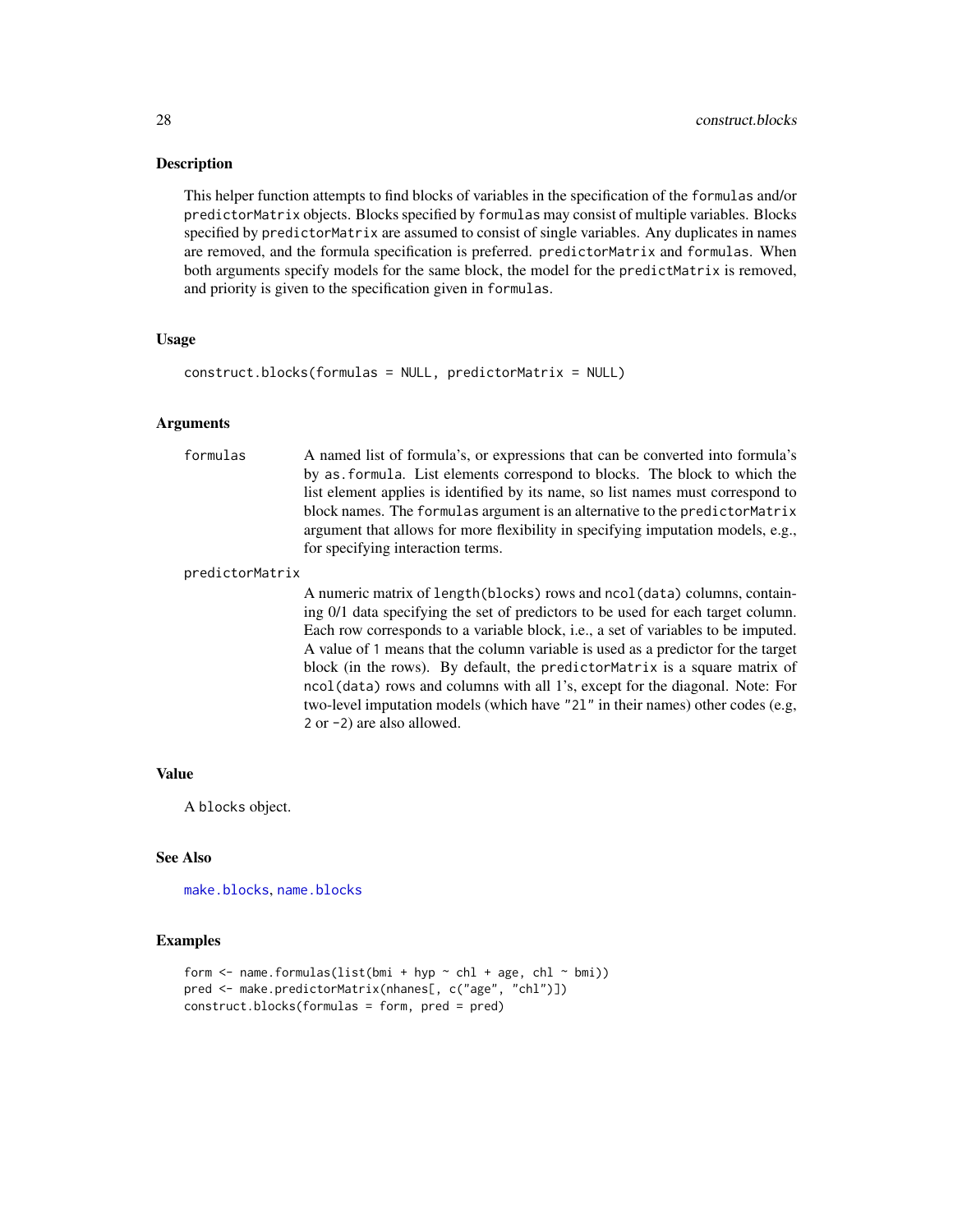#### <span id="page-28-0"></span>Description

The D1-statistics is the multivariate Wald test.

# Usage

 $D1(fit1, fit0 = NULL, dfcom = NULL, df.com = NULL)$ 

# Arguments

| fit1   | An object of class mira, produced by with $()$ .                                                                                                                                                                                        |
|--------|-----------------------------------------------------------------------------------------------------------------------------------------------------------------------------------------------------------------------------------------|
| fit0   | An object of class mira, produced by with(). The model in fit0 is a nested<br>within fit1. The default null model fit0 = NULL compares fit1 to the intercept-<br>only model.                                                            |
| dfcom  | A single number denoting the complete-data degrees of freedom of model fit1.<br>If not specified, it is set equal to df. residual of model fit1. If that cannot be<br>done, the procedure assumes (perhaps incorrectly) a large sample. |
| df.com | Deprecated                                                                                                                                                                                                                              |

# References

Li, K. H., T. E. Raghunathan, and D. B. Rubin. 1991. Large-Sample Significance Levels from Multiply Imputed Data Using Moment-Based Statistics and an F Reference Distribution. *Journal of the American Statistical Association*, 86(416): 1065–73.

<https://stefvanbuuren.name/fimd/sec-multiparameter.html#sec:wald>

# See Also

[testModels](#page-0-0)

```
# Compare two linear models:
imp \le mice(nhanes2, seed = 51009, print = FALSE)
mid < - with(data = imp, expr = lm(bmi \sim age + hyp + chl))
mi0 \leq - with(data = imp, expr = lm(bmi \sim age + hyp))D1(mi1, mi0)
## Not run:
# Compare two logistic regression models
imp < - mice(boys, maxit = 2, print = FALSE)
fit1 <- with(imp, glm(gen > levels(gen)[1] \sim hgt + hc + reg, family = binomial))
fit0 <- with(imp, glm(gen > levels(gen)[1] ~ hgt + hc, family = binomial))
D1(fit1, fit0)
```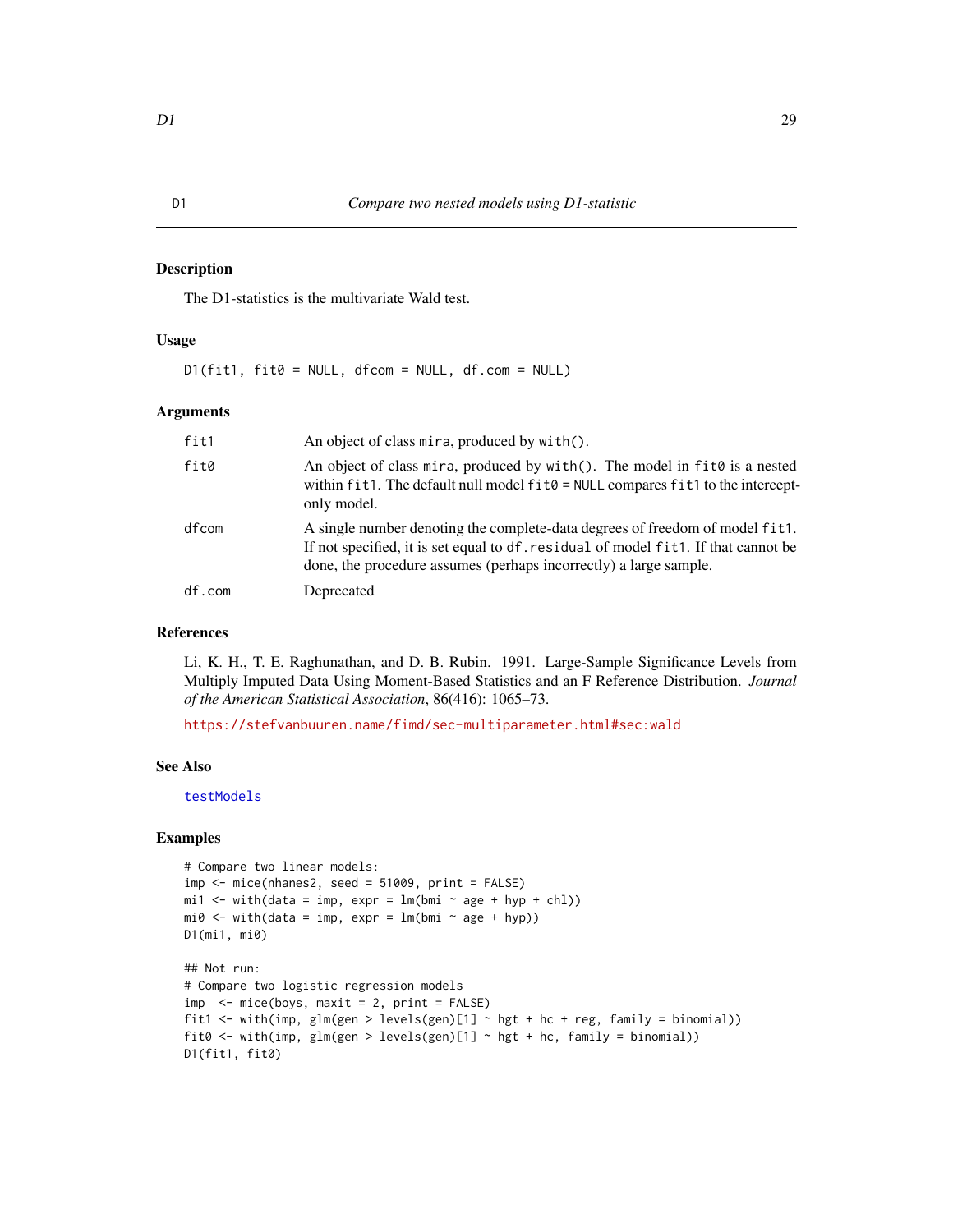<span id="page-29-0"></span>

# D2 *Compare two nested models using D2-statistic*

#### Description

The D2-statistic pools test statistics from the repeated analyses. The method is less powerful than the D1- and D3-statistics.

# Usage

D2(fit1, fit0 = NULL, use = "wald")

# Arguments

| fit1 | An object of class mira, produced by with().                                                                                                                                           |
|------|----------------------------------------------------------------------------------------------------------------------------------------------------------------------------------------|
| fit0 | An object of class mira, produced by with (). The model in $fit0$ is a nested<br>within $fit1$ . The default null model $fit0 = NULL$ compares $fit1$ to the intercept-<br>only model. |
| use  | A character string denoting Wald- or likelihood-based based tests. Can be either<br>"wald" or "likelihood". Only used if method="D2".                                                  |

#### References

Li, K. H., X. L. Meng, T. E. Raghunathan, and D. B. Rubin. 1991. Significance Levels from Repeated p-Values with Multiply-Imputed Data. *Statistica Sinica* 1 (1): 65–92.

<https://stefvanbuuren.name/fimd/sec-multiparameter.html#sec:chi>

# See Also

[testModels](#page-0-0)

```
# Compare two linear models:
imp \leftarrow mice(nhanes2, seed = 51009, print = FALSE)mi1 <- with(data = imp, expr = lm(bmi \sim age + hyp + chl))
mi0 \leq - with(data = imp, expr = lm(bmi \sim age + hyp))D2(mi1, mi0)
# Compare two logistic regression models
imp <- mice(boys, maxit = 2, print = FALSE)
fit1 <- with(imp, glm(gen > levels(gen)[1] \sim hgt + hc + reg, family = binomial))
fit0 <- with(imp, glm(gen > levels(gen)[1] \sim hgt + hc, family = binomial))
D2(fit1, fit0)
```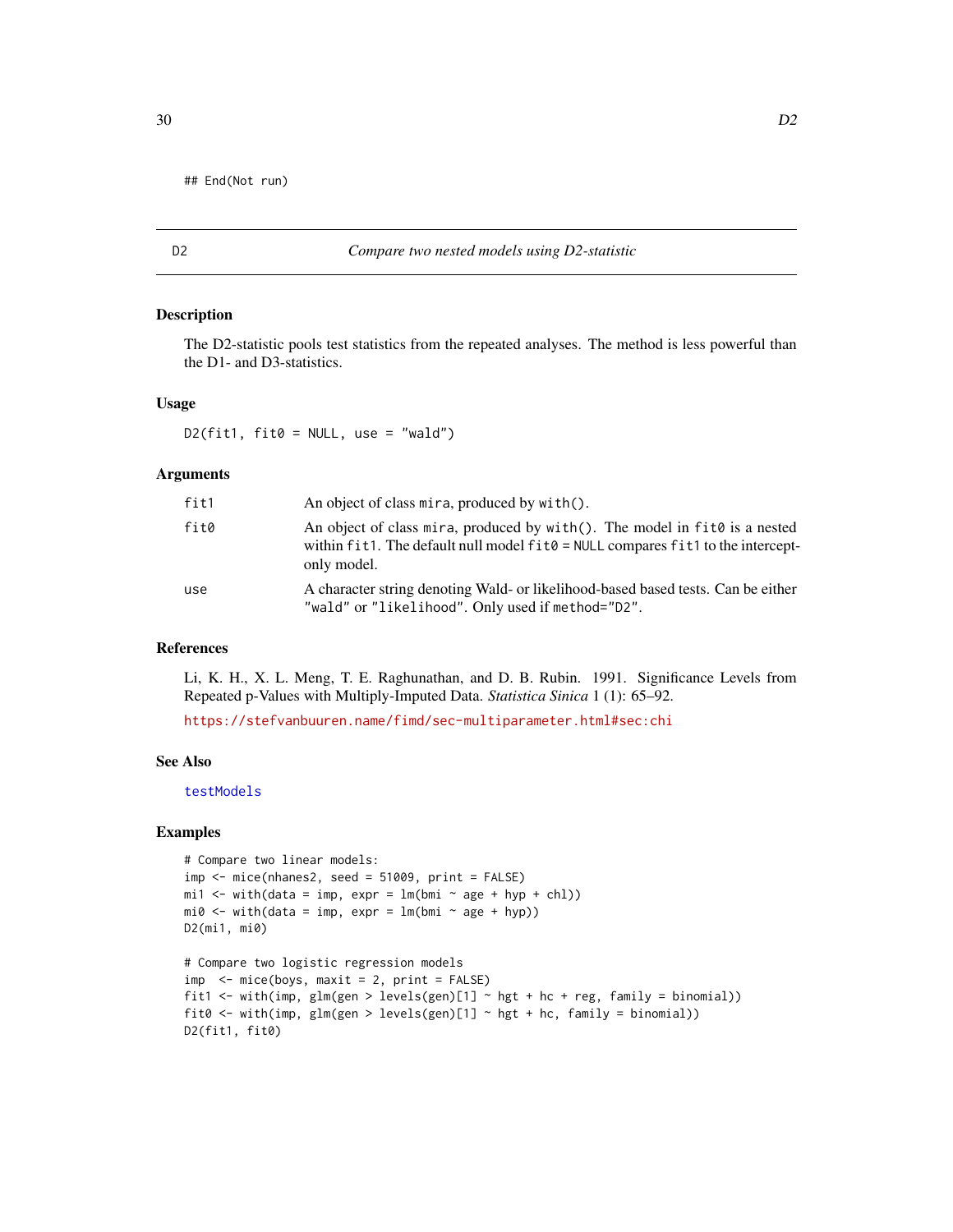# <span id="page-30-0"></span>Description

The D3-statistic is a likelihood-ratio test statistic.

#### Usage

D3(fit1, fit0 = NULL, dfcom = NULL, df.com = NULL)

# Arguments

| fit1   | An object of class mira, produced by with ().                                                                                                                                                                                           |
|--------|-----------------------------------------------------------------------------------------------------------------------------------------------------------------------------------------------------------------------------------------|
| fit0   | An object of class mira, produced by with (). The model in $fit0$ is a nested<br>within fit1. The default null model fit0 = NULL compares fit1 to the intercept-<br>only model.                                                         |
| dfcom  | A single number denoting the complete-data degrees of freedom of model fit1.<br>If not specified, it is set equal to df. residual of model fit1. If that cannot be<br>done, the procedure assumes (perhaps incorrectly) a large sample. |
| df.com | Deprecated                                                                                                                                                                                                                              |

#### Details

The D3() function implement the LR-method by Meng and Rubin (1992). The implementation of the method relies on the broom package, the standard update mechanism for statistical models in R and the offset function.

The function calculates m repetitions of the full (or null) models, calculates the mean of the estimates of the (fixed) parameter coefficients  $\beta$ . For each imputed imputed dataset, it calculates the likelihood for the model with the parameters constrained to  $\beta$ .

The mitml::testModels() function offers similar functionality for a subset of statistical models. Results of mice::D3() and mitml::testModels() differ in multilevel models because the testModels() also constrains the variance components parameters. For more details on

# Value

An object of class mice.anova

# References

Meng, X. L., and D. B. Rubin. 1992. Performing Likelihood Ratio Tests with Multiply-Imputed Data Sets. *Biometrika*, 79 (1): 103–11.

<https://stefvanbuuren.name/fimd/sec-multiparameter.html#sec:likelihoodratio>

http://bbolker.github.io/mixedmodels-misc/glmmFAQ.html#setting-residual-variances-to-a-fixed-value-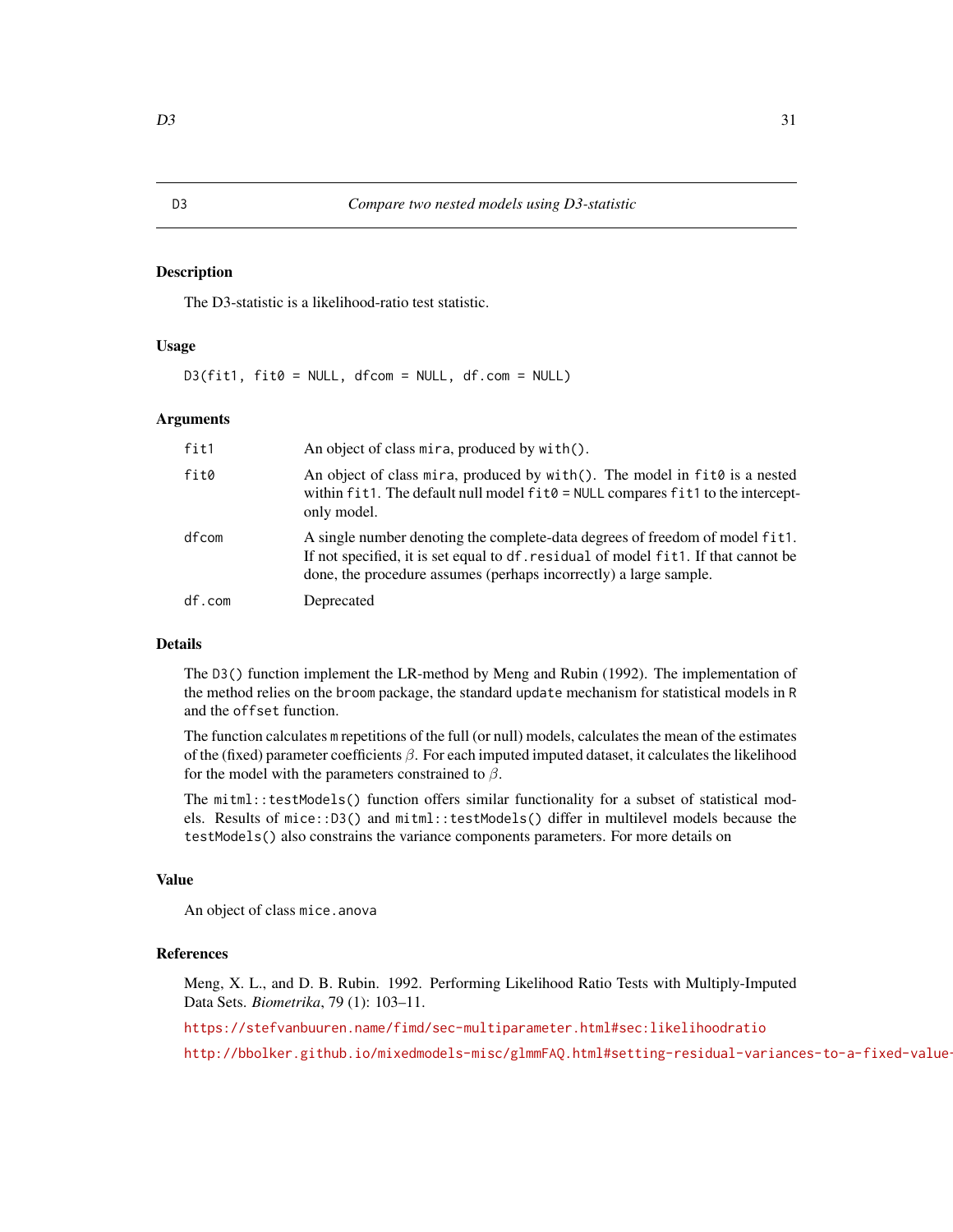# See Also

[fix.coef](#page-41-1)

#### Examples

```
# Compare two linear models:
imp \leq mice(nhanes2, seed = 51009, print = FALSE)min < - with(data = imp, expr = lm(bmi ~ age + hyp + chl))
mi0 \leq - with(data = imp, expr = lm(bmi \sim age + hyp))D3(mi1, mi0)
# Compare two logistic regression models
imp \leftarrow mice(boys, maxit = 2, print = FALSE)fit1 <- with(imp, glm(gen > levels(gen)[1] \sim hgt + hc + reg, family = binomial))
fit0 <- with(imp, glm(gen > levels(gen)[1] \sim hgt + hc, family = binomial))
D3(fit1, fit0)
```
densityplot.mids *Density plot of observed and imputed data*

# <span id="page-31-1"></span>Description

Plotting methods for imputed data using lattice. densityplot produces plots of the densities. The function automatically separates the observed and imputed data. The functions extend the usual features of lattice.

# Usage

```
## S3 method for class 'mids'
densityplot(
  x,
  data,
 na.groups = NULL,
 groups = NULL,
  as.table = TRUE,plot.points = FALSE,
  theme = mice.theme(),
  mayreplicate = TRUE,
  thicker = 2.5,
  allow.multiple = TRUE,
  outer = TRUE,
  drop.unused.levels = lattice::lattice.getOption("drop.unused.levels"),
  panel = lattice::lattice.getOption("panel.densityplot"),
 default.prepanel = lattice::lattice.getOption("prepanel.default.densityplot"),
  ...,
  subscripts = TRUE,
  subset = TRUE
)
```
<span id="page-31-0"></span>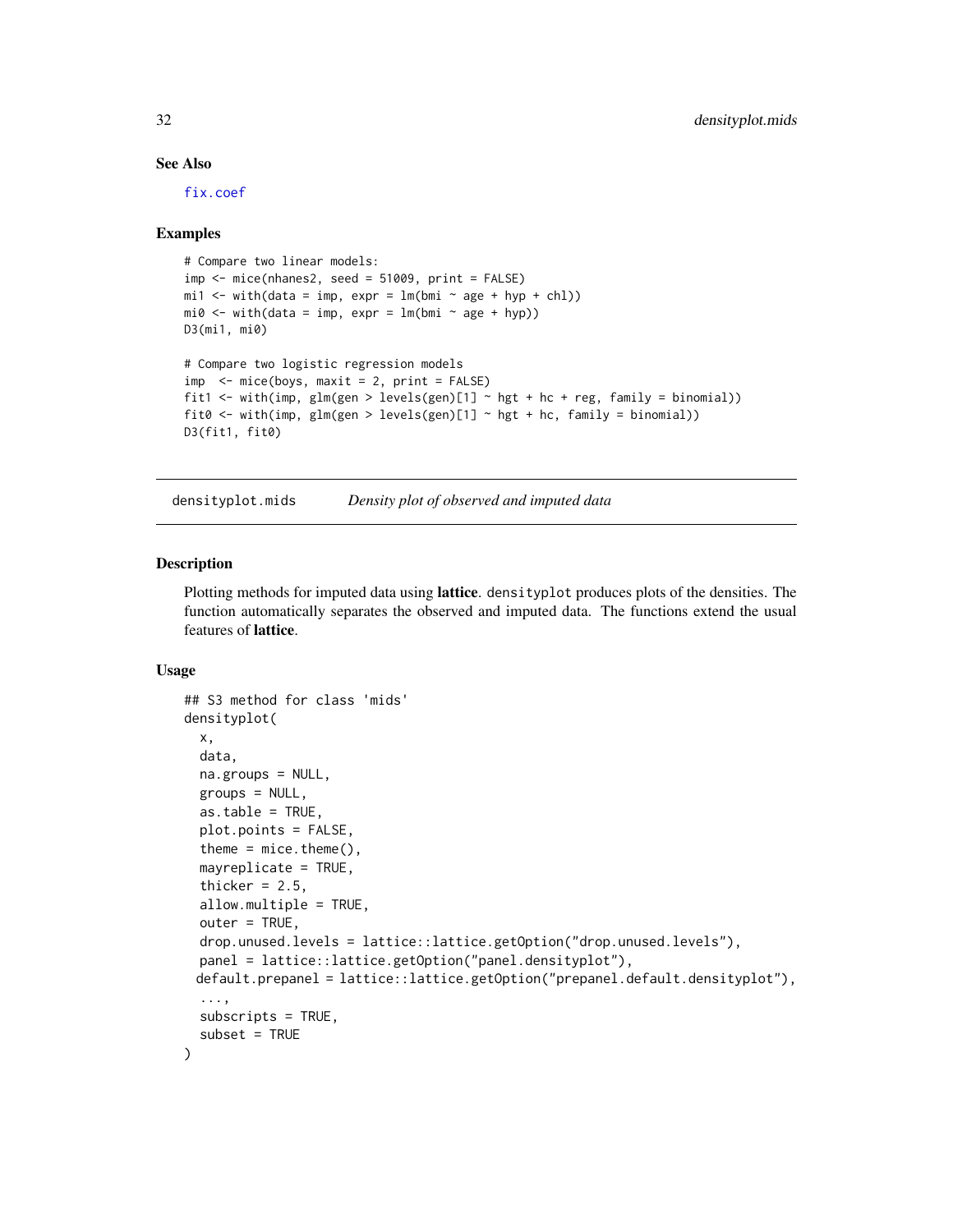# Arguments

| х            | A mids object, typically created by mice() or mice.mids().                                                                                                                                                                                                                                                                                                                                                                                                                                                                                                                                                                                                                                                                                     |
|--------------|------------------------------------------------------------------------------------------------------------------------------------------------------------------------------------------------------------------------------------------------------------------------------------------------------------------------------------------------------------------------------------------------------------------------------------------------------------------------------------------------------------------------------------------------------------------------------------------------------------------------------------------------------------------------------------------------------------------------------------------------|
| data         | Formula that selects the data to be plotted. This argument follows the lattice<br>rules for <i>formulas</i> , describing the primary variables (used for the per-panel dis-<br>play) and the optional conditioning variables (which define the subsets plotted<br>in different panels) to be used in the plot.                                                                                                                                                                                                                                                                                                                                                                                                                                 |
|              | The formula is evaluated on the complete data set in the long form. Legal vari-<br>able names for the formula include names (x\$data) plus the two administrative<br>factors . imp and . id.                                                                                                                                                                                                                                                                                                                                                                                                                                                                                                                                                   |
|              | <b>Extended formula interface:</b> The primary variable terms (both the LHS y and<br>RHS x) may consist of multiple terms separated by a '+' sign, e.g., $y1 + y2$<br>$\sim$ x   a $\star$ b. This formula would be taken to mean that the user wants to plot<br>both y1 ~ x   a * b and y2 ~ x   a * b, but with the y1 ~ x and y2 ~ x in <i>separate</i><br>panels. This behavior differs from standard lattice. Only combine terms of the<br>same type, i.e. only factors or only numerical variables. Mixing numerical and<br>categorical data occasionally produces odds labeling of vertical axis.<br>The function densityplot does not use the y terms in the formula. Density<br>plots for x1 and x2 are requested as $\sim x1 + x2$ . |
| na.groups    | An expression evaluating to a logical vector indicating which two groups are<br>distinguished (e.g. using different colors) in the display. The environment in<br>which this expression is evaluated in the response indicator is . na(x\$data).                                                                                                                                                                                                                                                                                                                                                                                                                                                                                               |
|              | The default na.group = NULL contrasts the observed and missing data in the<br>LHS y variable of the display, i.e. groups created by $is$ . $na(y)$ . The expression<br>y creates the groups according to is.na(y). The expression y1 & y2 creates<br>groups by is.na(y1) & is.na(y2), and y1   y2 creates groups as is.na(y1)  <br>is.na $(y2)$ , and so on.                                                                                                                                                                                                                                                                                                                                                                                   |
| groups       | This is the usual groups arguments in lattice. It differs from na. groups because<br>it evaluates in the completed data data. frame(complete(x,"long", inc=TRUE))<br>(as usual), whereas na. groups evaluates in the response indicator. See xyplot<br>for more details. When both na.groups and groups are specified, na.groups<br>takes precedence, and groups is ignored.                                                                                                                                                                                                                                                                                                                                                                   |
| as.table     | See xyplot.                                                                                                                                                                                                                                                                                                                                                                                                                                                                                                                                                                                                                                                                                                                                    |
| plot.points  | A logical used in densityplot that signals whether the points should be plotted.                                                                                                                                                                                                                                                                                                                                                                                                                                                                                                                                                                                                                                                               |
| theme        | A named list containing the graphical parameters. The default function mice. theme<br>produces a short list of default colors, line width, and so on. The extensive list<br>may be obtained from trellis.par.get(). Global graphical parameters like<br>col or cex in high-level calls are still honored, so first experiment with the<br>global parameters. Many setting consists of a pair. For example, mice. theme<br>defines two symbol colors. The first is for the observed data, the second for the<br>imputed data. The theme settings only exist during the call, and do not affect<br>the trellis graphical parameters.                                                                                                             |
| mayreplicate | A logical indicating whether color, line widths, and so on, may be replicated.<br>The graphical functions attempt to choose "intelligent" graphical parameters.<br>For example, the same color can be replicated for different element, e.g. use all<br>reds for the imputed data. Replication may be switched off by setting the flag to<br>FALSE, in order to allow the user to gain full control.                                                                                                                                                                                                                                                                                                                                           |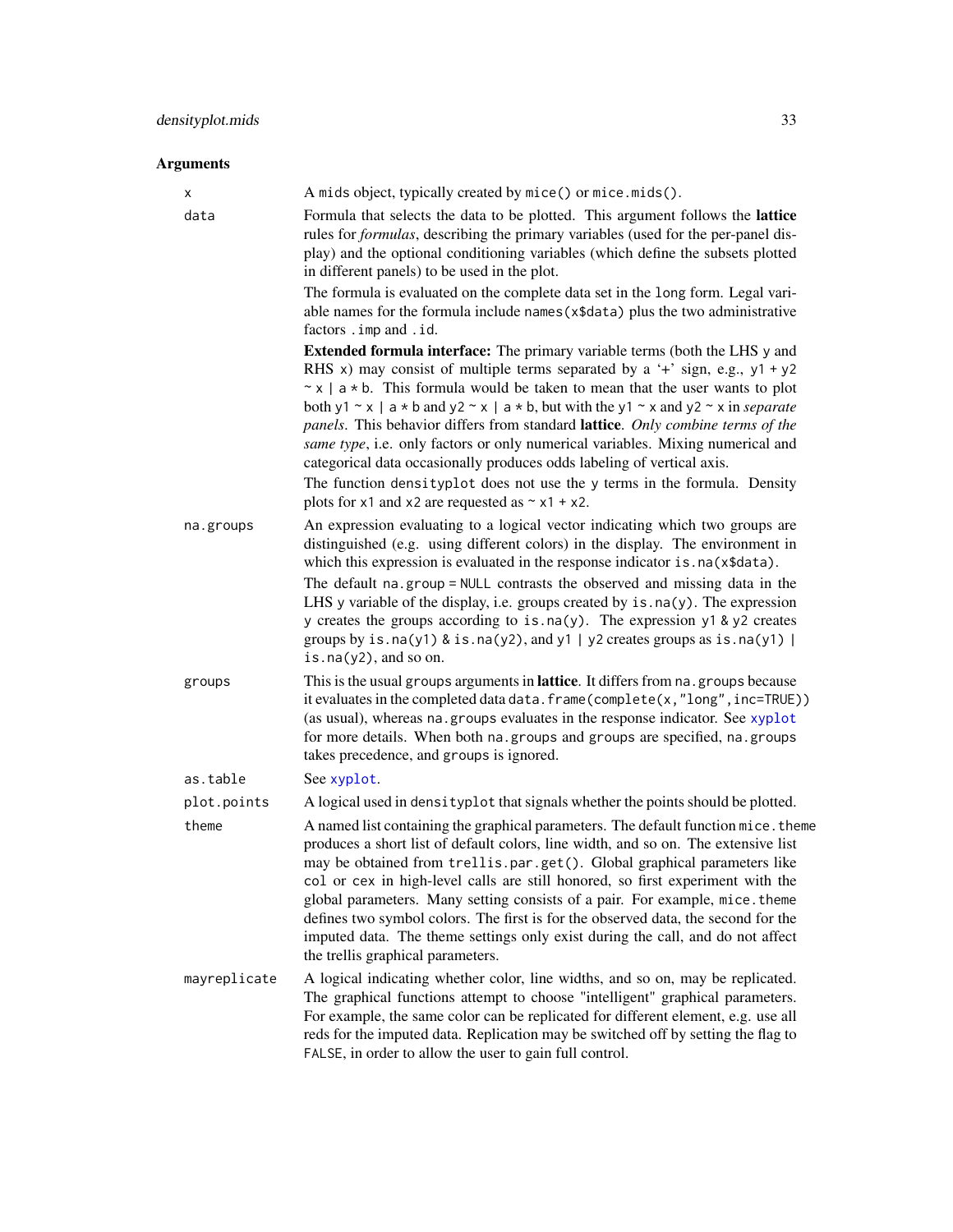| thicker                    | Used in densityplot. Multiplication factor of the line width of the observed<br>density. thicker=1 uses the same thickness for the observed and imputed data. |
|----------------------------|---------------------------------------------------------------------------------------------------------------------------------------------------------------|
| allow.multiple See xyplot. |                                                                                                                                                               |
| outer                      | See xyplot.                                                                                                                                                   |
| drop.unused.levels         |                                                                                                                                                               |
|                            | See xyplot.                                                                                                                                                   |
| panel                      | See xyplot.                                                                                                                                                   |
| default.prepanel           |                                                                                                                                                               |
|                            | See xyplot.                                                                                                                                                   |
|                            | Further arguments, usually not directly processed by the high-level functions<br>documented here, but instead passed on to other functions.                   |
| subscripts                 | See xyplot.                                                                                                                                                   |
| subset                     | See xyplot.                                                                                                                                                   |

#### Details

The argument na.groups may be used to specify (combinations of) missingness in any of the variables. The argument groups can be used to specify groups based on the variable values themselves. Only one of both may be active at the same time. When both are specified, na.groups takes precedence over groups.

Use the subset and na.groups together to plots parts of the data. For example, select the first imputed data set by by subset=.imp==1.

Graphical parameters like col, pch and cex can be specified in the arguments list to alter the plotting symbols. If length(col)==2, the color specification to define the observed and missing groups. col[1] is the color of the 'observed' data, col[2] is the color of the missing or imputed data. A convenient color choice is  $col=mdc(1:2)$ , a transparent blue color for the observed data, and a transparent red color for the imputed data. A good choice is  $col=mdc(1:2)$ ,  $pch=20$ ,  $cex=1.5$ . These choices can be set for the duration of the session by running mice. theme $()$ .

# Value

The high-level functions documented here, as well as other high-level Lattice functions, return an object of class "trellis". The [update](#page-0-0) method can be used to subsequently update components of the object, and the [print](#page-0-0) method (usually called by default) will plot it on an appropriate plotting device.

### Note

The first two arguments (x and data) are reversed compared to the standard Trellis syntax implemented in lattice. This reversal was necessary in order to benefit from automatic method dispatch.

In mice the argument  $x$  is always a mids object, whereas in lattice the argument  $x$  is always a formula.

In mice the argument data is always a formula object, whereas in lattice the argument data is usually a data frame.

All other arguments have identical interpretation.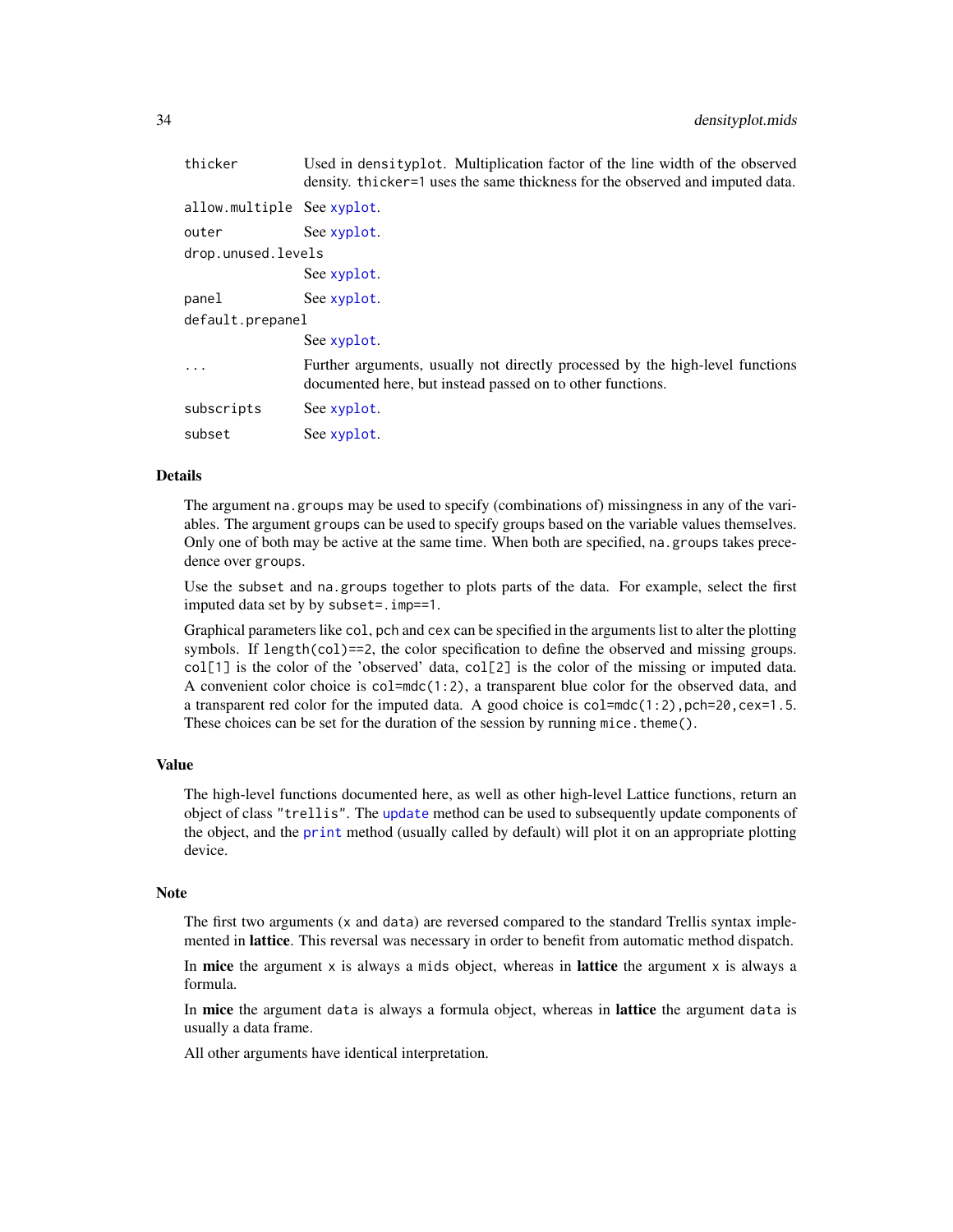#### <span id="page-34-0"></span>employee 35

densityplot errs on empty groups, which occurs if all observations in the subgroup contain NA. The relevant error message is: Error in density.default: ... need at least 2 points to select a bandwidth automatically. There is yet no workaround for this problem. Use the more robust bwplot or stripplot as a replacement.

#### Author(s)

Stef van Buuren

# References

Sarkar, Deepayan (2008) *Lattice: Multivariate Data Visualization with R*, Springer.

van Buuren S and Groothuis-Oudshoorn K (2011). mice: Multivariate Imputation by Chained Equations in R. *Journal of Statistical Software*, 45(3), 1-67. [https://www.jstatsoft.org/v45/](https://www.jstatsoft.org/v45/i03/) [i03/](https://www.jstatsoft.org/v45/i03/)

#### See Also

[mice](#page-68-1), [xyplot](#page-173-1), [stripplot](#page-159-1), [bwplot](#page-18-1), [lattice](#page-0-0) for an overview of the package, as well as [densityplot](#page-31-1), [panel.densityplot](#page-0-0), [print.trellis](#page-0-0), [trellis.par.set](#page-0-0)

#### Examples

```
imp <- mice(boys, maxit=1)
### density plot of head circumference per imputation
### blue is observed, red is imputed
densityplot(imp, ~hc|.imp)
### All combined in one panel.
densityplot(imp, ~hc)
```
employee *Employee selection data*

#### Description

A toy example from Craig Enders.

#### Usage

employee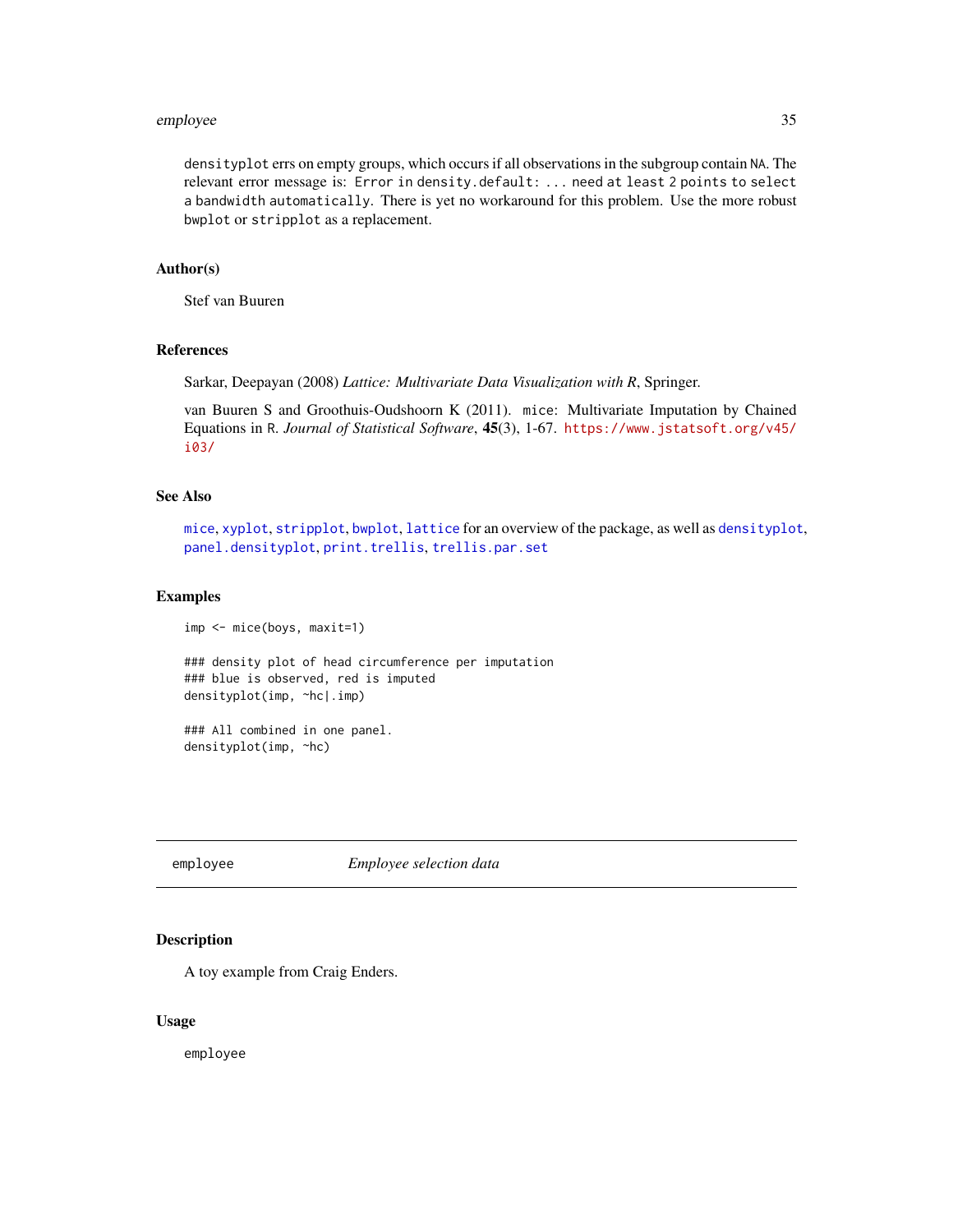36 estimice

# Format

A data frame with 20 rows and 3 variables:

IQ candidate IQ score wheing candidate well-being score jobperf candidate job performance score

# Details

Enders describes these data as follows: I designed these data to mimic an employee selection scenario in which prospective employees complete an IQ test and a psychological well-being questionnaire during their interview. The company subsequently hires the applications that score in the upper half of the IQ distribution, and a supervisor rates their job performance following a 6-month probationary period. Note that the job performance scores are missing at random (MAR) (i.e. individuals in the lower half of the IQ distribution were never hired, and thus have no performance rating). In addition, I randomly deleted three of the well-being scores in order to mimic a situation where the applicant's well-being questionnaire is inadvertently lost.

A larger version of this data set in present as [data.enders.employee](#page-0-0).

## Source

Enders (2010), Applied Missing Data Analysis, p. 218

estimice *Computes least squares parameters*

#### Description

This function computes least squares estimates, variance/covariance matrices, residuals and degrees of freedom according to ridge regression, QR decomposition or Singular Value Decomposition. This function is internally called by .norm.draw(), but can be called by any user-specified imputation function.

#### Usage

estimice(x, y, ls.meth = "qr", ridge =  $1e-05$ , ...)

# Arguments

| x       | Matrix $(n \times p)$ of complete covariates.                                                                                                                                                                                                                         |
|---------|-----------------------------------------------------------------------------------------------------------------------------------------------------------------------------------------------------------------------------------------------------------------------|
| y       | Incomplete data vector of length n                                                                                                                                                                                                                                    |
| ls.meth | the method to use for obtaining the least squares estimates. By default parame-<br>ters are drawn by means of QR decomposition.                                                                                                                                       |
| ridge   | A small numerical value specifying the size of the ridge used. The default value<br>ridge = 1e-05 represents a compromise between stability and unbiasedness.<br>Decrease ridge if the data contain many junk variables. Increase ridge for<br>highly collinear data. |
|         | Other named arguments.                                                                                                                                                                                                                                                |

<span id="page-35-0"></span>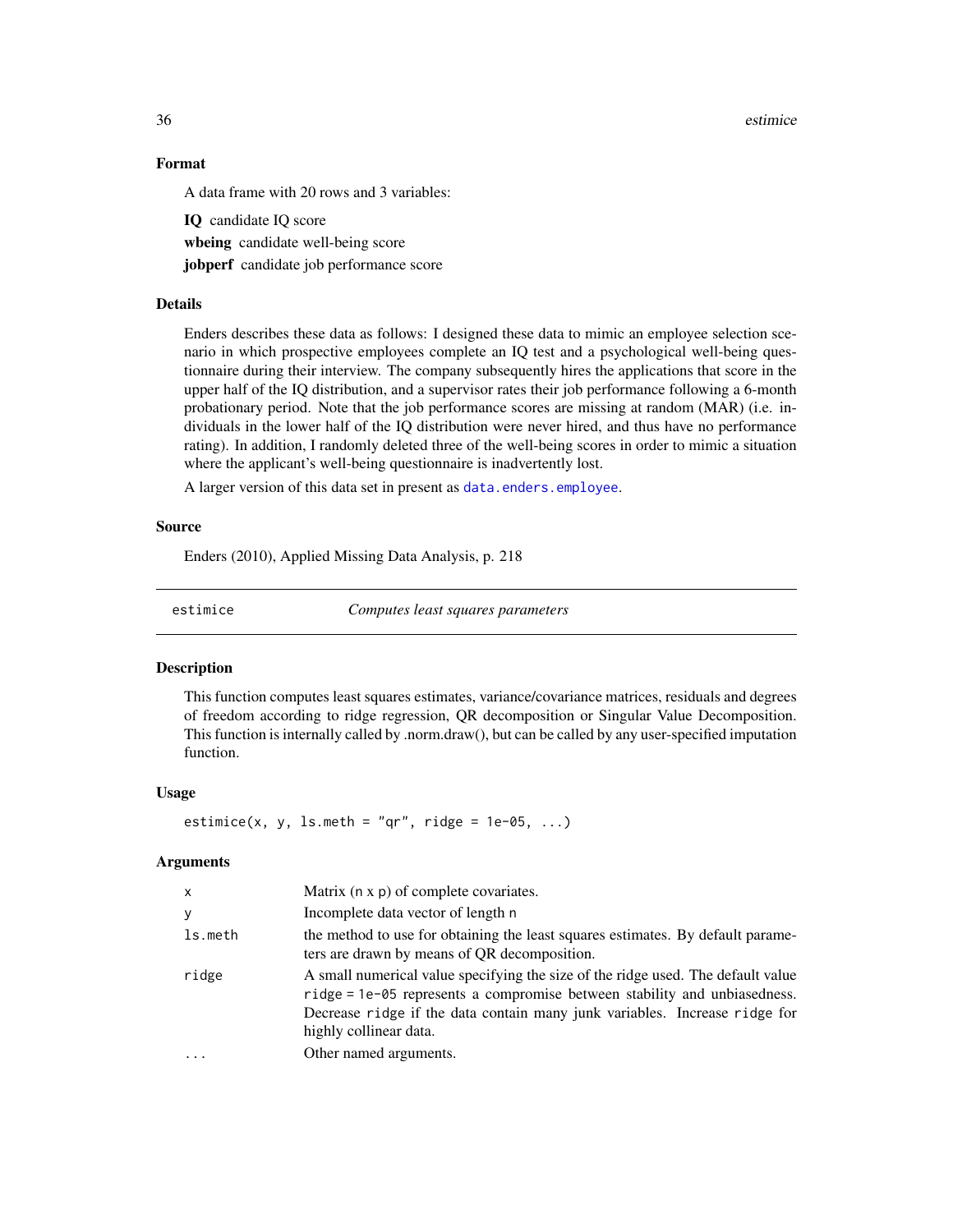#### extractBS 37

# Details

When calculating the inverse of the crossproduct of the predictor matrix, problems may arise. For example, taking the inverse is not possible when the predictor matrix is rank deficient, or when the estimation problem is computationally singular. This function detects such error cases and automatically falls back to adding a ridge penalty to the diagonal of the crossproduct to allow for proper calculation of the inverse.

# Value

A list containing components c (least squares estimate), r (residuals), v (variance/covariance matrix) and df (degrees of freedom).

#### Author(s)

Gerko Vink, 2018

extractBS *Extract broken stick estimates from a* lmer *object*

### Description

Extract broken stick estimates from a lmer object

## Usage

```
extractBS(fit)
```
# Arguments

fit An object of class lmer

# Value

A matrix containing broken stick estimates

## Author(s)

Stef van Buuren, 2012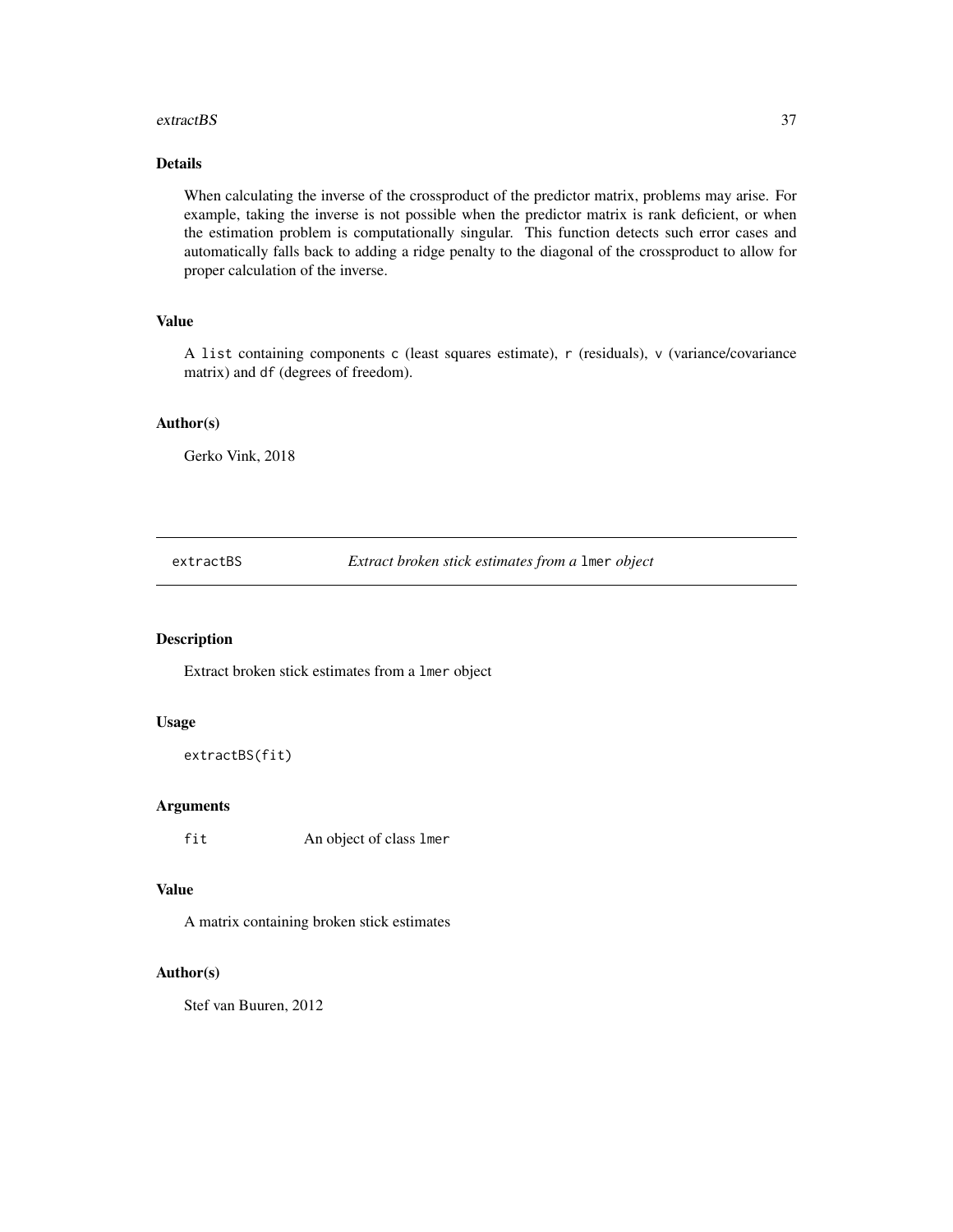Multiple outcomes of a randomized study to reduce post-traumatic stress.

## Format

fdd is a data frame with 52 rows and 65 columns:

id Client number

trt Treatment (E=EMDR, C=CBT)

pp Per protocol (Y/N)

trtp Number of parental treatments

sex Sex: M/F

etn Ethnicity: NL/OTHER

age Age (years)

trauma Trauma count (1-5)

prop1 PROPS total score T1

prop2 PROPS total score T2

prop3 PROPS total score T3

crop1 CROPS total score T1

crop2 CROPS total score T2

crop3 CROPS total score T3

masc1 MASC score T1

masc2 MASC score T2

masc3 MASC score T3

cbcl1 CBCL T1

cbcl3 CBCL T3

prs1 PRS total score T1

prs2 PRS total score T2

prs3 PRS total score T3

ypa1 PTSD-RI B intrusive recollection parent T1

ypb1 PTSD-RI C avoidant/numbing parent T1

ypc1 PTSD-RI D hyper-arousal parent T1

yp1 PTSD-RI B+C+D parent T1

ypa2 PTSD-RI B intrusive recollection parent T2

ypb2 PTSD-RI C avoidant/numbing parent T2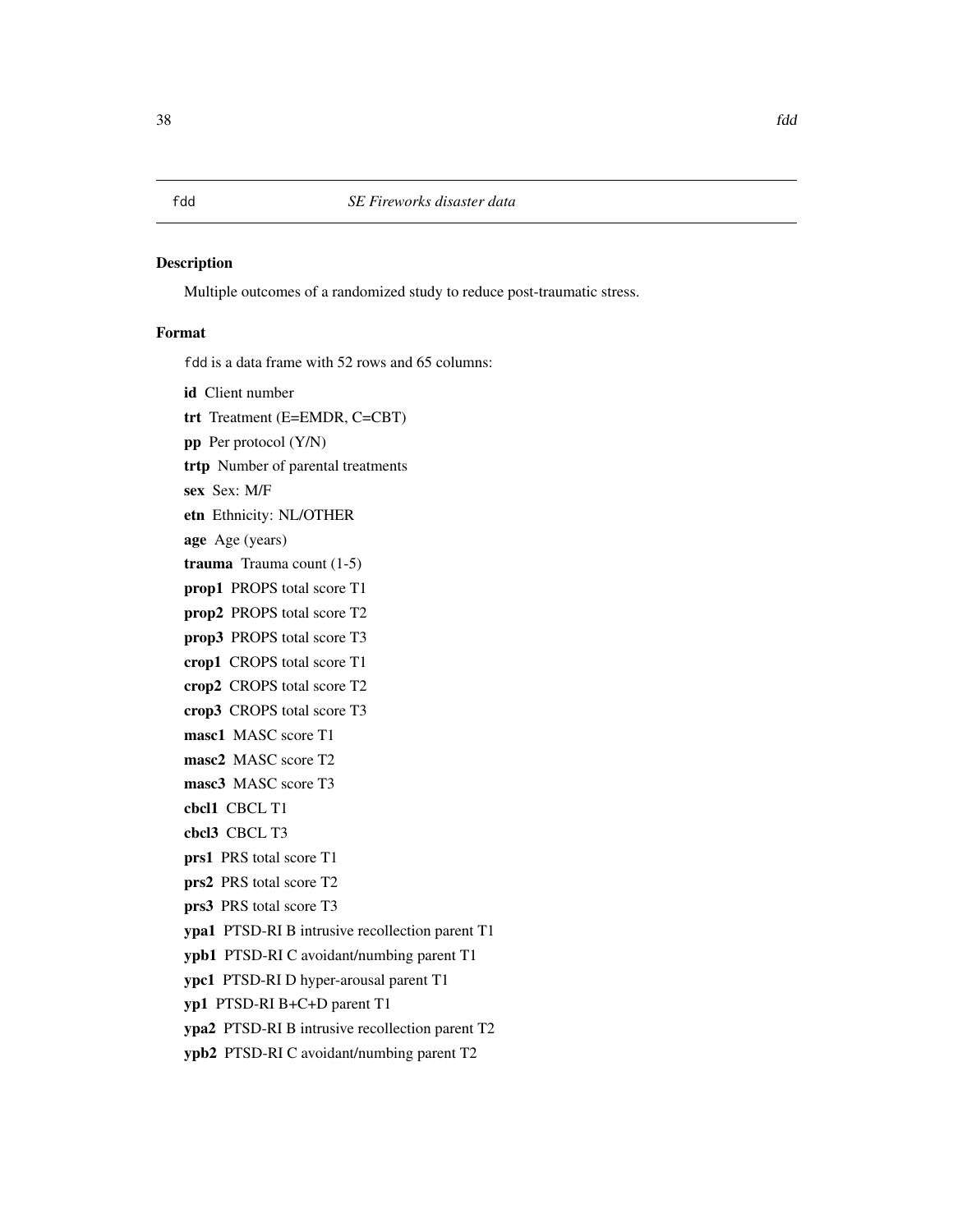ypc2 PTSD-RI D hyper-arousal parent T2 yp2 PTSD-RI B+C+D parent T1 ypa3 PTSD-RI B intrusive recollection parent T3 ypb3 PTSD-RI C avoidant/numbing parent T3 ypc3 PTSD-RI D hyper-arousal parent T3 yp3 PTSD-RI B+C+D parent T3 yca1 PTSD-RI B intrusive recollection child T1 ycb1 PTSD-RI C avoidant/numbing child T1 ycc1 PTSD-RI D hyper-arousal child T1 yc1 PTSD-RI B+C+D child T1 yca2 PTSD-RI B intrusive recollection child T2 ycb2 PTSD-RI C avoidant/numbing child T2 ycc2 PTSD-RI D hyper-arousal child T2 yc2 PTSD-RI B+C+D child T2 yca3 PTSD-RI B intrusive recollection child T3 ycb3 PTSD-RI C avoidant/numbing child T3 ycc3 PTSD-RI D hyper-arousal child T3 yc3 PTSD-RI B+C+D child T3 ypf1 PTSD-RI parent full T1 ypf2 PTSD-RI parent full T2 ypf3 PTSD-RI parent full T3 ypp1 PTSD parent partial T1 ypp2 PTSD parent partial T2 ypp3 PTSD parent partial T3 ycf1 PTSD child full T1 ycf2 PTSD child full T2 ycf3 PTSD child full T3 ycp1 PTSD child partial T1 ycp2 PTSD child partial T2 ycp3 PTSD child partial T3 cbin1 CBCL Internalizing T1 cbin3 CBCL Internalizing T3 cbex1 CBCL Externalizing T1 cbex3 CBCL Externalizing T3 bir1 Birlison T1 bir2 Birlison T2 bir3 Birlison T3

fdd.pred is the 65 by 65 binary predictor matrix used to impute fdd.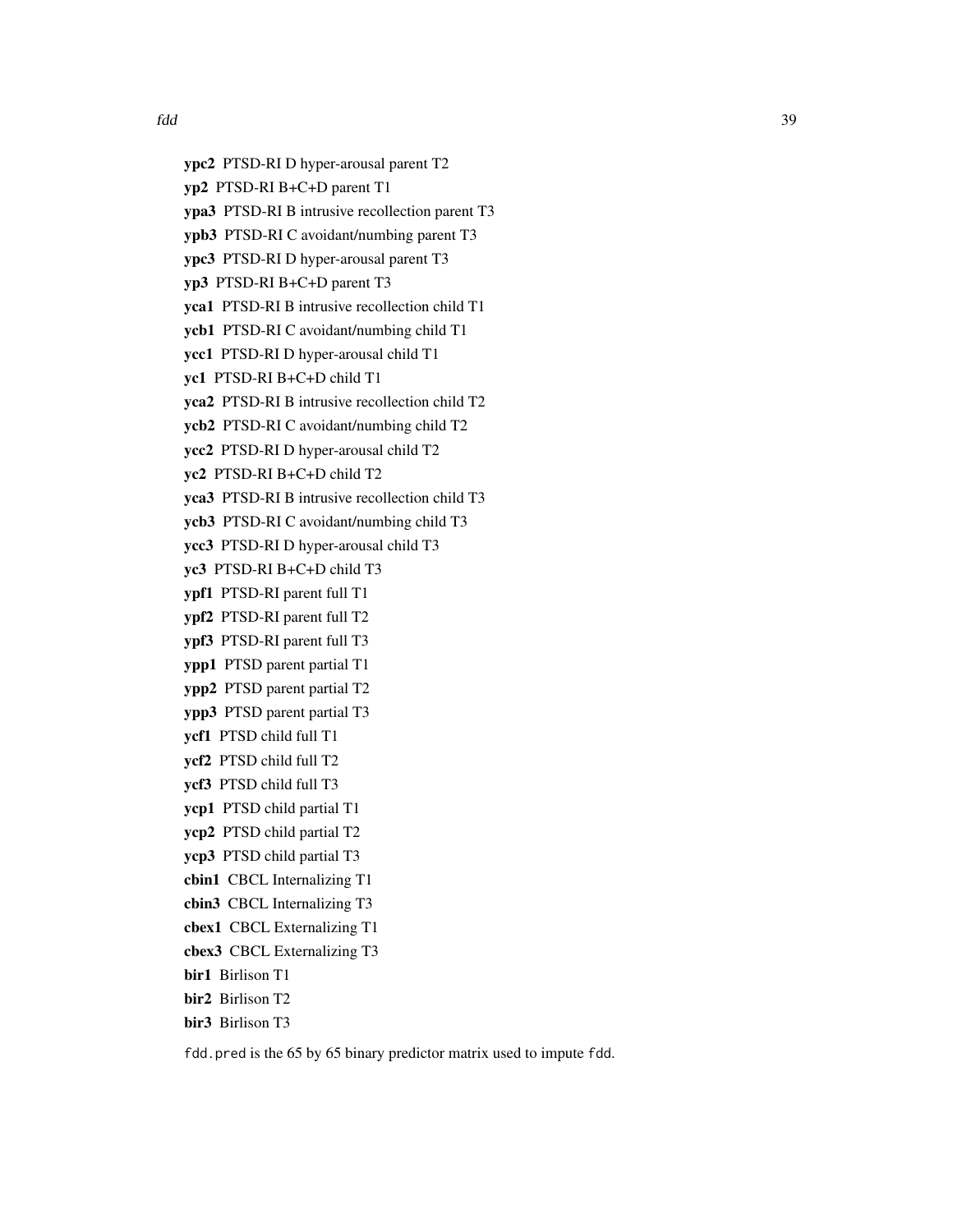Data from a randomized experiment to reduce post-traumatic stress by two treatments: Eye Movement Desensitization and Reprocessing (EMDR) (experimental treatment), and cognitive behavioral therapy (CBT) (control treatment). 52 children were randomized to one of these two treatments. Outcomes were measured at three time points: at baseline (pre-treatment, T1), post-treatment (T2, 4-8 weeks), and at follow-up (T3, 3 months). For more details, see de Roos et al (2011). Some person covariates were reshuffled. The imputation methodology is explained in Chapter 9 of van Buuren (2012).

## Source

de Roos, C., Greenwald, R., den Hollander-Gijsman, M., Noorthoorn, E., van Buuren, S., de Jong, A. (2011). A Randomised Comparison of Cognitive Behavioral Therapy (CBT) and Eye Movement Desensitisation and Reprocessing (EMDR) in disaster-exposed children. *European Journal of Psychotraumatology*, *2*, 5694.

Van Buuren, S. (2018). *[Flexible Imputation of Missing Data. Second Edition.](https://stefvanbuuren.name/fimd/sec-fdd.html)* Chapman & Hall/CRC. Boca Raton, FL. Boca Raton, FL.: Chapman & Hall/CRC Press.

## Examples

data <- fdd md.pattern(fdd)

fdgs *Fifth Dutch growth study 2009*

#### **Description**

Age, height, weight and region of 10030 children measured within the Fifth Dutch Growth Study 2009

#### Format

fdgs is a data frame with 10030 rows and 8 columns:

id Person number reg Region (factor, 5 levels) age Age (years) sex Sex (boy, girl) hgt Height (cm) wgt Weight (kg) hgt.z Height Z-score wgt.z Weight Z-score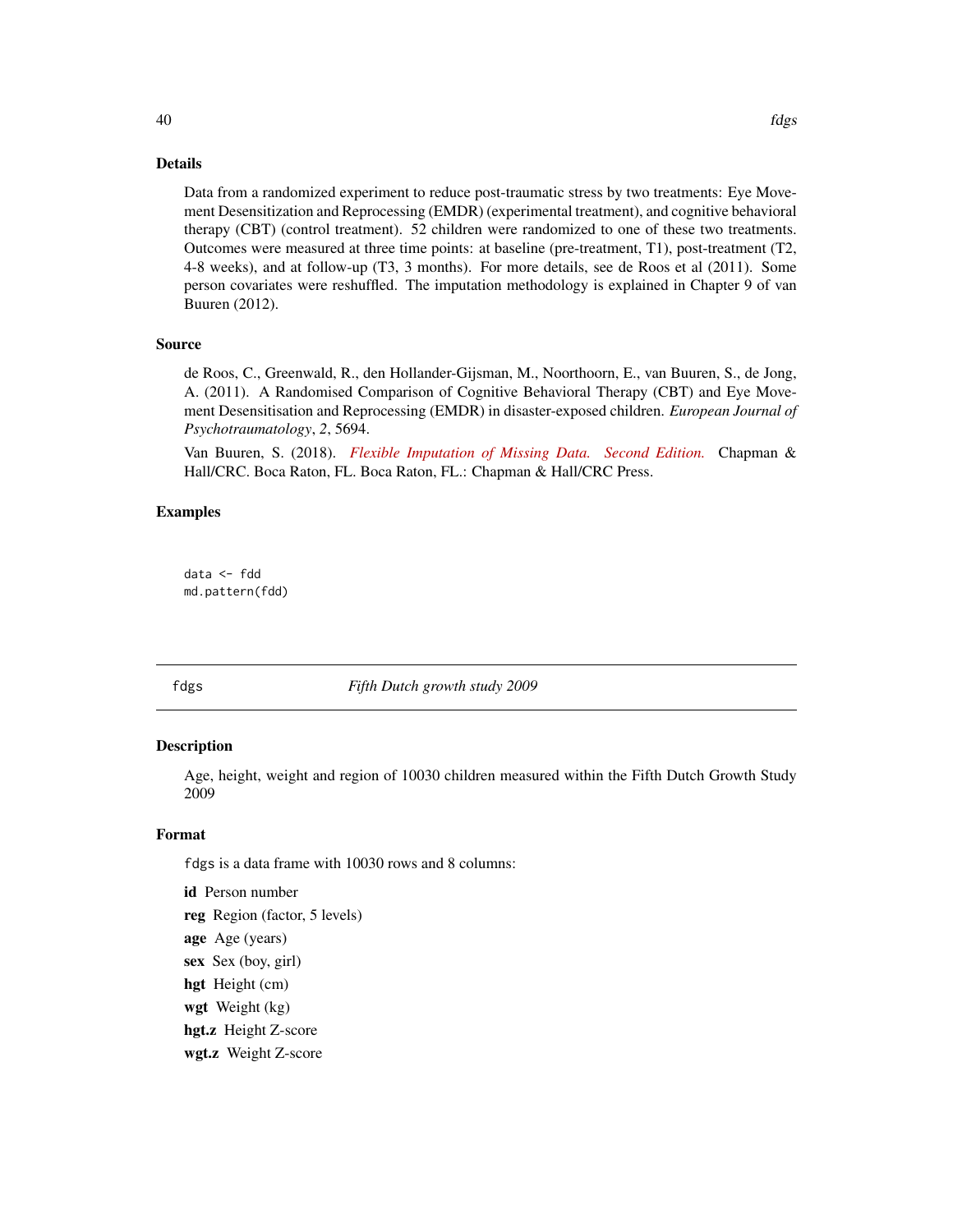#### Details

The data set contains data from children of Dutch descent (biological parents are born in the Netherlands). Children with growth-related diseases were excluded. The data were used to construct new growth charts of children of Dutch descent (Schonbeck 2013), and to calculate overweight and obesity prevalence (Schonbeck 2011).

Some groups were underrepresented. Multiple imputation was used to create synthetic cases that were used to correct for the nonresponse. See Van Buuren (2012), chapter 8 for details.

### Source

Schonbeck, Y., Talma, H., van Dommelen, P., Bakker, B., Buitendijk, S. E., Hirasing, R. A., van Buuren, S. (2011). Increase in prevalence of overweight in Dutch children and adolescents: A comparison of nationwide growth studies in 1980, 1997 and 2009. *PLoS ONE*, *6*(11), e27608.

Schonbeck, Y., Talma, H., van Dommelen, P., Bakker, B., Buitendijk, S. E., Hirasing, R. A., \& van Buuren, S. (2013). The world's tallest nation has stopped growing taller: the height of Dutch children from 1955 to 2009. *Pediatric Research*, *73*(3), 371-377.

Van Buuren, S. (2018). *[Flexible Imputation of Missing Data. Second Edition.](https://stefvanbuuren.name/fimd/sec-nonresponse.html#fifth-dutch-growth-study)* Boca Raton, FL.: Chapman & Hall/CRC Press.

## Examples

data <- data(fdgs) summary(data)

<span id="page-40-0"></span>

fico *Fraction of incomplete cases among cases with observed*

#### Description

FICO is an outbound statistic defined by the fraction of incomplete cases among cases with Yj observed (White and Carlin, 2010).

#### Usage

fico(data)

#### Arguments

data A data frame or a matrix containing the incomplete data. Missing values are coded as NA's.

### Value

A vector of length ncol(data) of FICO statistics.

 $f_{1}$  fico  $\frac{41}{100}$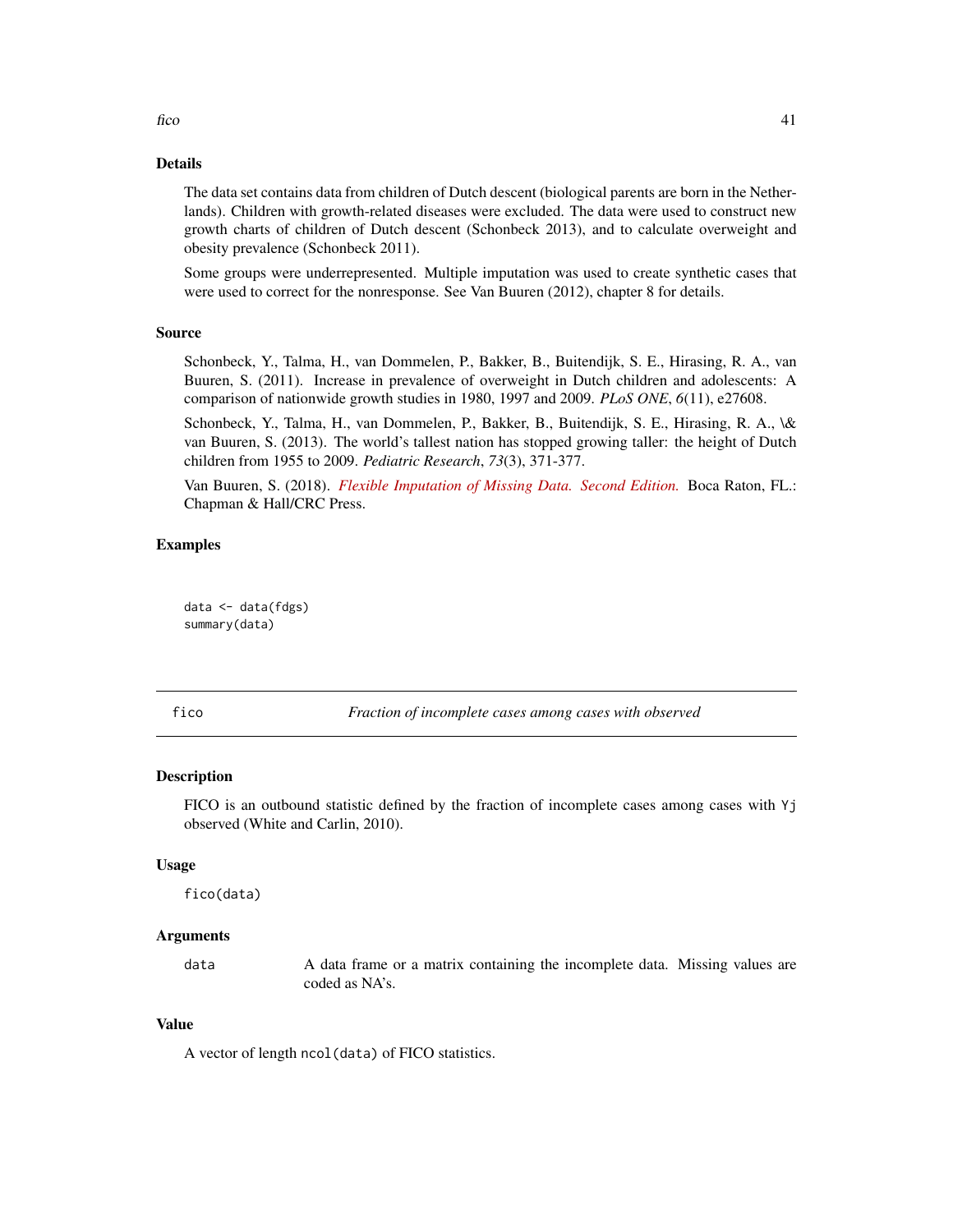### Author(s)

Stef van Buuren, 2012

#### References

Van Buuren, S. (2018). *[Flexible Imputation of Missing Data. Second Edition.](https://stefvanbuuren.name/fimd/missing-data-pattern.html#sec:flux)* Chapman & Hall/CRC. Boca Raton, FL.

White, I.R., Carlin, J.B. (2010). Bias and efficiency of multiple imputation compared with completecase analysis for missing covariate values. *Statistics in Medicine*, *29*, 2920-2931.

#### See Also

[fluxplot](#page-44-0), [flux](#page-42-0), [md.pattern](#page-65-0)

fix.coef *Fix coefficients and update model*

#### Description

Refits a model with a specified set of coefficients.

#### Usage

fix.coef(model, beta = NULL)

# Arguments

| model | An R model, e.g., produced by 1 m or g1 m                                        |
|-------|----------------------------------------------------------------------------------|
| beta  | A numeric vector with length (coef) model coefficients. If the vector is not     |
|       | named, the coefficients should be given in the same order as in coef (model). If |
|       | the vector is named, the procedure attempts to match on names.                   |

# Details

The function calculates the linear predictor using the new coefficients, and reformulates the model using the offset argument. The linear predictor is called offset, and its coefficient will be 1 by definition. The new model only fits the intercept, which should be 0 if we set beta = coef(model).

# Value

An updated R model object

#### Author(s)

Stef van Buuren, 2018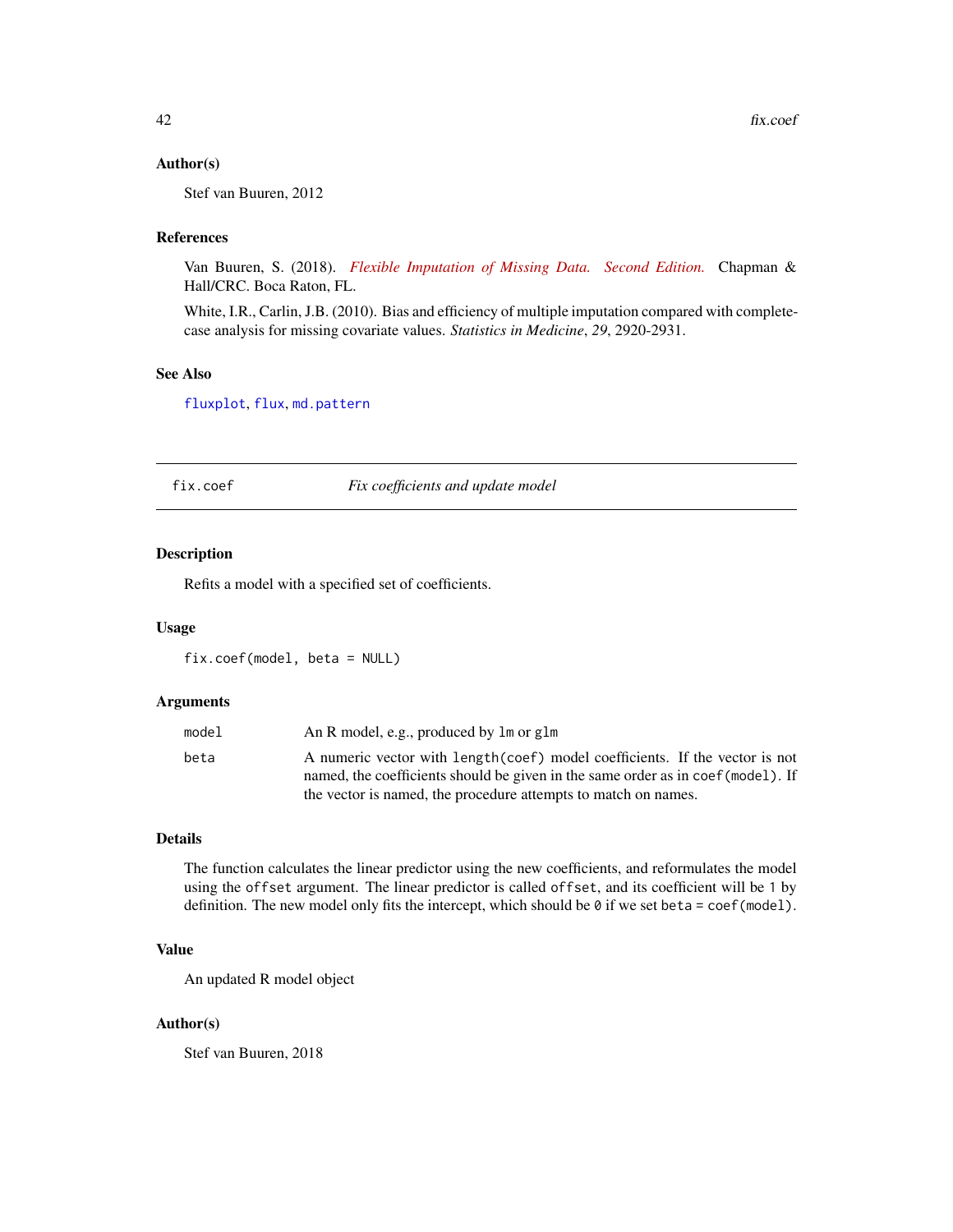#### $\frac{1}{3}$

## Examples

```
model0 \leq lm(Volume \sim Girth + Height, data = trees)
formula(model0)
coef(model0)
deviance(model0)
# refit same model
model1 <- fix.coef(model0)
formula(model1)
coef(model1)
deviance(model1)
# change the beta's
model2 \leftarrow fix.coef(model0, beta = c(-50, 5, 1))
coef(model2)
deviance(model2)
# compare predictions
plot(predict(model0), predict(model1)); abline(0,1)
plot(predict(model0), predict(model2)); abline(0,1)
# compare proportion explained variance
cor(predict(model0), predict(model0) + residuals(model0))^2
cor(predict(model1), predict(model1) + residuals(model1))^2
cor(predict(model2), predict(model2) + residuals(model2))^2
# extract offset from constrained model
summary(model2$offset)
# it also works with factors and missing data
model0 <- lm(bmi \sim age + hyp + chl, data = nhanes2)model1 <- fix.coef(model0)
model2 <- fix.coef(model0, beta = c(15, -8, -8, 2, 0.2))
```
<span id="page-42-0"></span>flux *Influx and outflux of multivariate missing data patterns*

## Description

Influx and outflux are statistics of the missing data pattern. These statistics are useful in selecting predictors that should go into the imputation model.

## Usage

 $flux(data, local = names(data))$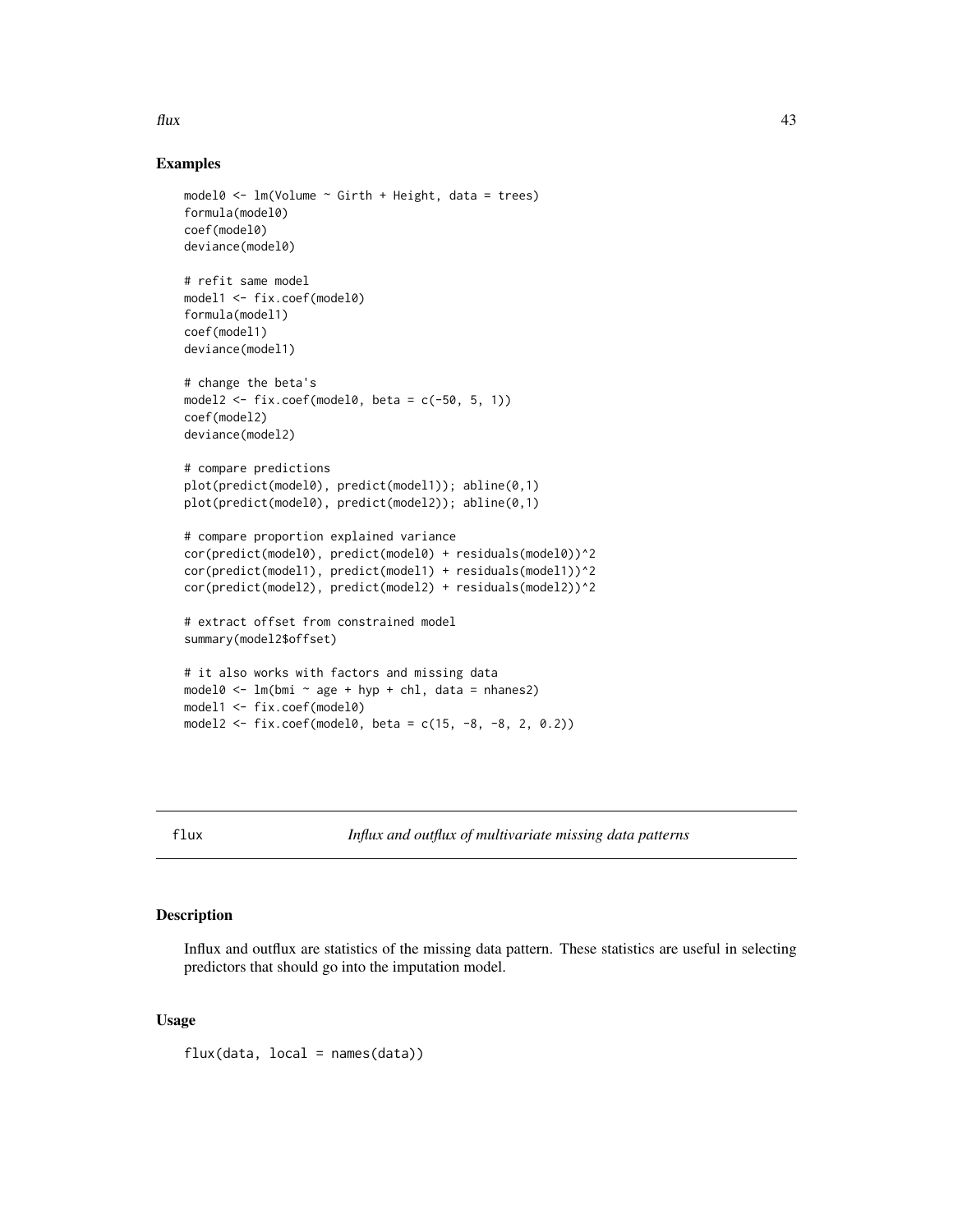| data  | A data frame or a matrix containing the incomplete data. Missing values are<br>coded as NA's.       |
|-------|-----------------------------------------------------------------------------------------------------|
| local | A vector of names of columns of data. The default is to include all columns in<br>the calculations. |

## Details

Infux and outflux have been proposed by Van Buuren (2012), chapter 4.

Influx is equal to the number of variable pairs (Yj ,Yk) with Yj missing and Yk observed, divided by the total number of observed data cells. Influx depends on the proportion of missing data of the variable. Influx of a completely observed variable is equal to 0, whereas for completely missing variables we have influx  $= 1$ . For two variables with the same proportion of missing data, the variable with higher influx is better connected to the observed data, and might thus be easier to impute.

Outflux is equal to the number of variable pairs with Yj observed and Yk missing, divided by the total number of incomplete data cells. Outflux is an indicator of the potential usefulness of Yj for imputing other variables. Outflux depends on the proportion of missing data of the variable. Outflux of a completely observed variable is equal to 1, whereas outflux of a completely missing variable is equal to 0. For two variables having the same proportion of missing data, the variable with higher outflux is better connected to the missing data, and thus potentially more useful for imputing other variables.

FICO is an outbound statistic defined by the fraction of incomplete cases among cases with Yj observed (White and Carlin, 2010).

#### Value

A data frame with  $ncol(data)$  rows and six columns:  $pobs =$  Proportion observed, influx = Influx outflux = Outflux ainb = Average inbound statistic aout = Average outbound statistic fico = Fraction of incomplete cases among cases with Yj observed

#### Author(s)

Stef van Buuren, 2012

## References

Van Buuren, S. (2018). *[Flexible Imputation of Missing Data. Second Edition.](https://stefvanbuuren.name/fimd/missing-data-pattern.html#sec:flux)* Chapman & Hall/CRC. Boca Raton, FL.

White, I.R., Carlin, J.B. (2010). Bias and efficiency of multiple imputation compared with completecase analysis for missing covariate values. *Statistics in Medicine*, *29*, 2920-2931.

## See Also

[fluxplot](#page-44-0), [md.pattern](#page-65-0), [fico](#page-40-0)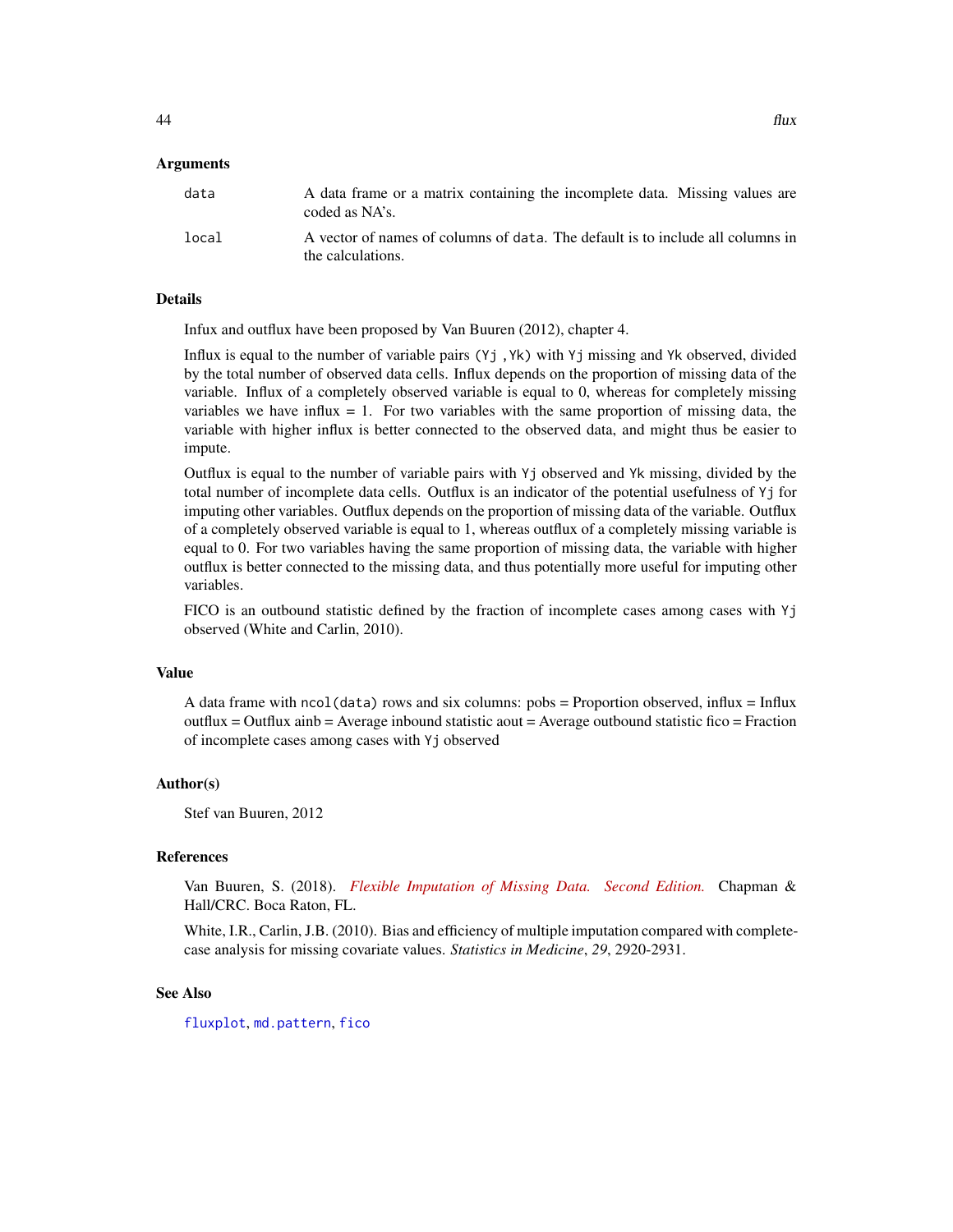<span id="page-44-0"></span>

Influx and outflux are statistics of the missing data pattern. These statistics are useful in selecting predictors that should go into the imputation model.

# Usage

```
fluxplot(
  data,
  local = names(data),
 plot = TRUE,
  labels = TRUE,
  xlim = c(0, 1),ylim = c(0, 1),\text{las} = 1,
  xlab = "Influx",
 ylab = "Outflux",
 main = paste("Influx-outflux pattern for", deparse(substitute(data))),
 eqscplot = TRUE,
 pty = "s",1wd = 1,...
)
```
# Arguments

| data     | A data frame or a matrix containing the incomplete data. Missing values are<br>coded as NA's.       |
|----------|-----------------------------------------------------------------------------------------------------|
| local    | A vector of names of columns of data. The default is to include all columns in<br>the calculations. |
| plot     | Should a graph be produced?                                                                         |
| labels   | Should the points be labeled?                                                                       |
| xlim     | See par.                                                                                            |
| ylim     | See par.                                                                                            |
| las      | See par.                                                                                            |
| xlab     | See par.                                                                                            |
| ylab     | See par.                                                                                            |
| main     | See par.                                                                                            |
| eqscplot | Should a square plot be produced?                                                                   |
| pty      | See par.                                                                                            |
| lwd      | See par. Controls axis line thickness and diagonal                                                  |
| $\cdots$ | Further arguments passed to plot() or eqscplot().                                                   |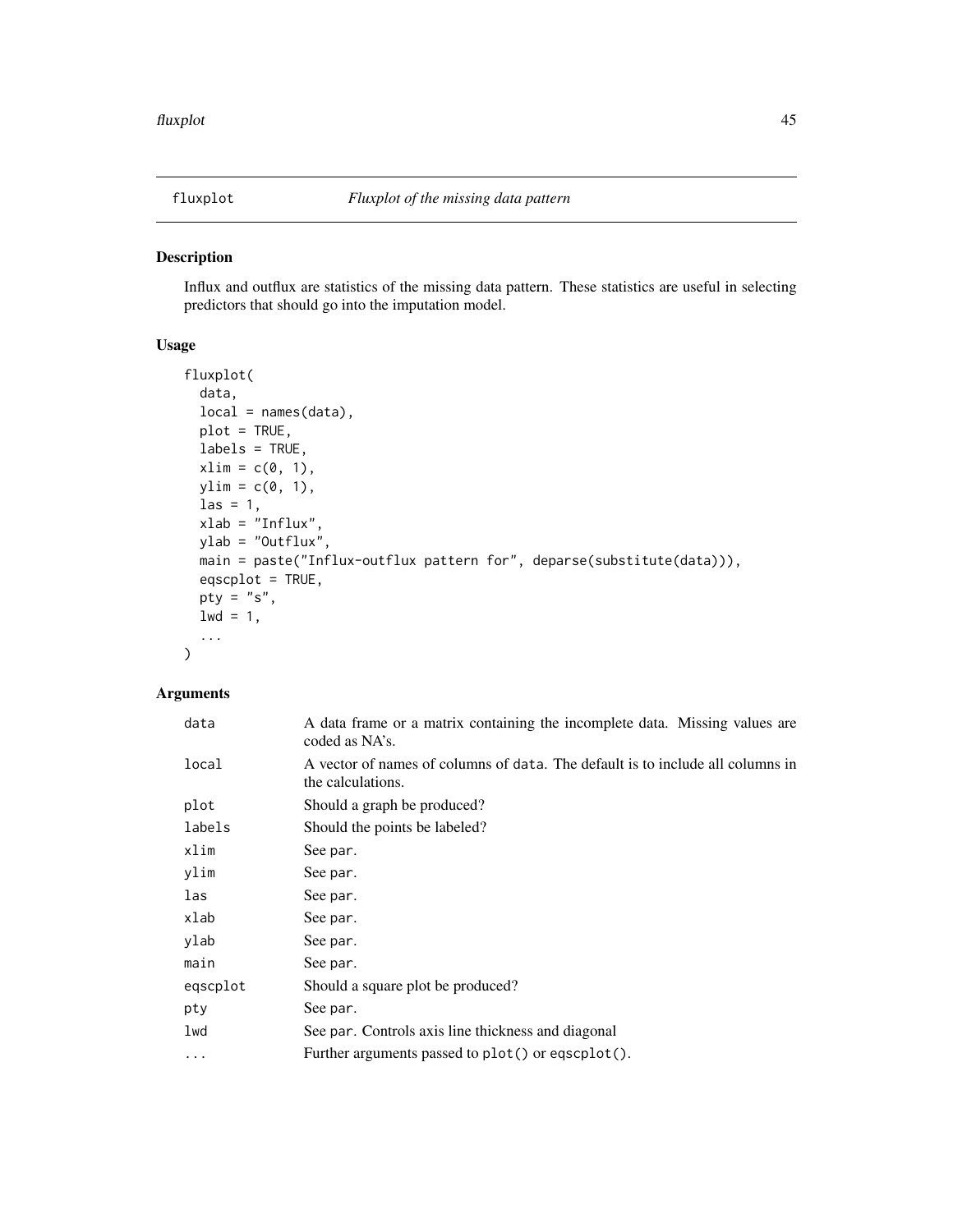#### Details

Infux and outflux have been proposed by Van Buuren (2012), chapter 4.

Influx is equal to the number of variable pairs (Yj ,Yk) with Yj missing and Yk observed, divided by the total number of observed data cells. Influx depends on the proportion of missing data of the variable. Influx of a completely observed variable is equal to 0, whereas for completely missing variables we have influx  $= 1$ . For two variables with the same proportion of missing data, the variable with higher influx is better connected to the observed data, and might thus be easier to impute.

Outflux is equal to the number of variable pairs with Yj observed and Yk missing, divided by the total number of incomplete data cells. Outflux is an indicator of the potential usefulness of Yj for imputing other variables. Outflux depends on the proportion of missing data of the variable. Outflux of a completely observed variable is equal to 1, whereas outflux of a completely missing variable is equal to 0. For two variables having the same proportion of missing data, the variable with higher outflux is better connected to the missing data, and thus potentially more useful for imputing other variables.

# Value

An invisible data frame with ncol(data) rows and six columns: pobs = Proportion observed, influx  $=$  Influx outflux  $=$  Outflux ainb  $=$  Average inbound statistic aout  $=$  Average outbound statistic fico = Fraction of incomplete cases among cases with Yj observed

#### Author(s)

Stef van Buuren, 2012

## References

Van Buuren, S. (2018). *[Flexible Imputation of Missing Data. Second Edition.](https://stefvanbuuren.name/fimd/missing-data-pattern.html#sec:flux)* Chapman & Hall/CRC. Boca Raton, FL.

White, I.R., Carlin, J.B. (2010). Bias and efficiency of multiple imputation compared with completecase analysis for missing covariate values. *Statistics in Medicine*, *29*, 2920-2931.

## See Also

[flux](#page-42-0), [md.pattern](#page-65-0), [fico](#page-40-0)

getfit *Extract list of fitted model*

#### **Description**

getfit returns the list of objects containing the repeated analysis results, or optionally, one of these fit objects.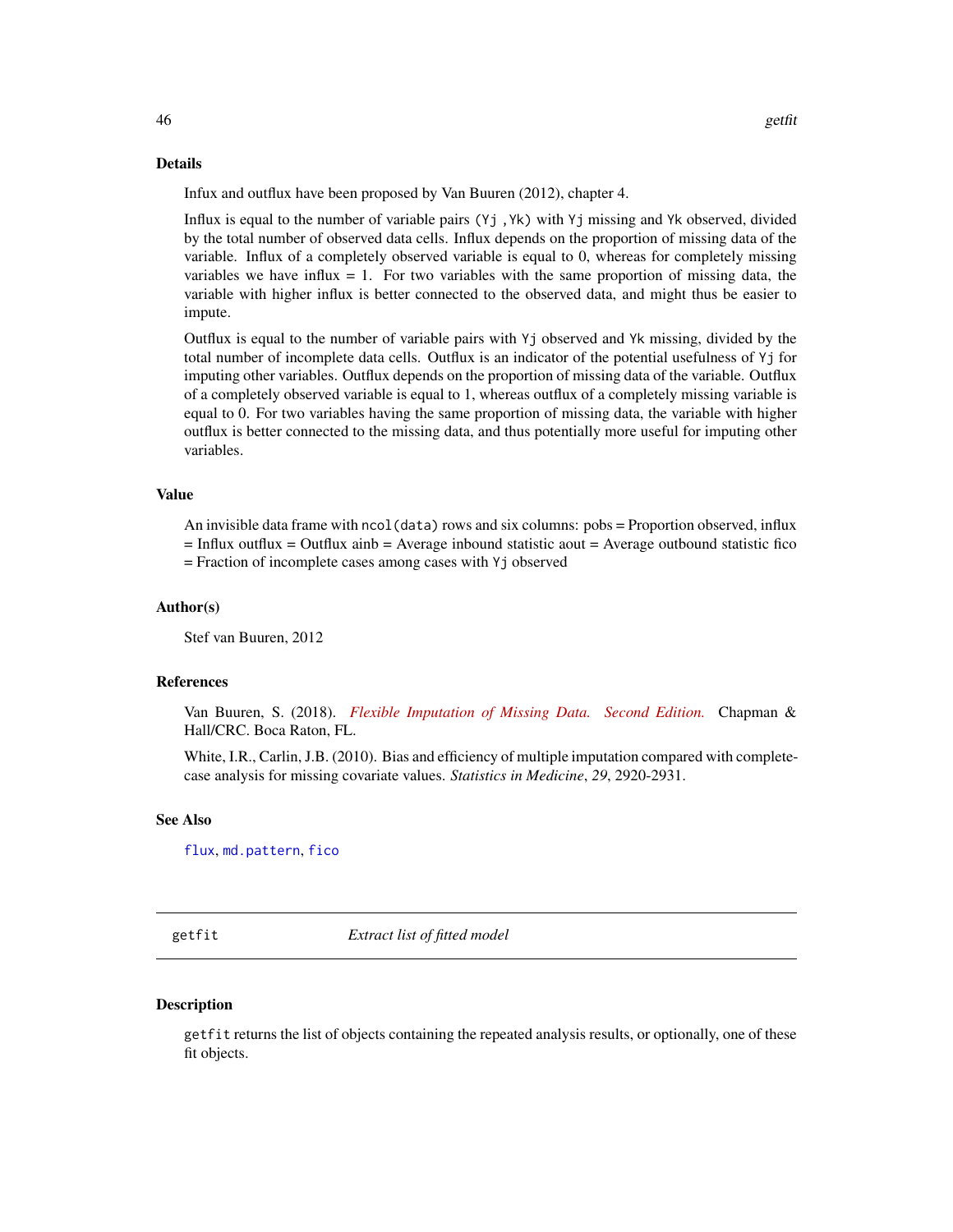#### getqbar **47**

# Usage

 $getfit(x, i = -1L, simplify = FALSE)$ 

# Arguments

|          | An object of class mira or mitml. result, typically produced by a call to with $()$ .                                                              |
|----------|----------------------------------------------------------------------------------------------------------------------------------------------------|
| i        | An integer between 1 and $x$ $\sin \theta$ signaling the number of the repeated analysis.<br>The default $i = -1$ return a list with all analyses. |
| simplify | Should the return value be unlisted?                                                                                                               |

# Value

If i = -1 an object of class mitml.result containing all analyses, otherwise it returns the fitted object of the i'th repeated analysis.

# Author(s)

Stef van Buuren, March 2012.

# See Also

[mira](#page-128-0), [with.mids](#page-171-0)

# Examples

```
imp <- mice(nhanes)
fit <- with(imp, lm(bmi~chl+hyp))
getfit(fit)
getfit(fit, 2)
```
getqbar *Extract estimate from* mipo *object*

# Description

getqbar returns a named vector of pooled estimates.

## Usage

getqbar(x)

#### Arguments

x An object of class mipo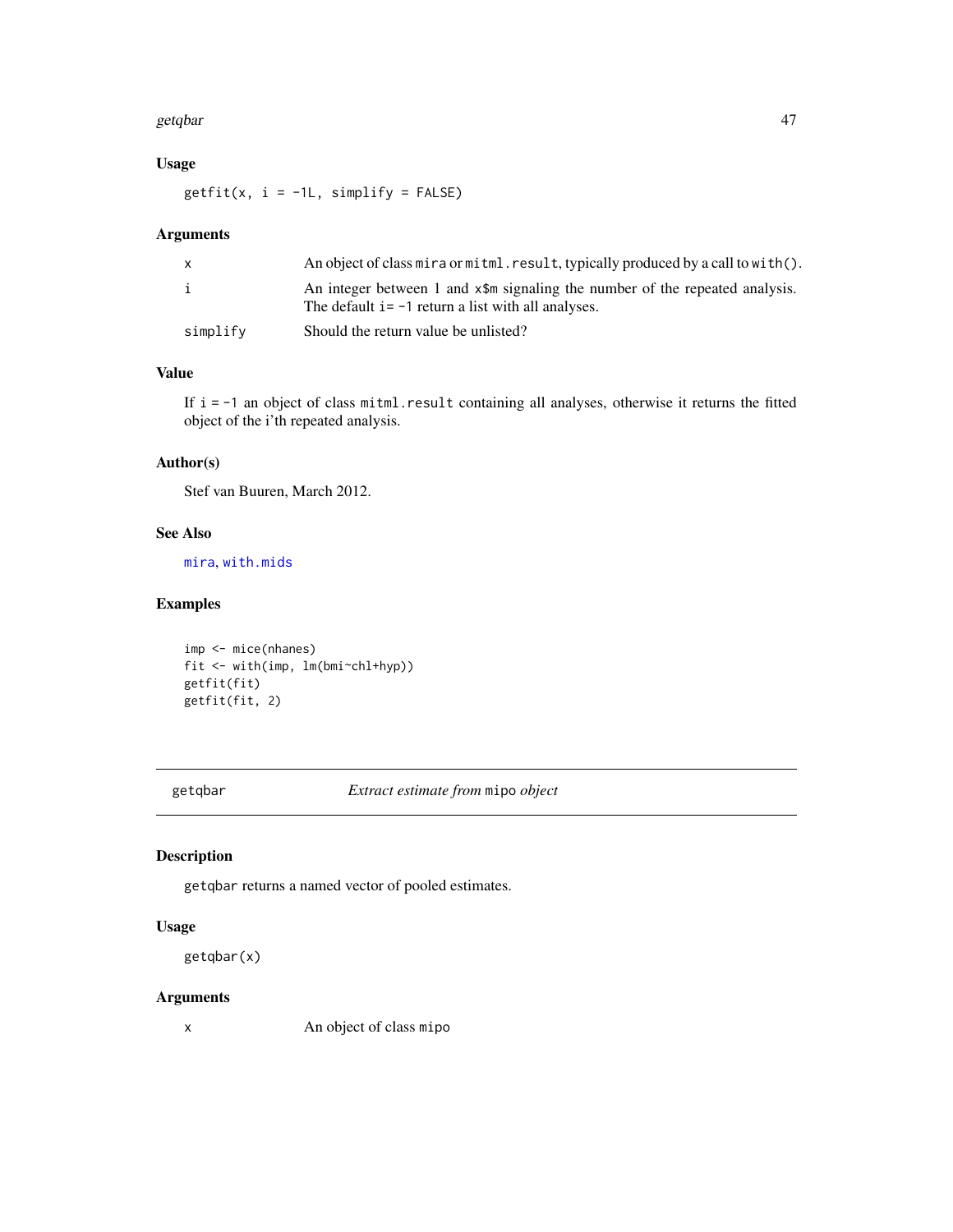Applies glm() to a multiply imputed data set

#### Usage

glm.mids(formula, family = gaussian, data, ...)

# Arguments

| formula  | a formula expression as for other regression models, of the form response $\sim$<br>predictors. See the documentation of $\text{Im}$ and formula for details. |
|----------|---------------------------------------------------------------------------------------------------------------------------------------------------------------|
| family   | The family of the glm model                                                                                                                                   |
| data     | An object of type mids, which stands for 'multiply imputed data set', typically<br>$created by function mice()$ .                                             |
| $\cdots$ | Additional parameters passed to glm.                                                                                                                          |

# Details

This function is included for backward compatibility with V1.0. The function is superseded by [with.mids](#page-171-0).

## Value

An objects of class mira, which stands for 'multiply imputed repeated analysis'. This object contains data\$m distinct glm.objects, plus some descriptive information.

#### Author(s)

Stef van Buuren, Karin Groothuis-Oudshoorn, 2000

# References

Van Buuren, S., Groothuis-Oudshoorn, C.G.M. (2000) *Multivariate Imputation by Chained Equations: MICE V1.0 User's manual.* Leiden: TNO Quality of Life.

# See Also

[with.mids](#page-171-0), [glm](#page-0-0), [mids](#page-123-0), [mira](#page-128-0)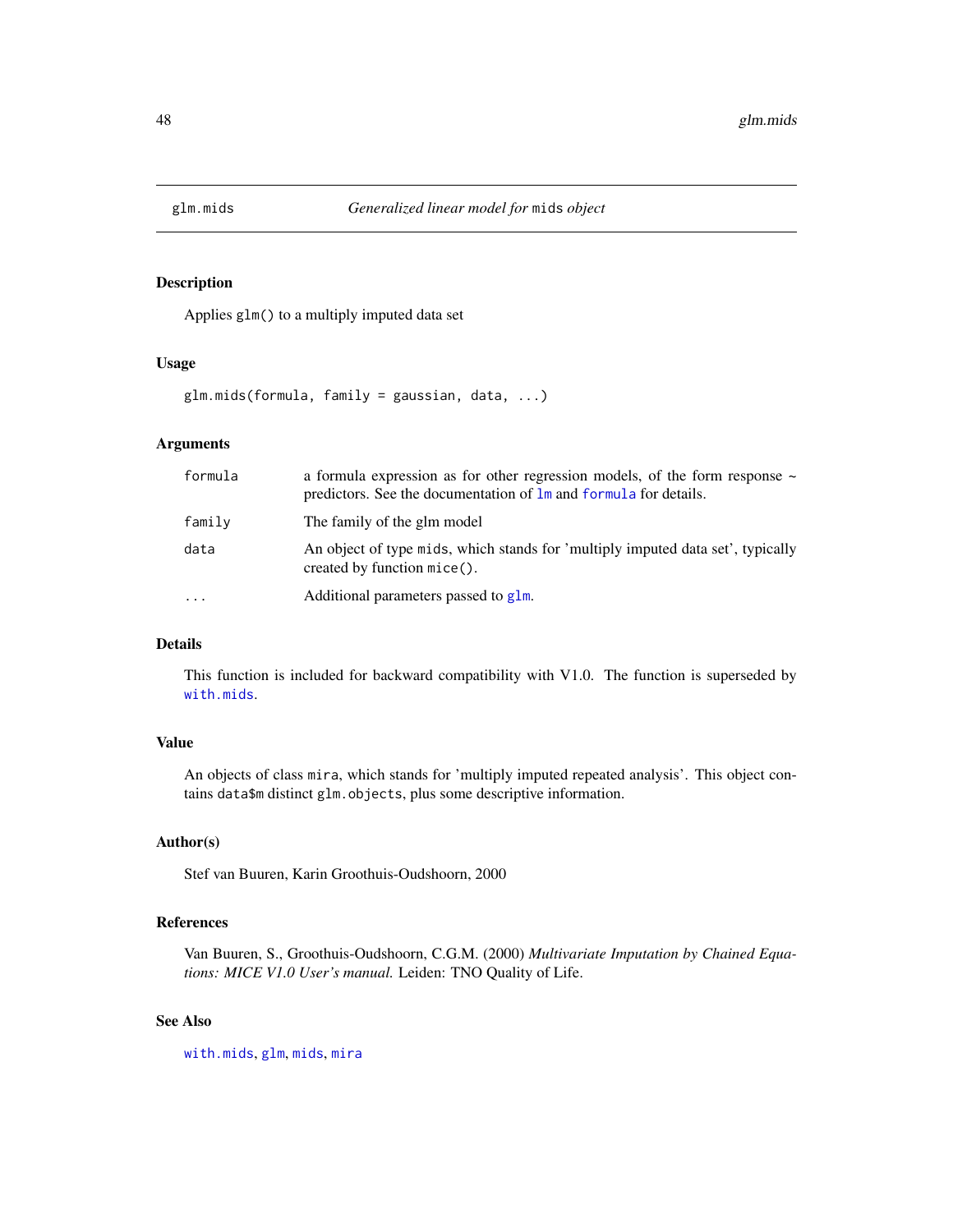#### ibind 49

# Examples

```
imp <- mice(nhanes)
# logistic regression on the imputed data
fit <- glm.mids((hyp==2)~bmi+chl, data=imp, family = binomial)
fit
```
ibind *Enlarge number of imputations by combining* mids *objects*

#### Description

This function combines two mids objects x and y into a single mids object, with the objective of increasing the number of imputed data sets. If the number of imputations in  $x$  and  $y$  are  $m(x)$  and  $m(y)$ , then the combined object will have  $m(x)+m(y)$  imputations.

## Usage

ibind(x, y)

## Arguments

x A mids object. y A mids object.

# Details

The two mids objects are required to have the same underlying multiple imputation model and should be fitted on the same data.

# Value

An S3 object of class mids

# Author(s)

Karin Groothuis-Oudshoorn, Stef van Buuren

#### See Also

[mids](#page-123-0), [rbind.mids](#page-155-0), [cbind.mids](#page-21-0)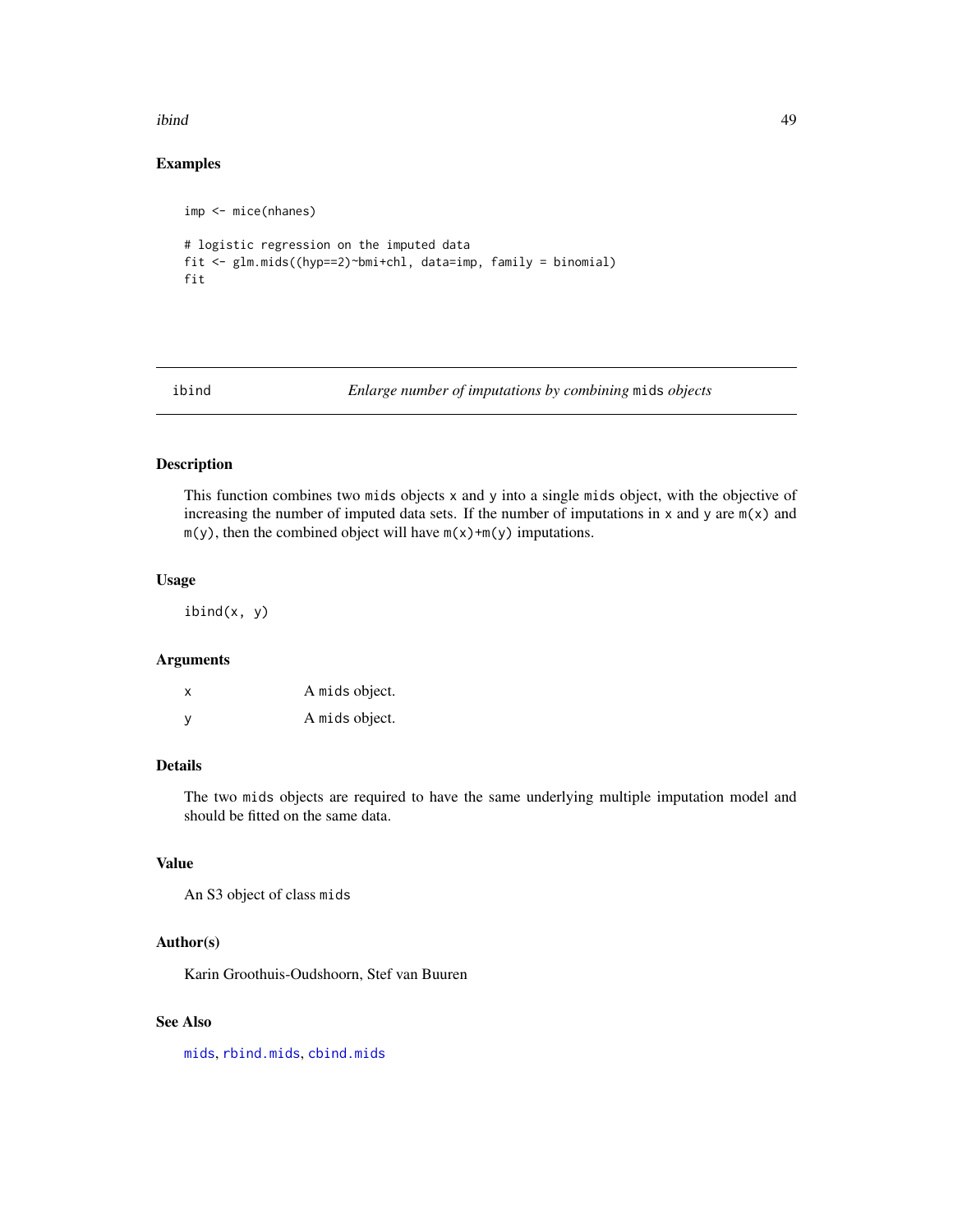#### $50$  ic

# Examples

```
data(nhanes)
imp1 < - mice(nhanes, m = 1, maxit = 2, print = FALSE)
imp1$m
imp2 \leq mice(nhanes, m = 3, maxit = 3, print = FALSE)imp2$m
imp12 \leq -ibind(imp1, imp2)imp12$m
plot(imp12)
```
#### <span id="page-49-0"></span>ic *Select incomplete cases*

# Description

Extracts incomplete cases from a data set. The companion function for selecting the complete cases is [cc](#page-23-0).

# Usage

 $ic(x)$ 

# Arguments

x An R object. Methods are available for classes mids, data.frame and matrix. Also, x could be a vector.

# Value

A vector, matrix or data. frame containing the data of the complete cases.

## Author(s)

Stef van Buuren, 2017.

# See Also

[cc](#page-23-0), [ici](#page-50-0)

## Examples

```
ic(nhanes) # get the 12 rows with incomplete cases
ic(nhanes[1:10,]) # incomplete cases within the first ten rows
ic(nhanes[, c("bmi", "hyp")]) # restrict extraction to variables bmi and hyp
```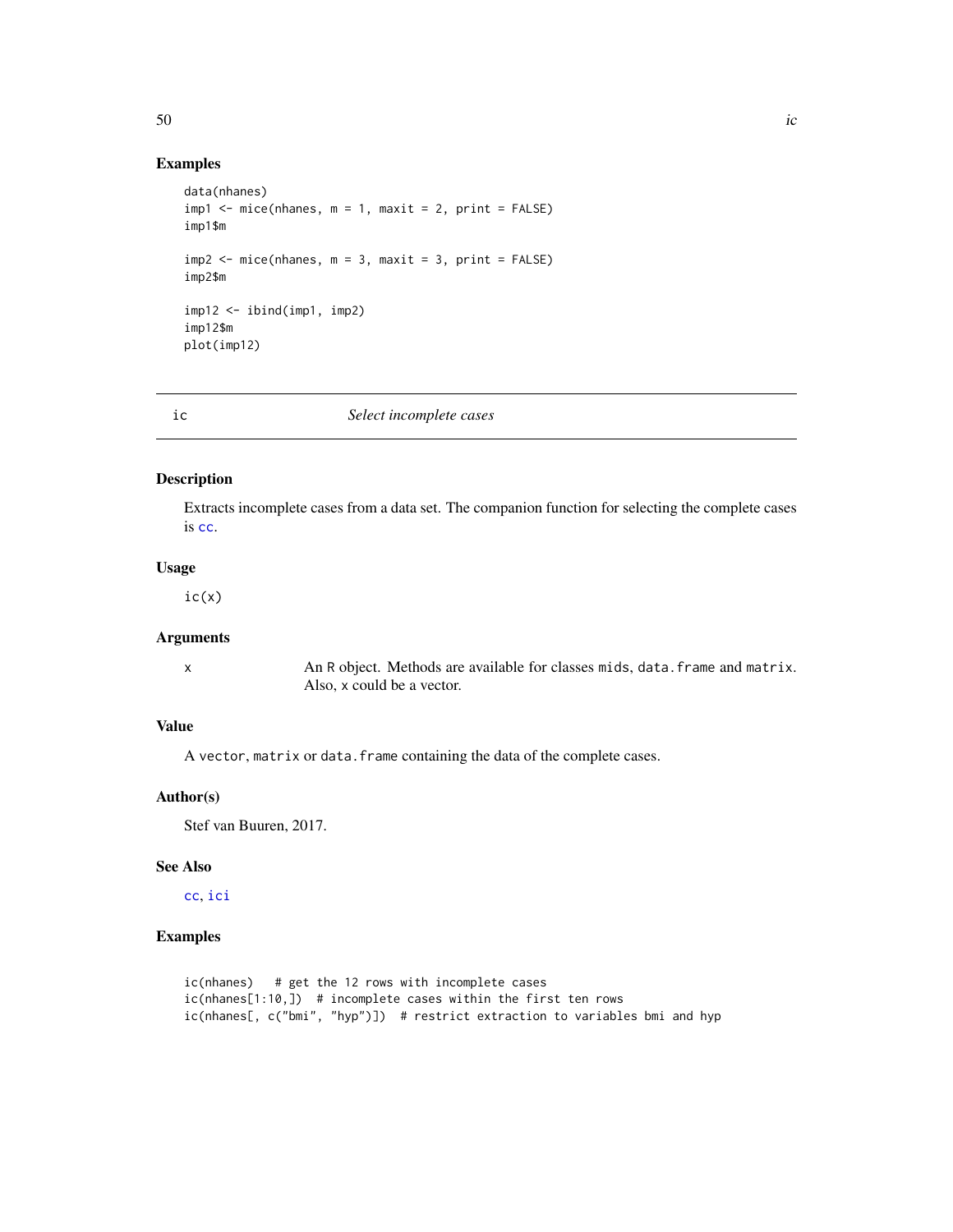<span id="page-50-0"></span>This array is useful for extracting the subset of incomplete cases. The companion function cci() selects the complete cases.

## Usage

ici(x)

## Arguments

x An R object. Currently supported are methods for the following classes: mids.

# Value

Logical vector indicating the incomplete cases,

# Author(s)

Stef van Buuren, 2017.

# See Also

[cci](#page-24-0), [ic](#page-49-0)

# Examples

ici(nhanes) # indicator for 12 rows with incomplete cases

is.mads *Check for* mads *object*

# Description

Check for mads object

## Usage

is.mads(x)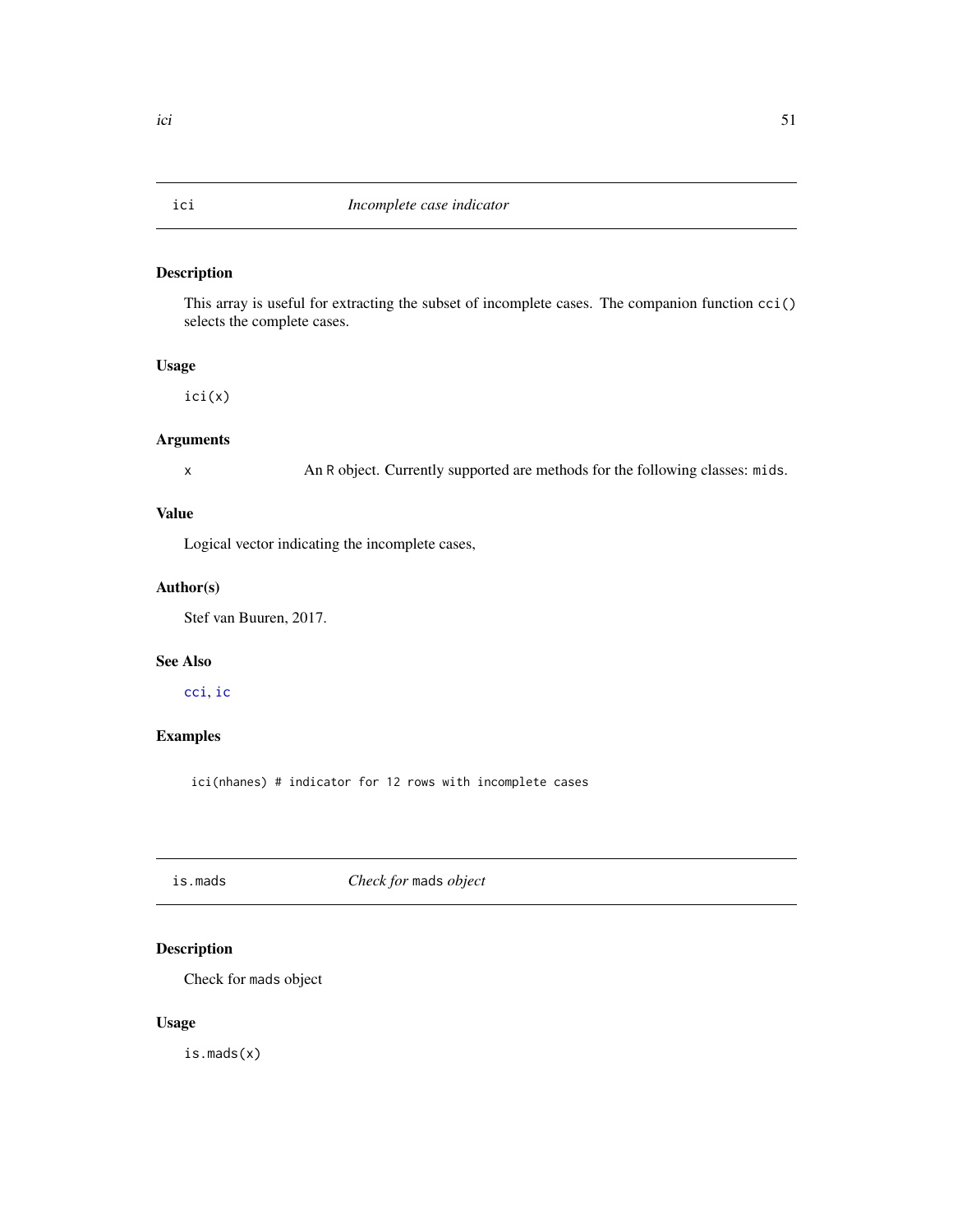# Arguments

x An object

# Value

A logical indicating whether x is an object of class mads

# Description

Check for mids object

# Usage

is.mids(x)

# Arguments

x An object

#### Value

A logical indicating whether x is an object of class mids

is.mipo *Check for* mipo *object*

# Description

Check for mipo object

# Usage

is.mipo(x)

# Arguments

x An object

# Value

A logical indicating whether x is an object of class mipo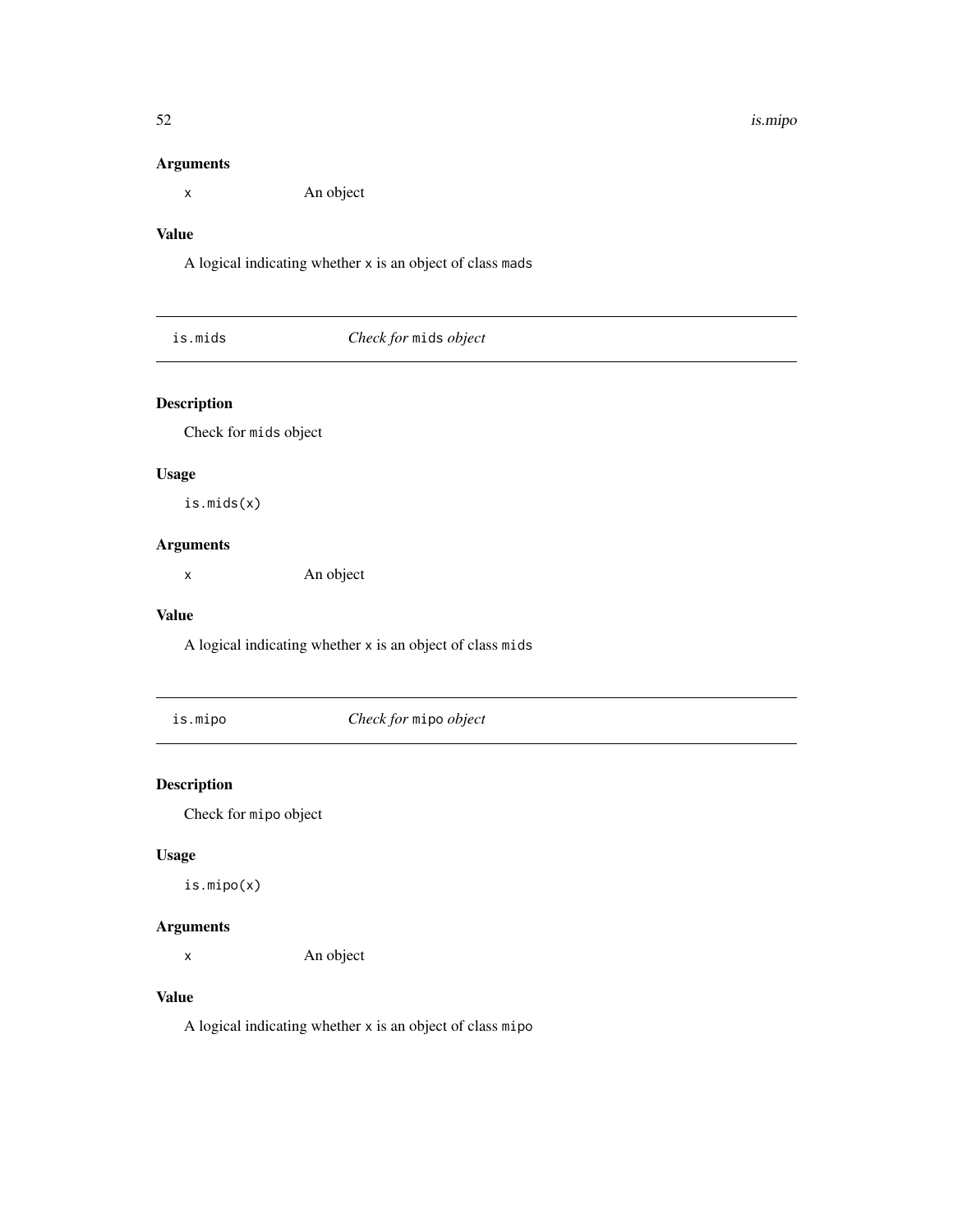Check for mira object

# Usage

is.mira(x)

# Arguments

x An object

## Value

A logical indicating whether x is an object of class mira

is.mitml.result *Check for* mitml.result *object*

# Description

Check for mitml.result object

## Usage

is.mitml.result(x)

# Arguments

x An object

## Value

A logical indicating whether x is an object of class mitml.result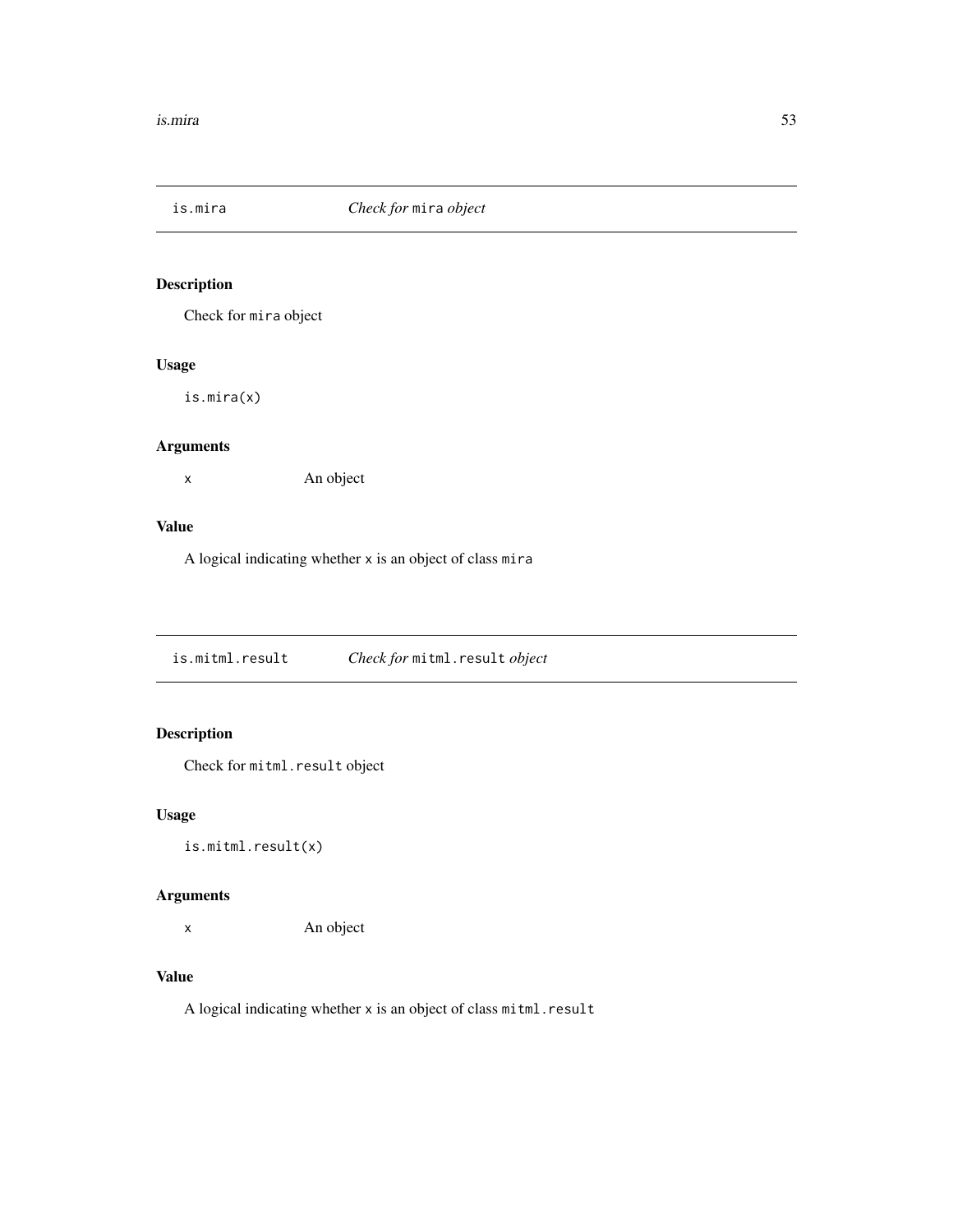Subset of data from the Leiden 85+ study

#### Format

leiden85 is a data frame with 956 rows and 336 columns.

#### Details

The data set concerns of subset of 956 members of a very old (85+) cohort in Leiden.

Multiple imputation of this data set has been described in Boshuizen et al (1998), Van Buuren et al (1999) and Van Buuren (2012), chapter 7.

The data set is not available as part of mice.

#### Source

Lagaay, A. M., van der Meij, J. C., Hijmans, W. (1992). Validation of medical history taking as part of a population based survey in subjects aged 85 and over. *Brit. Med. J.*, *304*(6834), 1091-1092.

Izaks, G. J., van Houwelingen, H. C., Schreuder, G. M., Ligthart, G. J. (1997). The association between human leucocyte antigens (HLA) and mortality in community residents aged 85 and older. *Journal of the American Geriatrics Society*, *45*(1), 56-60.

Boshuizen, H. C., Izaks, G. J., van Buuren, S., Ligthart, G. J. (1998). Blood pressure and mortality in elderly people aged 85 and older: Community based study. *Brit. Med. J.*, *316*(7147), 1780-1784.

Van Buuren, S., Boshuizen, H.C., Knook, D.L. (1999) Multiple imputation of missing blood pressure covariates in survival analysis. *Statistics in Medicine*, 18, 681–694.

Van Buuren, S. (2018). *[Flexible Imputation of Missing Data. Second Edition.](https://stefvanbuuren.name/fimd/sec-toomany.html#sec:leiden85cohort)* Chapman & Hall/CRC. Boca Raton, FL.

lm.mids *Linear regression for* mids *object*

## **Description**

Applies lm() to multiply imputed data set

### Usage

lm.mids(formula, data, ...)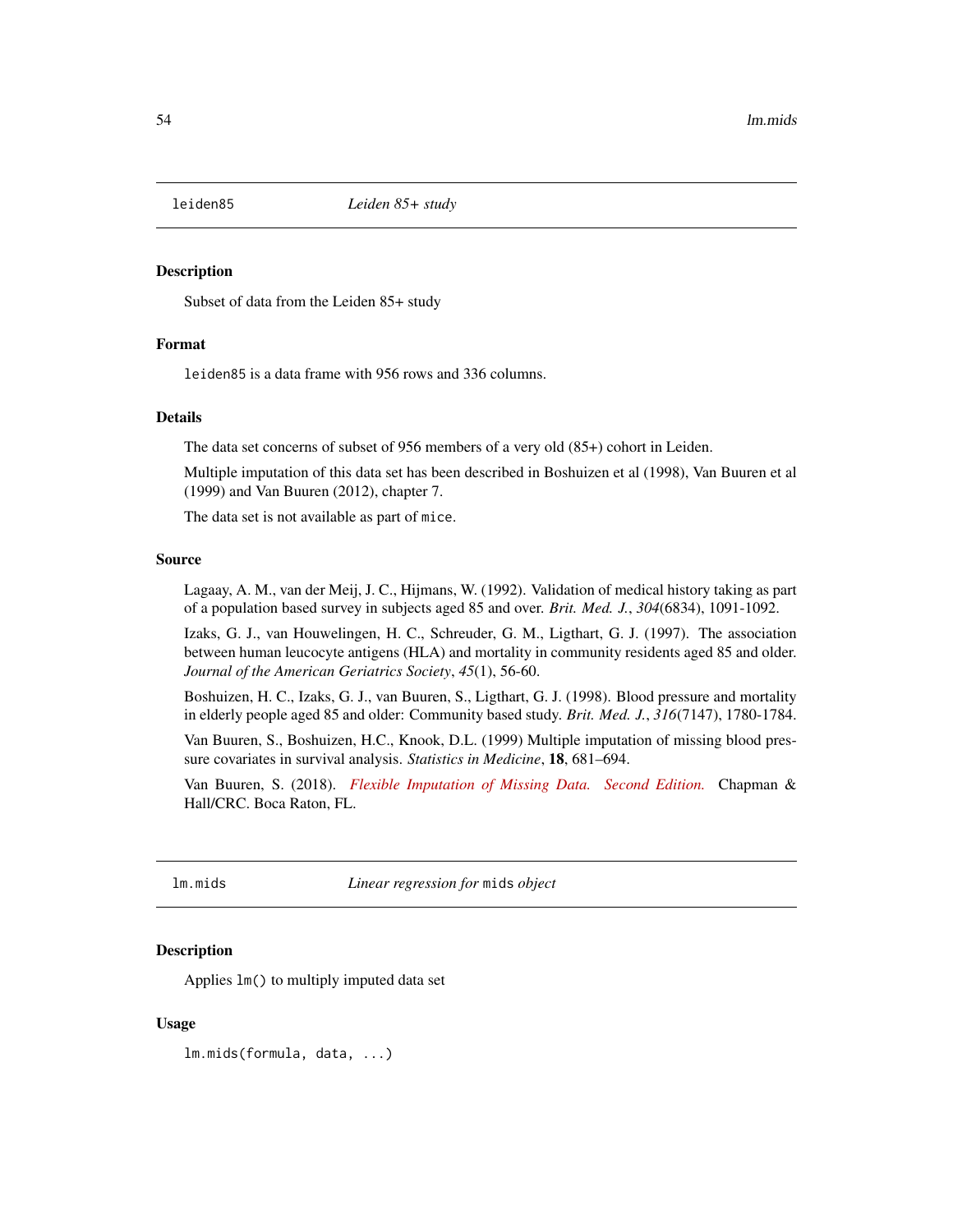#### lm.mids 55

# Arguments

| formula   | a formula object, with the response on the left of $a \sim$ operator, and the terms,<br>separated by $+$ operators, on the right. See the documentation of $\ln$ and formula<br>for details. |
|-----------|----------------------------------------------------------------------------------------------------------------------------------------------------------------------------------------------|
| data      | An object of type 'mids', which stands for 'multiply imputed data set', typically<br>created by a call to function mice().                                                                   |
| $\ddotsc$ | Additional parameters passed to 1m                                                                                                                                                           |

## Details

This function is included for backward compatibility with V1.0. The function is superseded by [with.mids](#page-171-0).

# Value

An objects of class mira, which stands for 'multiply imputed repeated analysis'. This object contains data\$m distinct lm.objects, plus some descriptive information.

#### Author(s)

Stef van Buuren, Karin Groothuis-Oudshoorn, 2000

## References

Van Buuren, S., Groothuis-Oudshoorn, K. (2011). mice: Multivariate Imputation by Chained Equations in R. *Journal of Statistical Software*, 45(3), 1-67. <https://www.jstatsoft.org/v45/i03/>

# See Also

[lm](#page-0-0), [mids](#page-123-0), [mira](#page-128-0)

# Examples

```
imp <- mice(nhanes)
fit <- lm.mids(bmi~hyp+chl, data = imp)
fit
```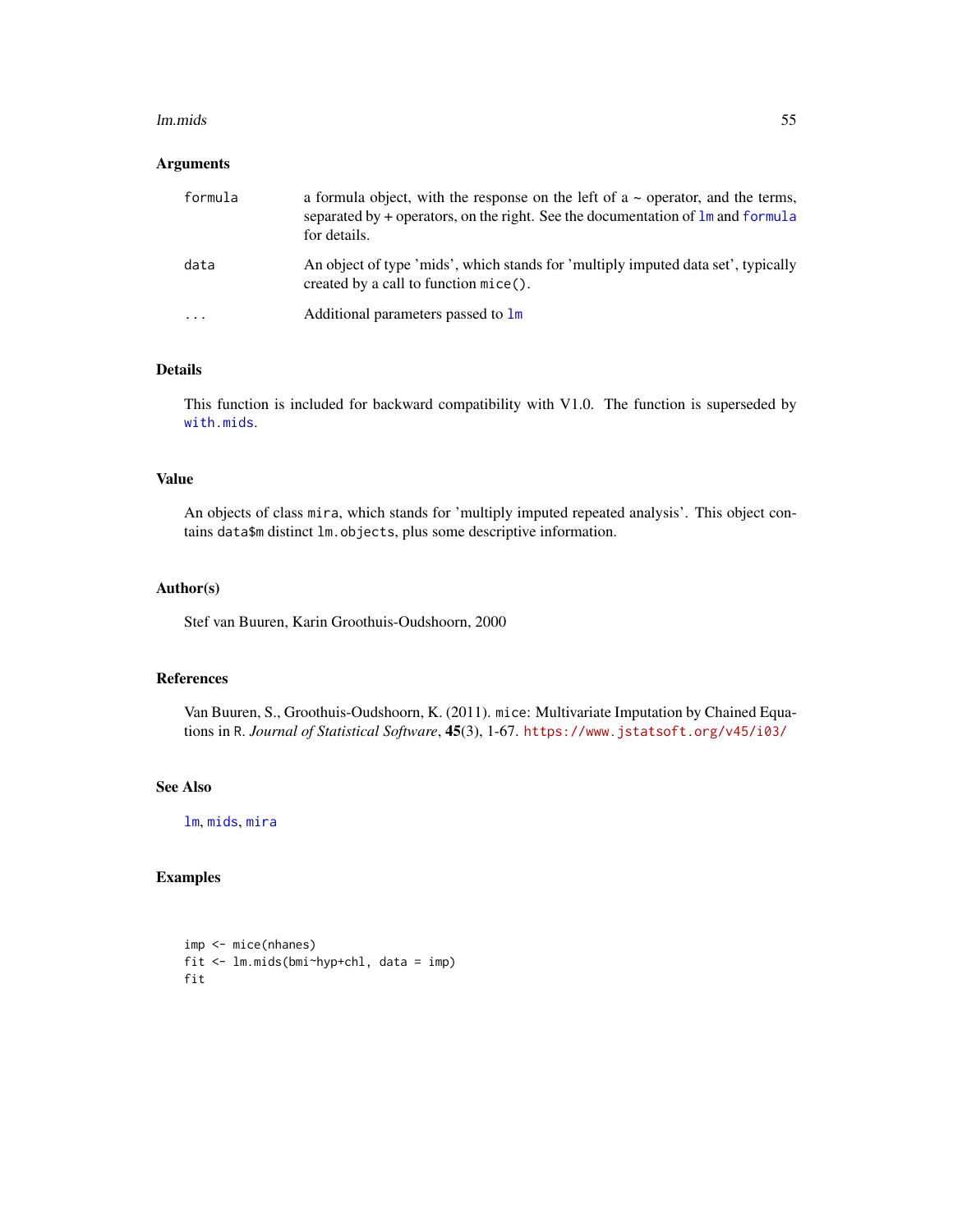The mads object contains an amputed data set. The mads object is generated by the ampute function. The mads class of objects has methods for the following generic functions: print, summary, bwplotand xyplot.

#### **Contents**

call: The function call.

- prop: Proportion of cases with missing values. Note: even when the proportion is entered as the proportion of missing cells (when bycases == TRUE), this object contains the proportion of missing cases.
- patterns: A data frame of size #patterns by #variables where  $\theta$  indicates a variable has missing values and 1 indicates a variable remains complete.
- freq: A vector of length #patterns containing the relative frequency with which the patterns occur. For example, if the vector is  $c(0.4, 0.4, 0.2)$ , this means that of all cases with missing values, 40 percent is candidate for pattern 1, 40 percent for pattern 2 and 20 percent for pattern 3. The vector sums to 1.
- mech: A string specifying the missingness mechanism, either "MCAR", "MAR" or "MNAR".
- weights: A data frame of size #patterns by #variables. It contains the weights that were used to calculate the weighted sum scores. The weights may differ between patterns and between variables.
- cont: Logical, whether probabilities are based on continuous logit functions or on discrete odds distributions.
- type: A vector of strings containing the type of missingness for each pattern. Either "LEFT", "MID", "TAIL" or "RIGHT". The first type refers to the first pattern, the second type to the second pattern, etc.
- odds: A matrix where #patterns defines the #rows. Each row contains the odds of being missing for the corresponding pattern. The amount of odds values defines in how many quantiles the sum scores were divided. The values are relative probabilities: a quantile with odds value 4 will have a probability of being missing that is four times higher than a quantile with odds 1. The #quantiles may differ between patterns, NA is used for cells remaining empty.
- amp: A data frame containing the input data with NAs for the amputed values.
- cand: A vector that contains the pattern number for each case. A value between 1 and #patterns is given. For example, a case with value 2 is candidate for missing data pattern 2.
- scores: A list containing vectors with weighted sum scores of the candidates. The first vector refers to the candidates of the first pattern, the second vector refers to the candidates of the second pattern, etc. The length of the vectors differ because the number of candidates is different for each pattern.
- data: The complete data set that was entered in ampute.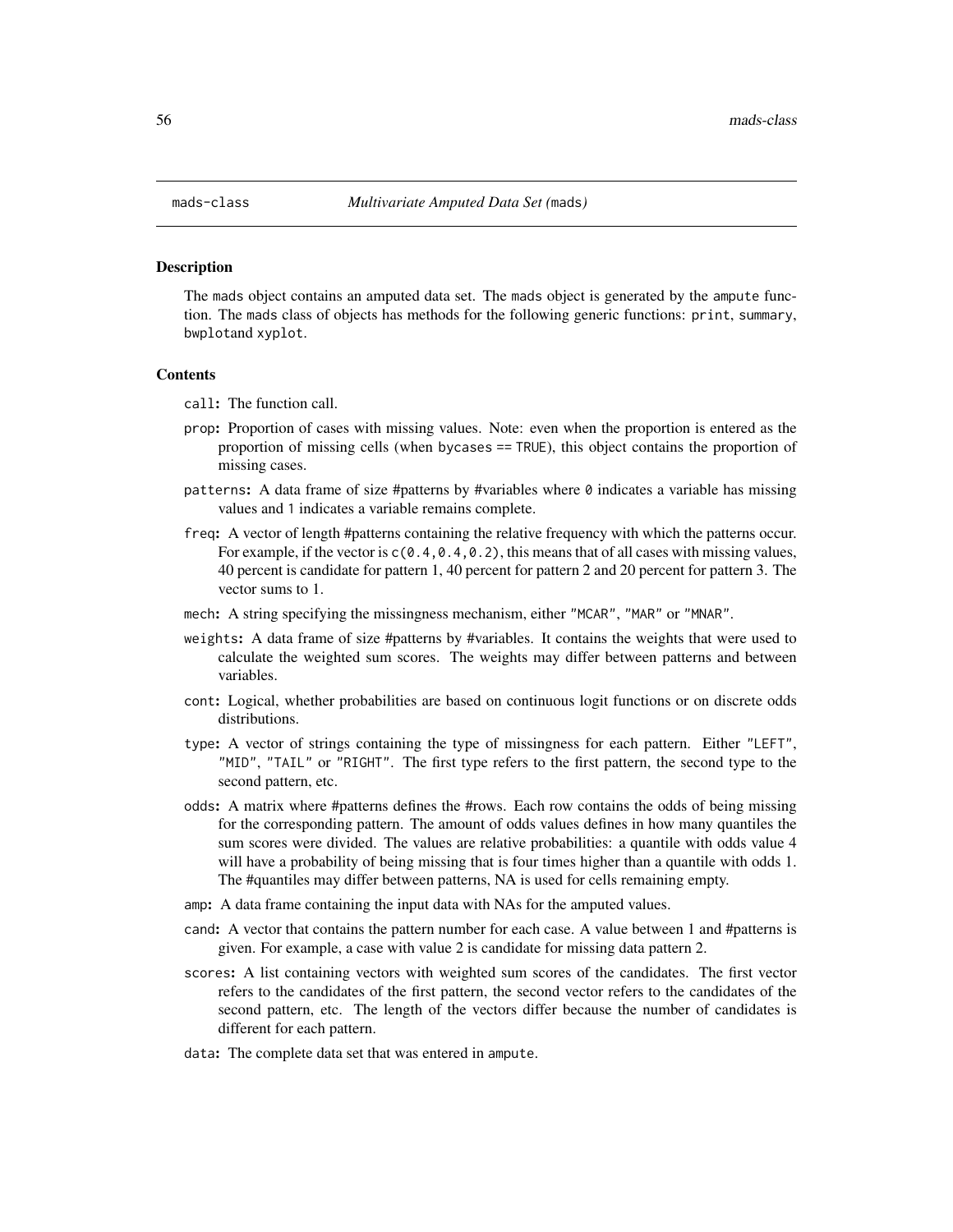## make.blocks 57

# Note

Many of the functions of the mice package do not use the S4 class definitions, and instead rely on the S3 list equivalent oldClass(obj) <-"mads".

## Author(s)

Rianne Schouten, 2016

## See Also

[ampute](#page-5-0), Vignette titled "Multivariate Amputation using Ampute".

<span id="page-56-0"></span>make.blocks *Creates a* blocks *argument*

# Description

This helper function generates a list of the type needed for blocks argument in the [=mice]{mice} function.

#### Usage

```
make.blocks(
 data,
 partition = c("scatter", "collect", "void"),
 calltype = "type"
)
```
# Arguments

| data      | A data frame, character vector with variable names, or list with variable<br>names.                                                                                                                                                                                                                                                                                                                                                                                                                                                                                                                                                                                                                                                                                                                |
|-----------|----------------------------------------------------------------------------------------------------------------------------------------------------------------------------------------------------------------------------------------------------------------------------------------------------------------------------------------------------------------------------------------------------------------------------------------------------------------------------------------------------------------------------------------------------------------------------------------------------------------------------------------------------------------------------------------------------------------------------------------------------------------------------------------------------|
| partition | A character vector of length 1 used to assign variables to blocks when data is<br>a data. frame. Value "scatter" (default) will assign each column to it own<br>block. Value "collect" assigns all variables to one block, whereas "void"<br>produces an empty list.                                                                                                                                                                                                                                                                                                                                                                                                                                                                                                                               |
| calltype  | A character vector of length (block) elements that indicates how the impu-<br>tation model is specified. If calltype = "type" (the default), the underlying<br>imputation model is called by means of the type argument. The type argument<br>for block h is equivalent to row h in the predictor Matrix. The alternative is<br>calltype = "formula". This will pass formulas [ $[h]$ ] to the underlying im-<br>putation function for block h, together with the current data. The call type of<br>a block is set automatically during initialization. Where a choice is possible,<br>calltype "formula" is preferred over "type" since this is more flexible and ex-<br>tendable. However, what precisely happens depends also on the capabilities of<br>the imputation function that is called. |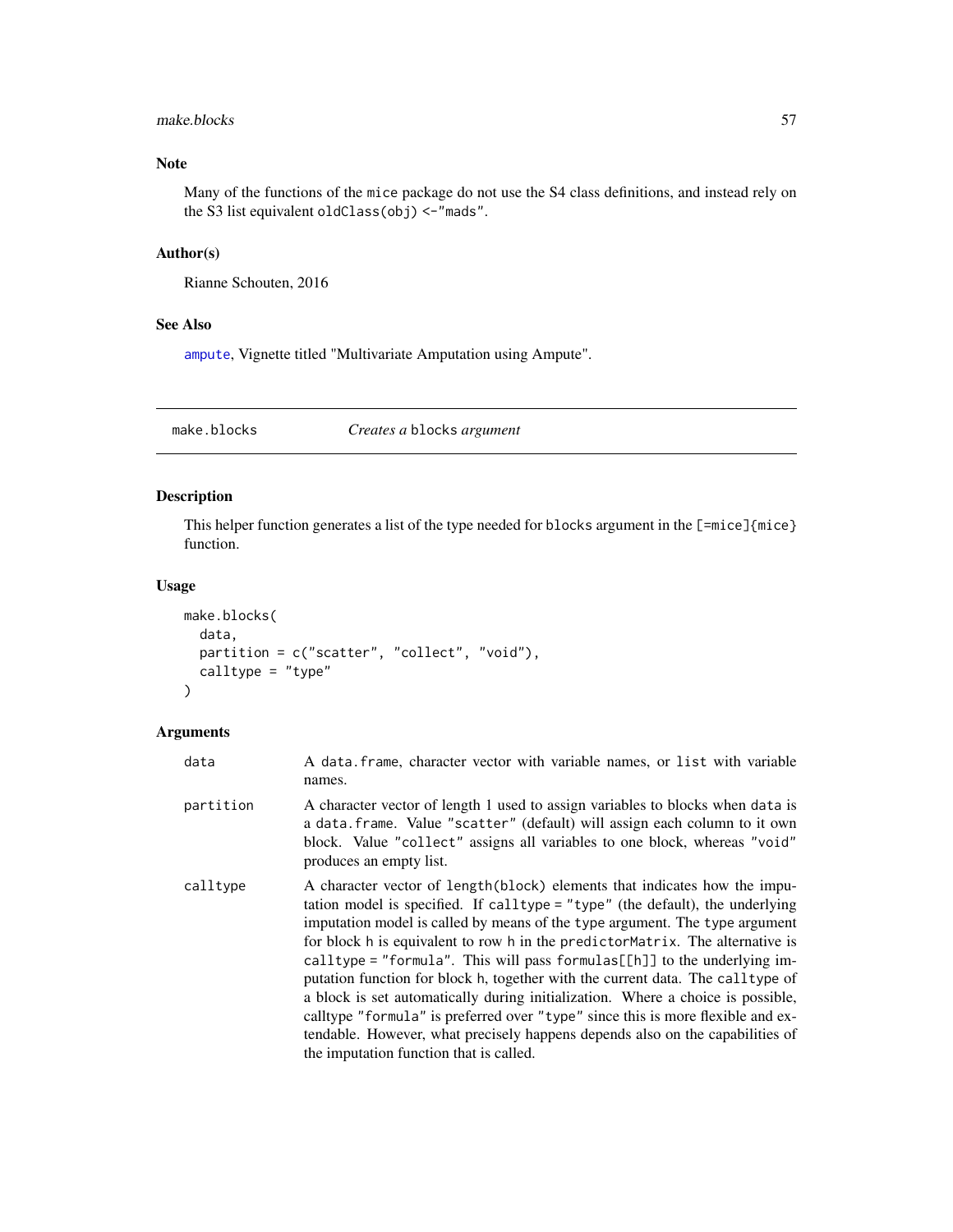# Details

Choices "scatter" and "collect" represent to two extreme scenarios for assigning variables to imputation blocks. Use "scatter" to create an imputation model based on *fully conditionally specification* (FCS). Use "collect" to gather all variables to be imputed by a *joint model* (JM). Scenario's in-between these two extremes represent *hybrid* imputation models that combine FCS and JM.

Any variable not listed in will not be imputed. Specification "void" represents the extreme scenario that skips imputation of all variables.

A variable may be a member of multiple blocks. The variable will be re-imputed in each block, so the final imputations for variable will come from the last block that was executed. This scenario may be useful where the same complete background factors appear in multiple imputation blocks.

A variable may appear multiple times within a given block. If a univariate imputation model is applied to such a block, then the variable is re-imputed each time as it appears in the block.

## Value

A named list of character vectors with variables names.

### Examples

```
make.blocks(nhanes)
make.blocks(c("age", "sex", "edu"))
```
make.blots *Creates a* blots *argument*

#### Description

This helper function creates a valid blots object. The blots object is an argument to the mice function. The name blots is a contraction of blocks-dots. Through blots, the user can specify any additional arguments that are specifically passed down to the lowest level imputation function.

#### Usage

```
make.blots(data, blocks = make.blocks(data))
```
#### Arguments

| data   | A data. frame with the source data                                                 |
|--------|------------------------------------------------------------------------------------|
| blocks | An optional specification for blocks of variables in the rows. The default assigns |
|        | each variable in its own block.                                                    |

### Value

A matrix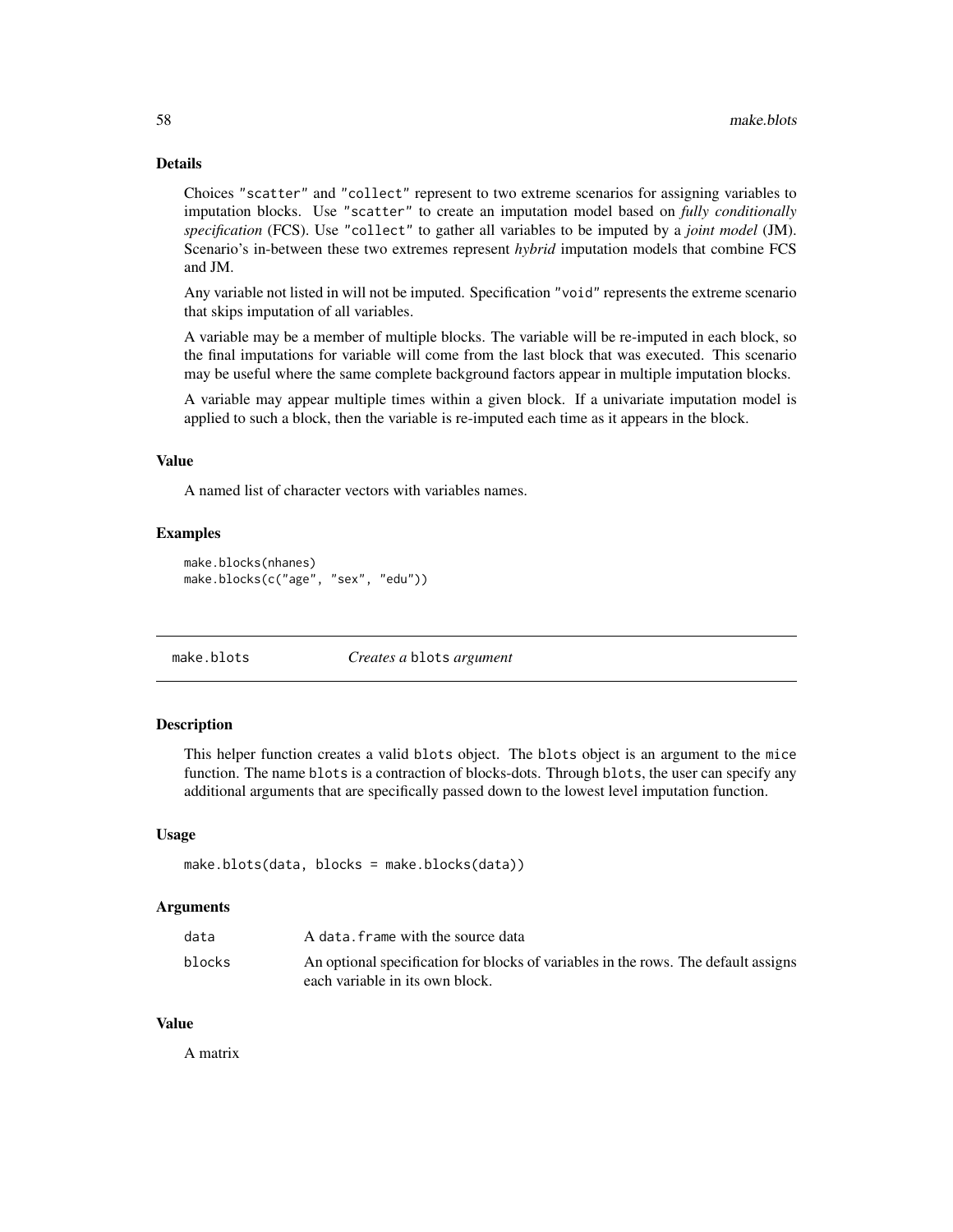# make.formulas 59

# See Also

[make.blocks](#page-56-0)

#### Examples

```
make.predictorMatrix(nhanes)
make.blots(nhanes, blocks = name.blocks(c("age", "hyp"), "xxx"))
```
make.formulas *Creates a* formulas *argument*

# Description

This helper function creates a valid formulas object. The formulas object is an argument to the mice function. It is a list of formula's that specifies the target variables and the predictors by means of the standard  $\sim$  operator.

#### Usage

```
make.formulas(data, blocks = make.blocks(data), predictorMatrix = NULL)
```
## Arguments

| data            | A data. frame with the source data                                                                                    |
|-----------------|-----------------------------------------------------------------------------------------------------------------------|
| blocks          | An optional specification for blocks of variables in the rows. The default assigns<br>each variable in its own block. |
| predictorMatrix |                                                                                                                       |
|                 | A predictorMatrix specified by the user.                                                                              |

#### Value

A list of formula's.

## See Also

[make.blocks](#page-56-0), [make.predictorMatrix](#page-61-0)

# Examples

```
f1 <- make.formulas(nhanes)
f1
f2 <- make.formulas(nhanes, blocks = make.blocks(nhanes, "collect"))
f2
# for editing, it may be easier to work with the character vector
c1 <- as.character(f1)
c1
```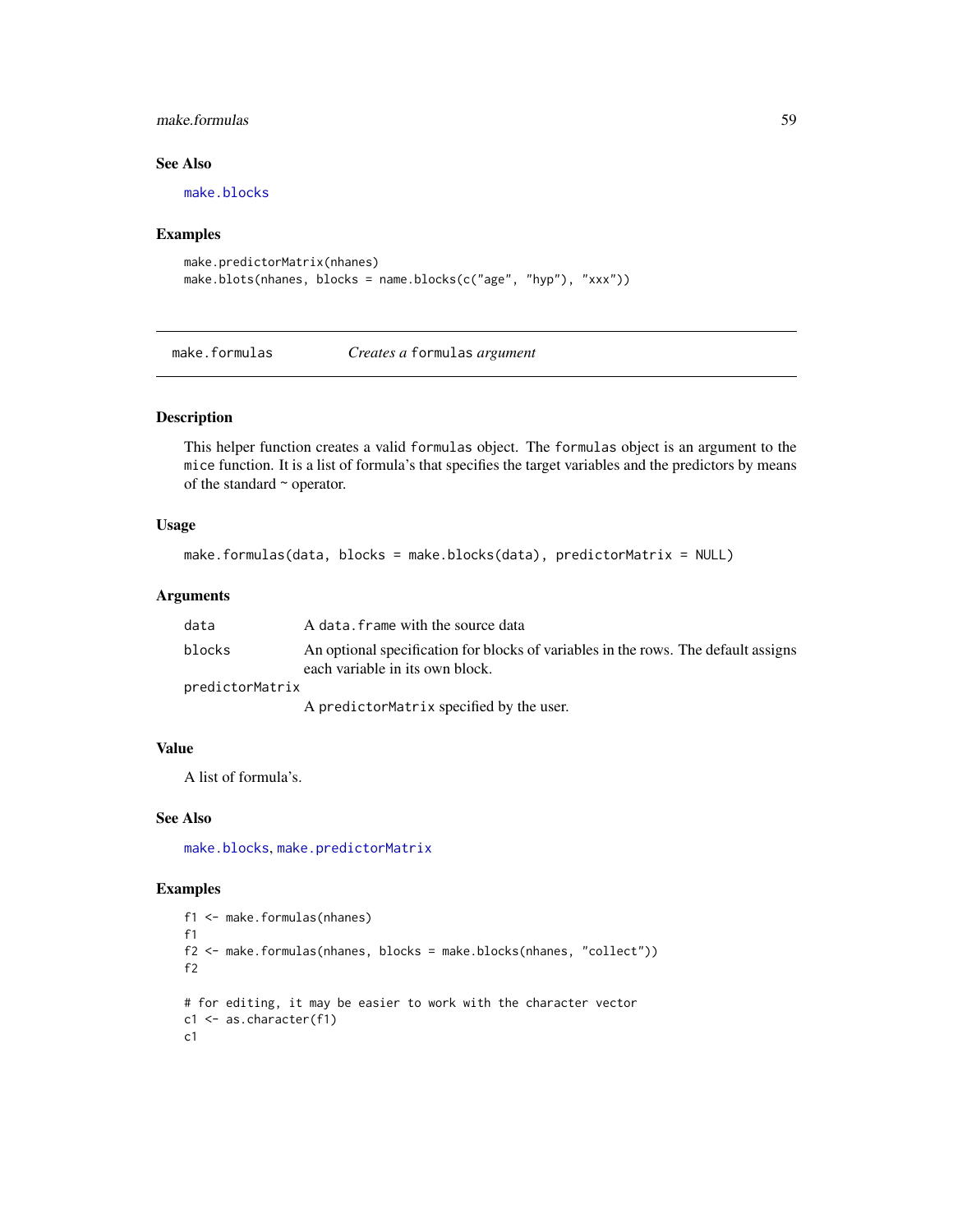```
# fold it back into a formula list
f3 <- name.formulas(lapply(c1, as.formula))
f3
```
make.method *Creates a* method *argument*

# Description

This helper function creates a valid method vector. The method vector is an argument to the mice function that specifies the method for each block.

# Usage

```
make.method(
  data,
 where = make.where(data),
 blocks = make.blocks(data),
 defaultMethod = c("pmm", "logreg", "polyreg", "polr")
\mathcal{L}
```
# Arguments

| data          | A data frame or a matrix containing the incomplete data. Missing values are<br>coded as NA.                                                                                                                                                                                                                                                                                                                                                                                                                                                                                                                                                                                        |
|---------------|------------------------------------------------------------------------------------------------------------------------------------------------------------------------------------------------------------------------------------------------------------------------------------------------------------------------------------------------------------------------------------------------------------------------------------------------------------------------------------------------------------------------------------------------------------------------------------------------------------------------------------------------------------------------------------|
| where         | A data frame or matrix with logicals of the same dimensions as data indicat-<br>ing where in the data the imputations should be created. The default, where =<br>is.na(data), specifies that the missing data should be imputed. The where<br>argument may be used to overimpute observed data, or to skip imputations for<br>selected missing values.                                                                                                                                                                                                                                                                                                                             |
| blocks        | List of vectors with variable names per block. List elements may be named to<br>identify blocks. Variables within a block are imputed by a multivariate impu-<br>tation method (see method argument). By default each variable is placed into<br>its own block, which is effectively fully conditional specification (FCS) by uni-<br>variate models (variable-by-variable imputation). Only variables whose names<br>appear in blocks are imputed. The relevant columns in the where matrix are<br>set to FALSE of variables that are not block members. A variable may appear<br>in multiple blocks. In that case, it is effectively re-imputed each time that it is<br>visited. |
| defaultMethod | A vector of length 4 containing the default imputation methods for 1) numeric<br>data, 2) factor data with 2 levels, 3) factor data with $>$ 2 unordered levels, and 4)<br>factor data with $> 2$ ordered levels. By default, the method uses pmm, predictive<br>mean matching (numeric data) logreg, logistic regression imputation (binary<br>data, factor with 2 levels) polyreg, polytomous regression imputation for un-<br>ordered categorical data (factor > 2 levels) polr, proportional odds model for<br>(ordered, > 2 levels).                                                                                                                                          |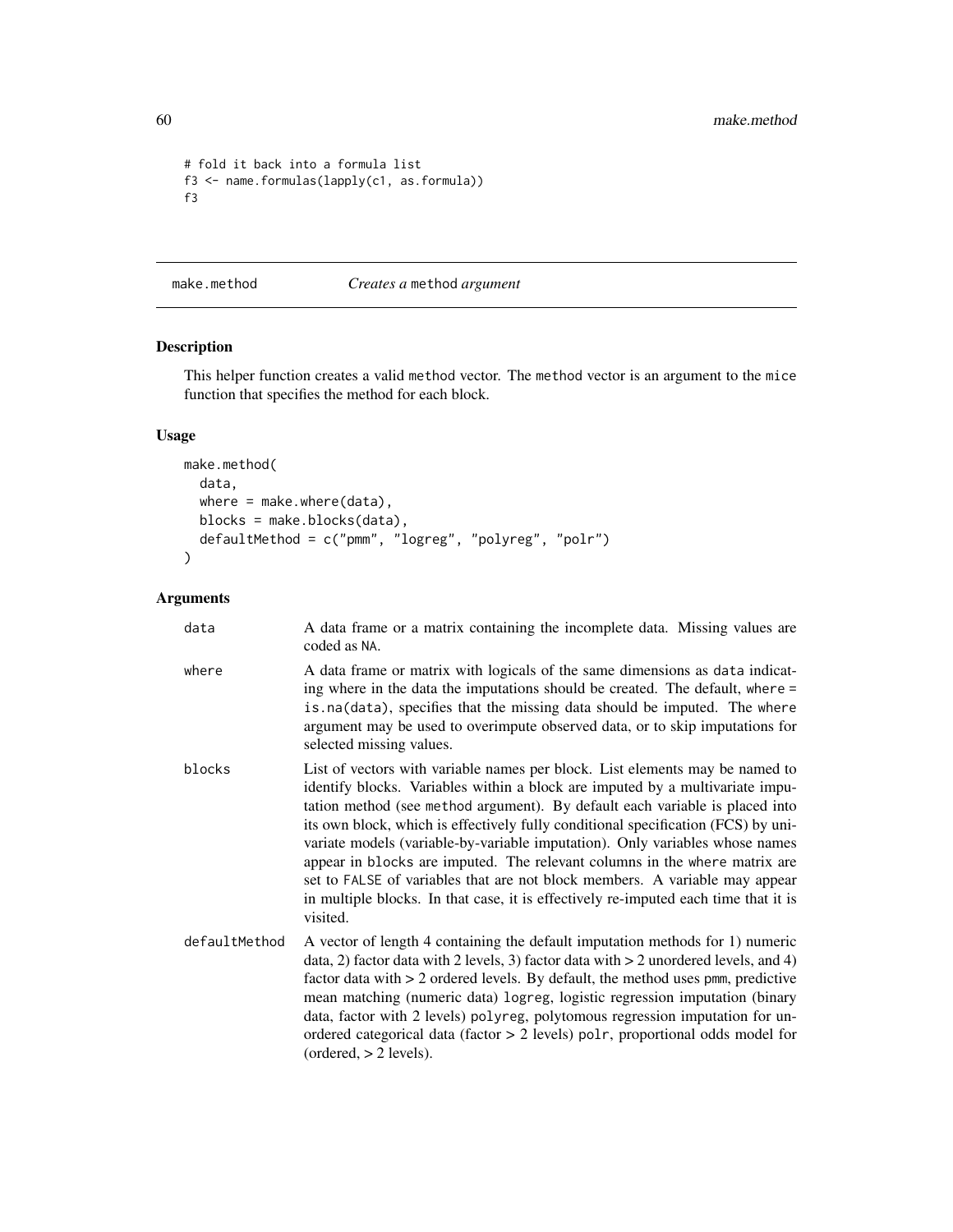#### make.post 61

# Value

Vector of length(blocks) element with method names

# See Also

[mice](#page-68-0)

# Examples

make.method(nhanes2)

## make.post *Creates a* post *argument*

# Description

This helper function creates a valid post vector. The post vector is an argument to the mice function that specifies post-processing for a variable just after imputation.

# Usage

make.post(data)

## Arguments

data A data frame or a matrix containing the incomplete data. Missing values are coded as NA.

# Value

Character vector of ncol(data) element

## See Also

[mice](#page-68-0)

# Examples

make.post(nhanes2)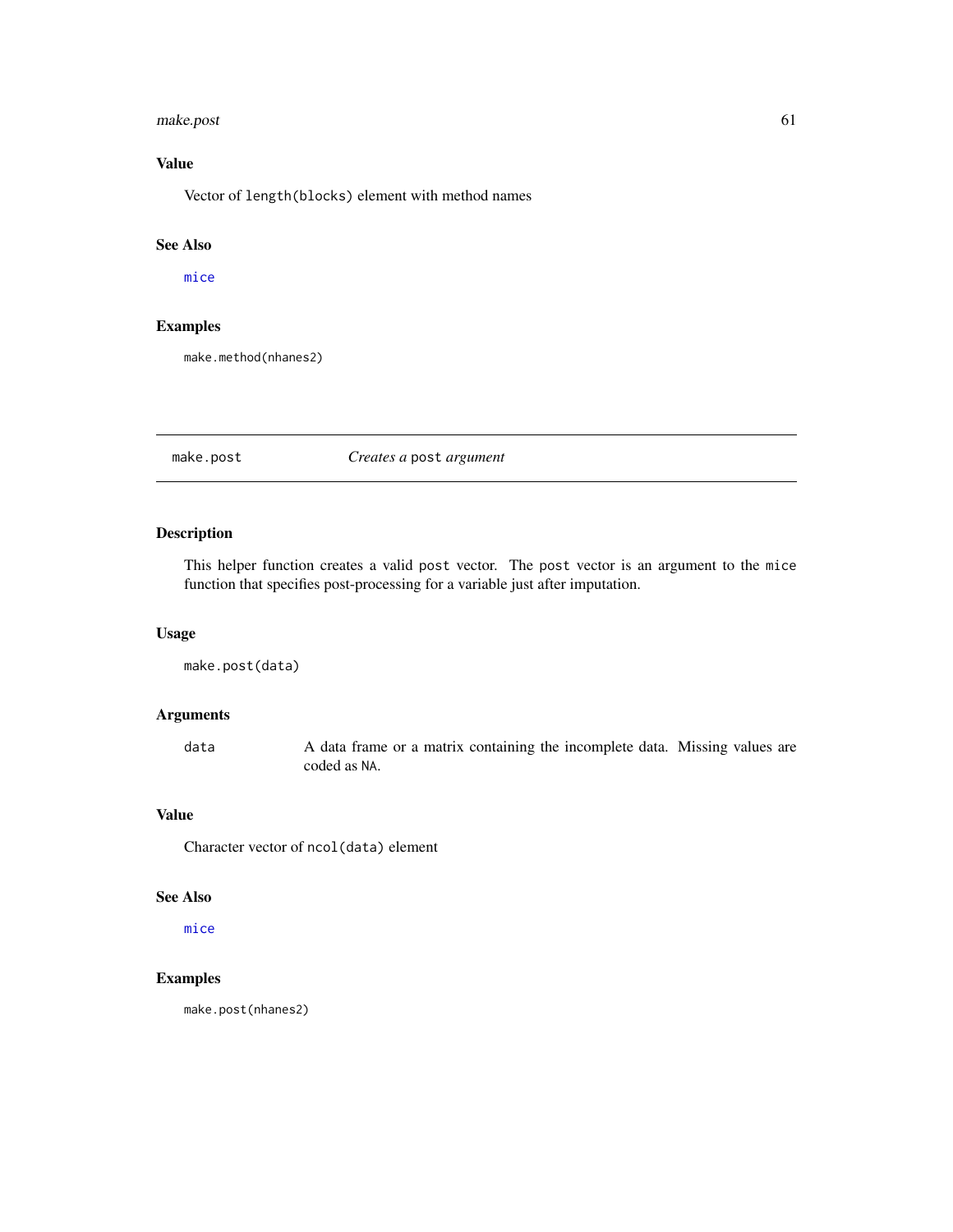<span id="page-61-0"></span>make.predictorMatrix *Creates a* predictorMatrix *argument*

## Description

This helper function creates a valid predictMatrix. The predictorMatrix is an argument to the mice function. It specifies the target variable or block in the rows, and the predictor variables on the columns. An entry of 0 means that the column variable is NOT used to impute the row variable or block. A nonzero value indicates that it is used.

## Usage

```
make.predictorMatrix(data, blocks = make.blocks(data))
```
#### Arguments

| data   | A data. frame with the source data                                                                                    |
|--------|-----------------------------------------------------------------------------------------------------------------------|
| blocks | An optional specification for blocks of variables in the rows. The default assigns<br>each variable in its own block. |

## Value

A matrix

## See Also

[make.blocks](#page-56-0)

#### Examples

```
make.predictorMatrix(nhanes)
make.predictorMatrix(nhanes, blocks = make.blocks(nhanes, "collect"))
```
make.visitSequence *Creates a* visitSequence *argument*

## Description

This helper function creates a valid visitSequence. The visitSequence is an argument to the mice function that specifies the sequence in which blocks are imputed.

### Usage

```
make.visitSequence(data = NULL, blocks = NULL)
```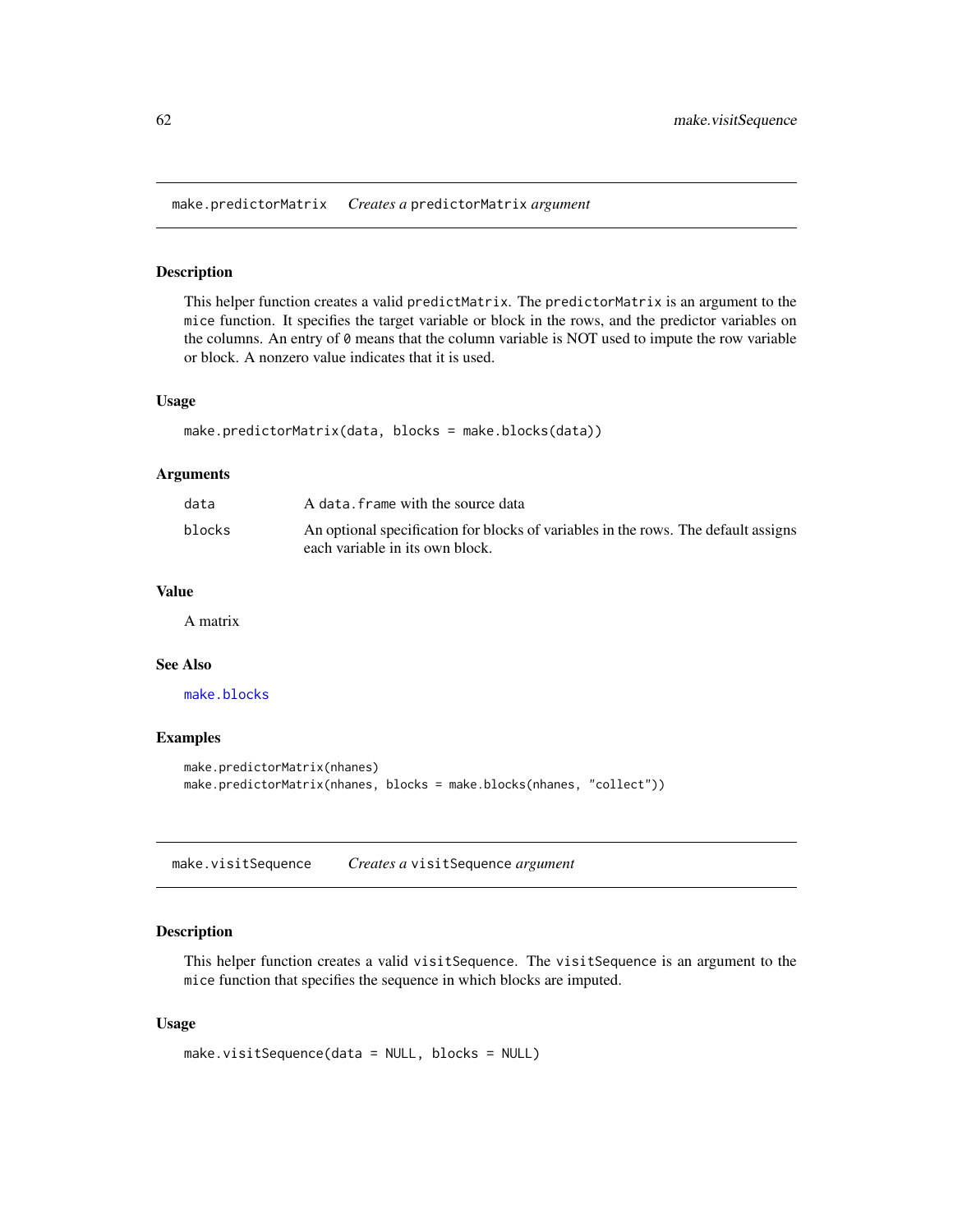#### $m$ ake.where 63

#### Arguments

data A data frame or a matrix containing the incomplete data. Missing values are coded as NA. blocks List of vectors with variable names per block. List elements may be named to identify blocks. Variables within a block are imputed by a multivariate imputation method (see method argument). By default each variable is placed into its own block, which is effectively fully conditional specification (FCS) by univariate models (variable-by-variable imputation). Only variables whose names appear in blocks are imputed. The relevant columns in the where matrix are set to FALSE of variables that are not block members. A variable may appear in multiple blocks. In that case, it is effectively re-imputed each time that it is

#### Value

Vector containing block names

visited.

#### See Also

[mice](#page-68-0)

# Examples

make.visitSequence(nhanes)

make.where *Creates a* where *argument*

## **Description**

This helper function creates a valid where matrix. The where matrix is an argument to the mice function. It has the same size as data and specifies which values are to be imputed (TRUE) or nor (FALSE).

#### Usage

```
make.where(data, keyword = c("missing", "all", "none", "observed"))
```
#### Arguments

| data    | A data. frame with the source data                                                                                                                                         |
|---------|----------------------------------------------------------------------------------------------------------------------------------------------------------------------------|
| kevword | An optional keyword, one of "missing" (missing values are imputed), "observed"<br>(observed values are imputed), "all" and "none". The default is keyword $=$<br>"missing" |

## Value

A matrix with logical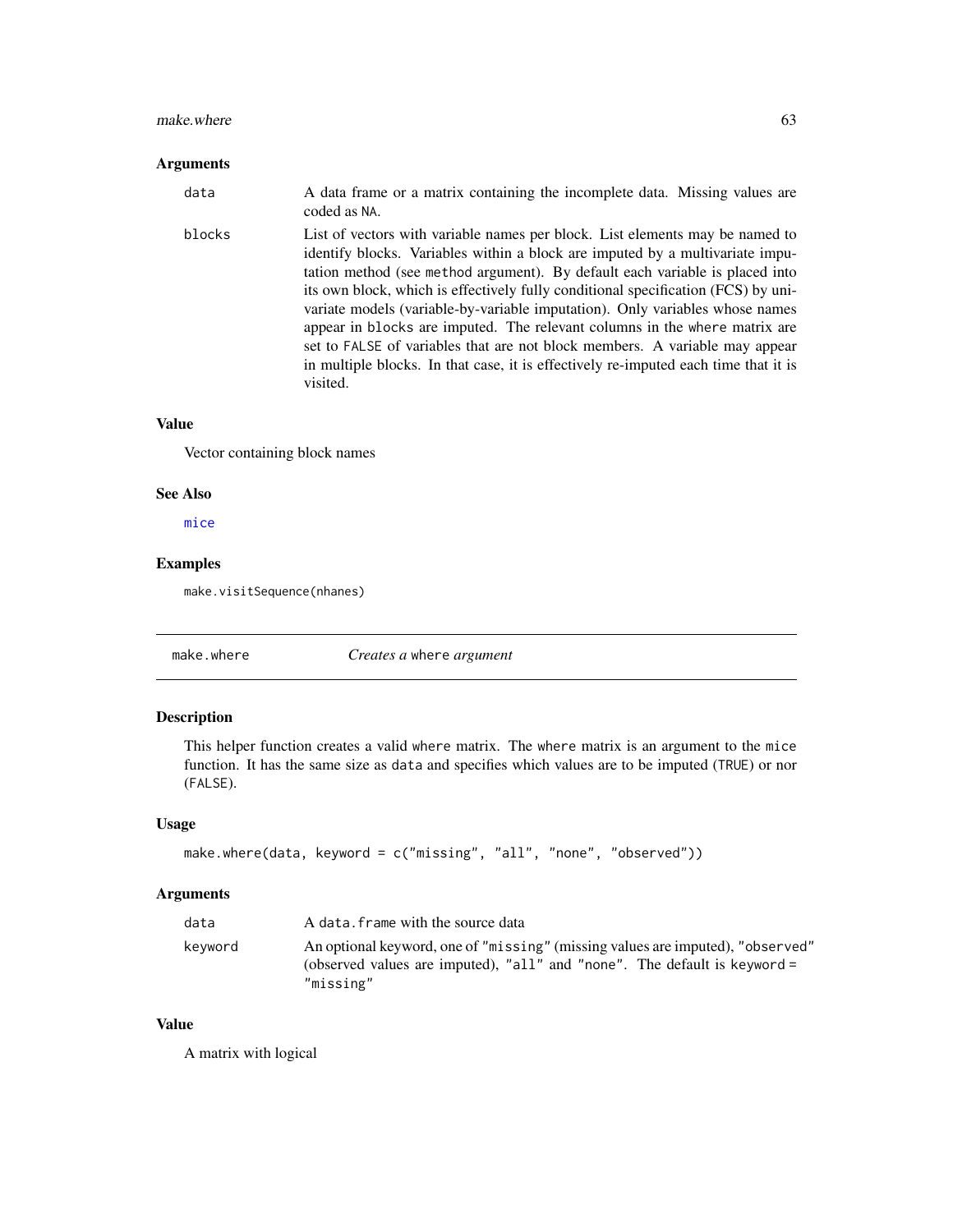#### See Also

[make.blocks](#page-56-0), [make.predictorMatrix](#page-61-0)

#### Examples

head(make.where(nhanes), 3)

mammalsleep *Mammal sleep data*

#### Description

Dataset from Allison and Cicchetti (1976) of 62 mammal species on the interrelationship between sleep, ecological, and constitutional variables. The dataset contains missing values on five variables.

## Format

mammalsleep is a data frame with 62 rows and 11 columns:

species Species of animal

bw Body weight (kg)

brw Brain weight (g)

sws Slow wave ("nondreaming") sleep (hrs/day)

ps Paradoxical ("dreaming") sleep (hrs/day)

ts Total sleep (hrs/day) (sum of slow wave and paradoxical sleep)

mls Maximum life span (years)

gt Gestation time (days)

- pi Predation index  $(1-5)$ ,  $1 =$  least likely to be preyed upon
- sei Sleep exposure index  $(1-5)$ ,  $1 =$  least exposed (e.g. animal sleeps in a well-protected den),  $5 =$ most exposed
- odi Overall danger index  $(1-5)$  based on the above two indices and other information,  $1 =$  least danger (from other animals),  $5 =$  most danger (from other animals)

#### Details

Allison and Cicchetti (1976) investigated the interrelationship between sleep, ecological, and constitutional variables. They assessed these variables for 39 mammalian species. The authors concluded that slow-wave sleep is negatively associated with a factor related to body size. This suggests that large amounts of this sleep phase are disadvantageous in large species. Also, paradoxical sleep (REM sleep) was associated with a factor related to predatory danger, suggesting that large amounts of this sleep phase are disadvantageous in prey species.

#### Source

Allison, T., Cicchetti, D.V. (1976). Sleep in Mammals: Ecological and Constitutional Correlates. Science, 194(4266), 732-734.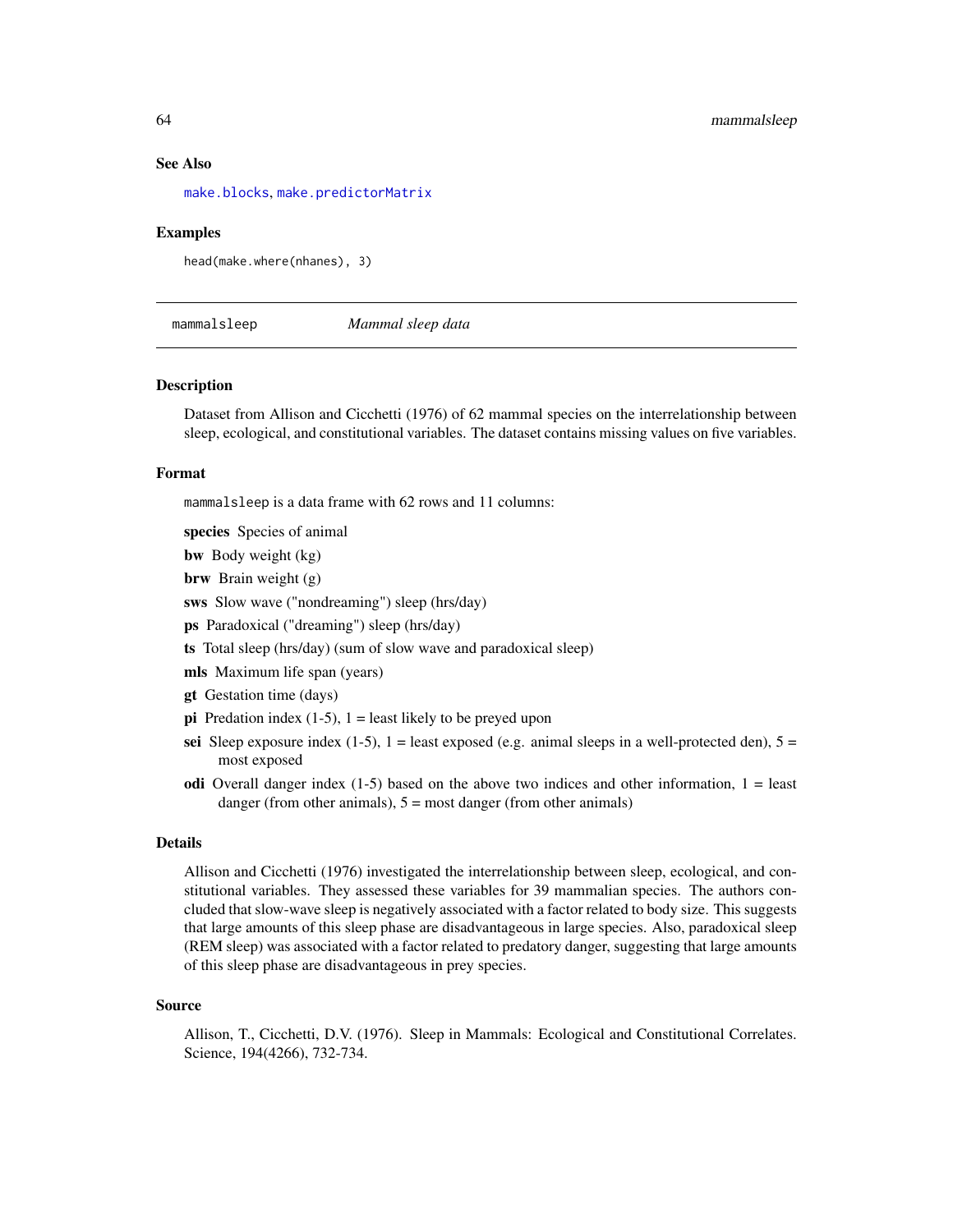#### md.pairs 65

# Examples

sleep <- data(mammalsleep)

# md.pairs *Missing data pattern by variable pairs*

# Description

Number of observations per variable pair.

## Usage

md.pairs(data)

## Arguments

data A data frame or a matrix containing the incomplete data. Missing values are coded as NA.

# Details

The four components in the output value is have the following interpretation:

list('rr') response-response, both variables are observed

list('rm') response-missing, row observed, column missing

list('mr') missing -response, row missing, column observed

list('mm') missing -missing, both variables are missing

## Value

A list of four components named rr, rm, mr and mm. Each component is square numerical matrix containing the number observations within four missing data pattern.

## Author(s)

Stef van Buuren, Karin Groothuis-Oudshoorn, 2009

## References

Van Buuren, S., Groothuis-Oudshoorn, K. (2011). mice: Multivariate Imputation by Chained Equations in R. *Journal of Statistical Software*, 45(3), 1-67. <https://www.jstatsoft.org/v45/i03/>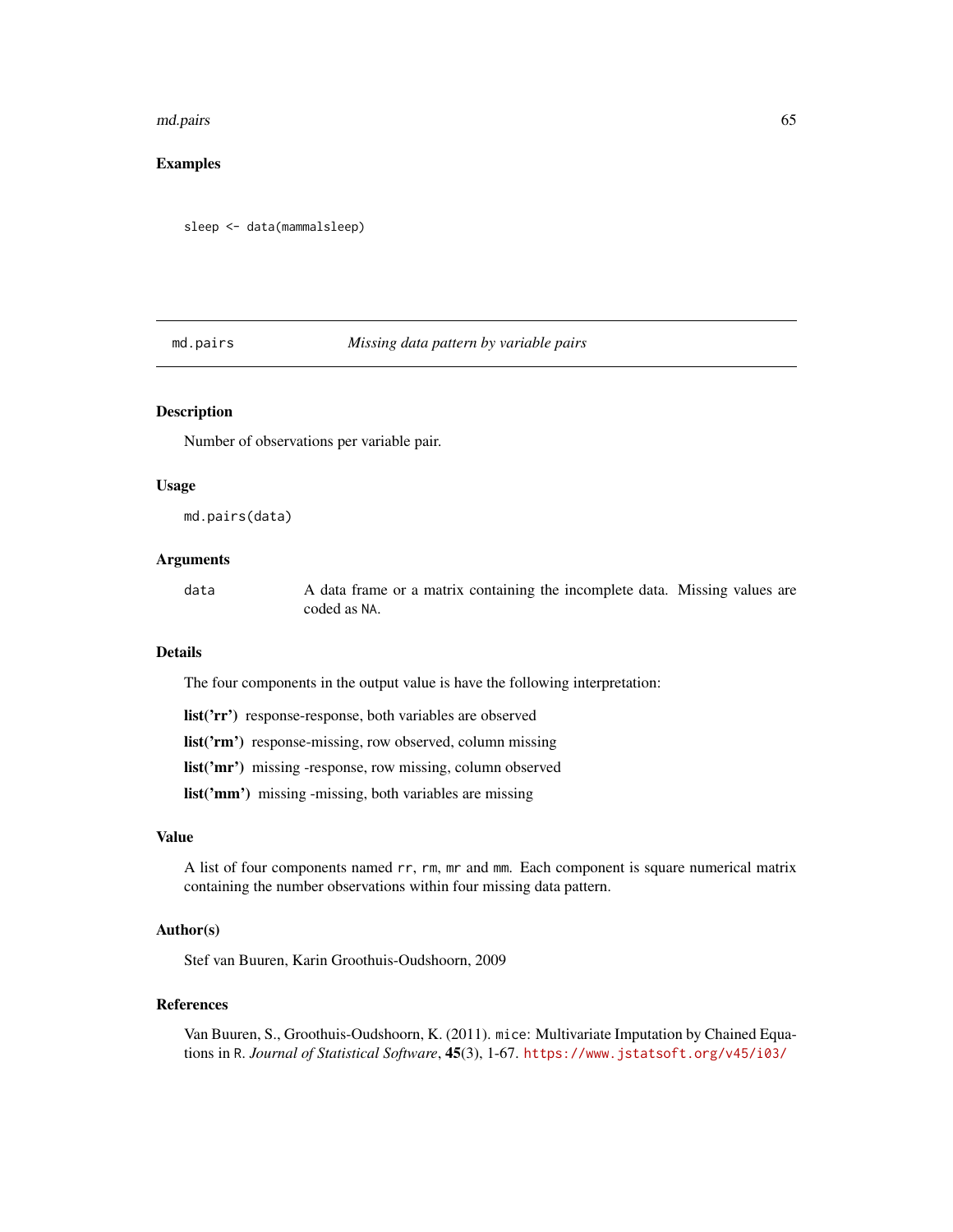## Examples

```
pat <- md.pairs(nhanes)
pat
# show that these four matrices decompose the total sample size
# for each pair
pat$rr + pat$rm + pat$mr + pat$mm
# percentage of usable cases to impute row variable from column variable
round(100*pat$mr/(pat$mr+pat$mm))
```
<span id="page-65-0"></span>md.pattern *Missing data pattern*

# Description

Display missing-data patterns.

#### Usage

```
md.pattern(x, plot = TRUE, rotate.names = FALSE)
```
#### **Arguments**

| $\mathsf{X}$ | A data frame or a matrix containing the incomplete data. Missing values are<br>coded as NA's.                                 |
|--------------|-------------------------------------------------------------------------------------------------------------------------------|
| plot         | Should the missing data pattern be made into a plot. Default is 'plot = $TRUE'$ .                                             |
| rotate.names | Whether the variable names in the plot should be placed horizontally or verti-<br>cally. Default is 'rotate.names $=$ FALSE'. |

#### Details

This function is useful for investigating any structure of missing observations in the data. In specific case, the missing data pattern could be (nearly) monotone. Monotonicity can be used to simplify the imputation model. See Schafer (1997) for details. Also, the missing pattern could suggest which variables could potentially be useful for imputation of missing entries.

## Value

A matrix with  $ncol(x)+1$  columns, in which each row corresponds to a missing data pattern  $(1=ob$ served, 0=missing). Rows and columns are sorted in increasing amounts of missing information. The last column and row contain row and column counts, respectively.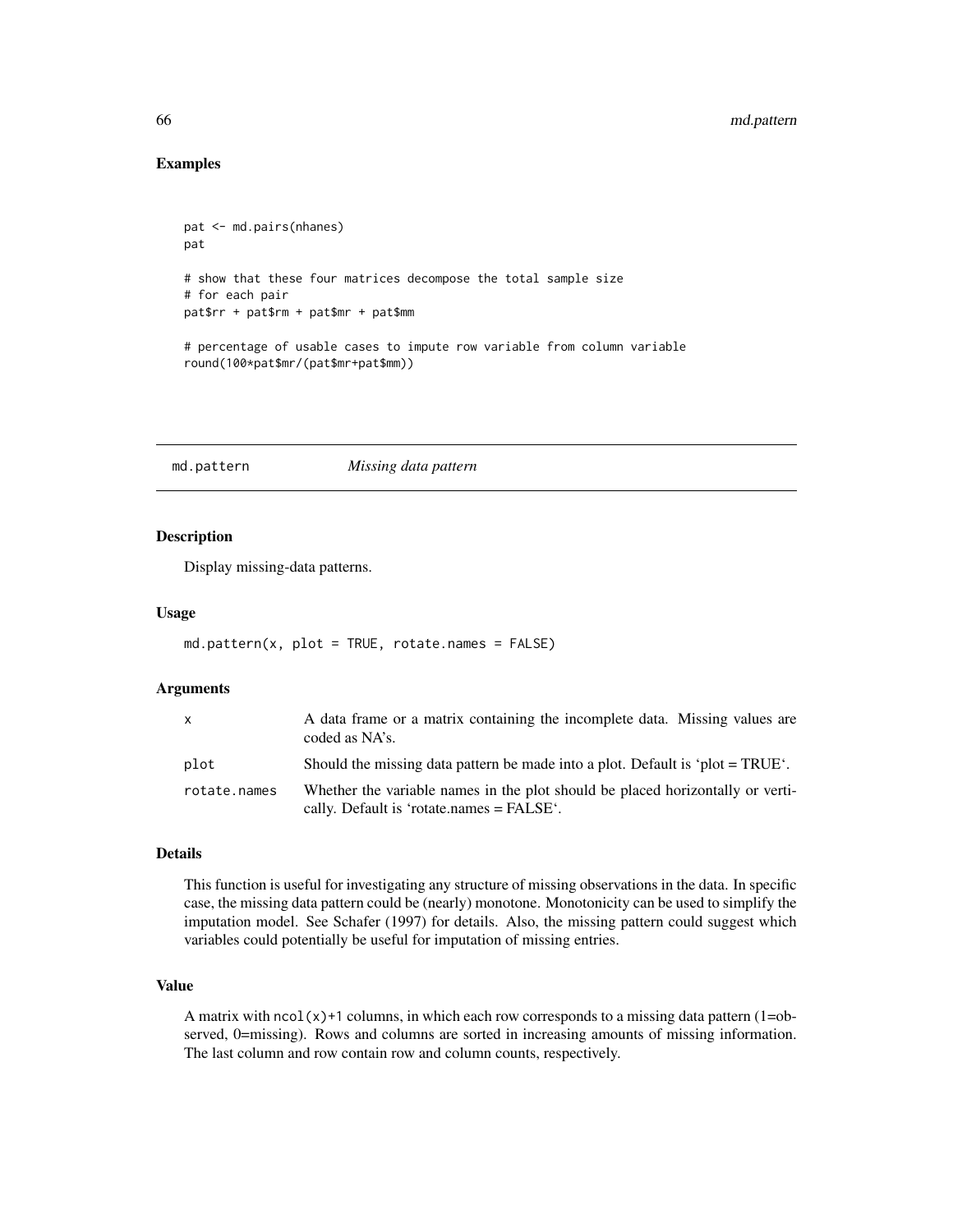$\mathsf{mdc}$  67

## Author(s)

Gerko Vink, 2018, based on an earlier version of the same function by Stef van Buuren, Karin Groothuis-Oudshoorn, 2000

### References

Schafer, J.L. (1997), Analysis of multivariate incomplete data. London: Chapman&Hall.

Van Buuren, S., Groothuis-Oudshoorn, K. (2011). mice: Multivariate Imputation by Chained Equations in R. *Journal of Statistical Software*, 45(3), 1-67. <https://www.jstatsoft.org/v45/i03/>

## Examples

| md.pattern(nhanes) |    |   |                 |    |    |   |
|--------------------|----|---|-----------------|----|----|---|
| #                  |    |   | age hyp bmi chl |    |    |   |
| #                  | 13 |   |                 |    |    |   |
| #                  | 1  |   |                 |    |    |   |
| #                  | 3  |   |                 |    |    |   |
| #                  | 1  |   | Ø               | 0  |    | 2 |
| #                  |    |   | Ø               | 0  |    | ς |
| H                  |    | ጸ | ۹               | 10 | 27 |   |

mdc *Graphical parameter for missing data plots.*

## Description

mdc returns colors used to distinguish observed, missing and combined data in plotting. mice.theme return a partial list of named objects that can be used as a theme in stripplot, bwplot, densityplot and xyplot.

#### Usage

```
mdc(
  r = "observed",s = "symbol",
  transparent = TRUE,
 cso = grDevices::hcl(240, 100, 40, 0.7),
  csi = grDevices::hcl(0, 100, 40, 0.7),\csc = "gray50",
  clo = grDevices::hcl(240, 100, 40, 0.8),
 cli = grDevices::hcl(0, 100, 40, 0.8),clc = "gray50")
```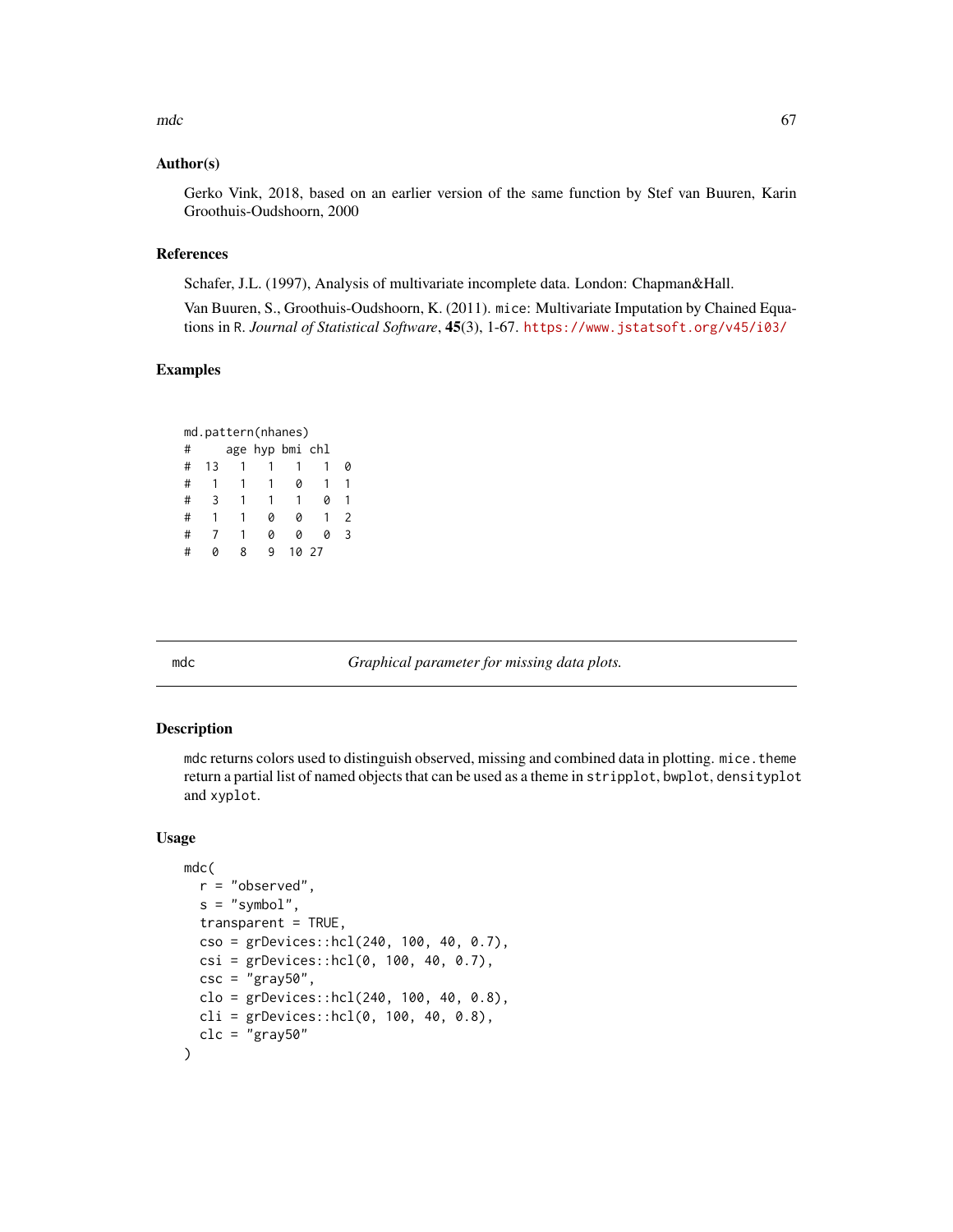# Arguments

| A numerical or character vector. The numbers 1-6 request colors as follows:<br>$1 = \csc 2 = \csc 3 = \csc 4 = \csc 5 = \csc 1$ and $6 = \csc 1$ . Alternatively, r may contain<br>the strings 'observed', 'missing', or 'both', or abbreviations thereof. |  |  |
|------------------------------------------------------------------------------------------------------------------------------------------------------------------------------------------------------------------------------------------------------------|--|--|
| A character vector containing the strings 'symbol' or 'line', or abbreviations<br>thereof.                                                                                                                                                                 |  |  |
| A logical indicating whether alpha-transparency is allowed. The default is TRUE.                                                                                                                                                                           |  |  |
| The symbol color for the observed data. The default is a transparent blue.                                                                                                                                                                                 |  |  |
| The symbol color for the missing or imputed data. The default is a transparent<br>red.                                                                                                                                                                     |  |  |
| The symbol color for the combined observed and imputed data. The default is a<br>grey color.                                                                                                                                                               |  |  |
| The line color for the observed data. The default is a slightly darker transparent<br>blue.                                                                                                                                                                |  |  |
| The line color for the missing or imputed data. The default is a slightly darker<br>transparent red.                                                                                                                                                       |  |  |
| The line color for the combined observed and imputed data. The default is a<br>grey color.                                                                                                                                                                 |  |  |
|                                                                                                                                                                                                                                                            |  |  |

## Details

This function eases consistent use of colors in plots. The default follows the Abayomi convention, which uses blue for observed data, red for missing or imputed data, and black for combined data.

## Value

mdc() returns a vector containing color definitions. The length of the output vector is calculate from the length of r and s. Elements of the input vectors are repeated if needed.

# Author(s)

Stef van Buuren, sept 2012.

# References

Sarkar, Deepayan (2008) *Lattice: Multivariate Data Visualization with R*, Springer.

## See Also

[hcl](#page-0-0), [rgb](#page-0-0), [xyplot.mids](#page-173-0), [xyplot](#page-173-1), [trellis.par.set](#page-0-0)

# Examples

# all six colors  $mdc(1:6)$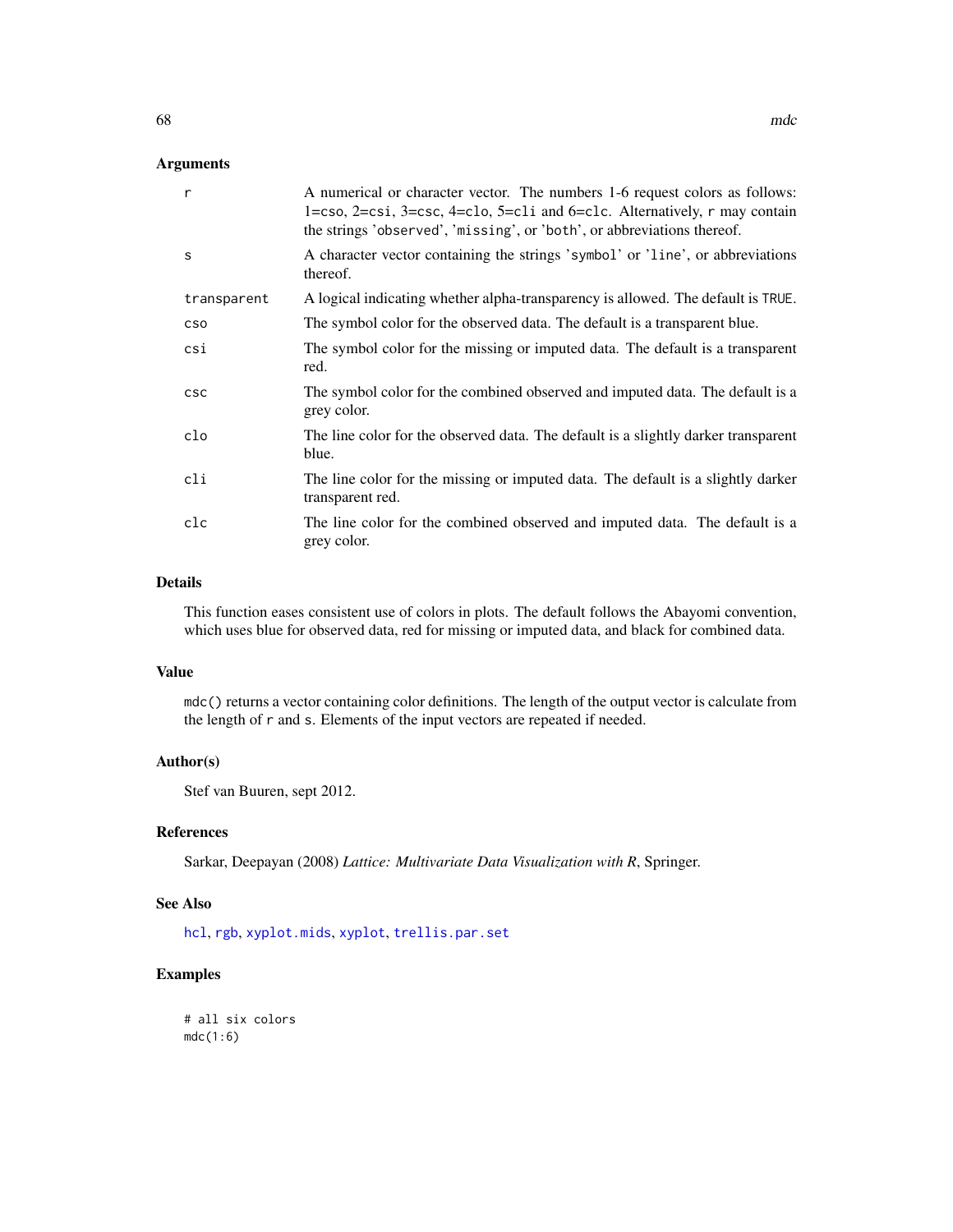```
# lines color for observed and missing data
mdc(c('obs','mis'), 'lin')
```
<span id="page-68-0"></span>mice mice*: Multivariate Imputation by Chained Equations*

# Description

The mice package implements a method to deal with missing data. The package creates multiple imputations (replacement values) for multivariate missing data. The method is based on Fully Conditional Specification, where each incomplete variable is imputed by a separate model. The MICE algorithm can impute mixes of continuous, binary, unordered categorical and ordered categorical data. In addition, MICE can impute continuous two-level data, and maintain consistency between imputations by means of passive imputation. Many diagnostic plots are implemented to inspect the quality of the imputations.

Generates Multivariate Imputations by Chained Equations (MICE)

#### Usage

```
mice(
  data,
  m = 5,
 method = NULL,
 predictorMatrix,
  where = NULL,
  blocks,
  visitSequence = NULL,
  formulas,
  blots = NULL,
  post = NULL,
  defaultMethod = c("pmm", "logreg", "polyreg", "polr"),
  maxit = 5,
  printFlag = TRUE,
  seed = NA,
  data.init = NULL,...
)
```
## Arguments

| data | A data frame or a matrix containing the incomplete data. Missing values are |
|------|-----------------------------------------------------------------------------|
|      | coded as NA.                                                                |
| m    | Number of multiple imputations. The default is m=5.                         |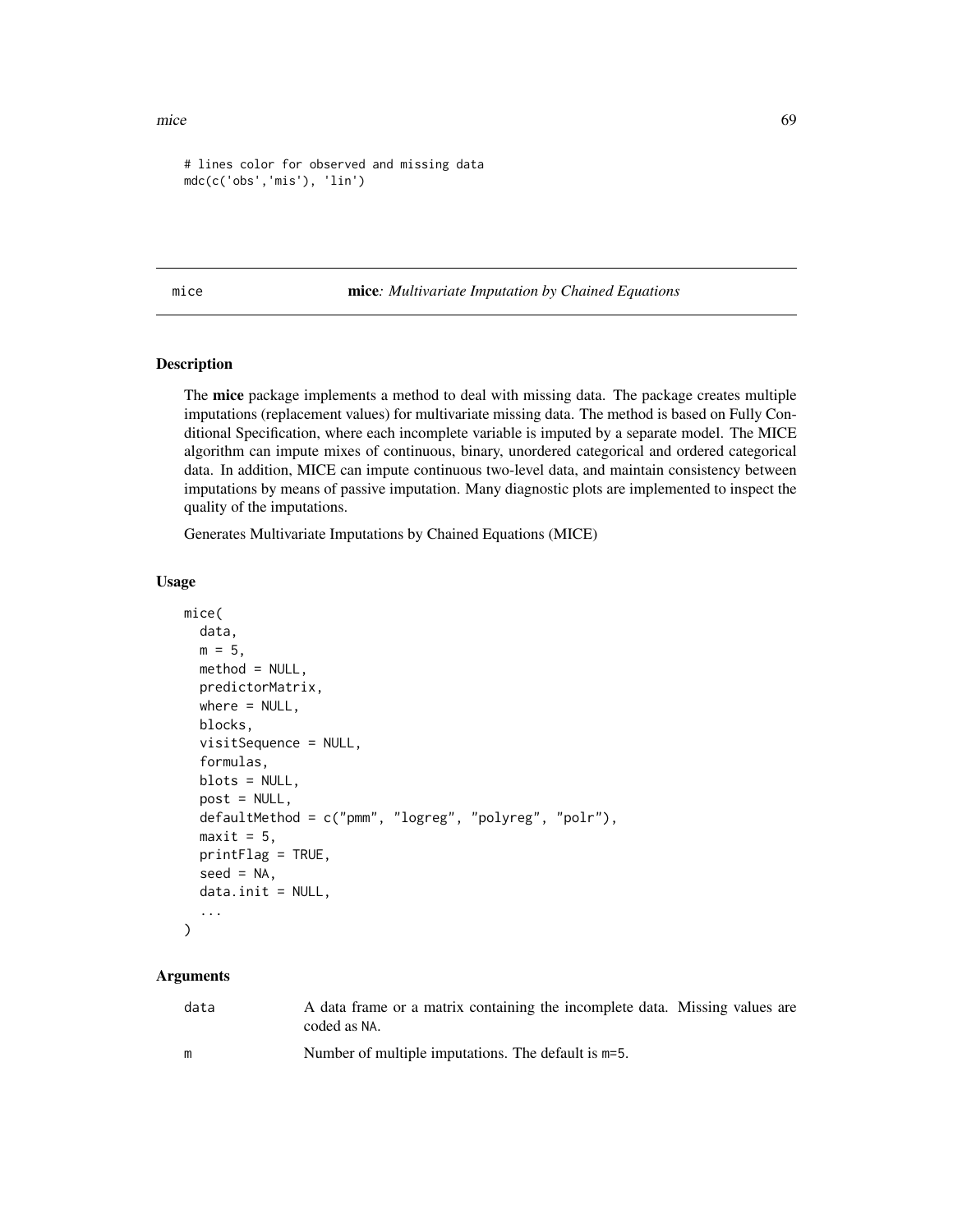| method          | Can be either a single string, or a vector of strings with length length (blocks),<br>specifying the imputation method to be used for each column in data. If speci-<br>fied as a single string, the same method will be used for all blocks. The default<br>imputation method (when no argument is specified) depends on the measure-<br>ment level of the target column, as regulated by the defaultMethod argument.<br>Columns that need not be imputed have the empty method "". See details.                                                                                                                                                                                             |
|-----------------|-----------------------------------------------------------------------------------------------------------------------------------------------------------------------------------------------------------------------------------------------------------------------------------------------------------------------------------------------------------------------------------------------------------------------------------------------------------------------------------------------------------------------------------------------------------------------------------------------------------------------------------------------------------------------------------------------|
| predictorMatrix |                                                                                                                                                                                                                                                                                                                                                                                                                                                                                                                                                                                                                                                                                               |
|                 | A numeric matrix of length(blocks) rows and ncol(data) columns, contain-<br>ing 0/1 data specifying the set of predictors to be used for each target column.<br>Each row corresponds to a variable block, i.e., a set of variables to be imputed.<br>A value of 1 means that the column variable is used as a predictor for the target<br>block (in the rows). By default, the predictorMatrix is a square matrix of<br>ncol(data) rows and columns with all 1's, except for the diagonal. Note: For<br>two-level imputation models (which have "21" in their names) other codes (e.g,<br>$2$ or $-2$ ) are also allowed.                                                                     |
| where           | A data frame or matrix with logicals of the same dimensions as data indicat-<br>ing where in the data the imputations should be created. The default, where =<br>is.na(data), specifies that the missing data should be imputed. The where<br>argument may be used to overimpute observed data, or to skip imputations for<br>selected missing values.                                                                                                                                                                                                                                                                                                                                        |
| blocks          | List of vectors with variable names per block. List elements may be named to<br>identify blocks. Variables within a block are imputed by a multivariate impu-<br>tation method (see method argument). By default each variable is placed into<br>its own block, which is effectively fully conditional specification (FCS) by uni-<br>variate models (variable-by-variable imputation). Only variables whose names<br>appear in blocks are imputed. The relevant columns in the where matrix are<br>set to FALSE of variables that are not block members. A variable may appear<br>in multiple blocks. In that case, it is effectively re-imputed each time that it is<br>visited.            |
| visitSequence   | A vector of block names of arbitrary length, specifying the sequence of blocks<br>that are imputed during one iteration of the Gibbs sampler. A block is a collec-<br>tion of variables. All variables that are members of the same block are imputed<br>when the block is visited. A variable that is a member of multiple blocks is re-<br>imputed within the same iteration. The default visitSequence = "roman" visits<br>the blocks (left to right) in the order in which they appear in blocks. One may<br>also use one of the following keywords: "arabic" (right to left), "monotone"<br>(ordered low to high proportion of missing data) and "revmonotone" (reverse<br>of monotone). |
| formulas        | A named list of formula's, or expressions that can be converted into formula's<br>by as formula. List elements correspond to blocks. The block to which the<br>list element applies is identified by its name, so list names must correspond to<br>block names. The formulas argument is an alternative to the predictorMatrix<br>argument that allows for more flexibility in specifying imputation models, e.g.,<br>for specifying interaction terms.                                                                                                                                                                                                                                       |
| blots           | A named list of alist's that can be used to pass down arguments to lower level<br>imputation function. The entries of element blots[[blockname]] are passed<br>down to the function called for block blockname.                                                                                                                                                                                                                                                                                                                                                                                                                                                                               |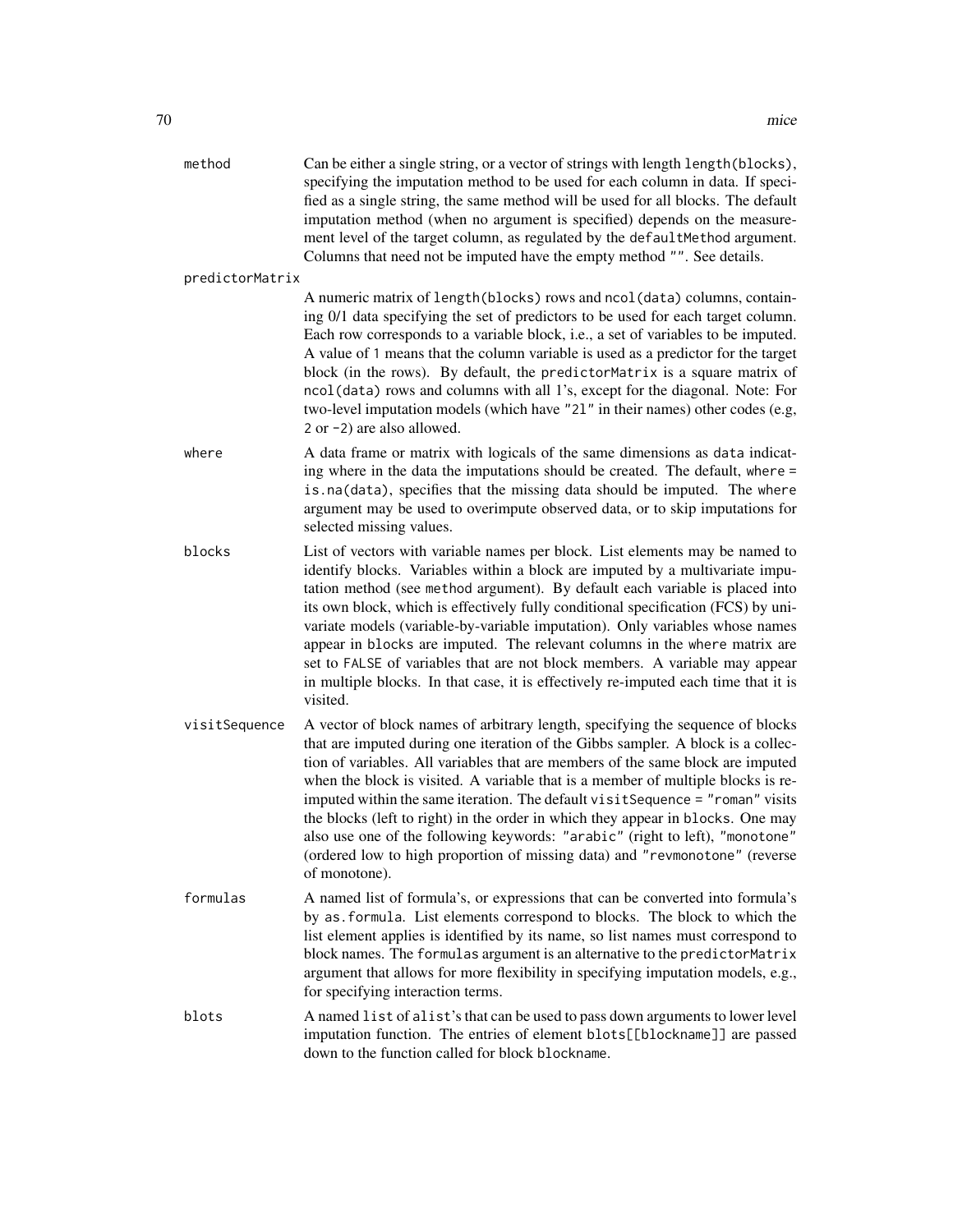mice 71

| post          | A vector of strings with length ncol (data) specifying expressions as strings.<br>Each string is parsed and executed within the sampler () function to post-process<br>imputed values during the iterations. The default is a vector of empty strings,<br>indicating no post-processing.                                                                                                                                                                                                                                                  |
|---------------|-------------------------------------------------------------------------------------------------------------------------------------------------------------------------------------------------------------------------------------------------------------------------------------------------------------------------------------------------------------------------------------------------------------------------------------------------------------------------------------------------------------------------------------------|
| defaultMethod | A vector of length 4 containing the default imputation methods for 1) numeric<br>data, 2) factor data with 2 levels, 3) factor data with $> 2$ unordered levels, and 4)<br>factor data with $> 2$ ordered levels. By default, the method uses pmm, predictive<br>mean matching (numeric data) logreg, logistic regression imputation (binary<br>data, factor with 2 levels) polyreg, polytomous regression imputation for un-<br>ordered categorical data (factor > 2 levels) polr, proportional odds model for<br>(ordered, > 2 levels). |
| maxit         | A scalar giving the number of iterations. The default is 5.                                                                                                                                                                                                                                                                                                                                                                                                                                                                               |
| printFlag     | If TRUE, mice will print history on console. Use print=FALSE for silent compu-<br>tation.                                                                                                                                                                                                                                                                                                                                                                                                                                                 |
| seed          | An integer that is used as argument by the set. seed() for offsetting the random<br>number generator. Default is to leave the random number generator alone.                                                                                                                                                                                                                                                                                                                                                                              |
| data.init     | A data frame of the same size and type as data, without missing data, used<br>to initialize imputations before the start of the iterative process. The default<br>NULL implies that starting imputation are created by a simple random draw from<br>the data. Note that specification of data. init will start all m Gibbs sampling<br>streams from the same imputation.                                                                                                                                                                  |
|               | Named arguments that are passed down to the univariate imputation functions.                                                                                                                                                                                                                                                                                                                                                                                                                                                              |
|               |                                                                                                                                                                                                                                                                                                                                                                                                                                                                                                                                           |

# Details

The mice package contains functions to

- Inspect the missing data pattern
- Impute the missing data *m* times, resulting in *m* completed data sets
- Diagnose the quality of the imputed values
- Analyze each completed data set
- Pool the results of the repeated analyses
- Store and export the imputed data in various formats
- Generate simulated incomplete data
- Incorporate custom imputation methods

Generates multiple imputations for incomplete multivariate data by Gibbs sampling. Missing data can occur anywhere in the data. The algorithm imputes an incomplete column (the target column) by generating 'plausible' synthetic values given other columns in the data. Each incomplete column must act as a target column, and has its own specific set of predictors. The default set of predictors for a given target consists of all other columns in the data. For predictors that are incomplete themselves, the most recently generated imputations are used to complete the predictors prior to imputation of the target column.

A separate univariate imputation model can be specified for each column. The default imputation method depends on the measurement level of the target column. In addition to these, several other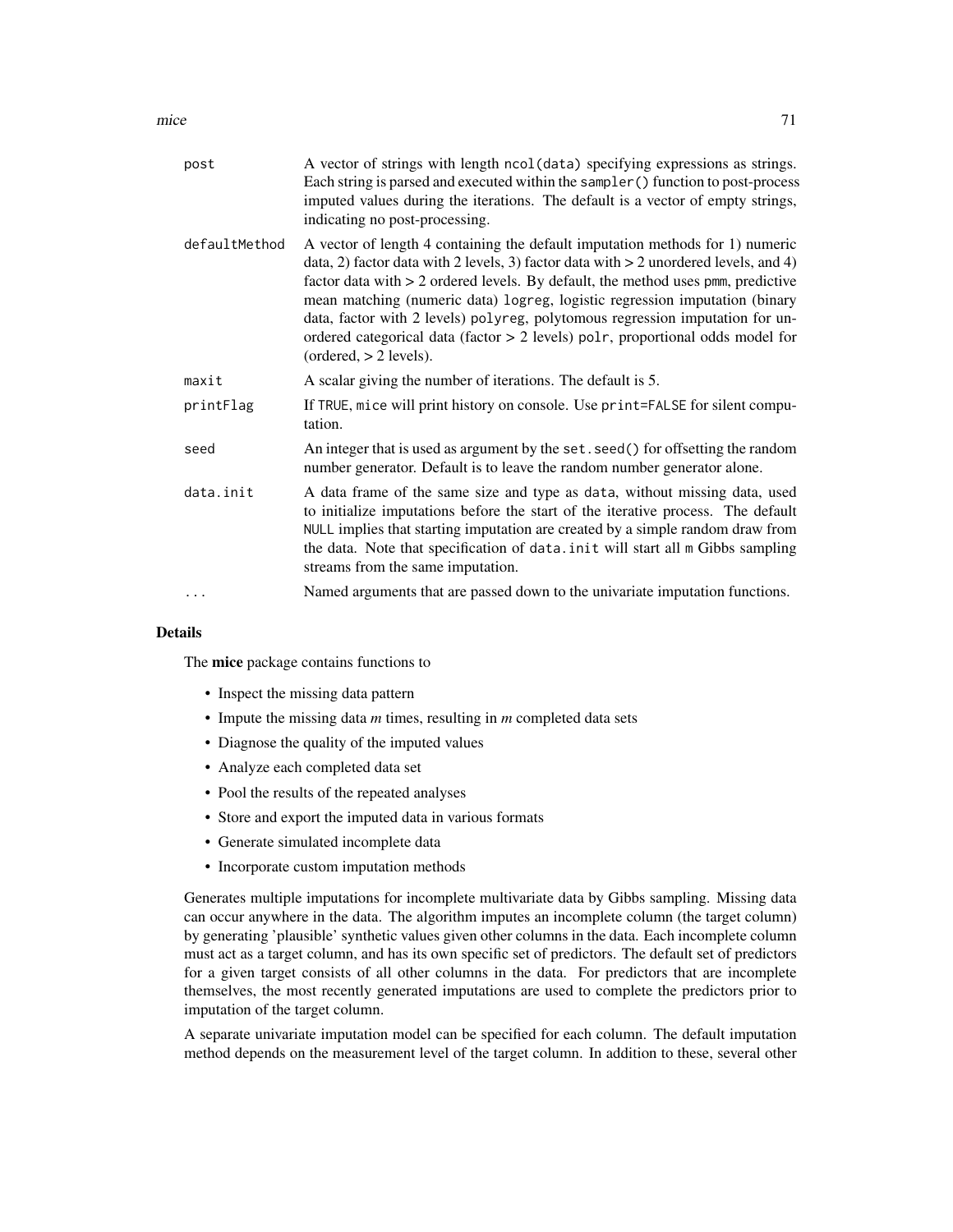methods are provided. You can also write their own imputation functions, and call these from within the algorithm.

The data may contain categorical variables that are used in a regressions on other variables. The algorithm creates dummy variables for the categories of these variables, and imputes these from the corresponding categorical variable.

Built-in univariate imputation methods are:

| pmm          | any       | Predictive mean matching               |
|--------------|-----------|----------------------------------------|
| midastouch   | any       | Weighted predictive mean matching      |
| sample       | any       | Random sample from observed values     |
| cart         | any       | Classification and regression trees    |
| rf           | any       | Random forest imputations              |
| mean         | numeric   | Unconditional mean imputation          |
| norm         | numeric   | Bayesian linear regression             |
| norm.nob     | numeric   | Linear regression ignoring model error |
| norm.boot    | numeric   | Linear regression using bootstrap      |
| norm.predict | numeric   | Linear regression, predicted values    |
| quadratic    | numeric   | Imputation of quadratic terms          |
| ri           | numeric   | Random indicator for nonignorable data |
| logreg       | binary    | Logistic regression                    |
| logreg.boot  | binary    | Logistic regression with bootstrap     |
| polr         | ordered   | Proportional odds model                |
| polyreg      | unordered | Polytomous logistic regression         |
| lda          | unordered | Linear discriminant analysis           |
| 21.norm      | numeric   | Level-1 normal heteroscedastic         |
| $21.1$ mer   | numeric   | Level-1 normal homoscedastic, lmer     |
| 21.pan       | numeric   | Level-1 normal homoscedastic, pan      |
| 21.bin       | binary    | Level-1 logistic, glmer                |
| 2lonly.mean  | numeric   | Level-2 class mean                     |
| 2lonly.norm  | numeric   | Level-2 class normal                   |
| 2lonly.pmm   | any       | Level-2 class predictive mean matching |
|              |           |                                        |

These corresponding functions are coded in the mice library under names mice.impute.method, where method is a string with the name of the univariate imputation method name, for example norm. The method argument specifies the methods to be used. For the j'th column, mice() calls the first occurrence of paste('mice.impute.',method[j],sep = '') in the search path. The mechanism allows uses to write customized imputation function, mice.impute.myfunc. To call it for all columns specify method='myfunc'. To call it only for, say, column 2 specify method=c('norm','myfunc','logreg',...{

*Passive imputation:* mice() supports a special built-in method, called passive imputation. This method can be used to ensure that a data transform always depends on the most recently generated imputations. In some cases, an imputation model may need transformed data in addition to the original data (e.g. log, quadratic, recodes, interaction, sum scores, and so on).

Passive imputation maintains consistency among different transformations of the same data. Passive imputation is invoked if  $\sim$  is specified as the first character of the string that specifies the univariate method. mice() interprets the entire string, including the  $\sim$  character, as the formula argument in a call to model. frame(formula,data[! $r$ [,j],]). This provides a simple mechanism for specifying deterministic dependencies among the columns. For example, suppose that the missing entries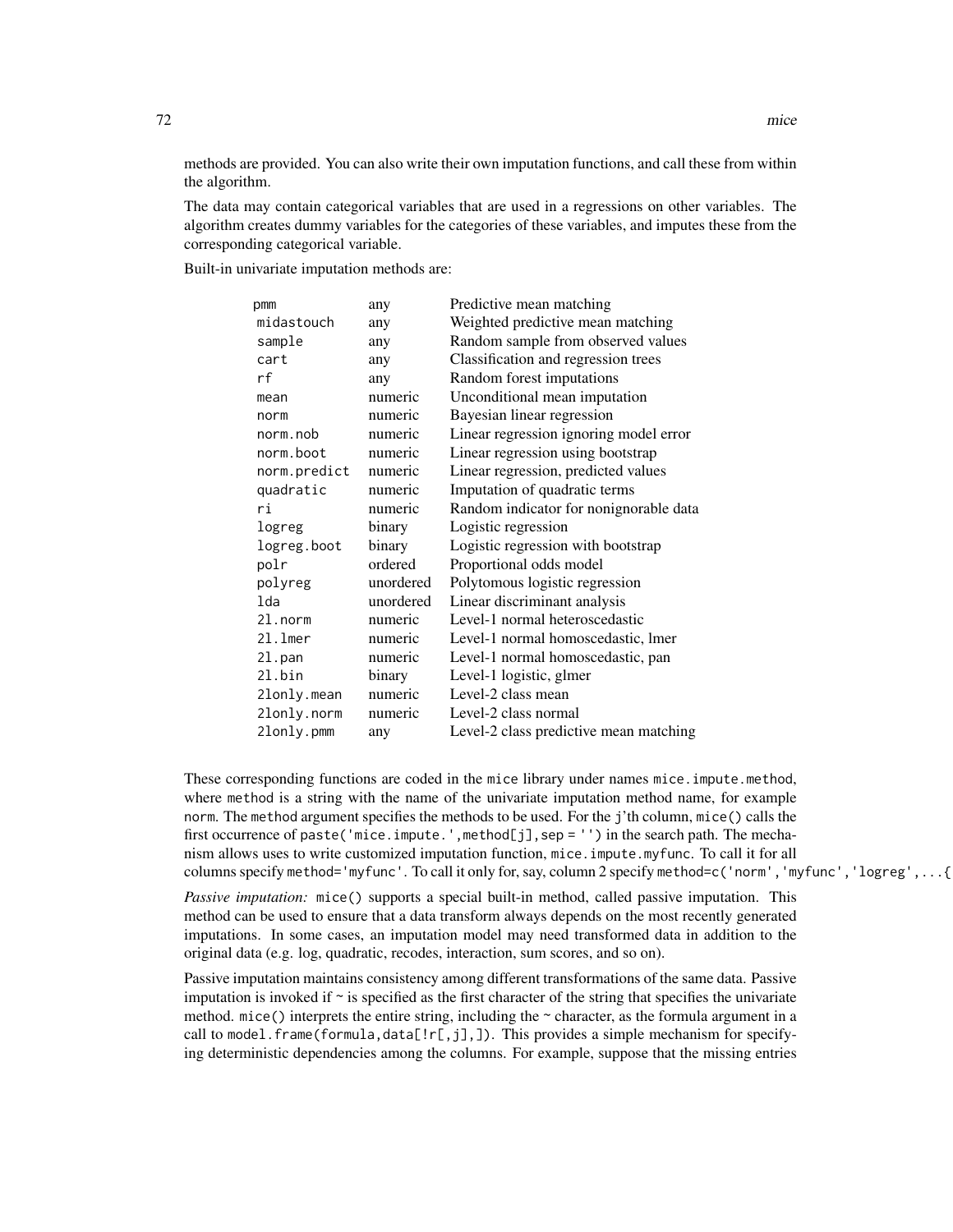mice 73

in variables data\$height and data\$weight are imputed. The body mass index (BMI) can be calculated within mice by specifying the string  $\lceil \sim I(\text{weight}/\text{height}^2) \rceil$  as the univariate imputation method for the target column data\$bmi. Note that the  $\sim$  mechanism works only on those entries which have missing values in the target column. You should make sure that the combined observed and imputed parts of the target column make sense. An easy way to create consistency is by coding all entries in the target as NA, but for large data sets, this could be inefficient. Note that you may also need to adapt the default predictorMatrix to evade linear dependencies among the predictors that could cause errors like Error in solve.default() or Error: system is exactly singular. Though not strictly needed, it is often useful to specify visitSequence such that the column that is imputed by the ~ mechanism is visited each time after one of its predictors was visited. In that way, deterministic relation between columns will always be synchronized.

#'A new argument ls.meth can be parsed to the lower level .norm.draw to specify the method for generating the least squares estimates and any subsequently derived estimates. Argument ls.meth takes one of three inputs: "qr" for QR-decomposition, "svd" for singular value decomposition and "ridge" for ridge regression. ls.meth defaults to ls.meth = "qr".

*Auxiliary predictors in formulas specification:* For a given block, the formulas specification takes precedence over the corresponding row in the predictMatrix argument. This precedence is, however, restricted to the subset of variables specified in the terms of the block formula. Any variables not specified by formulas are imputed according to the predictMatrix specification. Variables with non-zero type values in the predictMatrix will be added as main effects to the formulas, which will act as supplementary covariates in the imputation model. It is possible to turn off this behavior by specifying the argument auxiliary = FALSE.

#### Value

Returns an S3 object of class [mids](#page-123-0) (multiply imputed data set)

#### Functions

The main functions are:

| mice()     | Impute the missing data *m* times |
|------------|-----------------------------------|
| with()     | Analyze completed data sets       |
| pool()     | Combine parameter estimates       |
| complete() | Export imputed data               |
| ampute()   | Generate missing data             |

### Vignettes

There is a detailed series of six online vignettes that walk you through solving realistic inference problems with mice.

We suggest going through these vignettes in the following order

- 1. [Ad hoc methods and the MICE algorithm](https://gerkovink.github.io/miceVignettes/Ad_hoc_and_mice/Ad_hoc_methods.html)
- 2. [Convergence and pooling](https://gerkovink.github.io/miceVignettes/Convergence_pooling/Convergence_and_pooling.html)
- 3. [Inspecting how the observed data and missingness are related](https://gerkovink.github.io/miceVignettes/Missingness_inspection/Missingness_inspection.html)
- 4. [Passive imputation and post-processing](https://gerkovink.github.io/miceVignettes/Passive_Post_processing/Passive_imputation_post_processing.html)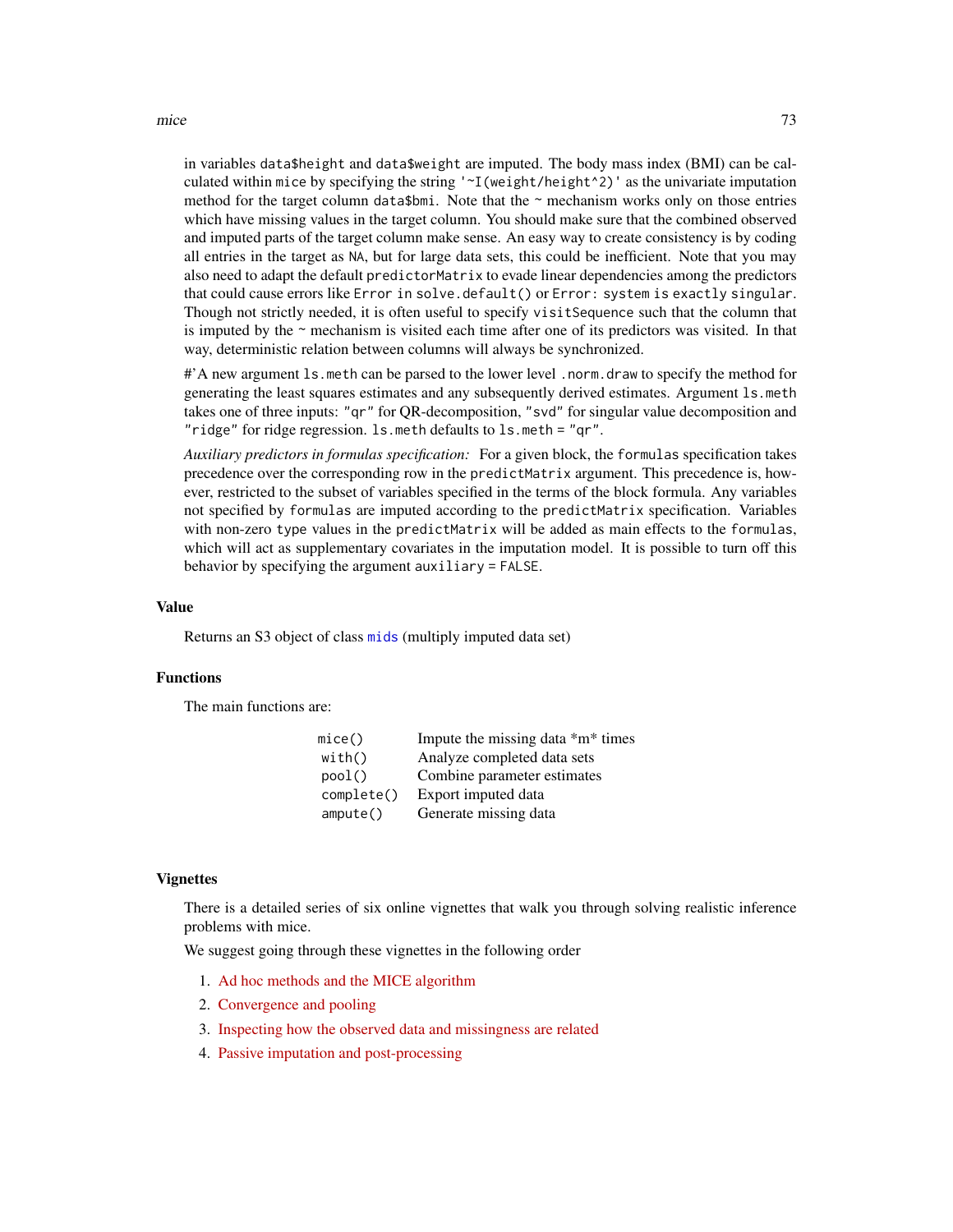- 5. [Imputing multilevel data](https://gerkovink.github.io/miceVignettes/Multi_level/Multi_level_data.html)
- 6. [Sensitivity analysis with](https://gerkovink.github.io/miceVignettes/Sensitivity_analysis/Sensitivity_analysis.html) mice

#'Van Buuren, S. (2018). Boca Raton, FL.: Chapman & Hall/CRC Press. The book *[Flexible](https://stefvanbuuren.name/fimd/) [Imputation of Missing Data. Second Edition.](https://stefvanbuuren.name/fimd/)* contains a lot of [example code.](https://github.com/stefvanbuuren/fimdbook/tree/master/R)

### Methodology

The mice software was published in the [Journal of Statistical Software](https://www.jstatsoft.org/article/view/v045i03) (Van Buuren and Groothuis-Oudshoorn, 2011). The first application of the method concerned missing blood pressure data (Van Buuren et. al., 1999). The term *Fully Conditional Specification* was introduced in 2006 to describe a general class of methods that specify imputations model for multivariate data as a set of conditional distributions (Van Buuren et. al., 2006). Further details on mixes of variables and applications can be found in the book *[Flexible Imputation of Missing Data. Second Edition.](https://stefvanbuuren.name/fimd/)* Chapman & Hall/CRC. Boca Raton, FL.

### Author(s)

Stef van Buuren <stef.vanbuuren@tno.nl>, Karin Groothuis-Oudshoorn <c.g.m.oudshoorn@utwente.nl>, 2000-2010, with contributions of Alexander Robitzsch, Gerko Vink, Shahab Jolani, Roel de Jong, Jason Turner, Lisa Doove, John Fox, Frank E. Harrell, and Peter Malewski.

#### References

van Buuren, S., Boshuizen, H.C., Knook, D.L. (1999) Multiple imputation of missing blood pressure covariates in survival analysis. *Statistics in Medicine*, 18, 681–694.

van Buuren, S., Brand, J.P.L., Groothuis-Oudshoorn C.G.M., Rubin, D.B. (2006) Fully conditional specification in multivariate imputation. *Journal of Statistical Computation and Simulation*, 76, 12, 1049–1064.

van Buuren, S., Groothuis-Oudshoorn, K. (2011). mice[: Multivariate Imputation by Chained Equa](https://www.jstatsoft.org/v45/i03/)[tions in](https://www.jstatsoft.org/v45/i03/) R. *Journal of Statistical Software*, 45(3), 1–67.

Van Buuren, S. (2018). *[Flexible Imputation of Missing Data. Second Edition.](https://stefvanbuuren.name/fimd/)* Chapman & Hall/CRC. Boca Raton, FL.

Van Buuren, S., Groothuis-Oudshoorn, K. (2011). mice: Multivariate Imputation by Chained Equations in R. *Journal of Statistical Software*, 45(3), 1-67. <https://www.jstatsoft.org/v45/i03/>

Van Buuren, S. (2018). *[Flexible Imputation of Missing Data. Second Edition.](https://stefvanbuuren.name/fimd/sec-FCS.html#sec:MICE)* Chapman & Hall/CRC. Boca Raton, FL.

Van Buuren, S., Brand, J.P.L., Groothuis-Oudshoorn C.G.M., Rubin, D.B. (2006) Fully conditional specification in multivariate imputation. *Journal of Statistical Computation and Simulation*, 76, 12, 1049–1064.

Van Buuren, S. (2007) Multiple imputation of discrete and continuous data by fully conditional specification. *Statistical Methods in Medical Research*, 16, 3, 219–242.

Van Buuren, S., Boshuizen, H.C., Knook, D.L. (1999) Multiple imputation of missing blood pressure covariates in survival analysis. *Statistics in Medicine*, 18, 681–694.

Brand, J.P.L. (1999) *Development, implementation and evaluation of multiple imputation strategies for the statistical analysis of incomplete data sets.* Dissertation. Rotterdam: Erasmus University.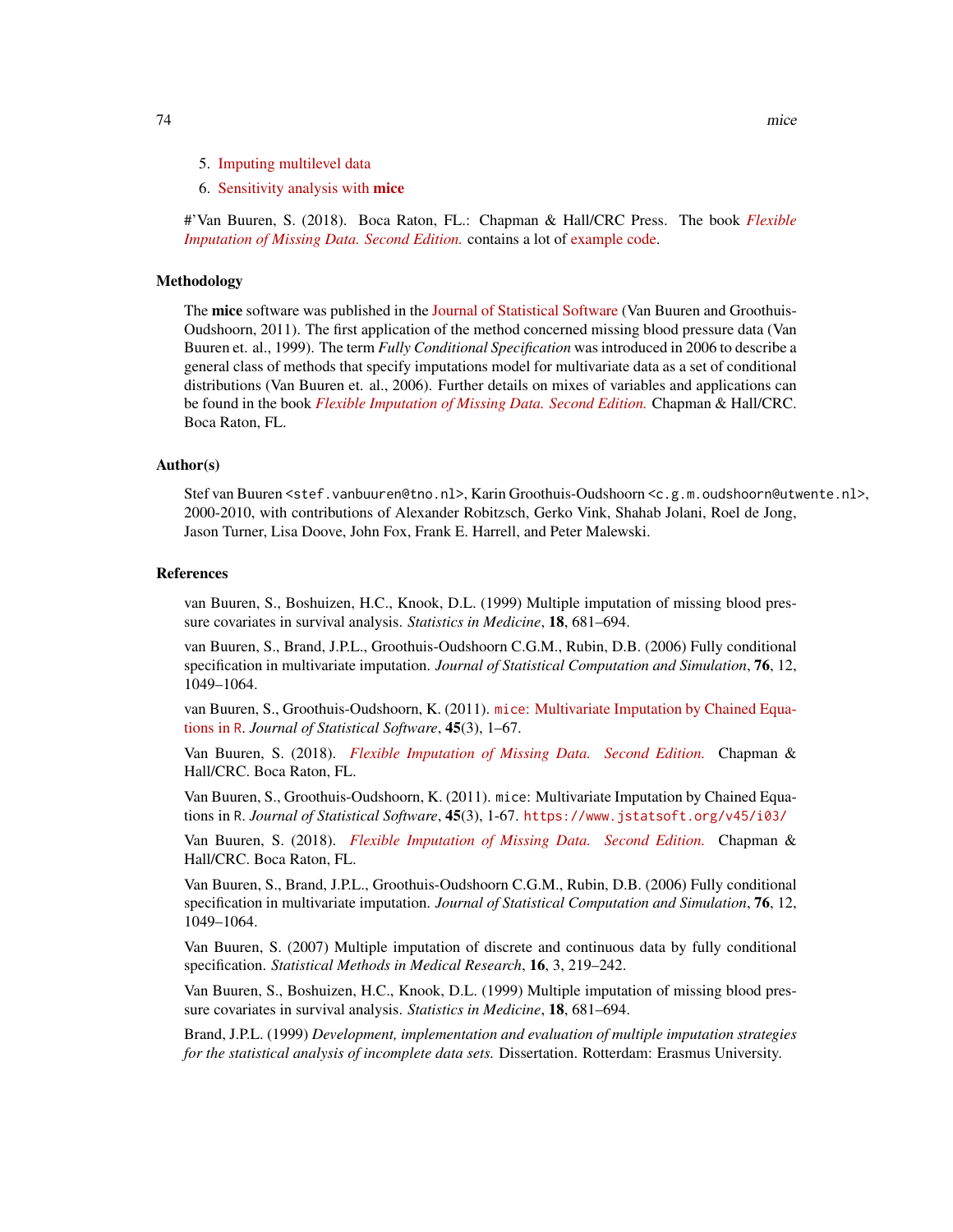mice.impute.2l.bin 75

# See Also

[mice](#page-68-0), [with.mids](#page-171-0), [pool](#page-142-0), [complete](#page-25-0), [ampute](#page-5-0) [mids](#page-123-0), [with.mids](#page-171-0), [set.seed](#page-0-0), [complete](#page-25-0)

# Examples

```
# do default multiple imputation on a numeric matrix
imp <- mice(nhanes)
imp
# list the actual imputations for BMI
imp$imp$bmi
# first completed data matrix
complete(imp)
# imputation on mixed data with a different method per column
mice(nhanes2, meth=c('sample','pmm','logreg','norm'))
```
<span id="page-74-0"></span>mice.impute.2l.bin *Imputation by a two-level logistic model using* glmer

### Description

Imputes univariate systematically and sporadically missing data using a two-level logistic model using lme4::glmer()

### Usage

```
mice.impute.2l.bin(y, ry, x, type, wy = NULL, intercept = TRUE, \dots)
```

| У            | Vector to be imputed                                                                                                                                                                                                              |
|--------------|-----------------------------------------------------------------------------------------------------------------------------------------------------------------------------------------------------------------------------------|
| ry           | Logical vector of length $\text{length}(y)$ indicating the the subset $y[ry]$ of elements<br>in y to which the imputation model is fitted. The ry generally distinguishes the<br>observed (TRUE) and missing values (FALSE) in y. |
| $\mathsf{x}$ | Numeric design matrix with length $(y)$ rows with predictors for y. Matrix x<br>may have no missing values.                                                                                                                       |
| type         | Vector of length ncol(x) identifying random and class variables. Random vari-<br>ables are identified by a '2'. The class variable (only one is allowed) is coded as<br>'-2'. Fixed effects are indicated by a '1'.               |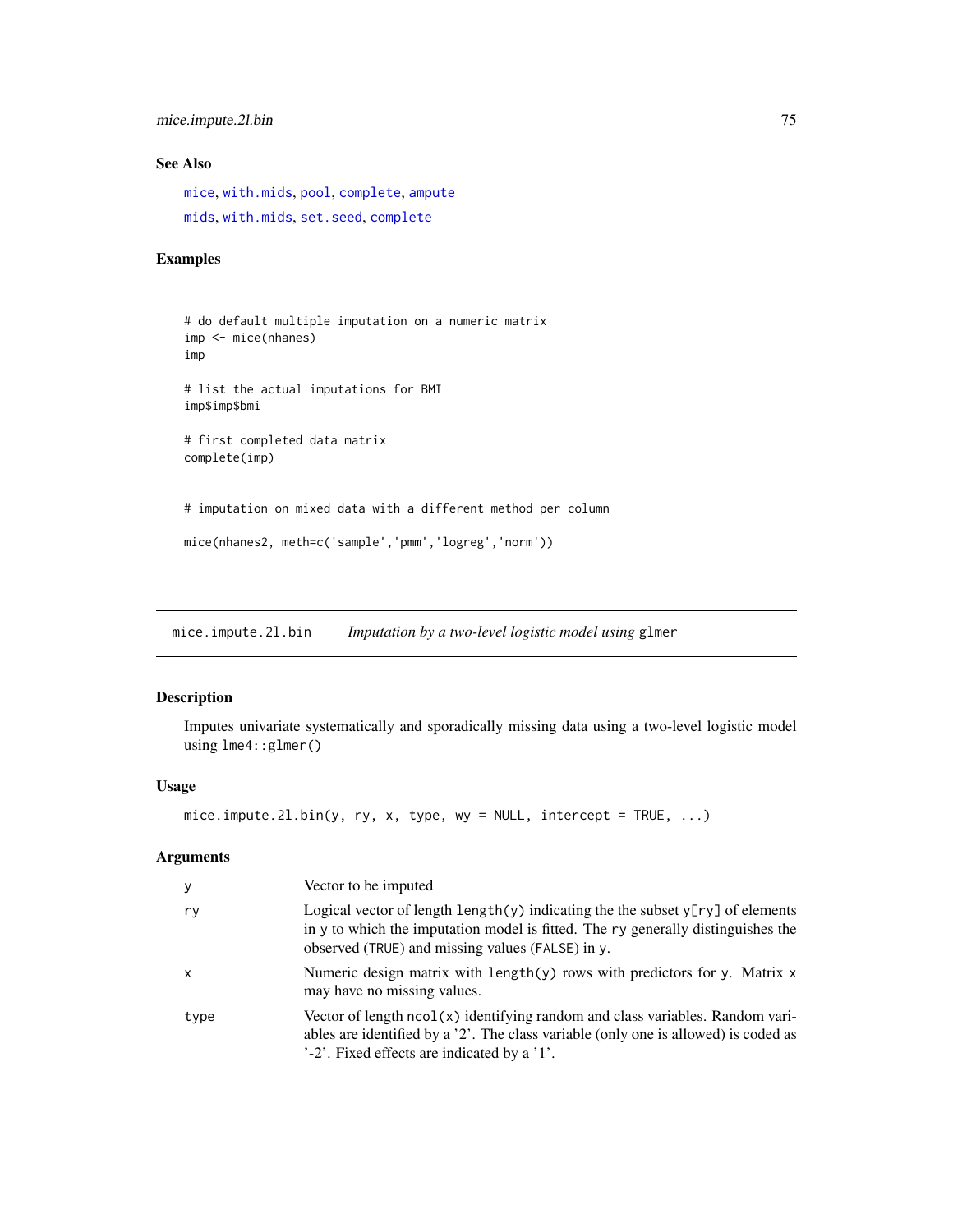| W٧                      | Logical vector of length length $(y)$ . A TRUE value indicates locations in y for<br>which imputations are created. |
|-------------------------|---------------------------------------------------------------------------------------------------------------------|
| intercept               | Logical determining whether the intercept is automatically added.                                                   |
| $\cdot$ $\cdot$ $\cdot$ | Arguments passed down to glmer                                                                                      |

### Details

Data are missing systematically if they have not been measured, e.g., in the case where we combine data from different sources. Data are missing sporadically if they have been partially observed.

#### Value

Vector with imputed data, same type as y, and of length sum(wy)

### Author(s)

Shahab Jolani, 2015; adapted to mice, SvB, 2018

### References

Jolani S., Debray T.P.A., Koffijberg H., van Buuren S., Moons K.G.M. (2015). Imputation of systematically missing predictors in an individual participant data meta-analysis: a generalized approach using MICE. *Statistics in Medicine*, 34:1841-1863.

### See Also

Other univariate-2l: [mice.impute.2l.lmer\(](#page-76-0)), [mice.impute.2l.norm\(](#page-77-0)), [mice.impute.2l.pan\(](#page-78-0))

#### Examples

```
library(tidyr)
library(dplyr)
data("toenail2")
data <- tidyr::complete(toenail2, patientID, visit) %>%
 tidyr::fill(treatment) %>%
 dplyr::select(-time) %>%
 dplyr::mutate(patientID = as.integer(patientID))
## Not run:
pred \leq mice(data, print = FALSE, maxit = 0, seed = 1)$pred
pred["outcome", "patientID"] <- -2
```

```
imp \le mice(data, method = "21.bin", pred = pred, maxit = 1, m = 1, seed = 1)
```

```
## End(Not run)
```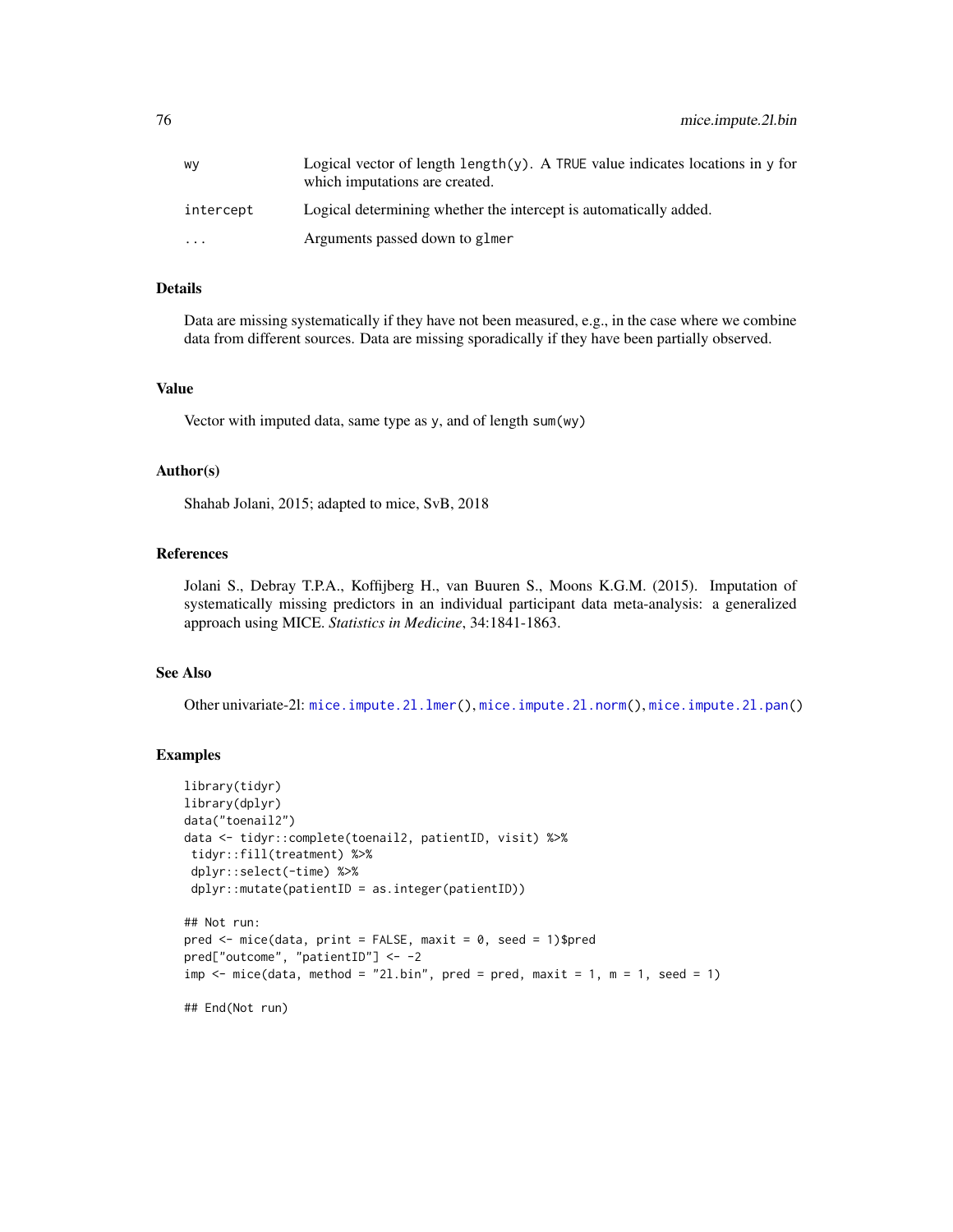<span id="page-76-0"></span>mice.impute.2l.lmer *Imputation by a two-level normal model using* lmer

# Description

Imputes univariate systematically and sporadically missing data using a two-level normal model using lme4::lmer()

### Usage

```
mice.impute.2l.lmer(y, ry, x, type, wy = NULL, intercept = TRUE, \ldots)
```
# Arguments

| Logical vector of length $\text{length}(y)$ indicating the the subset $y[ry]$ of elements<br>ry<br>in y to which the imputation model is fitted. The ry generally distinguishes the<br>observed (TRUE) and missing values (FALSE) in y.<br>Numeric design matrix with length(y) rows with predictors for y. Matrix x<br>X<br>may have no missing values.<br>Vector of length ncol(x) identifying random and class variables. Random vari-<br>type<br>ables are identified by a '2'. The class variable (only one is allowed) is coded as<br>'-2'. Fixed effects are indicated by a '1'.<br>Logical vector of length $l$ ength $(y)$ . A TRUE value indicates locations in y for<br>wy<br>which imputations are created.<br>Logical determining whether the intercept is automatically added.<br>intercept<br>Arguments passed down to lmer<br>. | У | Vector to be imputed |
|-------------------------------------------------------------------------------------------------------------------------------------------------------------------------------------------------------------------------------------------------------------------------------------------------------------------------------------------------------------------------------------------------------------------------------------------------------------------------------------------------------------------------------------------------------------------------------------------------------------------------------------------------------------------------------------------------------------------------------------------------------------------------------------------------------------------------------------------------|---|----------------------|
|                                                                                                                                                                                                                                                                                                                                                                                                                                                                                                                                                                                                                                                                                                                                                                                                                                                 |   |                      |
|                                                                                                                                                                                                                                                                                                                                                                                                                                                                                                                                                                                                                                                                                                                                                                                                                                                 |   |                      |
|                                                                                                                                                                                                                                                                                                                                                                                                                                                                                                                                                                                                                                                                                                                                                                                                                                                 |   |                      |
|                                                                                                                                                                                                                                                                                                                                                                                                                                                                                                                                                                                                                                                                                                                                                                                                                                                 |   |                      |
|                                                                                                                                                                                                                                                                                                                                                                                                                                                                                                                                                                                                                                                                                                                                                                                                                                                 |   |                      |
|                                                                                                                                                                                                                                                                                                                                                                                                                                                                                                                                                                                                                                                                                                                                                                                                                                                 |   |                      |

# Details

Data are missing systematically if they have not been measured, e.g., in the case where we combine data from different sources. Data are missing sporadically if they have been partially observed.

While the method is fully Bayesian, it may fix parameters of the variance-covariance matrix or the random effects to their estimated value in cases where creating draws from the posterior is not possible. The procedure throws a warning when this happens.

### Value

Vector with imputed data, same type as y, and of length sum(wy)

### Author(s)

Shahab Jolani, 2017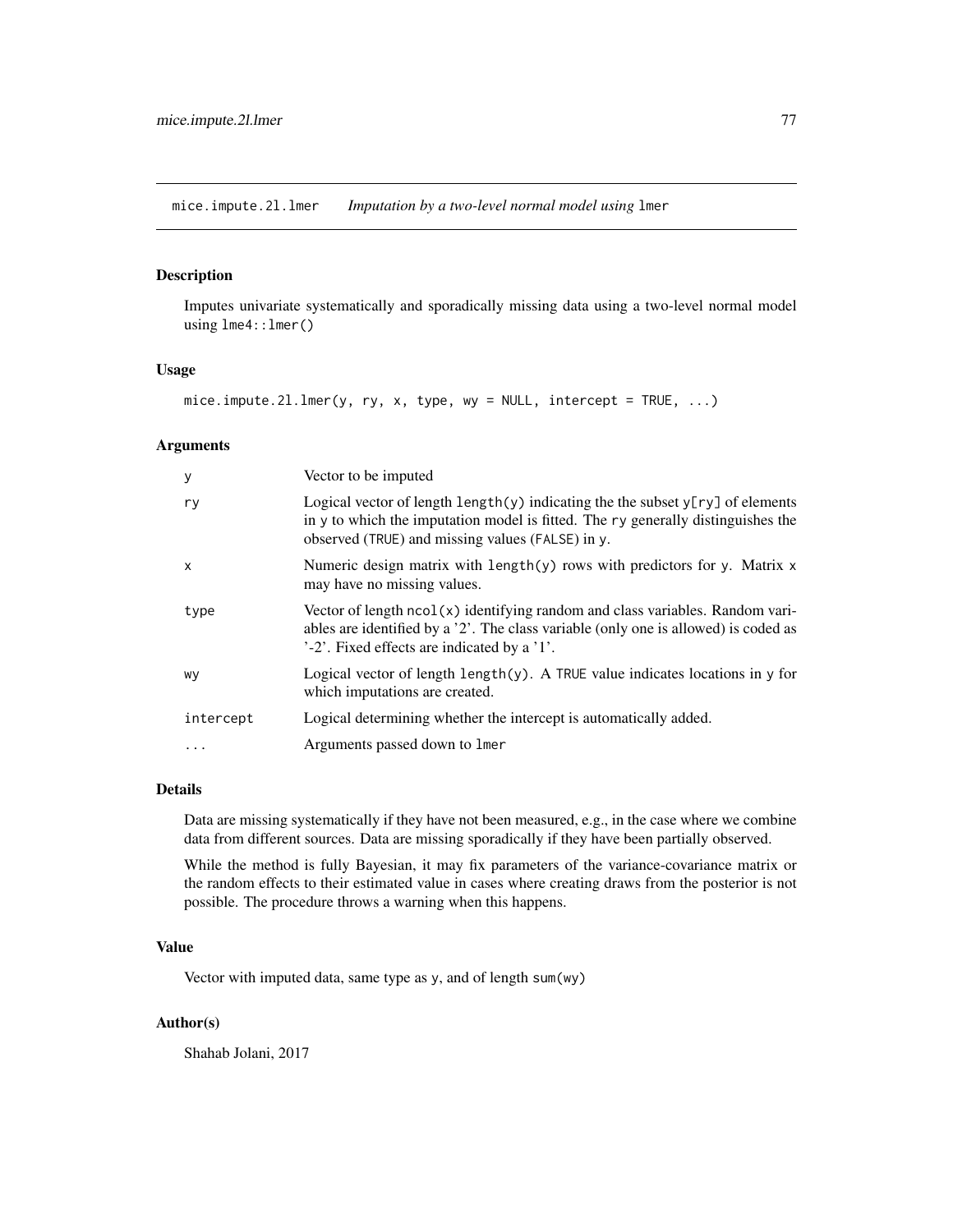### References

Jolani S. (2017) Hierarchical imputation of systematically and sporadically missing data: An approximate Bayesian approach using chained equations. Forthcoming.

Jolani S., Debray T.P.A., Koffijberg H., van Buuren S., Moons K.G.M. (2015). Imputation of systematically missing predictors in an individual participant data meta-analysis: a generalized approach using MICE. *Statistics in Medicine*, 34:1841-1863.

Van Buuren, S. (2011) Multiple imputation of multilevel data. In Hox, J.J. and and Roberts, J.K. (Eds.), *The Handbook of Advanced Multilevel Analysis*, Chapter 10, pp. 173–196. Milton Park, UK: Routledge.

#### See Also

Other univariate-2l: [mice.impute.2l.bin\(](#page-74-0)), [mice.impute.2l.norm\(](#page-77-0)), [mice.impute.2l.pan\(](#page-78-0))

<span id="page-77-0"></span>mice.impute.2l.norm *Imputation by a two-level normal model*

# Description

Imputes univariate missing data using a two-level normal model

### Usage

```
mice. impute.2l.norm(y, ry, x, type, wy = NULL, intercept = TRUE, \dots)
```

| У            | Vector to be imputed                                                                                                                                                                                                              |
|--------------|-----------------------------------------------------------------------------------------------------------------------------------------------------------------------------------------------------------------------------------|
| ry           | Logical vector of length $\text{length}(y)$ indicating the the subset $y[ry]$ of elements<br>in y to which the imputation model is fitted. The ry generally distinguishes the<br>observed (TRUE) and missing values (FALSE) in y. |
| $\mathsf{x}$ | Numeric design matrix with length $(y)$ rows with predictors for y. Matrix x<br>may have no missing values.                                                                                                                       |
| type         | Vector of length ncol(x) identifying random and class variables. Random vari-<br>ables are identified by a '2'. The class variable (only one is allowed) is coded as<br>'-2'. Random variables also include the fixed effect.     |
| wy           | Logical vector of length length $(y)$ . A TRUE value indicates locations in y for<br>which imputations are created.                                                                                                               |
| intercept    | Logical determining whether the intercept is automatically added.                                                                                                                                                                 |
| $\cdot$      | Other named arguments.                                                                                                                                                                                                            |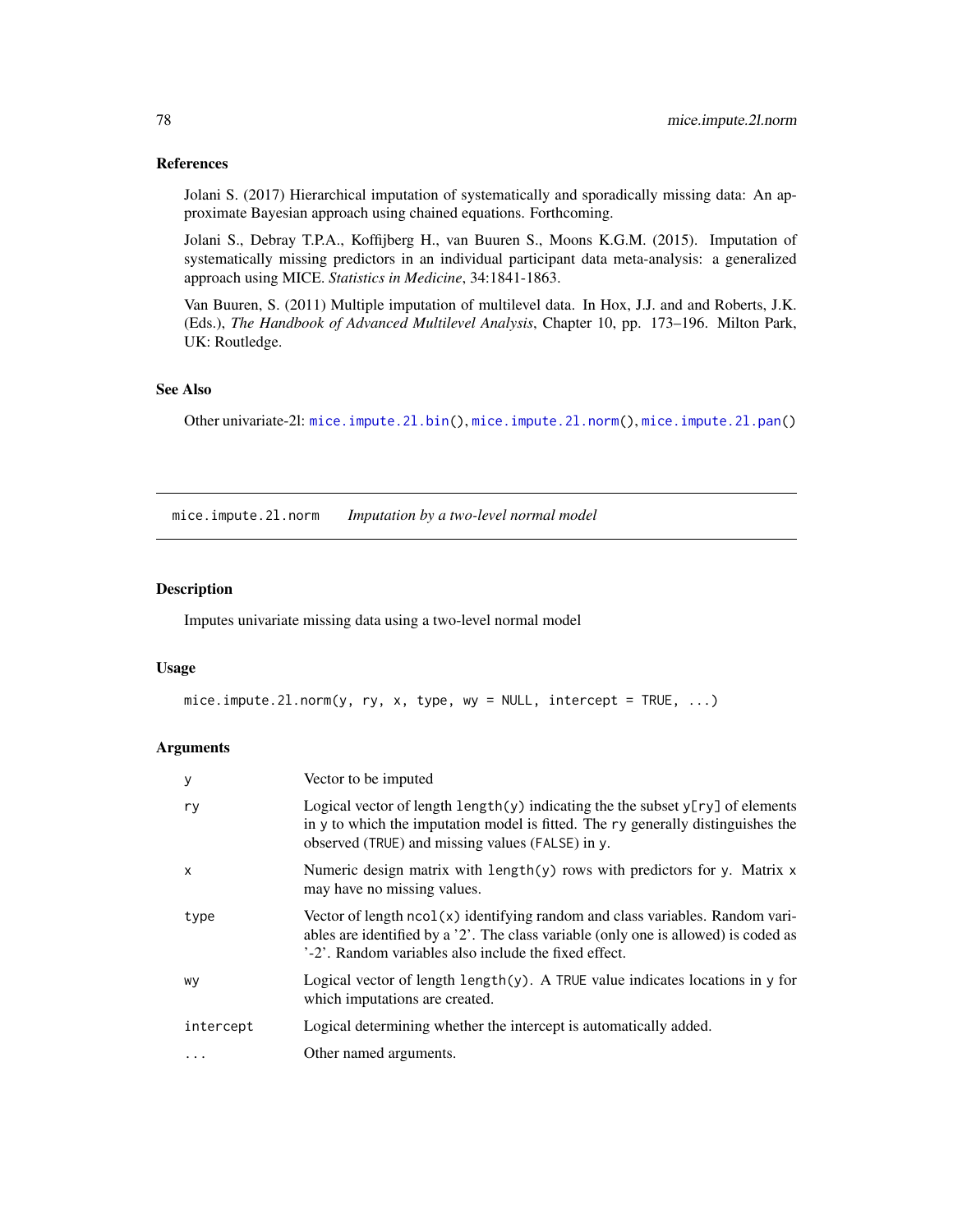#### Details

Implements the Gibbs sampler for the linear multilevel model with heterogeneous with-class variance (Kasim and Raudenbush, 1998). Imputations are drawn as an extra step to the algorithm. For simulation work see Van Buuren (2011).

The random intercept is automatically added in mice.impute.2L.norm(). A model within a random intercept can be specified by  $mice(\ldots,intercept = FALSE)$ .

### Value

Vector with imputed data, same type as y, and of length sum(wy)

#### Note

Added June 25, 2012: The currently implemented algorithm does not handle predictors that are specified as fixed effects (type=1). When using mice.impute.2l.norm(), the current advice is to specify all predictors as random effects (type=2).

Warning: The assumption of heterogeneous variances requires that in every class at least one observation has a response in y.

### Author(s)

Roel de Jong, 2008

#### References

Kasim RM, Raudenbush SW. (1998). Application of Gibbs sampling to nested variance components models with heterogeneous within-group variance. Journal of Educational and Behavioral Statistics, 23(2), 93–116.

Van Buuren, S., Groothuis-Oudshoorn, K. (2011). mice: Multivariate Imputation by Chained Equations in R. *Journal of Statistical Software*, 45(3), 1-67. <https://www.jstatsoft.org/v45/i03/>

Van Buuren, S. (2011) Multiple imputation of multilevel data. In Hox, J.J. and and Roberts, J.K. (Eds.), *The Handbook of Advanced Multilevel Analysis*, Chapter 10, pp. 173–196. Milton Park, UK: Routledge.

### See Also

Other univariate-2l: [mice.impute.2l.bin\(](#page-74-0)), [mice.impute.2l.lmer\(](#page-76-0)), [mice.impute.2l.pan\(](#page-78-0))

<span id="page-78-0"></span>mice.impute.2l.pan *Imputation by a two-level normal model using* pan

#### Description

Imputes univariate missing data using a two-level normal model with homogeneous within group variances. Aggregated group effects (i.e. group means) can be automatically created and included as predictors in the two-level regression (see argument type). This function needs the pan package.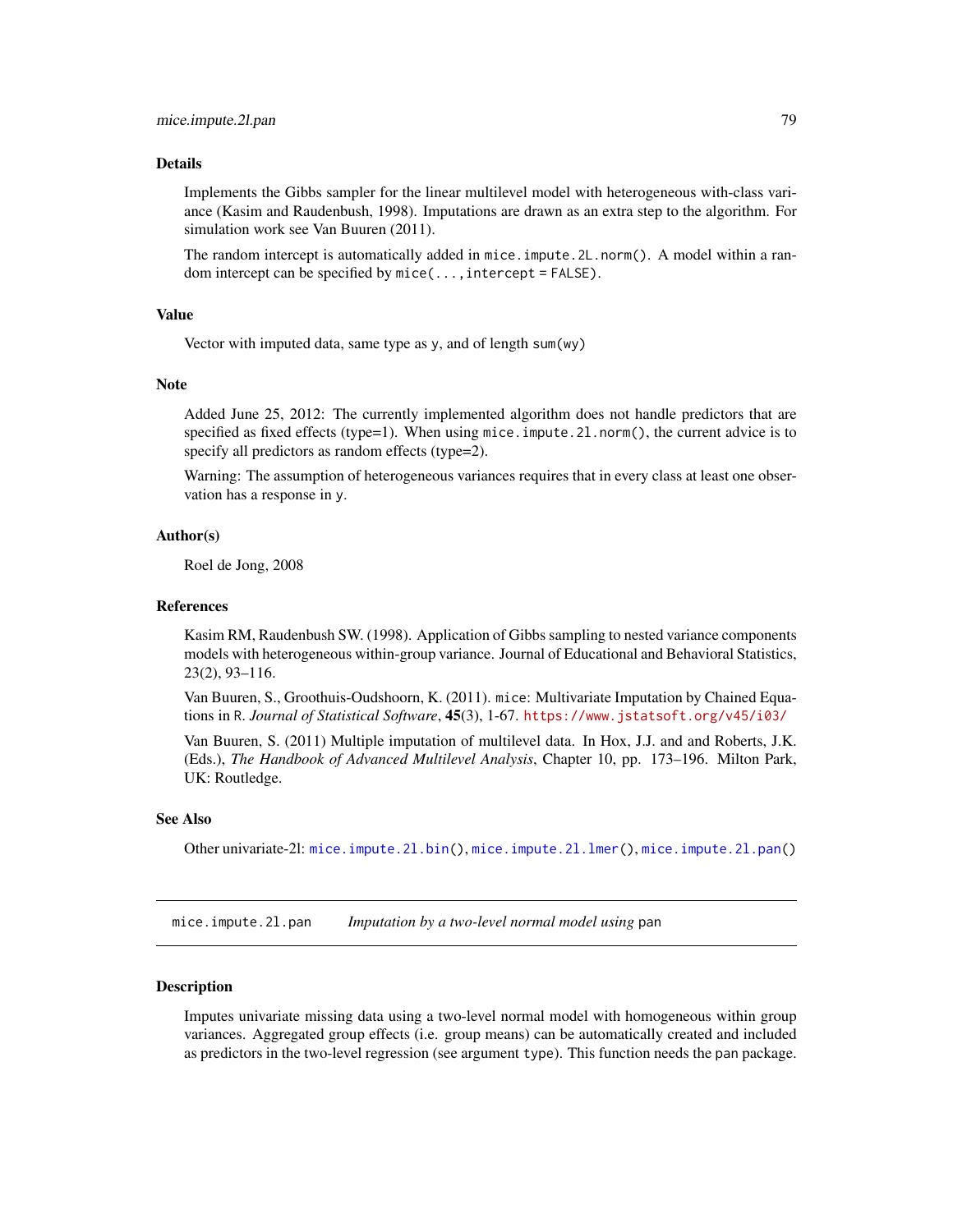# Usage

```
mice.impute.2l.pan(
  y,
  ry,
  x,
  type,
  intercept = TRUE,
  paniter = 500,
  groupcenter.slope = FALSE,
  ...
\mathcal{E}
```
### Arguments

| у                 | Incomplete data vector of length n                                                                                                                                                                                                                                                                                                                                                                                                     |
|-------------------|----------------------------------------------------------------------------------------------------------------------------------------------------------------------------------------------------------------------------------------------------------------------------------------------------------------------------------------------------------------------------------------------------------------------------------------|
| ry                | Vector of missing data pattern (FALSE=missing, TRUE=observed)                                                                                                                                                                                                                                                                                                                                                                          |
| x                 | Matrix (n x p) of complete covariates.                                                                                                                                                                                                                                                                                                                                                                                                 |
| type              | Vector of length $ncol(x)$ identifying random and class variables. Random ef-<br>fects are identified by a '2'. The group variable (only one is allowed) is coded as<br>'-2'. Random effects also include the fixed effect. If for a covariates X1 group<br>means shall be calculated and included as further fixed effects choose '3'. In<br>addition to the effects in '3', specification '4' also includes random effects of<br>X1. |
| intercept         | Logical determining whether the intercept is automatically added.                                                                                                                                                                                                                                                                                                                                                                      |
| paniter           | Number of iterations in pan. Default is 500.                                                                                                                                                                                                                                                                                                                                                                                           |
| groupcenter.slope |                                                                                                                                                                                                                                                                                                                                                                                                                                        |
|                   | If TRUE, in case of group means (type is '3' or'4') group mean centering for<br>these predictors are conducted before doing imputations. Default is FALSE.                                                                                                                                                                                                                                                                             |
| .                 | Other named arguments.                                                                                                                                                                                                                                                                                                                                                                                                                 |

# Details

Implements the Gibbs sampler for the linear two-level model with homogeneous within group variances which is a special case of a multivariate linear mixed effects model (Schafer & Yucel, 2002). For a two-level imputation with heterogeneous within-group variances see mice.impute.21.norm. The random intercept is automatically added in mice.impute.2l.norm().

# Value

A vector of length nmis with imputations.

# Note

This function does not implement the where functionality. It always produces nmis imputation, irrespective of the where argument of the mice function.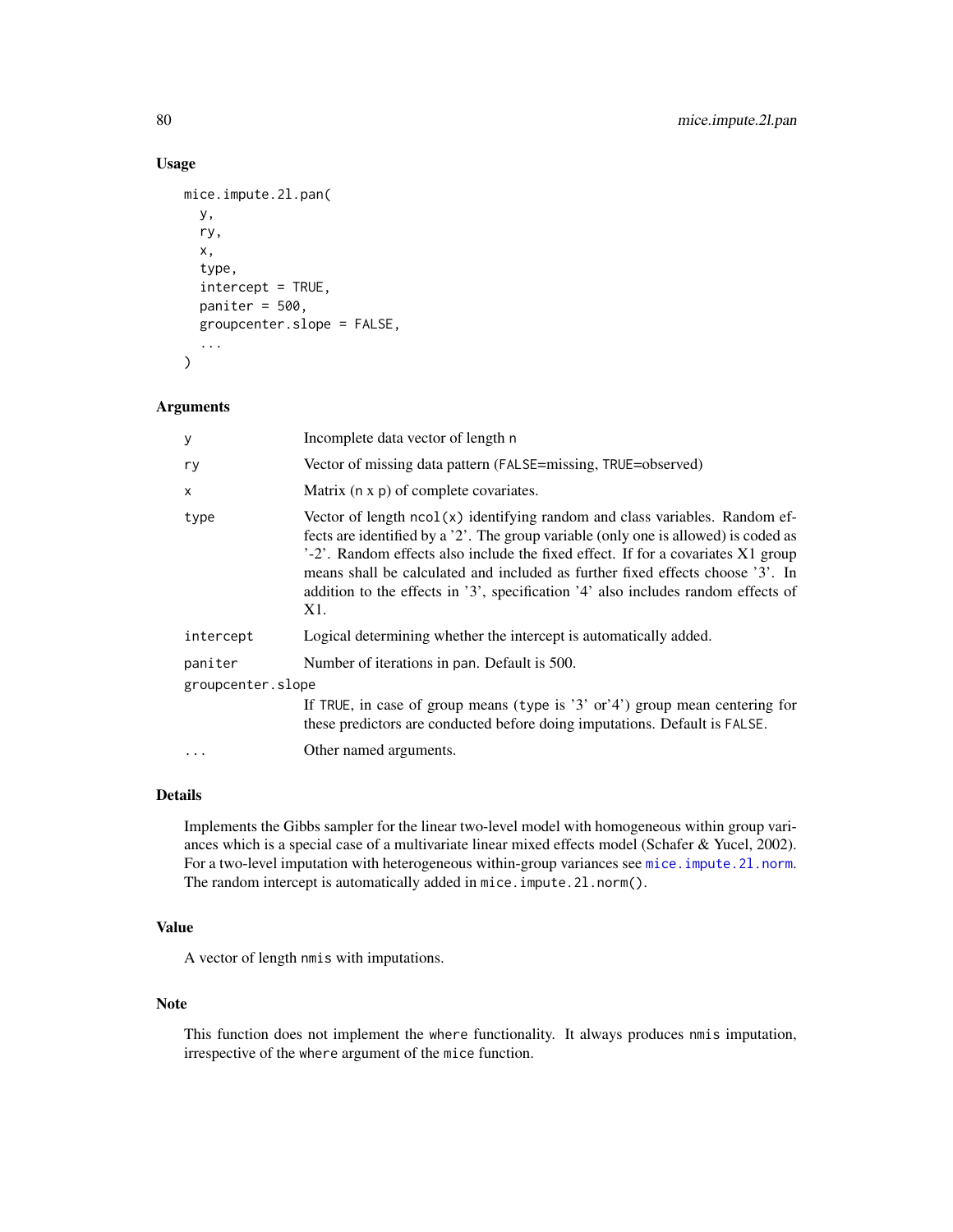### Author(s)

Alexander Robitzsch (IPN - Leibniz Institute for Science and Mathematics Education, Kiel, Germany), <robitzsch@ipn.uni-kiel.de>.

# References

Schafer J L, Yucel RM (2002). Computational strategies for multivariate linear mixed-effects models with missing values. *Journal of Computational and Graphical Statistics*. 11, 437-457.

Van Buuren, S., Groothuis-Oudshoorn, K. (2011). mice: Multivariate Imputation by Chained Equations in R. *Journal of Statistical Software*, 45(3), 1-67. <https://www.jstatsoft.org/v45/i03/>

### See Also

Other univariate-2l: [mice.impute.2l.bin\(](#page-74-0)), [mice.impute.2l.lmer\(](#page-76-0)), [mice.impute.2l.norm\(](#page-77-0))

### Examples

```
###################################
# simulate some data
# two-level regression model with fixed slope
# number of groups
G < -250# number of persons
n < -20# regression parameter
beta <-3# intraclass correlation
rho <- .30
# correlation with missing response
rho.miss \leq -10# missing proportion
missrate <- .50
y1 \leq rep(\text{rnorm}(\text{G}, sd = sqrt(\text{rho})), each=n) + rnorm(G*n, sd = sqrt( 1 - rho ))
x \le - rnorm(G*n)
y \le y1 + \text{beta} \times xdfr0 <- dfr <- data.frame( "group" = rep(1:G, each=n), "x" = x, "y" = y)
dfr[ rho.miss * x + rnorm( G* n , sd = sqrt( 1 - rho.miss ) ) < qnorm( missrate ) , "y" ] <- NA
#.....
# empty imputation in mice
imp0 <- mice( as.matrix(dfr) , maxit=0 )
predM <- imp0$predictorMatrix
impM <- imp0$method
#...
# specify predictor matrix and method
predM1 <- predM
predM1['y", "group"] < - -2predM1["y", "x"] \leftarrow 1 # fixed x effects imputation
```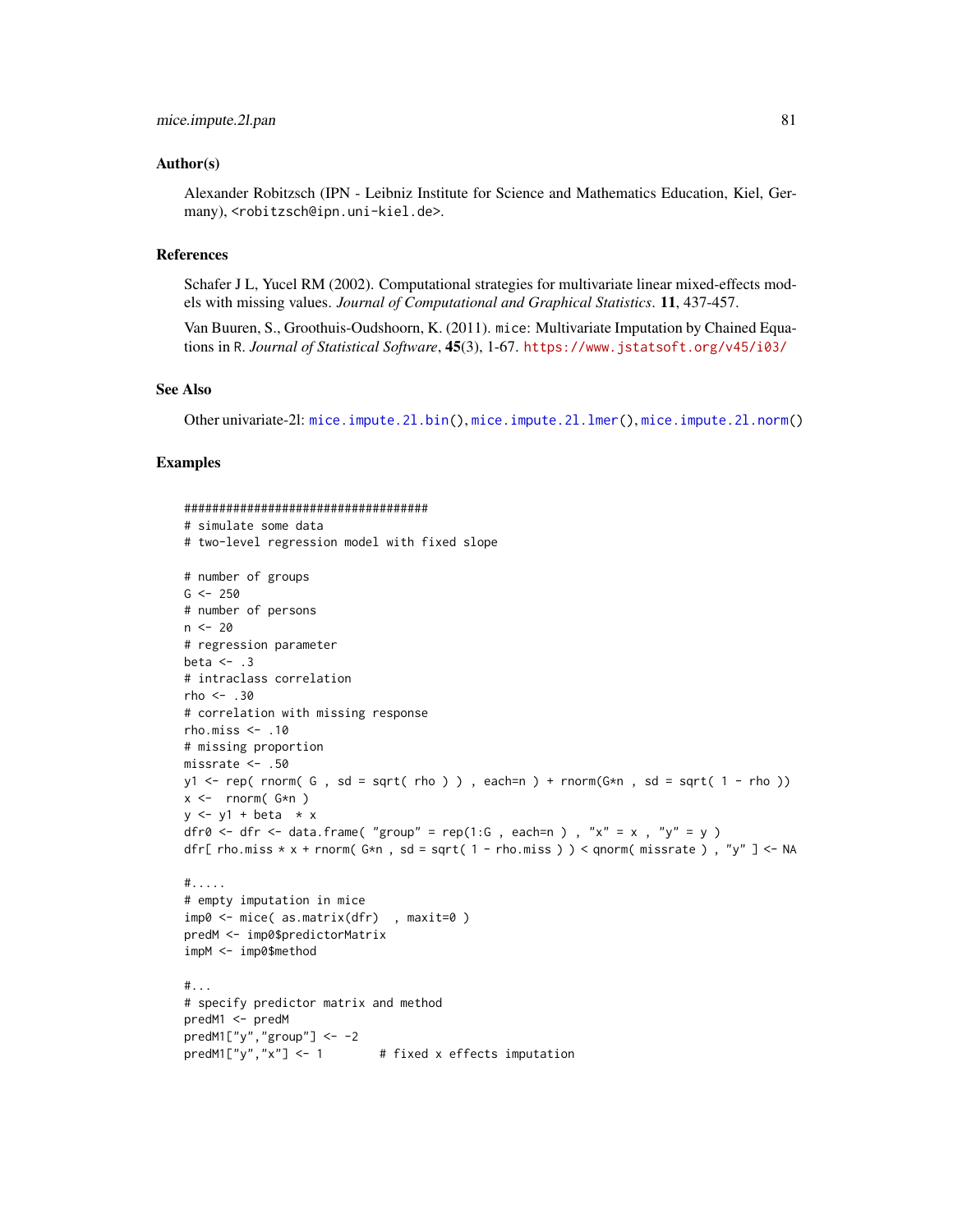```
impM1 < -impMimpM1["y"] <- "2l.pan"
# multilevel imputation
impl \leftarrow mice( as.matrix( dfr ), m = 1, predictorMatrix = predM1,
           method = impM1 , maxit=1 )
# multilevel analysis
library(lme4)
mod \le - lmer( y \sim ( 1 + x | group) + x, data = complete(imp1) )
summary(mod)
############################################
# Examples of predictorMatrix specification
# random x effects
# predM1["y","x"] <- 2
# fixed x effects and group mean of x
# predM1["y","x"] <- 3
# random x effects and group mean of x
# predM1["y","x"] <- 4
```
<span id="page-81-0"></span>mice.impute.2lonly.mean

*Imputation of most likely value within the class*

### Description

Method 2lonly.mean replicates the most likely value within a class of a second-level variable. It works for numeric and factor data. The function is primarily useful as a quick fixup for data in which the second-level variable is inconsistent.

### Usage

```
mice. impute.2lonly.mean(y, ry, x, type, wy = NULL, \ldots)
```

| y    | Vector to be imputed                                                                                                                                                                                                     |
|------|--------------------------------------------------------------------------------------------------------------------------------------------------------------------------------------------------------------------------|
| ry   | Logical vector of length length(y) indicating the the subset $y[ry]$ of elements<br>in y to which the imputation model is fitted. The ry generally distinguishes the<br>observed (TRUE) and missing values (FALSE) in y. |
| X    | Numeric design matrix with length(y) rows with predictors for y. Matrix $x$<br>may have no missing values.                                                                                                               |
| type | Vector of length $ncol(x)$ identifying random and class variables. The class<br>variable (only one is allowed) is coded as $-2$ .                                                                                        |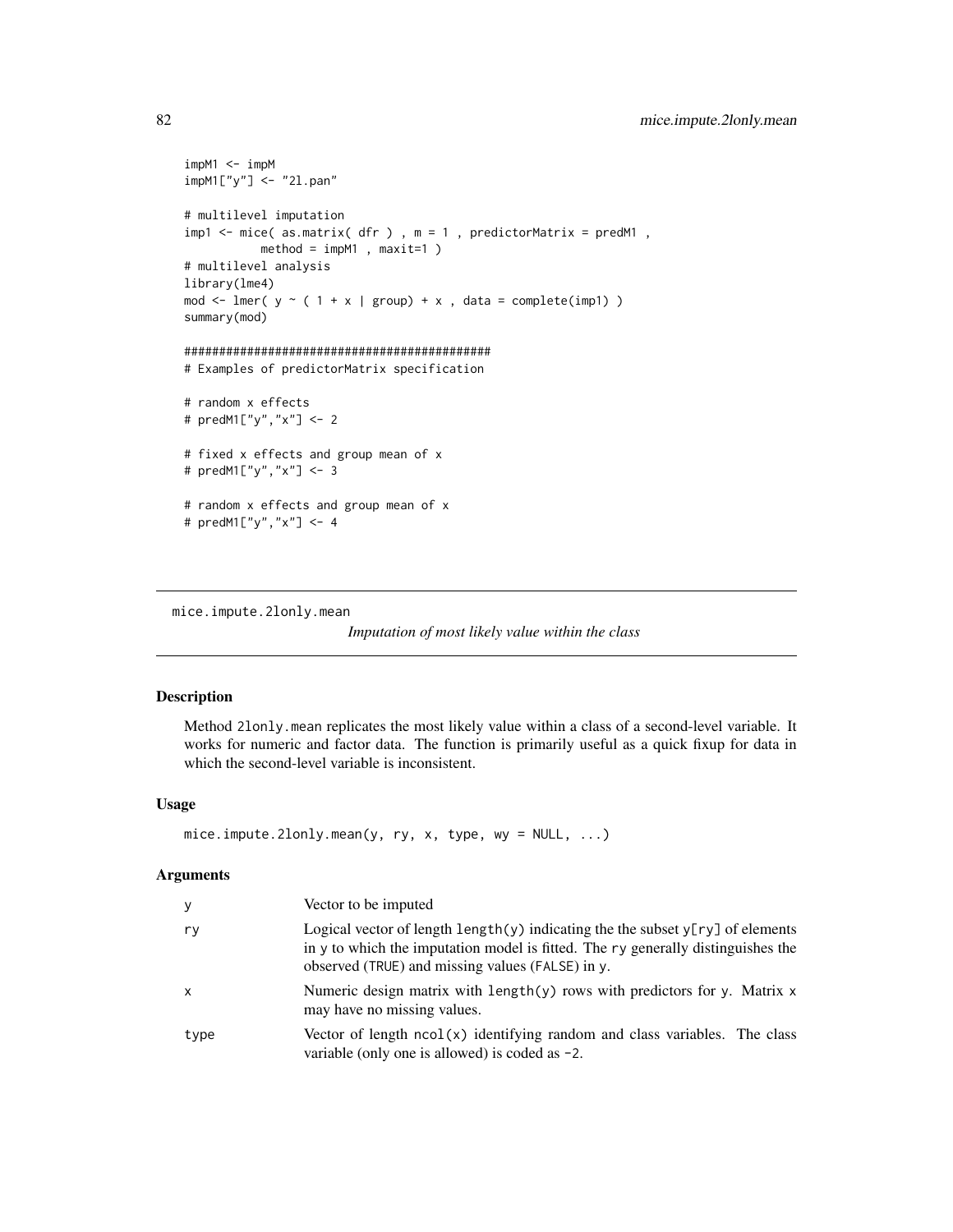| W٧                      | Logical vector of length length $(y)$ . A TRUE value indicates locations in y for<br>which imputations are created. |
|-------------------------|---------------------------------------------------------------------------------------------------------------------|
| $\cdot$ $\cdot$ $\cdot$ | Other named arguments.                                                                                              |

### Details

Observed values in y are averaged within the class, and replicated to the missing y within that class. This function is primarily useful for repairing incomplete data that are constant within the class, but vary over classes.

For numeric variables, mice. impute. 21 only. mean() imputes the class mean of y. If y is a secondlevel variable, then conventionally all observed y will be identical within the class, and the function just provides a quick fix for any missing y by filling in the class mean.

For factor variables, mice.impute.2lonly.mean() imputes the most frequently occuring category within the class.

If there are no observed y in the class, all entries of the class are set to NA. Note that this may produce problems later on in mice if imputation routines are called that expects predictor data to be complete. Methods designed for imputing this type of second-level variables include mice. impute. 2lonly.norm and [mice.impute.2lonly.pmm](#page-85-0).

#### Value

Vector with imputed data, same type as y, and of length sum(wy)

### Author(s)

Gerko Vink, Stef van Buuren, 2019

### References

Van Buuren, S. (2018). *[Flexible Imputation of Missing Data. Second Edition.](https://stefvanbuuren.name/fimd/sec-level2pred.html)* Boca Raton, FL.: Chapman & Hall/CRC Press.

### See Also

Other univariate-2lonly: [mice.impute.2lonly.norm\(](#page-82-0)), [mice.impute.2lonly.pmm\(](#page-85-0))

<span id="page-82-0"></span>mice.impute.2lonly.norm

*Imputation at level 2 by Bayesian linear regression*

# Description

Imputes univariate missing data at level 2 using Bayesian linear regression analysis. Variables are level 1 are aggregated at level 2. The group identifier at level 2 must be indicated by type = -2 in the predictorMatrix.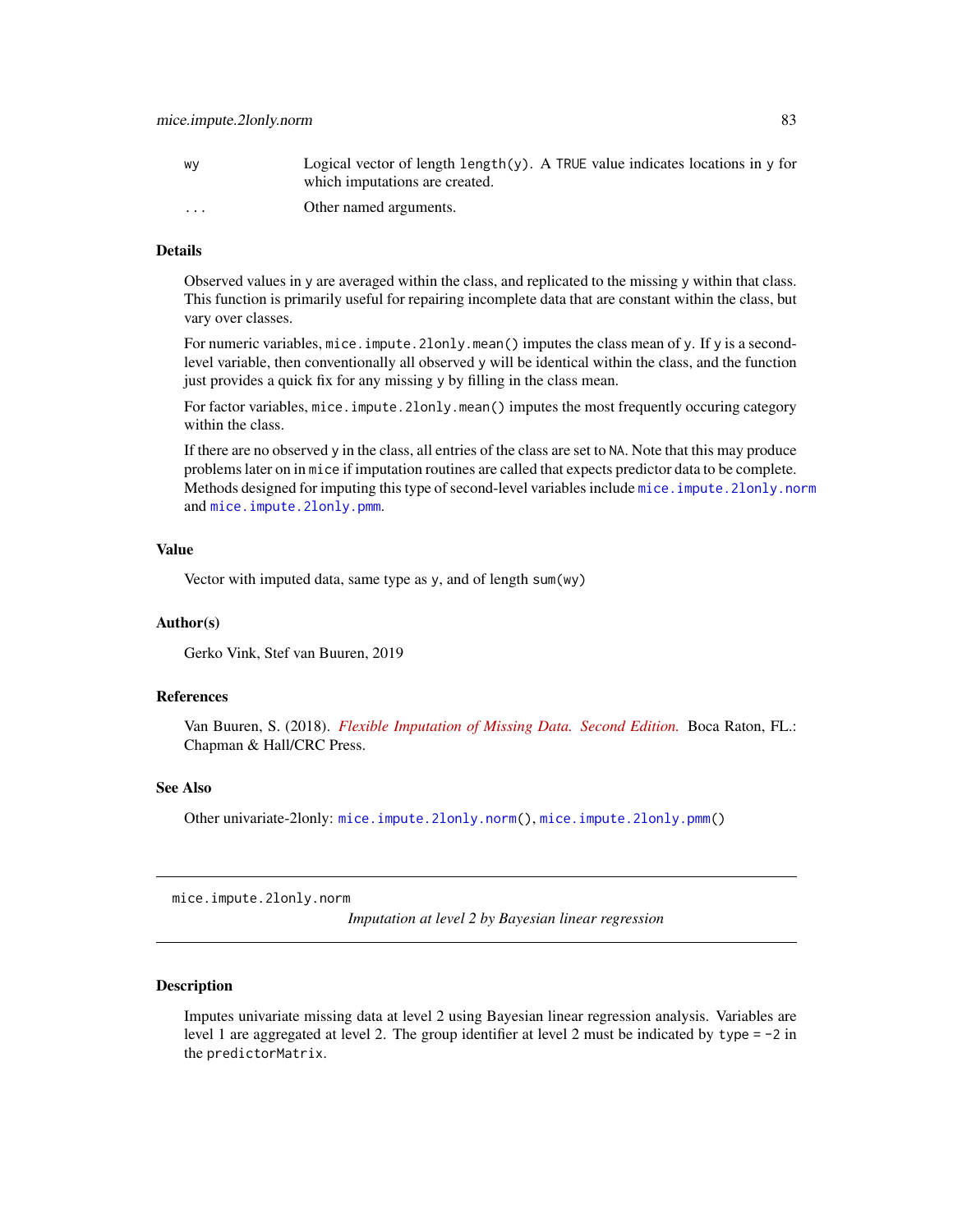mice.impute.2lonly.norm(y, ry, x, type, wy = NULL, ...)

#### Arguments

| y            | Vector to be imputed                                                                                                                                                                                                                             |
|--------------|--------------------------------------------------------------------------------------------------------------------------------------------------------------------------------------------------------------------------------------------------|
| ry           | Logical vector of length $\lceil \psi \rceil$ indicating the the subset $\lceil \psi \rceil$ of elements<br>in y to which the imputation model is fitted. The ry generally distinguishes the<br>observed (TRUE) and missing values (FALSE) in y. |
| $\mathsf{x}$ | Numeric design matrix with $length(y)$ rows with predictors for y. Matrix $x$<br>may have no missing values.                                                                                                                                     |
| type         | Group identifier must be specified by $2$ . Predictors must be specified by $1$ .                                                                                                                                                                |
| WV           | Logical vector of length $\text{length}(y)$ . A TRUE value indicates locations in y for<br>which imputations are created.                                                                                                                        |
| $\ddotsc$    | Other named arguments.                                                                                                                                                                                                                           |

### Details

This function allows in combination with mice.impute.21.pan switching regression imputation between level 1 and level 2 as described in Yucel (2008) or Gelman and Hill (2007, p. 541).

The function checks for partial missing level-2 data. Level-2 data are assumed to be constant within the same cluster. If one or more entries are missing, then the procedure aborts with an error message that identifies the cluster with incomplete level-2 data. In such cases, one may first fill in the cluster mean (or mode) by the 2lonly.mean method to remove inconsistencies.

#### Value

A vector of length nmis with imputations.

# Note

For a more general approach, see miceadds::mice.impute.2lonly.function().

### Author(s)

Alexander Robitzsch (IPN - Leibniz Institute for Science and Mathematics Education, Kiel, Germany), <robitzsch@ipn.uni-kiel.de> plus some tweaks by Stef van Buuren

# References

Gelman, A. and Hill, J. (2007). *Data analysis using regression and multilevel/hierarchical models*. Cambridge, Cambridge University Press.

Yucel, RM (2008). Multiple imputation inference for multivariate multilevel continuous data with ignorable non-response. *Philosophical Transactions of the Royal Society A*, 366, 2389-2404.

Van Buuren, S. (2018). *[Flexible Imputation of Missing Data. Second Edition.](https://stefvanbuuren.name/fimd/sec-level2pred.html)* Chapman & Hall/CRC. Boca Raton, FL.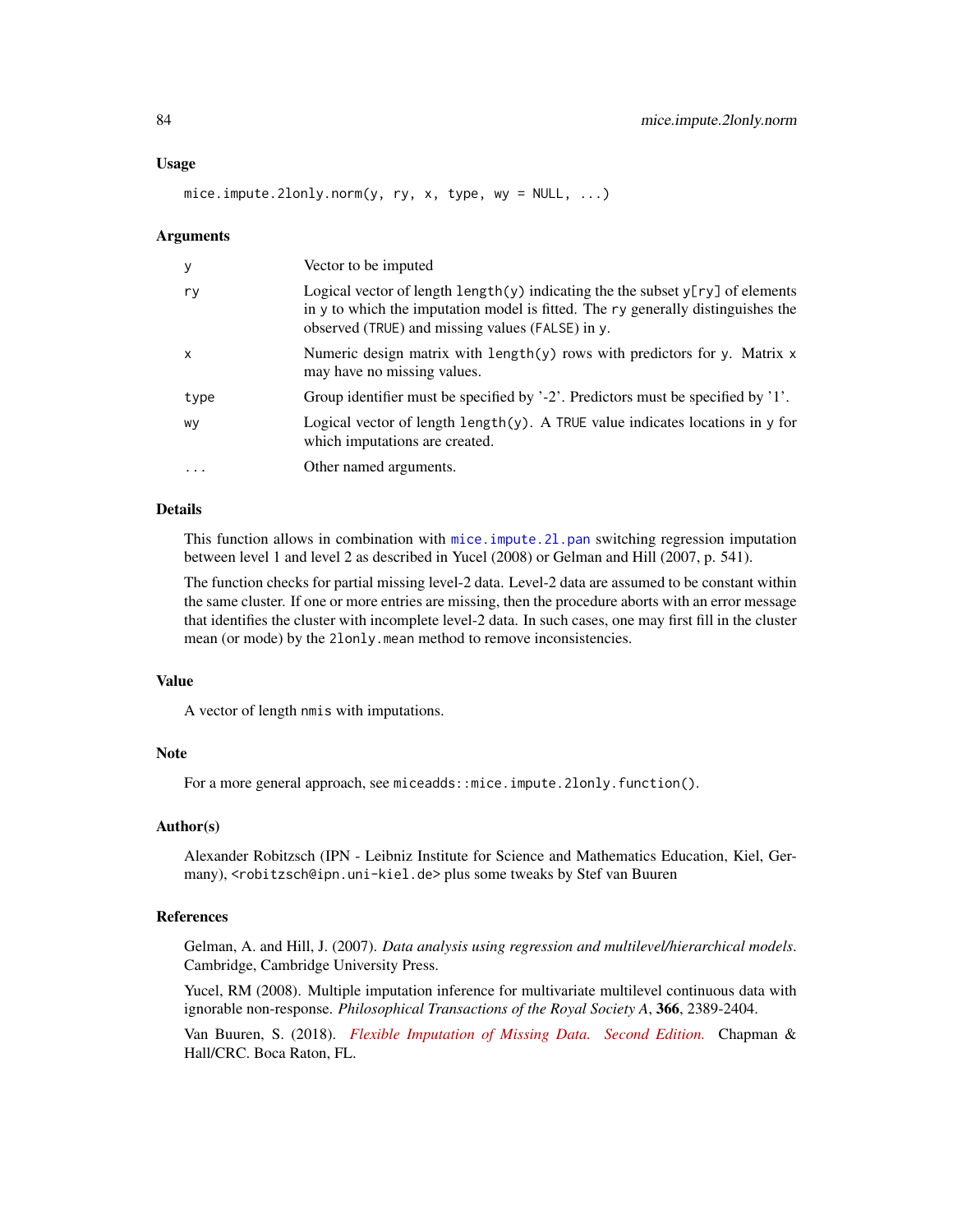#### See Also

[mice.impute.norm](#page-102-0), [mice.impute.2lonly.pmm](#page-85-0), [mice.impute.2l.pan](#page-78-0), [mice.impute.2lonly.mean](#page-81-0) Other univariate-2lonly: [mice.impute.2lonly.mean\(](#page-81-0)), [mice.impute.2lonly.pmm\(](#page-85-0))

#### Examples

```
##################################################
# simulate some data
# x,y ... level 1 variables
# v,w ... level 2 variables
G \le -250 # number of groups
n < -20 # number of persons
beta \leftarrow .3 \qquad # regression coefficient
rho <- .30 # residual intraclass correlation
rho.miss \leq -10 # correlation with missing response
missrate <- .50 # missing proportion
y1 <- rep( rnorm( G , sd = sqrt( rho ) ) , each=n ) + rnorm(G*n , sd = sqrt( 1 - rho ))
w \leq rep(\text{round}(\text{rnorm}(G), 2), \text{each=n})v \leq rep(\text{round}(\text{runif}(\mathsf{G}, \emptyset, 3)), each=n)
x \le - rnorm(G*n)
y \le -y1 + \text{beta} \times x + .2 \times w + .1 \times vdfr0 \lt- dfr \lt- data.frame( "group" = rep(1:G, each=n), "x" = x, "y" = y, "w" = w, "v" = v)
dfr[ rho.miss * x + rnorm( G* n, sd = sqrt( 1 - rho.miss ) ) < qnorm( missrate ), "y" ] <- NA
dfr[ rep( rnorm(G), each=n ) < qnorm( missrate ), "w" ] <- NA
dfr[ rep( rnorm(G) , each=n ) < qnorm( missrate ) , "v" ] <- NA
#....
# empty mice imputation
imp0 <- mice( as.matrix(dfr) , maxit=0 )
predM <- imp0$predictorMatrix
impM <- imp0$method
#...
# multilevel imputation
predM1 <- predM
predM1[c("w","y","v"),"group"] <- -2
predM1["y", "x"] \leftarrow 1 # fixed x effects imputation
impM1 < - impMimpM1[c("y","w","v")] <- c("2l.pan" , "2lonly.norm" , "2lonly.pmm" )
# y ... imputation using pan
# w ... imputation at level 2 using norm
# v ... imputation at level 2 using pmm
imp1 < - mice( as.matrix( dfr ), m = 1, predictorMatrix = predM1,
           method = impM1 , maxit=1 , paniter=500)
#
# Demonstration that 2lonly.norm aborts for partial missing data.
# Better use 2lonly.mean for repair.
```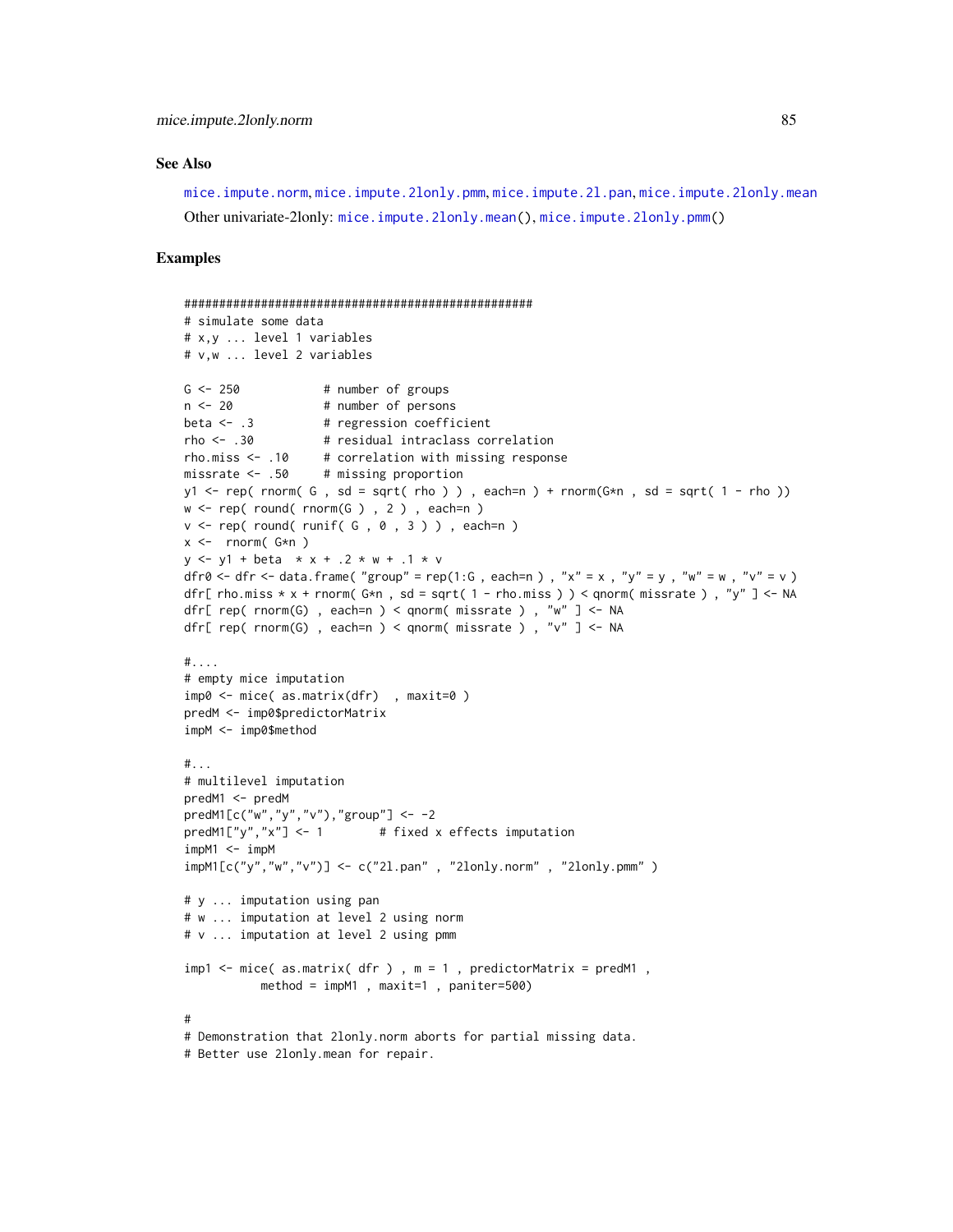```
data \leq data.frame(patid = rep(1:4, each = 5),
                  sex = rep(c(1, 2, 1, 2), each = 5),crp = c(68, 78, 93, NA, 143,
                           5, 7, 9, 13, NA,
                          97, NA, 56, 52, 34,
                          22, 30, NA, NA, 45))
pred <- make.predictorMatrix(data)
pred[, "patid"] <- -2
# only missing value (out of five) for patid == 1
data[3, "sex"] <- NA
## Not run:
# The following fails because 2lonly.norm found partially missing
# level-2 data
# imp <- mice(data, method = c("", "2lonly.norm", "2l.pan"),
# predictorMatrix = pred, maxit = 1, m = 2)
# > iter imp variable
# > 1 1 sex crpError in .imputation.level2(y = y, ... :# > Method 2lonly.norm found the following clusters with partially missing
#> level-2 data: 1
#> Method 2lonly.mean can fix such inconsistencies.
## End(Not run)
# In contrast, if all sex values are missing for patid == 1, it runs fine,
# except on r-patched-solaris-x86. I used dontrun to evade CRAN errors.
## Not run:
data[1:5, "sex"] <- NA
imp <- mice(data, method = c("", "2lonly.norm", "2l.pan"),
           predictorMatrix = pred, maxit = 1, m = 2)## End(Not run)
```
<span id="page-85-0"></span>mice.impute.2lonly.pmm

*Imputation at level 2 by predictive mean matching*

# Description

Imputes univariate missing data at level 2 using predictive mean matching. Variables are level 1 are aggregated at level 2. The group identifier at level 2 must be indicated by type  $= -2$  in the predictorMatrix.

### Usage

```
mice. impute.2lonly.pmm(y, ry, x, type, wy = NULL, \ldots)
```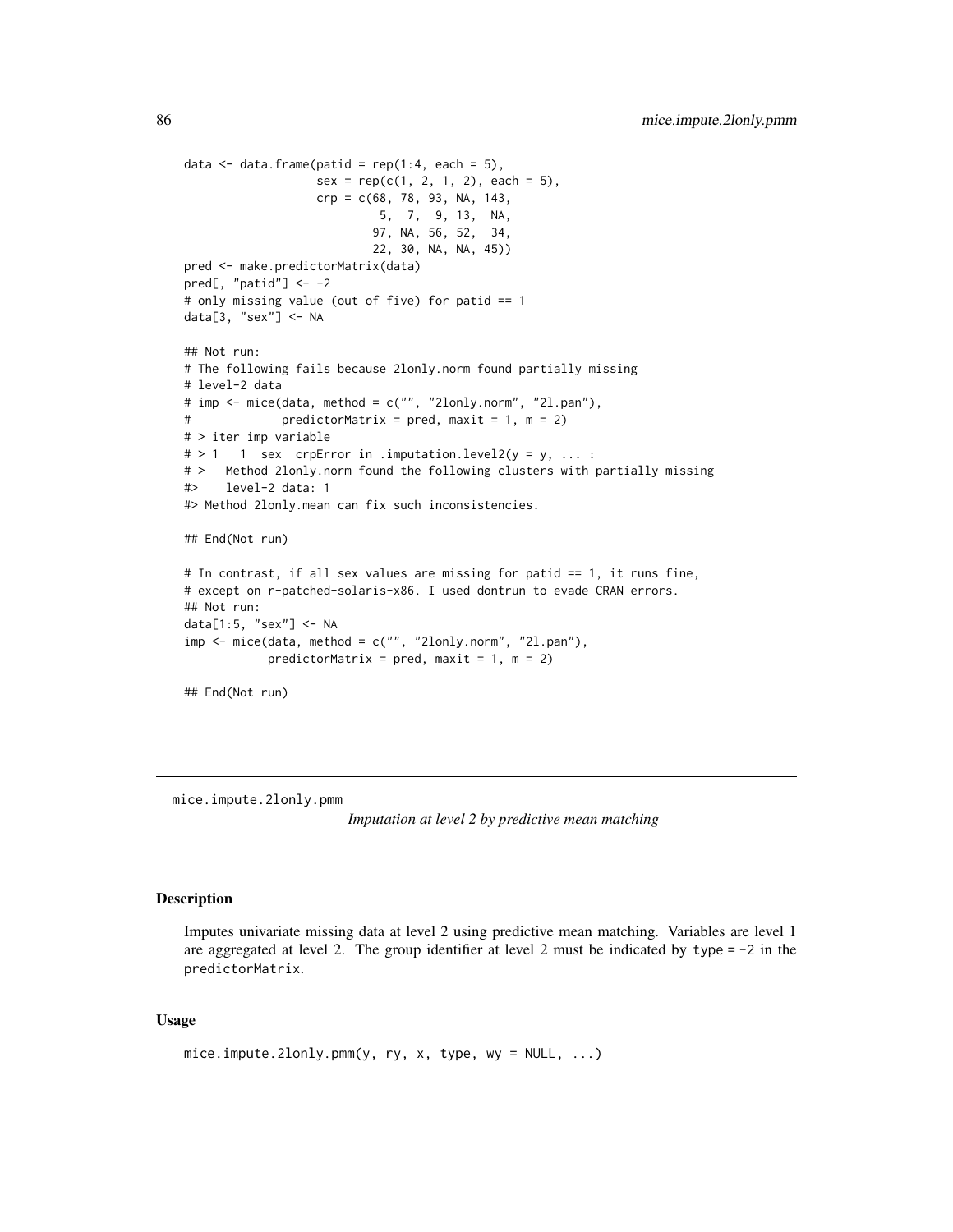#### **Arguments**

|           | Vector to be imputed                                                                                                                                                                                                              |
|-----------|-----------------------------------------------------------------------------------------------------------------------------------------------------------------------------------------------------------------------------------|
| ry        | Logical vector of length $\text{length}(y)$ indicating the the subset $y[ry]$ of elements<br>in y to which the imputation model is fitted. The ry generally distinguishes the<br>observed (TRUE) and missing values (FALSE) in y. |
| x         | Numeric design matrix with $length(y)$ rows with predictors for y. Matrix $x$<br>may have no missing values.                                                                                                                      |
| type      | Group identifier must be specified by $2$ . Predictors must be specified by $1$ .                                                                                                                                                 |
| wy        | Logical vector of length $length(y)$ . A TRUE value indicates locations in y for<br>which imputations are created.                                                                                                                |
| $\ddotsc$ | Other named arguments.                                                                                                                                                                                                            |

### Details

This function allows in combination with [mice.impute.2l.pan](#page-78-0) switching regression imputation between level 1 and level 2 as described in Yucel (2008) or Gelman and Hill (2007, p. 541).

The function checks for partial missing level-2 data. Level-2 data are assumed to be constant within the same cluster. If one or more entries are missing, then the procedure aborts with an error message that identifies the cluster with incomplete level-2 data. In such cases, one may first fill in the cluster mean (or mode) by the 2lonly.mean method to remove inconsistencies.

### Value

A vector of length nmis with imputations.

### Note

The extension to categorical variables transform a dependent factor variable by means of the as.integer() function. This may make sense for categories that are approximately ordered, but less so for pure nominal measures.

For a more general approach, see miceadds::mice.impute.2lonly.function().

#### Author(s)

Alexander Robitzsch (IPN - Leibniz Institute for Science and Mathematics Education, Kiel, Germany), <robitzsch@ipn.uni-kiel.de>, plus some tweaks by Stef van Buuren

# References

Gelman, A. and Hill, J. (2007). *Data analysis using regression and multilevel/hierarchical models*. Cambridge, Cambridge University Press.

Yucel, RM (2008). Multiple imputation inference for multivariate multilevel continuous data with ignorable non-response. *Philosophical Transactions of the Royal Society A*, 366, 2389-2404.

Van Buuren, S. (2018). *[Flexible Imputation of Missing Data. Second Edition.](https://stefvanbuuren.name/fimd/sec-level2pred.html)* Chapman & Hall/CRC. Boca Raton, FL.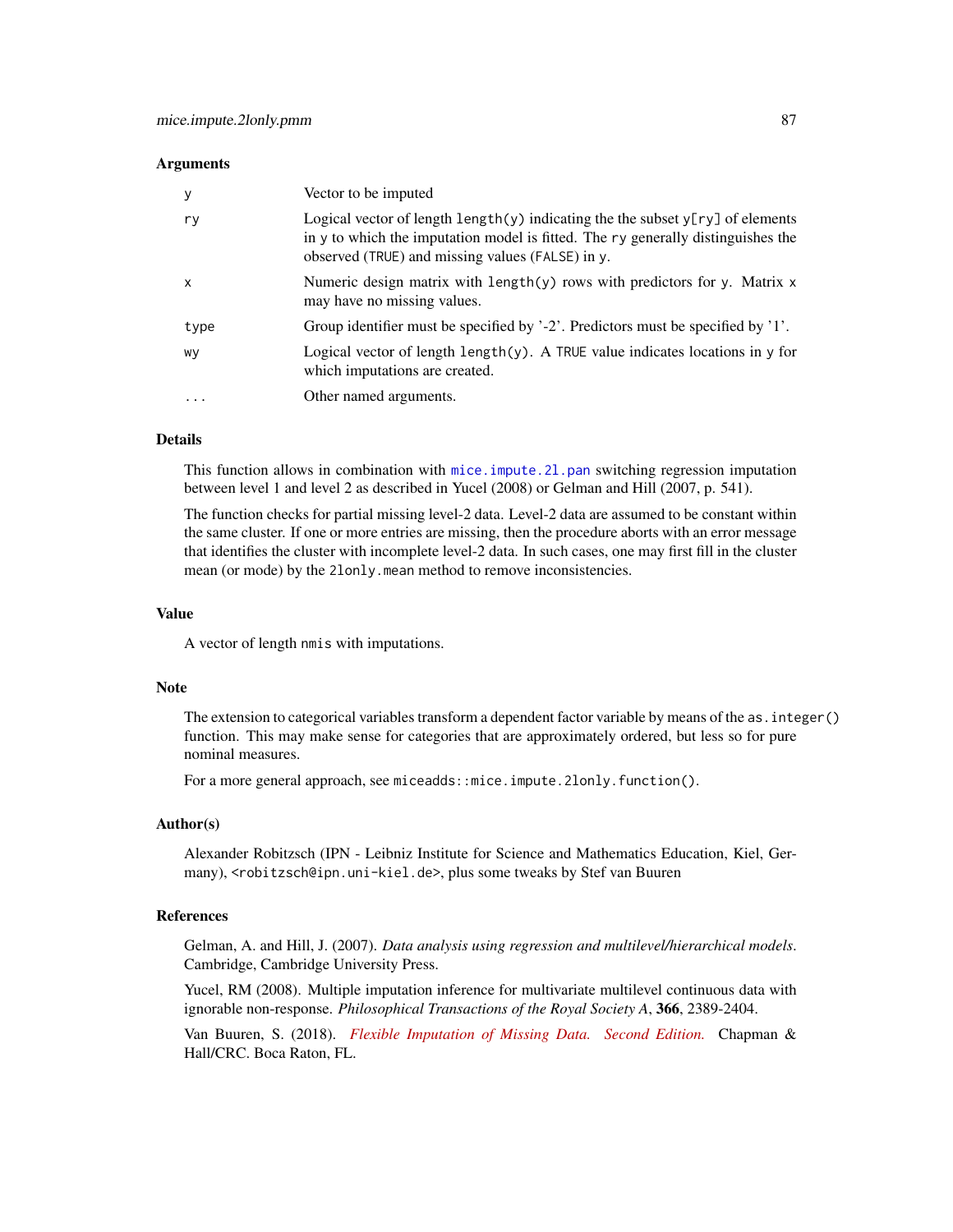#### See Also

[mice.impute.pmm](#page-109-0), [mice.impute.2lonly.norm](#page-82-0), [mice.impute.2l.pan](#page-78-0), [mice.impute.2lonly.mean](#page-81-0) Other univariate-2lonly: [mice.impute.2lonly.mean\(](#page-81-0)), [mice.impute.2lonly.norm\(](#page-82-0))

### Examples

```
##################################################
# simulate some data
# x,y ... level 1 variables
# v,w ... level 2 variables
G \le -250 # number of groups
n < -20 # number of persons
beta \leftarrow .3 \qquad # regression coefficient
rho <- .30 # residual intraclass correlation
rho.miss \leq -10 # correlation with missing response
missrate <- .50 # missing proportion
y1 <- rep( rnorm( G , sd = sqrt( rho ) ) , each=n ) + rnorm(G*n , sd = sqrt( 1 - rho ))
w \leq rep(\text{round}(\text{rnorm}(G), 2), \text{each=n})v \leq rep(\text{round}(\text{runif}(\mathsf{G}, \emptyset, 3)), each=n)
x \le - rnorm(G*n)
y \le -y1 + \text{beta} \times x + .2 \times w + .1 \times vdfr0 \lt- dfr \lt- data.frame( "group" = rep(1:G, each=n), "x" = x, "y" = y, "w" = w, "v" = v)
dfr[ rho.miss * x + rnorm( G* n, sd = sqrt( 1 - rho.miss ) ) < qnorm( missrate ), "y" ] <- NA
dfr[ rep( rnorm(G), each=n ) < qnorm( missrate ), "w" ] <- NA
dfr[ rep( rnorm(G) , each=n ) < qnorm( missrate ) , "v" ] <- NA
#....
# empty mice imputation
imp0 <- mice( as.matrix(dfr) , maxit=0 )
predM <- imp0$predictorMatrix
impM <- imp0$method
#...
# multilevel imputation
predM1 <- predM
predM1[c("w","y","v"),"group"] <- -2
predM1["y", "x"] \leftarrow 1 # fixed x effects imputation
impM1 < - impMimpM1[c("y","w","v")] <- c("2l.pan" , "2lonly.norm" , "2lonly.pmm" )
# turn v into a categorical variable
dfr$v <- as.factor(dfr$v)
levels(dfr$v) <- LETTERS[1:4]
# y ... imputation using pan
# w ... imputation at level 2 using norm
# v ... imputation at level 2 using pmm
# skip imputation on solaris
is.solaris <- function() grepl('SunOS',Sys.info()['sysname'])
```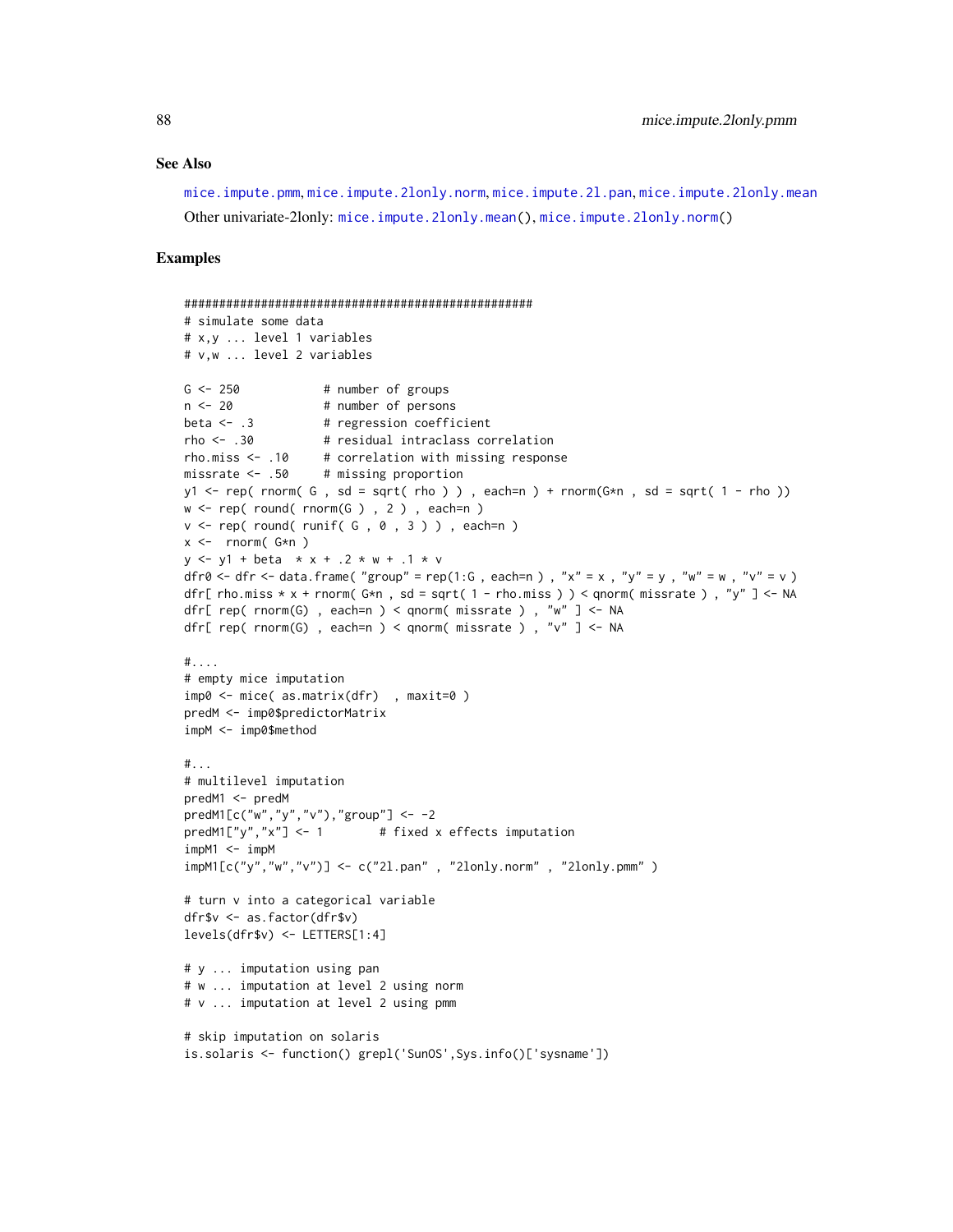# mice.impute.cart 89

```
if (!is.solaris()) {
imp \leftarrow mice(dfr, m = 1, predictorMatrix = predM1,method = impM1, maxit = 1, paniter = 500)
}
```
<span id="page-88-0"></span>mice.impute.cart *Imputation by classification and regression trees*

### Description

Imputes univariate missing data using classification and regression trees.

### Usage

```
mice.impute.cart(y, ry, x, wy = NULL, minbucket = 5, cp = 1e-04, \ldots)
```
# Arguments

| У            | Vector to be imputed                                                                                                                                                                                                     |
|--------------|--------------------------------------------------------------------------------------------------------------------------------------------------------------------------------------------------------------------------|
| ry           | Logical vector of length length(y) indicating the the subset $y[ry]$ of elements<br>in y to which the imputation model is fitted. The ry generally distinguishes the<br>observed (TRUE) and missing values (FALSE) in y. |
| $\mathsf{x}$ | Numeric design matrix with length(y) rows with predictors for y. Matrix x<br>may have no missing values.                                                                                                                 |
| WV           | Logical vector of length $\text{length}(y)$ . A TRUE value indicates locations in y for<br>which imputations are created.                                                                                                |
| minbucket    | The minimum number of observations in any terminal node used. See rpart.control<br>for details.                                                                                                                          |
| cp           | Complexity parameter. Any split that does not decrease the overall lack of fit by<br>a factor of cp is not attempted. See rpart.control for details.                                                                     |
| $\ddots$     | Other named arguments passed down to rpart().                                                                                                                                                                            |
|              |                                                                                                                                                                                                                          |

### Details

Imputation of y by classification and regression trees. The procedure is as follows:

- 1. Fit a classification or regression tree by recursive partitioning;
- 2. For each ymis, find the terminal node they end up according to the fitted tree;
- 3. Make a random draw among the member in the node, and take the observed value from that draw as the imputation.

# Value

Vector with imputed data, same type as y, and of length sum(wy) Numeric vector of length sum(!ry) with imputations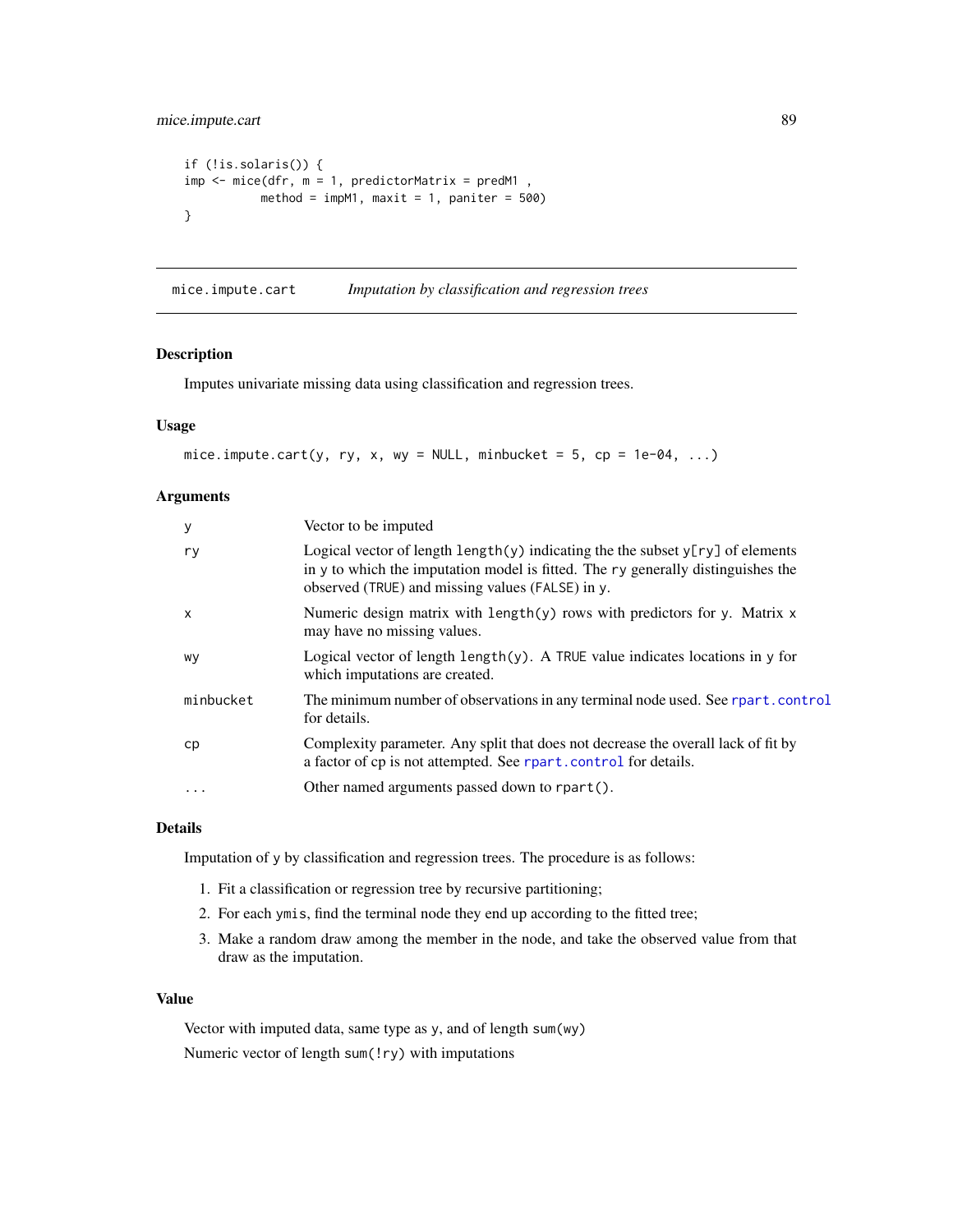#### Author(s)

Lisa Doove, Stef van Buuren, Elise Dusseldorp, 2012

### References

Doove, L.L., van Buuren, S., Dusseldorp, E. (2014), Recursive partitioning for missing data imputation in the presence of interaction Effects. Computational Statistics \& Data Analysis, 72, 92-104.

Breiman, L., Friedman, J. H., Olshen, R. A., and Stone, C. J. (1984), Classification and regression trees, Monterey, CA: Wadsworth & Brooks/Cole Advanced Books & Software.

Van Buuren, S. (2018). *[Flexible Imputation of Missing Data. Second Edition.](https://stefvanbuuren.name/fimd/sec-cart.html)* Chapman & Hall/CRC. Boca Raton, FL.

### See Also

[mice](#page-68-0), [mice.impute.rf](#page-118-0), [rpart](#page-0-0), [rpart.control](#page-0-0)

```
Other univariate imputation functions: mice.impute.lda(), mice.impute.logreg.boot(), mice.impute.logreg(),
mice.impute.mean(), mice.impute.midastouch(), mice.impute.mnar.logreg(), mice.impute.norm.boot(),
mice.impute.norm.nob(), mice.impute.norm.predict(), mice.impute.norm(), mice.impute.pmm(),
mice.impute.polr(), mice.impute.polyreg(), mice.impute.quadratic(), mice.impute.rf(),
mice.impute.ri()
```
#### Examples

require(rpart)

```
imp \leftarrow mice(nhanes2, meth = 'cart', minbucket = 4)plot(imp)
```
mice.impute.jomoImpute

*Multivariate multilevel imputation using* jomo

#### Description

This function is a wrapper around the jomoImpute function from the mitml package so that it can be called to impute blocks of variables in mice. The mitml::jomoImpute function provides an interface to the jomo package for multiple imputation of multilevel data [https://CRAN.R-project.](https://CRAN.R-project.org/package=jomo) [org/package=jomo](https://CRAN.R-project.org/package=jomo). Imputations can be generated using type or formula, which offer different options for model specification.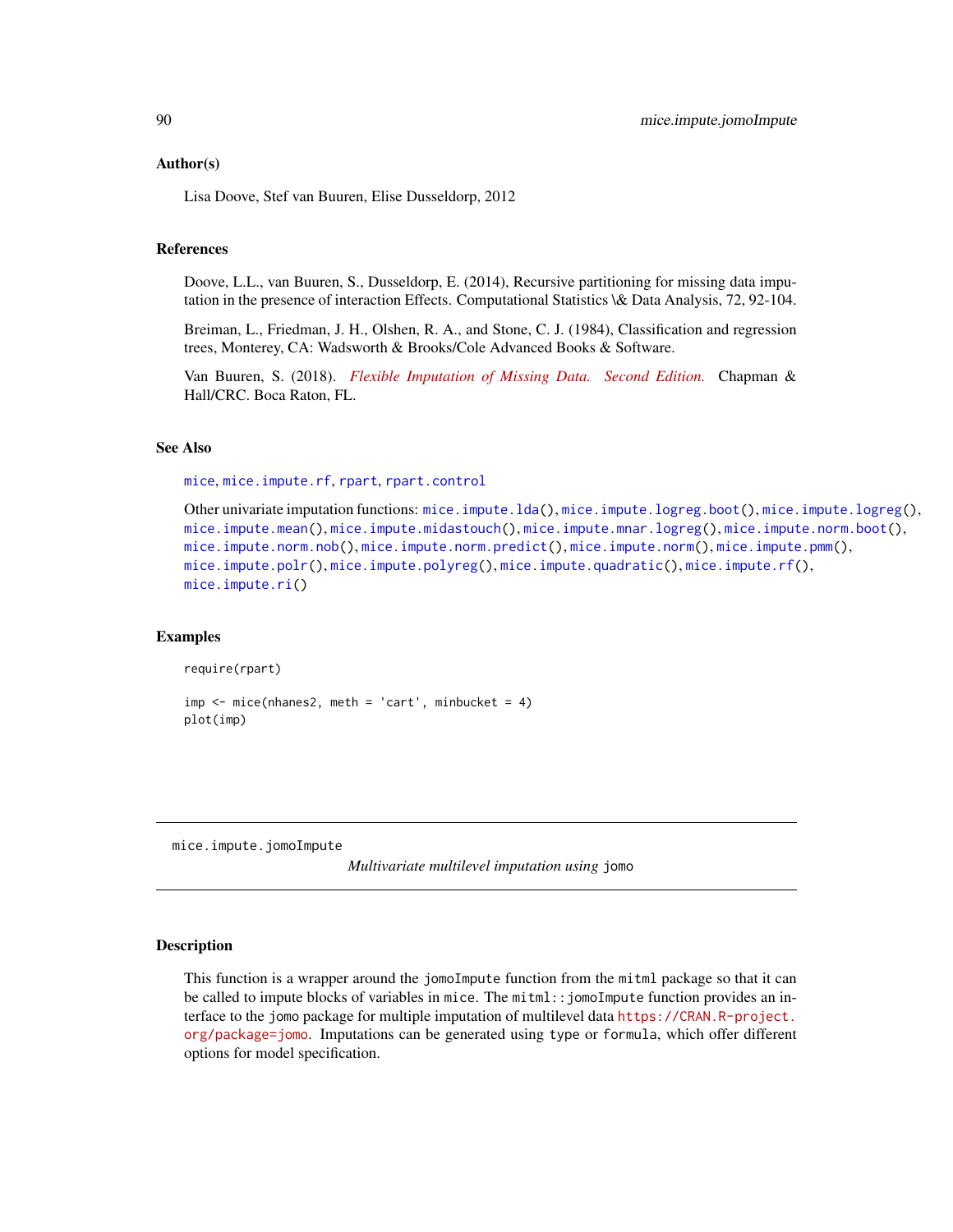mice.impute.jomoImpute 91

# Usage

```
mice.impute.jomoImpute(
  data,
  formula,
  type,
 m = 1,
  silent = TRUE,
  format = "imputes",...
)
```
# Arguments

| data    | A data frame containing incomplete and auxiliary variables, the cluster indicator<br>variable, and any other variables that should be present in the imputed datasets.                                                          |
|---------|---------------------------------------------------------------------------------------------------------------------------------------------------------------------------------------------------------------------------------|
| formula | A formula specifying the role of each variable in the imputation model. The<br>basic model is constructed by model matrix, thus allowing to include derived<br>variables in the imputation model using $I(.)$ . See jomoImpute. |
| type    | An integer vector specifying the role of each variable in the imputation model<br>(see jomoImpute)                                                                                                                              |
| m       | The number of imputed data sets to generate. Default is to 10.                                                                                                                                                                  |
| silent  | (optional) Logical flag indicating if console output should be suppressed. De-<br>fault is to FALSE.                                                                                                                            |
| format  | A character vector specifying the type of object that should be returned. The<br>default is format = "list". No other formats are currently supported.                                                                          |
|         | Other named arguments: n.burn, n.iter, group, prior, silent and others.                                                                                                                                                         |

# Value

A list of imputations for all incomplete variables in the model, that can be stored in the the imp component of the mids object.

### Note

The number of imputations m is set to 1, and the function is called m times so that it fits within the mice iteration scheme.

This is a multivariate imputation function using a joint model.

# Author(s)

Stef van Buuren, 2018, building on work of Simon Grund, Alexander Robitzsch and Oliver Luedtke (authors of mitml package) and Quartagno and Carpenter (authors of jomo package).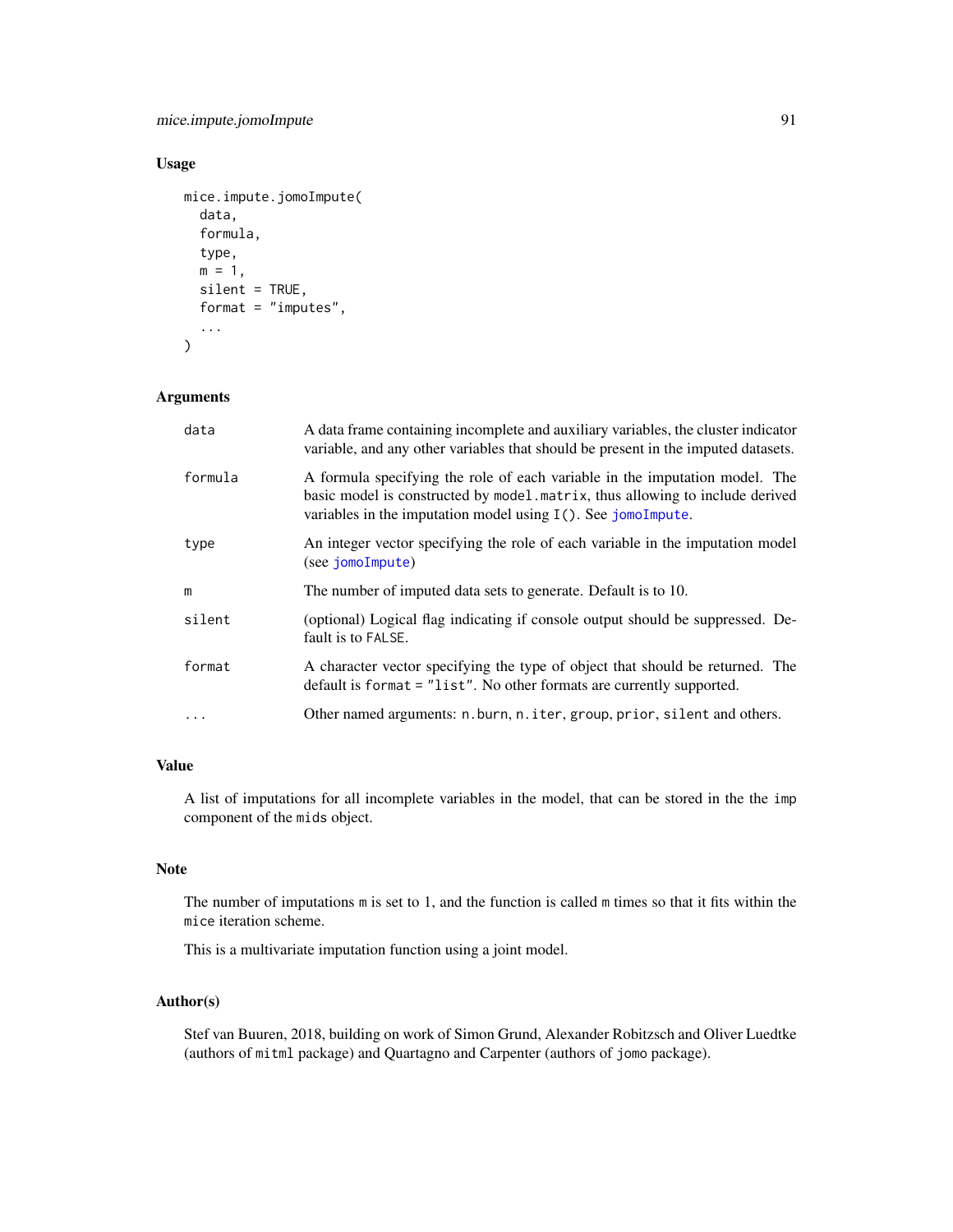### References

Grund S, Luedtke O, Robitzsch A (2016). Multiple Imputation of Multilevel Missing Data: An Introduction to the R Package pan. SAGE Open.

Quartagno M and Carpenter JR (2015). Multiple imputation for IPD meta-analysis: allowing for heterogeneity and studies with missing covariates. Statistics in Medicine, 35:2938-2954, 2015.

# See Also

# [jomoImpute](#page-0-0)

Other multivariate-2l: [mice.impute.panImpute\(](#page-107-0))

# Examples

```
# Note: Requires mitml 0.3-5.7
blocks <- list(c("bmi", "chl", "hyp"), "age")
method <- c("jomoImpute", "pmm")
ini \leq mice(nhanes, blocks = blocks, method = method, maxit = 0)
pred <- ini$pred
pred["B1", "hyp"] <- -2
imp \leq mice(nhanes, blocks = blocks, method = method, pred = pred, maxit = 1)
```
<span id="page-91-0"></span>mice.impute.lda *Imputation by linear discriminant analysis*

# Description

Imputes univariate missing data using linear discriminant analysis

## Usage

```
mice.impute.lda(y, ry, x, wy = NULL, ...)
```

| У         | Vector to be imputed                                                                                                                                                                                                     |
|-----------|--------------------------------------------------------------------------------------------------------------------------------------------------------------------------------------------------------------------------|
| ry        | Logical vector of length length(y) indicating the the subset $y[ry]$ of elements<br>in y to which the imputation model is fitted. The ry generally distinguishes the<br>observed (TRUE) and missing values (FALSE) in y. |
| $\times$  | Numeric design matrix with length(y) rows with predictors for y. Matrix x<br>may have no missing values.                                                                                                                 |
| WV        | Logical vector of length $l$ ength $(y)$ . A TRUE value indicates locations in y for<br>which imputations are created.                                                                                                   |
| $\ddotsc$ | Other named arguments. Not used.                                                                                                                                                                                         |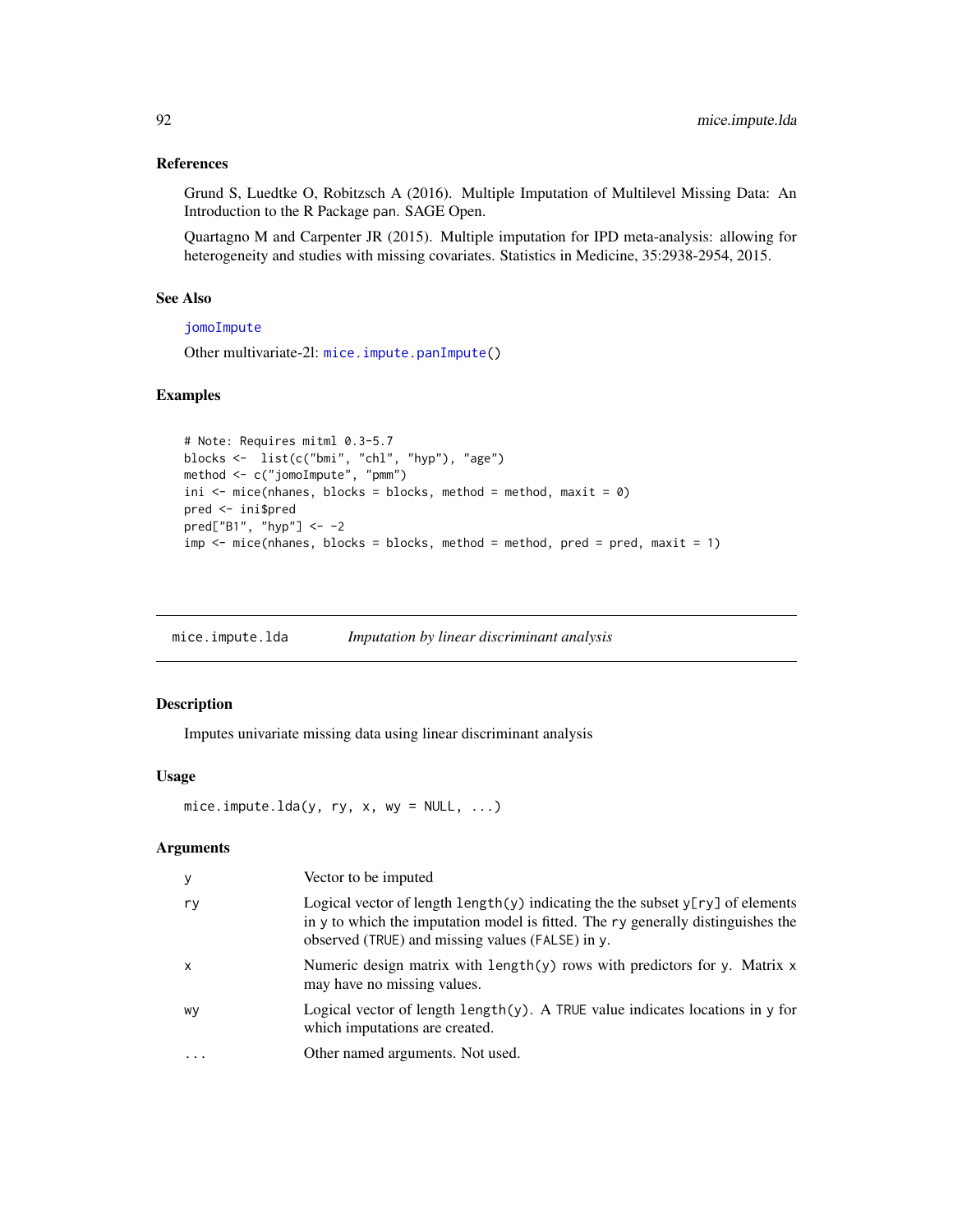#### Details

Imputation of categorical response variables by linear discriminant analysis. This function uses the Venables/Ripley functions lda() and predict.lda() to compute posterior probabilities for each incomplete case, and draws the imputations from this posterior.

This function can be called from within the Gibbs sampler by specifying "lda" in the method argument of mice(). This method is usually faster and uses fewer resources than calling the function, but the statistical properties may not be as good (Brand, 1999). mice. impute.polyreg.

### Value

Vector with imputed data, of type factor, and of length sum(wy)

#### Warning

The function does not incorporate the variability of the discriminant weight, so it is not 'proper' in the sense of Rubin. For small samples and rare categories in the y, variability of the imputed data could therefore be underestimated.

Added: SvB June 2009 to include bootstrap - disabled since

#### Author(s)

Stef van Buuren, Karin Groothuis-Oudshoorn, 2000

### References

Van Buuren, S., Groothuis-Oudshoorn, K. (2011). mice: Multivariate Imputation by Chained Equations in R. *Journal of Statistical Software*, 45(3), 1-67. <https://www.jstatsoft.org/v45/i03/>

Brand, J.P.L. (1999). Development, Implementation and Evaluation of Multiple Imputation Strategies for the Statistical Analysis of Incomplete Data Sets. Ph.D. Thesis, TNO Prevention and Health/Erasmus University Rotterdam. ISBN 90-74479-08-1.

Venables, W.N. & Ripley, B.D. (1997). Modern applied statistics with S-PLUS (2nd ed). Springer, Berlin.

#### See Also

[mice](#page-68-0), link{mice.impute.polyreg}, [lda](#page-0-0)

Other univariate imputation functions: [mice.impute.cart\(](#page-88-0)), [mice.impute.logreg.boot\(](#page-94-0)), [mice.impute.logreg\(](#page-93-0)), [mice.impute.mean\(](#page-95-0)), [mice.impute.midastouch\(](#page-96-0)), [mice.impute.mnar.logreg\(](#page-99-0)), [mice.impute.norm.boot\(](#page-103-0)), [mice.impute.norm.nob\(](#page-104-0)), [mice.impute.norm.predict\(](#page-105-0)), [mice.impute.norm\(](#page-102-0)), [mice.impute.pmm\(](#page-109-0)), [mice.impute.polr\(](#page-112-0)), [mice.impute.polyreg\(](#page-114-0)), [mice.impute.quadratic\(](#page-116-0)), [mice.impute.rf\(](#page-118-0)), [mice.impute.ri\(](#page-119-0))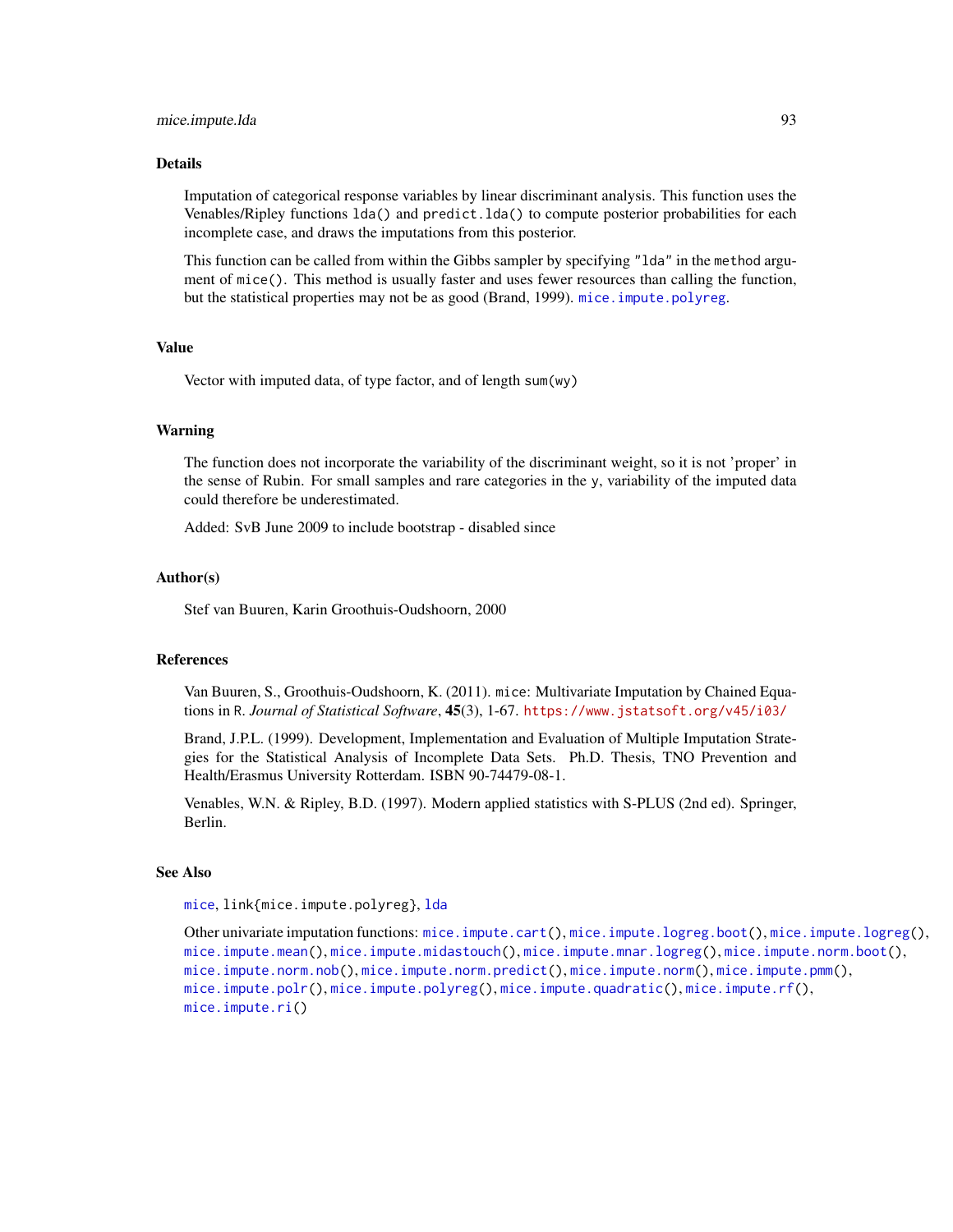<span id="page-93-0"></span>mice.impute.logreg *Imputation by logistic regression*

### Description

Imputes univariate missing data using logistic regression.

### Usage

 $mice.$  impute.logreg(y, ry, x, wy = NULL, ...)

### Arguments

| У         | Vector to be imputed                                                                                                                                                                                                              |
|-----------|-----------------------------------------------------------------------------------------------------------------------------------------------------------------------------------------------------------------------------------|
| r y       | Logical vector of length $\text{length}(y)$ indicating the the subset $y[ry]$ of elements<br>in y to which the imputation model is fitted. The ry generally distinguishes the<br>observed (TRUE) and missing values (FALSE) in y. |
| $\times$  | Numeric design matrix with length(y) rows with predictors for y. Matrix $x$<br>may have no missing values.                                                                                                                        |
| wy        | Logical vector of length length $(y)$ . A TRUE value indicates locations in y for<br>which imputations are created.                                                                                                               |
| $\ddotsc$ | Other named arguments.                                                                                                                                                                                                            |

### Details

Imputation for binary response variables by the Bayesian logistic regression model (Rubin 1987, p. 169-170). The Bayesian method consists of the following steps:

- 1. Fit a logit, and find (bhat, V(bhat))
- 2. Draw BETA from N(bhat, V(bhat))
- 3. Compute predicted scores for m.d., i.e. logit-1(X BETA)
- 4. Compare the score to a random (0,1) deviate, and impute.

The method relies on the standard glm.fit function. Warnings from glm.fit are suppressed. Perfect prediction is handled by the data augmentation method.

### Value

Vector with imputed data, same type as y, and of length sum(wy)

### Author(s)

Stef van Buuren, Karin Groothuis-Oudshoorn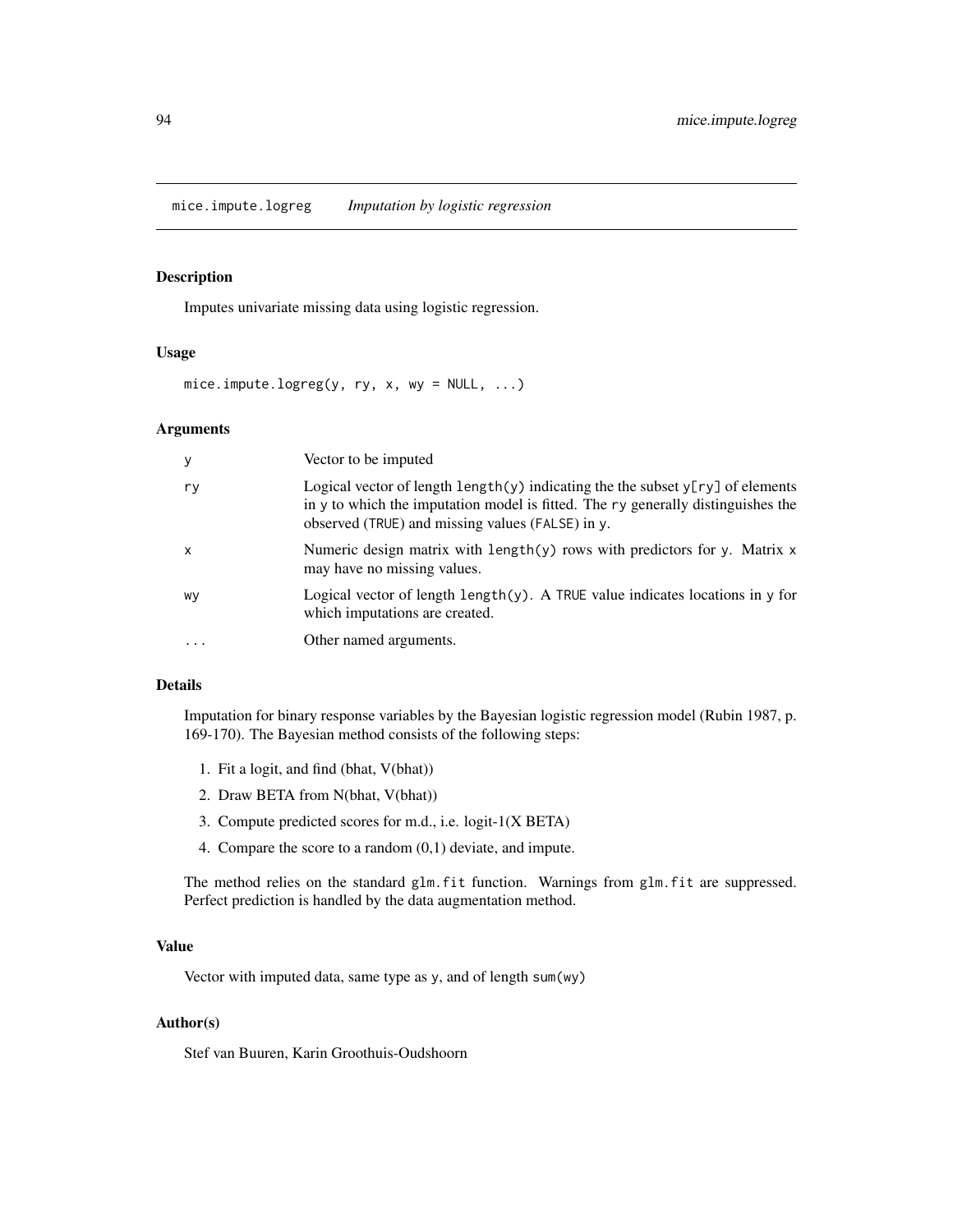### References

Van Buuren, S., Groothuis-Oudshoorn, K. (2011). mice: Multivariate Imputation by Chained Equations in R. *Journal of Statistical Software*, 45(3), 1-67. <https://www.jstatsoft.org/v45/i03/>

Brand, J.P.L. (1999). Development, Implementation and Evaluation of Multiple Imputation Strategies for the Statistical Analysis of Incomplete Data Sets. Ph.D. Thesis, TNO Prevention and Health/Erasmus University Rotterdam. ISBN 90-74479-08-1.

Venables, W.N. & Ripley, B.D. (1997). Modern applied statistics with S-Plus (2nd ed). Springer, Berlin.

White, I., Daniel, R. and Royston, P (2010). Avoiding bias due to perfect prediction in multiple imputation of incomplete categorical variables. Computational Statistics and Data Analysis, 54:22672275.

### See Also

```
mice, glm, glm.fit
```

```
Other univariate imputation functions: mice.impute.cart(), mice.impute.lda(), mice.impute.logreg.boot(),
mice.impute.mean(), mice.impute.midastouch(), mice.impute.mnar.logreg(), mice.impute.norm.boot(),
mice.impute.norm.nob(), mice.impute.norm.predict(), mice.impute.norm(), mice.impute.pmm(),
mice.impute.polr(), mice.impute.polyreg(), mice.impute.quadratic(), mice.impute.rf(),
mice.impute.ri()
```
<span id="page-94-0"></span>mice.impute.logreg.boot

*Imputation by logistic regression using the bootstrap*

### **Description**

Imputes univariate missing data using logistic regression by a bootstrapped logistic regression model. The bootstrap method draws a simple bootstrap sample with replacement from the observed data  $y[ry]$  and  $x[ry]$ .

### Usage

```
mice.impute.logreg.boot(y, ry, x, wy = NULL, ...)
```

| У                         | Vector to be imputed                                                                                                                                                                                                                      |
|---------------------------|-------------------------------------------------------------------------------------------------------------------------------------------------------------------------------------------------------------------------------------------|
| ry                        | Logical vector of length $\lceil \psi \rceil$ indicating the the subset $\gamma$ [ry] of elements<br>in y to which the imputation model is fitted. The ry generally distinguishes the<br>observed (TRUE) and missing values (FALSE) in y. |
| $\boldsymbol{\mathsf{x}}$ | Numeric design matrix with length $(y)$ rows with predictors for y. Matrix x<br>may have no missing values.                                                                                                                               |
| wy                        | Logical vector of length $\text{length}(y)$ . A TRUE value indicates locations in y for<br>which imputations are created.                                                                                                                 |
| $\cdot$                   | Other named arguments.                                                                                                                                                                                                                    |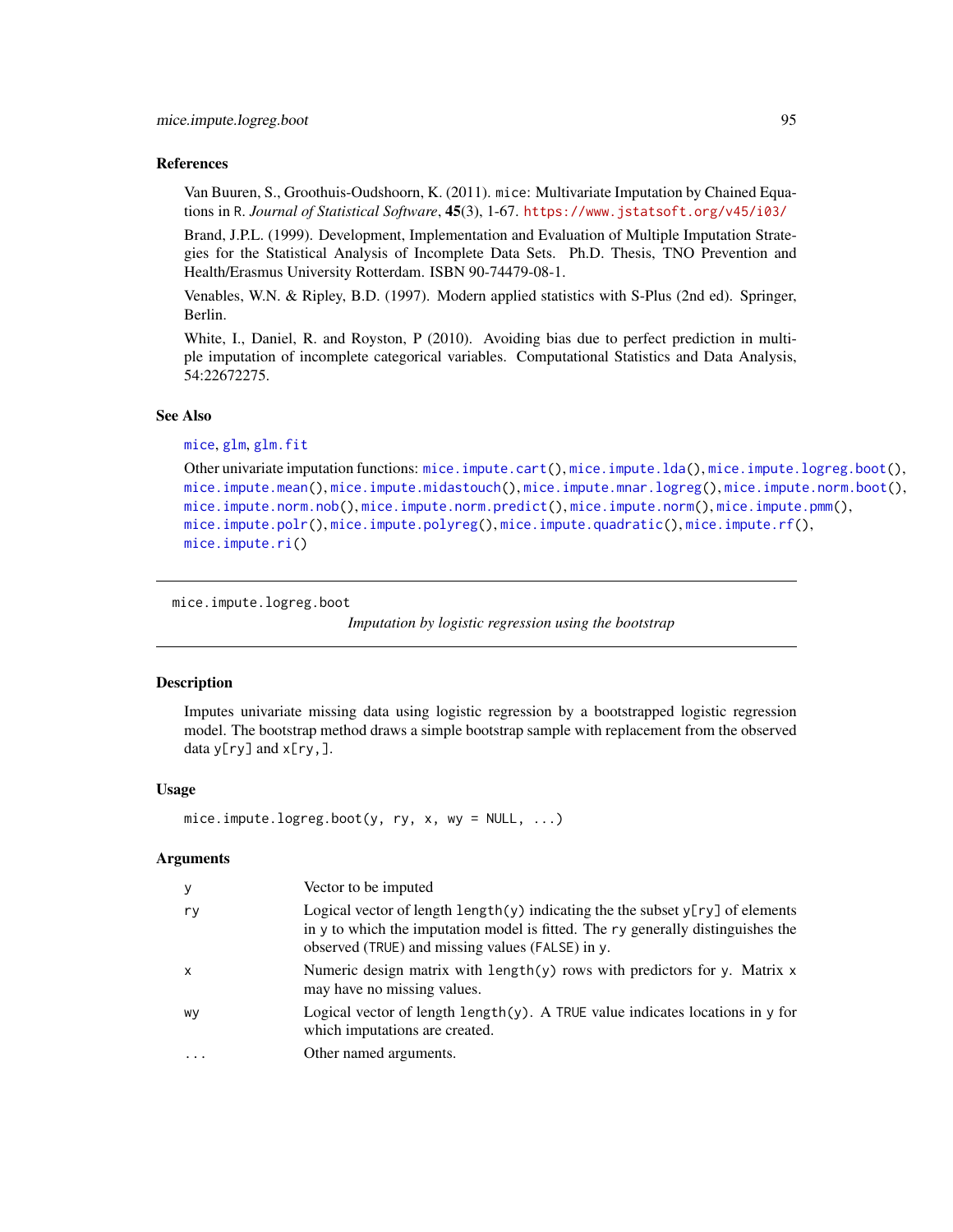# Value

Vector with imputed data, same type as y, and of length sum(wy)

### Author(s)

Stef van Buuren, Karin Groothuis-Oudshoorn, 2000, 2011

### References

Van Buuren, S., Groothuis-Oudshoorn, K. (2011). mice: Multivariate Imputation by Chained Equations in R. *Journal of Statistical Software*, 45(3), 1-67. <https://www.jstatsoft.org/v45/i03/>

Van Buuren, S. (2018). *[Flexible Imputation of Missing Data. Second Edition.](https://stefvanbuuren.name/fimd/sec-categorical.html)* Chapman & Hall/CRC. Boca Raton, FL.

# See Also

```
mice, glm, glm.fit
```

```
Other univariate imputation functions: mice.impute.cart(), mice.impute.lda(), mice.impute.logreg(),
mice.impute.mean(), mice.impute.midastouch(), mice.impute.mnar.logreg(), mice.impute.norm.boot(),
mice.impute.norm.nob(), mice.impute.norm.predict(), mice.impute.norm(), mice.impute.pmm(),
mice.impute.polr(), mice.impute.polyreg(), mice.impute.quadratic(), mice.impute.rf(),
mice.impute.ri()
```
<span id="page-95-0"></span>mice.impute.mean *Imputation by the mean*

### Description

Imputes the arithmetic mean of the observed data

### Usage

mice.impute.mean(y, ry,  $x = NULL$ , wy = NULL, ...)

| у         | Vector to be imputed                                                                                                                                                                                                              |
|-----------|-----------------------------------------------------------------------------------------------------------------------------------------------------------------------------------------------------------------------------------|
| ry        | Logical vector of length $\text{length}(y)$ indicating the the subset $y[ry]$ of elements<br>in y to which the imputation model is fitted. The ry generally distinguishes the<br>observed (TRUE) and missing values (FALSE) in y. |
| $\times$  | Numeric design matrix with length $(y)$ rows with predictors for y. Matrix x<br>may have no missing values.                                                                                                                       |
| wy        | Logical vector of length $\text{length}(y)$ . A TRUE value indicates locations in y for<br>which imputations are created.                                                                                                         |
| $\ddotsc$ | Other named arguments.                                                                                                                                                                                                            |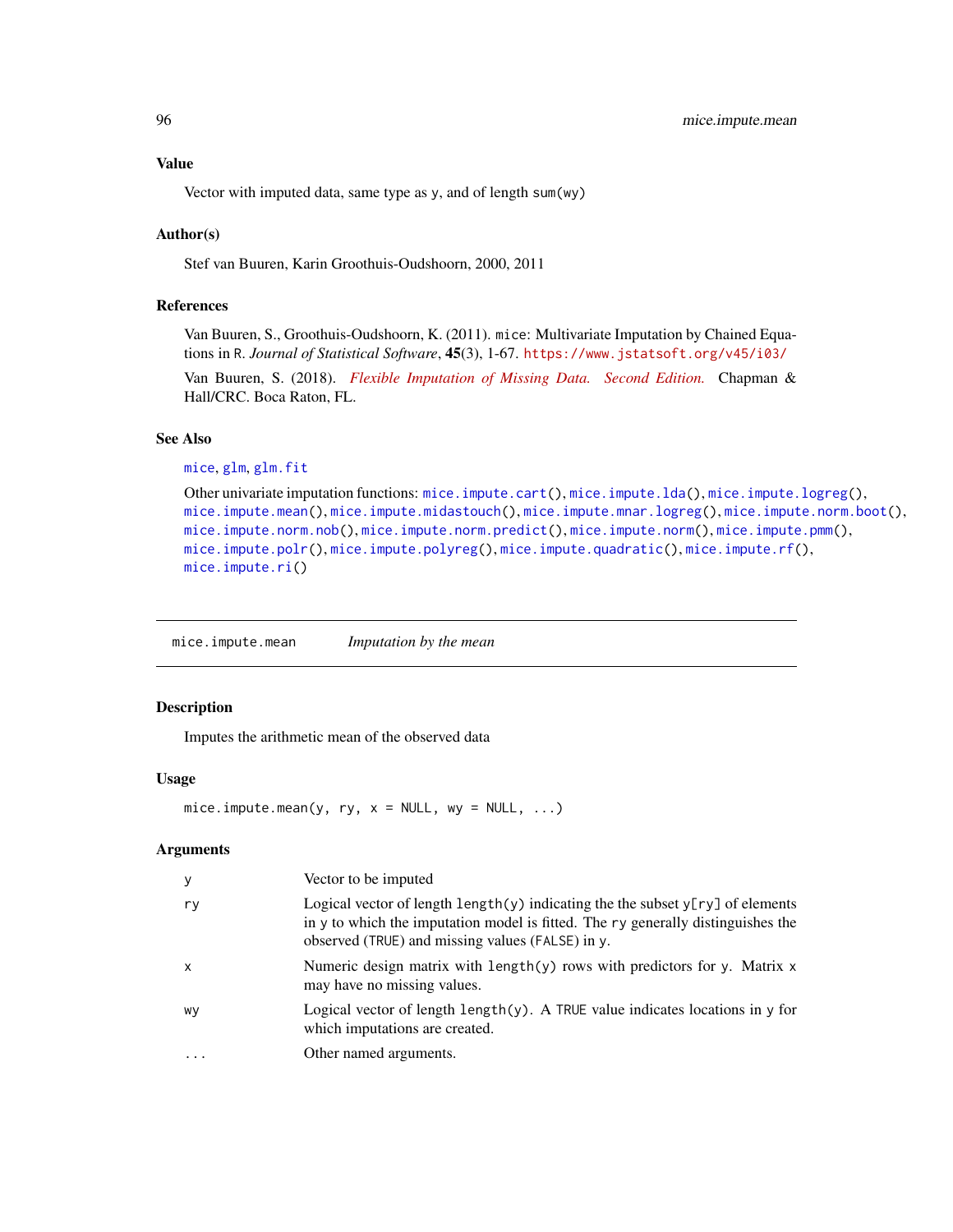# Value

Vector with imputed data, same type as y, and of length sum(wy)

### Warning

Imputing the mean of a variable is almost never appropriate. See Little and Rubin (2002, p. 61-62) or Van Buuren (2012, p. 10-11)

### References

Van Buuren, S., Groothuis-Oudshoorn, K. (2011). mice: Multivariate Imputation by Chained Equations in R. *Journal of Statistical Software*, 45(3), 1-67. <https://www.jstatsoft.org/v45/i03/>

Little, R.J.A. and Rubin, D.B. (2002). Statistical Analysis with Missing Data. New York: John Wiley and Sons.

Van Buuren, S. (2018). *[Flexible Imputation of Missing Data. Second Edition.](https://stefvanbuuren.name/fimd/sec-simplesolutions.html#sec:meanimp)* Chapman & Hall/CRC. Boca Raton, FL.

### See Also

### [mice](#page-68-0), [mean](#page-0-0)

Other univariate imputation functions: [mice.impute.cart\(](#page-88-0)), [mice.impute.lda\(](#page-91-0)), [mice.impute.logreg.boot\(](#page-94-0)), [mice.impute.logreg\(](#page-93-0)), [mice.impute.midastouch\(](#page-96-0)), [mice.impute.mnar.logreg\(](#page-99-0)), [mice.impute.norm.boot\(](#page-103-0)), [mice.impute.norm.nob\(](#page-104-0)), [mice.impute.norm.predict\(](#page-105-0)), [mice.impute.norm\(](#page-102-0)), [mice.impute.pmm\(](#page-109-0)), [mice.impute.polr\(](#page-112-0)), [mice.impute.polyreg\(](#page-114-0)), [mice.impute.quadratic\(](#page-116-0)), [mice.impute.rf\(](#page-118-0)), [mice.impute.ri\(](#page-119-0))

<span id="page-96-0"></span>mice.impute.midastouch

*Imputation by predictive mean matching with distance aided donor selection*

### Description

Imputes univariate missing data using predictive mean matching.

### Usage

```
mice.impute.midastouch(
  y,
  ry,
  x,
  wy = NULL,ridge = 1e-05,
  midas.kappa = NULL,
  outout = TRUE,neff = NULL,
```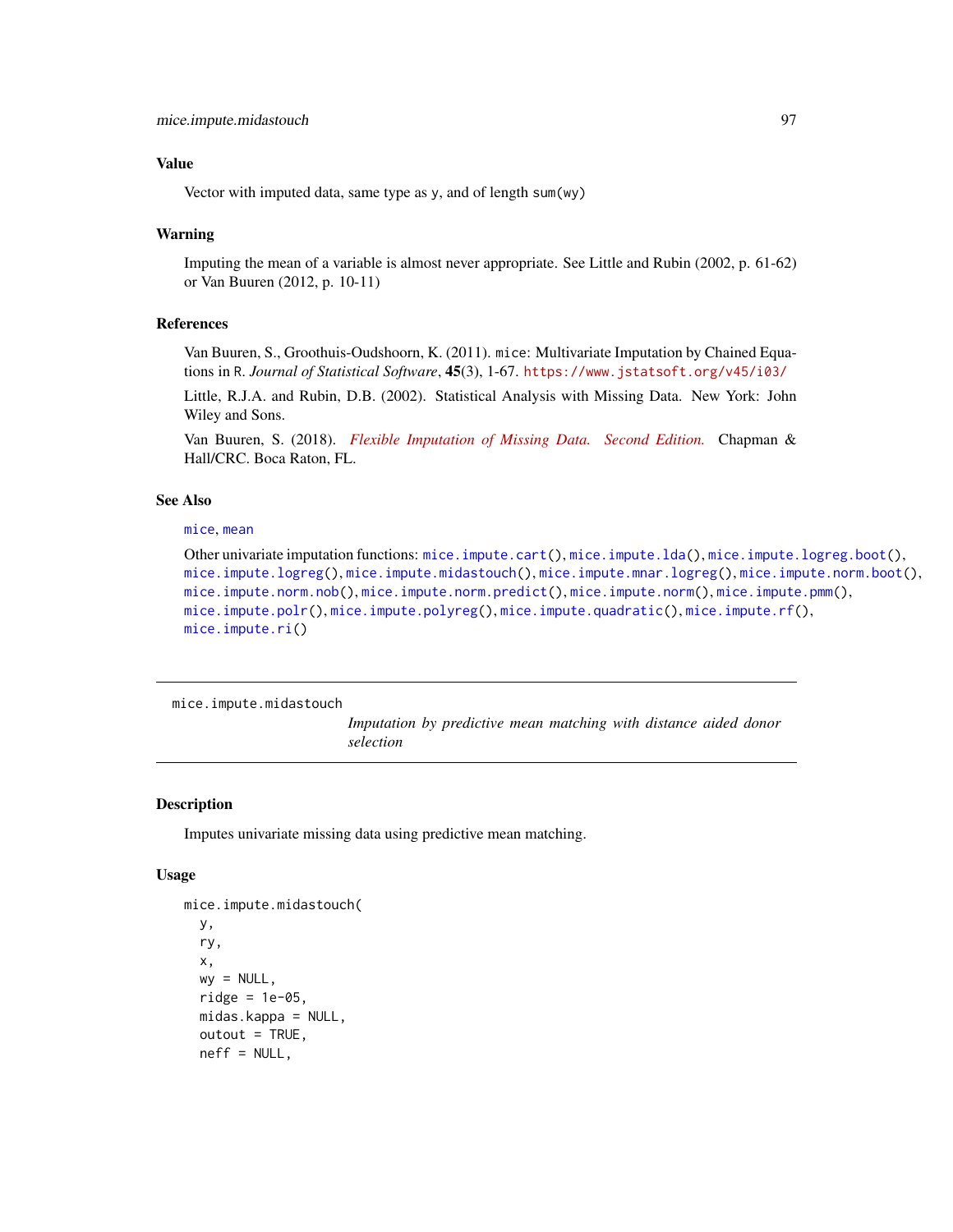```
debug = NULL,
   ...
\mathcal{L}
```
# Arguments

| у           | Vector to be imputed                                                                                                                                                                                                                                                                                                                                                                                                             |
|-------------|----------------------------------------------------------------------------------------------------------------------------------------------------------------------------------------------------------------------------------------------------------------------------------------------------------------------------------------------------------------------------------------------------------------------------------|
| ry          | Logical vector of length $l$ ength $(y)$ indicating the the subset $y[ry]$ of elements<br>in y to which the imputation model is fitted. The ry generally distinguishes the<br>observed (TRUE) and missing values (FALSE) in y.                                                                                                                                                                                                   |
| х           | Numeric design matrix with length(y) rows with predictors for y. Matrix x<br>may have no missing values.                                                                                                                                                                                                                                                                                                                         |
| wy          | Logical vector of length $\text{length}(y)$ . A TRUE value indicates locations in y for<br>which imputations are created.                                                                                                                                                                                                                                                                                                        |
| ridge       | The ridge penalty used in . norm. draw() to prevent problems with multicollinear-<br>ity. The default is $right = 1e-05$ , which means that 0.01 percent of the diagonal<br>is added to the cross-product. Larger ridges may result in more biased estimates.<br>For highly noisy data (e.g. many junk variables), set ridge = $1e$ -06 or even<br>lower to reduce bias. For highly collinear data, set ridge = 1e-04 or higher. |
| midas.kappa | Scalar. If NULL (default) then the optimal kappa gets selected automatically.<br>Alternatively, the user may specify a scalar. Siddique and Belin 2008 find<br>midas.kappa = $3$ to be sensible.                                                                                                                                                                                                                                 |
| outout      | Logical. If TRUE (default) one model is estimated for each donor (leave-one-<br>out principle). For speedup choose outout = FALSE, which estimates one model<br>for all observations leading to in-sample predictions for the donors and out-of-<br>sample predictions for the recipients. Mind the inappropriateness, though.                                                                                                   |
| neff        | FOR EXPERTS. Null or character string. The name of an existing environ-<br>ment in which the effective sample size of the donors for each loop (CE it-<br>erations times multiple imputations) is supposed to be written. The effective<br>sample size is necessary to compute the correction for the total variance as orig-<br>inally suggested by Parzen, Lipsitz and Fitzmaurice 2005. The objectname is<br>midastouch.neff. |
| debug       | FOR EXPERTS. Null or character string. The name of an existing environment<br>in which the input is supposed to be written. The objectname is midastouch. inputlist.                                                                                                                                                                                                                                                             |
|             | Other named arguments.                                                                                                                                                                                                                                                                                                                                                                                                           |

# Details

Imputation of y by predictive mean matching, based on Rubin (1987, p. 168, formulas a and b) and Siddique and Belin 2008. The procedure is as follows:

- 1. Draw a bootstrap sample from the donor pool.
- 2. Estimate a beta matrix on the bootstrap sample by the leave one out principle.
- 3. Compute type II predicted values for yobs (nobs x 1) and ymis (nmis x nobs).
- 4. Calculate the distance between all yobs and the corresponding ymis.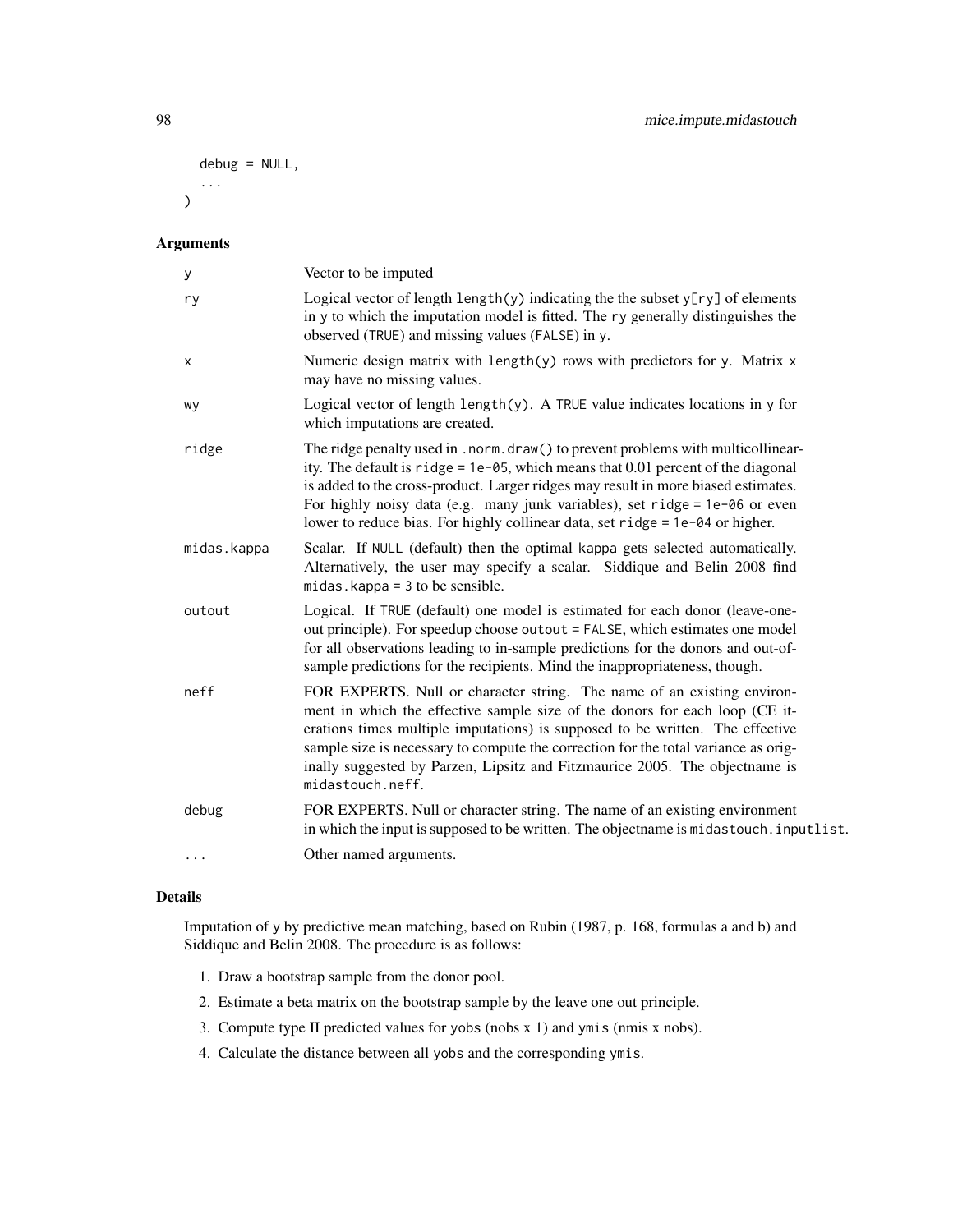- 5. Convert the distances in drawing probabilities.
- 6. For each recipient draw a donor from the entire pool while considering the probabilities from the model.
- 7. Take its observed value in y as the imputation.

#### Value

Vector with imputed data, same type as y, and of length sum(wy)

# Author(s)

Philipp Gaffert, Florian Meinfelder, Volker Bosch 2015

# References

Gaffert, P., Meinfelder, F., Bosch V. (2015) Towards an MI-proper Predictive Mean Matching, Discussion Paper. [https://www.uni-bamberg.de/fileadmin/uni/fakultaeten/sowi\\_lehrstuehl](https://www.uni-bamberg.de/fileadmin/uni/fakultaeten/sowi_lehrstuehle/statistik/Personen/Dateien_Florian/properPMM.pdf)e/ [statistik/Personen/Dateien\\_Florian/properPMM.pdf](https://www.uni-bamberg.de/fileadmin/uni/fakultaeten/sowi_lehrstuehle/statistik/Personen/Dateien_Florian/properPMM.pdf)

Little, R.J.A. (1988), Missing data adjustments in large surveys (with discussion), Journal of Business Economics and Statistics, 6, 287–301.

Parzen, M., Lipsitz, S. R., Fitzmaurice, G. M. (2005), A note on reducing the bias of the approximate Bayesian bootstrap imputation variance estimator. Biometrika 92, 4, 971–974.

Rubin, D.B. (1987), Multiple imputation for nonresponse in surveys. New York: Wiley.

Siddique, J., Belin, T.R. (2008), Multiple imputation using an iterative hot-deck with distance-based donor selection. Statistics in medicine, 27, 1, 83–102

Van Buuren, S., Brand, J.P.L., Groothuis-Oudshoorn C.G.M., Rubin, D.B. (2006), Fully conditional specification in multivariate imputation. *Journal of Statistical Computation and Simulation*, 76, 12, 1049–1064.

Van Buuren, S., Groothuis-Oudshoorn, K. (2011), mice: Multivariate Imputation by Chained Equations in R. *Journal of Statistical Software*, 45, 3, 1–67. <https://www.jstatsoft.org/v45/i03/>

### See Also

Other univariate imputation functions: [mice.impute.cart\(](#page-88-0)), [mice.impute.lda\(](#page-91-0)), [mice.impute.logreg.boot\(](#page-94-0)), [mice.impute.logreg\(](#page-93-0)), [mice.impute.mean\(](#page-95-0)), [mice.impute.mnar.logreg\(](#page-99-0)), [mice.impute.norm.boot\(](#page-103-0)), [mice.impute.norm.nob\(](#page-104-0)), [mice.impute.norm.predict\(](#page-105-0)), [mice.impute.norm\(](#page-102-0)), [mice.impute.pmm\(](#page-109-0)), [mice.impute.polr\(](#page-112-0)), [mice.impute.polyreg\(](#page-114-0)), [mice.impute.quadratic\(](#page-116-0)), [mice.impute.rf\(](#page-118-0)), [mice.impute.ri\(](#page-119-0))

### Examples

```
# do default multiple imputation on a numeric matrix
imp <- mice(nhanes, method = 'midastouch')
imp
```

```
# list the actual imputations for BMI
imp$imp$bmi
```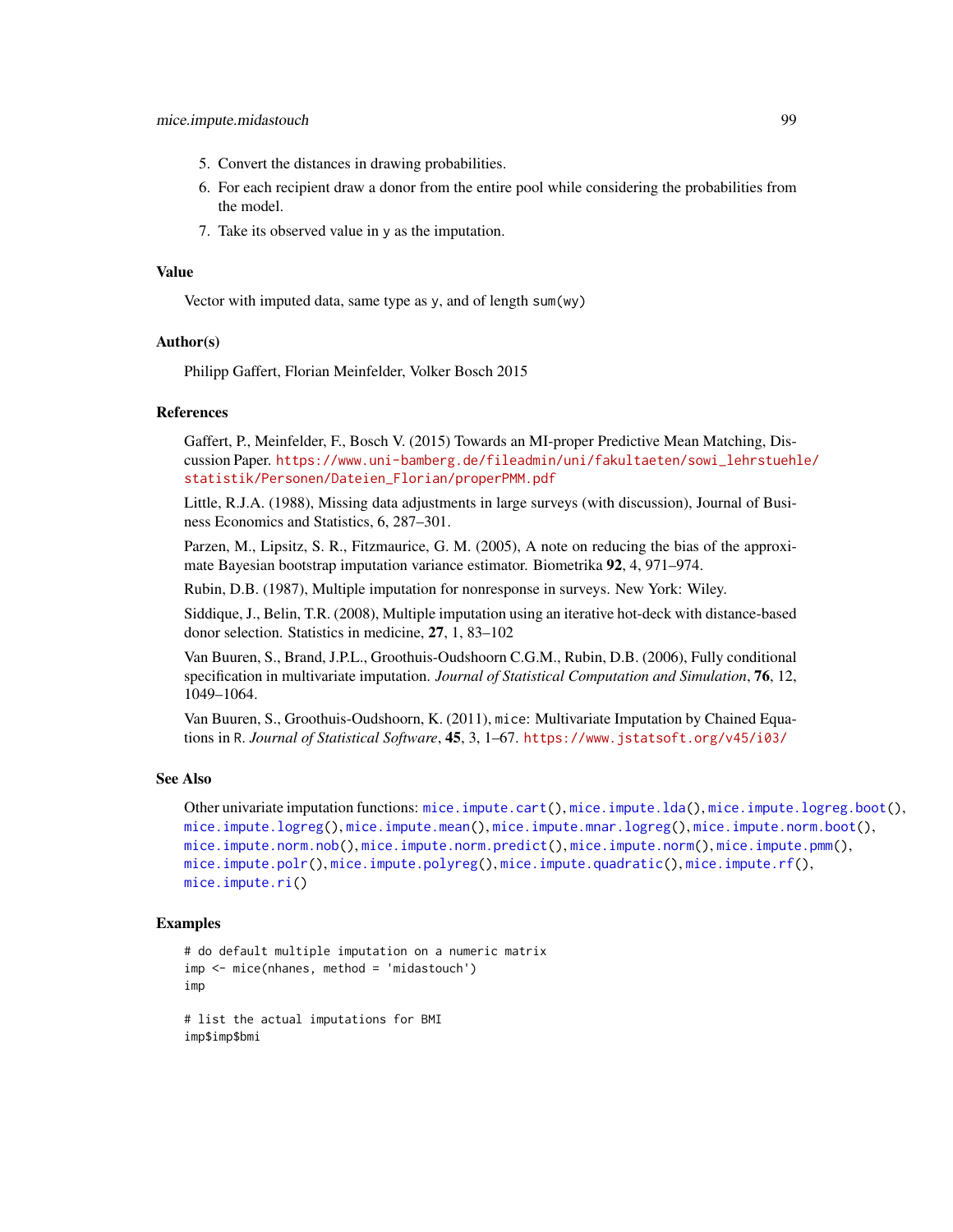```
# first completed data matrix
complete(imp)
# imputation on mixed data with a different method per column
mice(nhanes2, method = c('sample', 'midastouch', 'logreg', 'norm'))
```
<span id="page-99-0"></span>mice.impute.mnar.logreg

*Imputation under MNAR mechanism by NARFCS*

# Description

Imputes univariate data under a user-specified MNAR mechanism by linear or logistic regression and NARFCS. Sensitivity analysis under different model specifications may shed light on the impact of different MNAR assumptions on the conclusions.

# Usage

```
mice. impute.mnar.logreg(y, ry, x, wy = NULL, ums = NULL, umx = NULL, ...)
mice.impute.mnar.norm(y, ry, x, wy = NULL, ums = NULL, umx = NULL, ...)
```

| У            | Vector to be imputed                                                                                                                                                                                                                                                                                                  |
|--------------|-----------------------------------------------------------------------------------------------------------------------------------------------------------------------------------------------------------------------------------------------------------------------------------------------------------------------|
| ry           | Logical vector of length $\text{length}(y)$ indicating the the subset $y[ry]$ of elements<br>in y to which the imputation model is fitted. The ry generally distinguishes the<br>observed (TRUE) and missing values (FALSE) in y.                                                                                     |
| $\mathsf{x}$ | Numeric design matrix with length(y) rows with predictors for y. Matrix x<br>may have no missing values.                                                                                                                                                                                                              |
| wy           | Logical vector of length $length(y)$ . A TRUE value indicates locations in y for<br>which imputations are created.                                                                                                                                                                                                    |
| ums          | A string containing the specification of the unidentifiable part of the imputa-<br>tion model (the *unidentifiable model specification"), that is, the desired $\delta$ -<br>adjustment (offset) as a function of other variables and values for the corre-<br>sponding deltas (sensitivity parameters). See details. |
| umx          | An auxiliary data matrix containing variables that do not appear in the identi-<br>fiable part of the imputation procedure but that have been specified via ums as<br>being predictors in the unidentifiable part of the imputation model. See details.                                                               |
| $\cdots$     | Other named arguments.                                                                                                                                                                                                                                                                                                |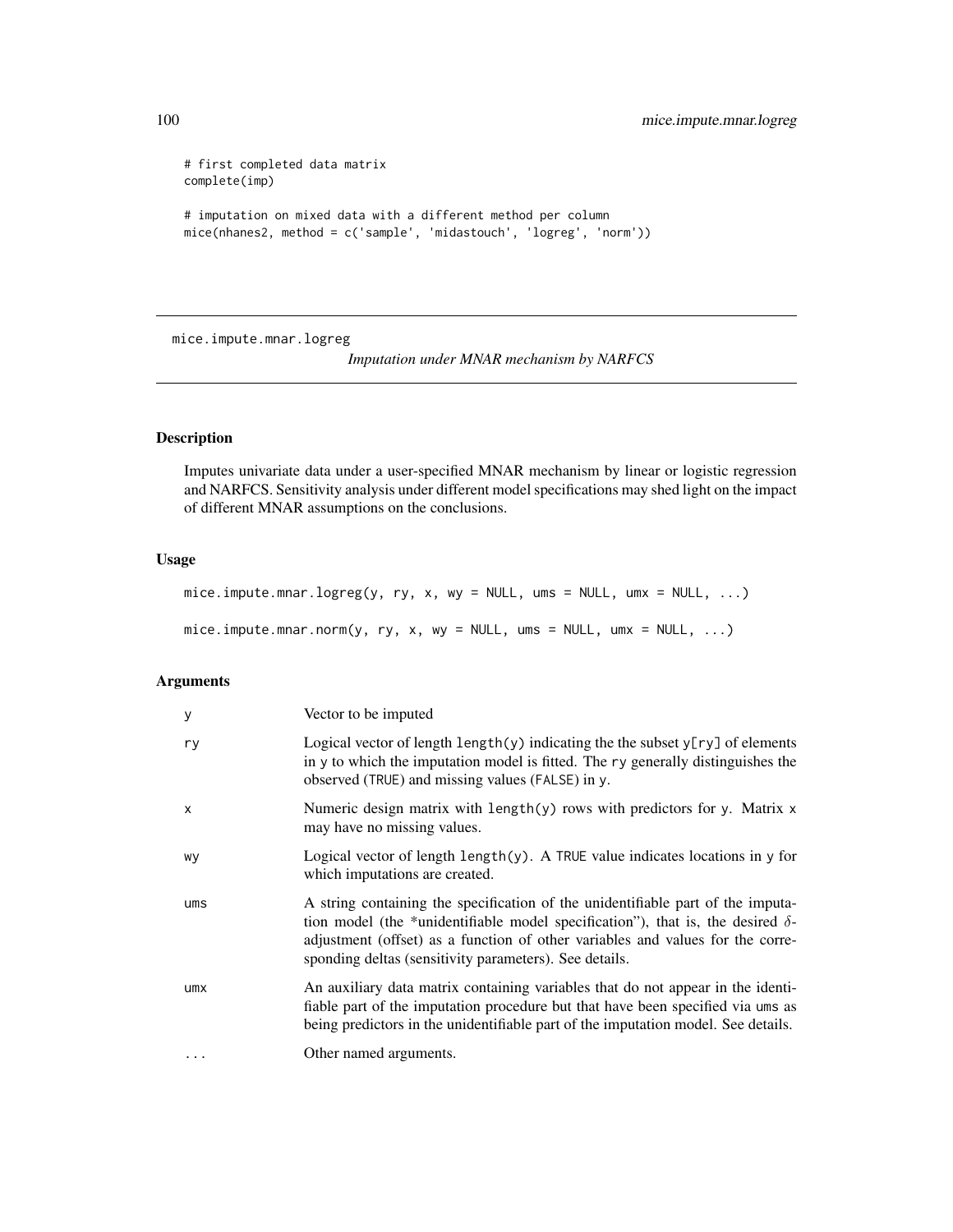### Details

This function imputes data that are thought to be Missing Not at Random (MNAR) by the NARFCS method. The NARFCS procedure (Leacy, 2016; Tompsett et al, 2018) generalises the so-called δ-adjustment sensitivity analysis method of Van Buuren, Boshuizen & Knook (1999) to the case with multiple incomplete variables within the FCS framework. In practical terms, the NARFCS procedure shifts the imputations drawn at each iteration of mice by a user-specified quantity that can vary across subjects, to reflect systematic departures of the missing data from the data distribution imputed under MAR.

Specification of the NARFCS model is done by the blots argument of mice(). The blots parameter is a named list. For each variable to be imputed by mice.impute.mnar.norm() or mice.impute.mnar.logreg() the corresponding element in blots is a list with at least one argument ums and, optionally, a second argument umx. For example, the high-level call might like something like mice (nhanes  $[0, c(2, 4)]$ , method  $= c("pmm", "mnar.norm"), blots = list(chl = list(ums = "-3+2*bmi"))$ .

The ums parameter is required, and might look like this:  $" -4+1*Y"$ . The ums specification must have the following characteristics:

- 1. A single term corresponding to the intercept (constant) term, not multiplied by any variable name, must be included in the expression;
- 2. Each term in the expression (corresponding to the intercept or a predictor variable) must be separated by either a "+" or "-" sign, depending on the sign of the sensitivity parameter;
- 3. Within each non-intercept term, the sensitivity parameter value comes first and the predictor variable comes second, and these must be separated by a "\*" sign;
- 4. For categorical predictors, for example a variable Z with  $K + 1$  categories ("Cat0", "Cat1",...,"CatK"), K category-specific terms are needed, and those not in umx (see below) must be specified by concatenating the variable name with the name of the category (e.g. ZCat1) as this is how they are named in the design matrix (argument x) passed to the univariate imputation function. An example is "2+1\*ZCat1-3\*ZCat2".

If given, the umx specification must have the following characteristics:

- 1. It contains only complete variables, with no missing values;
- 2. It is a numeric matrix. In particular, categorical variables must be represented as dummy indicators with names corresponding to what is used in ums to refer to the category-specific terms (see above);
- 3. It has the same number of rows as the data argument passed on to the main mice function;
- 4. It does not contain variables that were already predictors in the identifiable part of the model for the variable under imputation.

Limitation: The present implementation can only condition on variables that appear in the identifiable part of the imputation model (x) or in complete auxiliary variables passed on via the umx argument. It is not possible to specify models where the offset depends on incomplete auxiliary variables.

For an MNAR alternative see also [mice.impute.ri](#page-119-0).

### Value

Vector with imputed data, same type as y, and of length sum(wy)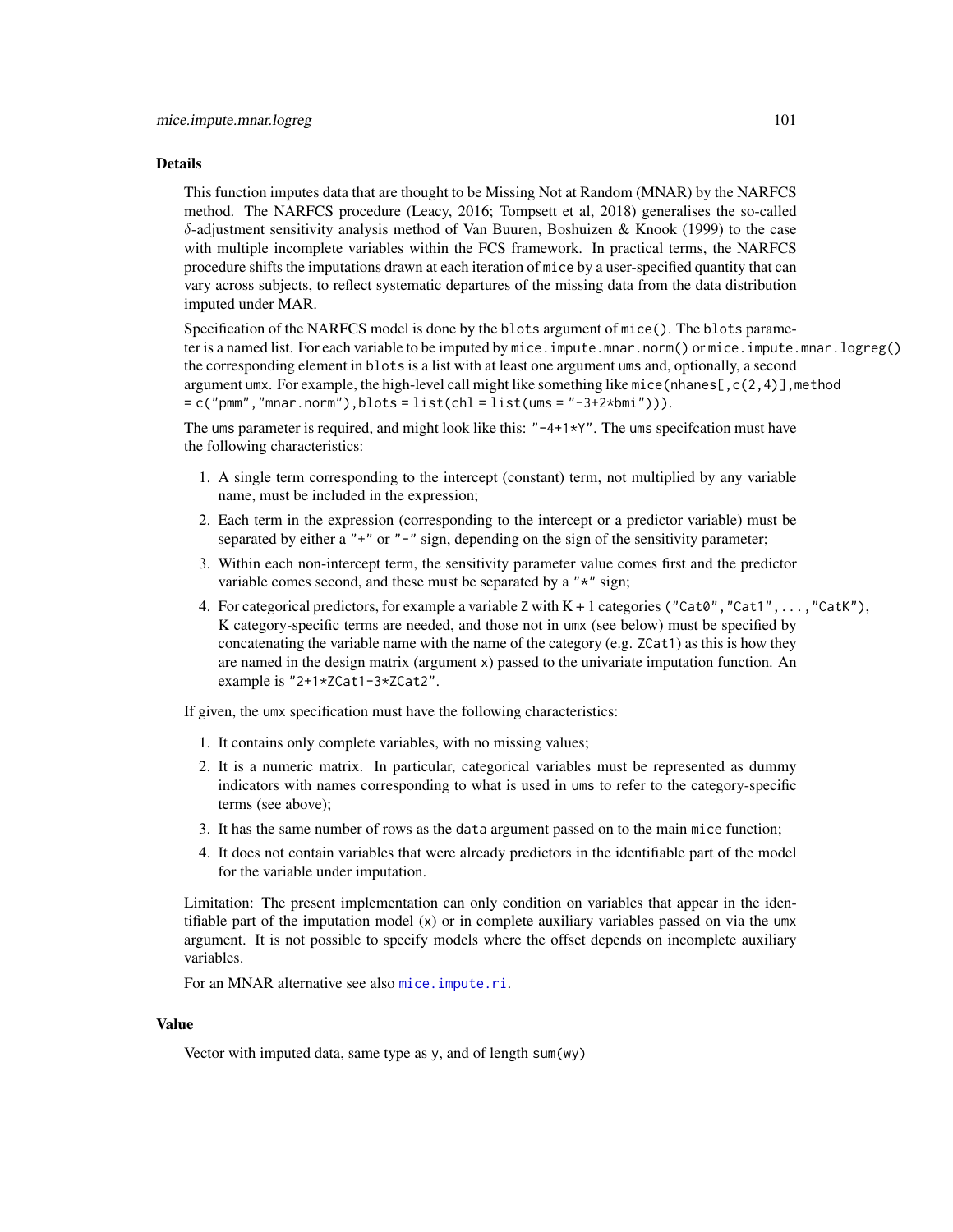#### Author(s)

Margarita Moreno-Betancur, Stef van Buuren, Ian R. White, 2020.

#### References

Leacy, F.P. (2016). *Multiple imputation under missing not at random assumptions via fully conditional specification*. Dissertation, University of Cambridge, UK.

Tompsett, D. M., Leacy, F., Moreno-Betancur, M., Heron, J., & White, I. R. (2018). On the use of the not-at-random fully conditional specification (NARFCS) procedure in practice. *Statistics in Medicine*, 37(15), 2338-2353. <https://doi.org/10.1002/sim.7643>.

Van Buuren, S., Boshuizen, H.C., Knook, D.L. (1999) Multiple imputation of missing blood pressure covariates in survival analysis. *Statistics in Medicine*, 18, 681–694.

### See Also

Other univariate imputation functions: [mice.impute.cart\(](#page-88-0)), [mice.impute.lda\(](#page-91-0)), [mice.impute.logreg.boot\(](#page-94-0)), [mice.impute.logreg\(](#page-93-0)), [mice.impute.mean\(](#page-95-0)), [mice.impute.midastouch\(](#page-96-0)), [mice.impute.norm.boot\(](#page-103-0)), [mice.impute.norm.nob\(](#page-104-0)), [mice.impute.norm.predict\(](#page-105-0)), [mice.impute.norm\(](#page-102-0)), [mice.impute.pmm\(](#page-109-0)), [mice.impute.polr\(](#page-112-0)), [mice.impute.polyreg\(](#page-114-0)), [mice.impute.quadratic\(](#page-116-0)), [mice.impute.rf\(](#page-118-0)), [mice.impute.ri\(](#page-119-0))

#### Examples

# 1: Example with no auxiliary data: only pass unidentifiable model specification (ums)

# Specify argument to pass on to mnar imputation functions via "blots" argument mnar.blot  $\leq$  list(X = list(ums = "-4"), Y = list(ums = "2+1\*ZCat1-3\*ZCat2"))

```
# Run NARFCS by using mnar imputation methods and passing argument via blots
impNARFCS <- mice(mnar_demo_data, method = c("mnar.logreg", "mnar.norm", ""),
                 blots = mnar.blot, seed = 234235, print = FALSE)
```

```
# Obtain MI results: Note they coincide with those from old version at
# https://github.com/moreno-betancur/NARFCS
pool(with(impNARFCS,lm(Y ~ X + Z)))$pooled$estimate
```

```
# 2: Example passing also auxiliary data to MNAR procedure (umx)
# Assumptions:
# - Auxiliary data are complete, no missing values
# - Auxiliary data are a numeric matrix
# - Auxiliary data have same number of rows as x
# - Auxiliary data have no overlapping variable names with x
# Specify argument to pass on to mnar imputation functions via "blots" argument
aux <- matrix(0:1, nrow = nrow(mnar_demo_data))
dimnames(aux) <- list(NULL, "even")
mnar.blot \le list(X = list(ums = "-4"),
                  Y = list(ums = "2+1*ZCat1-3*ZCat2+0.5*even", umx = aux))
```
# Run NARFCS by using mnar imputation methods and passing argument via blots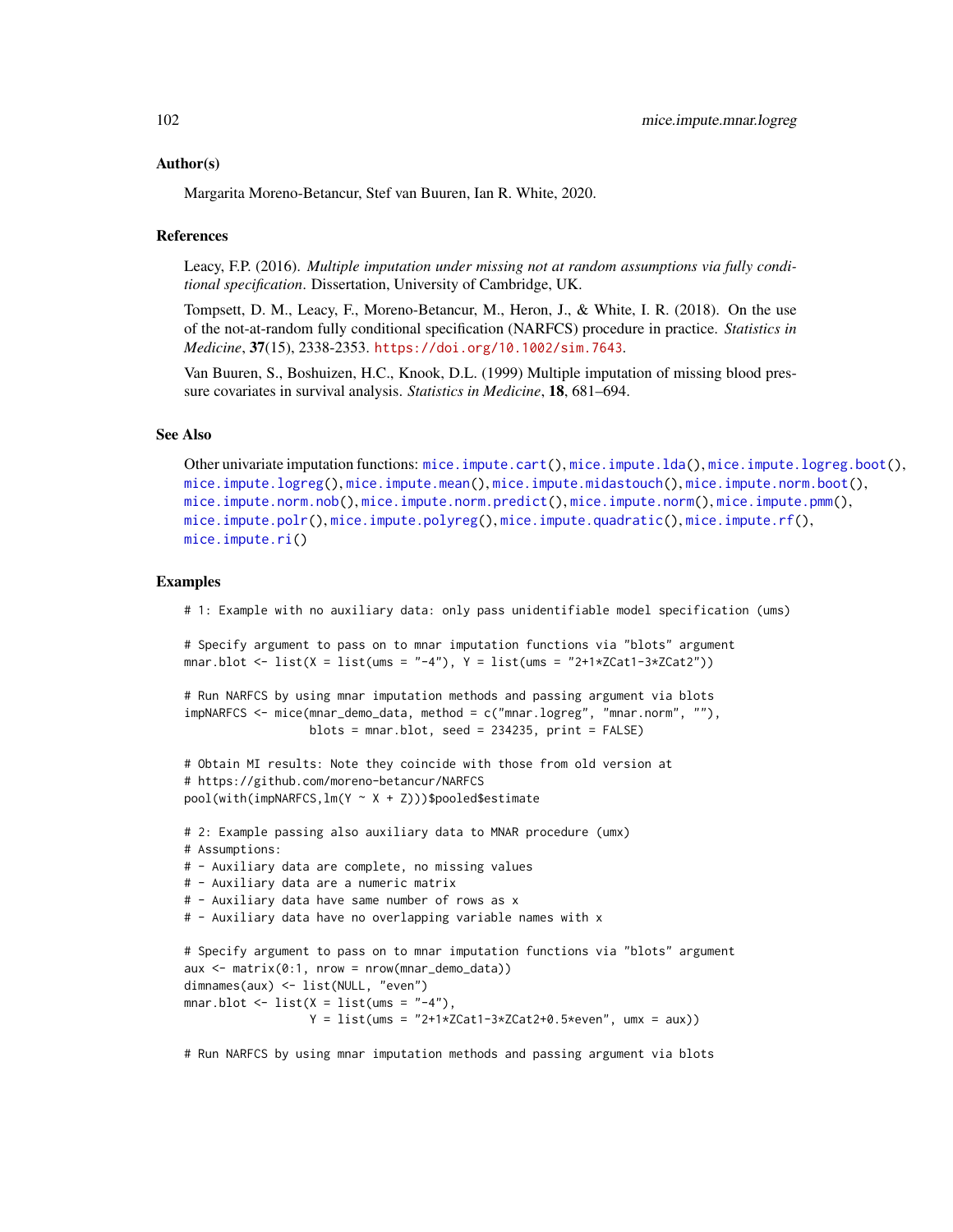```
impNARFCS <- mice(mnar_demo_data, method = c("mnar.logreg", "mnar.norm", ""),
                  blots = mnar.blot, seed = 234235, print = FALSE)
# Obtain MI results: As expected they differ (slightly) from those
# from old version at https://github.com/moreno-betancur/NARFCS
pool(with(impNARFCS,lm(Y ~ X + Z)))$pooled$estimate
```
<span id="page-102-0"></span>mice.impute.norm *Imputation by Bayesian linear regression*

### Description

Calculates imputations for univariate missing data by Bayesian linear regression, also known as the normal model.

### Usage

 $mice.$  impute.norm(y, ry, x, wy = NULL,  $\dots$ )

#### Arguments

| У            | Vector to be imputed                                                                                                                                                                                                              |
|--------------|-----------------------------------------------------------------------------------------------------------------------------------------------------------------------------------------------------------------------------------|
| ry           | Logical vector of length $\text{length}(y)$ indicating the the subset $y[ry]$ of elements<br>in y to which the imputation model is fitted. The ry generally distinguishes the<br>observed (TRUE) and missing values (FALSE) in y. |
| $\mathsf{x}$ | Numeric design matrix with length(y) rows with predictors for y. Matrix $x$<br>may have no missing values.                                                                                                                        |
| WV           | Logical vector of length length $(y)$ . A TRUE value indicates locations in y for<br>which imputations are created.                                                                                                               |
| $\cdots$     | Other named arguments.                                                                                                                                                                                                            |

### Details

Imputation of y by the normal model by the method defined by Rubin (1987, p. 167). The procedure is as follows:

- 1. Calculate the cross-product matrix  $S = X'_{obs} X_{obs}$ .
- 2. Calculate  $V = (S + diag(S)\kappa)^{-1}$ , with some small ridge parameter  $\kappa$ .
- 3. Calculate regression weights  $\hat{\beta} = V X_{obs}' y_{obs}$ .
- 4. Draw a random variable  $\dot{g} \sim \chi^2_{\nu}$  with  $\nu = n_1 q$ .
- 5. Calculate  $\dot{\sigma}^2 = (y_{obs} X_{obs}\hat{\beta})'(y_{obs} X_{obs}\hat{\beta})/\dot{g}$ .
- 6. Draw q independent  $N(0, 1)$  variates in vector  $\dot{z}_1$ .
- 7. Calculate  $V^{1/2}$  by Cholesky decomposition.
- 8. Calculate  $\dot{\beta} = \hat{\beta} + \dot{\sigma} \dot{z}_1 V^{1/2}$ .
- 9. Draw  $n_0$  independent  $N(0, 1)$  variates in vector  $\dot{z}_2$ .
- 10. Calculate the  $n_0$  values  $y_{imp} = X_{mis}\dot{\beta} + \dot{z}_2\dot{\sigma}$ .

Using mice.impute.norm for all columns emulates Schafer's NORM method (Schafer, 1997).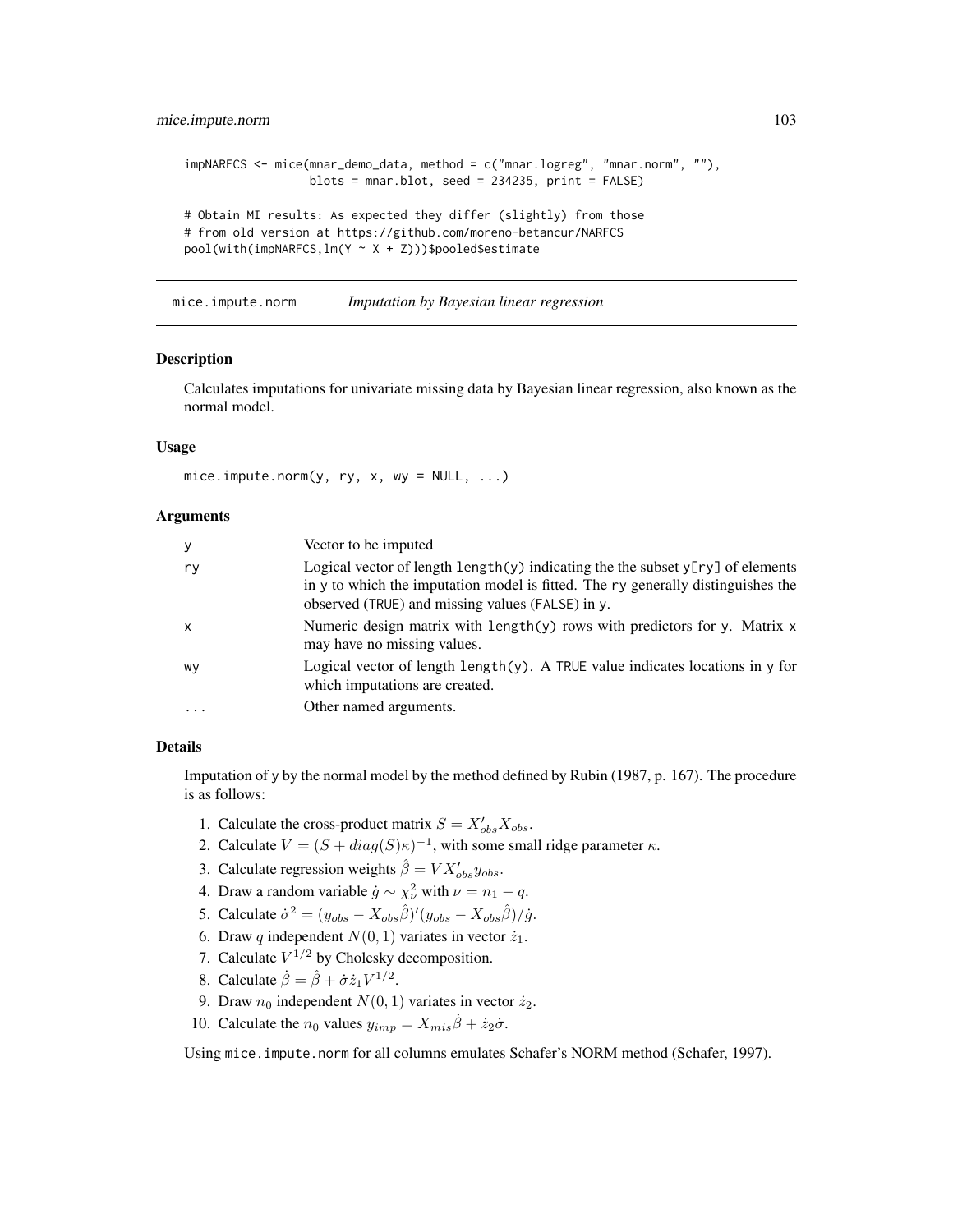Vector with imputed data, same type as y, and of length sum(wy)

# Author(s)

Stef van Buuren, Karin Groothuis-Oudshoorn

# References

Rubin, D.B (1987). Multiple Imputation for Nonresponse in Surveys. New York: John Wiley & Sons.

Schafer, J.L. (1997). Analysis of incomplete multivariate data. London: Chapman & Hall.

# See Also

```
Other univariate imputation functions: mice.impute.cart(), mice.impute.lda(), mice.impute.logreg.boot(),
mice.impute.logreg(), mice.impute.mean(), mice.impute.midastouch(), mice.impute.mnar.logreg(),
mice.impute.norm.boot(), mice.impute.norm.nob(), mice.impute.norm.predict(), mice.impute.pmm(),
mice.impute.polr(), mice.impute.polyreg(), mice.impute.quadratic(), mice.impute.rf(),
mice.impute.ri()
```
<span id="page-103-0"></span>mice.impute.norm.boot *Imputation by linear regression, bootstrap method*

### Description

Imputes univariate missing data using linear regression with bootstrap

# Usage

```
mice. impute.norm.boot(y, ry, x, wy = NULL, \ldots)
```

| у         | Vector to be imputed                                                                                                                                                                                                     |
|-----------|--------------------------------------------------------------------------------------------------------------------------------------------------------------------------------------------------------------------------|
| ry        | Logical vector of length length(y) indicating the the subset $y[ry]$ of elements<br>in y to which the imputation model is fitted. The ry generally distinguishes the<br>observed (TRUE) and missing values (FALSE) in y. |
| $\times$  | Numeric design matrix with length(y) rows with predictors for y. Matrix x<br>may have no missing values.                                                                                                                 |
| wy        | Logical vector of length length $(y)$ . A TRUE value indicates locations in y for<br>which imputations are created.                                                                                                      |
| $\ddotsc$ | Other named arguments.                                                                                                                                                                                                   |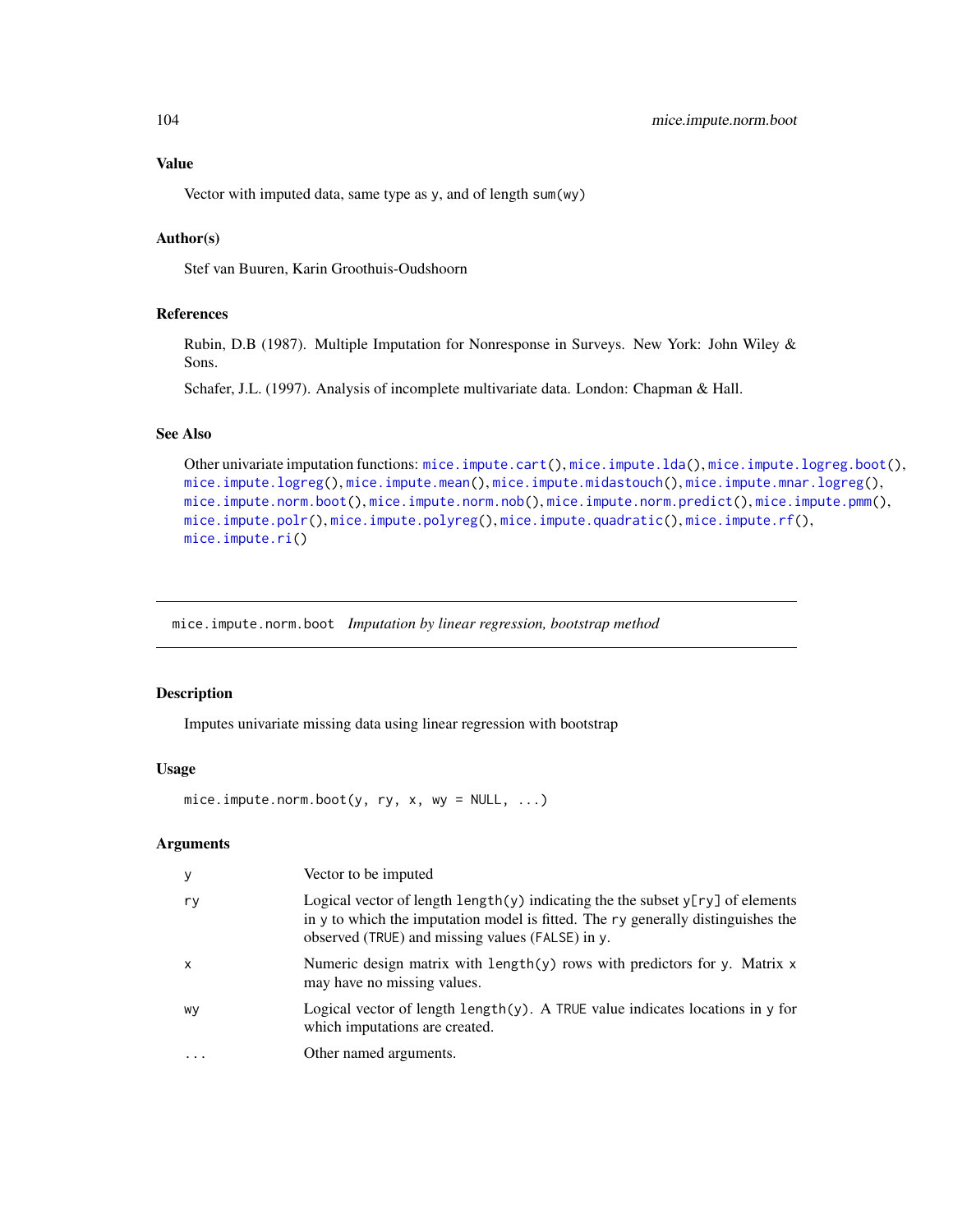# Details

Draws a bootstrap sample from  $x[ry]$ , and  $y[ry]$ , calculates regression weights and imputes with normal residuals.

# Value

Vector with imputed data, same type as y, and of length sum(wy)

### Author(s)

Gerko Vink, Stef van Buuren, 2018

### References

Van Buuren, S., Groothuis-Oudshoorn, K. (2011). mice: Multivariate Imputation by Chained Equations in R. *Journal of Statistical Software*, 45(3), 1-67. <https://www.jstatsoft.org/v45/i03/>

# See Also

```
Other univariate imputation functions: mice.impute.cart(), mice.impute.lda(), mice.impute.logreg.boot(),
mice.impute.logreg(), mice.impute.mean(), mice.impute.midastouch(), mice.impute.mnar.logreg(),
mice.impute.norm.nob(), mice.impute.norm.predict(), mice.impute.norm(), mice.impute.pmm(),
mice.impute.polr(), mice.impute.polyreg(), mice.impute.quadratic(), mice.impute.rf(),
mice.impute.ri()
```
<span id="page-104-0"></span>mice.impute.norm.nob *Imputation by linear regression without parameter uncertainty*

## Description

Imputes univariate missing data using linear regression analysis without accounting for the uncertainty of the model parameters.

### Usage

```
mice.impute.norm.nob(y, ry, x, wy = NULL, ...)
```

| y                         | Vector to be imputed                                                                                                                                                                                                                      |
|---------------------------|-------------------------------------------------------------------------------------------------------------------------------------------------------------------------------------------------------------------------------------------|
| ry                        | Logical vector of length $\lceil \psi \rceil$ indicating the the subset $\gamma$ [ry] of elements<br>in y to which the imputation model is fitted. The ry generally distinguishes the<br>observed (TRUE) and missing values (FALSE) in y. |
| $\boldsymbol{\mathsf{x}}$ | Numeric design matrix with length $(y)$ rows with predictors for y. Matrix x<br>may have no missing values.                                                                                                                               |
| wy                        | Logical vector of length $\text{length}(y)$ . A TRUE value indicates locations in y for<br>which imputations are created.                                                                                                                 |
| $\cdot$                   | Other named arguments.                                                                                                                                                                                                                    |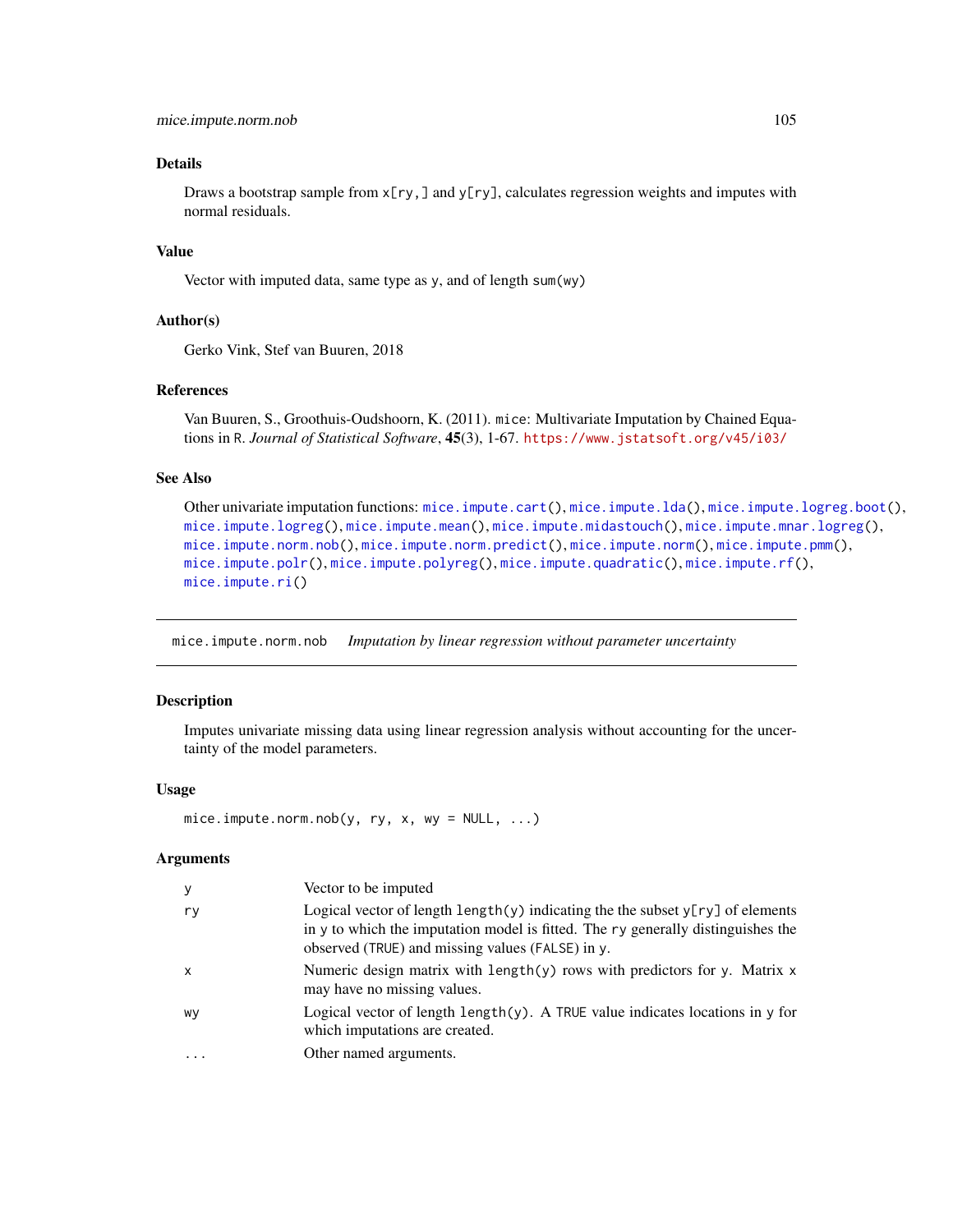# Details

This function creates imputations using the spread around the fitted linear regression line of  $\nu$  given x, as fitted on the observed data.

This function is provided mainly to allow comparison between proper (e.g., as implemented in mice.impute.norm and improper (this function) normal imputation methods.

For large data, having many rows, differences between proper and improper methods are small, and in those cases one may opt for speed by using mice.impute.norm.nob.

### Value

Vector with imputed data, same type as y, and of length sum(wy)

### Warning

The function does not incorporate the variability of the regression weights, so it is not 'proper' in the sense of Rubin. For small samples, variability of the imputed data is therefore underestimated.

### Author(s)

Gerko Vink, Stef van Buuren, Karin Groothuis-Oudshoorn, 2018

#### References

Van Buuren, S., Groothuis-Oudshoorn, K. (2011). mice: Multivariate Imputation by Chained Equations in R. *Journal of Statistical Software*, 45(3), 1-67. <https://www.jstatsoft.org/v45/i03/>

Brand, J.P.L. (1999). Development, Implementation and Evaluation of Multiple Imputation Strategies for the Statistical Analysis of Incomplete Data Sets. Ph.D. Thesis, TNO Prevention and Health/Erasmus University Rotterdam.

## See Also

[mice](#page-68-0), [mice.impute.norm](#page-102-0)

Other univariate imputation functions: [mice.impute.cart\(](#page-88-0)), [mice.impute.lda\(](#page-91-0)), [mice.impute.logreg.boot\(](#page-94-0)), [mice.impute.logreg\(](#page-93-0)), [mice.impute.mean\(](#page-95-0)), [mice.impute.midastouch\(](#page-96-0)), [mice.impute.mnar.logreg\(](#page-99-0)), [mice.impute.norm.boot\(](#page-103-0)), [mice.impute.norm.predict\(](#page-105-0)), [mice.impute.norm\(](#page-102-0)), [mice.impute.pmm\(](#page-109-0)), [mice.impute.polr\(](#page-112-0)), [mice.impute.polyreg\(](#page-114-0)), [mice.impute.quadratic\(](#page-116-0)), [mice.impute.rf\(](#page-118-0)), [mice.impute.ri\(](#page-119-0))

<span id="page-105-0"></span>mice.impute.norm.predict

*Imputation by linear regression through prediction*

#### **Description**

Imputes the "best value" according to the linear regression model, also known as *regression imputation*.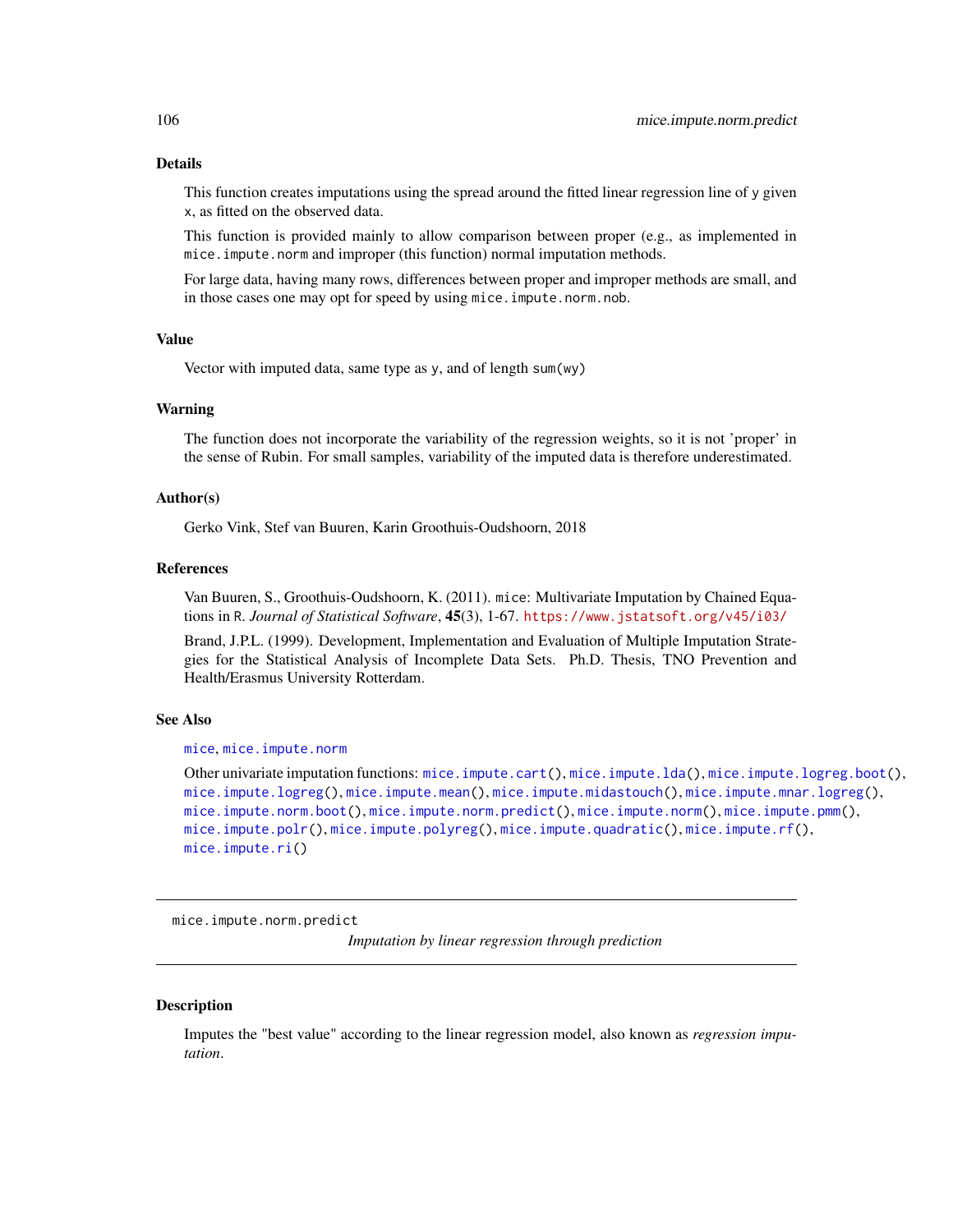#### Usage

mice.impute.norm.predict(y, ry, x, wy = NULL, ...)

#### Arguments

| У                         | Vector to be imputed                                                                                                                                                                                                              |
|---------------------------|-----------------------------------------------------------------------------------------------------------------------------------------------------------------------------------------------------------------------------------|
| ry                        | Logical vector of length $\text{length}(y)$ indicating the the subset $y[ry]$ of elements<br>in y to which the imputation model is fitted. The ry generally distinguishes the<br>observed (TRUE) and missing values (FALSE) in y. |
| $\boldsymbol{\mathsf{x}}$ | Numeric design matrix with $length(y)$ rows with predictors for y. Matrix $x$<br>may have no missing values.                                                                                                                      |
| WV                        | Logical vector of length $length(y)$ . A TRUE value indicates locations in y for<br>which imputations are created.                                                                                                                |
| .                         | Other named arguments.                                                                                                                                                                                                            |

### Details

Calculates regression weights from the observed data and returns predicted values to as imputations. This method is known as *regression imputation*.

#### Value

Vector with imputed data, same type as y, and of length sum(wy)

### Warning

THIS METHOD SHOULD NOT BE USED FOR DATA ANALYSIS. This method is seductive because it imputes the most likely value according to the model. However, it ignores the uncertainty of the missing values and artificially amplifies the relations between the columns of the data. Application of richer models having more parameters does not help to evade these issues. Stochastic regression methods, like [mice.impute.pmm](#page-109-0) or [mice.impute.norm](#page-102-0), are generally preferred.

At best, prediction can give reasonable estimates of the mean, especially if normality assumptions are plausible. See Little and Rubin (2002, p. 62-64) or Van Buuren (2012, p. 11-13, p. 45-46) for a discussion of this method.

#### Author(s)

Gerko Vink, Stef van Buuren, 2018

# References

Little, R.J.A. and Rubin, D.B. (2002). Statistical Analysis with Missing Data. New York: John Wiley and Sons.

Van Buuren, S. (2018). *[Flexible Imputation of Missing Data. Second Edition.](https://stefvanbuuren.name/fimd/sec-linearnormal.html)* Chapman & Hall/CRC. Boca Raton, FL.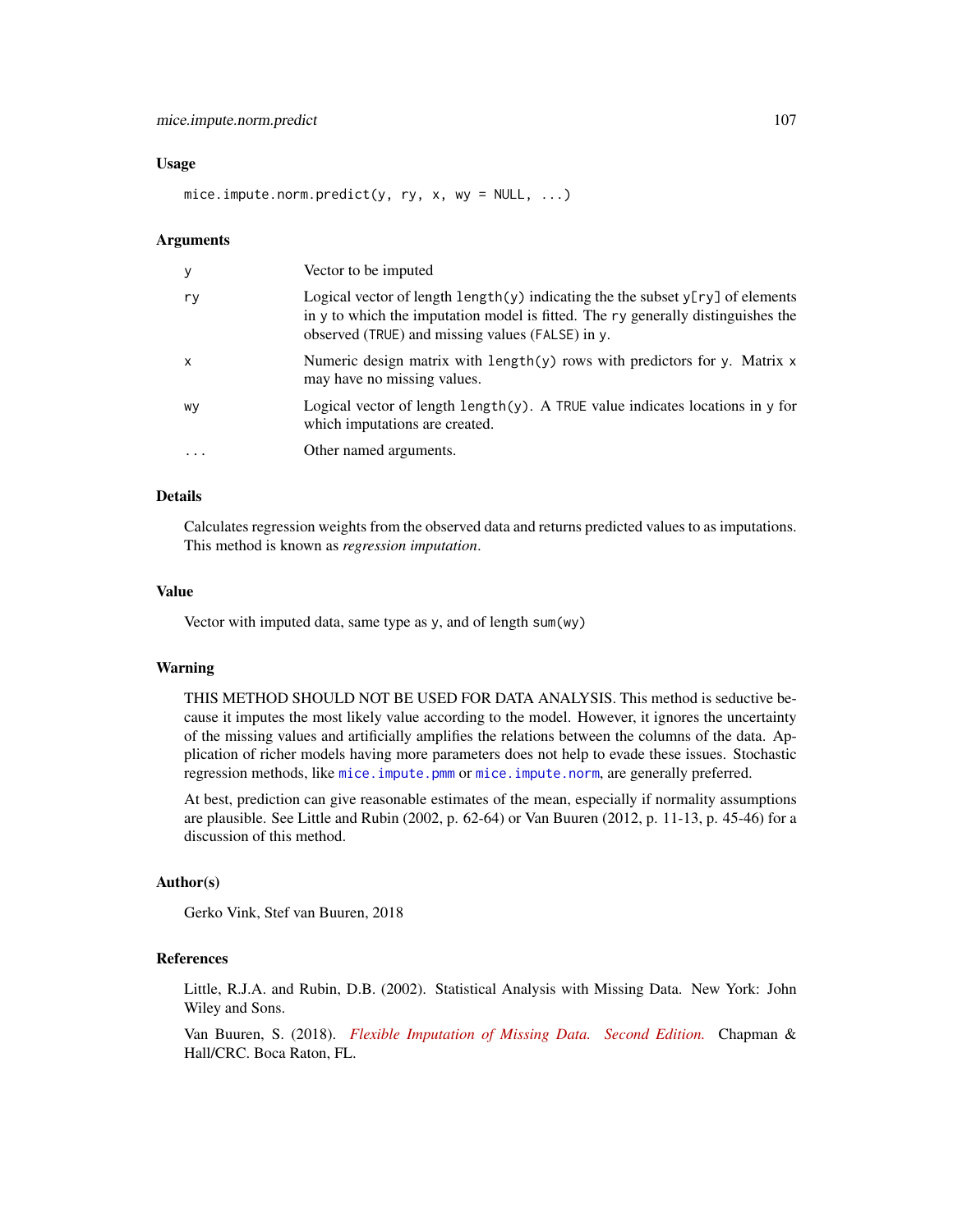# See Also

```
Other univariate imputation functions: mice.impute.cart(), mice.impute.lda(), mice.impute.logreg.boot(),
mice.impute.logreg(), mice.impute.mean(), mice.impute.midastouch(), mice.impute.mnar.logreg(),
mice.impute.norm.boot(), mice.impute.norm.nob(), mice.impute.norm(), mice.impute.pmm(),
mice.impute.polr(), mice.impute.polyreg(), mice.impute.quadratic(), mice.impute.rf(),
mice.impute.ri()
```
<span id="page-107-0"></span>mice.impute.panImpute *Impute multilevel missing data using* pan

# Description

This function is a wrapper around the panImpute function from the mitml package so that it can be called to impute blocks of variables in mice. The mitml::panImpute function provides an interface to the pan package for multiple imputation of multilevel data (Schafer & Yucel, 2002). Imputations can be generated using type or formula, which offer different options for model specification.

# Usage

```
mice.impute.panImpute(
  data,
  formula,
  type,
  m = 1,
  silent = TRUE,
  format = "imputes",
  ...
)
```

| data     | A data frame containing incomplete and auxiliary variables, the cluster indicator<br>variable, and any other variables that should be present in the imputed datasets.                                                         |
|----------|--------------------------------------------------------------------------------------------------------------------------------------------------------------------------------------------------------------------------------|
| formula  | A formula specifying the role of each variable in the imputation model. The<br>basic model is constructed by model matrix, thus allowing to include derived<br>variables in the imputation model using $I(.)$ . See panImpute. |
| type     | An integer vector specifying the role of each variable in the imputation model<br>(see panImpute)                                                                                                                              |
| m        | The number of imputed data sets to generate.                                                                                                                                                                                   |
| silent   | (optional) Logical flag indicating if console output should be suppressed. De-<br>fault is to FALSE.                                                                                                                           |
| format   | A character vector specifying the type of object that should be returned. The<br>default is format = "list". No other formats are currently supported.                                                                         |
| $\cdots$ | Other named arguments: n.burn, n.iter, group, prior, silent and others.                                                                                                                                                        |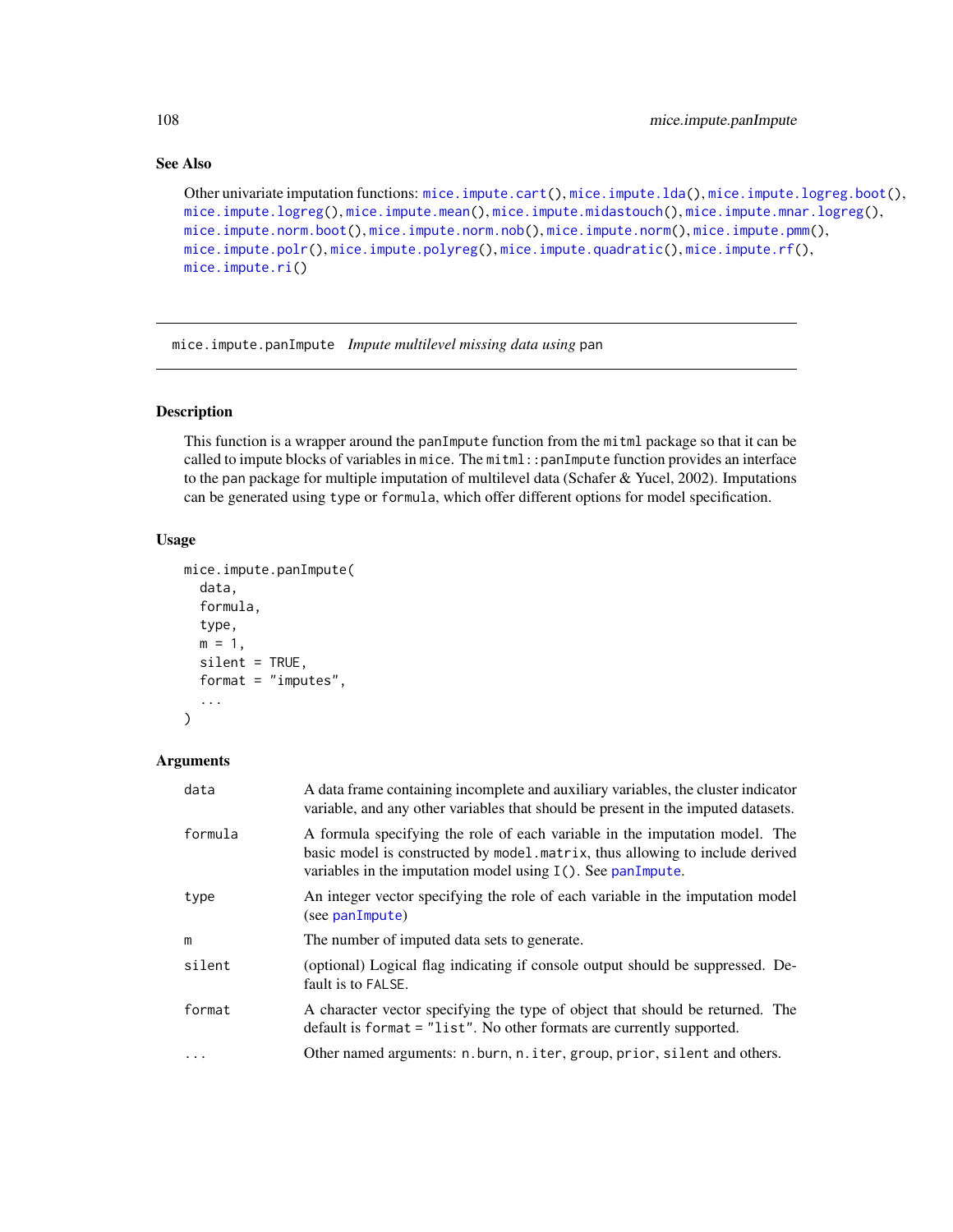#### Value

A list of imputations for all incomplete variables in the model, that can be stored in the the imp component of the mids object.

## Note

The number of imputations m is set to 1, and the function is called m times so that it fits within the mice iteration scheme.

This is a multivariate imputation function using a joint model.

#### Author(s)

Stef van Buuren, 2018, building on work of Simon Grund, Alexander Robitzsch and Oliver Luedtke (authors of mitml package) and Joe Schafer (author of pan package).

## References

Grund S, Luedtke O, Robitzsch A (2016). Multiple Imputation of Multilevel Missing Data: An Introduction to the R Package pan. SAGE Open.

Schafer JL (1997). Analysis of Incomplete Multivariate Data. London: Chapman & Hall.

Schafer JL, and Yucel RM (2002). Computational strategies for multivariate linear mixed-effects models with missing values. Journal of Computational and Graphical Statistics, 11, 437-457.

## See Also

#### [panImpute](#page-0-0)

Other multivariate-2l: [mice.impute.jomoImpute\(](#page-89-0))

# Examples

```
blocks <- list(c("bmi", "chl", "hyp"), "age")
method <- c("panImpute", "pmm")
ini \leq mice(nhanes, blocks = blocks, method = method, maxit = 0)
pred <- ini$pred
pred["B1", "hyp"] <- -2
imp \leq mice(\nhanes, blocks = blocks, method = method, pred = pred, maxit = 1)
```
mice.impute.passive *Passive imputation*

## **Description**

Calculate new variable during imputation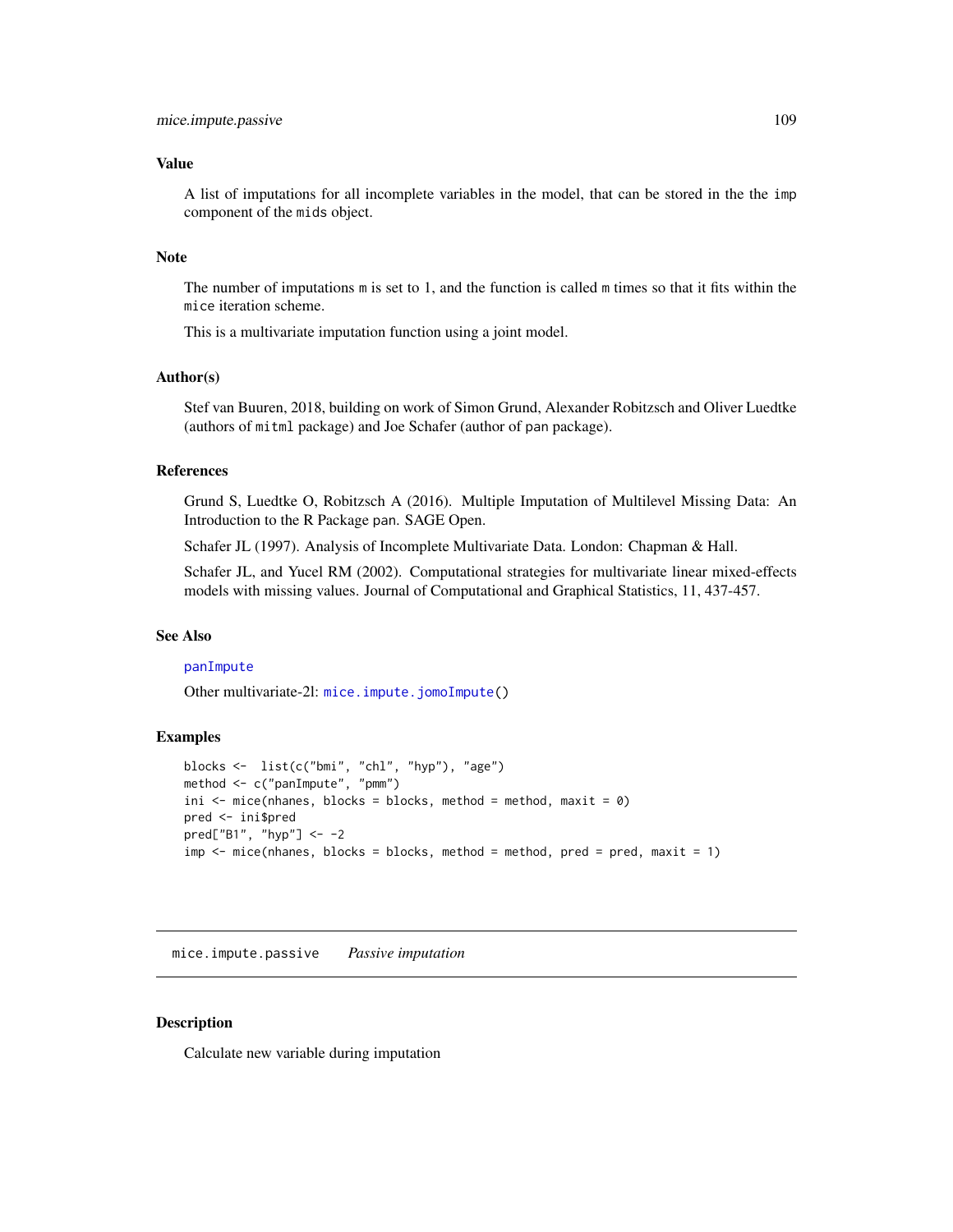#### Usage

mice.impute.passive(data, func)

## Arguments

| data | A data frame                                     |
|------|--------------------------------------------------|
| func | A formula specifying the transformations on data |

# Details

Passive imputation is a special internal imputation function. Using this facility, the user can specify, at any point in the mice Gibbs sampling algorithm, a function on the imputed data. This is useful, for example, to compute a cubic version of a variable, a transformation like  $Q = W/H^2$  based on two variables, or a mean variable like  $(x_1+x_2+x_3)/3$ . The so derived variables might be used in other places in the imputation model. The function allows to dynamically derive virtually any function of the imputed data at virtually any time.

# Value

The result of applying formula

#### Author(s)

Stef van Buuren, Karin Groothuis-Oudshoorn, 2000

# References

Van Buuren, S., Groothuis-Oudshoorn, K. (2011). mice: Multivariate Imputation by Chained Equations in R. *Journal of Statistical Software*, 45(3), 1-67. <https://www.jstatsoft.org/v45/i03/>

#### See Also

[mice](#page-68-0)

<span id="page-109-0"></span>mice.impute.pmm *Imputation by predictive mean matching*

# Description

Calculates imputations for univariate missing data by predictive mean matching.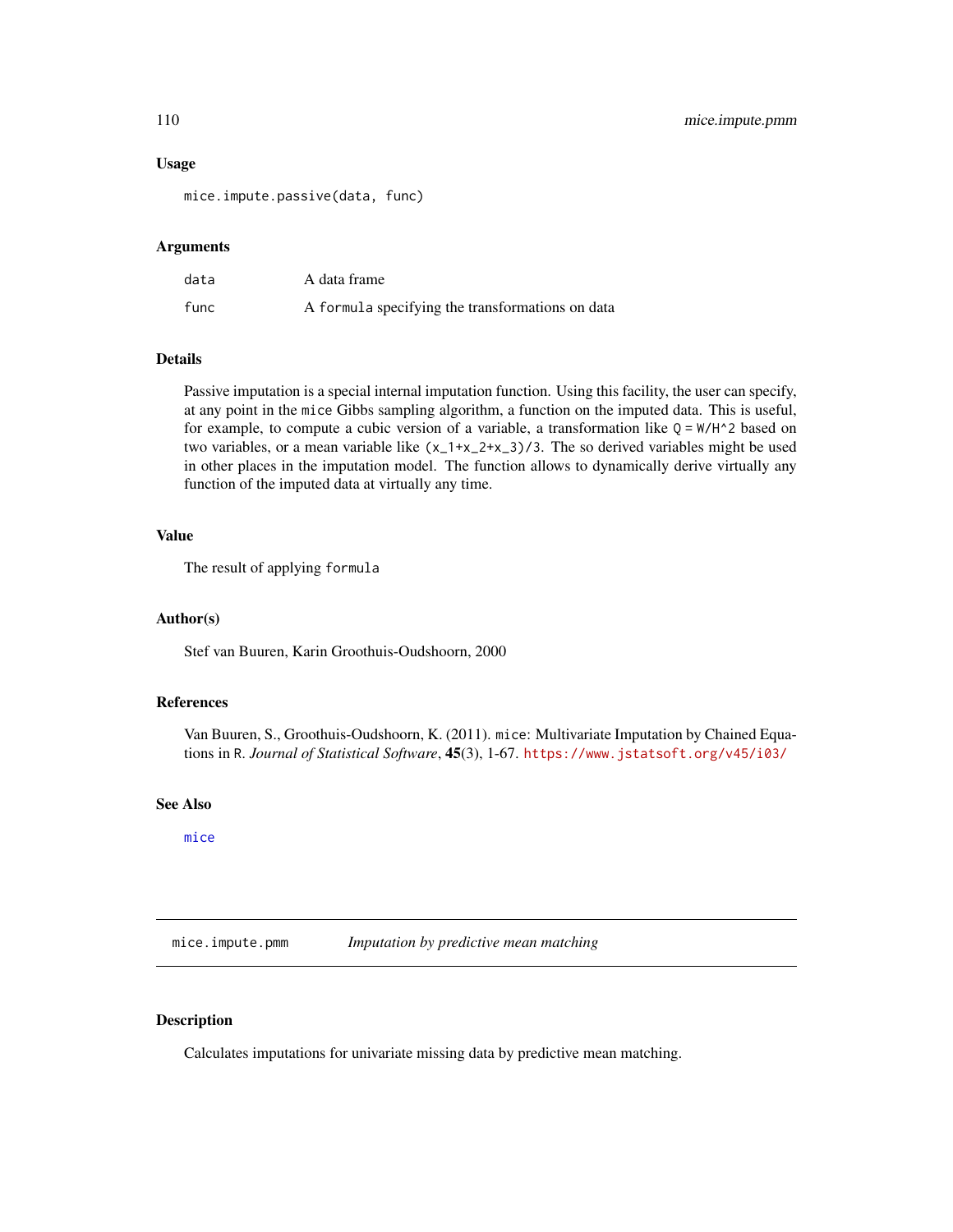mice.impute.pmm 111

# Usage

```
mice.impute.pmm(
  y,
  ry,
  x,
  wy = NULL,donors = 5L,
  matchtype = 1L,
  ridge = 1e-05,
  ...
\mathcal{L}
```
# Arguments

| у         | Vector to be imputed                                                                                                                                                                                                                                                                                                                                                                                                             |
|-----------|----------------------------------------------------------------------------------------------------------------------------------------------------------------------------------------------------------------------------------------------------------------------------------------------------------------------------------------------------------------------------------------------------------------------------------|
| ry        | Logical vector of length $\text{length}(y)$ indicating the the subset $y[ry]$ of elements<br>in y to which the imputation model is fitted. The ry generally distinguishes the<br>observed (TRUE) and missing values (FALSE) in y.                                                                                                                                                                                                |
| X         | Numeric design matrix with $length(y)$ rows with predictors for y. Matrix $x$<br>may have no missing values.                                                                                                                                                                                                                                                                                                                     |
| wy        | Logical vector of length $\text{length}(y)$ . A TRUE value indicates locations in y for<br>which imputations are created.                                                                                                                                                                                                                                                                                                        |
| donors    | The size of the donor pool among which a draw is made. The default is donors<br>= 5L. Setting donors = 1L always selects the closest match, but is not recom-<br>mended. Values between 3L and 10L provide the best results in most cases<br>(Morris et al, 2015).                                                                                                                                                               |
| matchtype | Type of matching distance. The default choice (matchtype = 1L) calculates the<br>distance between the <i>predicted</i> value of yobs and the <i>drawn</i> values of ymis<br>(called type-1 matching). Other choices are matchtype = $\theta$ L (distance between<br>predicted values) and matchtype = 2L (distance between drawn values).                                                                                        |
| ridge     | The ridge penalty used in . norm. draw() to prevent problems with multicollinear-<br>ity. The default is $right = 1e-05$ , which means that 0.01 percent of the diagonal<br>is added to the cross-product. Larger ridges may result in more biased estimates.<br>For highly noisy data (e.g. many junk variables), set ridge = $1e$ -06 or even<br>lower to reduce bias. For highly collinear data, set ridge = 1e-04 or higher. |
| $\cdots$  | Other named arguments.                                                                                                                                                                                                                                                                                                                                                                                                           |

# Details

Imputation of y by predictive mean matching, based on van Buuren (2012, p. 73). The procedure is as follows:

- 1. Calculate the cross-product matrix  $S = X'_{obs} X_{obs}$ .
- 2. Calculate  $V = (S + diag(S)\kappa)^{-1}$ , with some small ridge parameter  $\kappa$ .
- 3. Calculate regression weights  $\hat{\beta} = V X_{obs}' y_{obs}$ .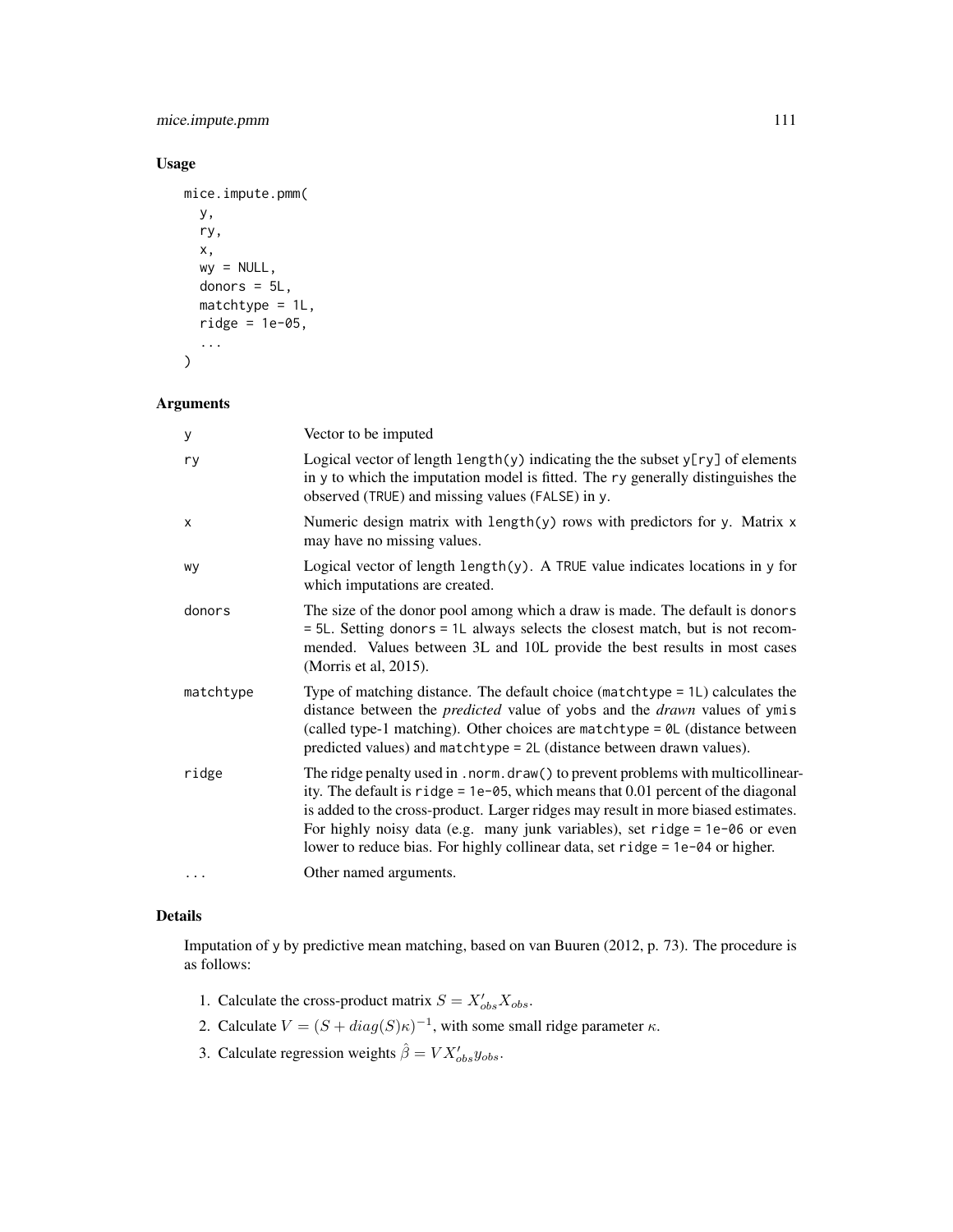- 4. Draw q independent  $N(0, 1)$  variates in vector  $\dot{z}_1$ .
- 5. Calculate  $V^{1/2}$  by Cholesky decomposition.
- 6. Calculate  $\dot{\beta} = \hat{\beta} + \dot{\sigma} \dot{z}_1 V^{1/2}$ .
- 7. Calculate  $\dot{\eta}(i, j) = |X_{obs, [i]}|\hat{\beta} X_{mis, [j]}\dot{\beta}$  with  $i = 1, ..., n_1$  and  $j = 1, ..., n_0$ .
- 8. Construct  $n_0$  sets  $Z_j$ , each containing d candidate donors, from Y\_obs such that  $\sum_d \dot{\eta}(i, j)$  is minimum for all  $j = 1, \ldots, n_0$ . Break ties randomly.
- 9. Draw one donor  $i_j$  from  $Z_j$  randomly for  $j = 1, \ldots, n_0$ .
- 10. Calculate imputations  $\dot{y}_j = y_{i_j}$  for  $j = 1, \ldots, n_0$ .

The name *predictive mean matching* was proposed by Little (1988).

# Value

Vector with imputed data, same type as y, and of length sum(wy)

#### Author(s)

Stef van Buuren, Karin Groothuis-Oudshoorn

## References

Little, R.J.A. (1988), Missing data adjustments in large surveys (with discussion), Journal of Business Economics and Statistics, 6, 287–301.

Morris TP, White IR, Royston P (2015). Tuning multiple imputation by predictive mean matching and local residual draws. BMC Med Res Methodol. ;14:75.

Van Buuren, S. (2018). *[Flexible Imputation of Missing Data. Second Edition.](https://stefvanbuuren.name/fimd/sec-pmm.html)* Chapman & Hall/CRC. Boca Raton, FL.

Van Buuren, S., Groothuis-Oudshoorn, K. (2011). mice: Multivariate Imputation by Chained Equations in R. *Journal of Statistical Software*, 45(3), 1-67. <https://www.jstatsoft.org/v45/i03/>

# See Also

```
Other univariate imputation functions: mice.impute.cart(), mice.impute.lda(), mice.impute.logreg.boot(),
mice.impute.logreg(), mice.impute.mean(), mice.impute.midastouch(), mice.impute.mnar.logreg(),
mice.impute.norm.boot(), mice.impute.norm.nob(), mice.impute.norm.predict(), mice.impute.norm(),
mice.impute.polr(), mice.impute.polyreg(), mice.impute.quadratic(), mice.impute.rf(),
mice.impute.ri()
```
## Examples

```
# We normally call mice.impute.pmm() from within mice()
# But we may call it directly as follows (not recommended)
set.seed(53177)
xname <- c('age', 'hgt', 'wgt')
r <- stats::complete.cases(boys[, xname])
x <- boys[r, xname]
y <- boys[r, 'tv']
```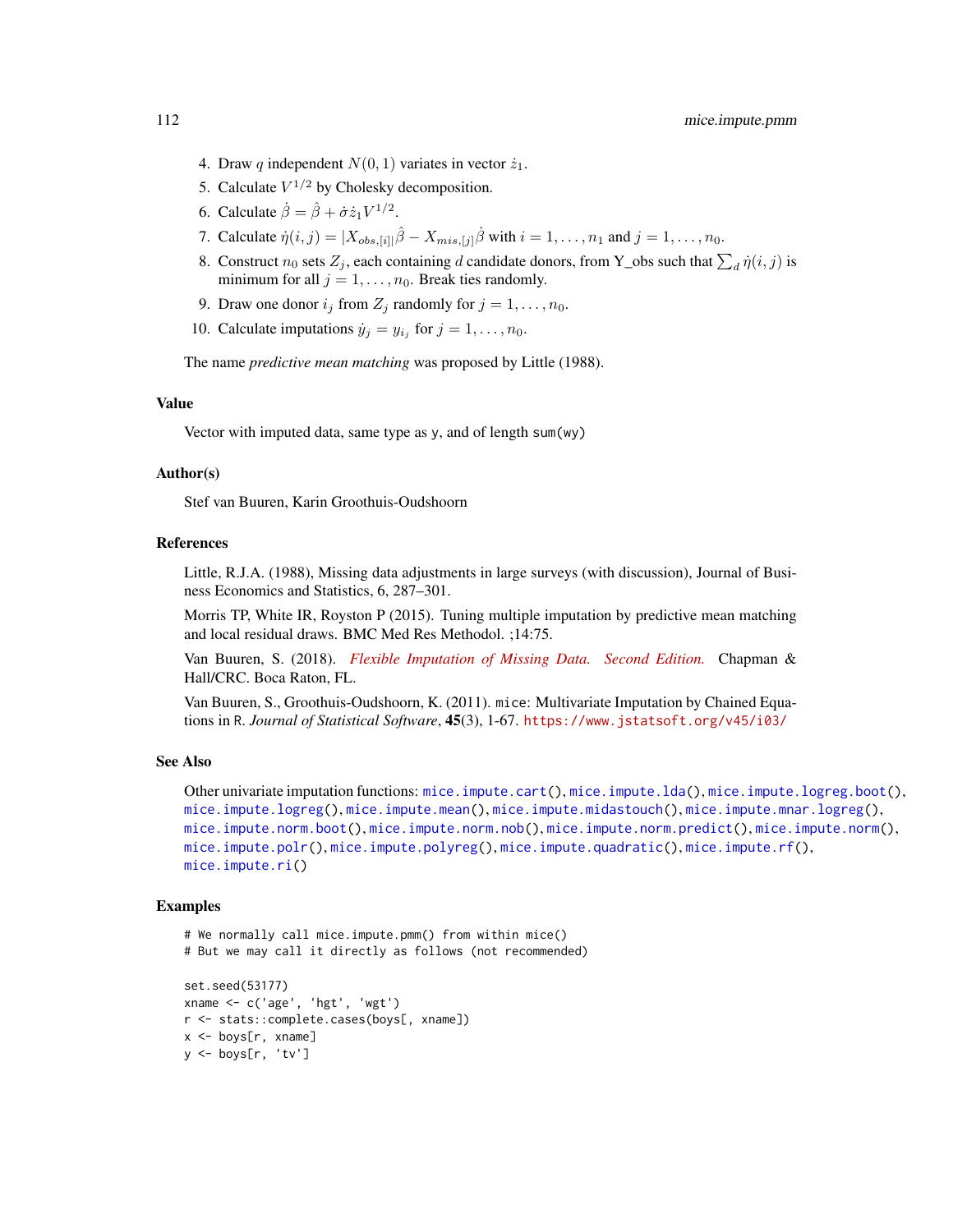```
ry \leftarrow !is.na(y)table(ry)
# percentage of missing data in tv
sum(!ry) / length(ry)
# Impute missing tv data
yimp <- mice.impute.pmm(y, ry, x)
length(yimp)
hist(yimp, xlab = 'Imputed missing tv')
# Impute all tv data
yimp \leq mice.impute.pmm(y, ry, x, wy = rep(TRUE, length(y)))
length(yimp)
hist(yimp, xlab = 'Imputed missing and observed tv')
plot(jitter(y), jitter(yimp),
    main = 'Predictive mean matching on age, height and weight',
   xlab = 'Observed tv (n = 224)',ylab = 'Imputed tv (n = 224)')abline(0, 1)
cor(y, yimp, use = 'pair')
```
<span id="page-112-0"></span>mice.impute.polr *Imputation of ordered data by polytomous regression*

#### Description

Imputes missing data in a categorical variable using polytomous regression

#### Usage

```
mice.impute.polr(
 y,
 ry,
  x,
 wy = NULL,nnet.maxit = 100,
 nnet.trace = FALSE,
  nnet.MaxNWts = 1500,
 polr.to.loggedEvents = FALSE,
  ...
```

```
)
```
#### Arguments

|      | Vector to be imputed                                         |
|------|--------------------------------------------------------------|
| — rv | Logical vector of length $\text{length}(y)$ indicating the t |

the subset  $y[ry]$  of elements in y to which the imputation model is fitted. The ry generally distinguishes the observed (TRUE) and missing values (FALSE) in y.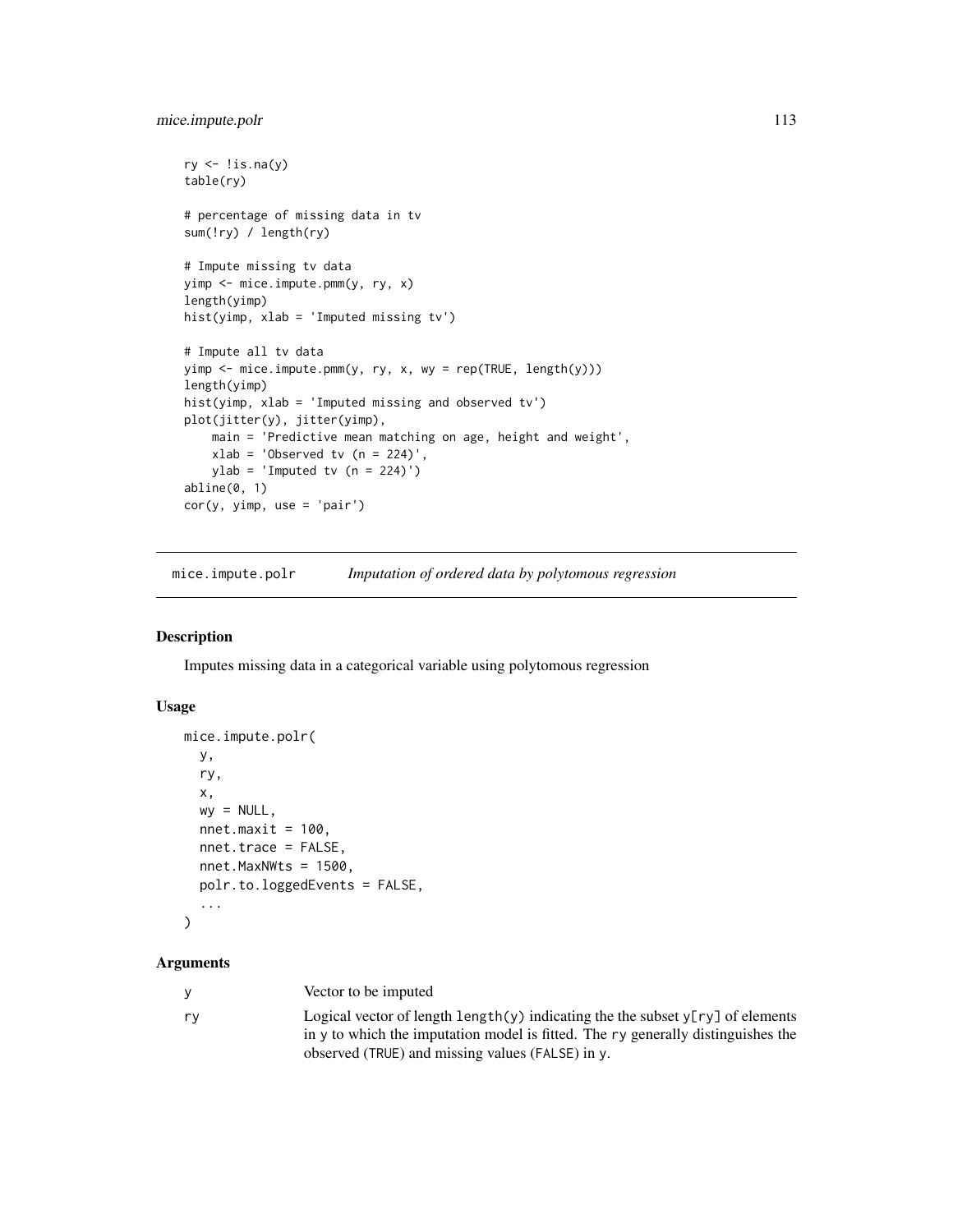| $\mathsf{x}$         | Numeric design matrix with length $(y)$ rows with predictors for y. Matrix x<br>may have no missing values.         |
|----------------------|---------------------------------------------------------------------------------------------------------------------|
| wy                   | Logical vector of length length $(y)$ . A TRUE value indicates locations in y for<br>which imputations are created. |
| nnet.maxit           | Tuning parameter for nnet().                                                                                        |
| nnet.trace           | Tuning parameter for nnet().                                                                                        |
| nnet.MaxNWts         | Tuning parameter for nnet().                                                                                        |
| polr.to.loggedEvents |                                                                                                                     |
|                      | A logical indicating whether each fallback to the multinom() function should                                        |
|                      | be written to loggedEvents. The default is FALSE.                                                                   |
| $\ddotsc$            | Other named arguments.                                                                                              |

## Details

The function mice. impute.polr() imputes for ordered categorical response variables by the proportional odds logistic regression (polr) model. The function repeatedly applies logistic regression on the successive splits. The model is also known as the cumulative link model.

By default, ordered factors with more than two levels are imputed by mice.impute.polr.

The algorithm of mice.impute.polr uses the function  $\text{pol}_r$  () from the MASS package.

In order to avoid bias due to perfect prediction, the algorithm augment the data according to the method of White, Daniel and Royston (2010).

The call to polr might fail, usually because the data are very sparse. In that case, multinom is tried as a fallback. If the local flag polr.to.loggedEvents is set to TRUE, a record is written to the loggedEvents component of the [mids](#page-123-0) object. Use mice(data,polr.to.loggedEvents = TRUE) to set the flag.

## Value

Vector with imputed data, same type as y, and of length sum(wy)

#### Note

In December 2019 Simon White alerted that the polr could always fail silently. I can confirm this behaviour for versions mice 3.0.0 -mice 3.6.6, so any method requests for polr in these versions were in fact handled by multinom. See <https://github.com/stefvanbuuren/mice/issues/206> for details.

#### Author(s)

Stef van Buuren, Karin Groothuis-Oudshoorn, 2000-2010

## References

Van Buuren, S., Groothuis-Oudshoorn, K. (2011). mice: Multivariate Imputation by Chained Equations in R. *Journal of Statistical Software*, 45(3), 1-67. <https://www.jstatsoft.org/v45/i03/>

Brand, J.P.L. (1999) *Development, implementation and evaluation of multiple imputation strategies for the statistical analysis of incomplete data sets.* Dissertation. Rotterdam: Erasmus University.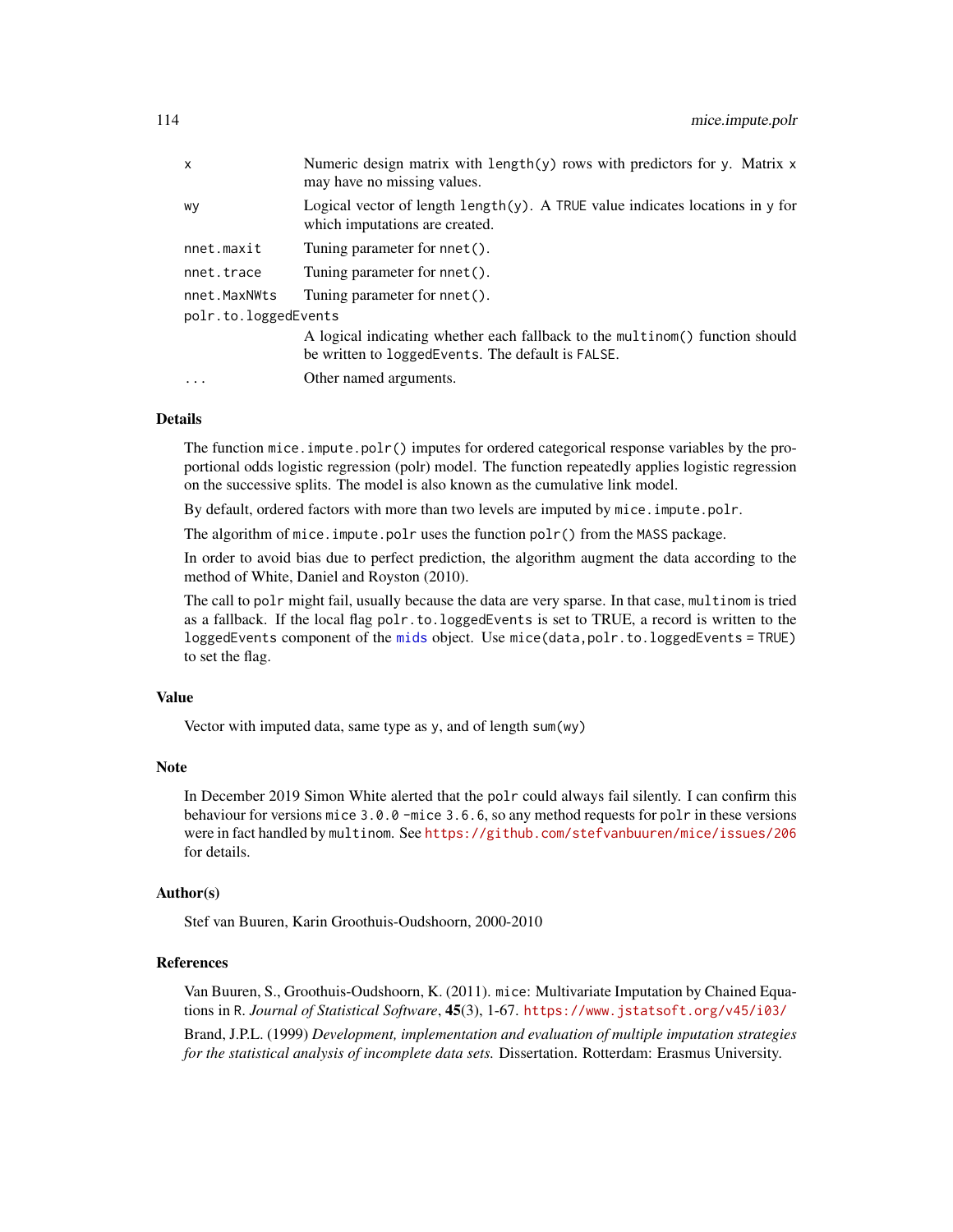White, I.R., Daniel, R. Royston, P. (2010). Avoiding bias due to perfect prediction in multiple imputation of incomplete categorical variables. *Computational Statistics and Data Analysis*, 54, 2267-2275.

Venables, W.N. & Ripley, B.D. (2002). *Modern applied statistics with S-Plus (4th ed)*. Springer, Berlin.

## See Also

[mice](#page-68-0), [multinom](#page-0-0), [polr](#page-0-0)

```
Other univariate imputation functions: mice.impute.cart(), mice.impute.lda(), mice.impute.logreg.boot(),
mice.impute.logreg(), mice.impute.mean(), mice.impute.midastouch(), mice.impute.mnar.logreg(),
mice.impute.norm.boot(), mice.impute.norm.nob(), mice.impute.norm.predict(), mice.impute.norm(),
mice.impute.pmm(), mice.impute.polyreg(), mice.impute.quadratic(), mice.impute.rf(),
mice.impute.ri()
```
<span id="page-114-0"></span>mice.impute.polyreg *Imputation of unordered data by polytomous regression*

### Description

Imputes missing data in a categorical variable using polytomous regression

# Usage

```
mice.impute.polyreg(
 y,
 ry,
 x,
 wy = NULL,nnnet.maxit = 100,
 nnet.trace = FALSE,
 nnet.MaxNWts = 1500,
  ...
)
```
## Arguments

| y            | Vector to be imputed                                                                                                                                                                                                             |
|--------------|----------------------------------------------------------------------------------------------------------------------------------------------------------------------------------------------------------------------------------|
| ry           | Logical vector of length length(y) indicating the the subset $y[ry]$ of elements<br>in y to which the imputation model is fitted. The ry generally distinguishes the<br>observed (TRUE) and missing values (FALSE) in $\gamma$ . |
| $\mathsf{x}$ | Numeric design matrix with length(y) rows with predictors for y. Matrix $x$<br>may have no missing values.                                                                                                                       |
| wy           | Logical vector of length length $(y)$ . A TRUE value indicates locations in y for<br>which imputations are created.                                                                                                              |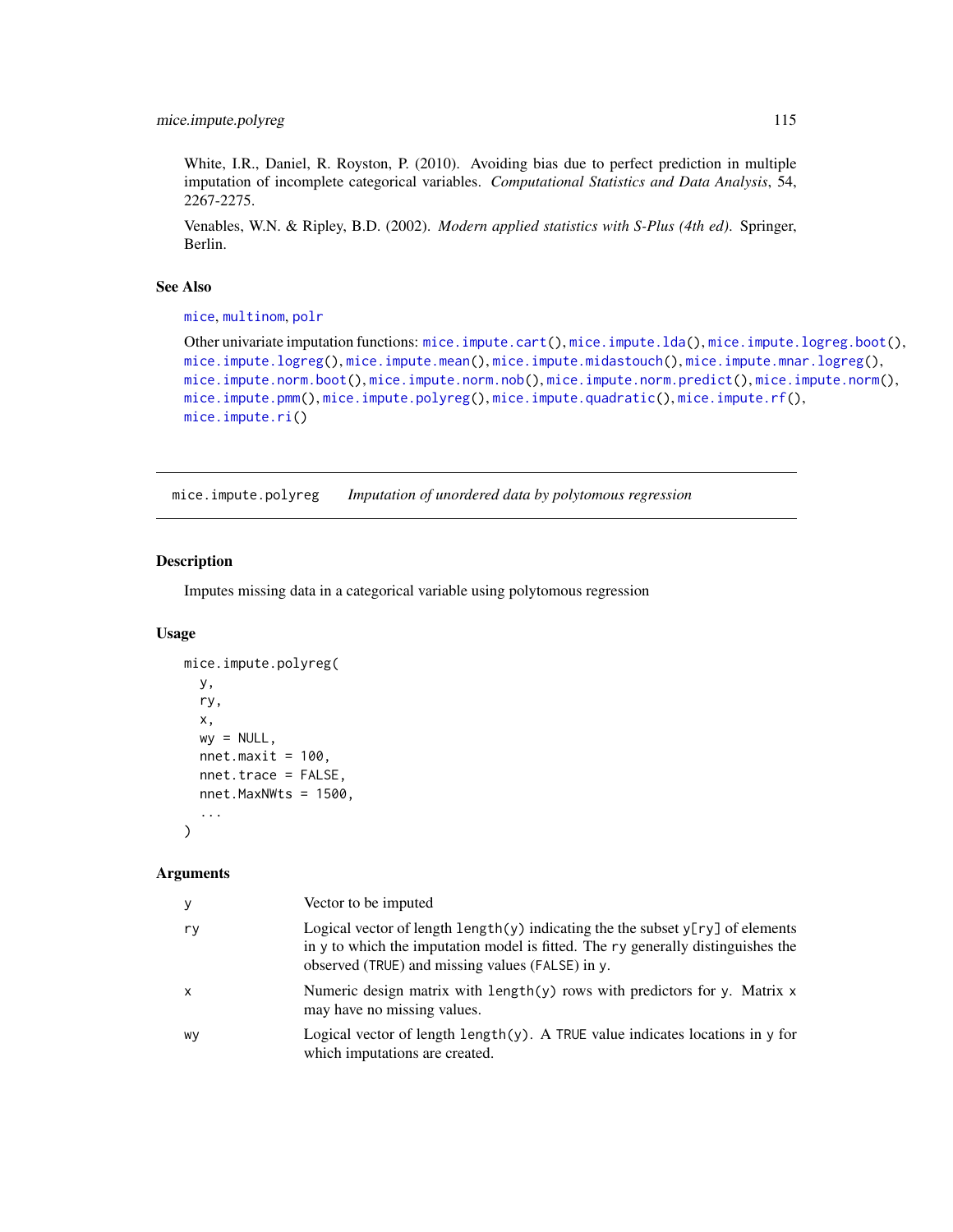| nnet.maxit   | Tuning parameter for nnet(). |
|--------------|------------------------------|
| nnet.trace   | Tuning parameter for nnet(). |
| nnet.MaxNWts | Tuning parameter for nnet(). |
|              | Other named arguments.       |

# Details

The function mice.impute.polyreg() imputes categorical response variables by the Bayesian polytomous regression model. See J.P.L. Brand (1999), Chapter 4, Appendix B.

By default, unordered factors with more than two levels are imputed by mice.impute.polyreg().

The method consists of the following steps:

- 1. Fit categorical response as a multinomial model
- 2. Compute predicted categories
- 3. Add appropriate noise to predictions

The algorithm of mice.impute.polyreg uses the function multinom() from the nnet package.

In order to avoid bias due to perfect prediction, the algorithm augment the data according to the method of White, Daniel and Royston (2010).

## Value

Vector with imputed data, same type as y, and of length sum(wy)

## Author(s)

Stef van Buuren, Karin Groothuis-Oudshoorn, 2000-2010

#### References

Van Buuren, S., Groothuis-Oudshoorn, K. (2011). mice: Multivariate Imputation by Chained Equations in R. *Journal of Statistical Software*, 45(3), 1-67. <https://www.jstatsoft.org/v45/i03/>

Brand, J.P.L. (1999) *Development, implementation and evaluation of multiple imputation strategies for the statistical analysis of incomplete data sets.* Dissertation. Rotterdam: Erasmus University.

White, I.R., Daniel, R. Royston, P. (2010). Avoiding bias due to perfect prediction in multiple imputation of incomplete categorical variables. *Computational Statistics and Data Analysis*, 54, 2267-2275.

Venables, W.N. & Ripley, B.D. (2002). *Modern applied statistics with S-Plus (4th ed)*. Springer, Berlin.

#### See Also

#### [mice](#page-68-0), [multinom](#page-0-0), [polr](#page-0-0)

Other univariate imputation functions: [mice.impute.cart\(](#page-88-0)), [mice.impute.lda\(](#page-91-0)), [mice.impute.logreg.boot\(](#page-94-0)), [mice.impute.logreg\(](#page-93-0)), [mice.impute.mean\(](#page-95-0)), [mice.impute.midastouch\(](#page-96-0)), [mice.impute.mnar.logreg\(](#page-99-0)), [mice.impute.norm.boot\(](#page-103-0)), [mice.impute.norm.nob\(](#page-104-0)), [mice.impute.norm.predict\(](#page-105-0)), [mice.impute.norm\(](#page-102-0)), [mice.impute.pmm\(](#page-109-0)), [mice.impute.polr\(](#page-112-0)), [mice.impute.quadratic\(](#page-116-0)), [mice.impute.rf\(](#page-118-0)), [mice.impute.ri\(](#page-119-0))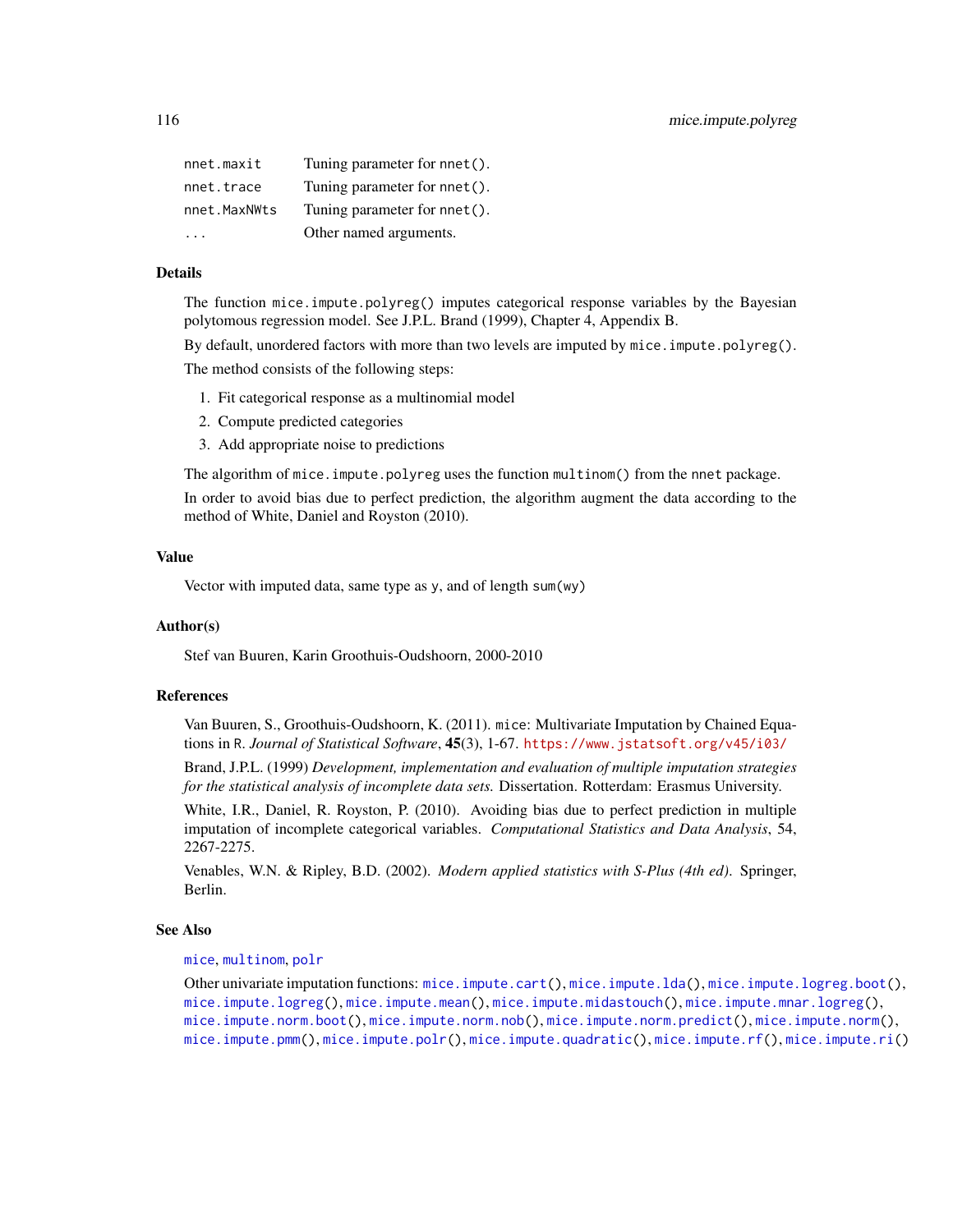<span id="page-116-0"></span>Imputes incomplete variable that appears as both main effect and quadratic effect in the completedata model.

#### Usage

mice.impute.quadratic(y, ry, x, wy =  $NULL, ...)$ 

#### Arguments

| У                         | Vector to be imputed                                                                                                                                                                                                                    |
|---------------------------|-----------------------------------------------------------------------------------------------------------------------------------------------------------------------------------------------------------------------------------------|
| ry                        | Logical vector of length $\lceil \psi \rceil$ indicating the the subset $\chi$ [ry] of elements<br>in y to which the imputation model is fitted. The ry generally distinguishes the<br>observed (TRUE) and missing values (FALSE) in y. |
| $\boldsymbol{\mathsf{x}}$ | Numeric design matrix with length(y) rows with predictors for y. Matrix $x$<br>may have no missing values.                                                                                                                              |
| wy                        | Logical vector of length $l$ ength $(y)$ . A TRUE value indicates locations in y for<br>which imputations are created.                                                                                                                  |
| $\ddotsc$                 | Other named arguments.                                                                                                                                                                                                                  |

## Details

This function implements the "polynomial combination" method. First, the polynomial combination  $Z = Y\beta_1 + Y^2\beta_2$  is formed. Z is imputed by predictive mean matching, followed by a decomposition of the imputed data Z into components Y and  $Y^2$ . See Van Buuren (2012, pp. 139-141) and Vink et al (2012) for more details. The method ensures that 1) the imputed data for Y and  $Y<sup>2</sup>$  are mutually consistent, and 2) that provides unbiased estimates of the regression weights in a complete-data linear regression that use both Y and  $Y^2$ .

## Value

Vector with imputed data, same type as y, and of length sum(wy)

#### Note

There are two situations to consider. If only the linear term  $\gamma$  is present in the data, calculate the quadratic term YY after imputation. If both the linear term Y and the the quadratic term YY are variables in the data, then first impute Y by calling mice.impute.quadratic() on Y, and then impute YY by passive imputation as  $meth["YY"] < -"~I(Y^2)$ ". See example section for details. Generally, we would like YY to be present in the data if we need to preserve quadratic relations between YY and any third variables in the multivariate incomplete data that we might wish to impute.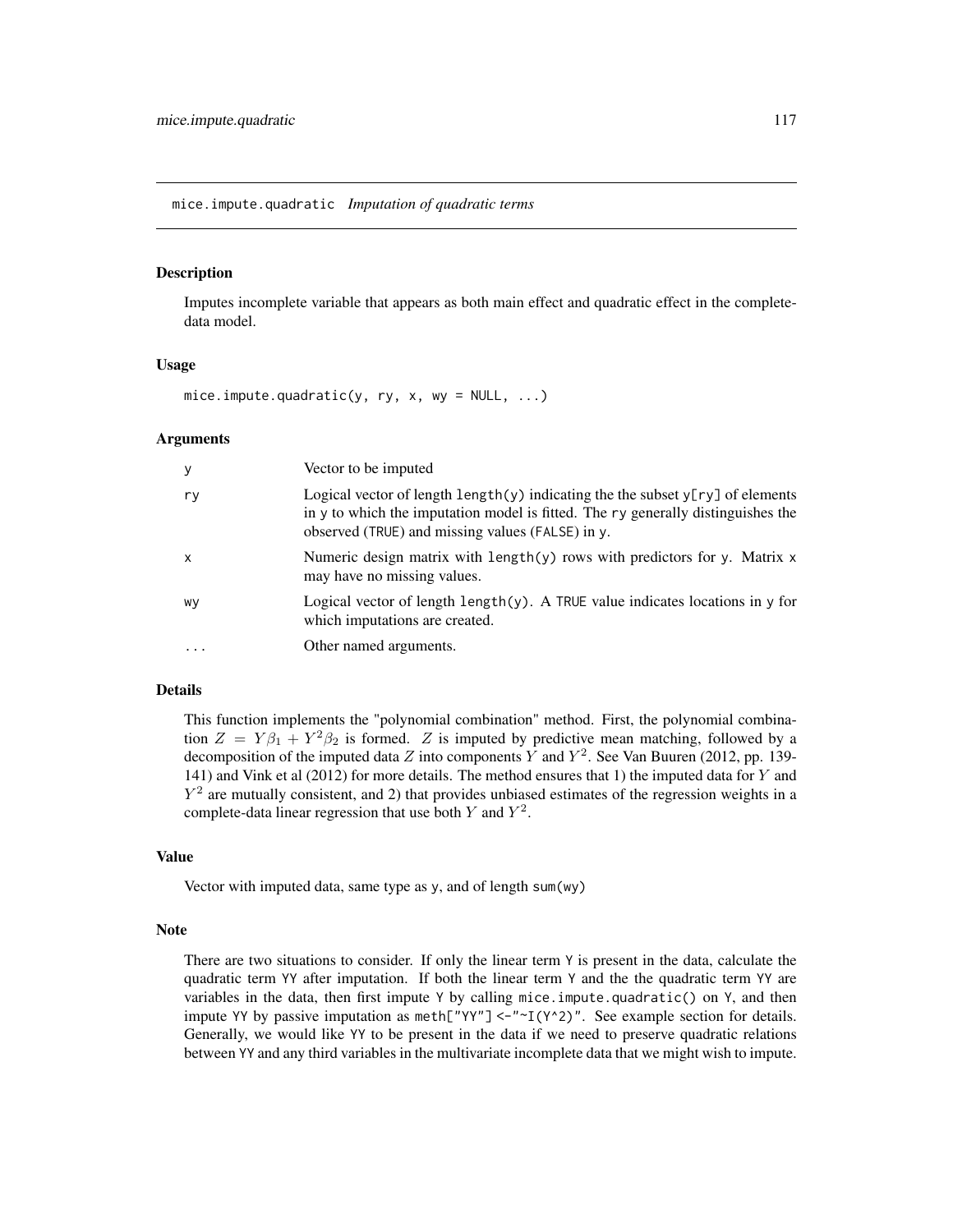## Author(s)

Gerko Vink (University of Utrecht), <g.vink@uu.nl>

# See Also

[mice.impute.pmm](#page-109-0) Van Buuren, S. (2018). *[Flexible Imputation of Missing Data. Second Edition.](https://stefvanbuuren.name/fimd/sec-knowledge.html#sec:quadratic)* Chapman & Hall/CRC. Boca Raton, FL.

Vink, G., van Buuren, S. (2013). Multiple Imputation of Squared Terms. *Sociological Methods & Research*, 42:598-607.

Other univariate imputation functions: [mice.impute.cart\(](#page-88-0)), [mice.impute.lda\(](#page-91-0)), [mice.impute.logreg.boot\(](#page-94-0)), [mice.impute.logreg\(](#page-93-0)), [mice.impute.mean\(](#page-95-0)), [mice.impute.midastouch\(](#page-96-0)), [mice.impute.mnar.logreg\(](#page-99-0)), [mice.impute.norm.boot\(](#page-103-0)), [mice.impute.norm.nob\(](#page-104-0)), [mice.impute.norm.predict\(](#page-105-0)), [mice.impute.norm\(](#page-102-0)), [mice.impute.pmm\(](#page-109-0)), [mice.impute.polr\(](#page-112-0)), [mice.impute.polyreg\(](#page-114-0)), [mice.impute.rf\(](#page-118-0)), [mice.impute.ri\(](#page-119-0))

## Examples

```
require(lattice)
# Create Data
B1 = .5B2 = .5X < - rnorm(1000)
XX < - X^2e <- rnorm(1000, 0, 1)
Y <- B1 * X + B2 * XX + e
dat \le data.frame(x = X, xx = XX, y = Y)
# Impose 25 percent MCAR Missingness
dat[0 == rbinom(1000, 1, 1 -.25), 1:2] <- NA
# Prepare data for imputation
ini \leq mice(dat, maxit = 0)
meth \leq c("quadratic", "\simI(x^2)", "")
pred <- ini$pred
pred[, "xx"] <- 0
# Impute data
imp \leftarrow mice(data, meth = meth, pred = pred)# Pool results
pool(with(imp, lm(y < x + xx)))# Plot results
stripplot(imp)
plot(data x, data xx, col = mdc(1), xlab = "x", ylab = "xx")cmp <- complete(imp)
points(cmp$x[is.na(dat$x)], cmp$xx[is.na(dat$x)], col = mdc(2))
```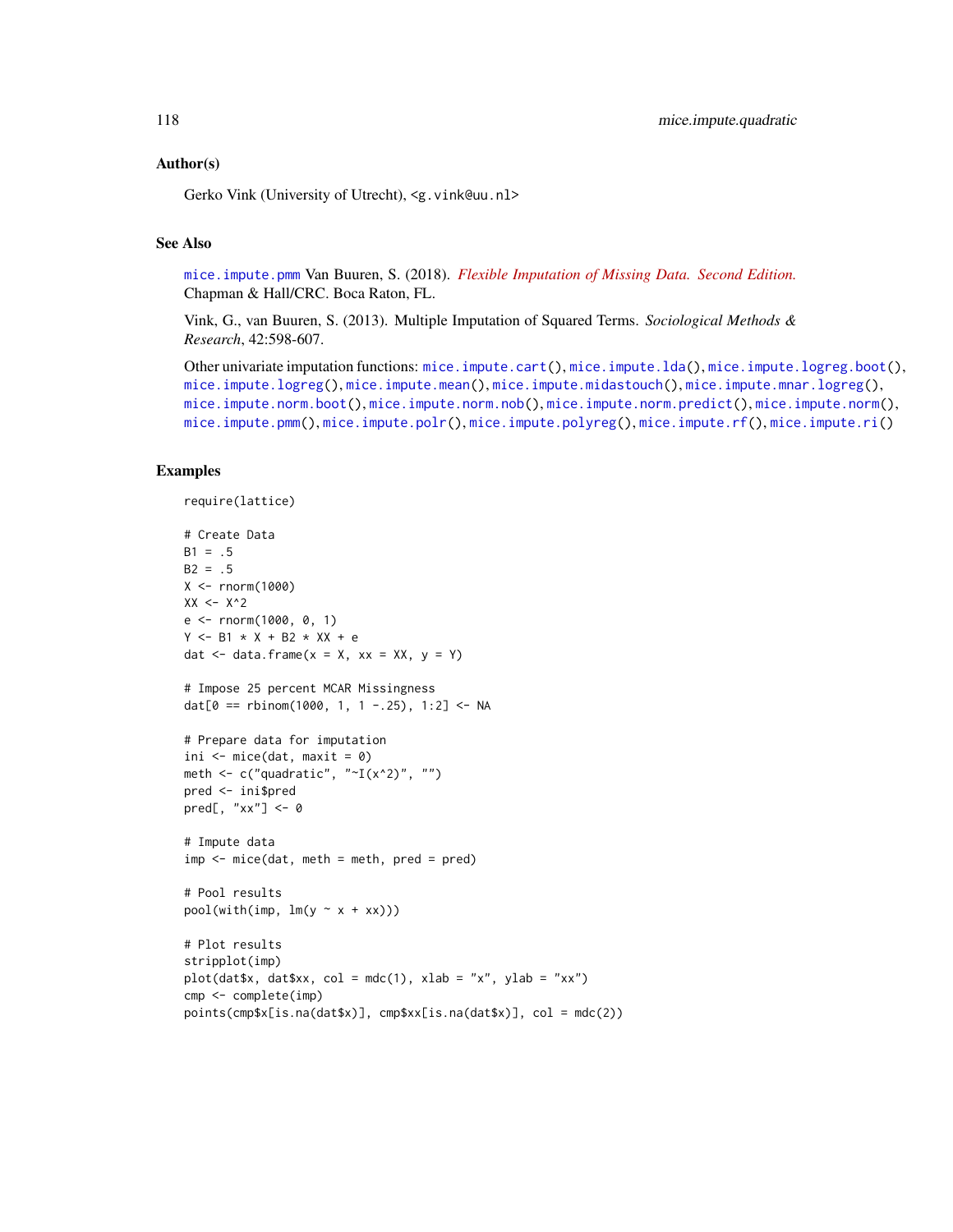<span id="page-118-0"></span>mice.impute.rf *Imputation by random forests*

#### Description

Imputes univariate missing data using random forests.

#### Usage

mice.impute.rf(y, ry, x, wy = NULL, ntree =  $10, ...$ )

## Arguments

| У            | Vector to be imputed                                                                                                                                                                                                     |
|--------------|--------------------------------------------------------------------------------------------------------------------------------------------------------------------------------------------------------------------------|
| ry           | Logical vector of length length(y) indicating the the subset $y[ry]$ of elements<br>in y to which the imputation model is fitted. The ry generally distinguishes the<br>observed (TRUE) and missing values (FALSE) in y. |
| $\mathsf{x}$ | Numeric design matrix with length(y) rows with predictors for y. Matrix $x$<br>may have no missing values.                                                                                                               |
| wy           | Logical vector of length $\text{length}(y)$ . A TRUE value indicates locations in y for<br>which imputations are created.                                                                                                |
| ntree        | The number of trees to grow. The default is 10.                                                                                                                                                                          |
| $\cdots$     | Other named arguments passed down to mice:::install.on.demand(), randomForest::randomFores<br>and randomForest:::randomForest.default().                                                                                 |

# Details

Imputation of y by random forests. The method calls randomForrest() which implements Breiman's random forest algorithm (based on Breiman and Cutler's original Fortran code) for classification and regression. See Appendix A.1 of Doove et al. (2014) for the definition of the algorithm used.

#### Value

Vector with imputed data, same type as y, and of length sum(wy)

#### Note

An alternative implementation was independently developed by Shah et al (2014). This were available as functions CALIBERrfimpute::mice.impute.rfcat and CALIBERrfimpute::mice.impute.rfcont (now archived). Simulations by Shah (Feb 13, 2014) suggested that the quality of the imputation for 10 and 100 trees was identical, so mice 2.22 changed the default number of trees from ntree = 100 to ntree = 10.

# Author(s)

Lisa Doove, Stef van Buuren, Elise Dusseldorp, 2012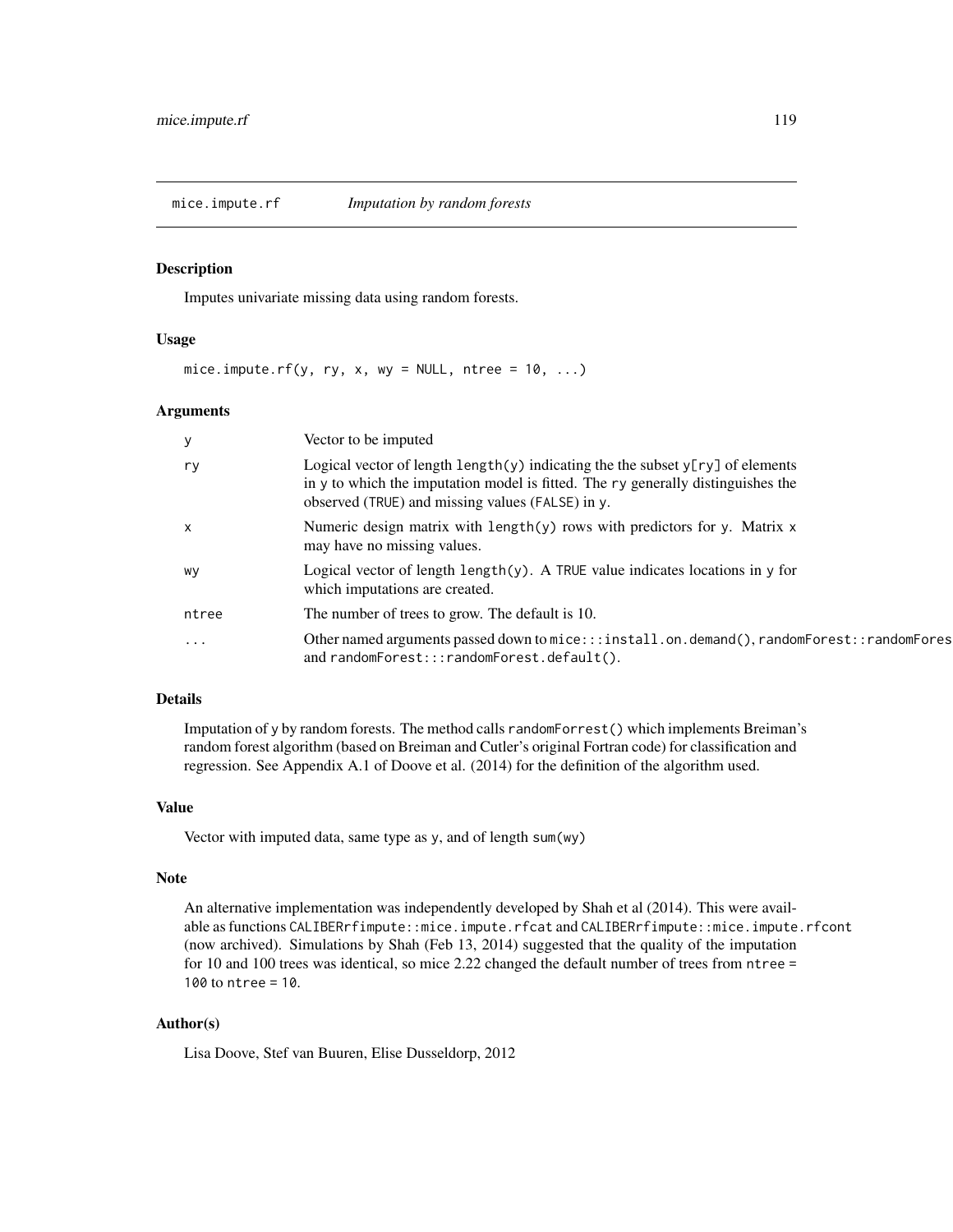## References

Doove, L.L., van Buuren, S., Dusseldorp, E. (2014), Recursive partitioning for missing data imputation in the presence of interaction Effects. Computational Statistics \& Data Analysis, 72, 92-104.

Shah, A.D., Bartlett, J.W., Carpenter, J., Nicholas, O., Hemingway, H. (2014), Comparison of random forest and parametric imputation models for imputing missing data using MICE: A CALIBER study. American Journal of Epidemiology, doi: 10.1093/aje/kwt312.

Van Buuren, S. (2018). *[Flexible Imputation of Missing Data. Second Edition.](https://stefvanbuuren.name/fimd/sec-cart.html)* Chapman & Hall/CRC. Boca Raton, FL.

## See Also

[mice](#page-68-0), [mice.impute.cart](#page-88-0), [randomForest](#page-0-0)

```
Other univariate imputation functions: mice.impute.cart(), mice.impute.lda(), mice.impute.logreg.boot(),
mice.impute.logreg(), mice.impute.mean(), mice.impute.midastouch(), mice.impute.mnar.logreg(),
mice.impute.norm.boot(), mice.impute.norm.nob(), mice.impute.norm.predict(), mice.impute.norm(),
mice.impute.pmm(), mice.impute.polr(), mice.impute.polyreg(), mice.impute.quadratic(),
mice.impute.ri()
```
## Examples

```
library("lattice")
```

```
imp \leq mice(nhanes2, meth = "rf", ntree = 3)
plot(imp)
```
<span id="page-119-0"></span>mice.impute.ri *Imputation by the random indicator method for nonignorable data*

#### **Description**

Imputes nonignorable missing data by the random indicator method.

#### Usage

```
mice.impute.ri(y, ry, x, wy = NULL, ri.maxit = 10, ...)
```
#### Arguments

|    | Vector to be imputed                                                                                                                                                                                                            |
|----|---------------------------------------------------------------------------------------------------------------------------------------------------------------------------------------------------------------------------------|
| ry | Logical vector of length length(y) indicating the the subset $y[ry]$ of elements<br>in $\nu$ to which the imputation model is fitted. The $\nu$ generally distinguishes the<br>observed (TRUE) and missing values (FALSE) in y. |
| x  | Numeric design matrix with length(y) rows with predictors for y. Matrix $x$<br>may have no missing values.                                                                                                                      |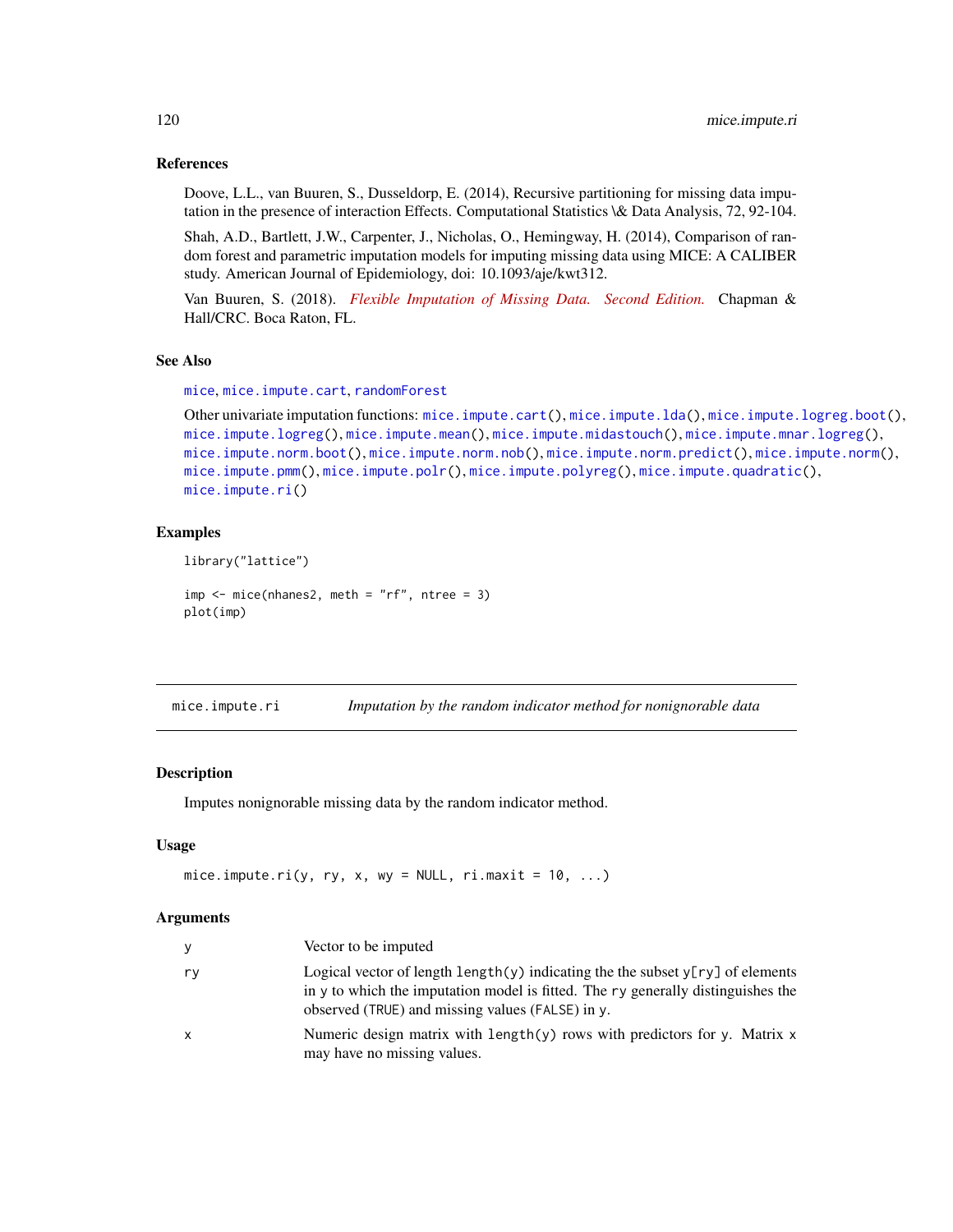| W٧       | Logical vector of length $\text{length}(y)$ . A TRUE value indicates locations in $y$ for<br>which imputations are created. |
|----------|-----------------------------------------------------------------------------------------------------------------------------|
| ri.maxit | Number of inner iterations                                                                                                  |
| $\cdots$ | Other named arguments.                                                                                                      |

## Details

The random indicator method estimates an offset between the distribution of the observed and missing data using an algorithm that iterates over the response and imputation models.

This routine assumes that the response model and imputation model have same predictors.

For an MNAR alternative see also [mice.impute.mnar.logreg](#page-99-0).

#### Value

Vector with imputed data, same type as y, and of length sum(wy)

# Author(s)

Shahab Jolani (University of Utrecht) <s.jolani@uu.nl>

## References

Jolani, S. (2012). *Dual Imputation Strategies for Analyzing Incomplete Data*. Dissertation. University of Utrecht, Dec 7 2012.

#### See Also

```
Other univariate imputation functions: mice.impute.cart(), mice.impute.lda(), mice.impute.logreg.boot(),
mice.impute.logreg(), mice.impute.mean(), mice.impute.midastouch(), mice.impute.mnar.logreg(),
mice.impute.norm.boot(), mice.impute.norm.nob(), mice.impute.norm.predict(), mice.impute.norm(),
mice.impute.pmm(), mice.impute.polr(), mice.impute.polyreg(), mice.impute.quadratic(),
mice.impute.rf()
```
mice.impute.sample *Imputation by simple random sampling*

## Description

Imputes a random sample from the observed y data

#### Usage

```
mice. impute.sample(y, ry, x = NULL, w = NULL, ...)
```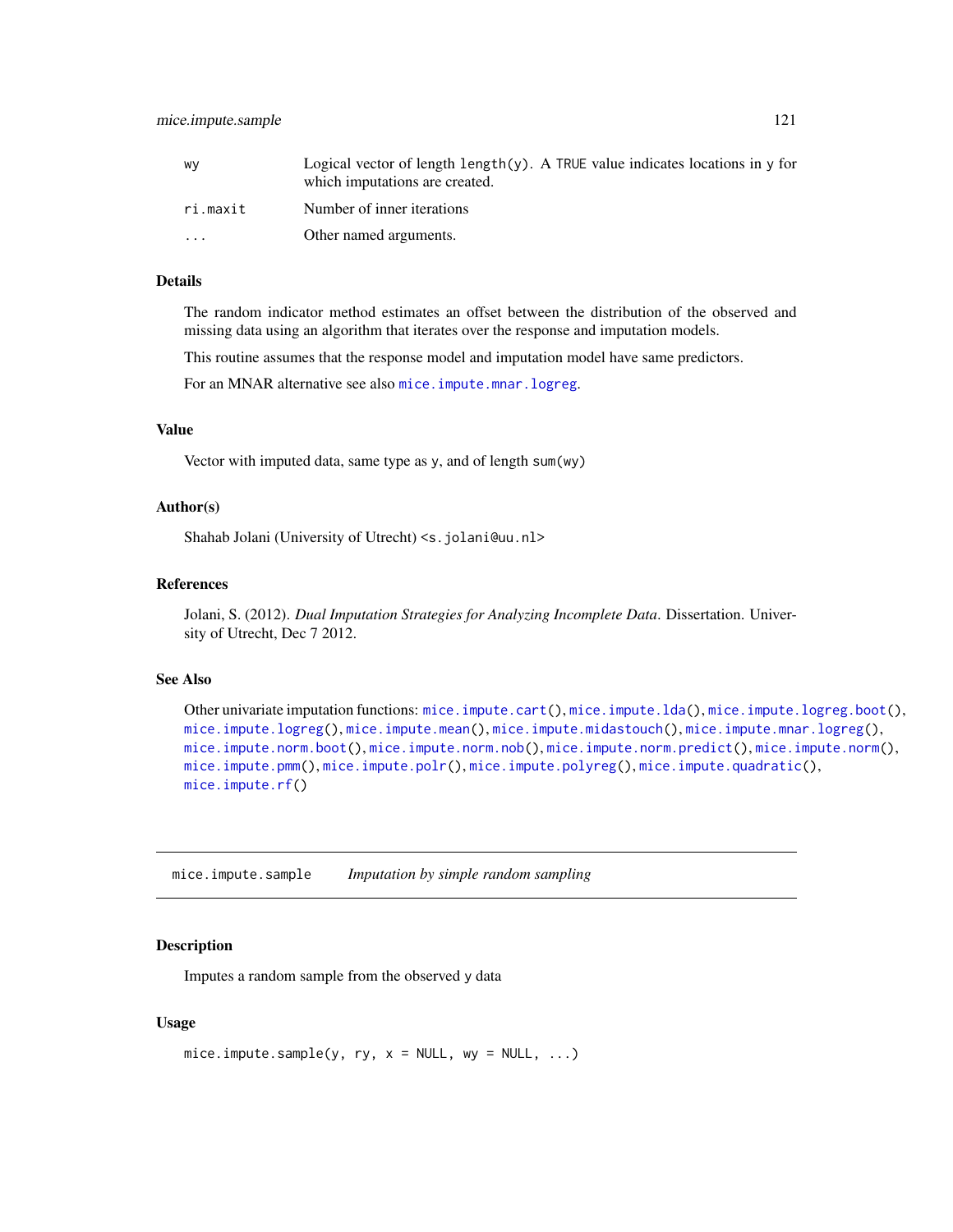## Arguments

| у  | Vector to be imputed                                                                                                                                                                                                              |
|----|-----------------------------------------------------------------------------------------------------------------------------------------------------------------------------------------------------------------------------------|
| ry | Logical vector of length $\text{length}(y)$ indicating the the subset $y[ry]$ of elements<br>in y to which the imputation model is fitted. The ry generally distinguishes the<br>observed (TRUE) and missing values (FALSE) in y. |
| X  | Numeric design matrix with length(y) rows with predictors for y. Matrix $x$<br>may have no missing values.                                                                                                                        |
| wy | Logical vector of length length $(y)$ . A TRUE value indicates locations in y for<br>which imputations are created.                                                                                                               |
| .  | Other named arguments.                                                                                                                                                                                                            |
|    |                                                                                                                                                                                                                                   |

# Details

This function takes a simple random sample from the observed values in y, and returns these as imputations.

# Value

Vector with imputed data, same type as y, and of length sum(wy)

#### Author(s)

Stef van Buuren, Karin Groothuis-Oudshoorn, 2000, 2017

# References

van Buuren S and Groothuis-Oudshoorn K (2011). mice: Multivariate Imputation by Chained Equations in R. *Journal of Statistical Software*, 45(3), 1-67. [https://www.jstatsoft.org/v45/](https://www.jstatsoft.org/v45/i03/) [i03/](https://www.jstatsoft.org/v45/i03/)

mice.mids *Multivariate Imputation by Chained Equations (Iteration Step)*

# Description

Takes a mids object, and produces a new object of class mids.

#### Usage

```
mice.mids(obj, maxit = 1, printFlag = TRUE, \ldots)
```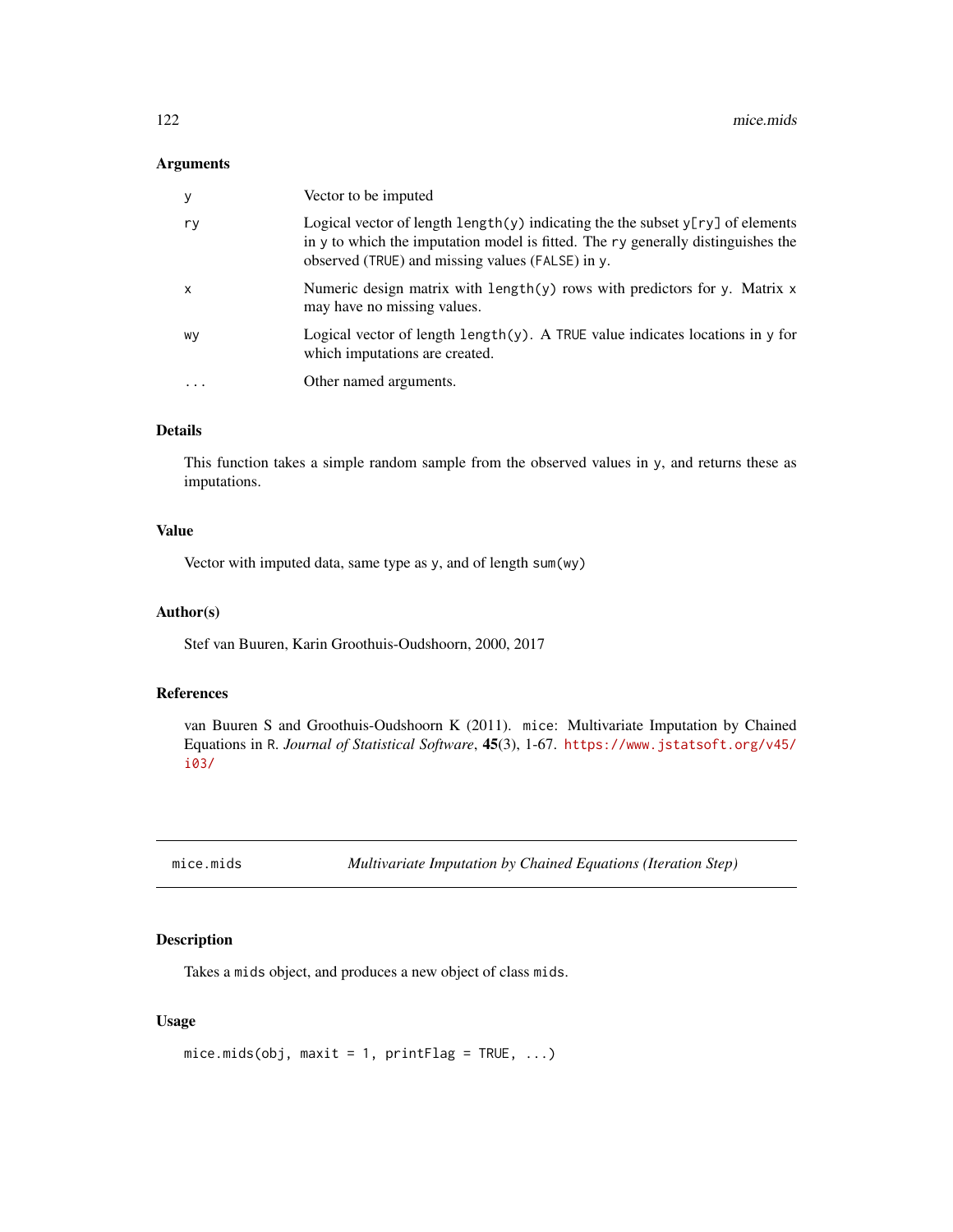#### mice.mids 123

#### Arguments

| obi       | An object of class mids, typically produces by a previous call to mice() or<br>mice.mids()                                                          |
|-----------|-----------------------------------------------------------------------------------------------------------------------------------------------------|
| maxit     | The number of additional Gibbs sampling iterations.                                                                                                 |
| printFlag | A Boolean flag. If TRUE, diagnostic information during the Gibbs sampling<br>iterations will be written to the command window. The default is TRUE. |
| $\cdots$  | Named arguments that are passed down to the univariate imputation functions.                                                                        |

## Details

This function enables the user to split up the computations of the Gibbs sampler into smaller parts. This is useful for the following reasons:

- RAM memory may become easily exhausted if the number of iterations is large. Returning to prompt/session level may alleviate these problems.
- The user can compute customized convergence statistics at specific points, e.g. after each iteration, for monitoring convergence. - For computing a 'few extra iterations'.

Note: The imputation model itself is specified in the mice() function and cannot be changed with mice.mids. The state of the random generator is saved with the mids object.

## Author(s)

Stef van Buuren, Karin Groothuis-Oudshoorn, 2000

## References

Van Buuren, S., Groothuis-Oudshoorn, K. (2011). mice: Multivariate Imputation by Chained Equations in R. *Journal of Statistical Software*, 45(3), 1-67. <https://www.jstatsoft.org/v45/i03/>

# See Also

[complete](#page-25-0), [mice](#page-68-0), [set.seed](#page-0-0), [mids](#page-123-1)

#### Examples

```
imp1 <- mice(nhanes, maxit=1, seed = 123)
imp2 <- mice.mids(imp1)
# yields the same result as
imp <- mice(nhanes, maxit=2, seed = 123)
# verification
identical(imp$imp, imp2$imp)
#
```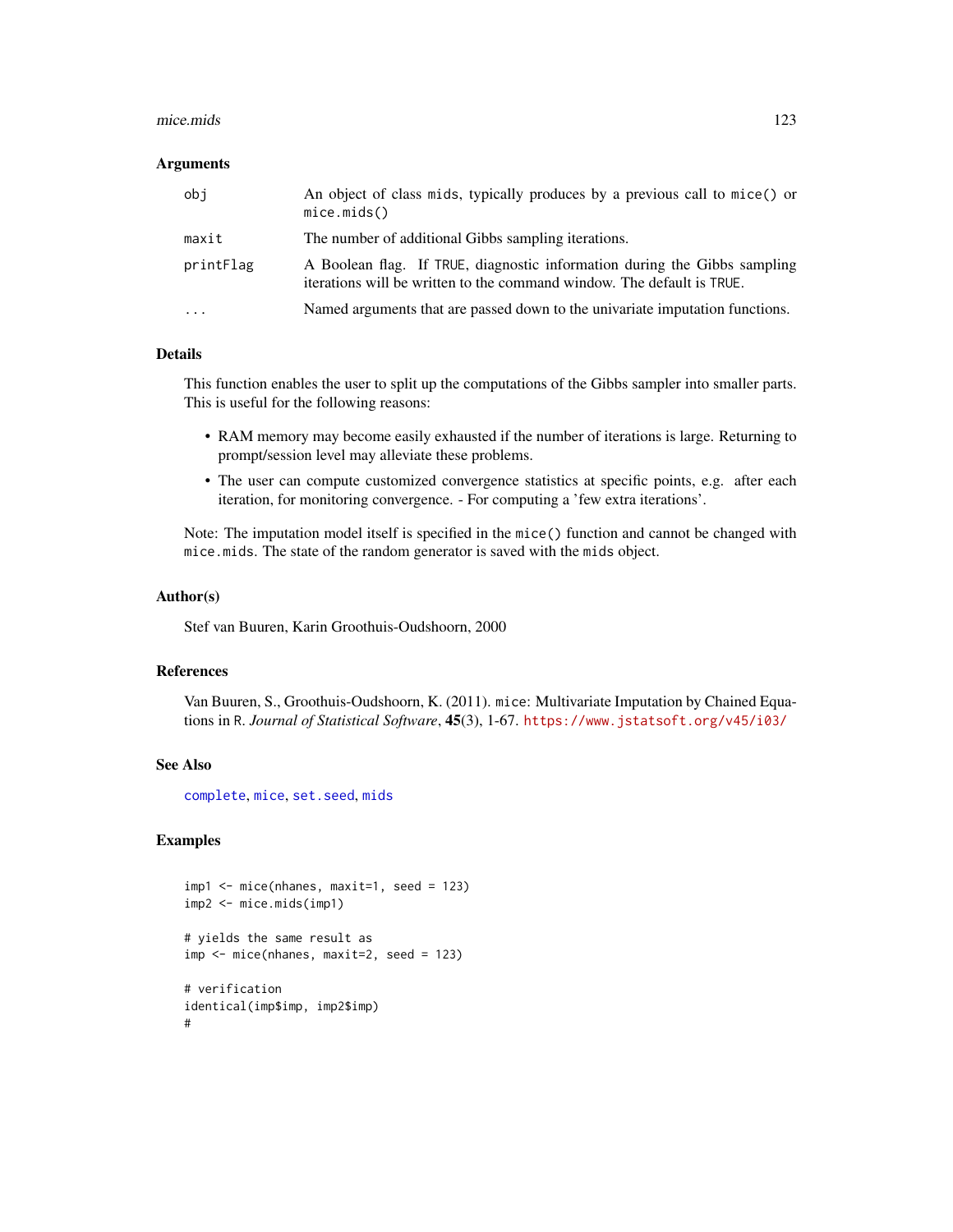The mice. theme() function sets default choices for Trellis plots that are built into mice.

#### Usage

```
mice.theme(transparent = TRUE, alpha.fill = 0.3)
```
# Arguments

| transparent | A logical indicating whether alpha-transparency is allowed. The default is TRUE.        |
|-------------|-----------------------------------------------------------------------------------------|
| alpha.fill  | A numerical values between 0 and 1 that indicates the default alpha value for<br>fills. |

# Value

mice. theme() returns a named list that can be used as a theme in the functions in **lattice**. By default, the mice. theme() function sets transparent <-TRUE if the current device . Device supports semi-transparent colors.

#### Author(s)

Stef van Buuren 2011

<span id="page-123-1"></span>mids-class *Multiply imputed data set (*mids*)*

## <span id="page-123-0"></span>Description

The mids object contains a multiply imputed data set. The mids object is generated by functions mice(), mice.mids(), cbind.mids(), rbind.mids() and ibind.mids().

#### Details

The mids class of objects has methods for the following generic functions: print, summary, plot.

The loggedEvents entry is a matrix with five columns containing a record of automatic removal actions. It is NULL is no action was made. At initialization the program does the following three actions:

- 1 A variable that contains missing values, that is not imputed and that is used as a predictor is removed
- 2 A constant variable is removed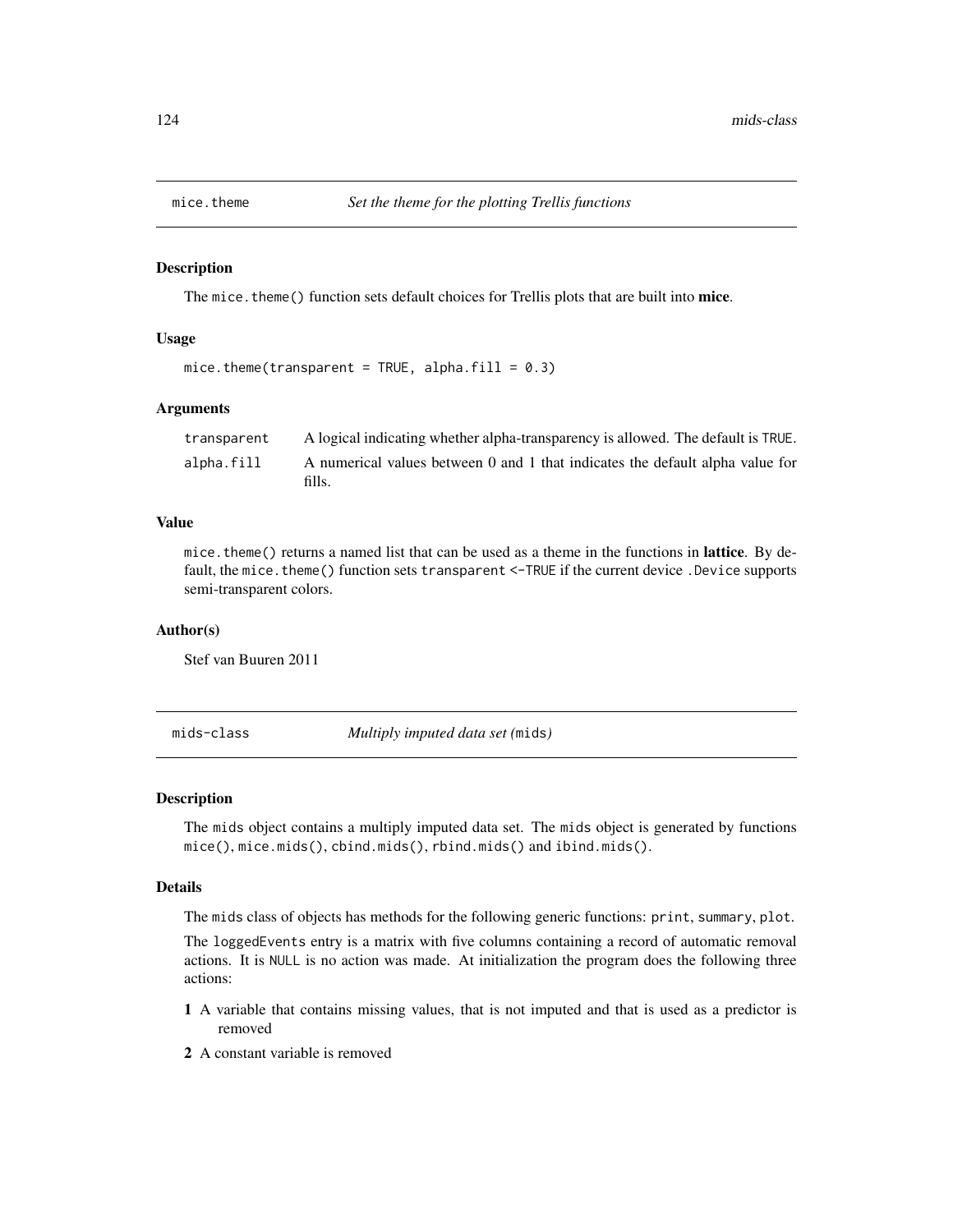#### mids-class 125

3 A collinear variable is removed.

During iteration, the program does the following actions:

- 1 One or more variables that are linearly dependent are removed (for categorical data, a 'variable' corresponds to a dummy variable)
- 2 Proportional odds regression imputation that does not converge and is replaced by polyreg.

Explanation of elements in loggedEvents:

- it iteration number at which the record was added,
- im imputation number,
- dep name of the dependent variable,
- meth imputation method used,
- out a (possibly long) character vector with the names of the altered or removed predictors.

#### **Slots**

.Data: Object of class "list" containing the following slots:

data: Original (incomplete) data set.

imp: A list of ncol(data) components with the generated multiple imputations. Each list components is a data.frame (nmis[j] by m) of imputed values for variable j.

m: Number of imputations.

where: The where argument of the mice() function.

blocks: The blocks argument of the mice() function.

call: Call that created the object.

nmis: An array containing the number of missing observations per column.

method: A vector of strings of length(blocks specifying the imputation method per block.

predictorMatrix: A numerical matrix of containing integers specifying the predictor set.

visitSequence: The sequence in which columns are visited.

formulas: A named list of formula's, or expressions that can be converted into formula's by as.formula. List elements correspond to blocks. The block to which the list element applies is identified by its name, so list names must correspond to block names.

post: A vector of strings of length length(blocks) with commands for post-processing.

- seed: The seed value of the solution.
- iteration: Last Gibbs sampling iteration number.

lastSeedValue: The most recent seed value.

- chainMean: A list of m components. Each component is a length(visitSequence) by maxit matrix containing the mean of the generated multiple imputations. The array can be used for monitoring convergence. Note that observed data are not present in this mean.
- chainVar: A list with similar structure of chainMean, containing the covariances of the imputed values.
- loggedEvents: A data.frame with five columns containing warnings, corrective actions, and other inside info.
- version: Version number of mice package that created the object.
- date: Date at which the object was created.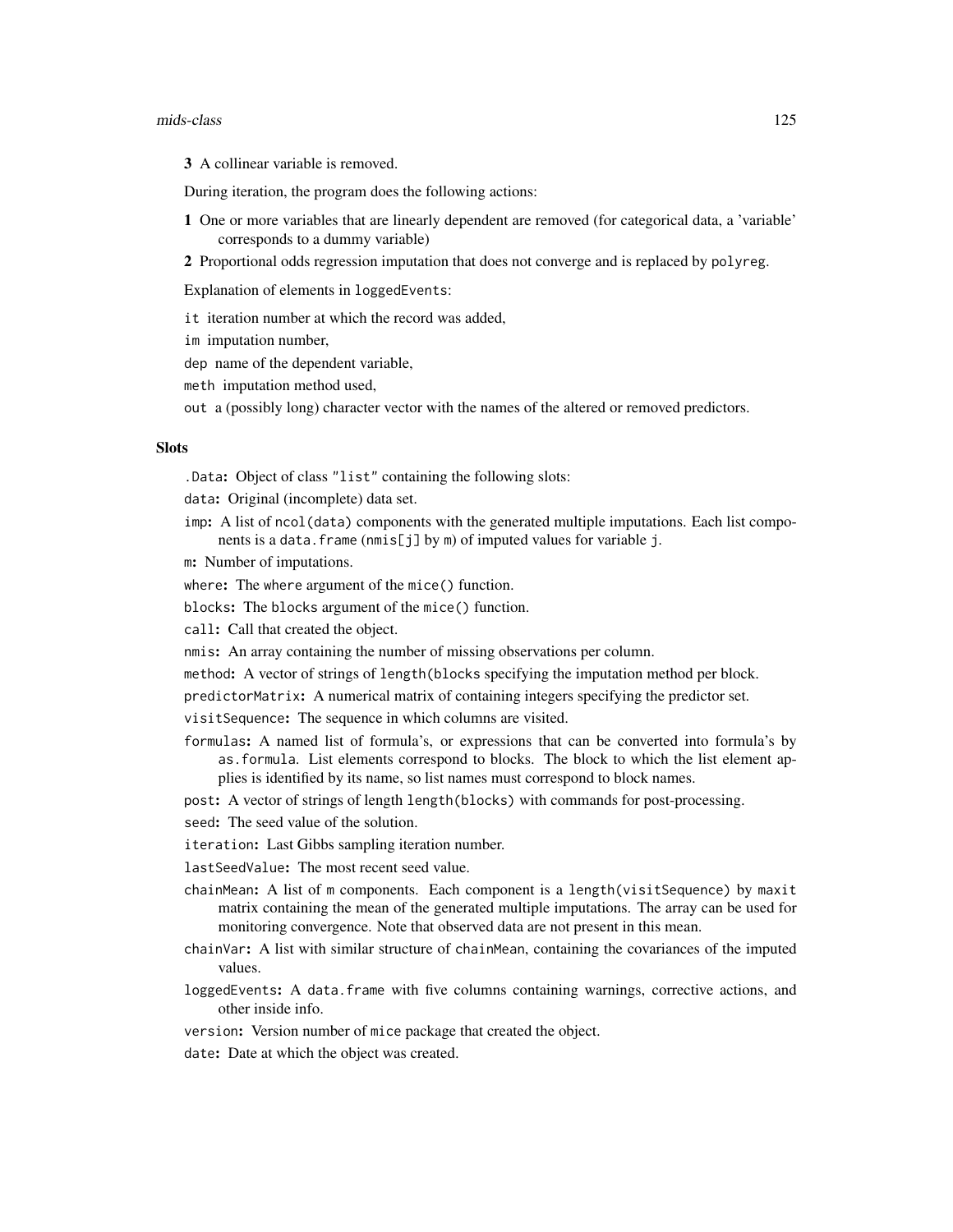The mice package does not use the S4 class definitions, and instead relies on the S3 list equivalent oldClass(obj) <-"mids".

# Author(s)

Stef van Buuren, Karin Groothuis-Oudshoorn, 2000

# References

van Buuren S and Groothuis-Oudshoorn K (2011). mice: Multivariate Imputation by Chained Equations in R. *Journal of Statistical Software*, 45(3), 1-67. [https://www.jstatsoft.org/v45/](https://www.jstatsoft.org/v45/i03/) [i03/](https://www.jstatsoft.org/v45/i03/)

#### See Also

[mice](#page-68-0), [mira](#page-128-0), [mipo](#page-0-0)

mids2mplus *Export* mids *object to Mplus*

## Description

Converts a mids object into a format recognized by Mplus, and writes the data and the Mplus input files

## Usage

```
mids2mplus(
  imp,
  file.prefix = "imp",
 path = getwd(),sep = "\t",
 dec = "."silent = FALSE
)
```
### Arguments

| imp         | The imp argument is an object of class mids, typically produced by the mice()<br>function.                                      |
|-------------|---------------------------------------------------------------------------------------------------------------------------------|
| file.prefix | A character string describing the prefix of the output data files.                                                              |
| path        | A character string containing the path of the output file. By default, files are<br>written to the current R working directory. |
| sep         | The separator between the data fields.                                                                                          |
| dec         | The decimal separator for numerical data.                                                                                       |
| silent      | A logical flag stating whether the names of the files should be printed.                                                        |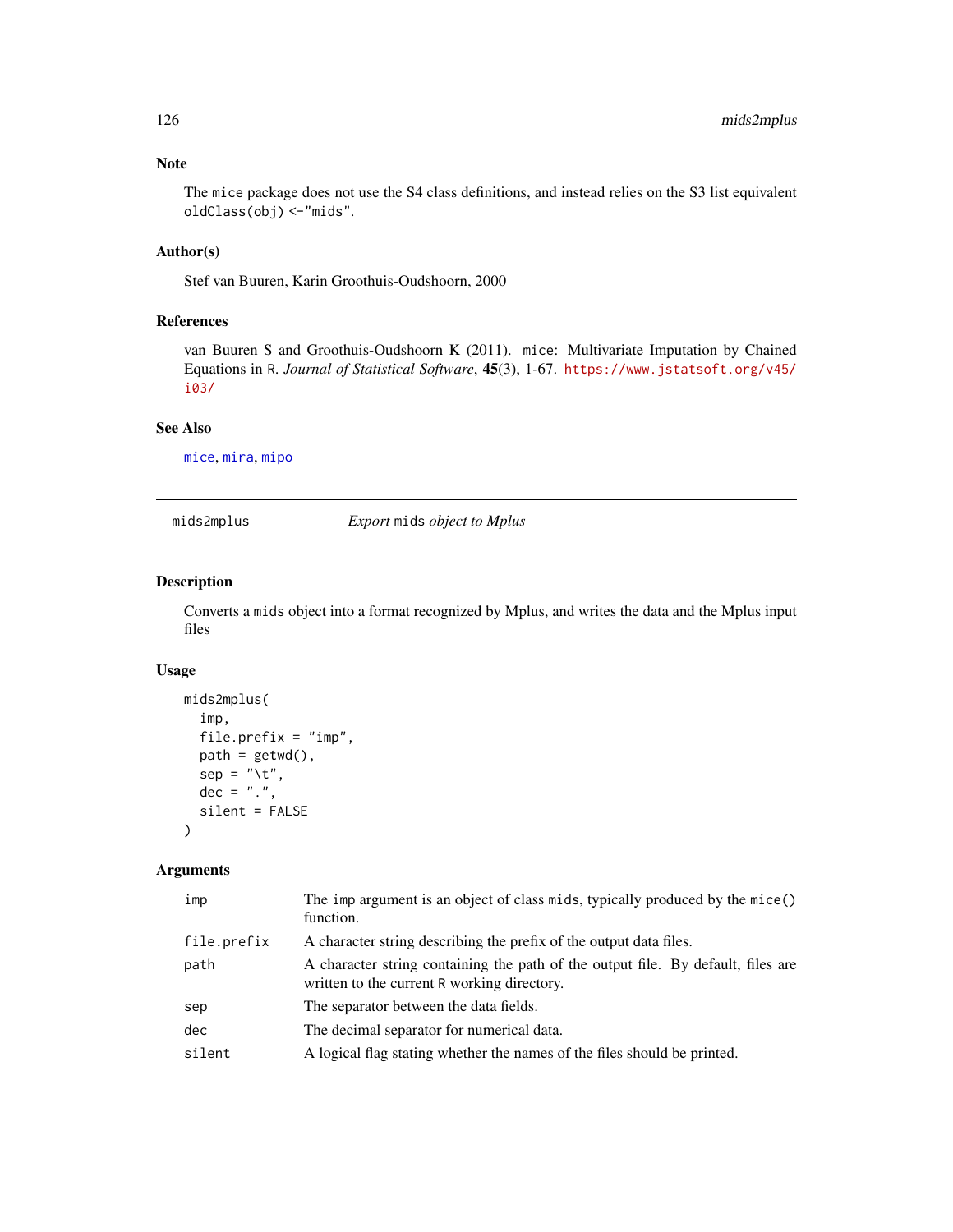#### mids2spss 127

## Details

This function automates most of the work needed to export a mids object to Mplus. The function writes the multiple imputation datasets, the file that contains the names of the multiple imputation data sets and an Mplus input file. The Mplus input file has the proper file names, so in principle it should run and read the data without alteration. Mplus will recognize the data set as a multiply imputed data set, and do automatic pooling in procedures where that is supported.

# Value

The return value is NULL.

#### Author(s)

Gerko Vink, 2011.

#### See Also

[mids](#page-123-1), [mids2spss](#page-126-0)

<span id="page-126-0"></span>mids2spss *Export* mids *object to SPSS*

# Description

Converts a mids object into a format recognized by SPSS, and writes the data and the SPSS syntax files.

#### Usage

```
mids2spss(
  imp,
  filedat = "midsdata.txt",
  filesps = "readmids.sps",
  path = getwd(),
  sep = "\t",
  dec = ".".silent = FALSE
\mathcal{E}
```
#### Arguments

| imp     | The imp argument is an object of class mids, typically produced by the mice()<br>function. |
|---------|--------------------------------------------------------------------------------------------|
| filedat | A character string describing the name of the output data file.                            |
| filesps | A character string describing the name of the output syntax file.                          |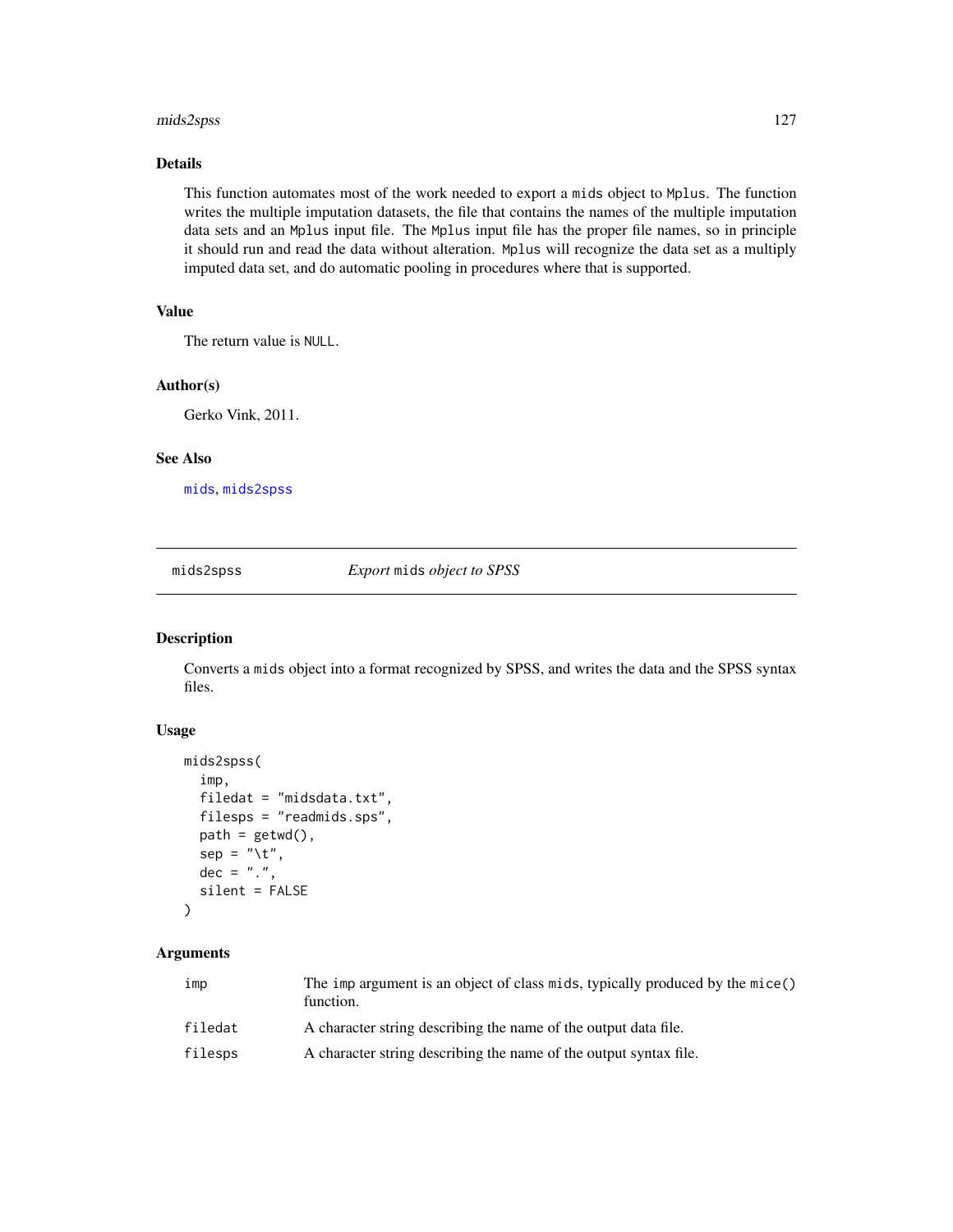| path   | A character string containing the path of the output file. The value in path is<br>appended to filed at and filesps. By default, files are written to the current R<br>working directory. If path=NULL then no file path appending is done. |
|--------|---------------------------------------------------------------------------------------------------------------------------------------------------------------------------------------------------------------------------------------------|
| sep    | The separator between the data fields.                                                                                                                                                                                                      |
| dec    | The decimal separator for numerical data.                                                                                                                                                                                                   |
| silent | A logical flag stating whether the names of the files should be printed.                                                                                                                                                                    |

# Details

This function automates most of the work needed to export a mids object to SPSS. It uses a modified version of writeForeignSPSS() from the foreign package. The modified version allows for a choice of the field and decimal separators, and makes some improvements to the formatting, so that the generated syntax file is amenable to the INCLUDE statement in SPSS.

Below are some things to pay attention to.

The SPSS syntax file has the proper file names and separators set, so in principle it should run and read the data without alteration. SPSS is more strict than R with respect to the paths. Always use the full path, otherwise SPSS may not be able to find the data file.

Factors in R translate into categorical variables in SPSS. The internal coding of factor levels used in R is exported. This is generally acceptable for SPSS. However, when the data are to be combined with existing SPSS data, watch out for any changes in the factor levels codes. The read.spss() in package foreign for reading . sav uses its own internal numbering scheme  $1, 2, 3, \ldots$  for the levels of a factor. Consequently, changes in factor code can cause discrepancies in factor level when re-imported to SPSS. The solution is to manually recode the factor level in SPSS.

SPSS will recognize the data set as a multiply imputed data set, and do automatic pooling in procedures where that is supported. Note however that pooling is an extra option only available to those who license the MISSING VALUES module. Without this license, SPSS will still recognize the structure of the data, but not do any pooling.

## Value

The return value is NULL.

#### Author(s)

Stef van Buuren, dec 2010.

# See Also

[mids](#page-123-1)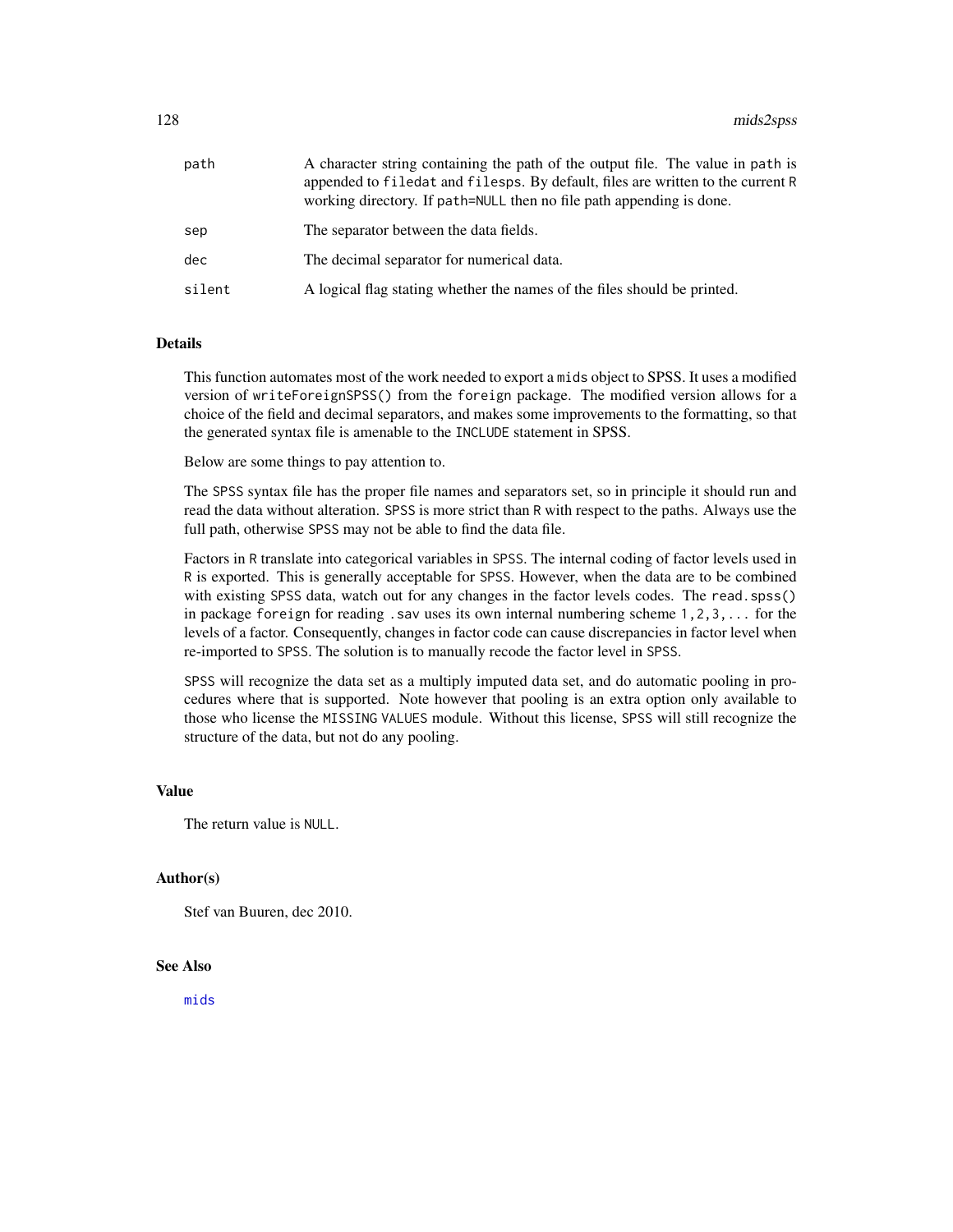<span id="page-128-0"></span>

The mira object is generated by the with.mids() function. The as.mira() function takes the results of repeated complete-data analysis stored as a list, and turns it into a mira object that can be pooled.

#### Details

In versions prior to mice 3.0 pooling required only that coef() and vcov() methods were available for fitted objects. *This feature is no longer supported*. The reason is that vcov() methods are inconsistent across packages, leading to buggy behaviour of the pool() function. Since mice 3.0+, the broom package takes care of filtering out the relevant parts of the complete-data analysis. It may happen that you'll see the messages like No method for tidying an S3 object of class ... or Error: No glance method for objects of class .... The royal way to solve this problem is to write your own glance() and tidy() methods and add these to broom according to the specifications given in <https://broom.tidyverse.org/articles/adding-tidiers.html>.

#'The mira class of objects has methods for the following generic functions: print, summary.

Many of the functions of the mice package do not use the S4 class definitions, and instead rely on the S3 list equivalent oldClass(obj) <-"mira".

## Slots

#'

Object of class "list" containing the following slots:

.Data:l: The call that created the object.

call1: The call that created the mids object that was used in call.

- nmis: An array containing the number of missing observations per column.
- analyses: A list of m components containing the individual fit objects from each of the m complete data analyses.

## Author(s)

Stef van Buuren, Karin Groothuis-Oudshoorn, 2000

# References

van Buuren S and Groothuis-Oudshoorn K (2011). mice: Multivariate Imputation by Chained Equations in R. *Journal of Statistical Software*, 45(3), 1-67. [https://www.jstatsoft.org/v45/](https://www.jstatsoft.org/v45/i03/) [i03/](https://www.jstatsoft.org/v45/i03/)

## See Also

[with.mids](#page-171-0), [mids](#page-123-1), [mipo](#page-0-0)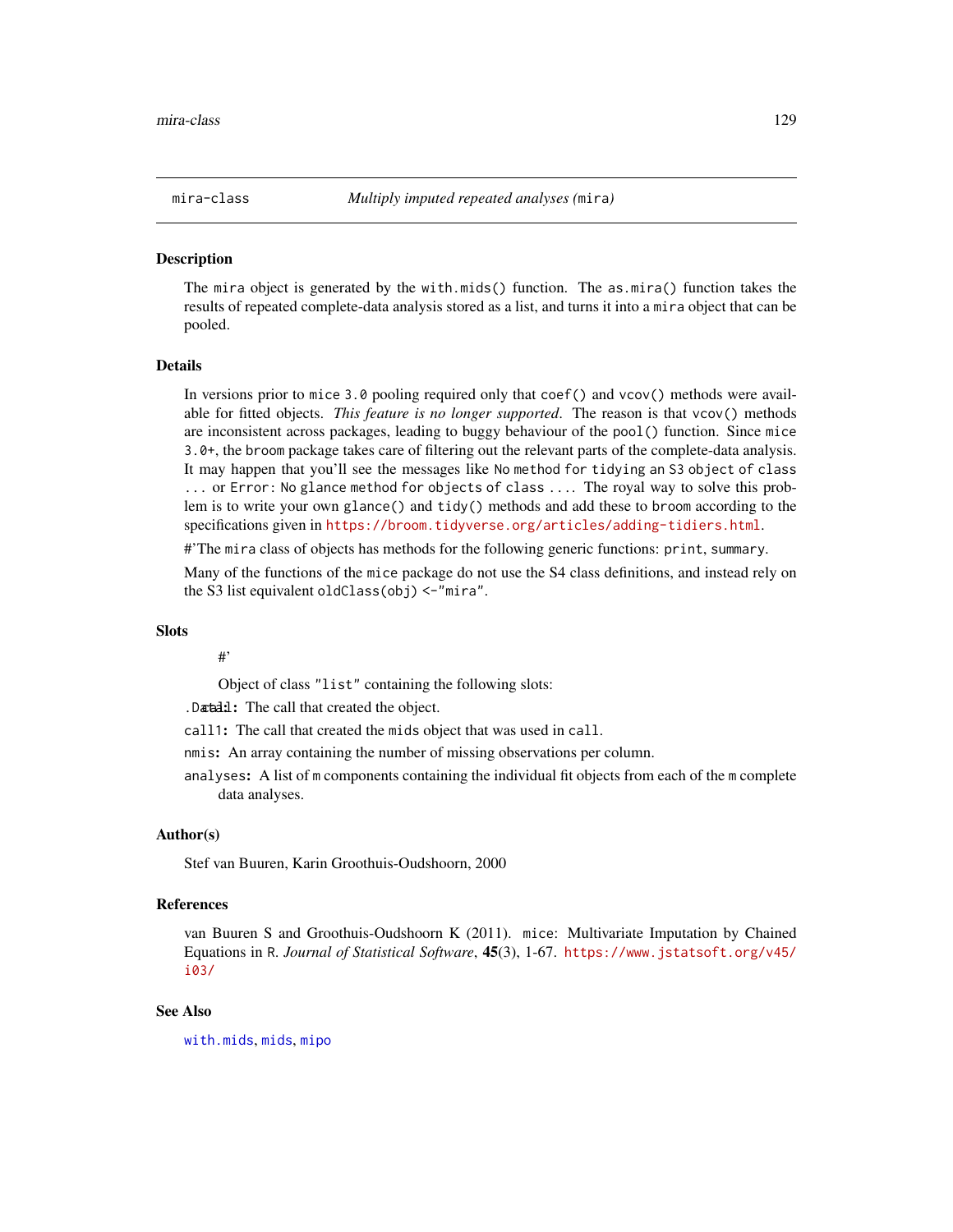mnar\_demo\_data *MNAR demo data*

## Description

A toy example from Margarita Moreno-Betancur for checking NARFCS.

# Usage

mnar\_demo\_data

## Format

An object of class data. frame with 500 rows and 3 columns.

# Details

A small dataset with just three columns.

# Source

<https://github.com/moreno-betancur/NARFCS/blob/master/datmis.csv>

name.blocks *Name imputation blocks*

# Description

This helper function names any unnamed elements in the blocks specification. This is a convenience function.

# Usage

```
name.blocks(blocks, prefix = "B")
```
# Arguments

| blocks | List of vectors with variable names per block. List elements may be named to                                              |
|--------|---------------------------------------------------------------------------------------------------------------------------|
|        | identify blocks. Variables within a block are imputed by a multivariate impu-                                             |
|        | tation method (see method argument). By default each variable is placed into                                              |
|        | its own block, which is effectively fully conditional specification (FCS) by uni-                                         |
|        | variate models (variable-by-variable imputation). Only variables whose names                                              |
|        | appear in blocks are imputed. The relevant columns in the where matrix are                                                |
|        | set to FALSE of variables that are not block members. A variable may appear                                               |
|        | in multiple blocks. In that case, it is effectively re-imputed each time that it is<br>visited.                           |
| prefix | A character vector of length 1 with the prefix to be using for naming any un-<br>named blocks with two or more variables. |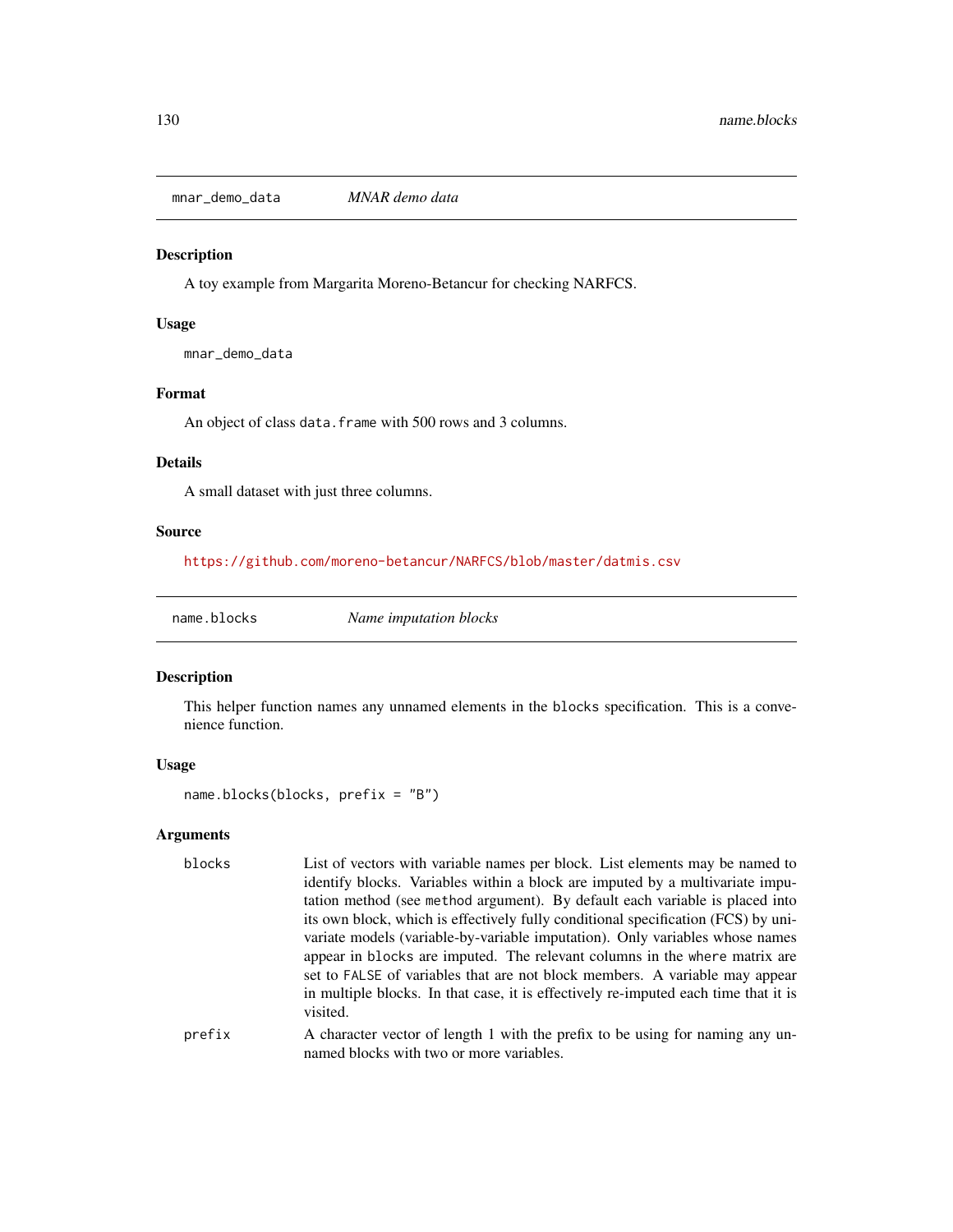## name.formulas 131

## Details

This function will name any unnamed list elements specified in the optional argument blocks. Unnamed blocks consisting of just one variable will be named after this variable. Unnamed blocks containing more than one variables will be named by the prefix argument, padded by an integer sequence stating at 1.

#### Value

A named list of character vectors with variables names.

## See Also

[mice](#page-68-0)

## Examples

```
blocks <- list(c("hyp", "chl"), AGE = "age", c("bmi", "hyp"), "edu")
name.blocks(blocks)
```
name.formulas *Name formula list elements*

#### Description

This helper function names any unnamed elements in the formula list. This is a convenience function.

#### Usage

```
name.formulas(formulas, prefix = "F")
```
#### Arguments

| formulas | A named list of formula's, or expressions that can be converted into formula's                                        |
|----------|-----------------------------------------------------------------------------------------------------------------------|
|          | by as formula. List elements correspond to blocks. The block to which the                                             |
|          | list element applies is identified by its name, so list names must correspond to                                      |
|          | block names. The formulas argument is an alternative to the predictor Matrix                                          |
|          | argument that allows for more flexibility in specifying imputation models, e.g.,<br>for specifying interaction terms. |
| prefix   | A character vector of length 1 with the prefix to be using for naming any un-                                         |
|          | named blocks with two or more variables.                                                                              |

## Details

This function will name any unnamed list elements specified in the optional argument formula. Unnamed formula's consisting with just one response variable will be named after this variable. Unnamed formula's containing more than one variable will be named by the prefix argument, padded by an integer sequence stating at 1.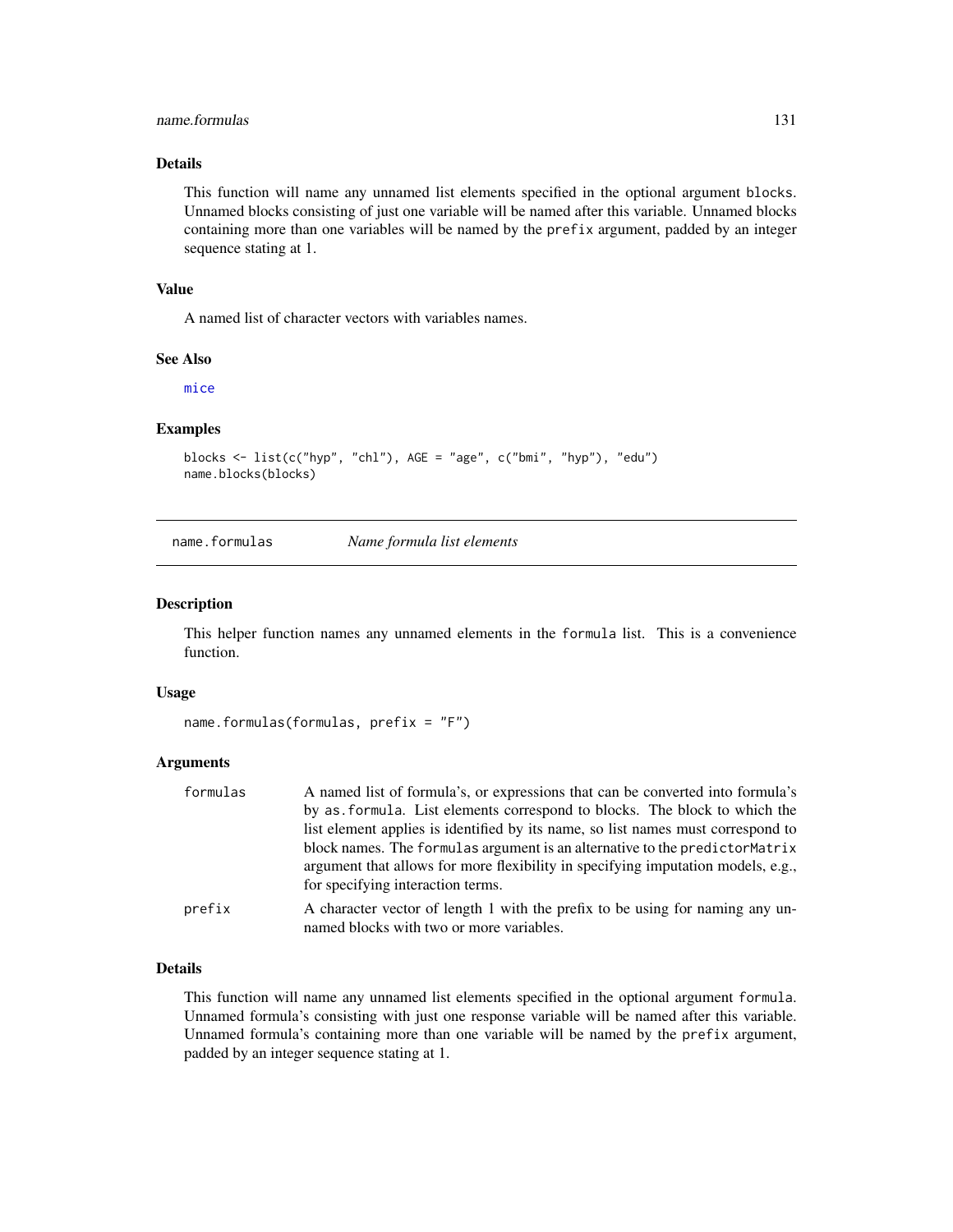# Value

Named list of formulas

# See Also

[mice](#page-68-0)

# Examples

```
# fully conditionally specified main effects model
form1 \le list(bmi \sim age + chl + hyp,
              hyp ~ age + bmi + chl,
              chl \sim age + bmi + hyp)form1 <- name.formulas(form1)
impl < - mice(nhanes, formulas = form1, print = FALSE, m = 1, seed = 12199)
# same model using dot notation
form2 <- list(bmi \sim ., hyp \sim ., chl \sim .)
form2 <- name.formulas(form2)
imp2 <- mice(nhanes, formulas = form2, print = FALSE, m = 1, seed = 12199)
identical(complete(imp1), complete(imp2))
# same model using repeated multivariate imputation
form3 \leq name.blocks(list(all = bmi + hyp + chl \leq .))
imp3 <- mice(nhanes, formulas = form3, print = FALSE, m = 1, seed = 12199)
cmp3 <- complete(imp3)
identical(complete(imp1), complete(imp3))
# same model using predictorMatrix
imp4 < - mice(nhanes, print = FALSE, m = 1, seed = 12199, auxiliary = TRUE)
identical(complete(imp1), complete(imp4))
# different model: multivariate imputation for chl and bmi
form5 \le list(chl + bmi \sim ., hyp \sim bmi + age)
form5 <- name.formulas(form5)
imp5 < - mice(nhanes, formulas = form5, print = FALSE, m = 1, seed = 71712)
```
<span id="page-131-0"></span>ncc *Number of complete cases*

### Description

Calculates the number of complete cases.

## Usage

 $ncc(x)$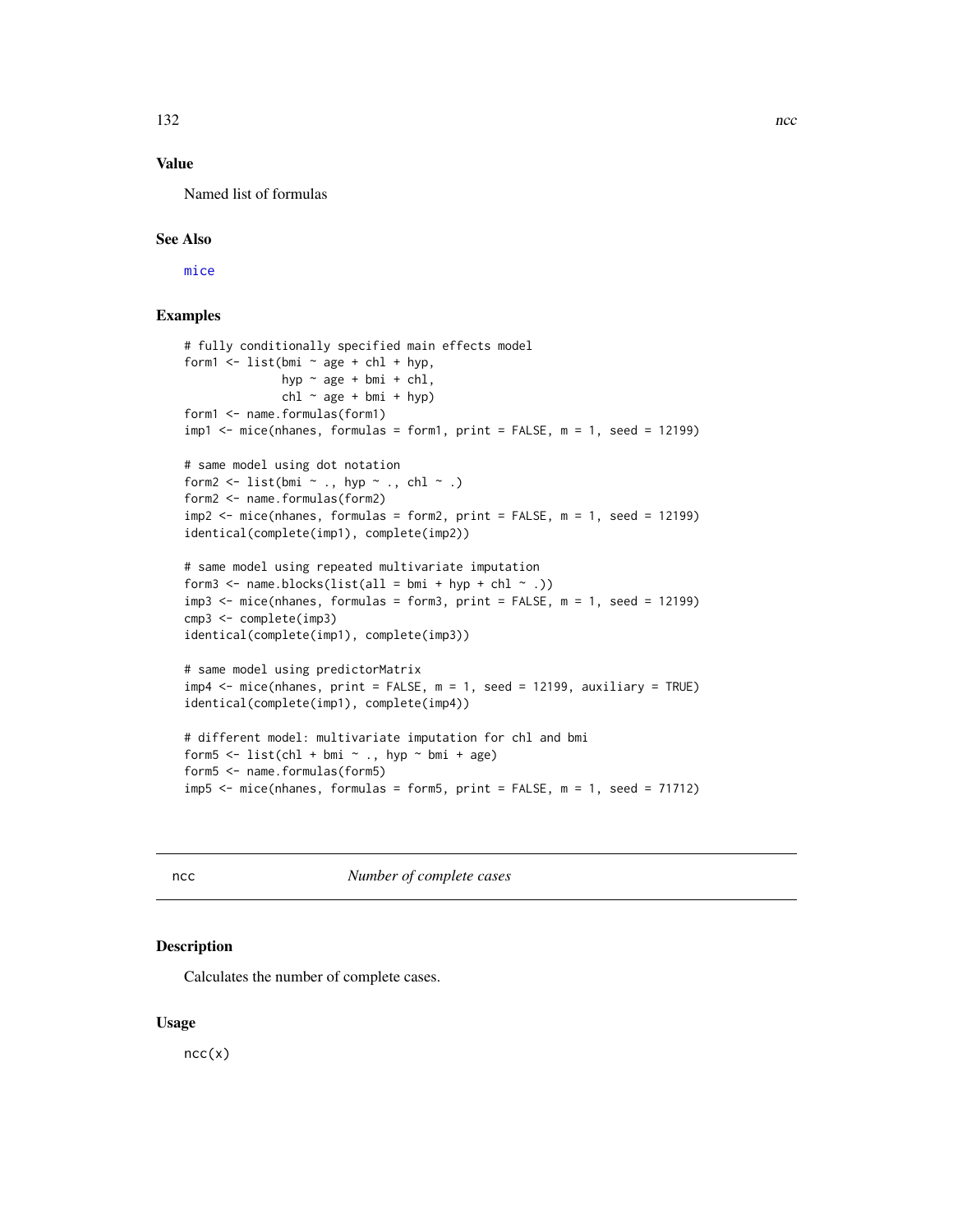#### nelsonaalen 133

#### Arguments

x An R object. Currently supported are methods for the following classes: mids, data.frame and matrix. Also, x can be a vector.

## Value

Number of elements in x with complete data.

## Author(s)

Stef van Buuren, 2017

## See Also

[nic](#page-135-0), [cci](#page-24-0)

# Examples

ncc(nhanes) # 13 complete cases

#### nelsonaalen *Cumulative hazard rate or Nelson-Aalen estimator*

#### Description

Calculates the cumulative hazard rate (Nelson-Aalen estimator)

#### Usage

nelsonaalen(data, timevar, statusvar)

#### Arguments

| data      | A data frame containing the data.                   |  |
|-----------|-----------------------------------------------------|--|
| timevar   | The name of the time variable in data.              |  |
| statusvar | The name of the event variable, e.g. death in data. |  |

# Details

This function is useful for imputing variables that depend on survival time. White and Royston (2009) suggested using the cumulative hazard to the survival time H0(T) rather than T or log(T) as a predictor in imputation models. See section 7.1 of Van Buuren (2012) for an example.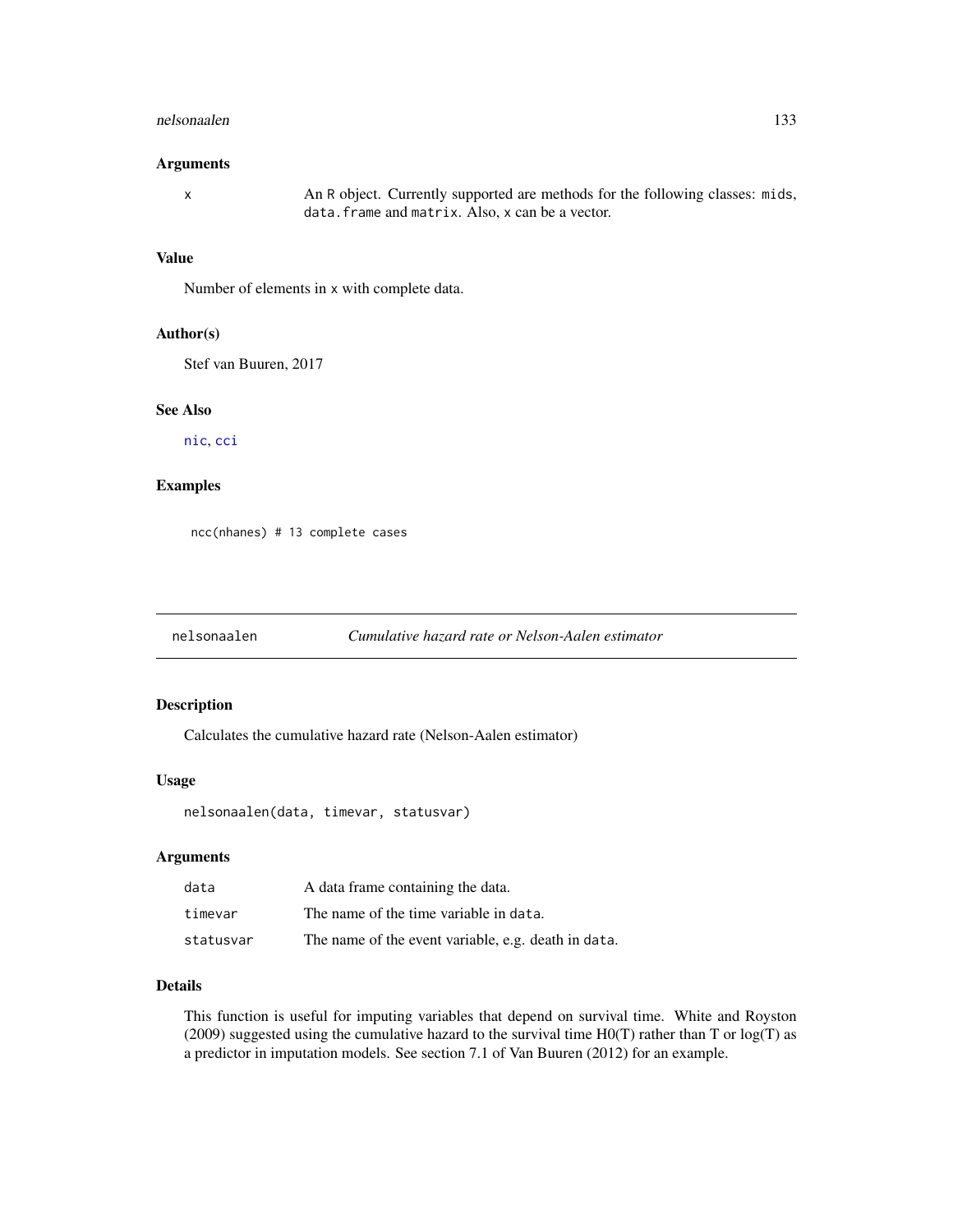# Value

A vector with nrow(data) elements containing the Nelson-Aalen estimates of the cumulative hazard function.

## Author(s)

Stef van Buuren, 2012

## References

White, I. R., Royston, P. (2009). Imputing missing covariate values for the Cox model. *Statistics in Medicine*, *28*(15), 1982-1998.

Van Buuren, S. (2018). *[Flexible Imputation of Missing Data. Second Edition.](https://stefvanbuuren.name/fimd/sec-toomany.html#a-further-improvement-survival-as-predictor-variable)* Chapman & Hall/CRC. Boca Raton, FL.

## Examples

require(MASS)

```
leuk$status <- 1 ## no censoring occurs in leuk data (MASS)
ch <- nelsonaalen(leuk, time, status)
plot(x = leuk$time, y = ch, ylab='Cumulative hazard', xlab='Time')
```

```
### See example on http://www.engineeredsoftware.com/lmar/pe_cum_hazard_function.htm
time <- c(43, 67, 92, 94, 149, rep(149,7))
status \leq c(rep(1,5),rep(0,7))
eng <- data.frame(time, status)
ch <- nelsonaalen(eng, time, status)
plot(x = time, y = ch, ylab='Cumulative hazard', xlab='Time')
```
<span id="page-133-0"></span>nhanes *NHANES example - all variables numerical*

# Description

A small data set with non-monotone missing values.

## Format

A data frame with 25 observations on the following 4 variables.

age Age group (1=20-39, 2=40-59, 3=60+)

bmi Body mass index (kg/m\*\*2)

hyp Hypertensive (1=no,2=yes)

chl Total serum cholesterol (mg/dL)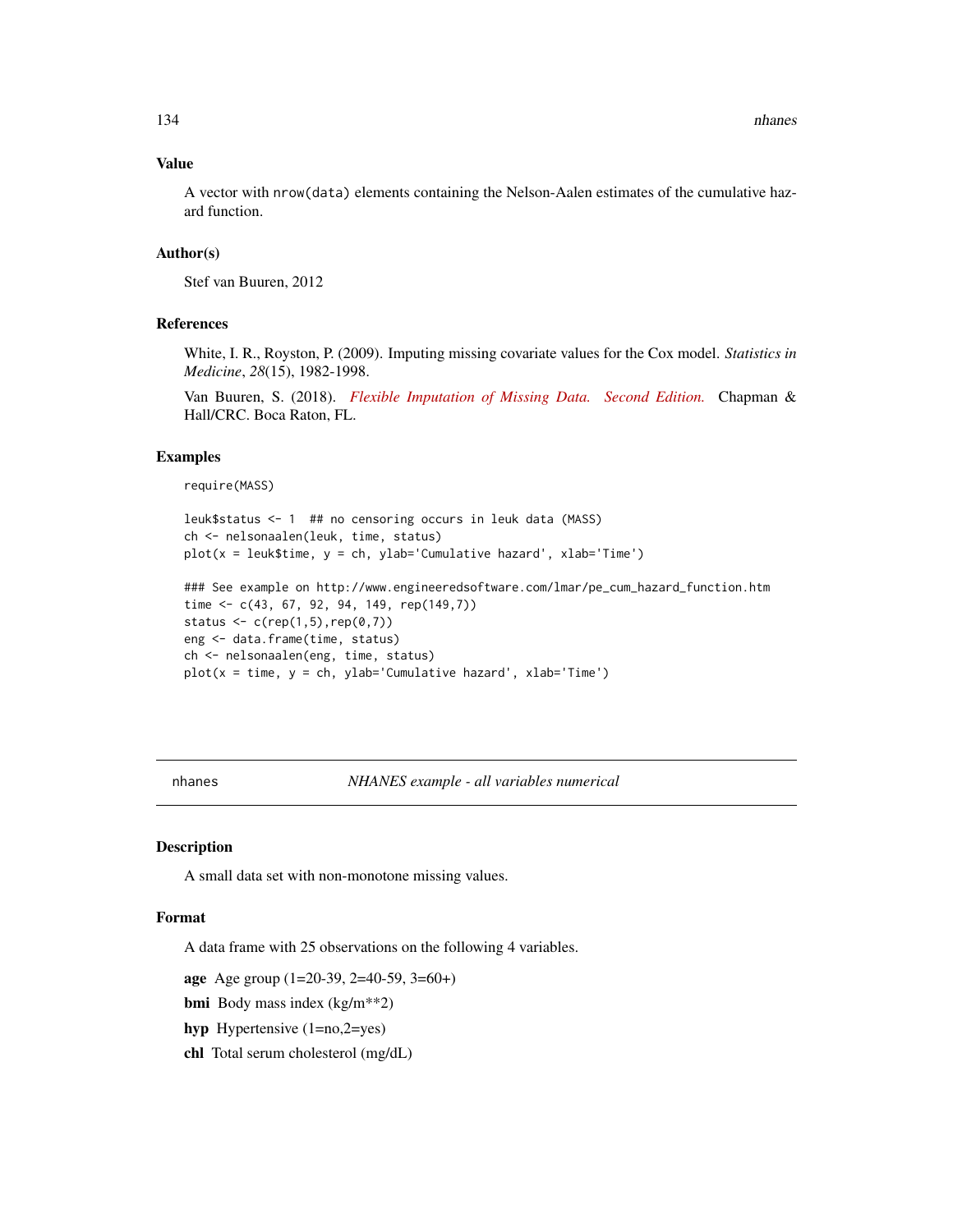#### nhanes2 135

# Details

A small data set with all numerical variables. The data set nhanes2 is the same data set, but with age and hyp treated as factors.

## Source

Schafer, J.L. (1997). *Analysis of Incomplete Multivariate Data.* London: Chapman & Hall. Table 6.14.

# See Also

[nhanes2](#page-134-0)

# Examples

| $imp < -$ mice(nhanes) |  |  | # create 5 imputed data sets       |  |
|------------------------|--|--|------------------------------------|--|
| complete(imp)          |  |  | # print the first imputed data set |  |

<span id="page-134-0"></span>

| nhanes2 | NHANES example - mixed numerical and discrete variables |
|---------|---------------------------------------------------------|
|---------|---------------------------------------------------------|

# Description

A small data set with non-monotone missing values.

## Format

A data frame with 25 observations on the following 4 variables.

age Age group (1=20-39, 2=40-59, 3=60+)

- bmi Body mass index (kg/m\*\*2)
- hyp Hypertensive (1=no,2=yes)
- chl Total serum cholesterol (mg/dL)

## Details

A small data set with missing data and mixed numerical and discrete variables. The data set nhanes is the same data set, but with all data treated as numerical.

#### Source

Schafer, J.L. (1997). *Analysis of Incomplete Multivariate Data.* London: Chapman & Hall. Table 6.14.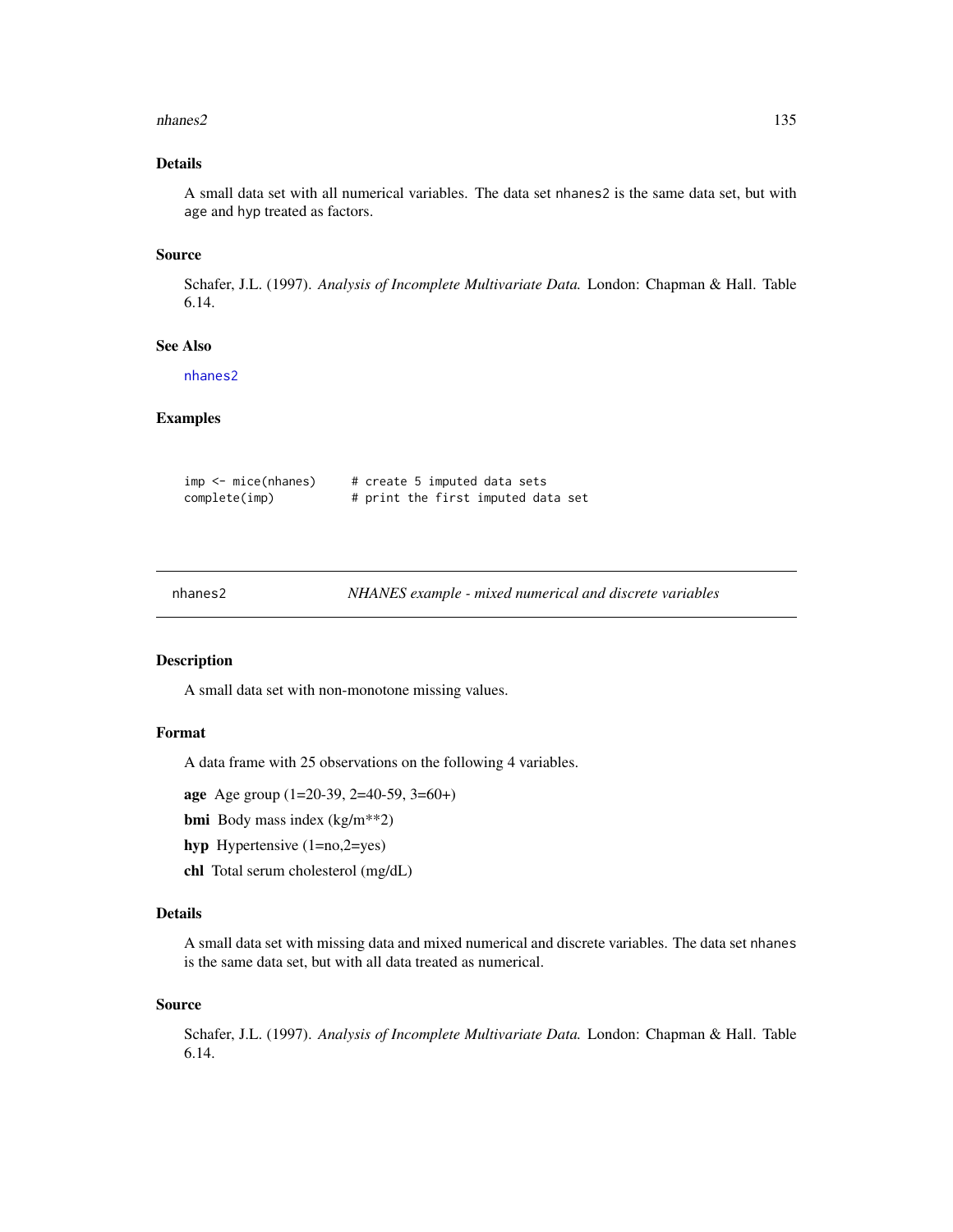#### 136 nic

# See Also

[nhanes](#page-133-0)

## Examples

| $imp < -$ mice(nhanes2) | # create 5 imputed data sets       |  |
|-------------------------|------------------------------------|--|
| complete(imp)           | # print the first imputed data set |  |

## <span id="page-135-0"></span>nic *Number of incomplete cases*

# Description

Calculates the number of incomplete cases.

# Usage

nic(x)

# Arguments

x An R object. Currently supported are methods for the following classes: mids, data.frame and matrix. Also, x can be a vector.

# Value

Number of elements in x with incomplete data.

## Author(s)

Stef van Buuren, 2017

## See Also

[ncc](#page-131-0), [cci](#page-24-0)

# Examples

```
nic(nhanes) # the remaining 12 rows
nic(nhanes[,c("bmi","hyp")]) # number of cases with incomplete bmi and hyp
```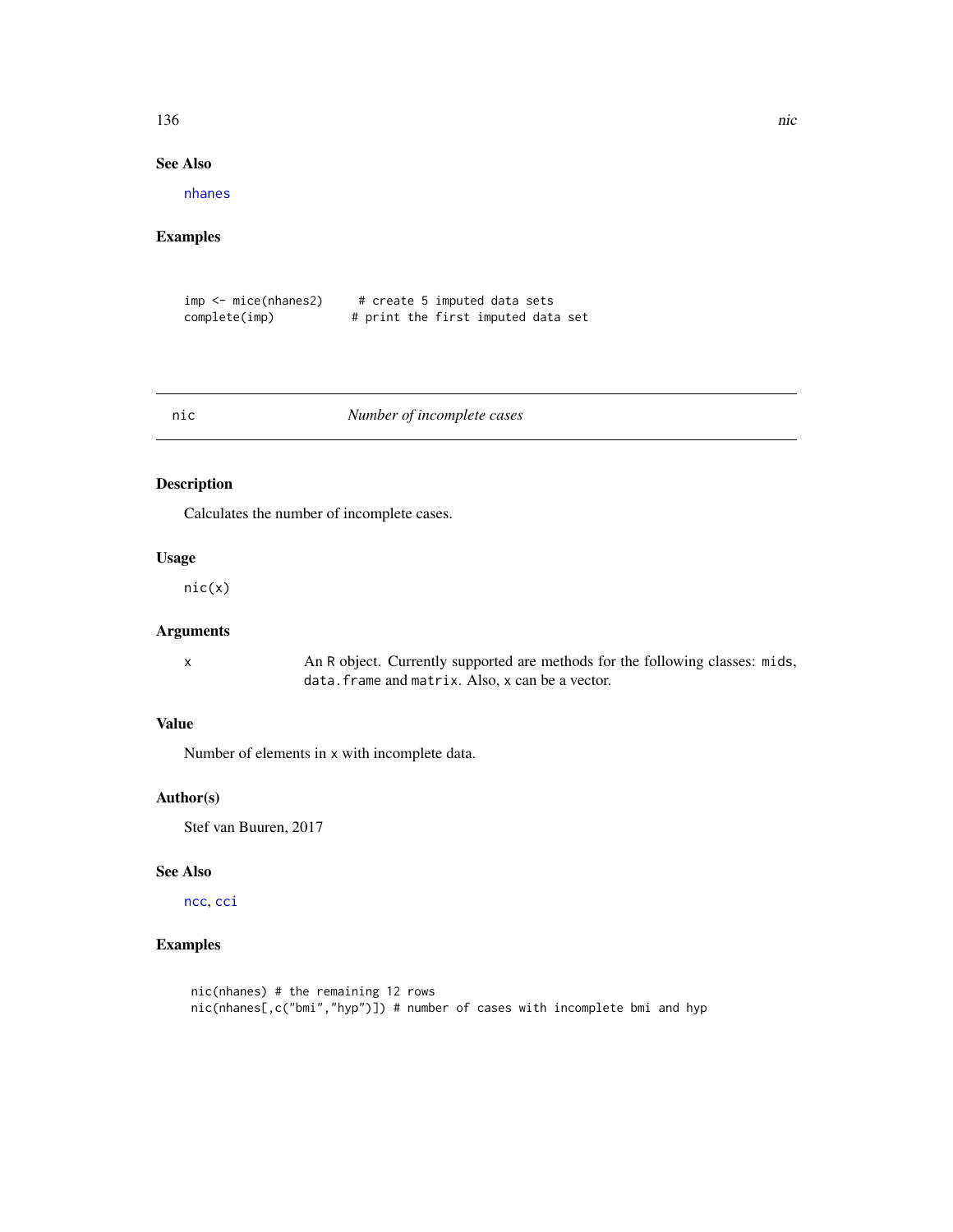Calculates the number of cells within a block for which imputation is requested.

# Usage

nimp(where, blocks = make.blocks(where))

visited.

## Arguments

| where  | A data frame or matrix with logicals of the same dimensions as data indicat-<br>ing where in the data the imputations should be created. The default, where =<br>is na(data), specifies that the missing data should be imputed. The where<br>argument may be used to overimpute observed data, or to skip imputations for<br>selected missing values.                                                                                                                                                                                                                          |
|--------|---------------------------------------------------------------------------------------------------------------------------------------------------------------------------------------------------------------------------------------------------------------------------------------------------------------------------------------------------------------------------------------------------------------------------------------------------------------------------------------------------------------------------------------------------------------------------------|
| blocks | List of vectors with variable names per block. List elements may be named to<br>identify blocks. Variables within a block are imputed by a multivariate impu-<br>tation method (see method argument). By default each variable is placed into<br>its own block, which is effectively fully conditional specification (FCS) by uni-<br>variate models (variable-by-variable imputation). Only variables whose names<br>appear in blocks are imputed. The relevant columns in the where matrix are<br>set to FALSE of variables that are not block members. A variable may appear |

#### Value

A numeric vector of length length(blocks) containing the number of cells that need to be imputed within a block.

in multiple blocks. In that case, it is effectively re-imputed each time that it is

# See Also

[mice](#page-68-0)

# Examples

```
where <- is.na(nhanes)
# standard FCS
nimp(where)
# user-defined blocks
nimp(where, blocks = name.blocks(list(c("bmi", "hyp"), "age", "chl")))
```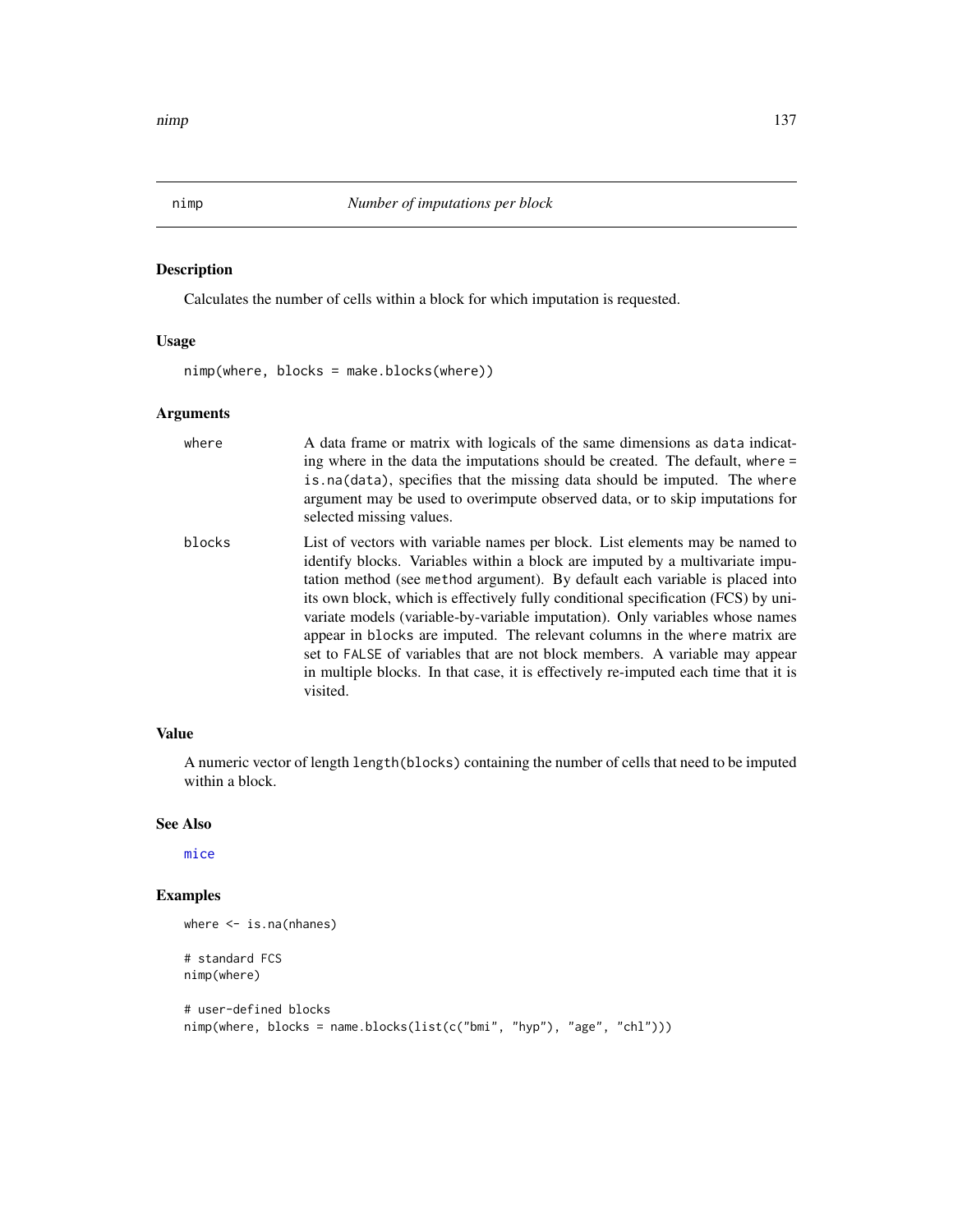This function draws random values of beta and sigma under the Bayesian linear regression model as described in Rubin (1987, p. 167). This function can be called by user-specified imputation functions.

#### Usage

```
norm.draw(y, ry, x, rank.addjust = TRUE, ...).norm.draw(y, ry, x, rank.adjust = TRUE, ...)
```
# Arguments

| V           | Incomplete data vector of length n                                                                                                                                  |
|-------------|---------------------------------------------------------------------------------------------------------------------------------------------------------------------|
| ry          | Vector of missing data pattern (FALSE=missing, TRUE=observed)                                                                                                       |
| X           | Matrix (n x p) of complete covariates.                                                                                                                              |
| rank.adjust | Argument that specifies whether NA's in the coefficients need to be set to zero.<br>Only relevant when $ls$ meth = "qr" AND the predictor matrix is rank-deficient. |
| $\ddotsc$   | Other named arguments.                                                                                                                                              |

# Value

A list containing components coef (least squares estimate), beta (drawn regression weights) and sigma (drawn value of the residual standard deviation).

# Author(s)

Gerko Vink, 2018, for this version, based on earlier versions written by Stef van Buuren, Karin Groothuis-Oudshoorn, 2017

# References

Rubin, D.B. (1987). *Multiple imputation for nonresponse in surveys*. New York: Wiley.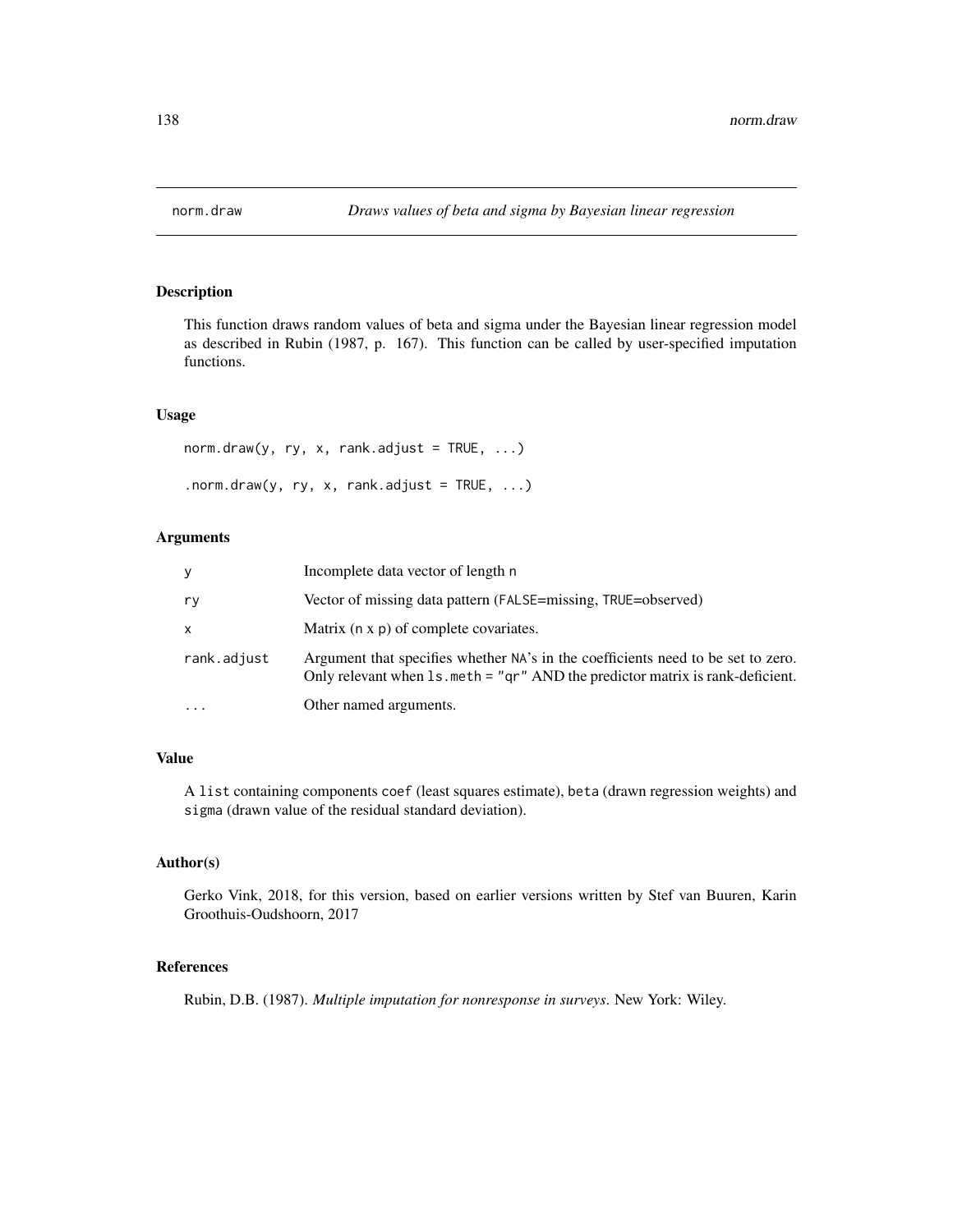This is a wrapper function for [mice](#page-68-0), using multiple cores to execute [mice](#page-68-0) in parallel. As a result, the imputation procedure can be sped up, which may be useful in general.

#### Usage

```
parlmice(
  data,
  m = 5,
  seed = NA,
  cluster.seed = NA,
  n.core = NULL,
  n.imp.core = NULL,
  cl.type = "PSOCK",
  ...
\mathcal{E}
```
# Arguments

| data         | A data frame or matrix containing the incomplete data. Similar to the first argu-<br>ment of mice.                                                                                                                                                                                               |
|--------------|--------------------------------------------------------------------------------------------------------------------------------------------------------------------------------------------------------------------------------------------------------------------------------------------------|
| m            | The number of desired imputated datasets. By default \$m=5\$ as with mice                                                                                                                                                                                                                        |
| seed         | A scalar to be used as the seed value for the mice algorithm within each parallel<br>stream. Please note that the imputations will be the same for all streams and,<br>hence, this should be used if and only if $n$ . core = 1 and if it is desired to obtain<br>the same output as under mice. |
| cluster.seed | A scalar to be used as the seed value. It is recommended to put the seed value<br>here and not outside this function, as otherwise the parallel processes will be<br>performed with separate, random seeds.                                                                                      |
| n.core       | A scalar indicating the number of cores that should be used.                                                                                                                                                                                                                                     |
| n.imp.core   | A scalar indicating the number of imputations per core.                                                                                                                                                                                                                                          |
| $cl.$ type   | The cluster type. Default value is "PSOCK". Posix machines (linux, Mac) gen-<br>erally benefit from much faster cluster computation if type is set to type =<br>"FORK".                                                                                                                          |
| .            | Named arguments that are passed down to function mice or makeCluster.                                                                                                                                                                                                                            |

## Details

This function relies on package [parallel](#page-0-0), which is a base package for R versions 2.14.0 and later. We have chosen to use parallel function parLapply to allow the use of parlmice on Mac, Linux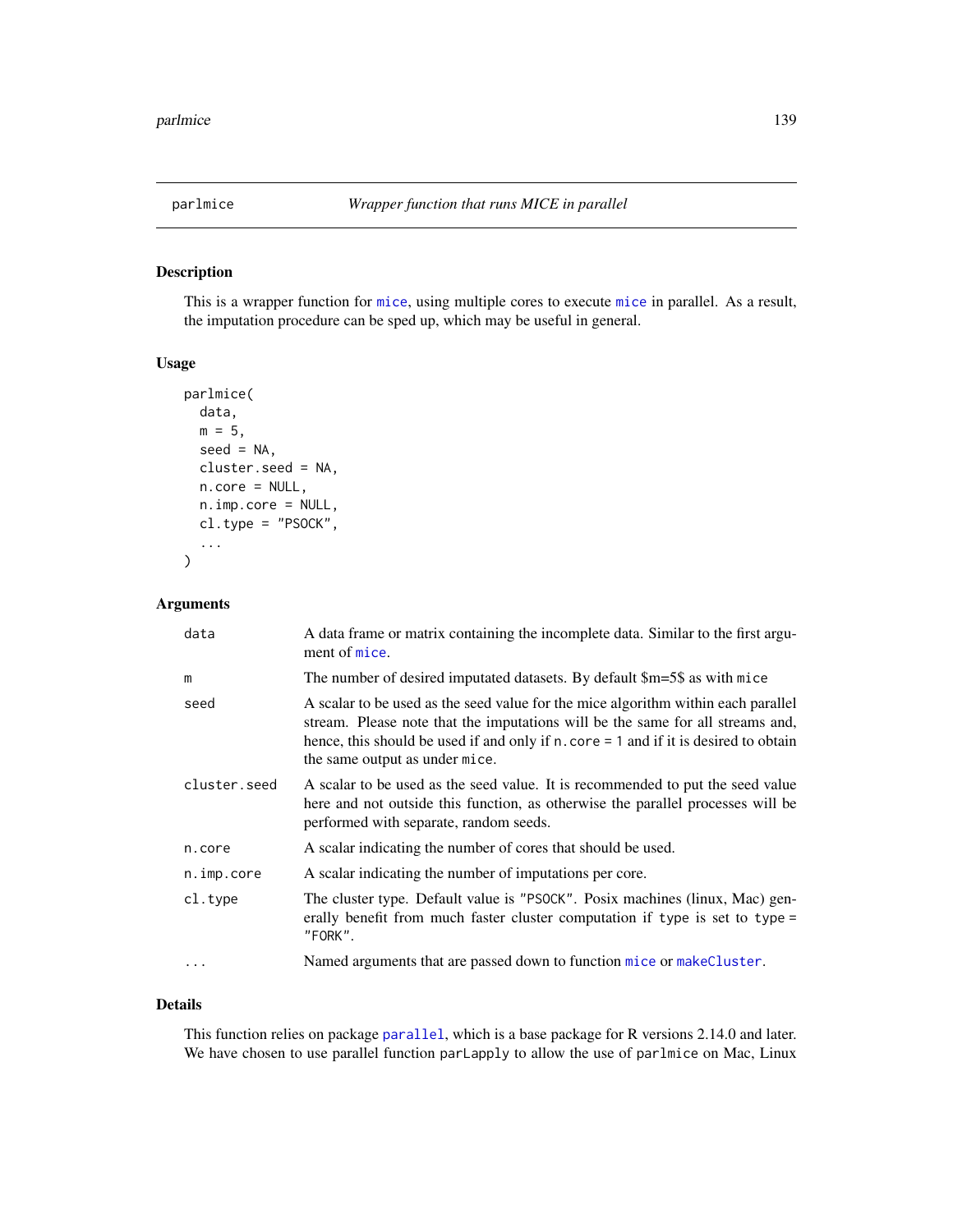and Windows systems. For the same reason, we use the Parallel Socket Cluster (PSOCK) type by default.

On systems other than Windows, it can be hugely beneficial to change the cluster type to FORK, as it generally results in improved memory handling. When memory issues arise on a Windows system, we advise to store the multiply imputed datasets, clean the memory by using  $rm$  and  $gc$  and make another run using the same settings.

This wrapper function combines the output of [parLapply](#page-0-0) with function [ibind](#page-48-0) in [mice](#page-68-0). A mids object is returned and can be used for further analyses.

Note that if a seed value is desired, the seed should be entered to this function with argument seed. Seed values outside the wrapper function (in an R-script or passed to [mice](#page-68-0)) will not result to reproducible results. We refer to the manual of [parallel](#page-0-0) for an explanation on this matter.

#### Value

A mids object as defined by [mids-class](#page-123-1)

# Author(s)

Gerko Vink, 2018, based on an earlier version by Rianne Schouten and Gerko Vink, 2017.

#### References

Schouten, R. and Vink, G. (2017). parlmice: faster, paraleller, micer. [https://gerkovink.](https://gerkovink.github.io/parlMICE/Vignette_parlMICE.html) [github.io/parlMICE/Vignette\\_parlMICE.html](https://gerkovink.github.io/parlMICE/Vignette_parlMICE.html)

#'Van Buuren, S. (2018). *[Flexible Imputation of Missing Data. Second Edition.](https://stefvanbuuren.name/fimd/parallel-computation.html)* Chapman & Hall/CRC. Boca Raton, FL.

#### See Also

[parallel](#page-0-0), [parLapply](#page-0-0), [makeCluster](#page-0-0), [mice](#page-68-0), [mids-class](#page-123-1)

#### Examples

```
# 150 imputations in dataset nhanes, performed by 3 cores
## Not run:
impl \leftarrow parlmice(data = nhanes, n.core = 3, n.imp.core = 50)
# Making use of arguments in mice.
imp2 \leq -\text{parlinice}(data = \text{nhanes}, \text{method} = \text{"norm.nob", m = 100})imp2$method
fit \le with(imp2, lm(bmi \sim hyp))
pool(fit)
```
## End(Not run)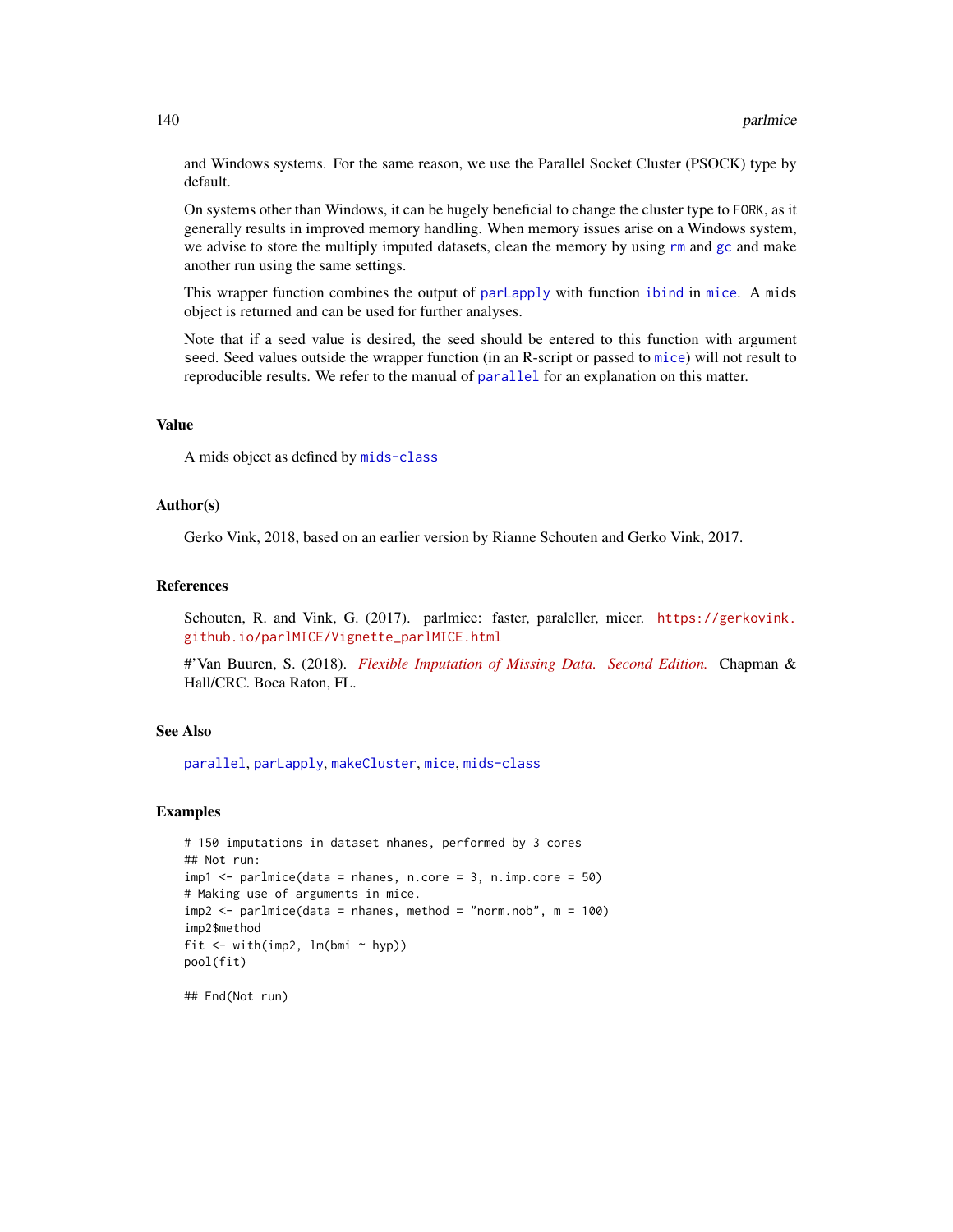Four simple datasets with various missing data patterns

## Format

list("pattern1") Data with a univariate missing data pattern

list("pattern2") Data with a monotone missing data pattern

list("pattern3") Data with a file matching missing data pattern

list("pattern4") Data with a general missing data pattern

Van Buuren, S. (2018). *[Flexible Imputation of Missing Data. Second Edition.](https://stefvanbuuren.name/fimd/missing-data-pattern.html)* Chapman & Hall/CRC. Boca Raton, FL.

#### Details

Van Buuren (2012) uses these four artificial datasets to illustrate various missing data patterns.

## Examples

```
require(lattice)
require(MASS)
pattern4
data <- rbind(pattern1, pattern2, pattern3, pattern4)
mdpat \le - cbind(expand.grid(rec = 8:1, pat = 1:4, var = 1:3), r=as.numeric(as.vector(is.na(data))))
types <- c("Univariate","Monotone","File matching","General")
tp41 <- levelplot(r~var+rec|as.factor(pat), data=mdpat,
         as.table=TRUE, aspect="iso",
         shrink=c(0.9),
         col.regions = mdc(1:2),
         colorkey=FALSE,
         scales=list(draw=FALSE),
         xlab="", ylab="",
         between = list(x=1, y=0),
         strip = strip.custom(bg = "grey95", style = 1,
           factor.levels = types))
print(tp41)
md.pattern(pattern4)
p <- md.pairs(pattern4)
p
### proportion of usable cases
```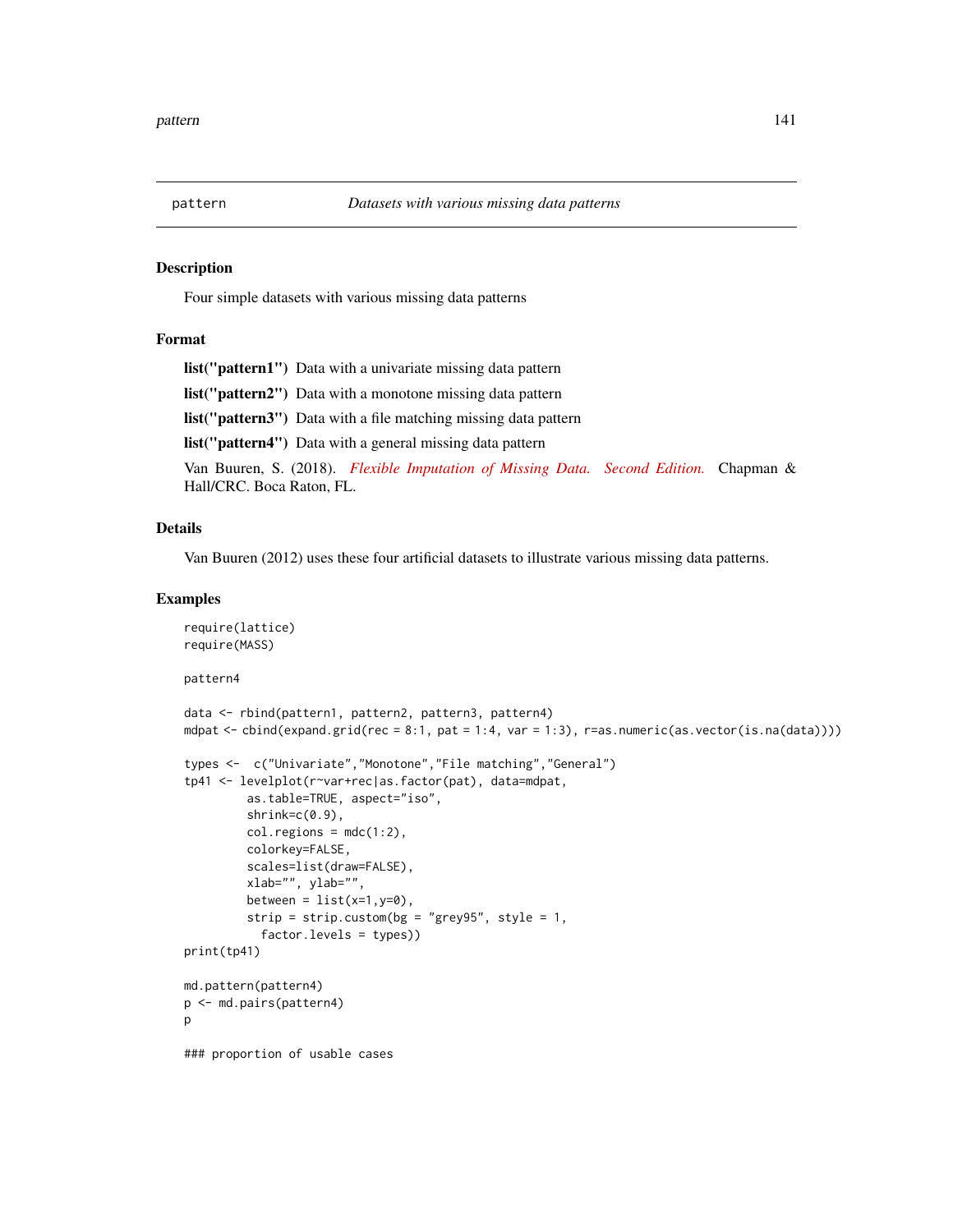```
p$mr/(p$mr+p$mm)
```
### outbound statistics p\$rm/(p\$rm+p\$rr)

fluxplot(pattern2)

plot.mids *Plot the trace lines of the MICE algorithm*

#### Description

Trace line plots portray the value of an estimate against the iteration number. The estimate can be anything that you can calculate, but typically are chosen as parameter of scientific interest. The plot method for a mids object plots the mean and standard deviation of the imputed (not observed) values against the iteration number for each of the \$m\$ replications. By default, the function plot the development of the mean and standard deviation for each incomplete variable. On convergence, the streams should intermingle and be free of any trend.

## Usage

```
## S3 method for class 'mids'
plot(
  x,
  y = NULL,theme = mice. theme(),layout = c(2, 3),
  type = "1",col = 1:10,lty = 1,
  ...
)
```
# Arguments

| $\mathsf{x}$ | An object of class mids                                                                                                                        |
|--------------|------------------------------------------------------------------------------------------------------------------------------------------------|
| У            | A formula that specifies which variables, stream and iterations are plotted. If<br>omitted, all streams, variables and iterations are plotted. |
| theme        | The trellis theme to applied to the graphs. The default is mice. theme().                                                                      |
| layout       | A vector of length 2 given the number of columns and rows in the plot. The<br>default is $c(2,3)$ .                                            |
| type         | Parameter type of panel.xyplot.                                                                                                                |
| col          | Parameter col of panel. xyplot.                                                                                                                |
| lty          | Parameter Lty of panel.xyplot.                                                                                                                 |
| $\cdots$     | Extra arguments for xyplot.                                                                                                                    |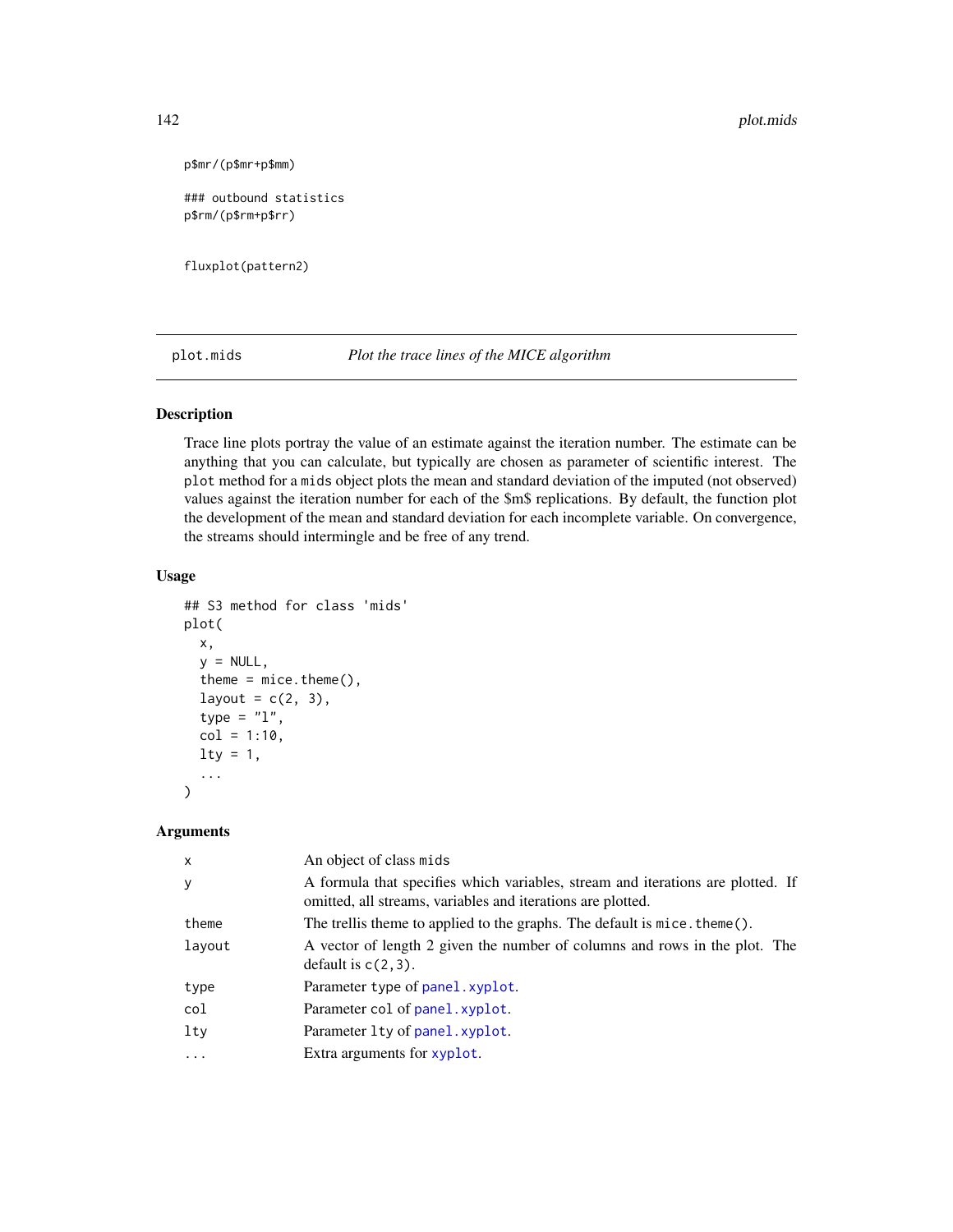pool 143

# Value

An object of class "trellis".

# Author(s)

Stef van Buuren 2011

### See Also

[mice](#page-68-0), [mids](#page-123-1), [xyplot](#page-173-0)

#### Examples

```
imp <- mice(nhanes, print = FALSE)
plot(imp, bmi + chl \sim .it | .ms, layout = c(2, 1))
```
## pool *Combine estimates by Rubin's rules*

## Description

The pool() function combines the estimates from m repeated complete data analyses. The typical sequence of steps to do a multiple imputation analysis is:

- 1. Impute the missing data by the mice function, resulting in a multiple imputed data set (class mids);
- 2. Fit the model of interest (scientific model) on each imputed data set by the with() function, resulting an object of class mira;
- 3. Pool the estimates from each model into a single set of estimates and standard errors, resulting is an object of class mipo;
- 4. Optionally, compare pooled estimates from different scientific models by the D1() or D3() functions.

A common error is to reverse steps 2 and 3, i.e., to pool the multiply-imputed data instead of the estimates. Doing so may severely bias the estimates of scientific interest and yield incorrect statistical intervals and p-values. The pool() function will detect this case.

#### Usage

```
pool(object, dfcom = NULL)
```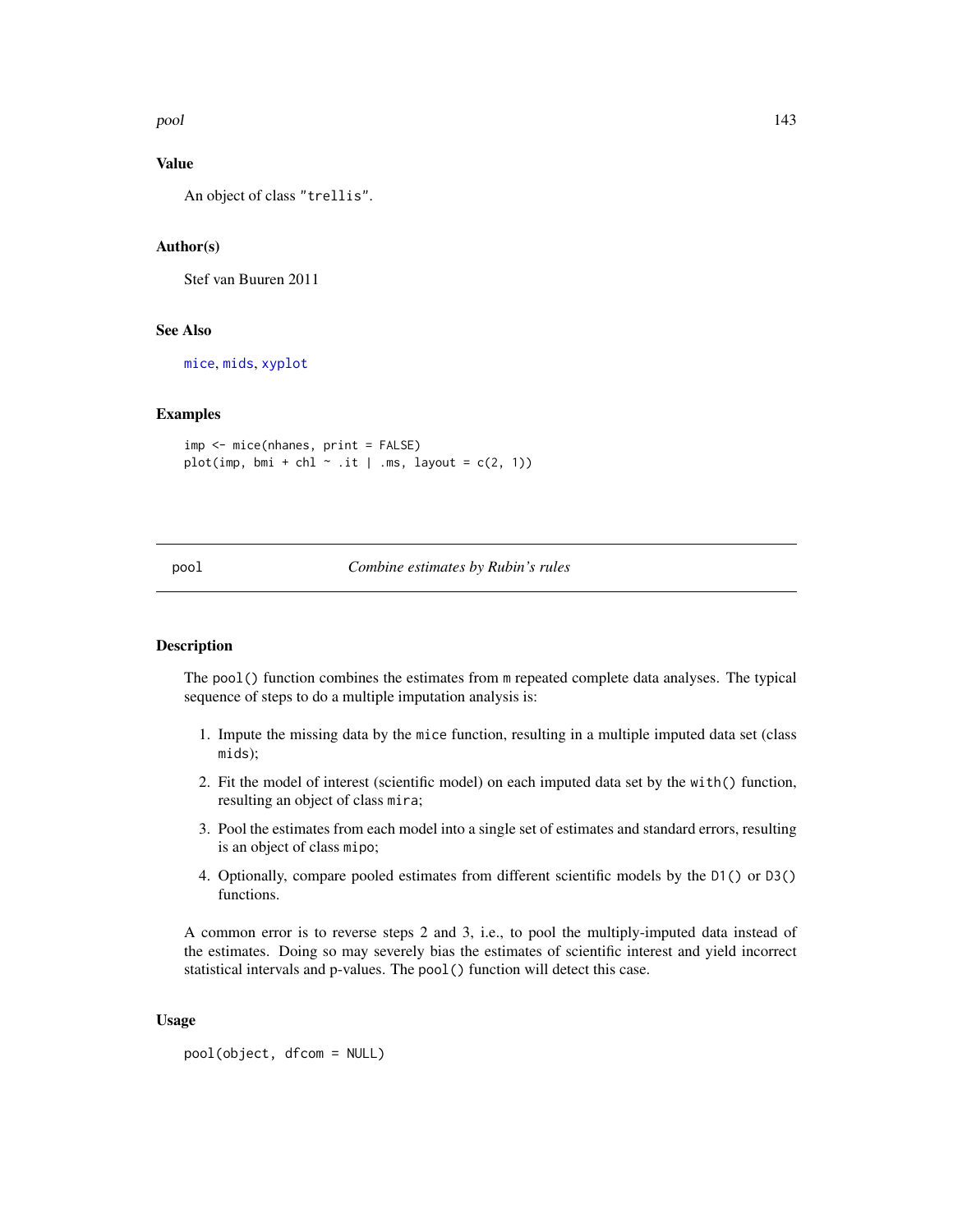| object | An object of class mira (produced by with mids() or as mira()), or a list<br>with model fits.                                                                                                                                                                                                                                                                                                                                                                                                                                                                                  |
|--------|--------------------------------------------------------------------------------------------------------------------------------------------------------------------------------------------------------------------------------------------------------------------------------------------------------------------------------------------------------------------------------------------------------------------------------------------------------------------------------------------------------------------------------------------------------------------------------|
| dfcom  | A positive number representing the degrees of freedom in the complete-data<br>analysis. Normally, this would be the number of independent observation mi-<br>nus the number of fitted parameters. The default (dfcom = NULL) extract this<br>information in the following order: 1) the component residual df returned<br>by glance() if a glance() function is found, 2) the result of $df$ . residual(<br>applied to the first fitted model, and 3) as 999999. In the last case, the warn-<br>ing "Large sample assumed" is printed. If the degrees of freedom is incorrect, |

#### Details

The pool() function averages the estimates of the complete data model, computes the total variance over the repeated analyses by Rubin's rules (Rubin, 1987, p. 76), and computes the following diagnostic statistics per estimate:

- 1. Relative increase in variance due to nonresponse r;
- 2. Residual degrees of freedom for hypothesis testing df;

specify the appropriate value manually.

- 3. Proportion of total variance due to missingness lambda;
- 4. Fraction of missing information fmi.

The function requires the following input from each fitted model:

- 1. the estimates of the model, usually obtainable by coef()
- 2. the standard error of each estimate;
- 3. the residual degrees of freedom of the model.

The pool() function relies on the broom:  $:$  tidy for extracting the parameters. Versions before mice 3.8.5 failed when no broom::glance() function was found for extracting the residual degrees of freedom. The pool() function is now more forgiving.

The degrees of freedom calculation for the pooled estimates uses the Barnard-Rubin adjustment for small samples (Barnard and Rubin, 1999).

## Value

An object of class mipo, which stands for 'multiple imputation pooled outcome'.

# References

Barnard, J. and Rubin, D.B. (1999). Small sample degrees of freedom with multiple imputation. *Biometrika*, 86, 948-955.

Rubin, D.B. (1987). *Multiple Imputation for Nonresponse in Surveys*. New York: John Wiley and Sons.

van Buuren S and Groothuis-Oudshoorn K (2011). mice: Multivariate Imputation by Chained Equations in R. *Journal of Statistical Software*, 45(3), 1-67. [https://www.jstatsoft.org/v45/](https://www.jstatsoft.org/v45/i03/) [i03/](https://www.jstatsoft.org/v45/i03/)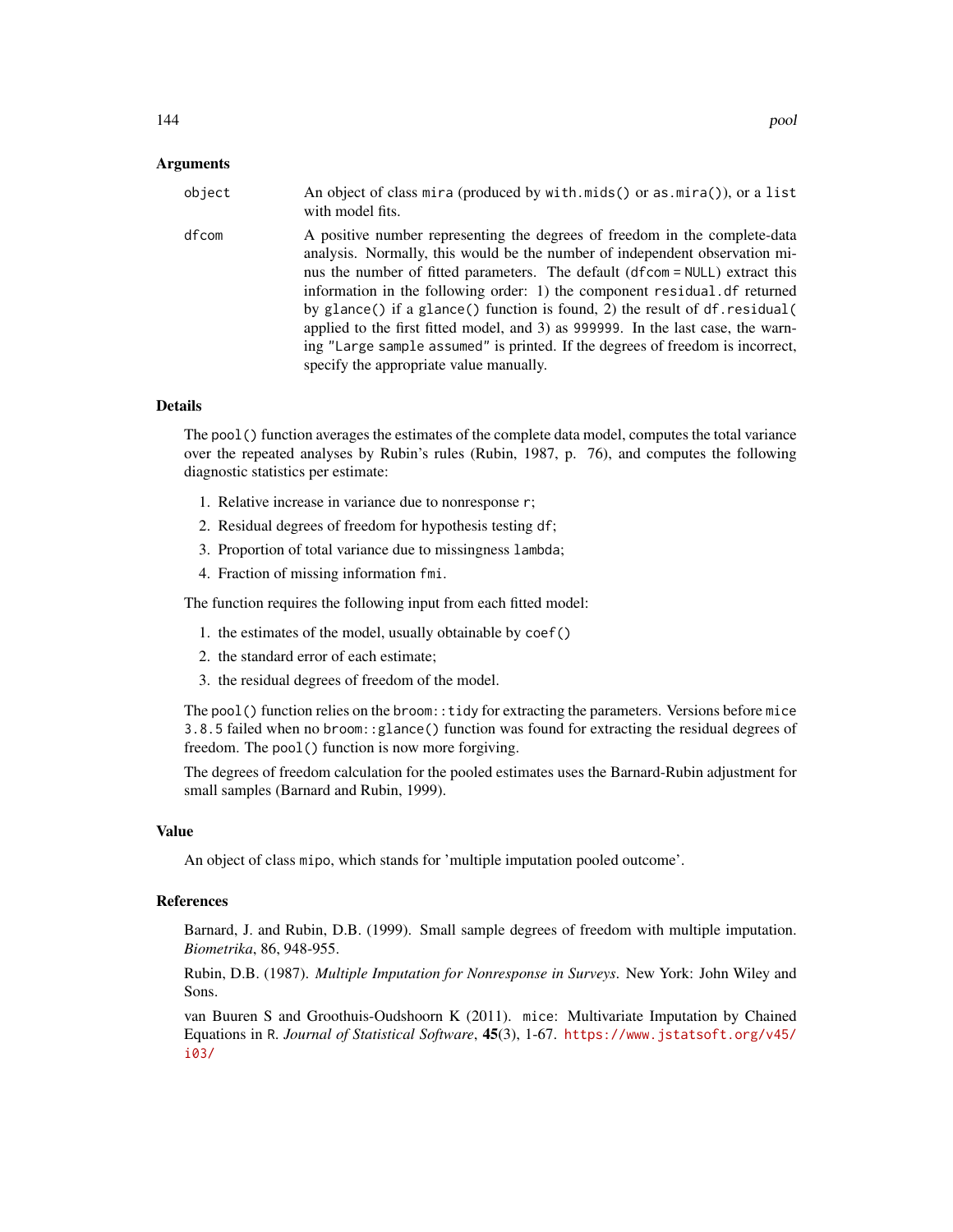## <span id="page-144-0"></span>pool.compare 145

#### See Also

[with.mids](#page-171-0), [as.mira](#page-12-0), [glance](#page-0-0), [tidy](#page-0-0)

#### Examples

```
# pool using the classic MICE workflow
imp \leftarrow mice(nhanes, maxit = 2, m = 2)fit \le with(data = imp, exp = lm(bmi \sim hyp + chl))
summary(pool(fit))
```

```
pool.compare Compare two nested models fitted to imputed data
```
## Description

This function is deprecated in V3. Use  $D1$  or  $D3$  instead.

#### Usage

```
pool.compare(fit1, fit0, method = c("wald", "likelihood"), data = NULL)
```
#### Arguments

| fit1   | An object of class 'mira', produced by with mids().                                                |
|--------|----------------------------------------------------------------------------------------------------|
| fit0   | An object of class 'mira', produced by with mids(). The model in fit0 is a<br>nested fit0 of fit1. |
| method | Either "wald" or "likelihood" specifying the type of comparison. The default<br>is "wald".         |
| data   | No longer used.                                                                                    |

#### Details

Compares two nested models after m repeated complete data analysis

The function is based on the article of Meng and Rubin (1992). The Wald-method can be found in paragraph 2.2 and the likelihood method can be found in paragraph 3. One could use the Wald method for comparison of linear models obtained with e.g. lm (in with.mids()). The likelihood method should be used in case of logistic regression models obtained with glm() in with.mids().

The function assumes that fit1 is the larger model, and that model fit0 is fully contained in fit1. In case of method='wald', the null hypothesis is tested that the extra parameters are all zero.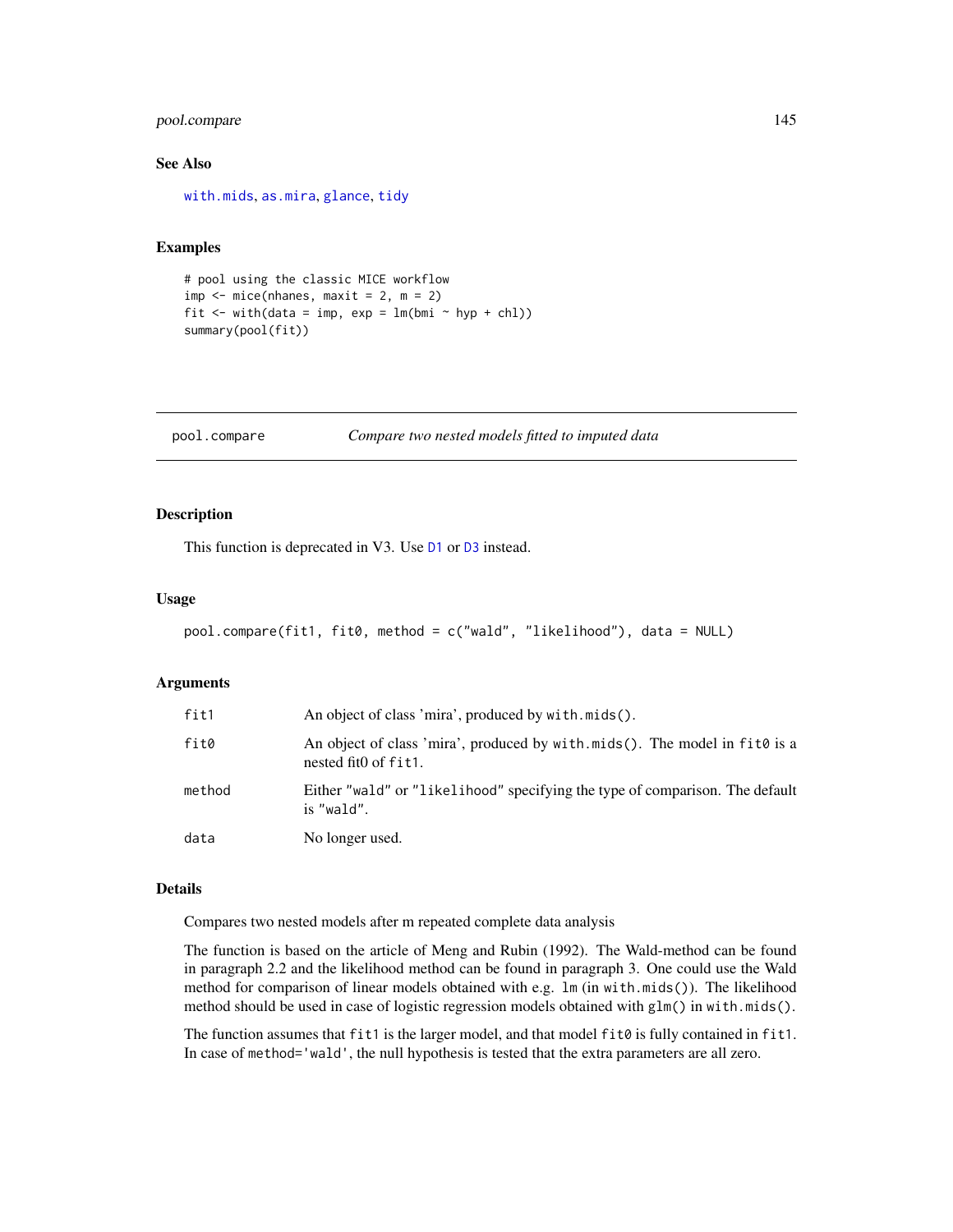A list containing several components. Component call is the call to the pool.compare function. Component call11 is the call that created fit1. Component call12 is the call that created the imputations. Component call01 is the call that created fit0. Component call02 is the call that created the imputations. Components method is the method used to compare two models: 'Wald' or 'likelihood'. Component nmis is the number of missing entries for each variable. Component m is the number of imputations. Component qhat1 is a matrix, containing the estimated coefficients of the *m* repeated complete data analyses from fit1. Component qhat0 is a matrix, containing the estimated coefficients of the *m* repeated complete data analyses from fit0. Component ubar1 is the mean of the variances of fit1, formula (3.1.3), Rubin (1987). Component ubar0 is the mean of the variances of fit0, formula (3.1.3), Rubin (1987). Component qbar1 is the pooled estimate of fit1, formula (3.1.2) Rubin (1987). Component qbar $\theta$  is the pooled estimate of fit $\theta$ , formula (3.1.2) Rubin (1987). Component Dm is the test statistic. Component rm is the relative increase in variance due to nonresponse, formula (3.1.7), Rubin (1987). Component df1: df1 = under the null hypothesis it is assumed that Dm has an F distribution with (df1,df2) degrees of freedom. Component df2: df2. Component pvalue is the P-value of testing whether the model fit1 is statistically different from the smaller fit0.

#### Author(s)

Karin Groothuis-Oudshoorn and Stef van Buuren, 2009

#### References

Li, K.H., Meng, X.L., Raghunathan, T.E. and Rubin, D. B. (1991). Significance levels from repeated p-values with multiply-imputed data. Statistica Sinica, 1, 65-92.

Meng, X.L. and Rubin, D.B. (1992). Performing likelihood ratio tests with multiple-imputed data sets. Biometrika, 79, 103-111.

van Buuren S and Groothuis-Oudshoorn K (2011). mice: Multivariate Imputation by Chained Equations in R. *Journal of Statistical Software*, 45(3), 1-67. [https://www.jstatsoft.org/v45/](https://www.jstatsoft.org/v45/i03/) [i03/](https://www.jstatsoft.org/v45/i03/)

#### See Also

[lm.mids](#page-53-0), [glm.mids](#page-47-0)

<span id="page-145-0"></span>pool.r.squared *Pooling: R squared*

#### Description

Pools R^2 of m repeated complete data models.

#### Usage

pool.r.squared(object, adjusted = FALSE)

<span id="page-145-1"></span>

# Value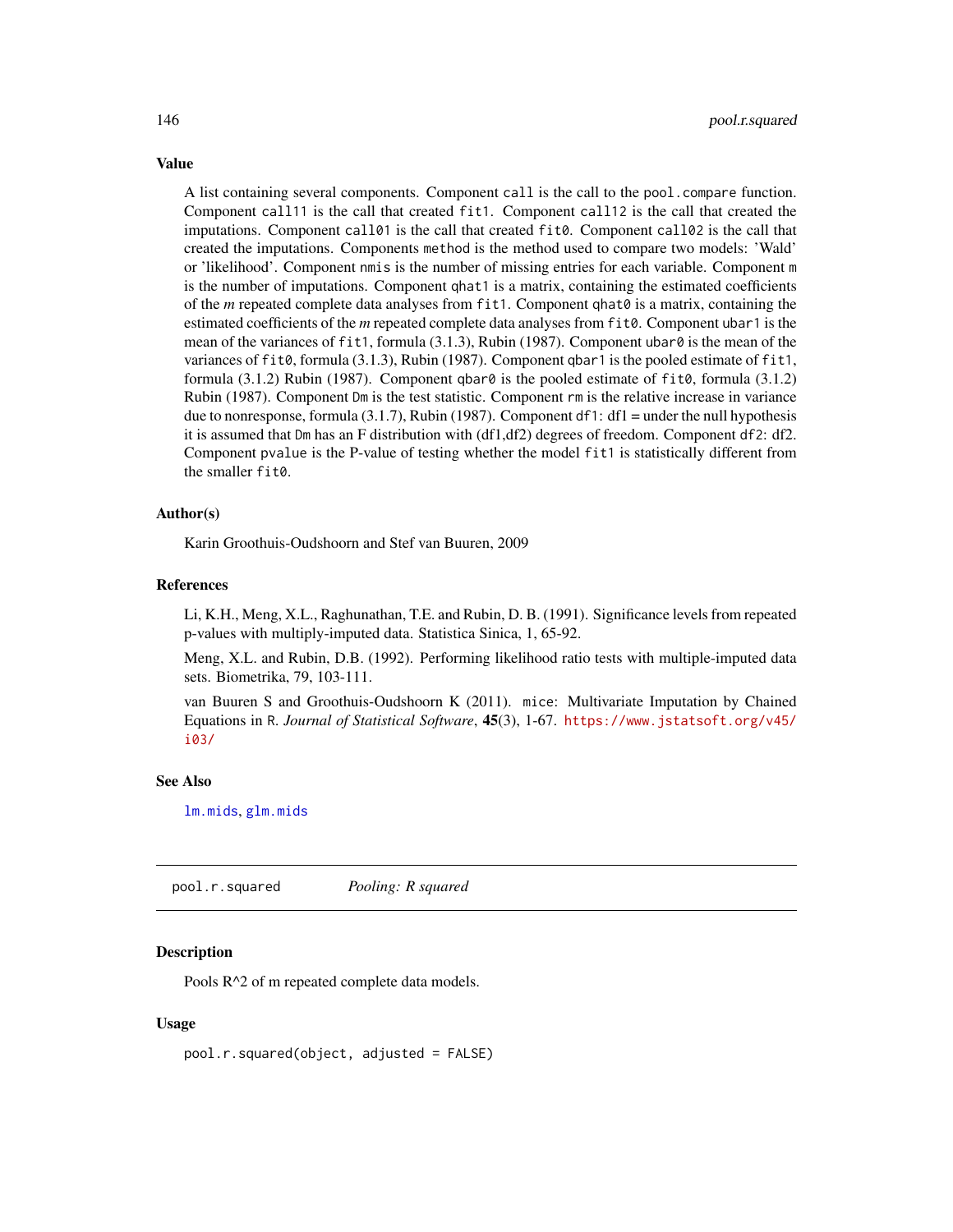#### pool.r.squared 147

#### **Arguments**

| object   | An object of class 'mira' or 'mipo', produced by lm. mids, with. mids, or pool<br>with 1 m as modeling function. |
|----------|------------------------------------------------------------------------------------------------------------------|
| adjusted | A logical value. If adjusted=TRUE then the adjusted $R^2$ is calculated. The<br>default value is FALSE.          |

#### Details

The function pools the coefficients of determination  $R^2$  or the adjusted coefficients of determination (R^2\_a) obtained with the lm modeling function. For pooling it uses the Fisher*z*-transformation.

#### Value

Returns a 1x4 table with components. Component est is the pooled R^2 estimate. Component lo95 is the 95 % lower bound of the pooled R^2. Component hi95 is the 95 % upper bound of the pooled R^2. Component fmi is the fraction of missing information due to nonresponse.

#### Author(s)

Karin Groothuis-Oudshoorn and Stef van Buuren, 2009

#### References

Harel, O (2009). The estimation of  $R^2$  and adjusted  $R^2$  in incomplete data sets using multiple imputation, Journal of Applied Statistics, 36:1109-1118.

Rubin, D.B. (1987). Multiple Imputation for Nonresponse in Surveys. New York: John Wiley and Sons.

van Buuren S and Groothuis-Oudshoorn K (2011). mice: Multivariate Imputation by Chained Equations in R. *Journal of Statistical Software*, 45(3), 1-67. [https://www.jstatsoft.org/v45/](https://www.jstatsoft.org/v45/i03/) [i03/](https://www.jstatsoft.org/v45/i03/)

#### See Also

[pool](#page-142-0),[pool.scalar](#page-147-0)

#### Examples

```
imp \leftarrow mice(nhanes, print = FALSE, seed = 16117)fit \le with(imp, lm(\text{chl} \sim \text{age} + \text{hyp} + \text{bmi}))
```

```
# input: mira object
pool.r.squared(fit)
pool.r.squared(fit, adjusted = TRUE)
```

```
# input: mipo object
est <- pool(fit)
pool.r.squared(est)
pool.r.squared(est, adjusted = TRUE)
```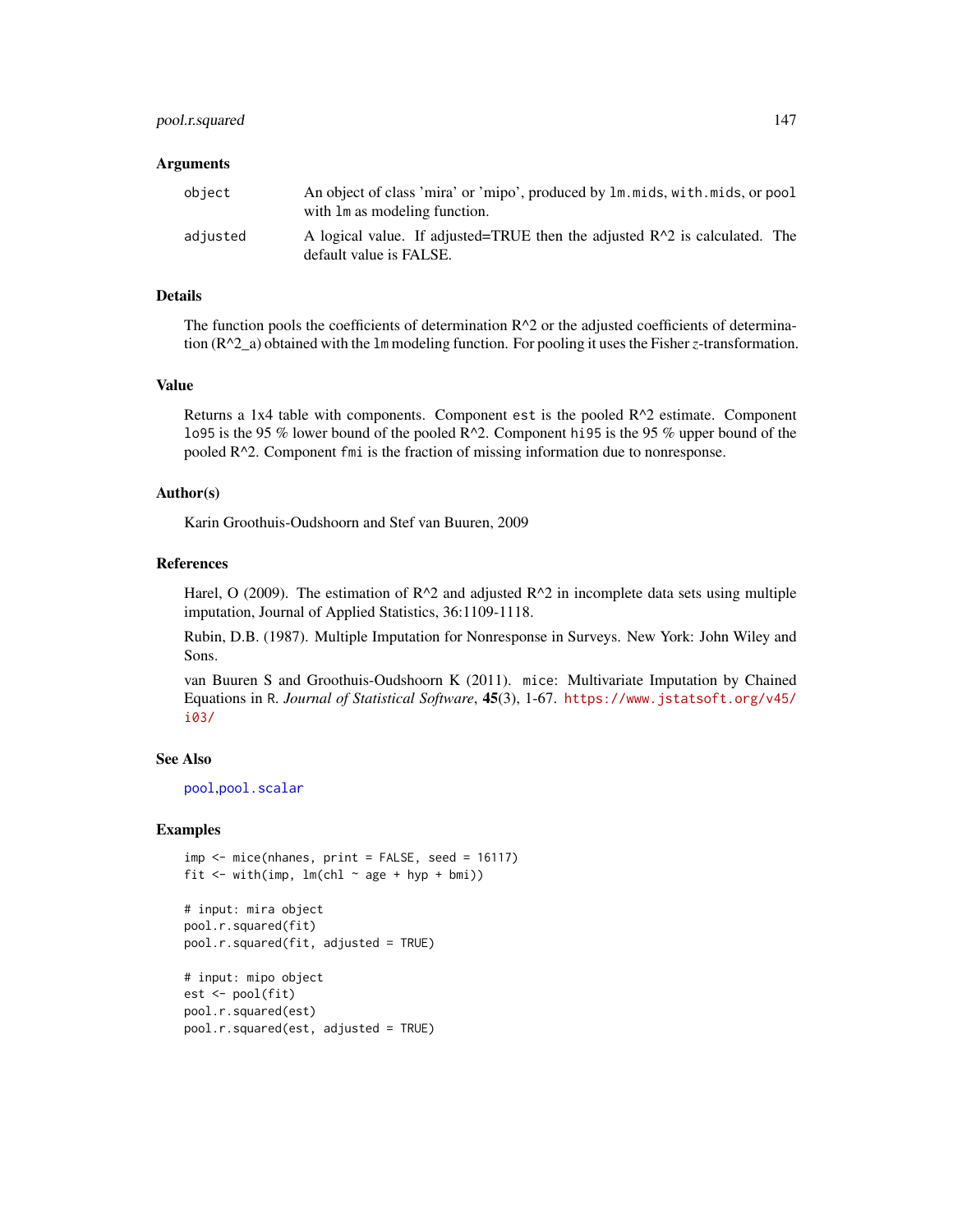<span id="page-147-1"></span><span id="page-147-0"></span>

#### Description

Pools univariate estimates of m repeated complete data analysis

#### Usage

 $pool.scalar(Q, U, n = Inf, k = 1)$ 

#### Arguments

| Q | A vector of univariate estimates of m repeated complete data analyses.                                   |
|---|----------------------------------------------------------------------------------------------------------|
| U | A vector containing the corresponding m variances of the univariate estimates.                           |
| n | A number providing the sample size. If nothing is specified, an infinite sample<br>$n = Inf$ is assumed. |
| k | A number indicating the number of parameters to be estimated. By default, $k =$<br>1 is assumed.         |

#### Details

The function averages the univariate estimates of the complete data model, computes the total variance over the repeated analyses, and computes the relative increase in variance due to nonresponse and the fraction of missing information.

#### Value

Returns a list with components. Component m is the number of imputations. Component qhat contains the m univariate estimates of repeated complete data analyses. Component u contains the corresponding m variances of the univariate estimates. Component qbar is the pooled univariate estimate, formula (3.1.2) Rubin (1987). Component ubar is the mean of the variances (i.e. the pooled within-imputation variance), formula (3.1.3) Rubin (1987). Component b is the betweenimputation variance, formula (3.1.4) Rubin (1987). Component t is the total variance of the pooled estimated, formula (3.1.5) Rubin (1987). Component r is the relative increase in variance due to nonresponse, formula (3.1.7) Rubin (1987). Component df is the degrees of freedom for t reference distribution, formula (3.1.6) Rubin (1987) or method of Barnard-Rubin (1999) (if method = "smallsample"). Component fmi is the fraction missing information due to nonresponse, formula (3.1.10) Rubin (1987).

#### Author(s)

Karin Groothuis-Oudshoorn and Stef van Buuren, 2009

#### References

Rubin, D.B. (1987). Multiple Imputation for Nonresponse in Surveys. New York: John Wiley and Sons.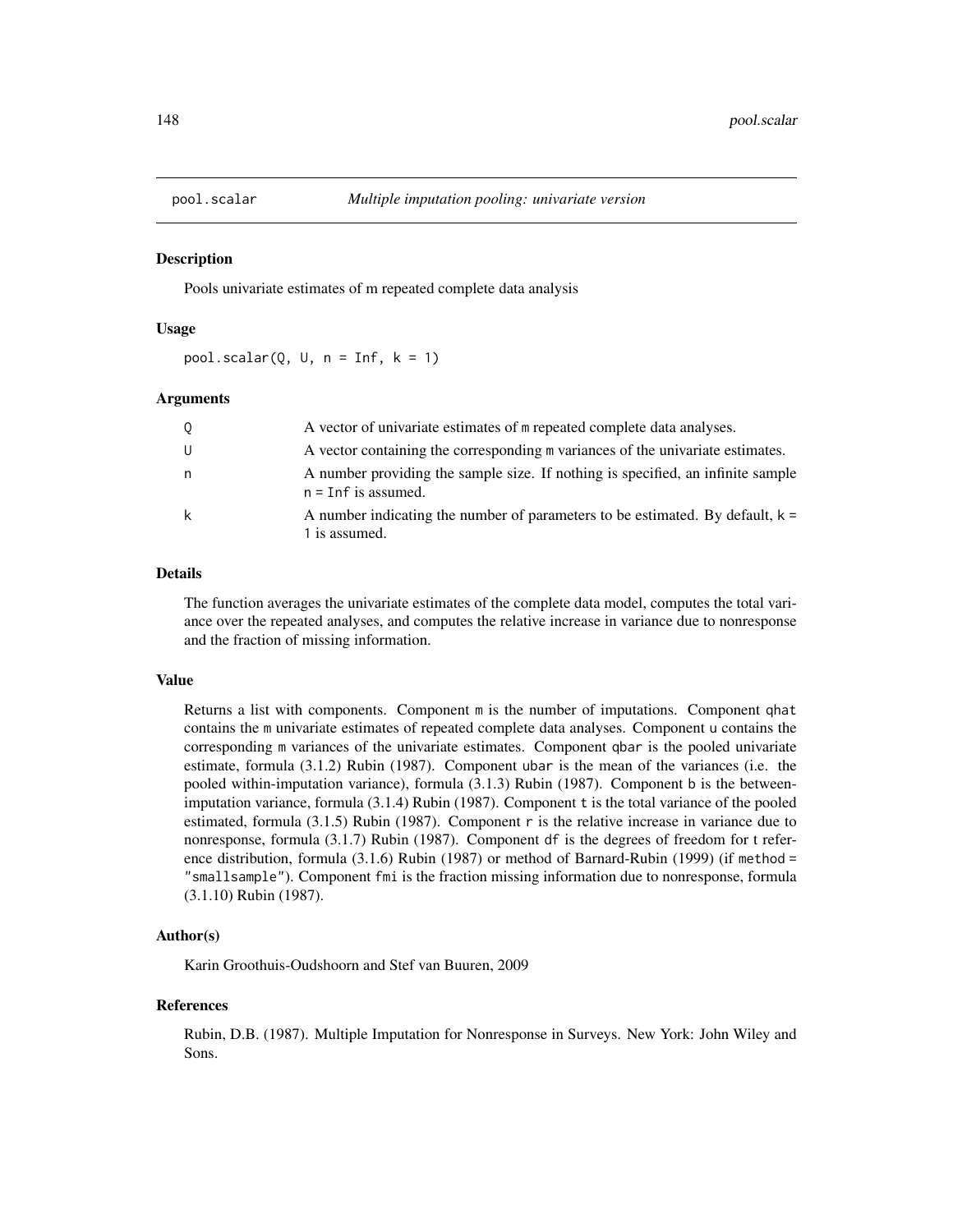#### <span id="page-148-0"></span>popmis to the contract of the contract of the contract of the contract of the contract of the contract of the contract of the contract of the contract of the contract of the contract of the contract of the contract of the

See Also

[pool](#page-142-0)

#### Examples

```
imp <- mice(nhanes)
m <- imp$m
Q \leq - rep(NA, m)U \leftarrow \text{rep}(NA, m)for (i in 1:m) {
   Q[i] <- mean(complete(imp, i)$bmi)
   U[i] <- var(complete(imp, i)$bmi) / nrow(nhanes) # (standard error of estimate)^2
}
pool.scalar(Q, U, n = nrow(nhanes), k = 1) # Barnard-Rubin 1999
```
popmis *Hox pupil popularity data with missing popularity scores*

#### Description

Hox pupil popularity data with some missing popularity scores

#### Format

A data frame with 2000 rows and 7 columns:

pupil Pupil number within school

school School number

popular Pupil popularity with 848 missing entries

sex Pupil gender

texp Teacher experience (years)

const Constant intercept term

teachpop Teacher popularity

#### Details

The original, complete dataset was generated by Joop Hox as an example of well-behaved multilevel data set. The distributed data contains missing data in pupil popularity.

#### Source

Hox, J. J. (2002) *Multilevel analysis. Techniques and applications.* Mahwah, NJ: Lawrence Erlbaum.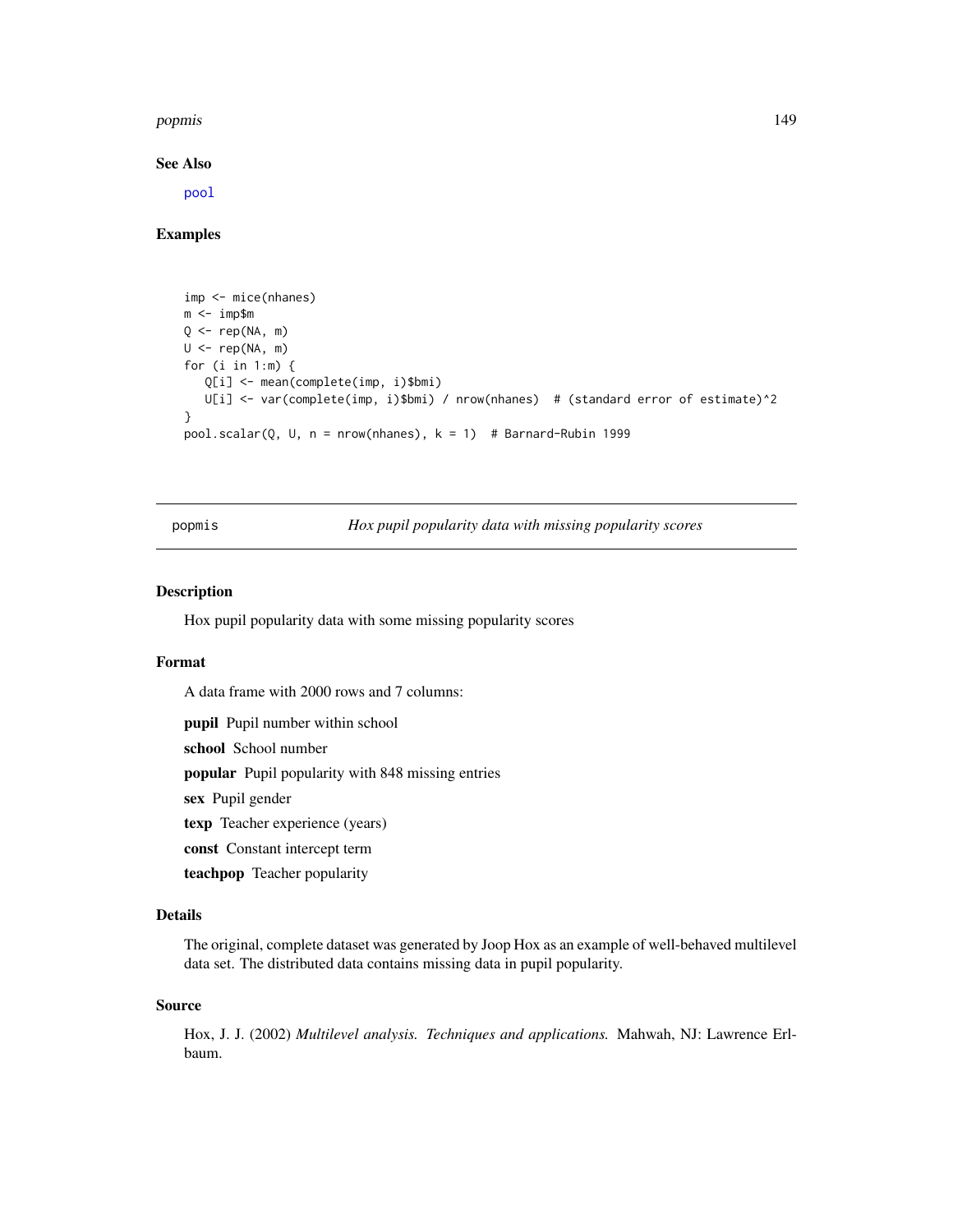#### <span id="page-149-0"></span>Examples

popmis[1:3,]

pops *Project on preterm and small for gestational age infants (POPS)*

#### Description

Subset of data from the POPS study, a national, prospective study on preterm children, including all liveborn infants <32 weeks gestational age and/or <1500 g from 1983 (n = 1338).

#### Format

pops is a data frame with 959 rows and 86 columns. pops.pred is the 86 by 86 binary predictor matrix used for specifying the multiple imputation model.

#### Details

The data set concerns of subset of 959 children that survived up to the age of 19 years.

Hille et al (2005) divided the 959 survivors into three groups: Full responders (examined at an outpatient clinic and completed the questionnaires,  $n = 596$ ), postal responders (only completed the mailed questionnaires,  $n = 109$ ), non-responders (did not respond to any of the mailed requests or telephone calls, or could not be traced,  $n = 254$ .

Compared to the postal and non-responders, the full response group consists of more girls, contains more Dutch children, has higher educational and social economic levels and has fewer handicaps. The responders form a highly selective subgroup in the total cohort.

Multiple imputation of this data set has been described in Hille et al (2007) and Van Buuren (2012), chapter 8.

#### Source

Hille, E. T. M., Elbertse, L., Bennebroek Gravenhorst, J., Brand, R., Verloove-Vanhorick, S. P. (2005). Nonresponse bias in a follow-up study of 19-year-old adolescents born as preterm infants. Pediatrics, 116(5):662666.

Hille, E. T. M., Weisglas-Kuperus, N., Van Goudoever, J. B., Jacobusse, G. W., Ens-Dokkum, M. H., De Groot, L., Wit, J. M., Geven, W. B., Kok, J. H., De Kleine, M. J. K., Kollee, L. A. A., Mulder, A. L. M., Van Straaten, H. L. M., De Vries, L. S., Van Weissenbruch, M. M., Verloove-Vanhorick, S. P. (2007). Functional outcomes and participation in young adulthood for very preterm and very low birth weight infants: The Dutch project on preterm and small for gestational age infants at 19 years of age. Pediatrics, 120(3):587595.

Van Buuren, S. (2018). *[Flexible Imputation of Missing Data. Second Edition.](https://stefvanbuuren.name/fimd/sec-selective.html#pops-study-19-years-follow-up)* Chapman & Hall/CRC. Boca Raton, FL.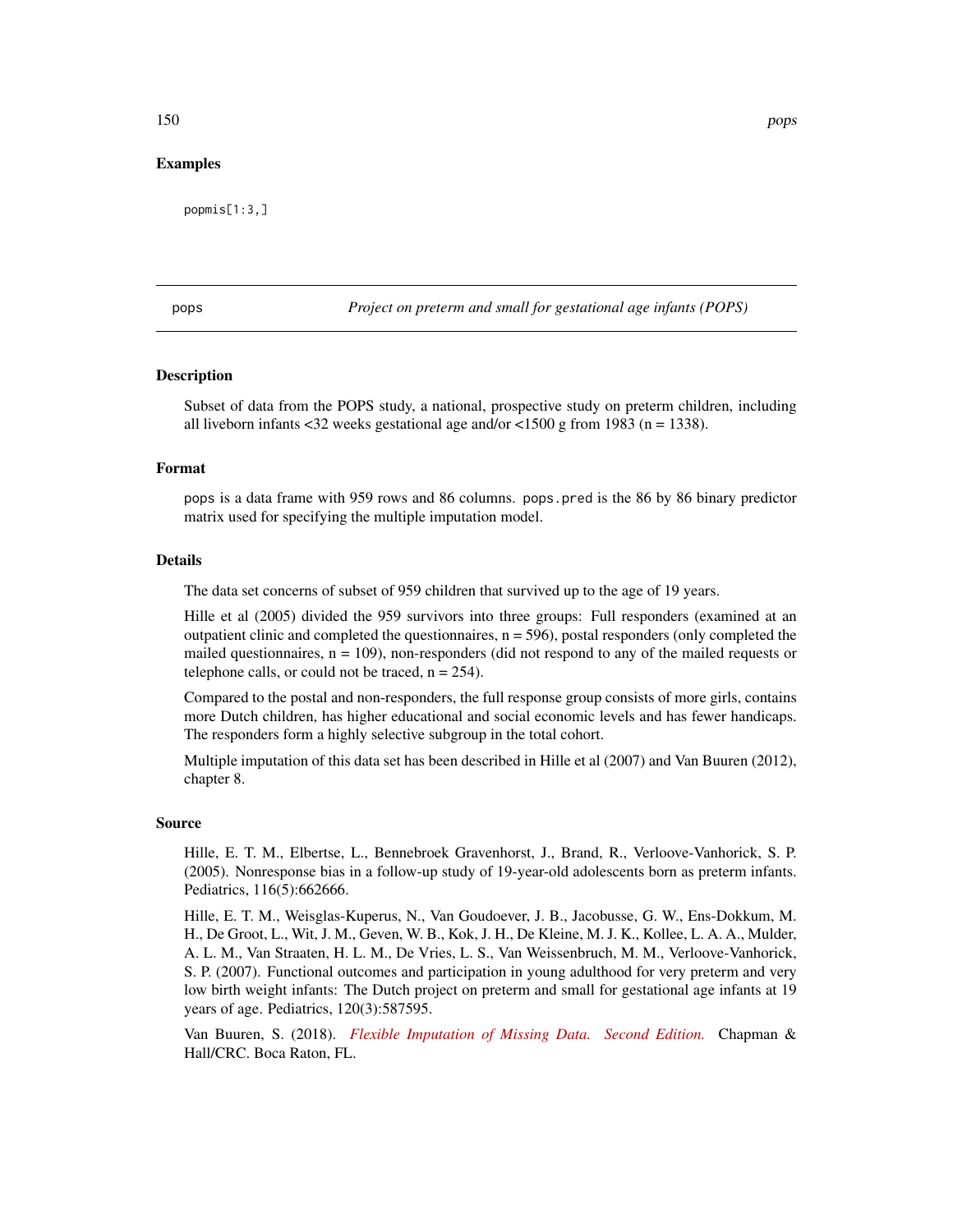#### <span id="page-150-0"></span>potthoffroy 151

#### Examples

pops <- data(pops)

potthoffroy *Potthoff-Roy data*

#### **Description**

Data from Potthoff-Roy (1964) with repeated measures on dental fissures.

#### Format

tbs is a data frame with 27 rows and 6 columns:

id Person number

sex Sex M/F

- d8 Distance at age 8 years
- d10 Distance at age 10 years
- d12 Distance at age 12 years
- d14 Distance at age 14 years

#### Details

This data set is the famous Potthoff-Roy data, used to demonstrate MANOVA on repeated measure data. Potthoff and Roy (1964) published classic data on a study in 16 boys and 11 girls, who at ages 8, 10, 12, and 14 had the distance (mm) from the center of the pituitary gland to the pteryomaxillary fissure measured. Changes in pituitary-pteryomaxillary distances during growth is important in orthodontic therapy. The goals of the study were to describe the distance in boys and girls as simple functions of age, and then to compare the functions for boys and girls. The data have been reanalyzed by many authors including Jennrich and Schluchter (1986), Little and Rubin (1987), Pinheiro and Bates (2000), Verbeke and Molenberghs (2000) and Molenberghs and Kenward (2007). See Chapter 9 of Van Buuren (2012) for a challenging exercise using these data.

#### Source

Potthoff, R. F., Roy, S. N. (1964). A generalized multivariate analysis of variance model usefully especially for growth curve problems. *Biometrika*, *51*(3), 313-326.

Little, R. J. A., Rubin, D. B. (1987). *Statistical Analysis with Missing Data.* New York: John Wiley & Sons.

Van Buuren, S. (2018). *[Flexible Imputation of Missing Data. Second Edition.](https://stefvanbuuren.name/fimd/ex-ch-longitudinal.html)* Chapman & Hall/CRC. Boca Raton, FL.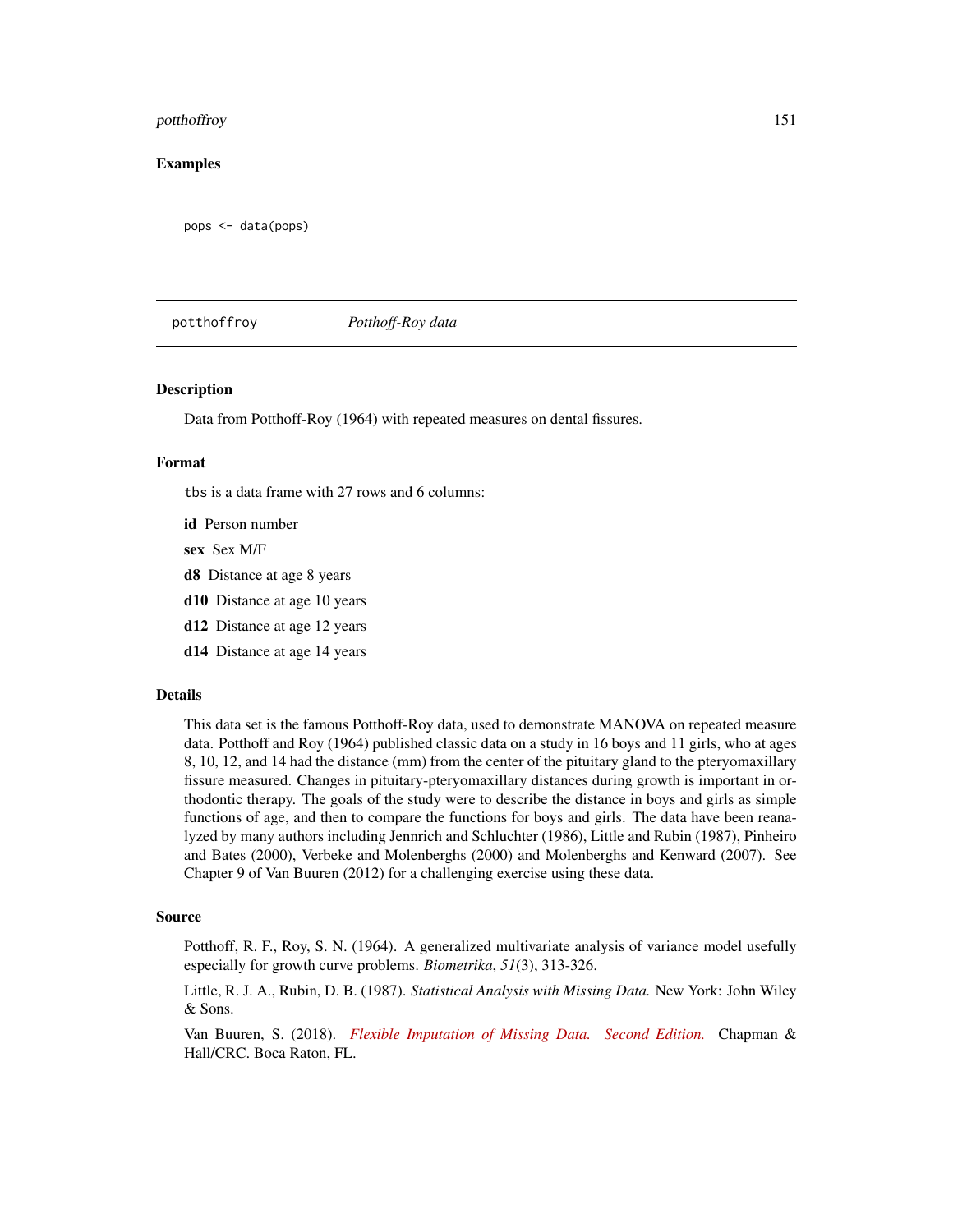# Examples

### create missing values at age 10 as in Little and Rubin (1987)

```
phr <- potthoffroy
idmis <- c(3,6,9,10,13,16,23,24,27)
phr[idmis, 4] <- NA
phr
```
md.pattern(phr)

print.mads *Print a* mads *object*

# Description

Print a mads object

## Usage

## S3 method for class 'mads'  $print(x, \ldots)$ 

## Arguments

| x                       | Object of class mads                             |
|-------------------------|--------------------------------------------------|
| $\cdot$ $\cdot$ $\cdot$ | Other parameters passed down to print. default() |

# Value

NULL

## See Also

[mads](#page-55-0)

<span id="page-151-0"></span>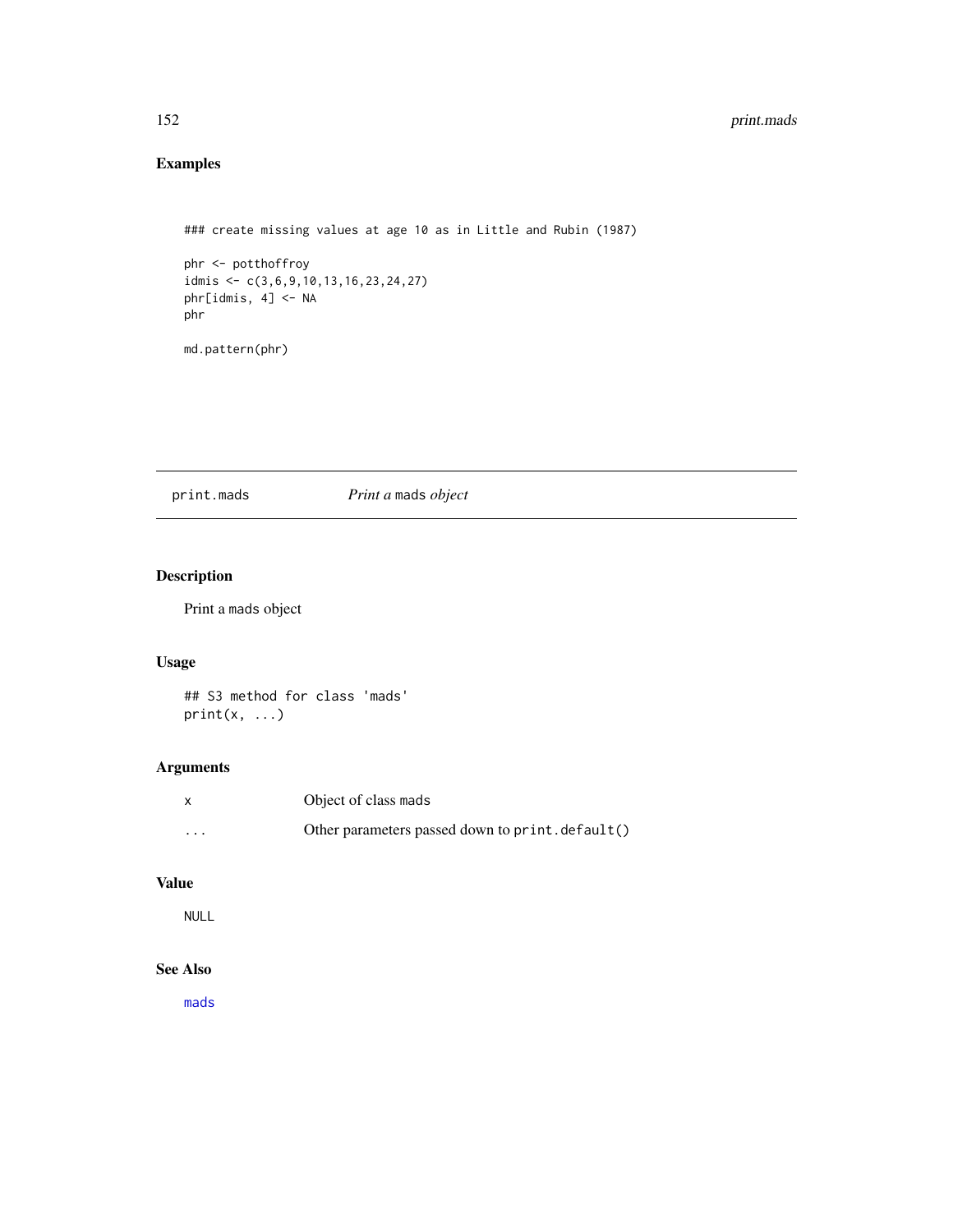## Description

Print a mids object Print a mira object Print a mice.anova object Print a summary.mice.anova object

# Usage

## S3 method for class 'mids'  $print(x, \ldots)$ 

## S3 method for class 'mira'  $print(x, \ldots)$ 

## S3 method for class 'mice.anova'  $print(x, \ldots)$ 

```
## S3 method for class 'mice.anova.summary'
print(x, \ldots)
```
## Arguments

|   | Object of class mids, mira or mipo               |
|---|--------------------------------------------------|
| . | Other parameters passed down to print. default() |

## Value

NULL NULL NULL NULL

# See Also

[mids](#page-123-0) [mira](#page-128-0) [mipo](#page-0-0) [mipo](#page-0-0)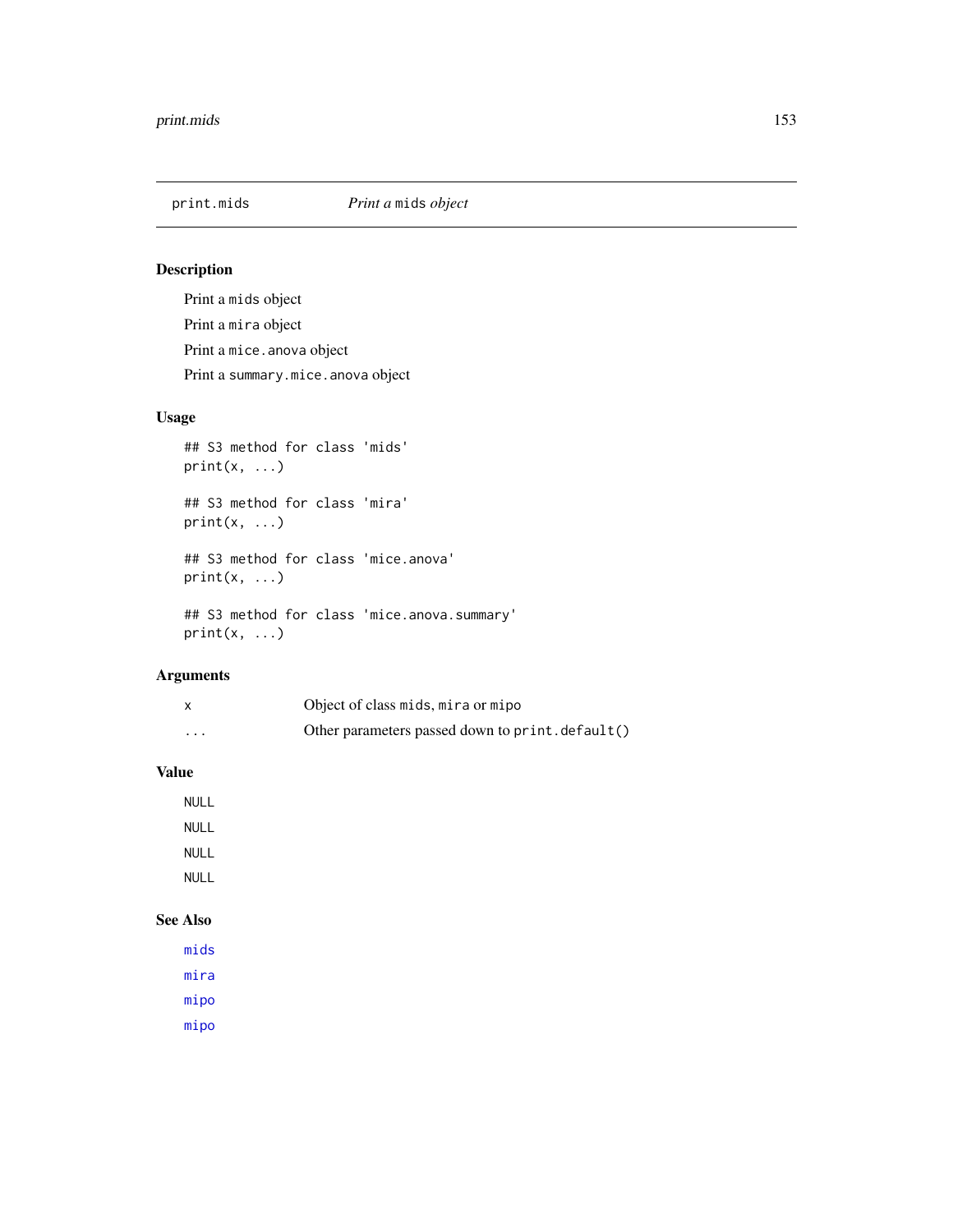<span id="page-153-0"></span>

#### Description

Selects predictors according to simple statistics

#### Usage

```
quickpred(
  data,
  mincor = 0.1,
  minpuc = \theta,
  include = " "exclude = "",method = "pearson"
)
```
#### Arguments

| data    | Matrix or data frame with incomplete data.                                                                                                                                                               |
|---------|----------------------------------------------------------------------------------------------------------------------------------------------------------------------------------------------------------|
| mincor  | A scalar, numeric vector (of size ncol(data)) or numeric matrix (square, of<br>size ncol (data) specifying the minimum threshold(s) against which the abso-<br>lute correlation in the data is compared. |
| minpuc  | A scalar, vector (of size ncol(data)) or matrix (square, of size ncol(data)<br>specifying the minimum threshold(s) for the proportion of usable cases.                                                   |
| include | A string or a vector of strings containing one or more variable names from<br>names (data). Variables specified are always included as a predictor.                                                      |
| exclude | A string or a vector of strings containing one or more variable names from<br>names (data). Variables specified are always excluded as a predictor.                                                      |
| method  | A string specifying the type of correlation. Use 'pearson' (default), 'kendall'<br>or 'spearman'. Can be abbreviated.                                                                                    |

#### Details

This function creates a predictor matrix using the variable selection procedure described in Van Buuren et al.~(1999, p.~687–688). The function is designed to aid in setting up a good imputation model for data with many variables.

Basic workings: The procedure calculates for each variable pair (i.e. target-predictor pair) two correlations using all available cases per pair. The first correlation uses the values of the target and the predictor directly. The second correlation uses the (binary) response indicator of the target and the values of the predictor. If the largest (in absolute value) of these correlations exceeds mincor, the predictor will be added to the imputation set. The default value for mincor is 0.1.

In addition, the procedure eliminates predictors whose proportion of usable cases fails to meet the minimum specified by minpuc. The default value is 0, so predictors are retained even if they have no usable case.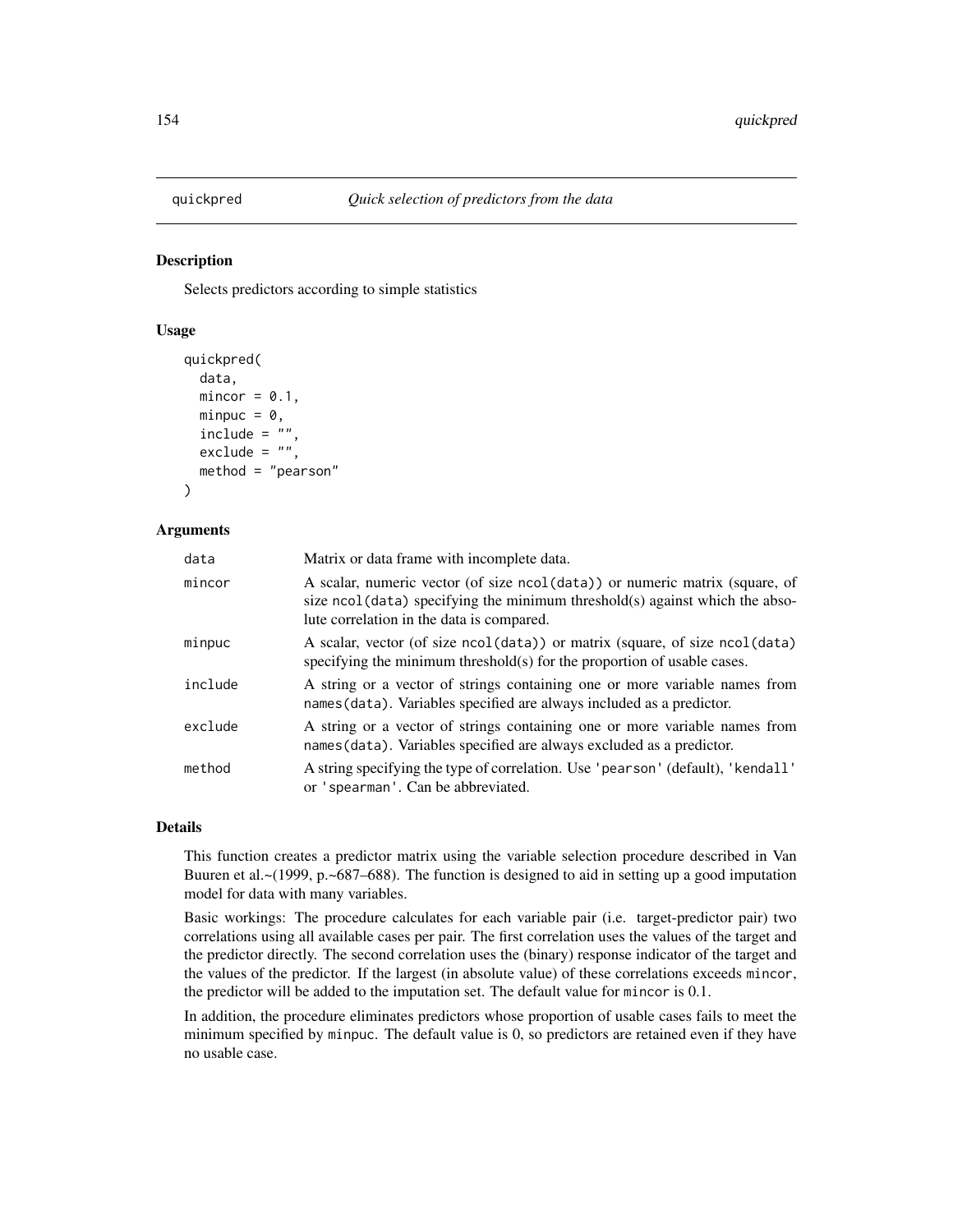#### <span id="page-154-0"></span>quickpred 155

Finally, the procedure includes any predictors named in the include argument (which is useful for background variables like age and sex) and eliminates any predictor named in the exclude argument. If a variable is listed in both include and exclude arguments, the include argument takes precedence.

Advanced topic: mincor and minpuc are typically specified as scalars, but vectors and squares matrices of appropriate size will also work. Each element of the vector corresponds to a row of the predictor matrix, so the procedure can effectively differentiate between different target variables. Setting a high values for can be useful for auxiliary, less important, variables. The set of predictor for those variables can remain relatively small. Using a square matrix extends the idea to the columns, so that one can also apply cellwise thresholds.

#### Value

A square binary matrix of size ncol(data).

#### Author(s)

Stef van Buuren, Aug 2009

#### References

van Buuren, S., Boshuizen, H.C., Knook, D.L. (1999) Multiple imputation of missing blood pressure covariates in survival analysis. *Statistics in Medicine*, 18, 681–694.

van Buuren, S. and Groothuis-Oudshoorn, K. (2011). mice: Multivariate Imputation by Chained Equations in R. *Journal of Statistical Software*, 45(3), 1-67. [https://www.jstatsoft.org/v45/](https://www.jstatsoft.org/v45/i03/) [i03/](https://www.jstatsoft.org/v45/i03/)

#### See Also

[mice](#page-68-0), [mids](#page-123-0)

#### Examples

```
# default: include all predictors with absolute correlation over 0.1
quickpred(nhanes)
# all predictors with absolute correlation over 0.4
quickpred(nhanes, mincor=0.4)
# include age and bmi, exclude chl
quickpred(nhanes, mincor=0.4, inc=c('age','bmi'), exc='chl')
# only include predictors with at least 30% usable cases
quickpred(nhanes, minpuc=0.3)
```

```
# use low threshold for bmi, and high thresholds for hyp and chl
pred <- quickpred(nhanes, mincor=c(0,0.1,0.5,0.5))
pred
```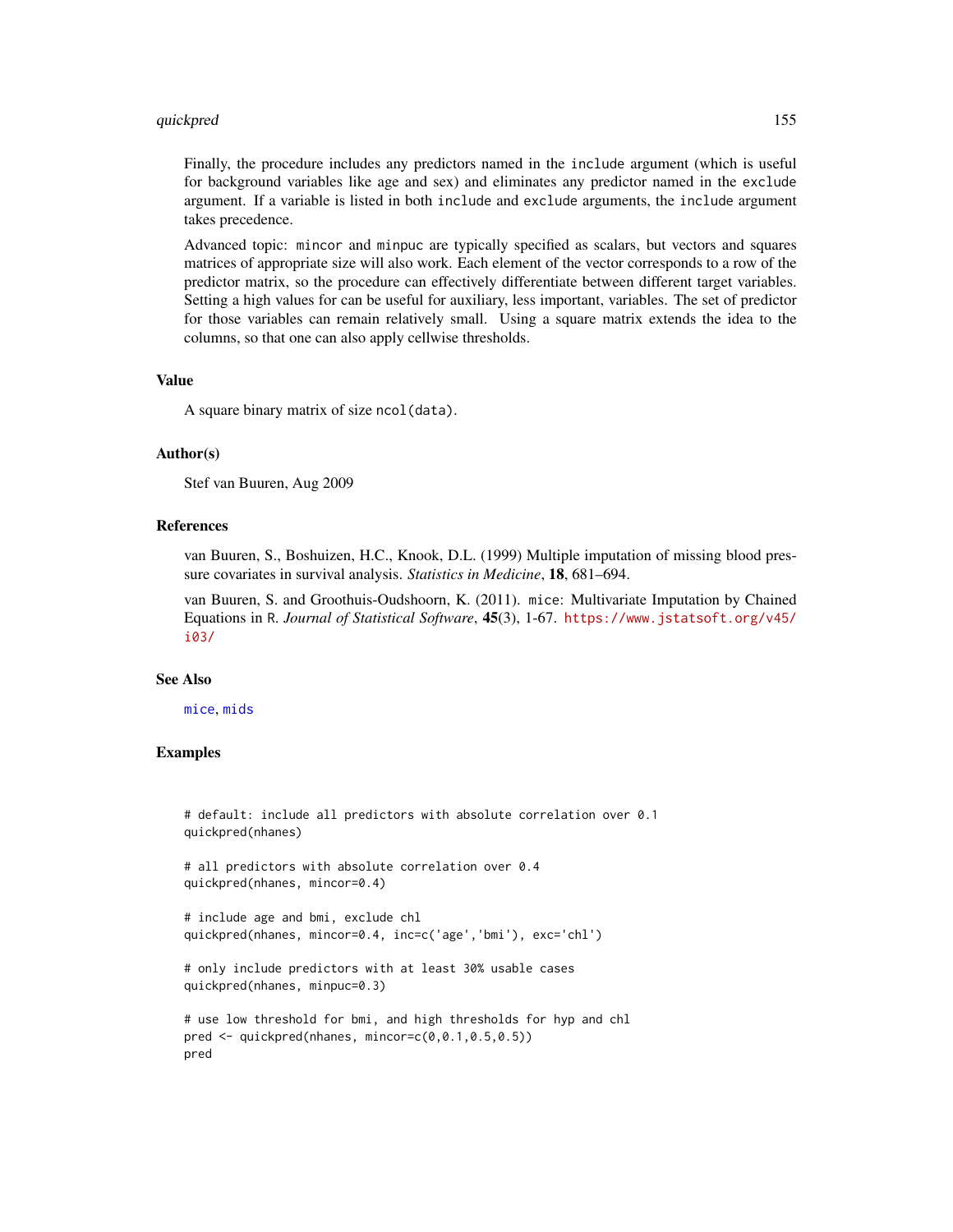```
# use it directly from mice
imp <- mice(nhanes, pred=quickpred(nhanes, minpuc=0.25, include='age'))
```
rbind.mids *Combine* mids *objects by rows*

# Description

This function combines two mids objects rowwise into a single mids object, or combines a mids object with a vector, matrix, factor or dataframe rowwise into a mids object.

## Usage

 $rbind.mids(x, y = NULL, ...)$ 

#### Arguments

| X                       | A mids object.                                                          |
|-------------------------|-------------------------------------------------------------------------|
|                         | A mids object, or a data. frame, matrix, factor or vector.              |
| $\cdot$ $\cdot$ $\cdot$ | Additional data. frame, matrix, vector or factor. These can be given as |
|                         | named arguments.                                                        |

## Details

If y is a mids object, then rbind requires that the number of multiple imputations in  $x$  and  $y$  is identical. Also, columns of x\$data and y\$data should match.

If y is not a mids object, the columns of x\$data and y should match. The where matrix for y is set to FALSE, signaling that any missing values in y were not imputed.

#### Value

An S3 object of class mids

#### Note

The function construct the elements of the new mids object as follows:

| data   | Rowwise combination of the (incomplete) data in x and y                                                   |
|--------|-----------------------------------------------------------------------------------------------------------|
| imp    | Equals rbind( $x$ \$imp[[j]], $y$ \$imp[[j]]) if y is mids object; otherwise the data of y will be copied |
| m      | Equals $x$ \$m                                                                                            |
| where  | Rowwise combination of where arguments                                                                    |
| blocks | Equals x\$blocks                                                                                          |
| call   | Vector, $call[1]$ creates x, $call[2]$ is call to rbind.mids                                              |
| nmis   | $x$ \$nmis + y\$nmis                                                                                      |
| method | Taken from x\$method                                                                                      |

<span id="page-155-0"></span>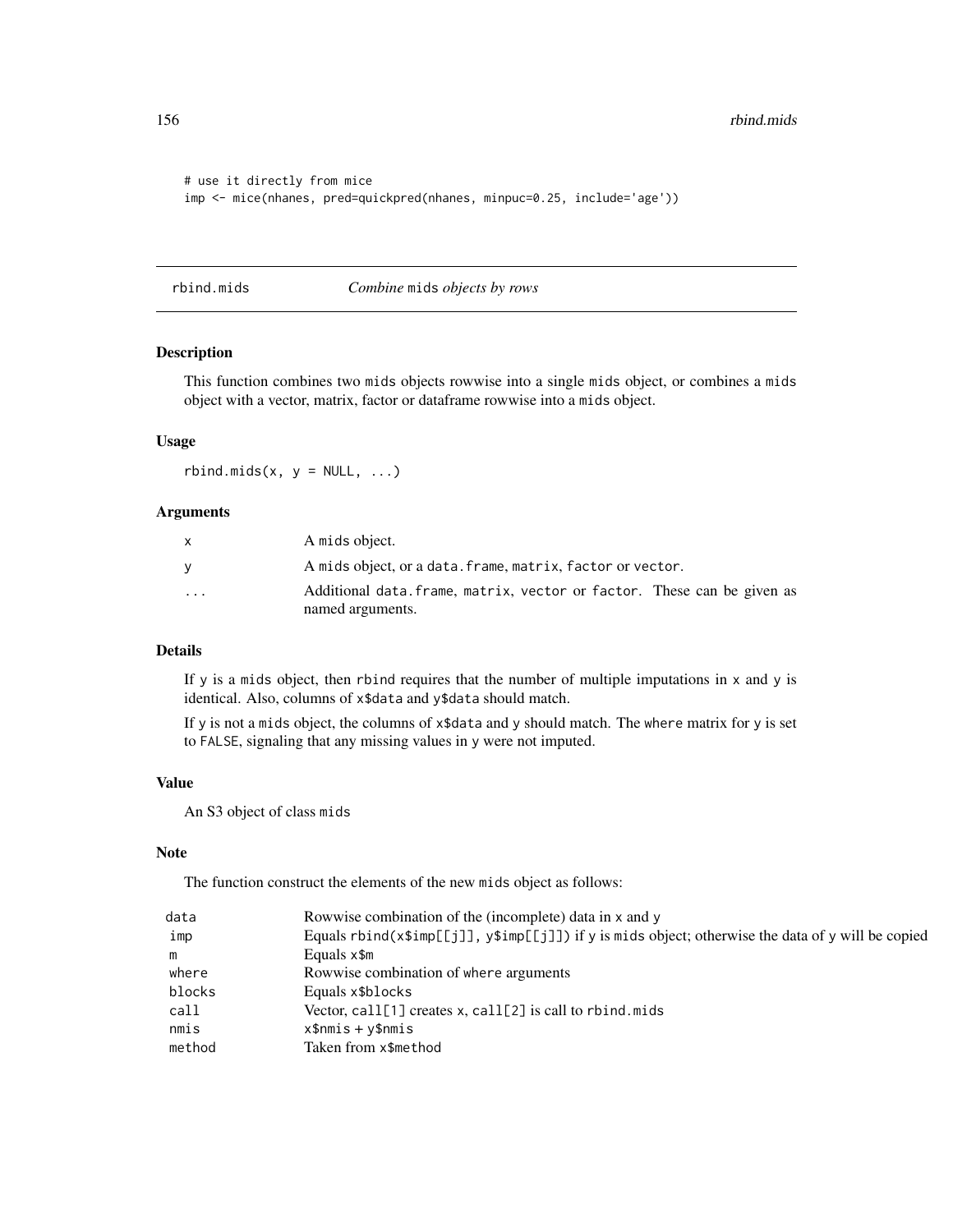#### <span id="page-156-0"></span>selfreport 157

| predictorMatrix | Taken from x\$predictorMatrix |
|-----------------|-------------------------------|
| visitSequence   | Taken from x\$visitSequence   |
| formulas        | Taken from x\$formulas        |
| post            | Taken from x\$post            |
| blots           | Taken from x\$blots           |
| seed            | Taken from x\$seed            |
| iteration       | Taken from x\$iteration       |
| lastSeedValue   | Taken from x\$lastSeedValue   |
| chainMean       | Set to NA                     |
| chainVar        | Set to NA                     |
| loggedEvents    | Taken from x\$loggedEvents    |
| version         | Taken from x\$version         |
| date            | Taken from x\$date            |

#### Author(s)

Karin Groothuis-Oudshoorn, Stef van Buuren

#### References

van Buuren S and Groothuis-Oudshoorn K (2011). mice: Multivariate Imputation by Chained Equations in R. *Journal of Statistical Software*, 45(3), 1-67. [https://www.jstatsoft.org/v45/](https://www.jstatsoft.org/v45/i03/) [i03/](https://www.jstatsoft.org/v45/i03/)

#### See Also

[cbind.mids](#page-21-0), [ibind](#page-48-0), [mids](#page-123-0)

## Examples

```
impl \leftarrow mice(nhanes[1:13, ], m = 2, maxit = 1, print = FALSE)imp5 \leq mice(nhanes[1:13, ], m = 2, maxit = 2, print = FALSE)mylist \le list(age = NA, bmi = NA, hyp = NA, chl = NA)
```

```
nrow(complete(rbind(imp1, imp5)))
nrow(complete(rbind(imp1, mylist)))
```

```
nrow(complete(rbind(imp1, data.frame(mylist))))
nrow(complete(rbind(imp1, complete(imp5))))
```
selfreport *Self-reported and measured BMI*

#### Description

Dataset containing height and weight data (measured, self-reported) from two studies.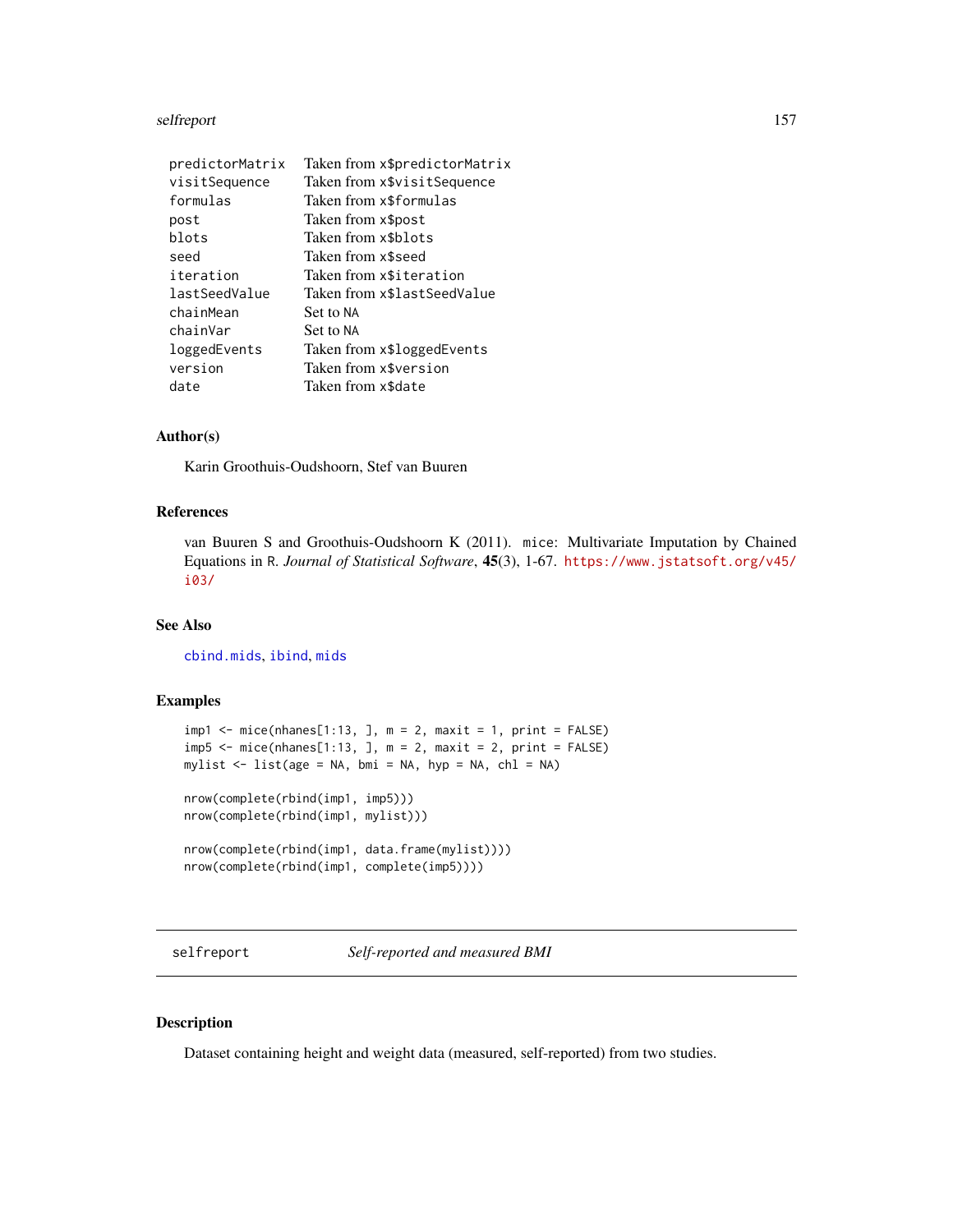#### 158 selfreport

#### Format

A data frame with 2060 rows and 15 variables:

src Study, either krul or mgg (factor)

id Person identification number

pop Population, all NL (factor)

age Age of respondent in years

sex Sex of respondent (factor)

hm Height measured (cm)

wm Weight measured (kg)

hr Height reported (cm)

wr Weight reported (kg)

prg Pregnancy (factor), all Not pregnant

edu Educational level (factor)

etn Ethnicity (factor)

web Obtained through web survey (factor)

bm BMI measured (kg/m2)

br BMI reported (kg/m2)

#### Details

This dataset combines two datasets: krul data (Krul, 2010) (1257 persons) and the mgg data (Van Keulen 2011; Van der Klauw 2011) (803 persons). The krul dataset contains height and weight (both measures and self-reported) from 1257 Dutch adults, whereas the mgg dataset contains selfreported height and weight for 803 Dutch adults. Section 7.3 in Van Buuren (2012) shows how the missing measured data can be imputed in the mgg data, so corrected prevalence estimates can be calculated.

#### Source

Krul, A., Daanen, H. A. M., Choi, H. (2010). Self-reported and measured weight, height and body mass index (BMI) in Italy, The Netherlands and North America. *European Journal of Public Health*, *21*(4), 414-419.

Van Keulen, H.M." Chorus, A.M.J., Verheijden, M.W. (2011). *Monitor Convenant Gezond Gewicht Nulmeting (determinanten van) beweeg- en eetgedrag van kinderen (4-11 jaar), jongeren (12-17 jaar) en volwassenen (18+ jaar)*. TNO/LS 2011.016. Leiden: TNO.

Van der Klauw, M., Van Keulen, H.M., Verheijden, M.W. (2011). *Monitor Convenant Gezond Gewicht Beweeg- en eetgedrag van kinderen (4-11 jaar), jongeren (12-17 jaar) en volwassenen (18+ jaar) in 2010 en 2011.* TNO/LS 2011.055. Leiden: TNO. (in Dutch)

Van Buuren, S. (2018). *[Flexible Imputation of Missing Data. Second Edition.](https://stefvanbuuren.name/fimd/sec-prevalence.html#sec:srcdata)* Chapman & Hall/CRC. Boca Raton, FL.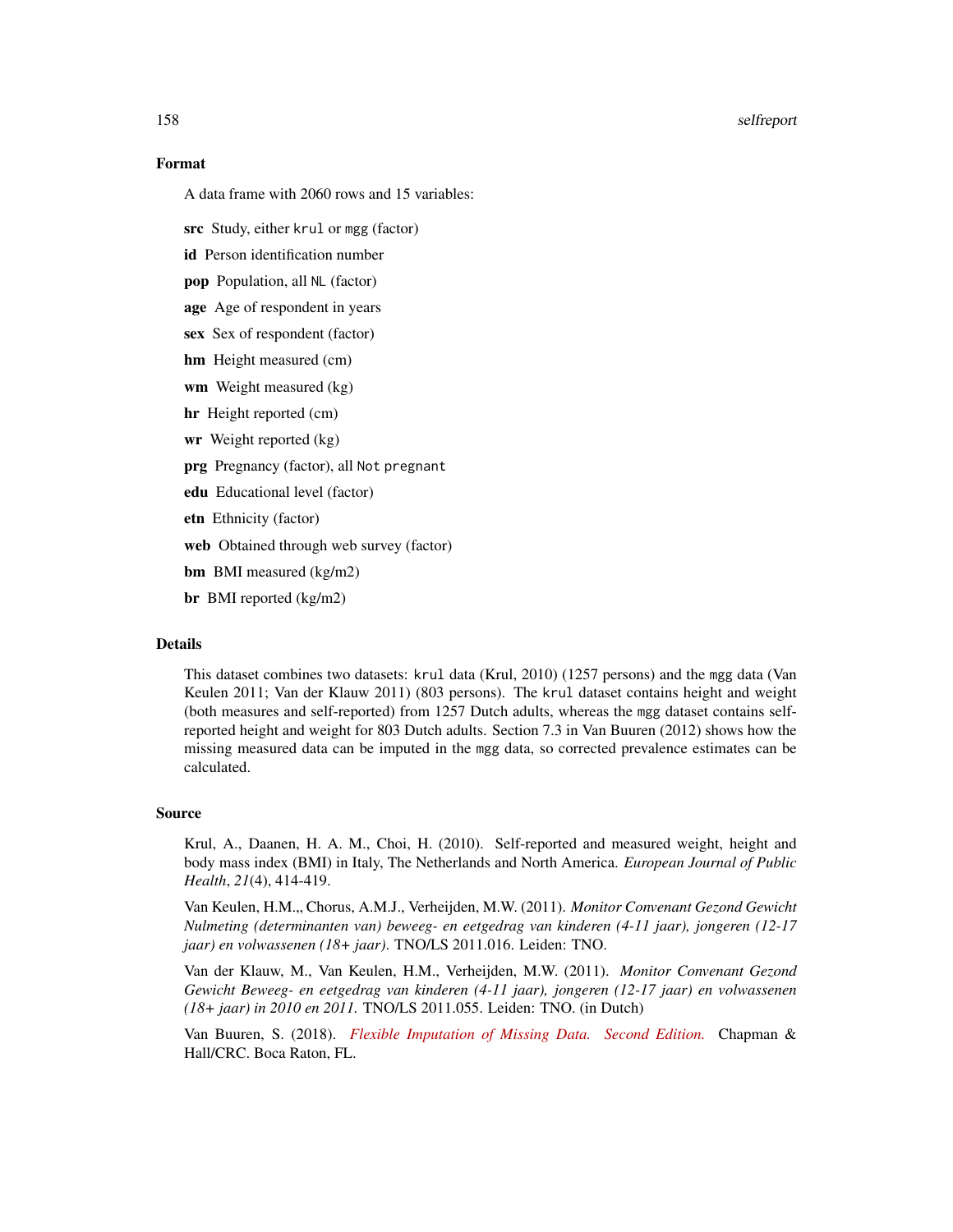#### squeeze 159

#### Examples

```
md.pattern(selfreport[,c("age","sex","hm","hr","wm","wr")])
### FIMD Section 7.3.5 Application
bmi <- function(h,w){return(w/(h/100)^2)}
init <- mice(selfreport,maxit=0)
meth <- init$meth
meth["bm"] <- "~bmi(hm,wm)"
pred <- init$pred
pred[,c("src","id","web","bm","br")] <- 0
imp <- mice(selfreport, pred=pred, meth=meth, seed=66573, maxit=2, m=1)
## imp <- mice(selfreport, pred=pred, meth=meth, seed=66573, maxit=20, m=10)
### Like FIMD Figure 7.6
cd <- complete(imp, 1)
xy <- xy.coords(cd$bm, cd$br-cd$bm)
plot(xy,col=mdc(2),xlab="Measured BMI",ylab="Reported - Measured BMI",
    xlim=c(17,45),ylim=c(-5,5), type="n",lwd=0.7)
polygon(x=c(30,20,30),y=c(0,10,10),col="grey95",border=NA)
polygon(x=c(30,40,30),y=c(0,-10,-10),col="grey95",border=NA)
abline(0,0,lty=2,lwd=0.7)
idx <- cd$src=="krul"
xyz \leq -xy; xyc$x \leq -xy$x[idx]; xyc$y \leq -xy$y[idx]
xys \leq -xy; xys*x \leq -xy*x[!idx]; xyssy \leq -xysy[!idx]
points(xyc,col=mdc(1), cex=0.7)
points(xys,col=mdc(2), cex=0.7)
lines(lowess(xyc),col=mdc(4),lwd=2)
lines(lowess(xys),col=mdc(5),lwd=2)
text(1:4,x=c(40,28,20,32),y=c(4,4,-4,-4),cex=3)
box(1wd=1)
```

| squeeze |  |  |
|---------|--|--|

squeeze *Squeeze the imputed values to be within specified boundaries.*

#### Description

This function replaces any values in  $x$  that are lower than bounds[1] by bounds[1], and replaces any values higher than bounds[2] by bounds[2].

#### Usage

```
square(x, bounds = c(min(x[r]), max(x[r])), r = rep.int(TRUE, length(x)))
```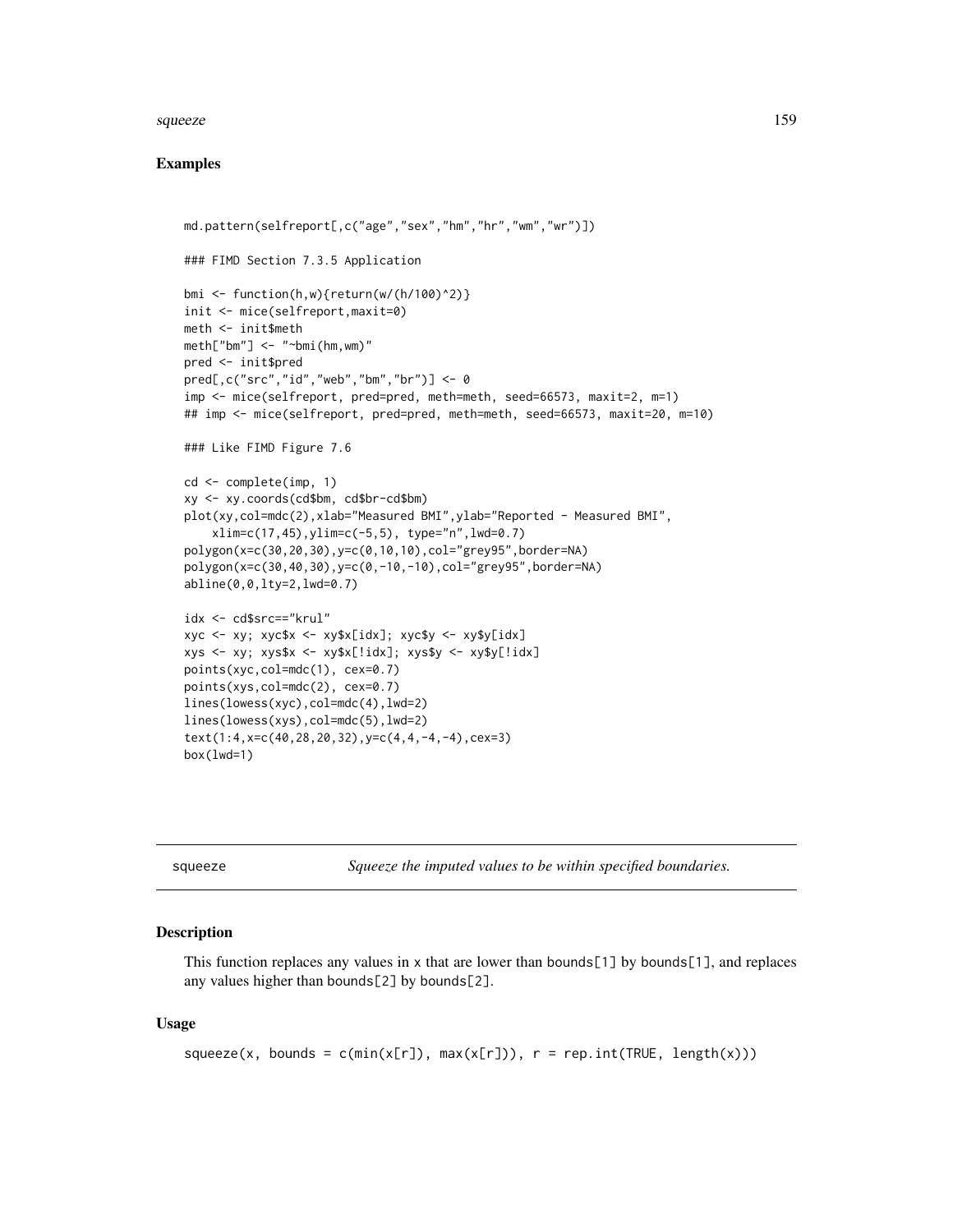#### <span id="page-159-1"></span>Arguments

| X      | A numerical vector with values                                                                                                              |
|--------|---------------------------------------------------------------------------------------------------------------------------------------------|
| bounds | A numerical vector of length 2 containing the lower and upper bounds. By<br>default, the bounds are to the minimum and maximum values in x. |
| r      | A logical vector of length $\text{length}(x)$ that is used to select a subset in x before<br>calculating automatic bounds.                  |

#### Value

```
A vector of length length(x).
```
#### Author(s)

Stef van Buuren, 2011.

stripplot.mids *Stripplot of observed and imputed data*

#### <span id="page-159-0"></span>Description

Plotting methods for imputed data using lattice. stripplot produces one-dimensional scatterplots. The function automatically separates the observed and imputed data. The functions extend the usual features of lattice.

#### Usage

```
## S3 method for class 'mids'
stripplot(
 x,
  data,
 na.groups = NULL,
 groups = NULL,
  as.table = TRUE,
  theme = mice. theme(),allow.multiple = TRUE,
  outer = TRUE,
  drop.unused.levels = lattice::lattice.getOption("drop.unused.levels"),
  panel = lattice::lattice.getOption("panel.stripplot"),
  default.prepanel = lattice::lattice.getOption("prepanel.default.stripplot"),
  jitter.data = TRUE,
 horizontal = FALSE,
  ...,
  subscripts = TRUE,
  subset = TRUE)
```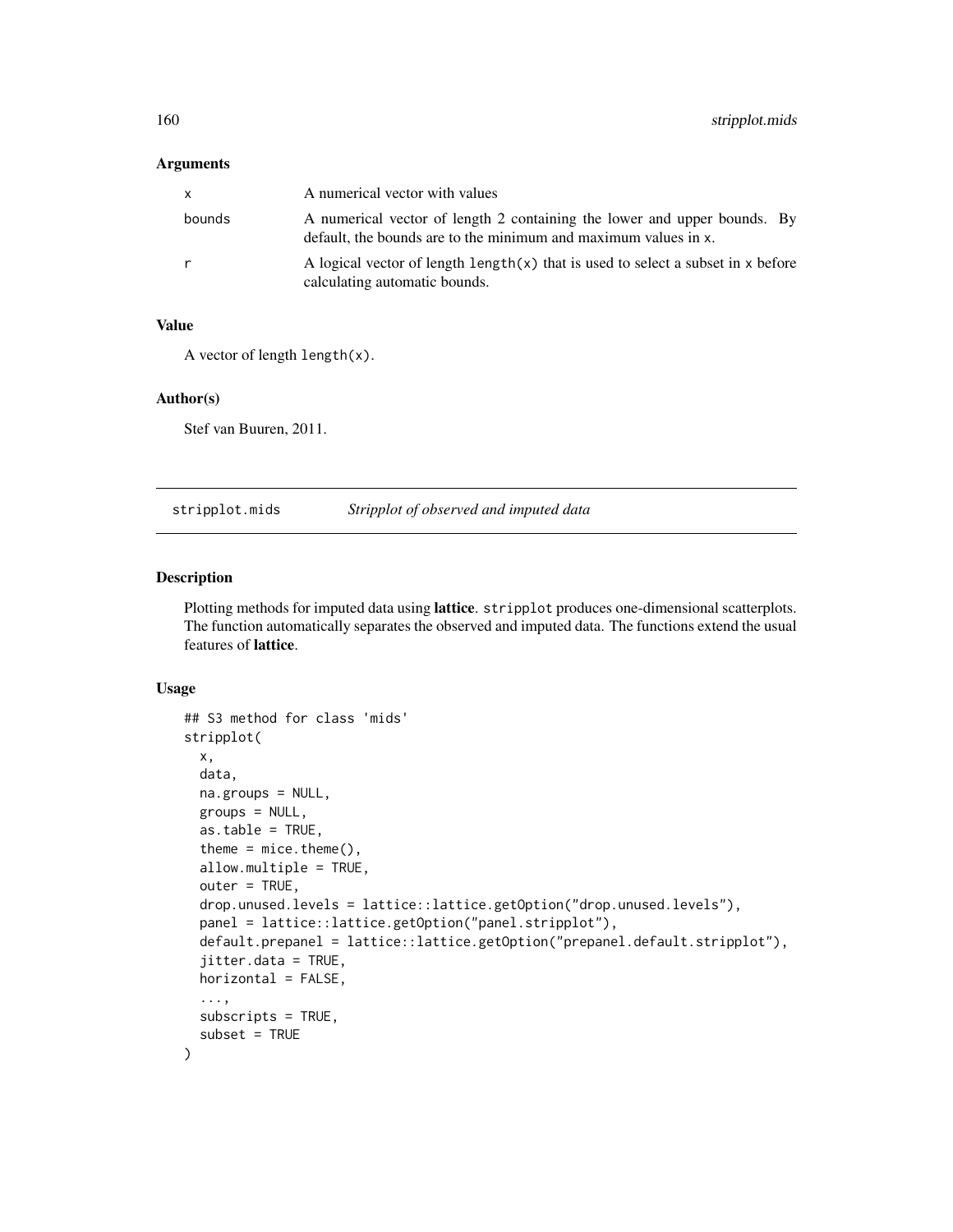# Arguments

| х              | A mids object, typically created by mice() or mice.mids().                                                                                                                                                                                                                                                                                                                                                                                                                                                                                                                                                                                                                                                                                                                               |
|----------------|------------------------------------------------------------------------------------------------------------------------------------------------------------------------------------------------------------------------------------------------------------------------------------------------------------------------------------------------------------------------------------------------------------------------------------------------------------------------------------------------------------------------------------------------------------------------------------------------------------------------------------------------------------------------------------------------------------------------------------------------------------------------------------------|
| data           | Formula that selects the data to be plotted. This argument follows the lattice<br>rules for <i>formulas</i> , describing the primary variables (used for the per-panel dis-<br>play) and the optional conditioning variables (which define the subsets plotted<br>in different panels) to be used in the plot.                                                                                                                                                                                                                                                                                                                                                                                                                                                                           |
|                | The formula is evaluated on the complete data set in the long form. Legal vari-<br>able names for the formula include names (x\$data) plus the two administrative<br>factors . imp and . id.                                                                                                                                                                                                                                                                                                                                                                                                                                                                                                                                                                                             |
|                | <b>Extended formula interface:</b> The primary variable terms (both the LHS y and<br>RHS x) may consist of multiple terms separated by a '+' sign, e.g., $y1 + y2$<br>$x \times$ a $\star$ b. This formula would be taken to mean that the user wants to plot<br>both y1 ~ x   a * b and y2 ~ x   a * b, but with the y1 ~ x and y2 ~ x in <i>separate</i><br>panels. This behavior differs from standard lattice. Only combine terms of the<br>same type, i.e. only factors or only numerical variables. Mixing numerical and<br>categorical data occasionally produces odds labeling of vertical axis.<br>For convenience, in stripplot() and bwplot the formula y~. imp may be ab-<br>breviated as y. This applies only to a single y, and does not (yet) work for<br>$y1+y2$ ~. imp. |
| na.groups      | An expression evaluating to a logical vector indicating which two groups are<br>distinguished (e.g. using different colors) in the display. The environment in<br>which this expression is evaluated in the response indicator is . na(x\$data).                                                                                                                                                                                                                                                                                                                                                                                                                                                                                                                                         |
|                | The default na.group = NULL contrasts the observed and missing data in the<br>LHS y variable of the display, i.e. groups created by $is$ $na(y)$ . The expression<br>y creates the groups according to is. $na(y)$ . The expression y1 & y2 creates<br>groups by is.na(y1) & is.na(y2), and y1   y2 creates groups as is.na(y1)  <br>is.na $(y2)$ , and so on.                                                                                                                                                                                                                                                                                                                                                                                                                           |
| groups         | This is the usual groups arguments in lattice. It differs from na. groups because<br>it evaluates in the completed data data. frame(complete(x,"long", inc=TRUE))<br>(as usual), whereas na. groups evaluates in the response indicator. See xyplot<br>for more details. When both na. groups and groups are specified, na. groups<br>takes precedence, and groups is ignored.                                                                                                                                                                                                                                                                                                                                                                                                           |
| as.table       | See xyplot.                                                                                                                                                                                                                                                                                                                                                                                                                                                                                                                                                                                                                                                                                                                                                                              |
| theme          | A named list containing the graphical parameters. The default function mice. theme<br>produces a short list of default colors, line width, and so on. The extensive list<br>may be obtained from trellis.par.get(). Global graphical parameters like<br>col or cex in high-level calls are still honored, so first experiment with the<br>global parameters. Many setting consists of a pair. For example, mice. theme<br>defines two symbol colors. The first is for the observed data, the second for the<br>imputed data. The theme settings only exist during the call, and do not affect<br>the trellis graphical parameters.                                                                                                                                                       |
| allow.multiple | See xyplot.                                                                                                                                                                                                                                                                                                                                                                                                                                                                                                                                                                                                                                                                                                                                                                              |
| outer          | See xyplot.                                                                                                                                                                                                                                                                                                                                                                                                                                                                                                                                                                                                                                                                                                                                                                              |

drop.unused.levels See [xyplot](#page-173-0).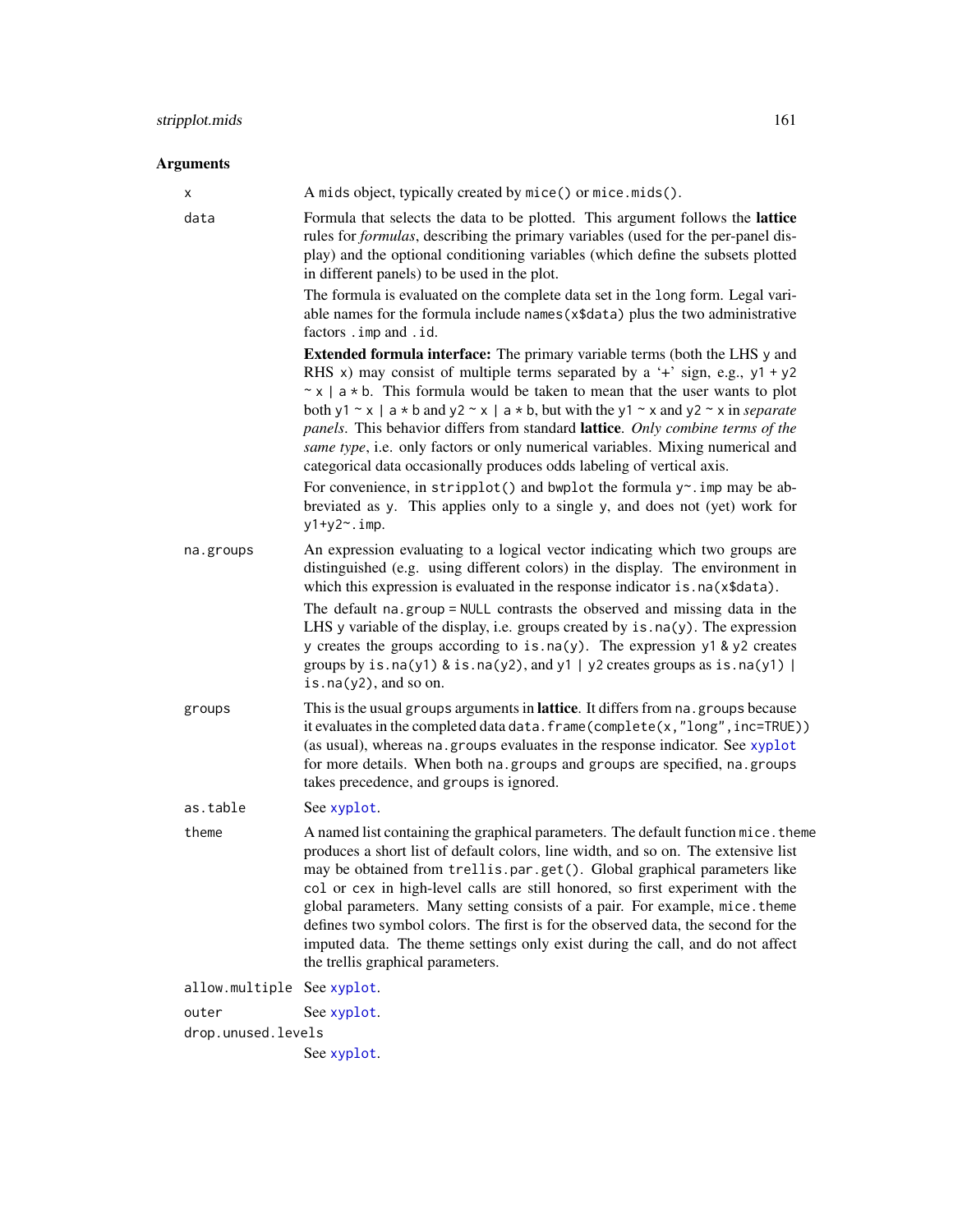| panel            | See xyplot.                                                                                                                                 |  |
|------------------|---------------------------------------------------------------------------------------------------------------------------------------------|--|
| default.prepanel |                                                                                                                                             |  |
|                  | See xyplot.                                                                                                                                 |  |
| jitter.data      | See panel.xyplot.                                                                                                                           |  |
| horizontal       | See xyplot.                                                                                                                                 |  |
| .                | Further arguments, usually not directly processed by the high-level functions<br>documented here, but instead passed on to other functions. |  |
| subscripts       | See xyplot.                                                                                                                                 |  |
| subset           | See xyplot.                                                                                                                                 |  |

#### Details

The argument na.groups may be used to specify (combinations of) missingness in any of the variables. The argument groups can be used to specify groups based on the variable values themselves. Only one of both may be active at the same time. When both are specified, na.groups takes precedence over groups.

Use the subset and na.groups together to plots parts of the data. For example, select the first imputed data set by by subset=.imp==1.

Graphical parameters like col, pch and cex can be specified in the arguments list to alter the plotting symbols. If length(col)==2, the color specification to define the observed and missing groups. col[1] is the color of the 'observed' data, col[2] is the color of the missing or imputed data. A convenient color choice is col=mdc(1:2), a transparent blue color for the observed data, and a transparent red color for the imputed data. A good choice is col=mdc(1:2), pch=20, cex=1.5. These choices can be set for the duration of the session by running mice. theme $()$ .

#### Value

The high-level functions documented here, as well as other high-level Lattice functions, return an object of class "trellis". The [update](#page-0-0) method can be used to subsequently update components of the object, and the [print](#page-0-0) method (usually called by default) will plot it on an appropriate plotting device.

#### Note

The first two arguments (x and data) are reversed compared to the standard Trellis syntax implemented in lattice. This reversal was necessary in order to benefit from automatic method dispatch.

In mice the argument  $x$  is always a mids object, whereas in **lattice** the argument  $x$  is always a formula.

In **mice** the argument data is always a formula object, whereas in **lattice** the argument data is usually a data frame.

All other arguments have identical interpretation.

#### Author(s)

Stef van Buuren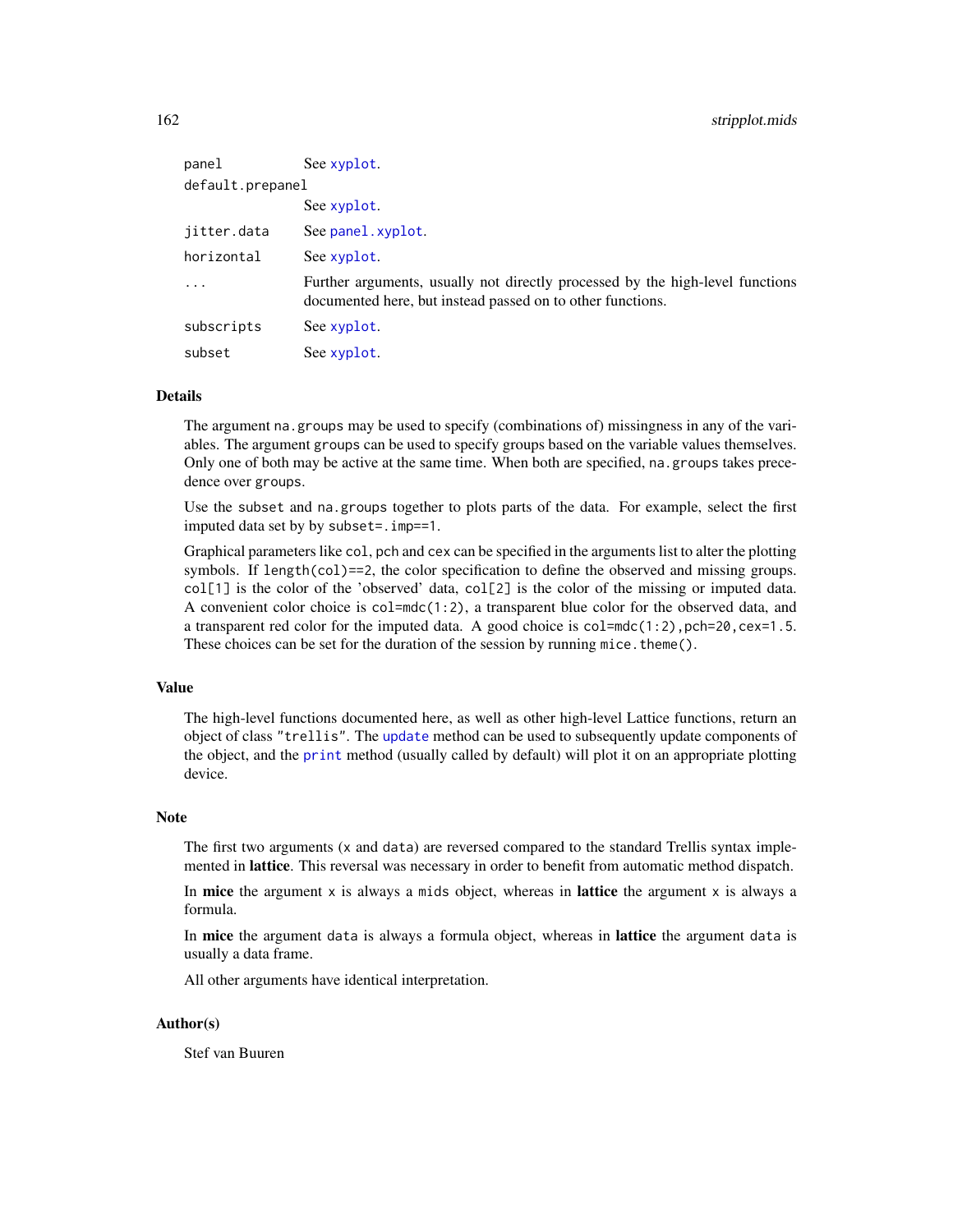#### <span id="page-162-0"></span>stripplot.mids 163

#### References

Sarkar, Deepayan (2008) *Lattice: Multivariate Data Visualization with R*, Springer.

van Buuren S and Groothuis-Oudshoorn K (2011). mice: Multivariate Imputation by Chained Equations in R. *Journal of Statistical Software*, 45(3), 1-67. [https://www.jstatsoft.org/v45/](https://www.jstatsoft.org/v45/i03/) [i03/](https://www.jstatsoft.org/v45/i03/)

# See Also

[mice](#page-68-0), [xyplot](#page-173-0), [densityplot](#page-31-0), [bwplot](#page-18-0), [lattice](#page-0-0) for an overview of the package, as well as [stripplot](#page-159-0), [panel.stripplot](#page-0-0), [print.trellis](#page-0-0), [trellis.par.set](#page-0-0)

#### Examples

```
imp <- mice(boys, maxit=1)
### stripplot, all numerical variables
## Not run: stripplot(imp)
```

```
### same, but with improved display
## Not run: stripplot(imp, col=c("grey",mdc(2)),pch=c(1,20))
```

```
### distribution per imputation of height, weight and bmi
### labeled by their own missingness
## Not run: stripplot(imp, hgt+wgt+bmi~.imp, cex=c(2,4), pch=c(1,20),jitter=FALSE,
layout=c(3,1))
## End(Not run)
```

```
### same, but labeled with the missingness of wgt (just four cases)
## Not run: stripplot(imp, hgt+wgt+bmi~.imp, na=wgt, cex=c(2,4), pch=c(1,20),jitter=FALSE,
layout=c(3,1))
## End(Not run)
```

```
### distribution of age and height, labeled by missingness in height
### most height values are missing for those around
### the age of two years
### some additional missings occur in region WEST
## Not run: stripplot(imp, age + hgt ~ .imp | reg, hgt,
col = c(grDevices::hcl(0, 0, 40, 0.2), mdc(2)), pch = c(1, 20))
```

```
## End(Not run)
```

```
### heavily jitted relation between two categorical variables
### labeled by missingness of gen
### aggregated over all imputed data sets
## Not run: stripplot(imp, gen~phb, factor=2, cex=c(8,1), hor=TRUE)
```

```
### circle fun
stripplot(imp, gen~.imp, na = wgt, factor = 2, cex = c(8.6),
        hor = FALSE, outer = TRUE, scales = "free", pch = c(1,19))
```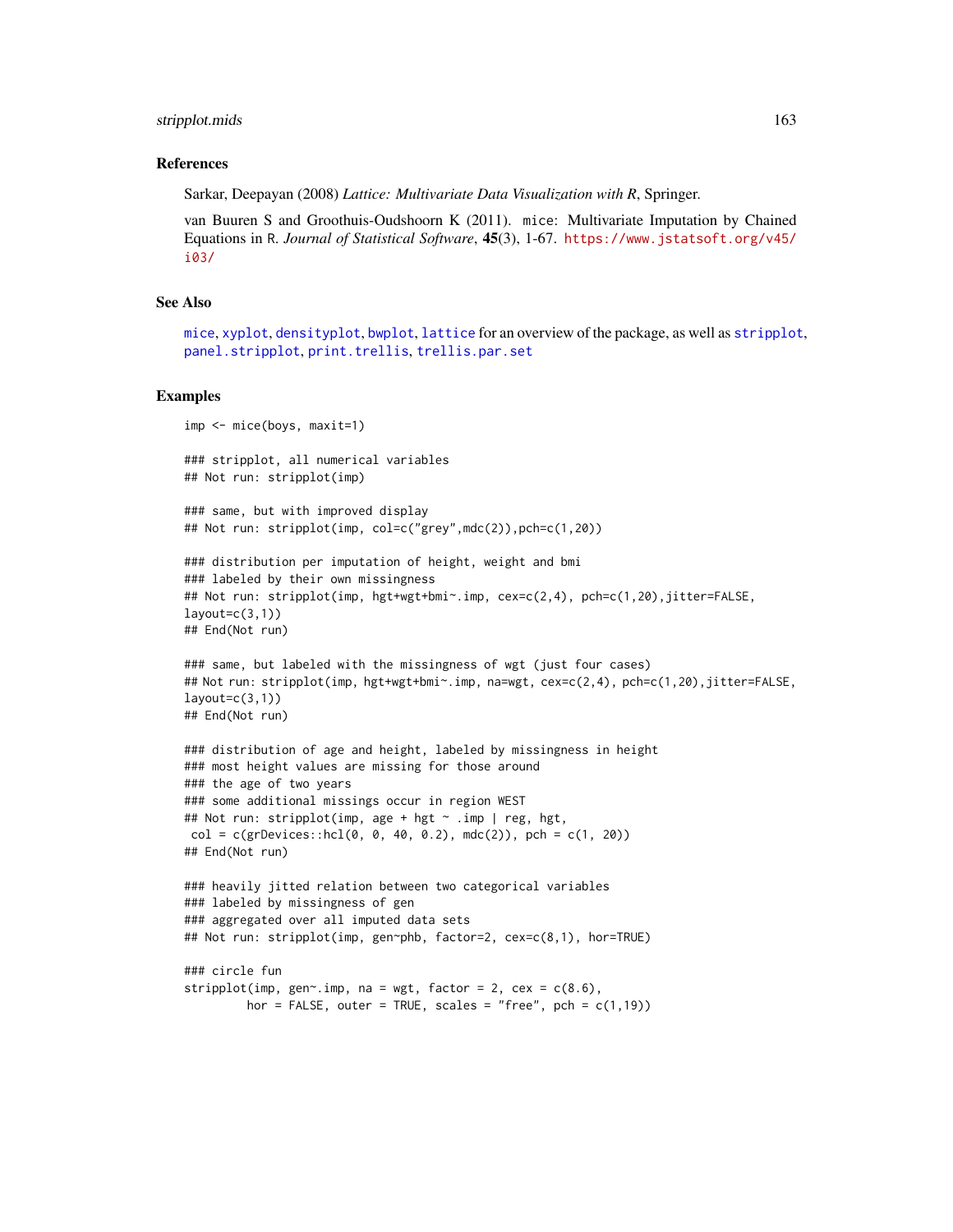# Description

Summary of a mira object Summary of a mids object Summary of a mads object Print a mice. anova object

# Usage

```
## S3 method for class 'mira'
summary(object, type = c("tidy", "glance", "summary"), ...)
## S3 method for class 'mids'
summary(object, ...)
## S3 method for class 'mads'
summary(object, ...)
## S3 method for class 'mice.anova'
summary(object, ...)
```
## Arguments

| object   | A mira object                                                                                                                                                                                                                                                                                                                                                  |
|----------|----------------------------------------------------------------------------------------------------------------------------------------------------------------------------------------------------------------------------------------------------------------------------------------------------------------------------------------------------------------|
| type     | A length-1 character vector indicating the type of summary. There are three<br>choices: type = "tidy" return the parameters estimates of each analyses as a<br>data frame. type = "glance" return the fit statistics of each analysis as a data<br>frame. $type = "summary"$ returns a list of length $m$ with the analysis results. The<br>default is "tidy". |
| $\cdots$ | Other parameters passed down to print () and summary ()                                                                                                                                                                                                                                                                                                        |

#### Value

NULL

NULL

NULL

NULL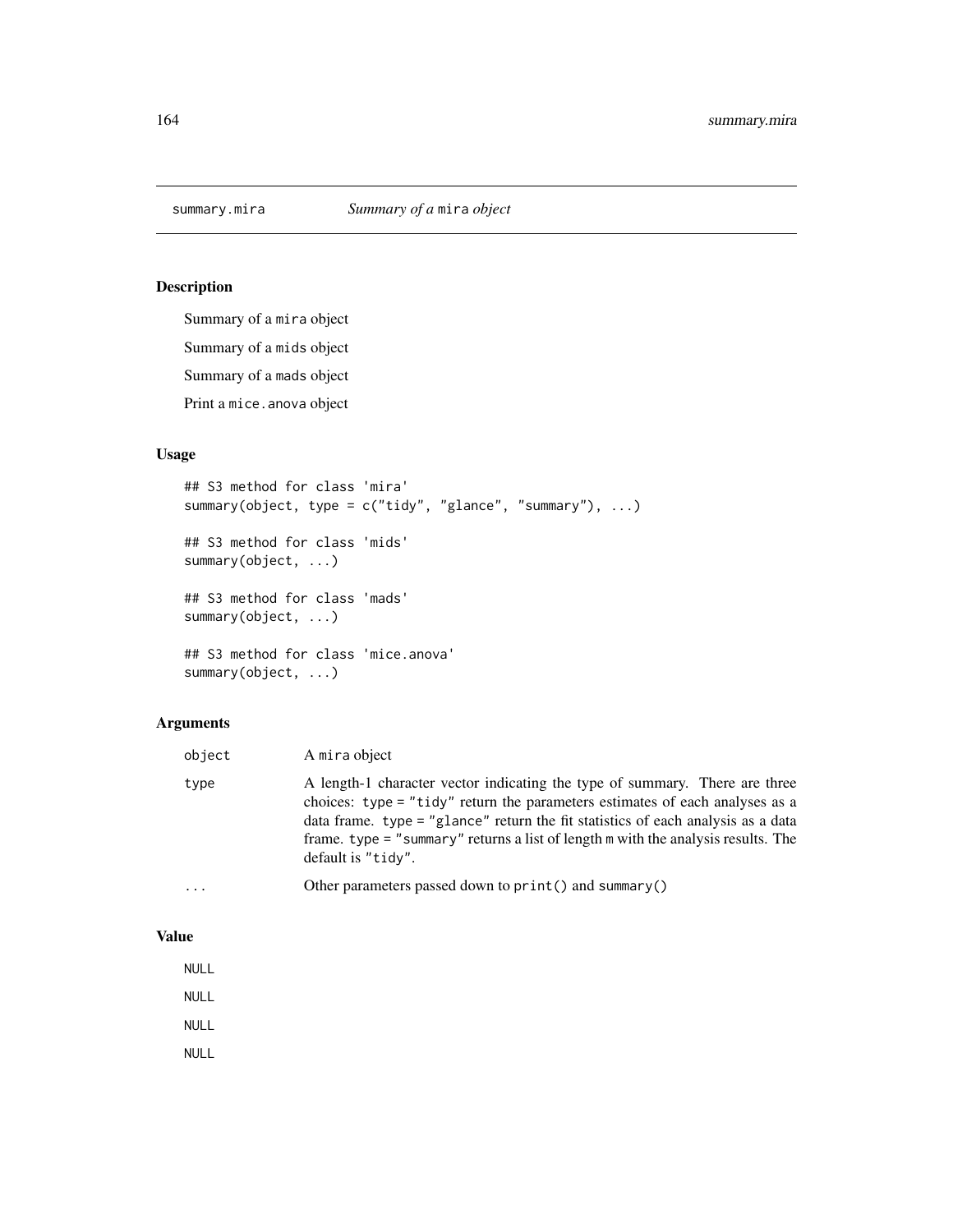## <span id="page-164-0"></span>supports.transparent 165

# See Also

[mira](#page-128-0) [mids](#page-123-0) [mads](#page-55-0) [mipo](#page-0-0)

supports.transparent *Supports semi-transparent foreground colors?* 

# Description

This function is used by mdc() to find out whether the current device supports semi-transparent foreground colors.

#### Usage

```
supports.transparent()
```
## Details

The function calls the function dev.capabilities() from the package grDevices. The function return FALSE if the status of the current device is unknown.

#### Value

TRUE or FALSE

## See Also

[mdc](#page-66-0) [dev.capabilities](#page-0-0)

## Examples

supports.transparent()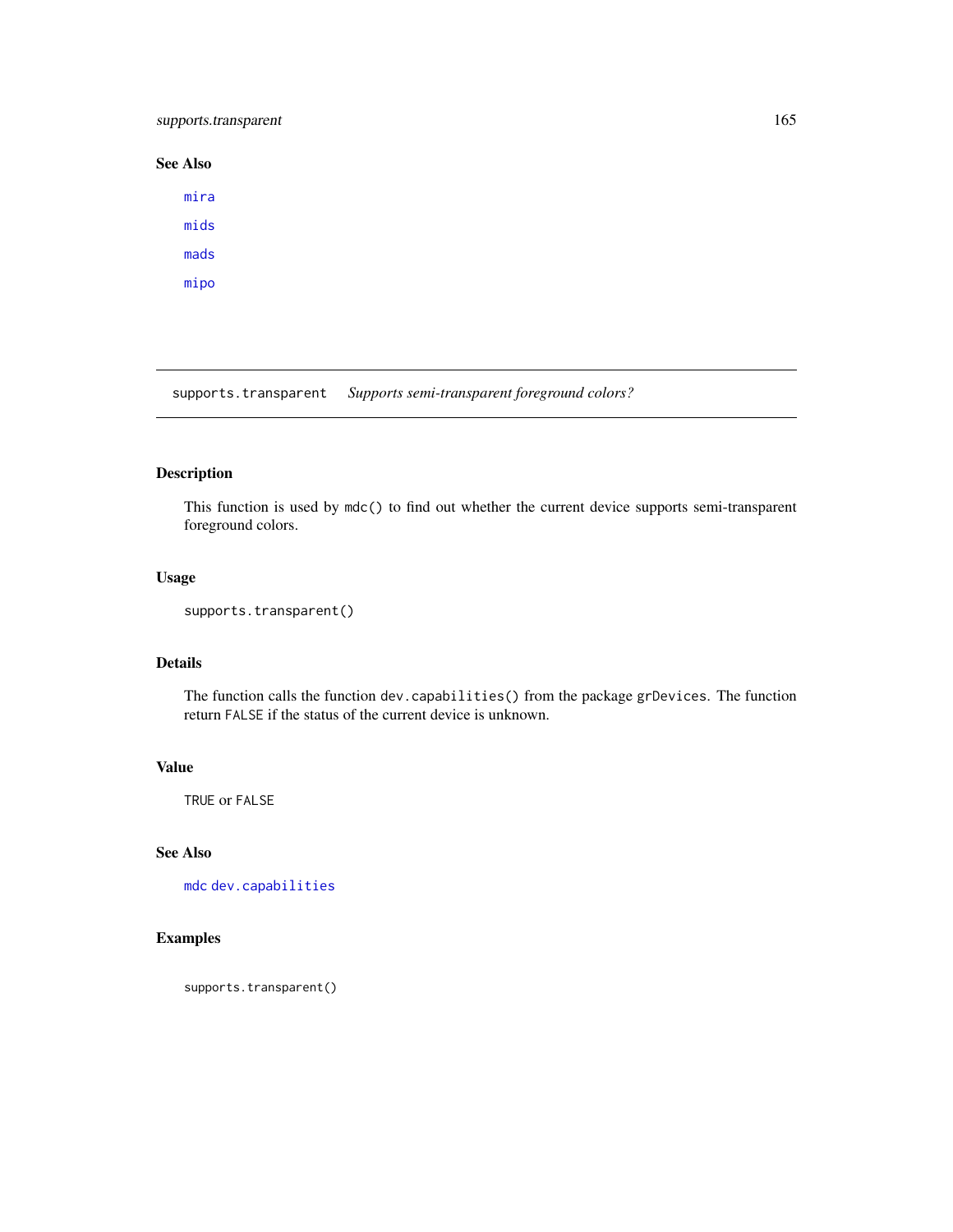#### <span id="page-165-0"></span>**Description**

Data of subset of the Terneuzen Birth Cohort data on child growth.

#### Format

tbs is a data frame with 3951 rows and 11 columns:

id Person number

occ Occasion number

nocc Number of occasions

first Is this the first record for this person? (TRUE/FALSE)

typ Type of data (all observed)

age Age (years)

sex Sex  $1=M$ ,  $2=F$ 

hgt.z Height Z-score

wgt.z Weight Z-score

bmi.z BMI Z-score

ao Adult overweight (0=no, 1=yes)

tbc.target is a data frame with 2612 rows and 3 columns:

id Person number

ao Adult overweight (0=no, 1=yes)

bmi.z.jv BMI Z-score as young adult (18-29 years)

#### Details

This tbc data set is a random subset of persons from a much larger collection of data from the Terneuzen Birth Cohort. The total cohort comprises of 2604 unique persons, whereas the subset in tbc covers 306 persons. The tbc.target is an auxiliary data set containing two outcomes at adult age. For more details, see De Kroon et al (2008, 2010, 2011). The imputation methodology is explained in Chapter 9 of Van Buuren (2012).

#### Source

De Kroon, M. L. A., Renders, C. M., Kuipers, E. C., van Wouwe, J. P., van Buuren, S., de Jonge, G. A., Hirasing, R. A. (2008). Identifying metabolic syndrome without blood tests in young adults - The Terneuzen birth cohort. *European Journal of Public Health*, *18*(6), 656-660.

De Kroon, M. L. A., Renders, C. M., Van Wouwe, J. P., Van Buuren, S., Hirasing, R. A. (2010). The Terneuzen birth cohort: BMI changes between 2 and 6 years correlate strongest with adult overweight. *PLoS ONE*, *5*(2), e9155.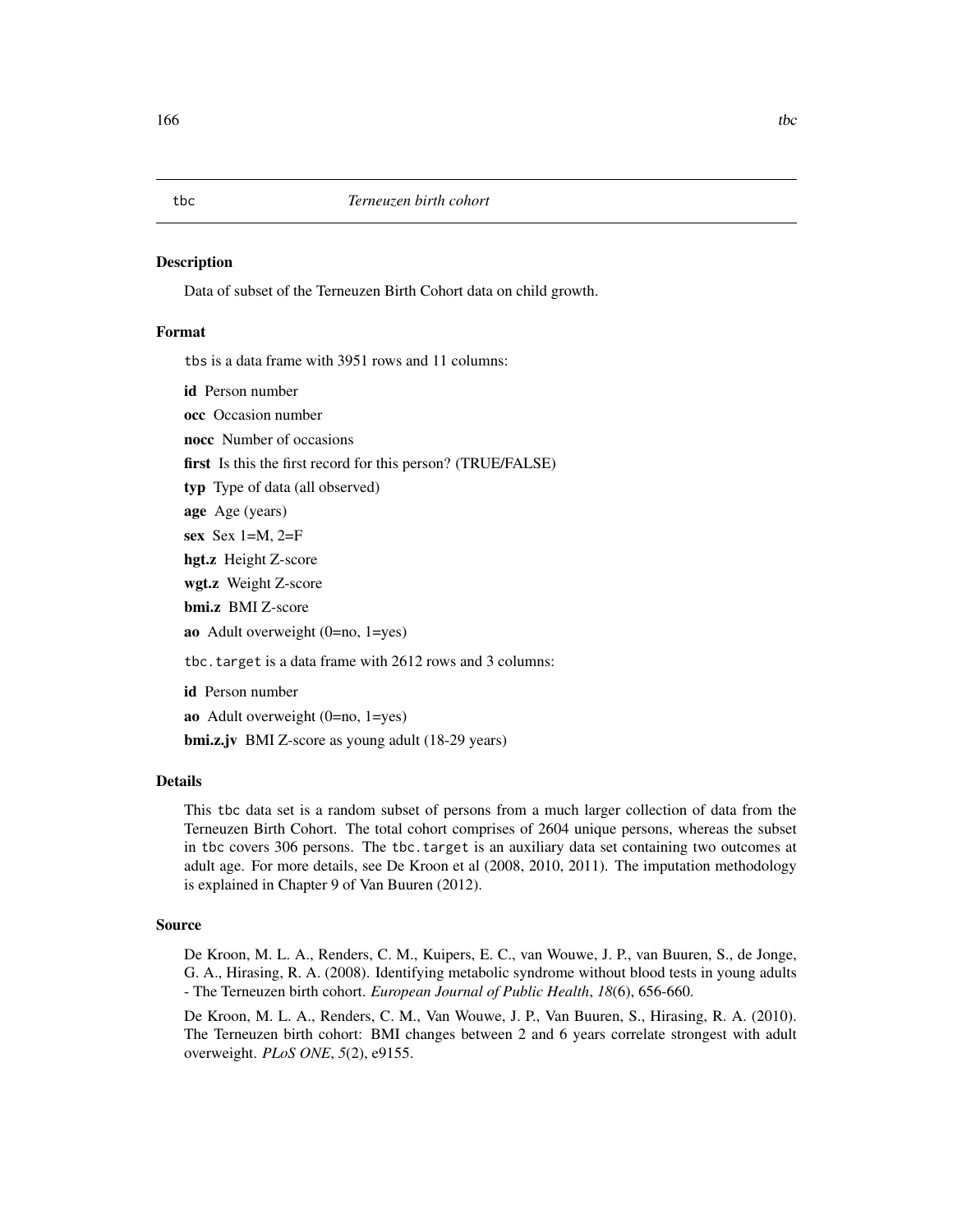#### <span id="page-166-1"></span>toenail and the state of the state of the state of the state of the state of the state of the state of the state of the state of the state of the state of the state of the state of the state of the state of the state of th

De Kroon, M. L. A. (2011). *The Terneuzen Birth Cohort. Detection and Prevention of Overweight and Cardiometabolic Risk from Infancy Onward.* Dissertation, Vrije Universiteit, Amsterdam. <http://dare.ubvu.vu.nl/handle/1871/23806>

Van Buuren, S. (2018). *[Flexible Imputation of Missing Data. Second Edition.](https://stefvanbuuren.name/fimd/sec-rastering.html#terneuzen-birth-cohort)* Chapman & Hall/CRC. Boca Raton, FL.

#### Examples

data <- tbc md.pattern(data)

<span id="page-166-0"></span>toenail *Toenail data*

#### **Description**

The toenail data come from a Multicenter study comparing two oral treatments for toenail infection. Patients were evaluated for the degree of separation of the nail. Patients were randomized into two treatments and were followed over seven visits - four in the first year and yearly thereafter. The patients have not been treated prior to the first visit so this should be regarded as the baseline.

#### Format

A data frame with 1908 observations on the following 5 variables:

ID a numeric vector giving the ID of patient

outcome a numeric vector giving the response (0=none or mild seperation, 1=moderate or severe)

treatment a numeric vector giving the treatment group

- month a numeric vector giving the time of the visit (not exactly monthly intervals hence not round numbers)
- visit a numeric vector giving the number of the visit

#### Details

This dataset was copied from the DPpackage, which is scheduled to be discontinued from CRAN in August 2019.

#### Source

De Backer, M., De Vroey, C., Lesaffre, E., Scheys, I., and De Keyser, P. (1998). Twelve weeks of continuous oral therapy for toenail onychomycosis caused by dermatophytes: A double-blind comparative trial of terbinafine 250 mg/day versus itraconazole 200 mg/day. Journal of the American Academy of Dermatology, 38, 57-63.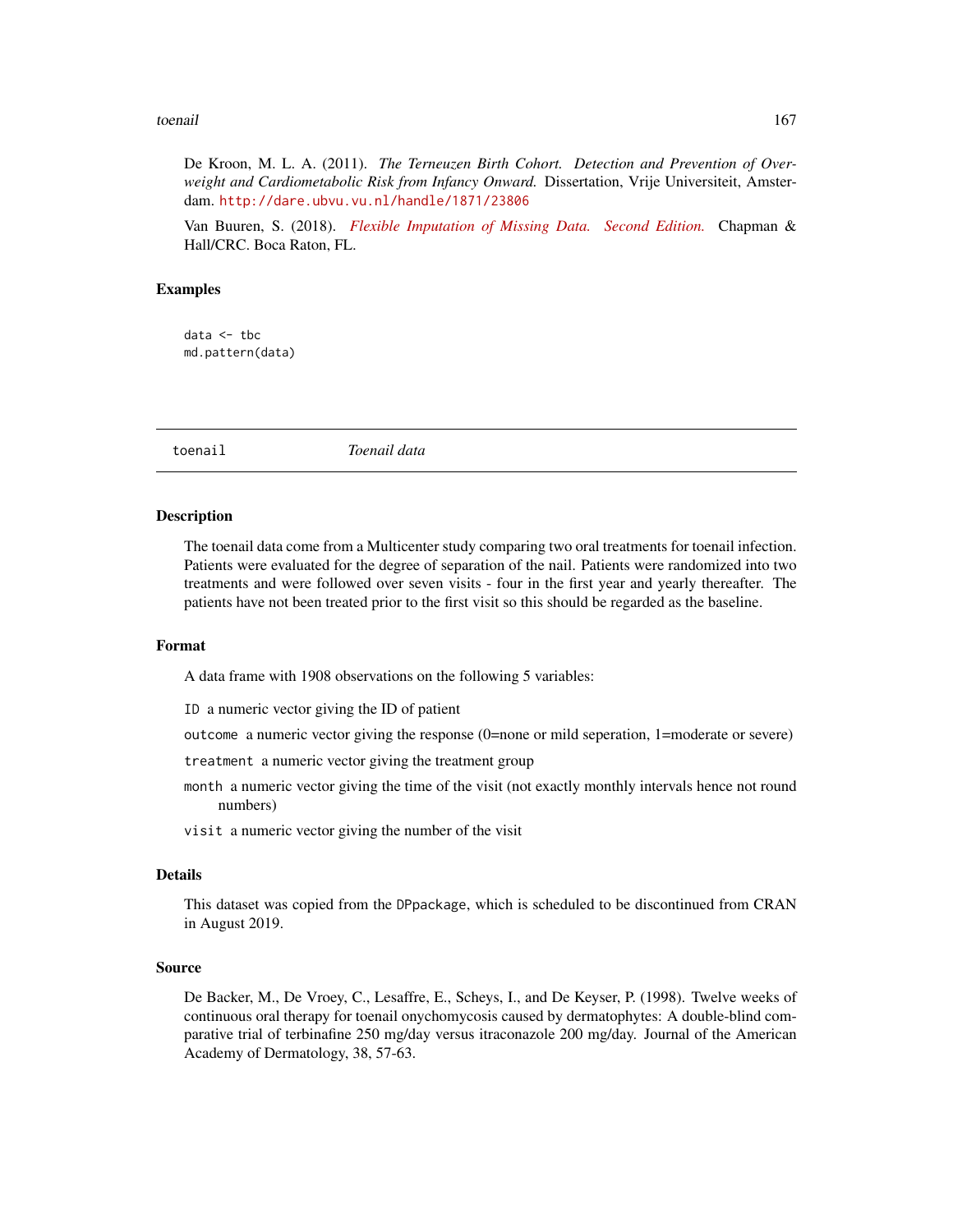#### <span id="page-167-1"></span>References

Lesaffre, E. and Spiessens, B. (2001). On the effect of the number of quadrature points in a logistic random-effects model: An example. Journal of the Royal Statistical Society, Series C, 50, 325-335.

G. Fitzmaurice, N. Laird and J. Ware (2004) Applied Longitudinal Analysis, Wiley and Sons, New York, USA.

Van Buuren, S. (2018). *[Flexible Imputation of Missing Data. Second Edition.](https://stefvanbuuren.name/fimd/sec-catoutcome.html#example)* Chapman & Hall/CRC. Boca Raton, FL.

## See Also

[toenail2](#page-167-0)

<span id="page-167-0"></span>toenail2 *Toenail data*

#### Description

The toenail data come from a Multicenter study comparing two oral treatments for toenail infection. Patients were evaluated for the degree of separation of the nail. Patients were randomized into two treatments and were followed over seven visits - four in the first year and yearly thereafter. The patients have not been treated prior to the first visit so this should be regarded as the baseline.

#### Format

A data frame with 1908 observations on the following 5 variables:

patientID a numeric vector giving the ID of patient

outcome a factor with 2 levels giving the response

treatment a factor with 2 levels giving the treatment group

- time a numeric vector giving the time of the visit (not exactly monthly intervals hence not round numbers)
- visit an integer giving the number of the visit

#### Details

Apart from formatting, this dataset is identical to toenail. The formatting is taken identical to data("toenail",package = "HSAUR3").

#### Source

De Backer, M., De Vroey, C., Lesaffre, E., Scheys, I., and De Keyser, P. (1998). Twelve weeks of continuous oral therapy for toenail onychomycosis caused by dermatophytes: A double-blind comparative trial of terbinafine 250 mg/day versus itraconazole 200 mg/day. Journal of the American Academy of Dermatology, 38, 57-63.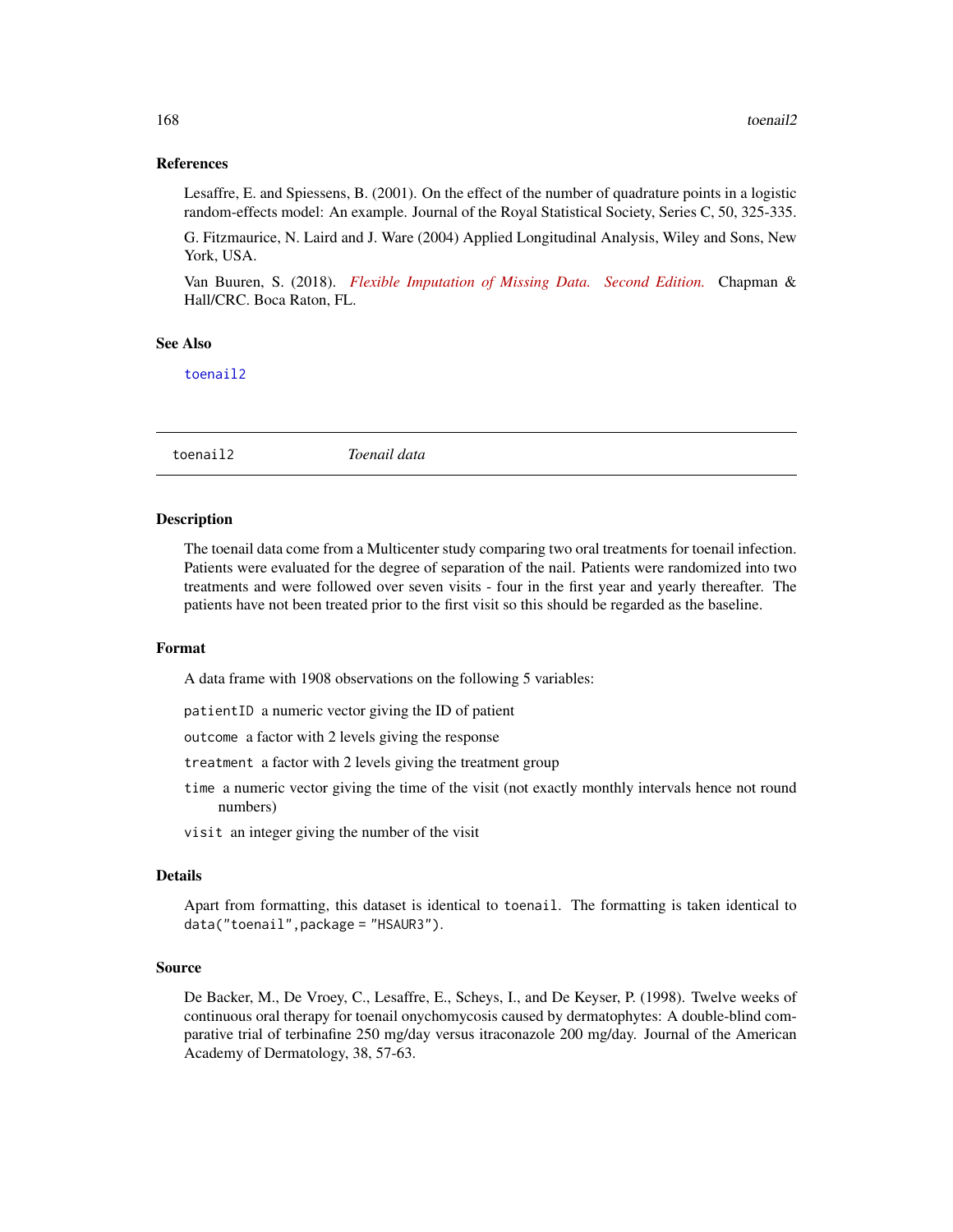#### <span id="page-168-0"></span>version and the contract of the contract of the contract of the contract of the contract of the contract of the contract of the contract of the contract of the contract of the contract of the contract of the contract of th

#### References

Lesaffre, E. and Spiessens, B. (2001). On the effect of the number of quadrature points in a logistic random-effects model: An example. Journal of the Royal Statistical Society, Series C, 50, 325-335.

G. Fitzmaurice, N. Laird and J. Ware (2004) Applied Longitudinal Analysis, Wiley and Sons, New York, USA.

Van Buuren, S. (2018). *[Flexible Imputation of Missing Data. Second Edition.](https://stefvanbuuren.name/fimd/sec-catoutcome.html#example)* Chapman & Hall/CRC. Boca Raton, FL.

# See Also

[toenail](#page-166-0)

#### version *Echoes the package version number*

## Description

Echoes the package version number

#### Usage

version(pkg = "mice")

## Arguments

pkg A character vector with the package name.

#### Value

A character vector containing the package name, version number and installed directory.

#### Author(s)

Stef van Buuren, Oct 2010

#### Examples

version() version("base")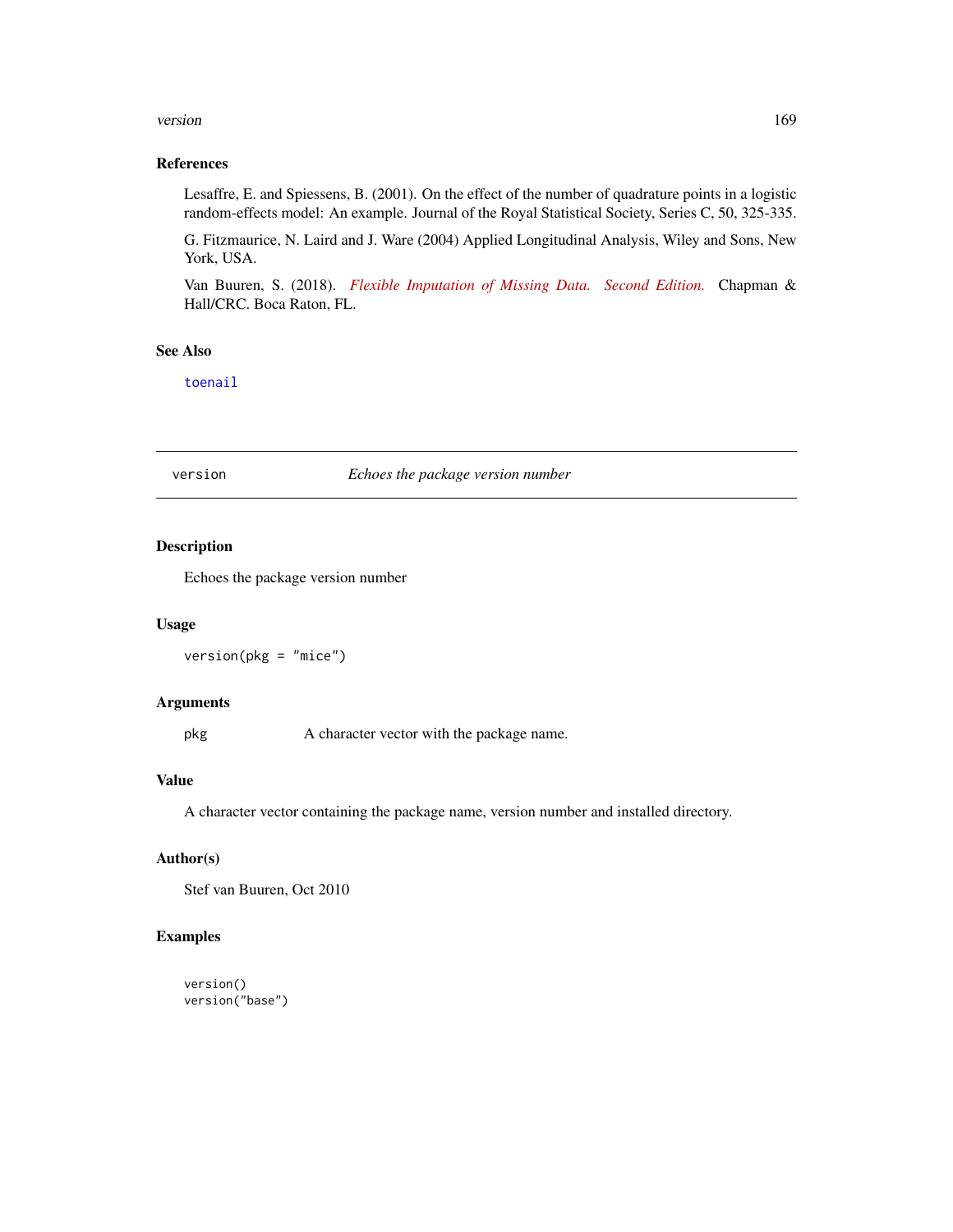<span id="page-169-0"></span>

#### Description

Two items YA and YB measuring walking disability in samples A, B and E.

#### Format

A data frame with 890 rows on the following 5 variables:

sex Sex of respondent (factor)

age Age of respondent

YA Item administered in samples A and E (factor)

YB Item administered in samples B and E (factor)

src Source: Sample A, B or E (factor)

#### Details

Example dataset to demonstrate imputation of two items (YA and YB). Item YA is administered to sample A and sample E, item YB is administered to sample B and sample E, so sample E acts as a bridge study. Imputation using a bridge study is better than simple equating or than imputation under independence.

Item YA corresponds to the HAQ8 item, and item YB corresponds to the GAR9 items from Van Buuren et al  $(2005)$ . Sample E (as well as sample B) is the Euridiss study  $(n=292)$ , sample A is the ERGOPLUS study (n=306).

See Van Buuren (2012) chapter 7 for more details on the imputation methodology.

#### References

van Buuren, S., Eyres, S., Tennant, A., Hopman-Rock, M. (2005). Improving comparability of existing data by Response Conversion. *Journal of Official Statistics*, 21(1), 53-72.

Van Buuren, S. (2018). *[Flexible Imputation of Missing Data. Second Edition.](https://stefvanbuuren.name/fimd/sec-codingsystems.html#sec:impbridge)* Chapman & Hall/CRC. Boca Raton, FL.

#### Examples

```
md.pattern(walking)
```

```
micemill <- function(n) {
for (i in 1:n) {
  imp <<- mice.mids(imp) # global assignment
  cors <- with(imp, cor(as.numeric(YA),
                       as.numeric(YB),
                       method="kendall"))
```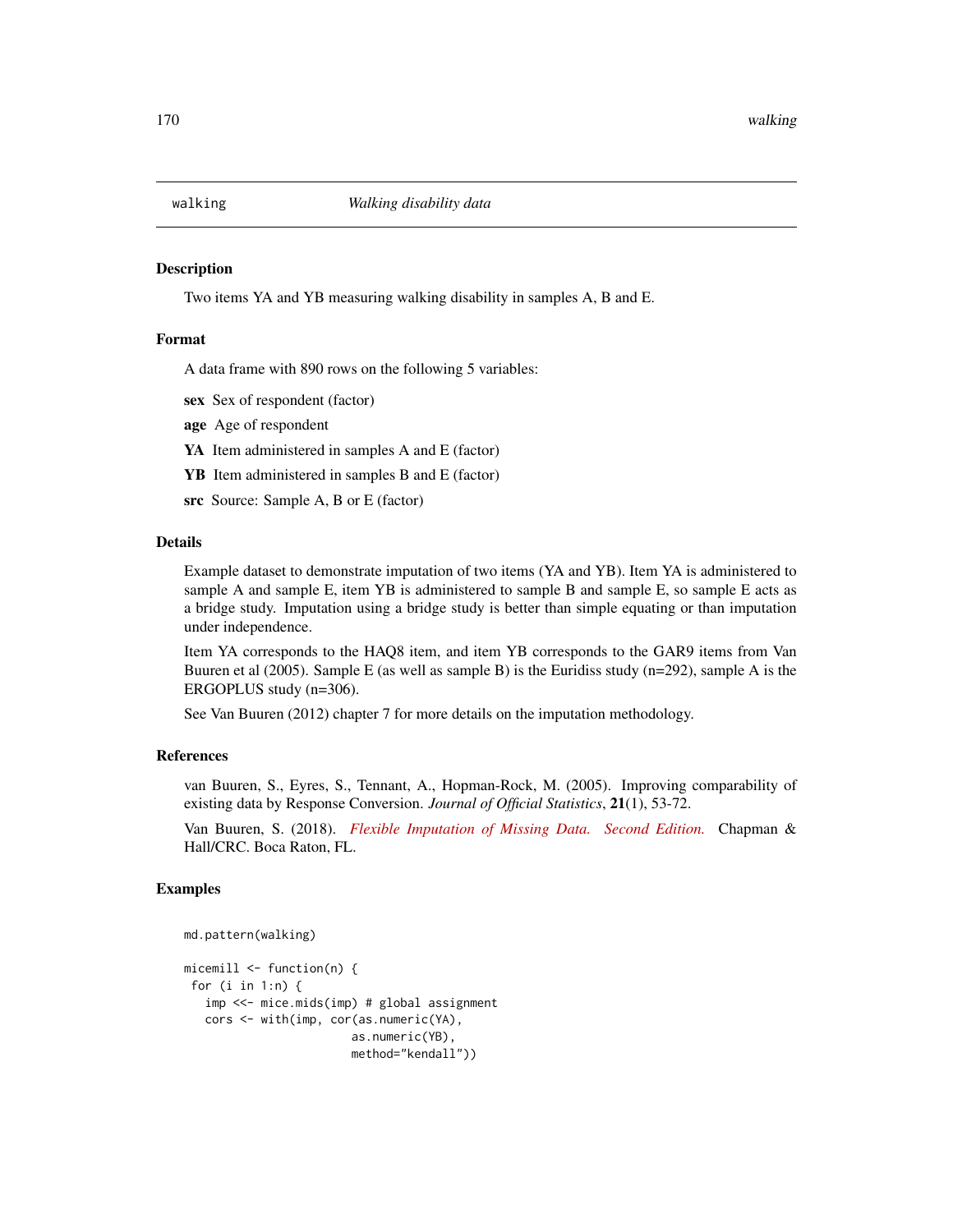```
tau <<- rbind(tau, getfit(cors, s=TRUE)) # global assignment
 }
}
plotit <- function()
matplot(x=1:nrow(tau),y=tau,
      ylab=expression(paste("Kendall's ",tau)),
         xlab="Iteration", type="l", lwd=1,
       lty=1:10,col="black")
tau <- NULL
imp <- mice(walking, max=0, m=10, seed=92786)
pred <- imp$pred
pred[,c("src","age","sex")] <- 0
imp <- mice(walking, max=0, m=3, seed=92786, pred=pred)
micemill(5)
plotit()
### to get figure 7.8 van Buuren (2012) use m=10 and micemill(20)
```
windspeed *Subset of Irish wind speed data*

#### Description

Subset of Irish wind speed data

#### Format

A data frame with 433 rows and 6 columns containing the daily average wind speeds within the period 1961-1978 at meteorological stations in the Republic of Ireland. The data are a random sample from a larger data set.

RochePt Roche Point Rosslare Rosslare

Shannon Shannon

Dublin Dublin

Clones Clones

MalinHead Malin Head

#### Details

The original data set is much larger and was analyzed in detail by Haslett and Raftery (1989). Van Buuren et al (2006) used this subset to investigate the influence of extreme MAR mechanisms on the quality of imputation.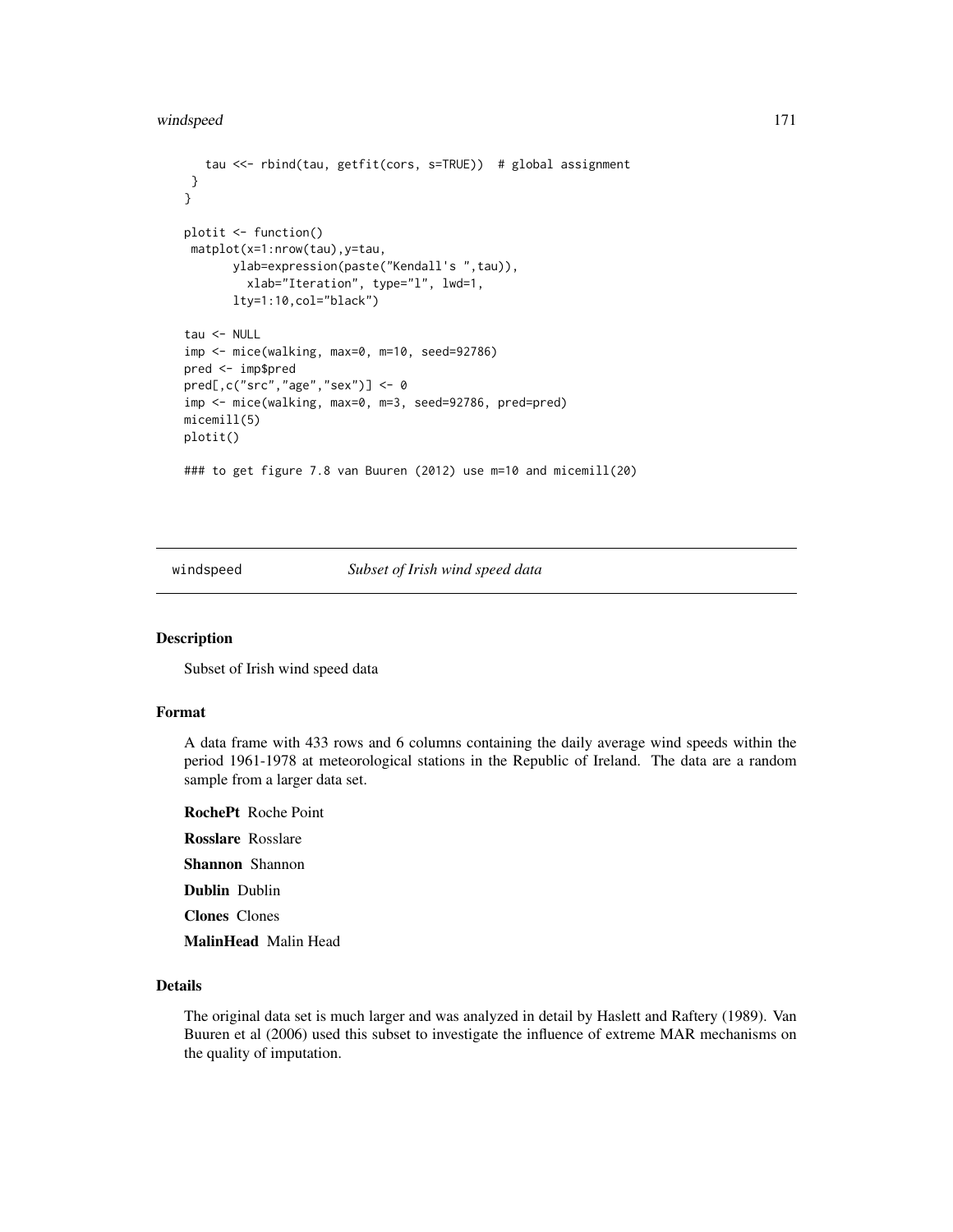#### <span id="page-171-1"></span>References

Haslett, J. and Raftery, A. E. (1989). *Space-time Modeling with Long-memory Dependence: Assessing Ireland's Wind Power Resource (with Discussion)*. Applied Statistics 38, 1-50. [http://lib.](http://lib.stat.cmu.edu/datasets/wind.desc) [stat.cmu.edu/datasets/wind.desc](http://lib.stat.cmu.edu/datasets/wind.desc) and <http://lib.stat.cmu.edu/datasets/wind.data>

van Buuren, S., Brand, J.P.L., Groothuis-Oudshoorn C.G.M., Rubin, D.B. (2006) Fully conditional specification in multivariate imputation. *Journal of Statistical Computation and Simulation*, 76, 12, 1049–1064.

#### Examples

windspeed[1:3,]

<span id="page-171-0"></span>

with.mids *Evaluate an expression in multiple imputed datasets*

#### Description

Performs a computation of each of imputed datasets in data.

#### Usage

## S3 method for class 'mids' with(data, expr, ...)

#### Arguments

| data     | An object of type mids, which stands for 'multiply imputed data set', typically<br>created by a call to function mice().                                                                                     |
|----------|--------------------------------------------------------------------------------------------------------------------------------------------------------------------------------------------------------------|
| expr     | An expression with a formula object, with the response on the left of a $\sim$ opera-<br>tor, and the terms, separated by + operators, on the right. See the documentation<br>of lm and formula for details. |
| $\cdots$ | Additional parameters passed to expr                                                                                                                                                                         |

#### Value

A list object of S3 class mira

#### Author(s)

Karin Oudshoorn, Stef van Buuren 2009-2012

#### References

van Buuren S and Groothuis-Oudshoorn K (2011). mice: Multivariate Imputation by Chained Equations in R. *Journal of Statistical Software*, 45(3), 1-67. [https://www.jstatsoft.org/v45/](https://www.jstatsoft.org/v45/i03/) [i03/](https://www.jstatsoft.org/v45/i03/)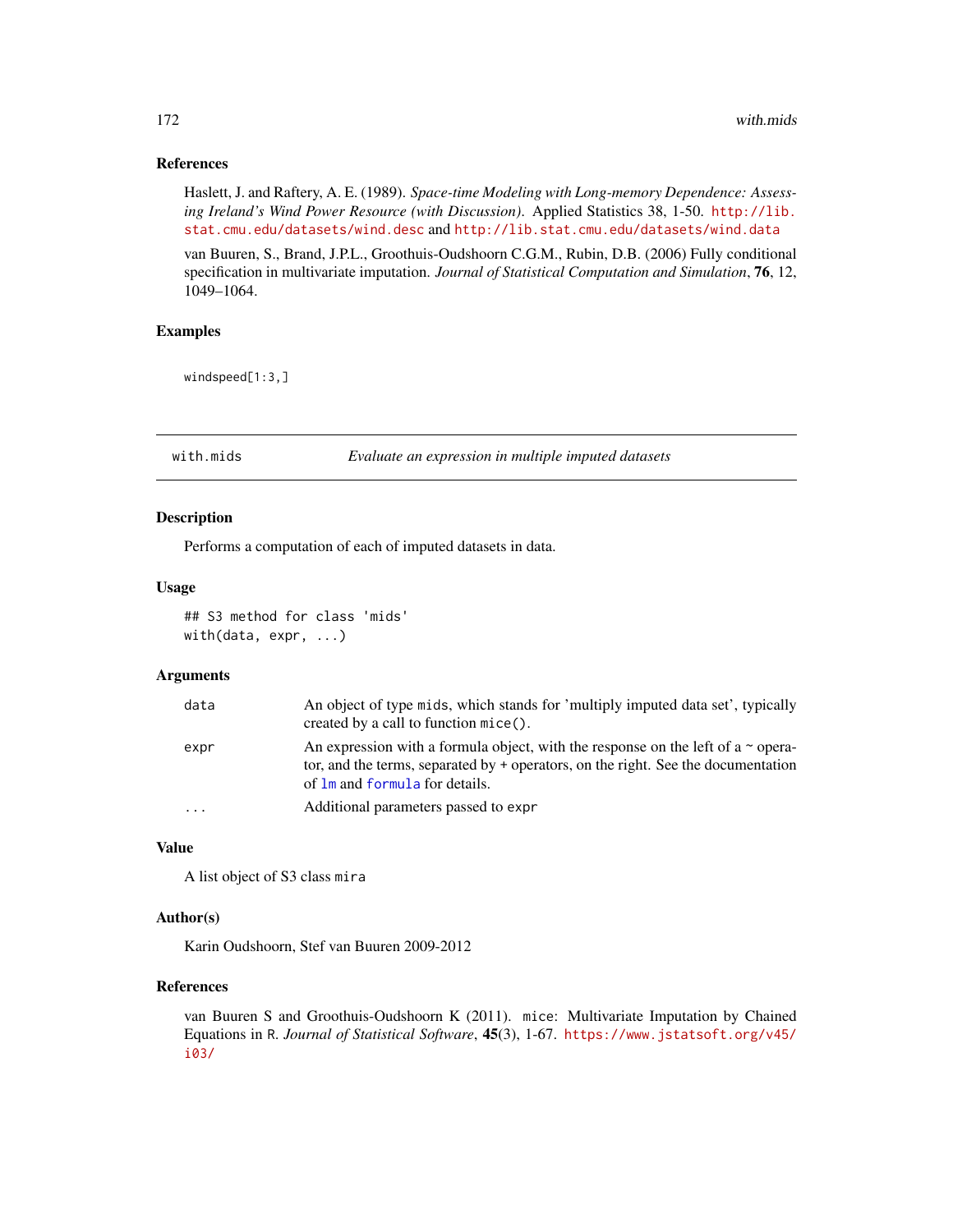## <span id="page-172-0"></span>xyplot.mads 173

## See Also

[mids](#page-123-0), [mira](#page-128-0), [pool](#page-142-0), [D1](#page-28-0), [D3](#page-30-0), [pool.r.squared](#page-145-0)

#### Examples

```
imp <- mice(nhanes2)
fit1 <- with(data=imp,exp=lm(bmi~age+hyp+chl))
fit2 <- with(data=imp,exp=glm(hyp~age+bmi+chl,family=binomial))
anova.imp <- with(data=imp,exp=anova(lm(bmi~age+hyp+chl)))
```

| xyplot.mads | Scatterplot of amputed and non-amputed data against weighted sum |
|-------------|------------------------------------------------------------------|
|             | scores                                                           |

## Description

Plotting method to investigate relation between amputed data and the weighted sum scores. Based on [lattice](#page-0-0). xyplot produces scatterplots. The function plots the variables against the weighted sum scores. The function automatically separates the amputed and non-amputed data to see the relation between the amputation and the weighted sum scores.

## Usage

```
## S3 method for class 'mads'
xyplot(
 x,
  data,
 which.path = NULL,standardized = TRUE,
  layout = NULL,
  colors = mdc(1:2),
  ...
\mathcal{L}
```
#### Arguments

| X.           | A mads object, typically created by ampute.                                                                    |
|--------------|----------------------------------------------------------------------------------------------------------------|
| data         | A string or vector of variable names that needs to be plotted. As a default, all<br>variables will be plotted. |
| which.pat    | A scalar or vector indicating which patterns need to be plotted. As a default, all<br>patterns are plotted.    |
| standardized | Logical. Whether the scatterplots need to be created from standardized data or<br>not. Default is TRUE.        |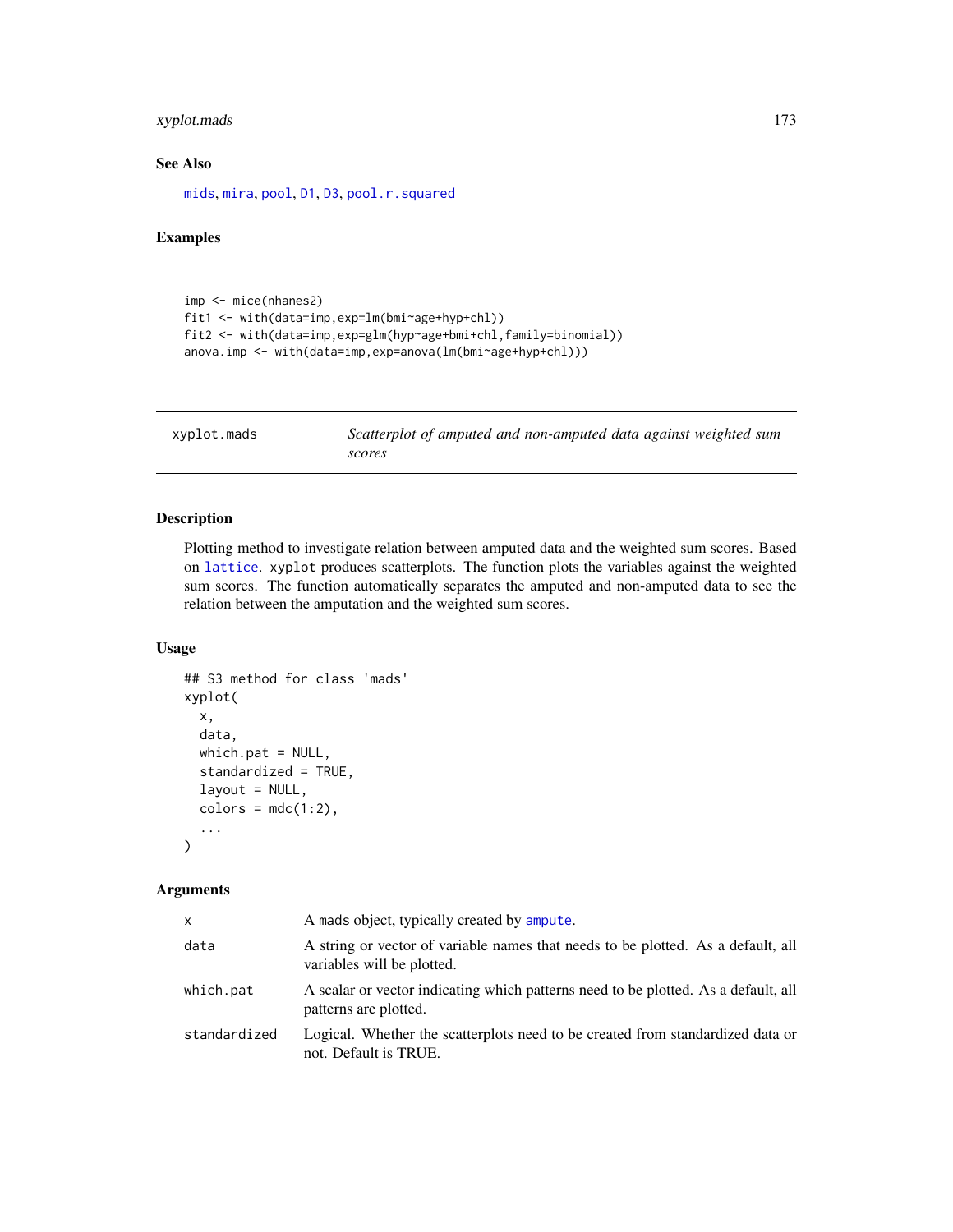<span id="page-173-1"></span>

| layout  | A vector of two values indicating how the scatterplots of one pattern should be                                                          |
|---------|------------------------------------------------------------------------------------------------------------------------------------------|
|         | divided over the plot. For example, $c(2,3)$ indicates that the scatterplots of six                                                      |
|         | variables need to be placed on 3 rows and 2 columns. There are several defaults                                                          |
|         | for different #variables. Note that for more than 9 variables, multiple plots will                                                       |
|         | be created automatically.                                                                                                                |
| colors  | A vector of two RGB values defining the colors of the non-amputed and amputed<br>data respectively. RGB values can be obtained with hcl. |
| $\cdot$ | Not used, but for consistency with generic                                                                                               |
|         |                                                                                                                                          |

#### Value

A list containing the scatterplots. Note that a new pattern will always be shown in a new plot.

#### Note

The mads object contains all the information you need to make any desired plots. Check [mads-class](#page-55-0) or the vignette *Multivariate Amputation using Ampute* to understand the contents of class object mads.

#### Author(s)

Rianne Schouten, 2016

#### See Also

[ampute](#page-5-0), [bwplot](#page-18-0), [Lattice](#page-0-0) for an overview of the package, [mads-class](#page-55-0)

xyplot.mids *Scatterplot of observed and imputed data*

#### <span id="page-173-0"></span>Description

Plotting methods for imputed data using lattice. xyplot() produces a conditional scatterplots. The function automatically separates the observed (blue) and imputed (red) data. The function extends the usual features of lattice.

#### Usage

```
## S3 method for class 'mids'
xyplot(
 x,
  data,
 na.groups = NULL,
  groups = NULL,
  as.table = TRUE,theme = mice. theme(),allow.multiple = TRUE,
```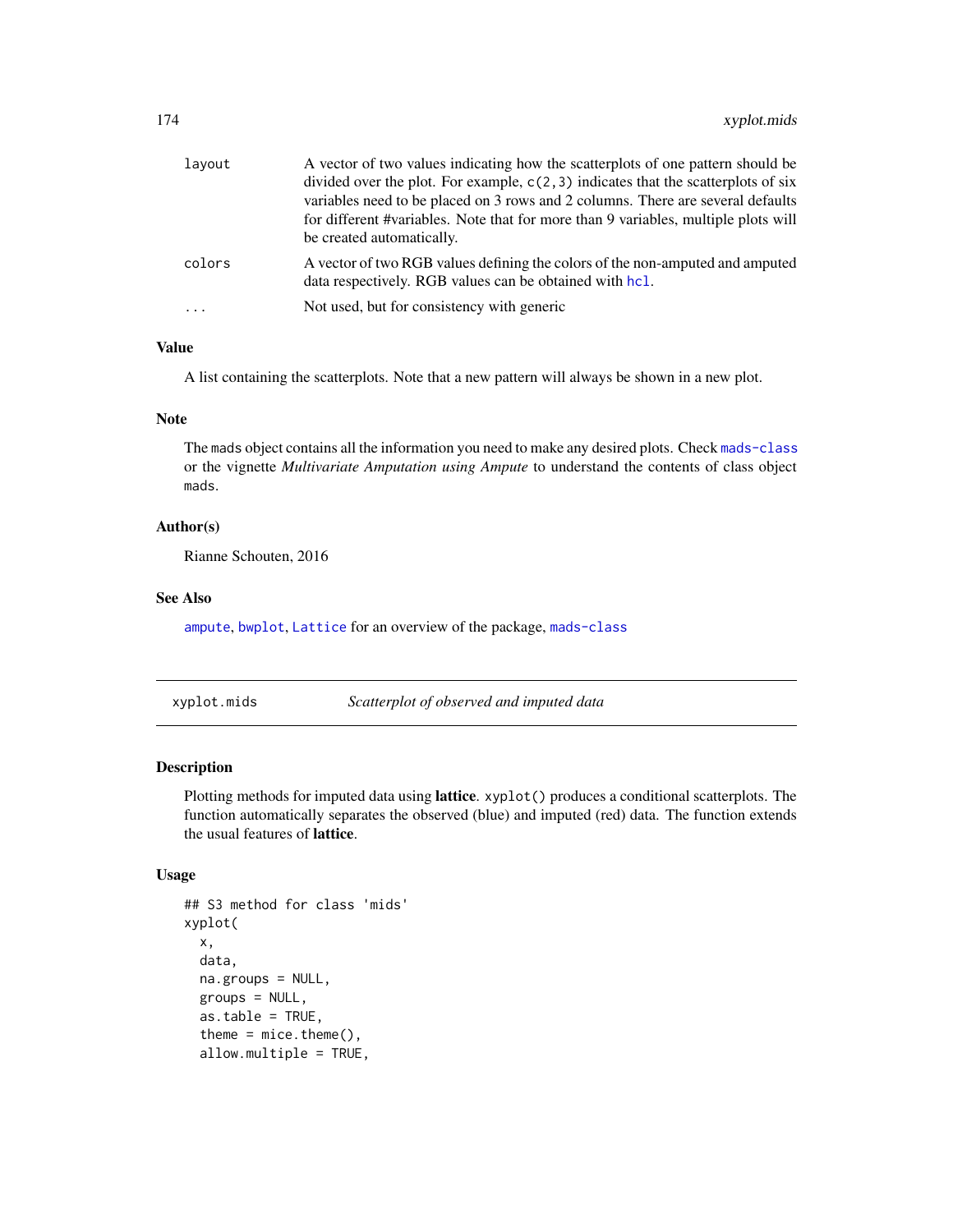# xyplot.mids 175

```
outer = TRUE,
drop.unused.levels = lattice::lattice.getOption("drop.unused.levels"),
...,
subscripts = TRUE,
subset = TRUE
```
# Arguments

 $\mathcal{L}$ 

| X                          | A mids object, typically created by mice() or mice.mids().                                                                                                                                                                                                                                                                                                                                                                                                                                                                                                                                                                         |
|----------------------------|------------------------------------------------------------------------------------------------------------------------------------------------------------------------------------------------------------------------------------------------------------------------------------------------------------------------------------------------------------------------------------------------------------------------------------------------------------------------------------------------------------------------------------------------------------------------------------------------------------------------------------|
| data                       | Formula that selects the data to be plotted. This argument follows the lattice<br>rules for <i>formulas</i> , describing the primary variables (used for the per-panel dis-<br>play) and the optional conditioning variables (which define the subsets plotted<br>in different panels) to be used in the plot.                                                                                                                                                                                                                                                                                                                     |
|                            | The formula is evaluated on the complete data set in the long form. Legal vari-<br>able names for the formula include names (x\$data) plus the two administrative<br>factors . imp and . id.                                                                                                                                                                                                                                                                                                                                                                                                                                       |
|                            | <b>Extended formula interface:</b> The primary variable terms (both the LHS y and<br>RHS x) may consist of multiple terms separated by a '+' sign, e.g., $y1 + y2$<br>$\sim$ x   a $\star$ b. This formula would be taken to mean that the user wants to plot<br>both y1 ~ x   a * b and y2 ~ x   a * b, but with the y1 ~ x and y2 ~ x in <i>separate</i><br>panels. This behavior differs from standard lattice. Only combine terms of the<br>same type, i.e. only factors or only numerical variables. Mixing numerical and<br>categorical data occasionally produces odds labeling of vertical axis.                           |
| na.groups                  | An expression evaluating to a logical vector indicating which two groups are<br>distinguished (e.g. using different colors) in the display. The environment in<br>which this expression is evaluated in the response indicator is . na(x\$data).                                                                                                                                                                                                                                                                                                                                                                                   |
|                            | The default na.group = NULL contrasts the observed and missing data in the<br>LHS y variable of the display, i.e. groups created by $is$ . $na(y)$ . The expression<br>y creates the groups according to is.na(y). The expression y1 & y2 creates<br>groups by is.na(y1) & is.na(y2), and y1   y2 creates groups as is.na(y1)  <br>is.na $(y2)$ , and so on.                                                                                                                                                                                                                                                                       |
| groups                     | This is the usual groups arguments in lattice. It differs from na. groups because<br>it evaluates in the completed data data. frame(complete(x,"long", inc=TRUE))<br>(as usual), whereas na. groups evaluates in the response indicator. See xyplot<br>for more details. When both na.groups and groups are specified, na.groups<br>takes precedence, and groups is ignored.                                                                                                                                                                                                                                                       |
| as.table                   | See xyplot.                                                                                                                                                                                                                                                                                                                                                                                                                                                                                                                                                                                                                        |
| theme                      | A named list containing the graphical parameters. The default function mice. theme<br>produces a short list of default colors, line width, and so on. The extensive list<br>may be obtained from trellis.par.get(). Global graphical parameters like<br>col or cex in high-level calls are still honored, so first experiment with the<br>global parameters. Many setting consists of a pair. For example, mice. theme<br>defines two symbol colors. The first is for the observed data, the second for the<br>imputed data. The theme settings only exist during the call, and do not affect<br>the trellis graphical parameters. |
| allow.multiple See xyplot. |                                                                                                                                                                                                                                                                                                                                                                                                                                                                                                                                                                                                                                    |
|                            |                                                                                                                                                                                                                                                                                                                                                                                                                                                                                                                                                                                                                                    |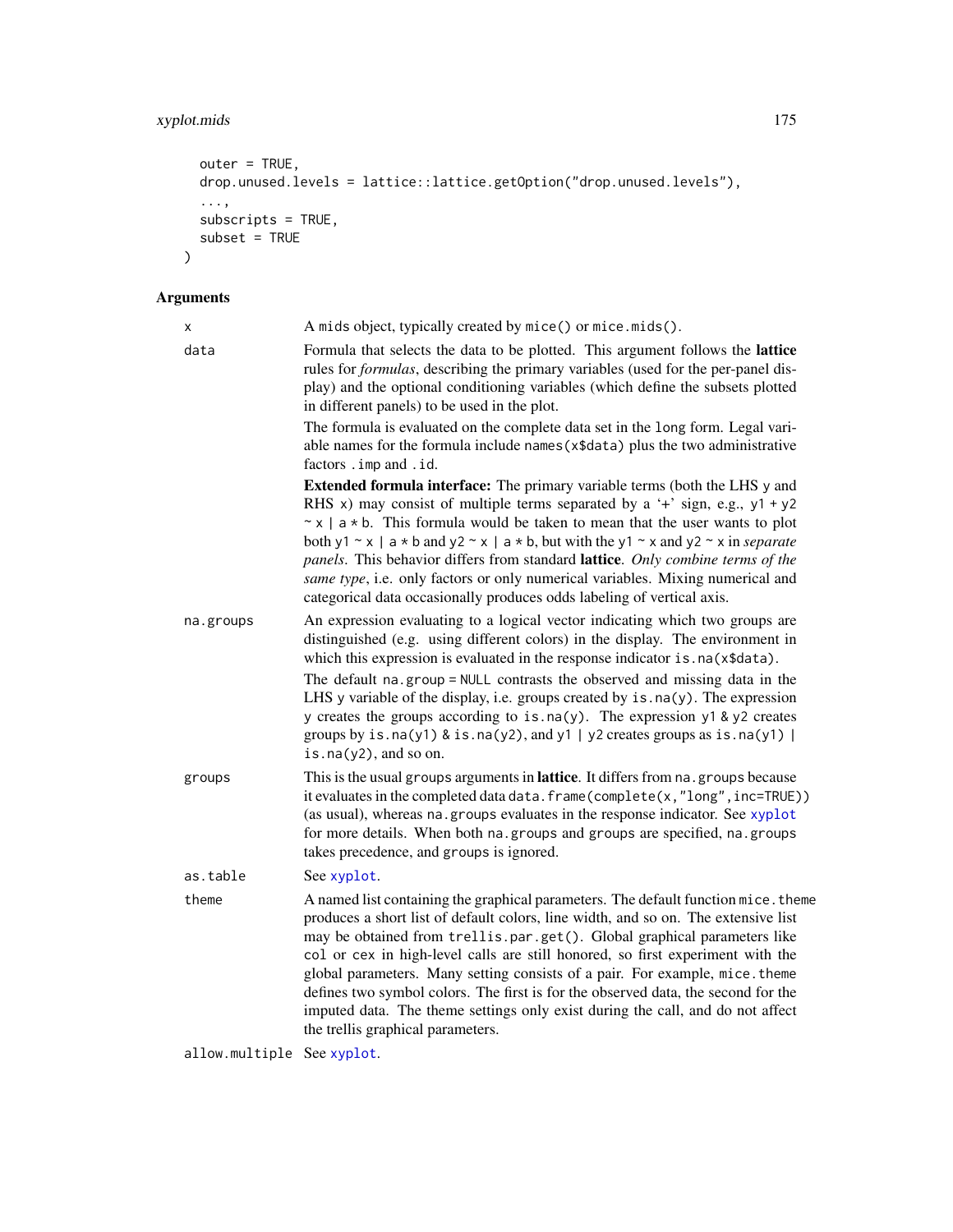| outer              | See xyplot.                                                                                                                                 |
|--------------------|---------------------------------------------------------------------------------------------------------------------------------------------|
| drop.unused.levels |                                                                                                                                             |
|                    | See xyplot.                                                                                                                                 |
| $\cdots$           | Further arguments, usually not directly processed by the high-level functions<br>documented here, but instead passed on to other functions. |
| subscripts         | See xyplot.                                                                                                                                 |
| subset             | See xyplot.                                                                                                                                 |

## Details

The argument na.groups may be used to specify (combinations of) missingness in any of the variables. The argument groups can be used to specify groups based on the variable values themselves. Only one of both may be active at the same time. When both are specified, na.groups takes precedence over groups.

Use the subset and na.groups together to plots parts of the data. For example, select the first imputed data set by by subset=.imp==1.

Graphical parameters like col, pch and cex can be specified in the arguments list to alter the plotting symbols. If length(col)==2, the color specification to define the observed and missing groups.  $col[1]$  is the color of the 'observed' data,  $col[2]$  is the color of the missing or imputed data. A convenient color choice is  $col = mdc(1:2)$ , a transparent blue color for the observed data, and a transparent red color for the imputed data. A good choice is  $col = mc(1:2)$ ,  $pch = 20$ ,  $cex = 1.5$ . These choices can be set for the duration of the session by running mice.theme().

#### Value

The high-level functions documented here, as well as other high-level Lattice functions, return an object of class "trellis". The [update](#page-0-0) method can be used to subsequently update components of the object, and the [print](#page-0-0) method (usually called by default) will plot it on an appropriate plotting device.

#### Note

The first two arguments (x and data) are reversed compared to the standard Trellis syntax implemented in lattice. This reversal was necessary in order to benefit from automatic method dispatch.

In mice the argument  $x$  is always a mids object, whereas in **lattice** the argument  $x$  is always a formula.

In mice the argument data is always a formula object, whereas in lattice the argument data is usually a data frame.

All other arguments have identical interpretation.

#### Author(s)

Stef van Buuren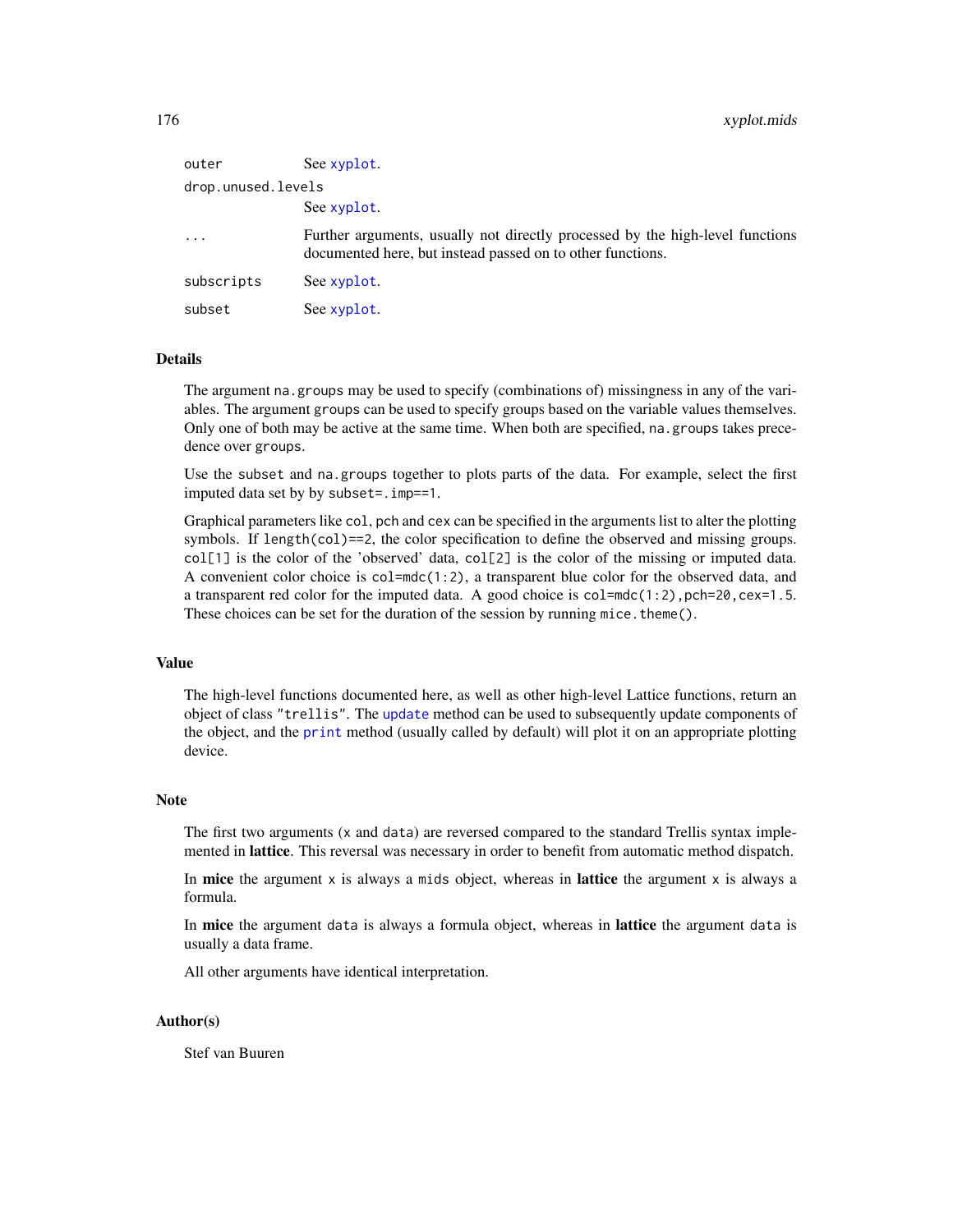## <span id="page-176-0"></span>xyplot.mids 177

#### References

Sarkar, Deepayan (2008) *Lattice: Multivariate Data Visualization with R*, Springer.

van Buuren S and Groothuis-Oudshoorn K (2011). mice: Multivariate Imputation by Chained Equations in R. *Journal of Statistical Software*, 45(3), 1-67. [https://www.jstatsoft.org/v45/](https://www.jstatsoft.org/v45/i03/) [i03/](https://www.jstatsoft.org/v45/i03/)

#### See Also

[mice](#page-68-0), [stripplot](#page-159-0), [densityplot](#page-31-0), [bwplot](#page-18-0), [lattice](#page-0-0) for an overview of the package, as well as [xyplot](#page-173-0), [panel.xyplot](#page-0-0), [print.trellis](#page-0-0), [trellis.par.set](#page-0-0)

#### Examples

imp <- mice(boys, maxit=1)

### xyplot: scatterplot by imputation number ### observe the erroneous outlying imputed values ### (caused by imputing hgt from bmi) xyplot(imp, hgt~age|.imp, pch=c(1,20),cex=c(1,1.5))

### same, but label with missingness of wgt (four cases) xyplot(imp, hgt~age|.imp, na.group=wgt, pch=c(1,20),cex=c(1,1.5))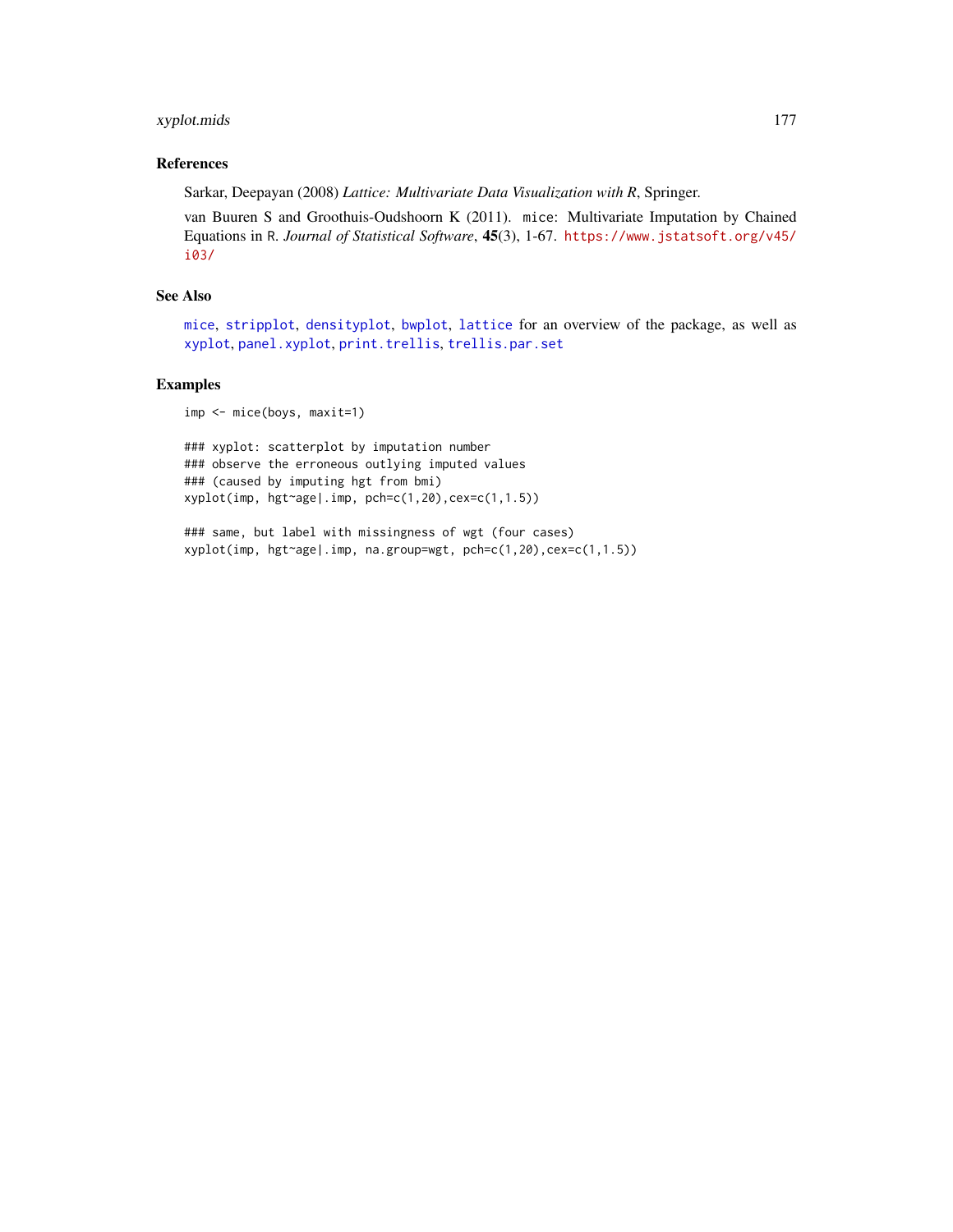# Index

∗ classes mids-class, [124](#page-123-1) mira-class, [129](#page-128-1) ∗ datagen mice.impute.2l.bin, [75](#page-74-0) mice.impute.2l.lmer, [77](#page-76-0) mice.impute.2l.norm, [78](#page-77-0) mice.impute.2lonly.mean, [82](#page-81-0) mice.impute.cart, [89](#page-88-0) mice.impute.jomoImpute, [90](#page-89-0) mice.impute.lda, [92](#page-91-0) mice.impute.logreg, [94](#page-93-0) mice.impute.logreg.boot, [95](#page-94-0) mice.impute.mean, [96](#page-95-0) mice.impute.midastouch, [97](#page-96-0) mice.impute.mnar.logreg, [100](#page-99-0) mice.impute.norm, [103](#page-102-0) mice.impute.norm.boot, [104](#page-103-0) mice.impute.norm.nob, [105](#page-104-0) mice.impute.norm.predict, [106](#page-105-0) mice.impute.panImpute, [108](#page-107-0) mice.impute.passive, [109](#page-108-0) mice.impute.pmm, [110](#page-109-0) mice.impute.polr, [113](#page-112-0) mice.impute.polyreg, [115](#page-114-0) mice.impute.quadratic, [117](#page-116-0) mice.impute.rf, [119](#page-118-0) mice.impute.ri, [120](#page-119-0) mice.impute.sample, [121](#page-120-0) ∗ datasets boys, [15](#page-14-0) brandsma, [16](#page-15-0) employee, [35](#page-34-0) fdd, [38](#page-37-0) fdgs, [40](#page-39-0) leiden85, [54](#page-53-1) mammalsleep, [64](#page-63-0) mnar\_demo\_data, [130](#page-129-0) nhanes, [134](#page-133-0)

nhanes2, [135](#page-134-0) pattern, [141](#page-140-0) popmis, [149](#page-148-0) pops, [150](#page-149-0) potthoffroy, [151](#page-150-0) selfreport, [157](#page-156-0) tbc, [166](#page-165-0) toenail, [167](#page-166-1) toenail2, [168](#page-167-1) walking, [170](#page-169-0) windspeed, [171](#page-170-0) ∗ hplot bwplot.mids, [19](#page-18-1) densityplot.mids, [32](#page-31-1) mdc, [67](#page-66-1) stripplot.mids, [160](#page-159-1) supports.transparent, [165](#page-164-0) xyplot.mids, [174](#page-173-1) ∗ htest pool, [143](#page-142-1) pool.compare, [145](#page-144-0) pool.r.squared, [146](#page-145-1) pool.scalar, [148](#page-147-1) ∗ iteration mice, [69](#page-68-1) mice.mids, [122](#page-121-0) ∗ manip cbind.mids, [22](#page-21-1) complete.mids, [26](#page-25-0) getfit, [46](#page-45-0) ibind, [49](#page-48-1) mids2mplus, [126](#page-125-0) mids2spss, [127](#page-126-0) rbind.mids, [156](#page-155-0) ∗ mids as.mids, [11](#page-10-0) ∗ misc fico, [41](#page-40-0) flux, [43](#page-42-0)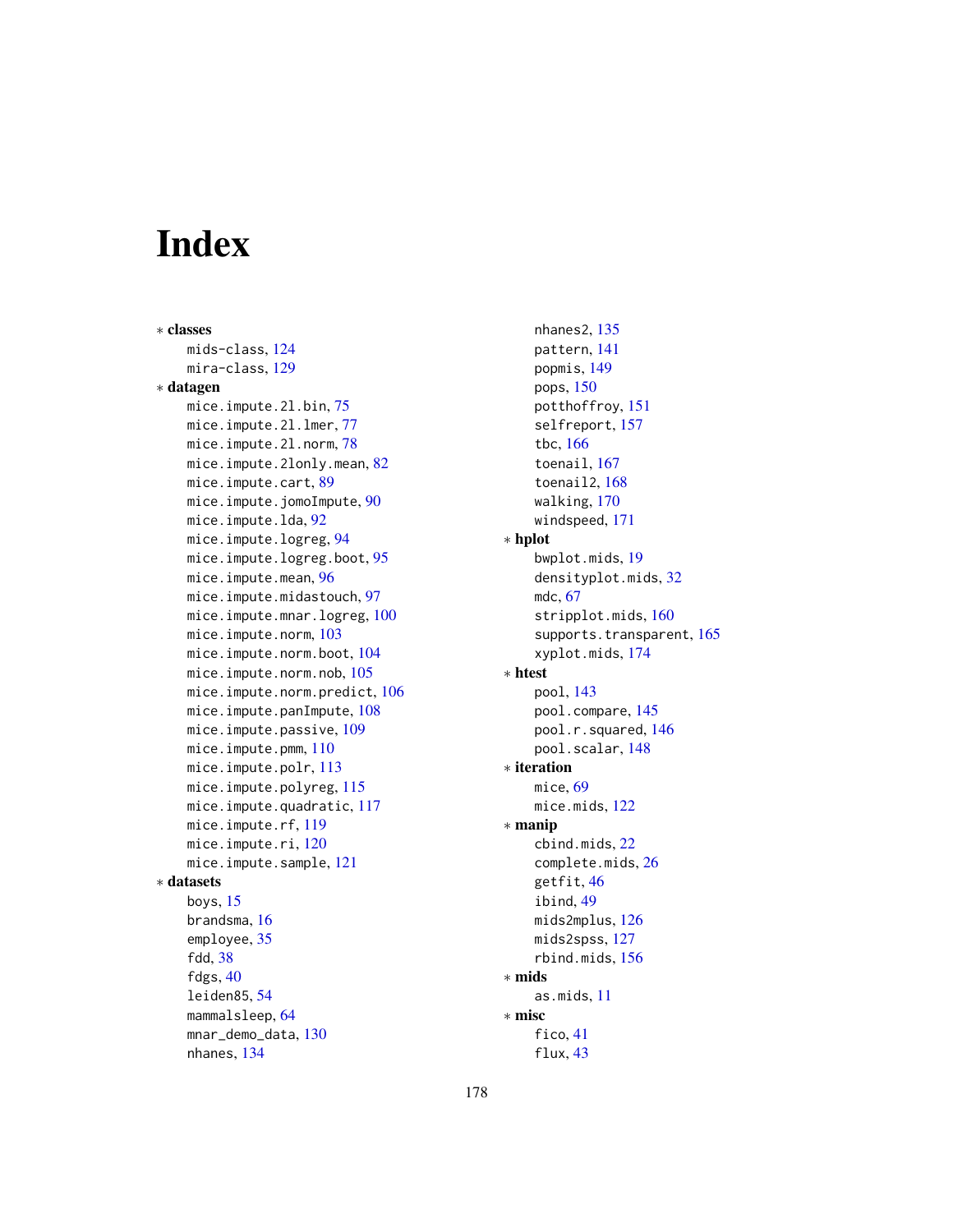#### INDEX 279

```
fluxplot, 45
    nelsonaalen, 133
    quickpred, 154
    version, 169
∗ multivariate-2l
    mice.impute.jomoImpute, 90
    mice.impute.panImpute, 108
∗ multivariate
    glm.mids, 48
    lm.mids, 54
    with.mids, 172
∗ univariate imputation functions
    mice.impute.cart, 89
    mice.impute.lda, 92
    mice.impute.logreg, 94
    mice.impute.logreg.boot, 95
    mice.impute.mean, 96
    mice.impute.midastouch, 97
    mice.impute.mnar.logreg, 100
    mice.impute.norm, 103
    mice.impute.norm.boot, 104
    mice.impute.norm.nob, 105
    mice.impute.norm.predict, 106
    mice.impute.pmm, 110
    mice.impute.polr, 113
    mice.impute.polyreg, 115
    mice.impute.quadratic, 117
    mice.impute.rf, 119
    mice.impute.ri, 120
∗ univariate-2lonly
    mice.impute.2lonly.mean, 82
    mice.impute.2lonly.norm, 83
    mice.impute.2lonly.pmm, 86
∗ univariate-2l
    mice.impute.2l.bin, 75
    mice.impute.2l.lmer, 77
    mice.impute.2l.norm, 78
    mice.impute.2l.pan, 79
∗ univar
    cc, 24
    cci, 25
    ic, 50
    ici, 51
    md.pairs, 65
    md.pattern, 66
.norm.draw (norm.draw), 138
5
2l.pan (mice.impute.2l.pan), 79
```
2lonly.mean *(*mice.impute.2lonly.mean*)*, [82](#page-81-0) 2lonly.norm *(*mice.impute.2lonly.norm*)*, [83](#page-82-0) 2lonly.pmm *(*mice.impute.2lonly.pmm*)*, [86](#page-85-0) ampute, [6,](#page-5-1) *[18,](#page-17-0) [19](#page-18-1)*, *[57](#page-56-0)*, *[75](#page-74-0)*, *[173,](#page-172-0) [174](#page-173-1)* ampute.continuous, *[7](#page-6-0)* ampute.default.freq, *[7](#page-6-0)* ampute.default.odds, *[7](#page-6-0)* ampute.default.patterns, *[6](#page-5-1)* ampute.default.type, *[7](#page-6-0)* ampute.default.weights, *[7](#page-6-0)* ampute.discrete, *[7](#page-6-0)* anova.mira, [10](#page-9-0) appendbreak, [11](#page-10-0) as.mids, [11](#page-10-0) as.mira, [13,](#page-12-1) *[145](#page-144-0)* as.mitml.result, [14](#page-13-0) boys, [15](#page-14-0) brandsma, [16](#page-15-0) bwplot, *[9](#page-8-0)*, *[19](#page-18-1)*, *[22](#page-21-1)*, *[35](#page-34-0)*, *[163](#page-162-0)*, *[174](#page-173-1)*, *[177](#page-176-0)* bwplot *(*bwplot.mids*)*, [19](#page-18-1) bwplot.mads, [18](#page-17-0) bwplot.mids, [19](#page-18-1) cart *(*mice.impute.cart*)*, [89](#page-88-0) cbind, *[23](#page-22-0)* cbind.mids, [22,](#page-21-1) *[49](#page-48-1)*, *[157](#page-156-0)* cc, [24,](#page-23-0) *[25](#page-24-0)*, *[50](#page-49-0)* cci, *[25](#page-24-0)*, [25,](#page-24-0) *[51](#page-50-0)*, *[133](#page-132-0)*, *[136](#page-135-0)* complete, *[75](#page-74-0)*, *[123](#page-122-0)* complete *(*complete.mids*)*, [26](#page-25-0) complete.cases, *[25](#page-24-0)* complete.mids, [26](#page-25-0) construct.blocks, [27](#page-26-0) D1, [29,](#page-28-1) *[145](#page-144-0)*, *[173](#page-172-0)* D2, [30](#page-29-0) D3, [31,](#page-30-1) *[145](#page-144-0)*, *[173](#page-172-0)* data.enders.employee, *[36](#page-35-0)* densityplot, *[22](#page-21-1)*, *[35](#page-34-0)*, *[163](#page-162-0)*, *[177](#page-176-0)* densityplot *(*densityplot.mids*)*, [32](#page-31-1) densityplot.mids, [32](#page-31-1) dev.capabilities, *[165](#page-164-0)* employee, [35](#page-34-0) estimice, [36](#page-35-0)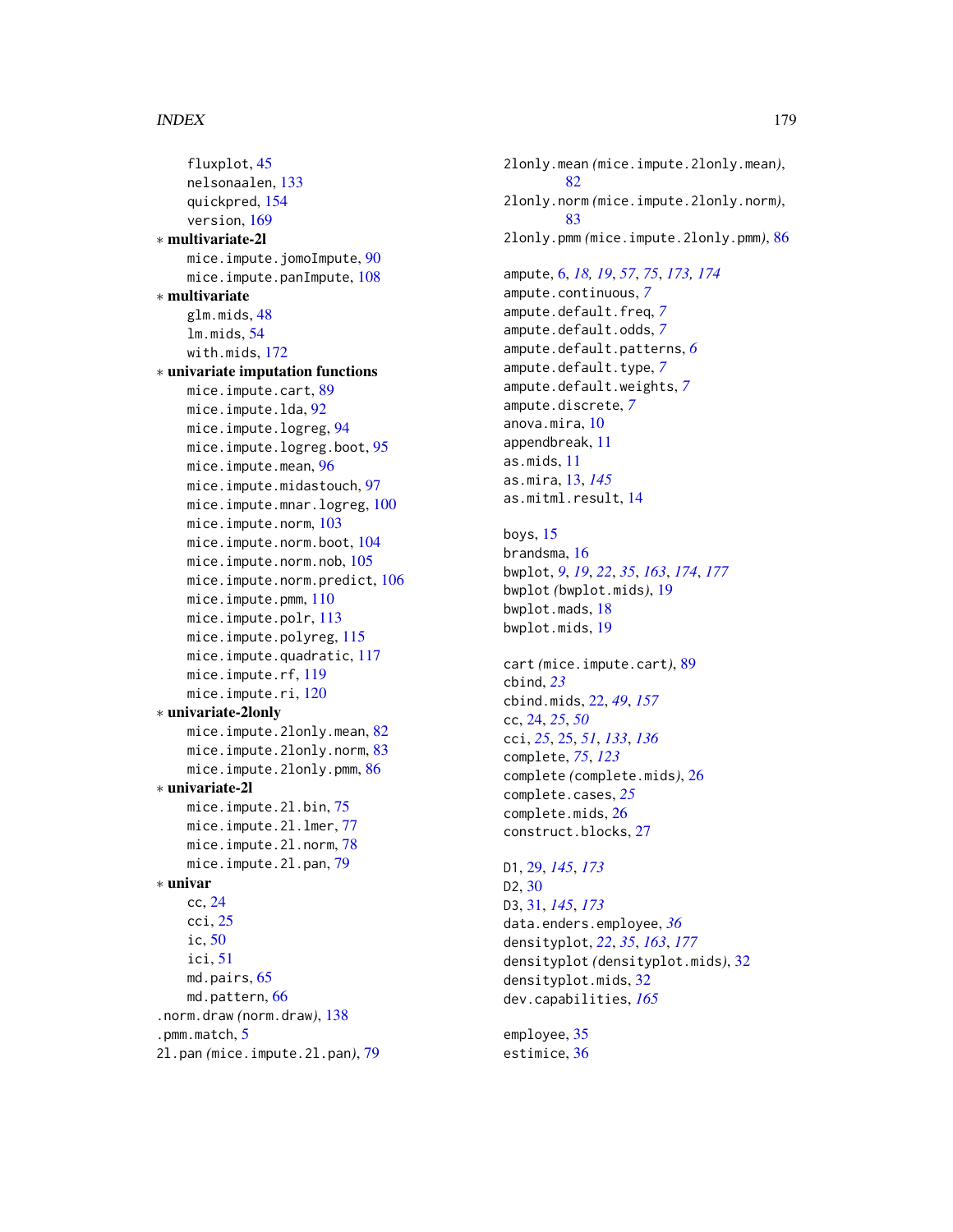180 INDEX extractBS, [37](#page-36-0) fdd , [38](#page-37-0) fdgs, [40](#page-39-0) fico , [41](#page-40-0) , *[44](#page-43-0)* , *[46](#page-45-0)* fix.coef, [32](#page-31-1), [42](#page-41-0) flux , *[42](#page-41-0)* , [43](#page-42-0) , *[46](#page-45-0)* fluxplot , *[42](#page-41-0)* , *[44](#page-43-0)* , [45](#page-44-0) formula , *[48](#page-47-1)* , *[55](#page-54-0)* , *[172](#page-171-1)* gc , *[140](#page-139-0)* getfit , [46](#page-45-0) getqbar , [47](#page-46-0) glance , *[145](#page-144-0)* glm , *[48](#page-47-1)* , *[95](#page-94-0) , [96](#page-95-0)* glm.fit , *[95](#page-94-0) , [96](#page-95-0)* glm.mids , [48](#page-47-1) , *[146](#page-145-1)* hazard *(*nelsonaalen *)* , [133](#page-132-0) hcl , *[68](#page-67-0)* , *[174](#page-173-1)* ibind , *[23](#page-22-0)* , [49](#page-48-1) , *[140](#page-139-0)* , *[157](#page-156-0)* ic , [50](#page-49-0) , *[51](#page-50-0)* ici , *[24](#page-23-0) , [25](#page-24-0)* , *[50](#page-49-0)* , [51](#page-50-0) ici,data.frame-method *(*ici *)* , [51](#page-50-0) ici,matrix-method *(*ici *)* , [51](#page-50-0) ici,mids-method *(*ici *)* , [51](#page-50-0) is.mads , [51](#page-50-0) is.mids , [52](#page-51-0) is.mipo , [52](#page-51-0) is.mira , [53](#page-52-0) is.mitml.result , [53](#page-52-0) jomoImpute , *[91](#page-90-0) , [92](#page-91-0)* Lattice , *[19](#page-18-1)* , *[174](#page-173-1)* lattice , *[22](#page-21-1)* , *[35](#page-34-0)* , *[163](#page-162-0)* , *[173](#page-172-0)* , *[177](#page-176-0)* lda , *[93](#page-92-0)* leiden85 , [54](#page-53-1) lm , *[48](#page-47-1)* , *[55](#page-54-0)* , *[172](#page-171-1)* lm.mids , [54](#page-53-1) , *[146](#page-145-1)* mads , *[152](#page-151-0)* , *[165](#page-164-0)* mads-class , [56](#page-55-1) make.blocks , *[28](#page-27-0)* , [57](#page-56-0) , *[59](#page-58-0)* , *[62](#page-61-0)* , *[64](#page-63-0)* make.blots, [58](#page-57-0) make.formulas, [59](#page-58-0) make.method, <mark>[60](#page-59-0)</mark>

make.post, [61](#page-60-0)

make.predictorMatrix , *[59](#page-58-0)* , [62](#page-61-0) , *[64](#page-63-0)*

make.visitSequence, [62](#page-61-0) make.where, [63](#page-62-0) makeCluster , *[139](#page-138-0) , [140](#page-139-0)* mammalsleep, [64](#page-63-0) md.pairs, [65](#page-64-0) md.pattern , *[6](#page-5-1)* , *[42](#page-41-0)* , *[44](#page-43-0)* , *[46](#page-45-0)* , [66](#page-65-0) mdc , [67](#page-66-1) , *[165](#page-164-0)* mean , *[97](#page-96-0)* mgg *(*selfreport *)* , [157](#page-156-0) mice , *[6](#page-5-1)* , *[8](#page-7-0) , [9](#page-8-0)* , *[22](#page-21-1)* , *[27](#page-26-0)* , *[35](#page-34-0)* , *[61](#page-60-0)* , *[63](#page-62-0)* , [69](#page-68-1) , *[75](#page-74-0)* , *[90](#page-89-0)* , *[93](#page-92-0)* , *[95](#page-94-0) [–97](#page-96-0)* , *[106](#page-105-0)* , *[110](#page-109-0)* , *[115](#page-114-0) , [116](#page-115-0)* , *[120](#page-119-0)* , *[123](#page-122-0)* , *[126](#page-125-0)* , *[131](#page-130-0) , [132](#page-131-0)* , *[137](#page-136-0)* , *[139](#page-138-0) , [140](#page-139-0)* , *[143](#page-142-1)* , *[155](#page-154-0)* , *[163](#page-162-0)* , *[177](#page-176-0)* mice.impute.2l.bin , [75](#page-74-0) , *[78](#page-77-0) , [79](#page-78-0)* , *[81](#page-80-0)* mice.impute.2l.lmer , *[76](#page-75-0)* , [77](#page-76-0) , *[79](#page-78-0)* , *[81](#page-80-0)* mice.impute.2l.norm , *[76](#page-75-0)* , *[78](#page-77-0)* , [78](#page-77-0) , *[80](#page-79-0) , [81](#page-80-0)* mice.impute.2l.pan , *[76](#page-75-0)* , *[78](#page-77-0) , [79](#page-78-0)* , [79](#page-78-0) , *[84](#page-83-0) , [85](#page-84-0)* , *[87,](#page-86-0) [88](#page-87-0)* mice.impute.2lonly.mean , [82](#page-81-0) , *[85](#page-84-0)* , *[88](#page-87-0)* mice.impute.2lonly.norm , *[83](#page-82-0)* , [83](#page-82-0) , *[88](#page-87-0)* mice.impute.2lonly.pmm , *[83](#page-82-0)* , *[85](#page-84-0)* , [86](#page-85-0) mice.impute.cart , [89](#page-88-0) , *[93](#page-92-0)* , *[95](#page-94-0) [–97](#page-96-0)* , *[99](#page-98-0)* , *[102](#page-101-0)* , *[104](#page-103-0) [–106](#page-105-0)* , *[108](#page-107-0)* , *[112](#page-111-0)* , *[115](#page-114-0) , [116](#page-115-0)* , *[118](#page-117-0)* , *[120](#page-119-0) , [121](#page-120-0)* mice.impute.jomoImpute , [90](#page-89-0) , *[109](#page-108-0)* mice.impute.lda , *[90](#page-89-0)* , [92](#page-91-0) , *[95](#page-94-0) [–97](#page-96-0)* , *[99](#page-98-0)* , *[102](#page-101-0)* , *[104](#page-103-0) [–106](#page-105-0)* , *[108](#page-107-0)* , *[112](#page-111-0)* , *[115](#page-114-0) , [116](#page-115-0)* , *[118](#page-117-0)* , *[120](#page-119-0) , [121](#page-120-0)* mice.impute.logreg , *[90](#page-89-0)* , *[93](#page-92-0)* , [94](#page-93-0) , *[96,](#page-95-0) [97](#page-96-0)* , *[99](#page-98-0)* , *[102](#page-101-0)* , *[104](#page-103-0) [–106](#page-105-0)* , *[108](#page-107-0)* , *[112](#page-111-0)* , *[115](#page-114-0) , [116](#page-115-0)* , *[118](#page-117-0)* , *[120](#page-119-0) , [121](#page-120-0)* mice.impute.logreg.boot , *[90](#page-89-0)* , *[93](#page-92-0)* , *[95](#page-94-0)* , [95](#page-94-0) , *[97](#page-96-0)* , *[99](#page-98-0)* , *[102](#page-101-0)* , *[104](#page-103-0) [–106](#page-105-0)* , *[108](#page-107-0)* , *[112](#page-111-0)* , *[115](#page-114-0) , [116](#page-115-0)* , *[118](#page-117-0)* , *[120](#page-119-0) , [121](#page-120-0)* mice.impute.mean , *[90](#page-89-0)* , *[93](#page-92-0)* , *[95](#page-94-0) , [96](#page-95-0)* , [96](#page-95-0) , *[99](#page-98-0)* , *[102](#page-101-0)* , *[104](#page-103-0) [–106](#page-105-0)* , *[108](#page-107-0)* , *[112](#page-111-0)* , *[115](#page-114-0) , [116](#page-115-0)* , *[118](#page-117-0)* , *[120](#page-119-0) , [121](#page-120-0)* mice.impute.midastouch , *[90](#page-89-0)* , *[93](#page-92-0)* , *[95](#page-94-0) [–97](#page-96-0)* , [97](#page-96-0) , *[102](#page-101-0)* , *[104](#page-103-0) [–106](#page-105-0)* , *[108](#page-107-0)* , *[112](#page-111-0)* , *[115](#page-114-0) , [116](#page-115-0)* , *[118](#page-117-0)* , *[120](#page-119-0) , [121](#page-120-0)* mice.impute.mnar.logreg , *[90](#page-89-0)* , *[93](#page-92-0)* , *[95](#page-94-0) [–97](#page-96-0)* , *[99](#page-98-0)* , [100](#page-99-0) , *[104](#page-103-0) [–106](#page-105-0)* , *[108](#page-107-0)* , *[112](#page-111-0)* , *[115](#page-114-0) , [116](#page-115-0)* , *[118](#page-117-0)* , *[120](#page-119-0) , [121](#page-120-0)* mice.impute.mnar.norm *(*mice.impute.mnar.logreg *)* , [100](#page-99-0) mice.impute.norm , *[85](#page-84-0)* , *[90](#page-89-0)* , *[93](#page-92-0)* , *[95](#page-94-0) [–97](#page-96-0)* , *[99](#page-98-0)* , *[102](#page-101-0)* , [103](#page-102-0) , *[105](#page-104-0) [–108](#page-107-0)* , *[112](#page-111-0)* , *[115](#page-114-0) , [116](#page-115-0)* , *[118](#page-117-0)* , *[120](#page-119-0) , [121](#page-120-0)*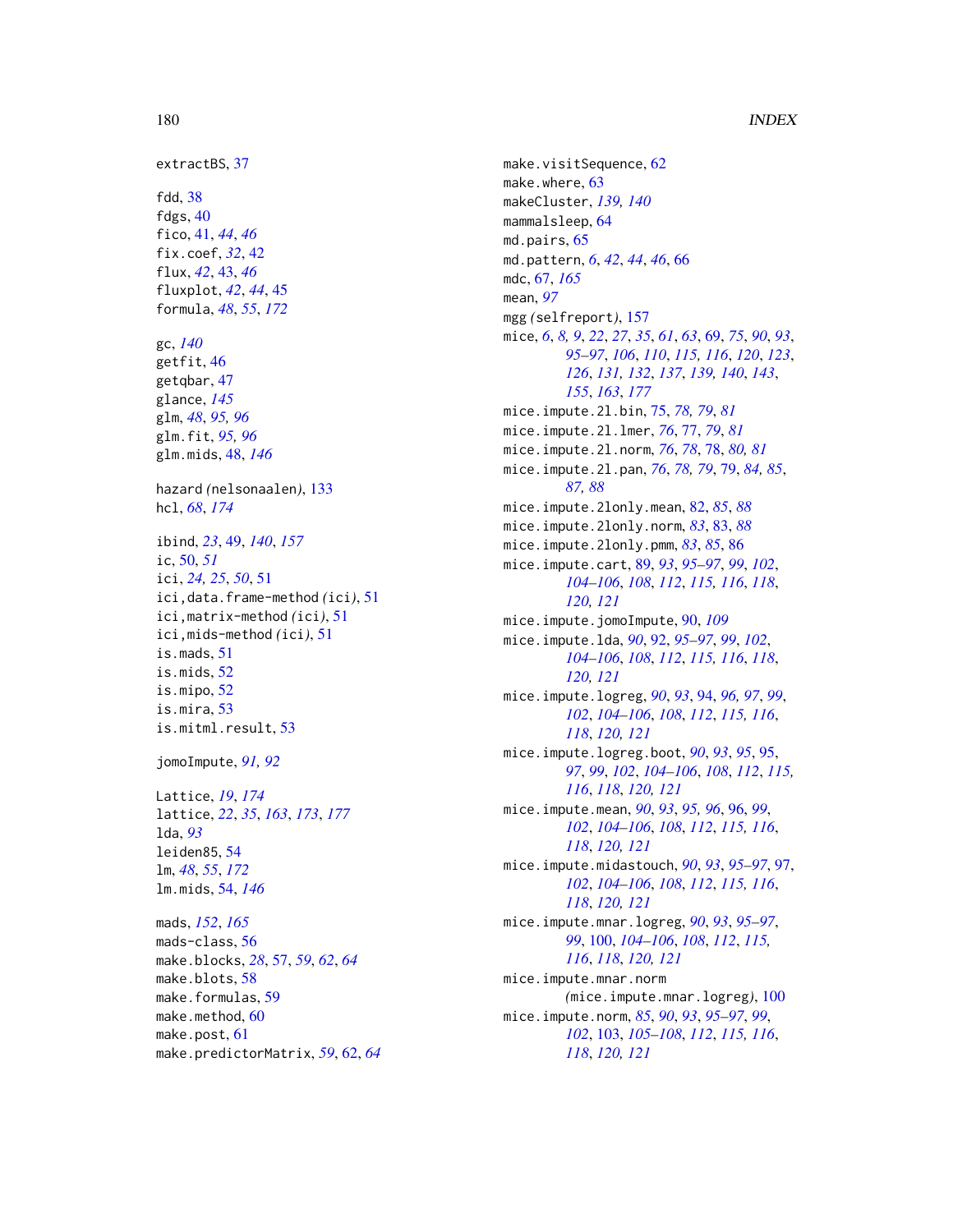mice.impute.norm.boot, *[90](#page-89-0)*, *[93](#page-92-0)*, *[95–](#page-94-0)[97](#page-96-0)*, *[99](#page-98-0)*, *[102](#page-101-0)*, *[104](#page-103-0)*, [104,](#page-103-0) *[106](#page-105-0)*, *[108](#page-107-0)*, *[112](#page-111-0)*, *[115,](#page-114-0) [116](#page-115-0)*, *[118](#page-117-0)*, *[120,](#page-119-0) [121](#page-120-0)* mice.impute.norm.nob, *[90](#page-89-0)*, *[93](#page-92-0)*, *[95–](#page-94-0)[97](#page-96-0)*, *[99](#page-98-0)*, *[102](#page-101-0)*, *[104,](#page-103-0) [105](#page-104-0)*, [105,](#page-104-0) *[108](#page-107-0)*, *[112](#page-111-0)*, *[115,](#page-114-0) [116](#page-115-0)*, *[118](#page-117-0)*, *[120,](#page-119-0) [121](#page-120-0)* mice.impute.norm.predict, *[90](#page-89-0)*, *[93](#page-92-0)*, *[95–](#page-94-0)[97](#page-96-0)*, *[99](#page-98-0)*, *[102](#page-101-0)*, *[104](#page-103-0)[–106](#page-105-0)*, [106,](#page-105-0) *[112](#page-111-0)*, *[115,](#page-114-0) [116](#page-115-0)*, *[118](#page-117-0)*, *[120,](#page-119-0) [121](#page-120-0)* mice.impute.panImpute, *[92](#page-91-0)*, [108](#page-107-0) mice.impute.passive, [109](#page-108-0) mice.impute.pmm, *[88](#page-87-0)*, *[90](#page-89-0)*, *[93](#page-92-0)*, *[95–](#page-94-0)[97](#page-96-0)*, *[99](#page-98-0)*, *[102](#page-101-0)*, *[104](#page-103-0)[–108](#page-107-0)*, [110,](#page-109-0) *[115,](#page-114-0) [116](#page-115-0)*, *[118](#page-117-0)*, *[120,](#page-119-0) [121](#page-120-0)* mice.impute.polr, *[90](#page-89-0)*, *[93](#page-92-0)*, *[95–](#page-94-0)[97](#page-96-0)*, *[99](#page-98-0)*, *[102](#page-101-0)*, *[104](#page-103-0)[–106](#page-105-0)*, *[108](#page-107-0)*, *[112](#page-111-0)*, [113,](#page-112-0) *[116](#page-115-0)*, *[118](#page-117-0)*, *[120,](#page-119-0) [121](#page-120-0)* mice.impute.polyreg, *[90](#page-89-0)*, *[93](#page-92-0)*, *[95–](#page-94-0)[97](#page-96-0)*, *[99](#page-98-0)*, *[102](#page-101-0)*, *[104](#page-103-0)[–106](#page-105-0)*, *[108](#page-107-0)*, *[112](#page-111-0)*, *[115](#page-114-0)*, [115,](#page-114-0) *[118](#page-117-0)*, *[120,](#page-119-0) [121](#page-120-0)* mice.impute.quadratic, *[90](#page-89-0)*, *[93](#page-92-0)*, *[95–](#page-94-0)[97](#page-96-0)*, *[99](#page-98-0)*, *[102](#page-101-0)*, *[104](#page-103-0)[–106](#page-105-0)*, *[108](#page-107-0)*, *[112](#page-111-0)*, *[115,](#page-114-0) [116](#page-115-0)*, [117,](#page-116-0) *[120,](#page-119-0) [121](#page-120-0)* mice.impute.rf, *[90](#page-89-0)*, *[93](#page-92-0)*, *[95–](#page-94-0)[97](#page-96-0)*, *[99](#page-98-0)*, *[102](#page-101-0)*, *[104](#page-103-0)[–106](#page-105-0)*, *[108](#page-107-0)*, *[112](#page-111-0)*, *[115,](#page-114-0) [116](#page-115-0)*, *[118](#page-117-0)*, [119,](#page-118-0) *[121](#page-120-0)* mice.impute.ri, *[90](#page-89-0)*, *[93](#page-92-0)*, *[95–](#page-94-0)[97](#page-96-0)*, *[99](#page-98-0)*, *[101,](#page-100-0) [102](#page-101-0)*, *[104](#page-103-0)[–106](#page-105-0)*, *[108](#page-107-0)*, *[112](#page-111-0)*, *[115,](#page-114-0) [116](#page-115-0)*, *[118](#page-117-0)*, *[120](#page-119-0)*, [120](#page-119-0) mice.impute.sample, [121](#page-120-0) mice.mids, [122](#page-121-0) mice.theme, [124](#page-123-0) mids, *[23](#page-22-0)*, *[27](#page-26-0)*, *[48,](#page-47-0) [49](#page-48-0)*, *[55](#page-54-0)*, *[73](#page-72-0)*, *[75](#page-74-0)*, *[114](#page-113-0)*, *[123](#page-122-0)*, *[127](#page-126-0)[–129](#page-128-0)*, *[143](#page-142-0)*, *[153](#page-152-0)*, *[155](#page-154-0)*, *[157](#page-156-0)*, *[165](#page-164-0)*, *[173](#page-172-0)* mids *(*mids-class*)*, [124](#page-123-0) mids-class, [124](#page-123-0) mids2mplus, [126](#page-125-0) mids2spss, *[127](#page-126-0)*, [127](#page-126-0) mipo, *[126](#page-125-0)*, *[129](#page-128-0)*, *[153](#page-152-0)*, *[165](#page-164-0)* mira, *[14](#page-13-0)*, *[47,](#page-46-0) [48](#page-47-0)*, *[55](#page-54-0)*, *[126](#page-125-0)*, *[153](#page-152-0)*, *[165](#page-164-0)*, *[173](#page-172-0)* mira *(*mira-class*)*, [129](#page-128-0) mira-class, [129](#page-128-0) mnar.logreg *(*mice.impute.mnar.logreg*)*, [100](#page-99-0) mnar.norm *(*mice.impute.mnar.logreg*)*, [100](#page-99-0) mnar\_demo\_data, [130](#page-129-0) multinom, *[115,](#page-114-0) [116](#page-115-0)*

na.omit, *[25](#page-24-0)* name.blocks, *[28](#page-27-0)*, [130](#page-129-0) name.formulas, [131](#page-130-0) ncc, [132,](#page-131-0) *[136](#page-135-0)* nelsonaalen, [133](#page-132-0) nhanes, [134,](#page-133-0) *[136](#page-135-0)* nhanes2, *[135](#page-134-0)*, [135](#page-134-0) nic, *[133](#page-132-0)*, [136](#page-135-0) nimp, [137](#page-136-0) norm *(*mice.impute.norm*)*, [103](#page-102-0) norm.boot *(*mice.impute.norm.boot*)*, [104](#page-103-0) norm.draw, [138](#page-137-0) norm.nob *(*mice.impute.norm.nob*)*, [105](#page-104-0) norm.predict *(*mice.impute.norm.predict*)*, [106](#page-105-0) panel.bwplot, *[22](#page-21-0)* panel.densityplot, *[35](#page-34-0)* panel.stripplot, *[163](#page-162-0)* panel.xyplot, *[142](#page-141-0)*, *[162](#page-161-0)*, *[177](#page-176-0)* panImpute, *[108,](#page-107-0) [109](#page-108-0)* parallel, *[139,](#page-138-0) [140](#page-139-0)* parLapply, *[140](#page-139-0)* parlmice, [139](#page-138-0) pattern, [141](#page-140-0) pattern1 *(*pattern*)*, [141](#page-140-0) pattern2 *(*pattern*)*, [141](#page-140-0) pattern3 *(*pattern*)*, [141](#page-140-0) pattern4 *(*pattern*)*, [141](#page-140-0) plot.mids, [142](#page-141-0) pmm *(*mice.impute.pmm*)*, [110](#page-109-0) polr, *[115,](#page-114-0) [116](#page-115-0)* pool, *[75](#page-74-0)*, [143,](#page-142-0) *[147](#page-146-0)*, *[149](#page-148-0)*, *[173](#page-172-0)* pool.compare, [145](#page-144-0) pool.r.squared, [146,](#page-145-0) *[173](#page-172-0)* pool.scalar, *[147](#page-146-0)*, [148](#page-147-0) popmis, [149](#page-148-0) pops, [150](#page-149-0) potthoffroy, [151](#page-150-0) print, *[21](#page-20-0)*, *[34](#page-33-0)*, *[162](#page-161-0)*, *[176](#page-175-0)* print.mads, [152](#page-151-0) print.mice.anova *(*print.mids*)*, [153](#page-152-0) print.mids, [153](#page-152-0) print.mira *(*print.mids*)*, [153](#page-152-0) print.trellis, *[22](#page-21-0)*, *[35](#page-34-0)*, *[163](#page-162-0)*, *[177](#page-176-0)*

quadratic *(*mice.impute.quadratic*)*, [117](#page-116-0) quickpred, [154](#page-153-0)